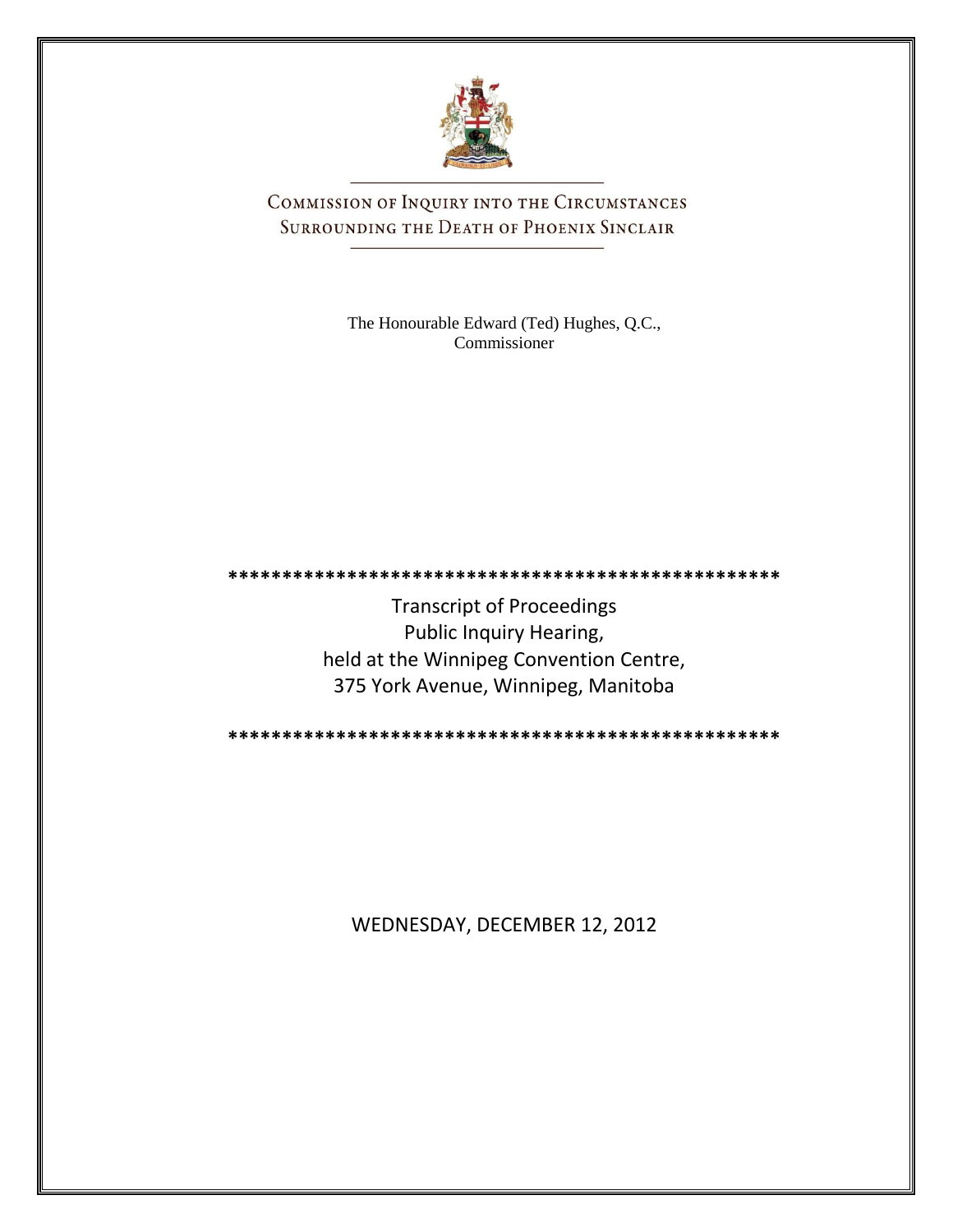### **APPEARANCES**

**MS. S. WALSH,** Commission Counsel **MR. D. OLSON,** Senior Associate Counsel **MR. N. MASCARENHAS,** Associate Commission Counsel

**MR. G. MCKINNON** and **MR. S. PAUL,** for Department of Family Services and Labour

**MR. T. RAY,** for Manitoba Government and General Employees Union

**MR. K. SAXBERG** and **MR. L. BERNAS,** for General Child and Family Services Authority, First Nations of Northern Manitoba Child and Family Services Authority First Nations of Southern Manitoba Child and Family Services Authority Child and Family All Nation Coordinated Response Network

**MR. H. KHAN** and **MR. J. BENSON,** for Intertribal Child and Family Services

**MR. J. GINDIN** and **MR. D. IRELAND,** for Mr. Nelson Draper Steve Sinclair**,** and Ms. Kimberly-Ann Edwards

**MR. J. FUNKE ,** for Assembly of Manitoba Chiefs and Southern Chiefs Organization Inc.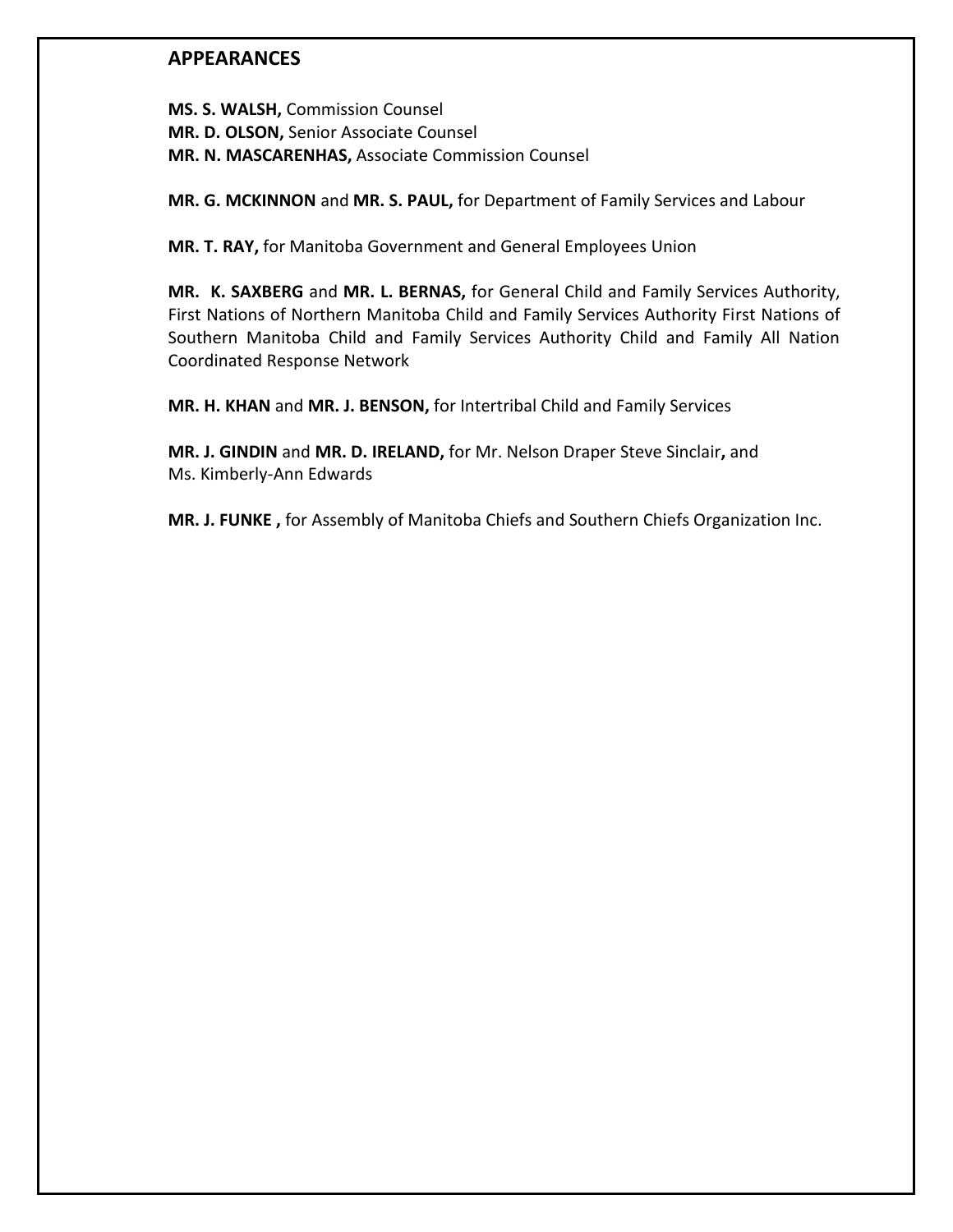# **INDEX**

|                            | - ay |
|----------------------------|------|
| <b>WITNESS:</b>            |      |
| KIMBERLY-ANN EDWARDS       |      |
| Direct Examination (Walsh) |      |
| PROCEEDINGS                | 89   |

## **Page**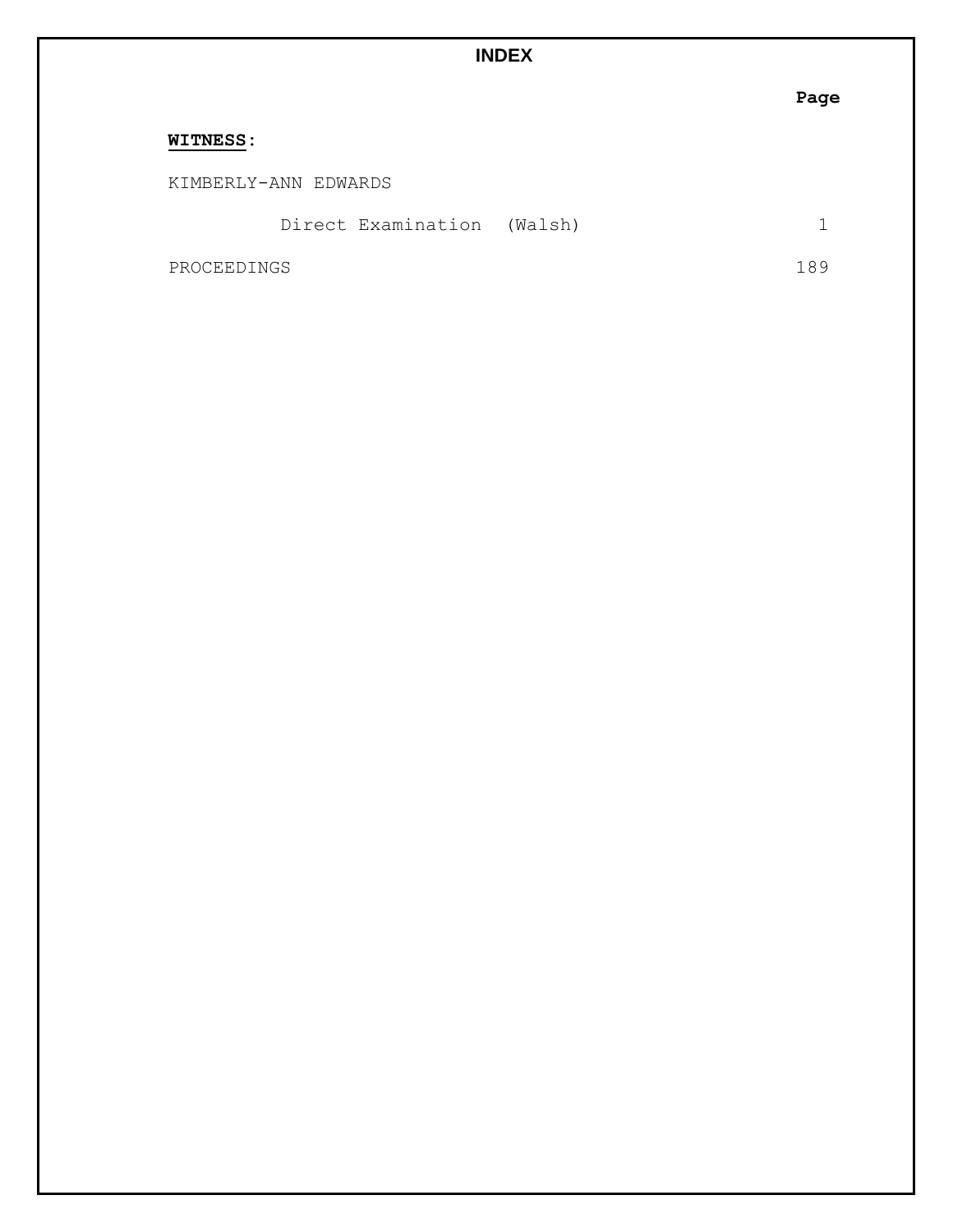1 DECEMBER 12, 2012 2 3 MS. WALSH: Morning, Mr. Commissioner. 4 THE COMMISSIONER: All right, Ms. Walsh. 5 MS. WALSH: Our witness today is Kim Edwards. 6 THE CLERK: Just stand for a moment. Is it your 7 choice to swear on the Bible or affirm without the Bible? 8 THE WITNESS: The Bible. 9 THE CLERK: Take the Bible in your right hand. 10 State your full name to the court. 11 THE WITNESS: Kimberly-Ann Edwards. 12 THE CLERK: And just spell your first name 13 please. 14 THE WITNESS: K-I-M-B-E-R-L-Y. 15 THE CLERK: And your middle name? 16 THE WITNESS: Hyphenated, A-N-N. 17 THE CLERK: And your last name? 18 THE WITNESS: E-D-W-A-R-D-S. 19 THE CLERK: Thank you. 20 21 **KIMBERLY-ANN EDWARDS,** sworn, 22 testified as follows: 23 24 MS. WALSH: Good morning, Ms. Edwards. 25 THE WITNESS: Good morning.

 $- 1 -$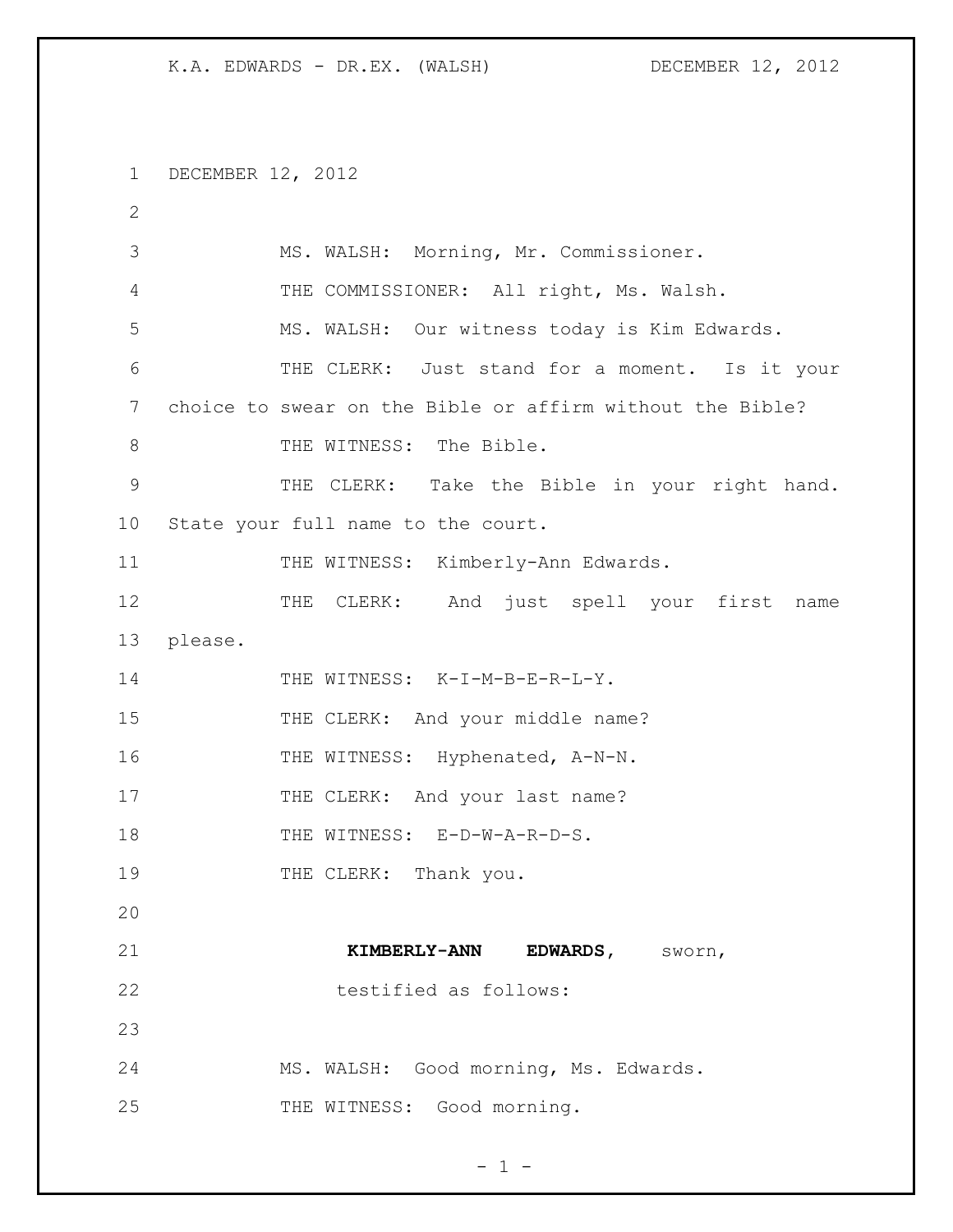1 MS. WALSH: Now you're soft-spoken, so --2 THE WITNESS: Yeah. MS. WALSH: -- just make sure that you pull the microphone close enough to you so we can all hear you. 5 THE WITNESS: Is that good? MS. WALSH: And would you prefer to be called Ms. Edwards or Kim today? 8 THE WITNESS: Kim. MS. WALSH: Kim, all right. DIRECT EXAMINATION BY MS. WALSH: Q All right. You are a long time friend of Steve Sinclair's? A Yes, I am. UNIDENTIFIED PERSON: I'm not sure if the mic is on. Is the mic on? MS. WALSH: Oh, well that would certainly help, wouldn't it? 19 THE WITNESS: There you go. MS. WALSH: Well done, okay. 21 THE COMMISSIONER: Is it on? If, if, if you can't be heard, let the sheriff know and, and that will come up here and we'll do something about it. That goes for the people at the back or counsel at the tables. MS. WALSH: I think now that, that the microphone

 $- 2 -$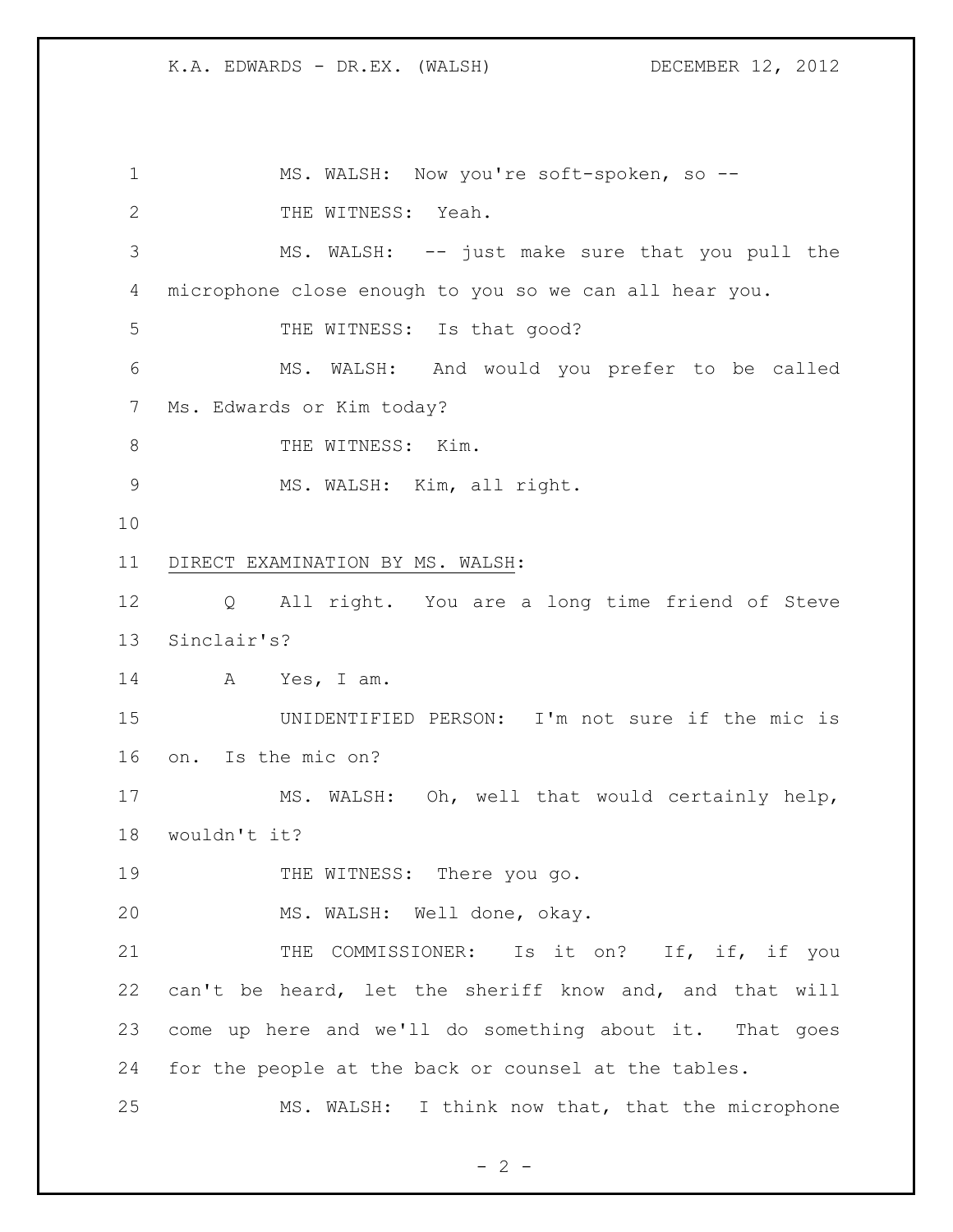is on, it'll be a lot easier. 2 THE WITNESS: Yes. MS. WALSH: Good. I struggle with that everyday actually, whether it's on or off. BY MS. WALSH: Q You're a long time friend of Steve Sinclair's? A Yes, I am. Q You were Phoenix's godmother? A Yes. Q Who gave you that title? A Steve. Q You refer to yourself as godmother, not foster parent? A Yes. Q And as I told Steve last week, we are very sorry for your loss. A Thank you. Q How did you meet Steve? A I was walking home from a Bible meeting one night, and I met him at a gas station. We sparked up a conversation. We had a few things in common, music. So we started hanging around and playing music and talking, Bible. That's how, you know, how we met. Q You say you shared a love of music?

- 3 -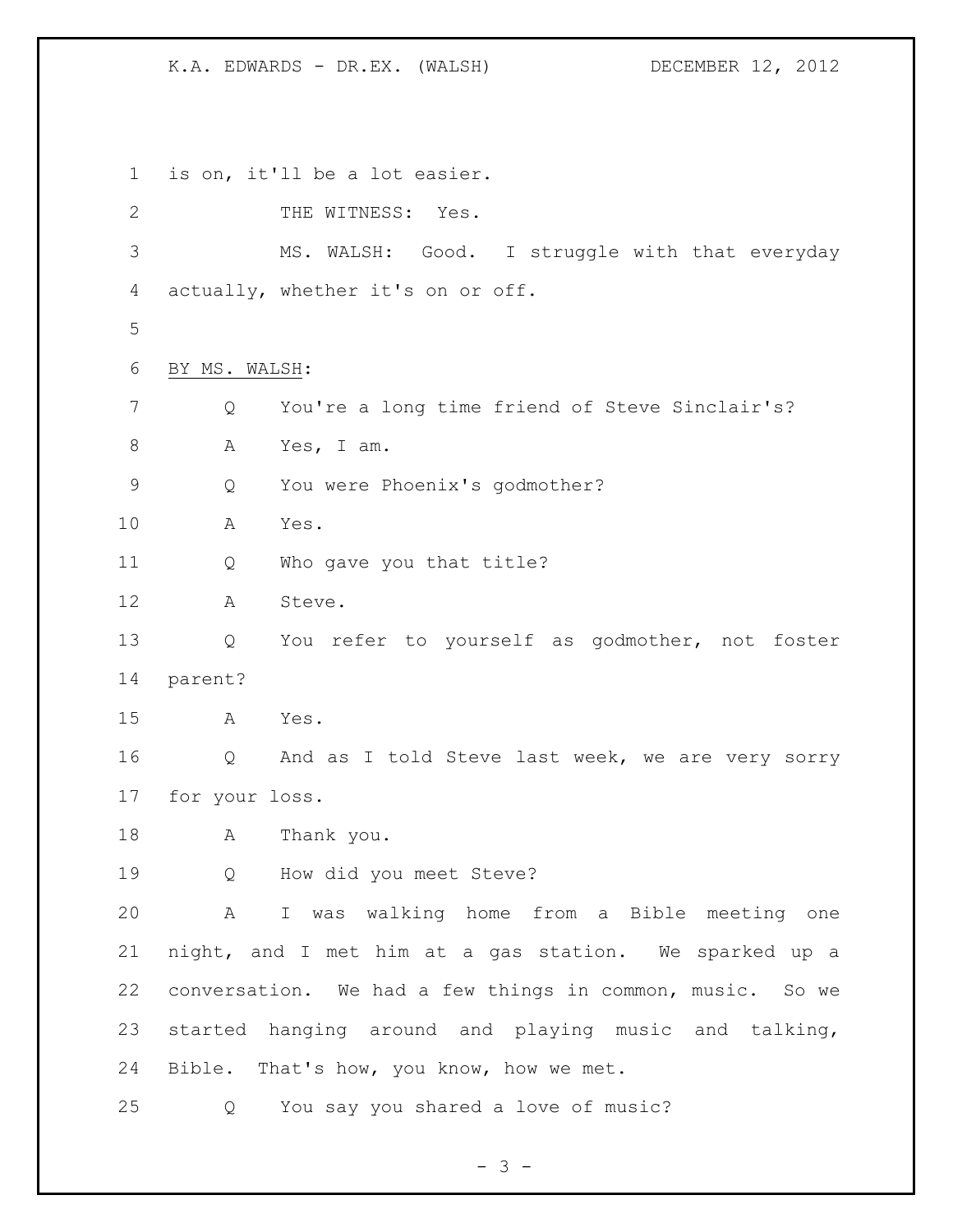1 A We shared a love of music. Q Okay. Do you know how old Steve was when you met him? A I believe he was 18 -- 17, 18 years old. Q Was he in a relationship with Samantha Kematch when you met him? A No. Like not that I'm aware of. Q Were you married, or in a relationship? 9 A I was married but separated. Q At some point, you married -- or began a relationship with and then married Rohan Stephenson? A Yes. Q When was that? A I believe the relationship began after my first son was born, so it would be '89. Q '89? A '89, yes. Q Do you have children? A Yes, I do. I have three -- Q You said you -- you told me you just have one son born? 22 A I have three of them. Q Any of them with Rohan Stephenson? A The youngest. Q Do you recall when you first met

 $- 4 -$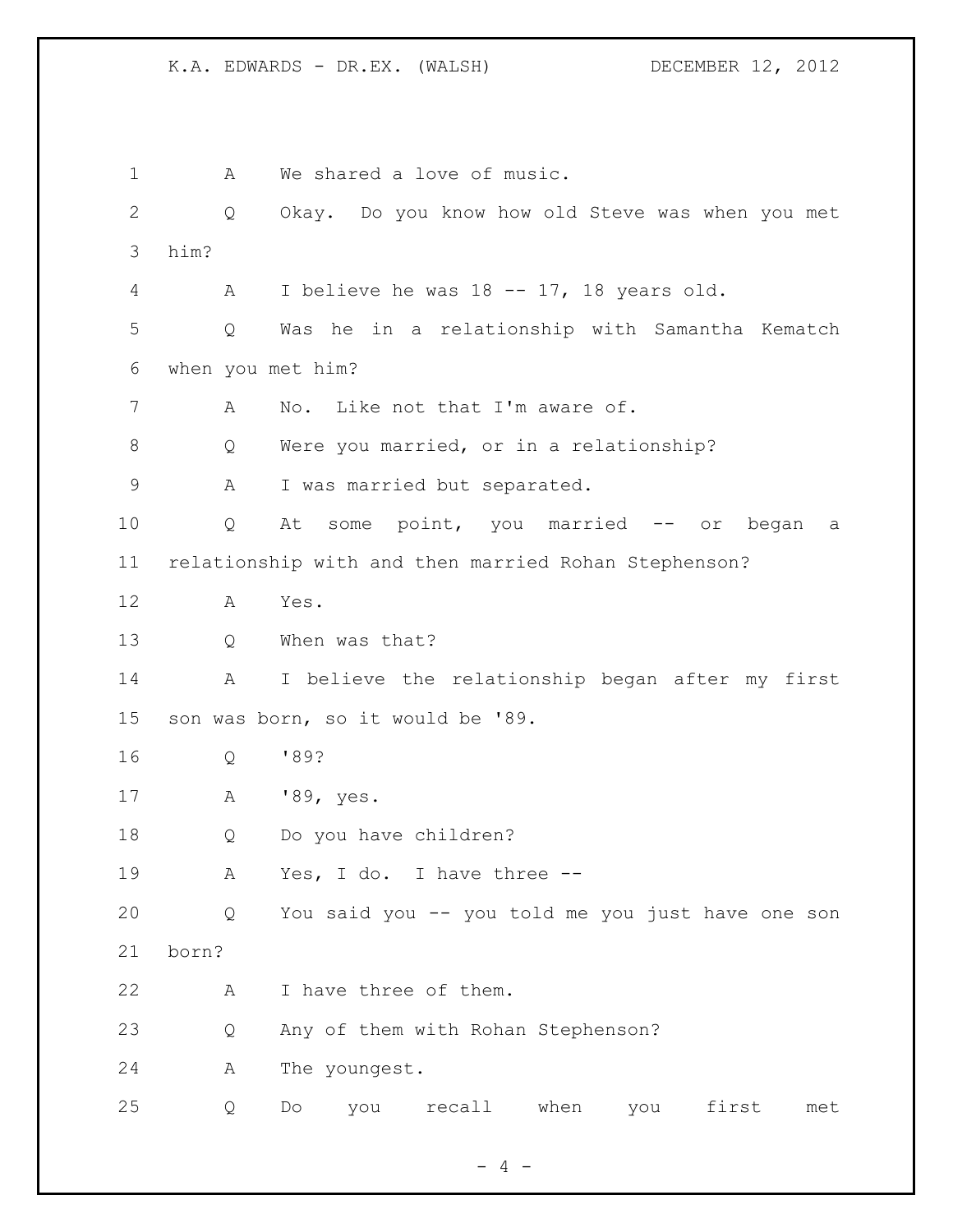Samantha Kematch?

| 2  | Yes. I was at home at 1331 Selkirk, and Steve<br>A                  |
|----|---------------------------------------------------------------------|
| 3  | had just -- I hadn't seen him for a while, and he popped by         |
| 4  | with a baby and Samantha. So I was shocked to see Phoenix           |
| 5  | and that was the first time I met Samantha.                         |
| 6  | You said you hadn't seen Steve for a while before<br>Q              |
| 7  | that?                                                               |
| 8  | Yeah. When I say a while, I'd say, I don't know,<br>A               |
| 9  | maybe four or five months, maybe even longer.                       |
| 10 | So did you know that he was -- he and Samantha<br>$Q \qquad \qquad$ |
| 11 | were expecting a baby?                                              |
| 12 | No, I, I met Phoenix that day.<br>A                                 |
| 13 | Do you recall when that was?<br>Q                                   |
| 14 | That was the $--$ I, I would say $--$ I can't recall<br>A           |
| 15 | exact date, maybe July of 2000.                                     |
| 16 | Did you know anything about Samantha's<br>Q                         |
| 17 | background?                                                         |
| 18 | Nothing.<br>A                                                       |
| 19 | Did you know that she had had a baby before she<br>Q                |
| 20 | had Phoenix?                                                        |
| 21 | A Not until after. I found out maybe after Echo                     |
| 22 | was born about it. I didn't really know anything about              |
| 23 | Samantha.                                                           |
| 24 | So when you first met her, you didn't know that<br>Q                |
| 25 | she $--$                                                            |

 $-5 -$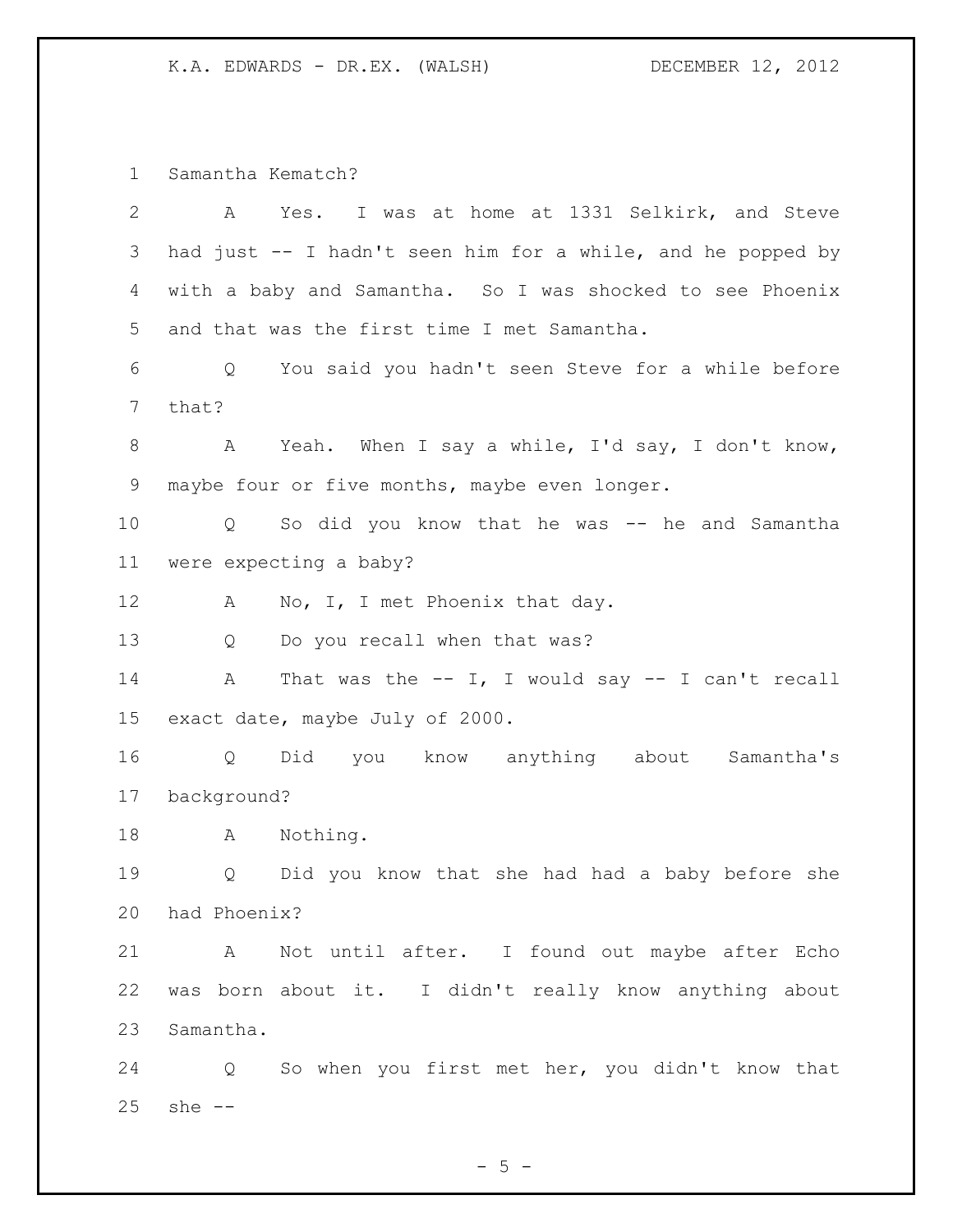A I didn't know -- Q -- had had a baby. A I didn't know about the baby. Q That wasn't something Steve discussed with you? A No. Q What do you remember about that first meeting with Steve and Samantha and Phoenix? 8 A That the -- that Phoenix was just adorable. It was just like, it was one of our regular kind of meetings. Me and Steve sat and talked and played guitar and played with the, the baby. She was only four months old. Four months old, they don't really do much, so. And Samantha just sat there and she wasn't rude or, she was just quiet and, you know -- Q Did you -- A -- it's not unusual. Q Did you know that Phoenix had been apprehended at birth? A Again, right away on that first, that first initial visit, no. Q Do you recall when you learned that CFS was involved with Steve and Samantha and Phoenix? A Yes. After, it was after -- I'm assuming it was after that they got her back is when I found out about them being involved with CFS, because Steve said they had just

 $- 6 -$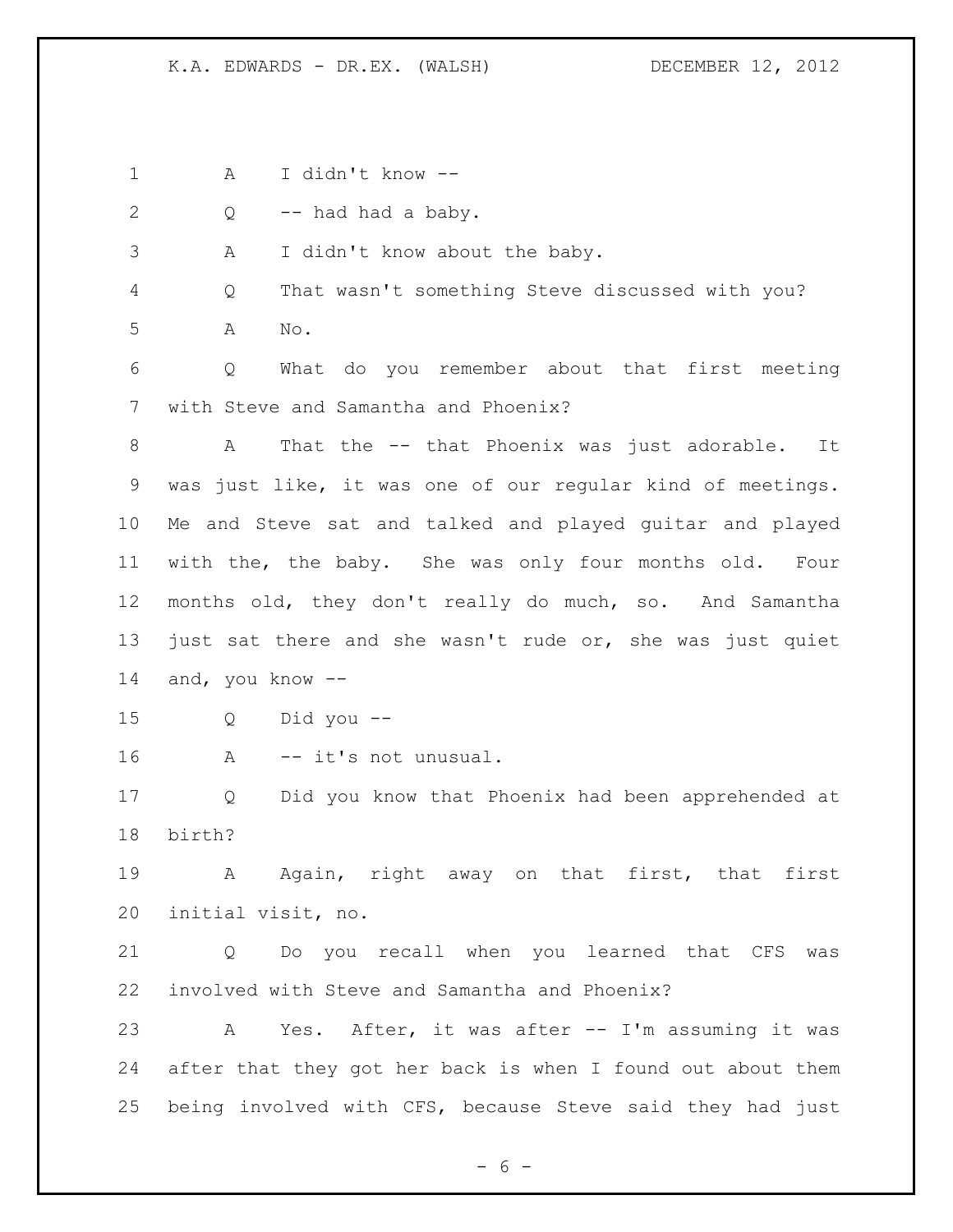got her back, so. But there was never a long discussion about, you know, my baby was taken by CFS and given back. Q Okay. We heard evidence that the Phoenix had visits with Samantha and Steve while she was still in the care of CFS, and then ultimately was returned to them permanently in September of 2000? A Yes. 8 Q Where were you living at that time? A 1331 Selkirk. 10 0 Who owned that house? 11 A Bev and Sylvan Stephenson (phonetic). Q Who were they? 13 A They were my mother and father-in-law. Q Who lived there with you? A Me, my daughter and my two sons and Phoenix when Phoenix moved in. 17 Q What about Mr. Stephenson? 18 A Ron stayed there a lot. A couple weeks here -- when he lived out in the country, I was out in the country a couple weeks. Nothing was really ever documented, but he had his own residence. Q Sorry? A He had his own residence. Q Other than 1331 Selkirk? A Other than 1331 Selkirk.

- 7 -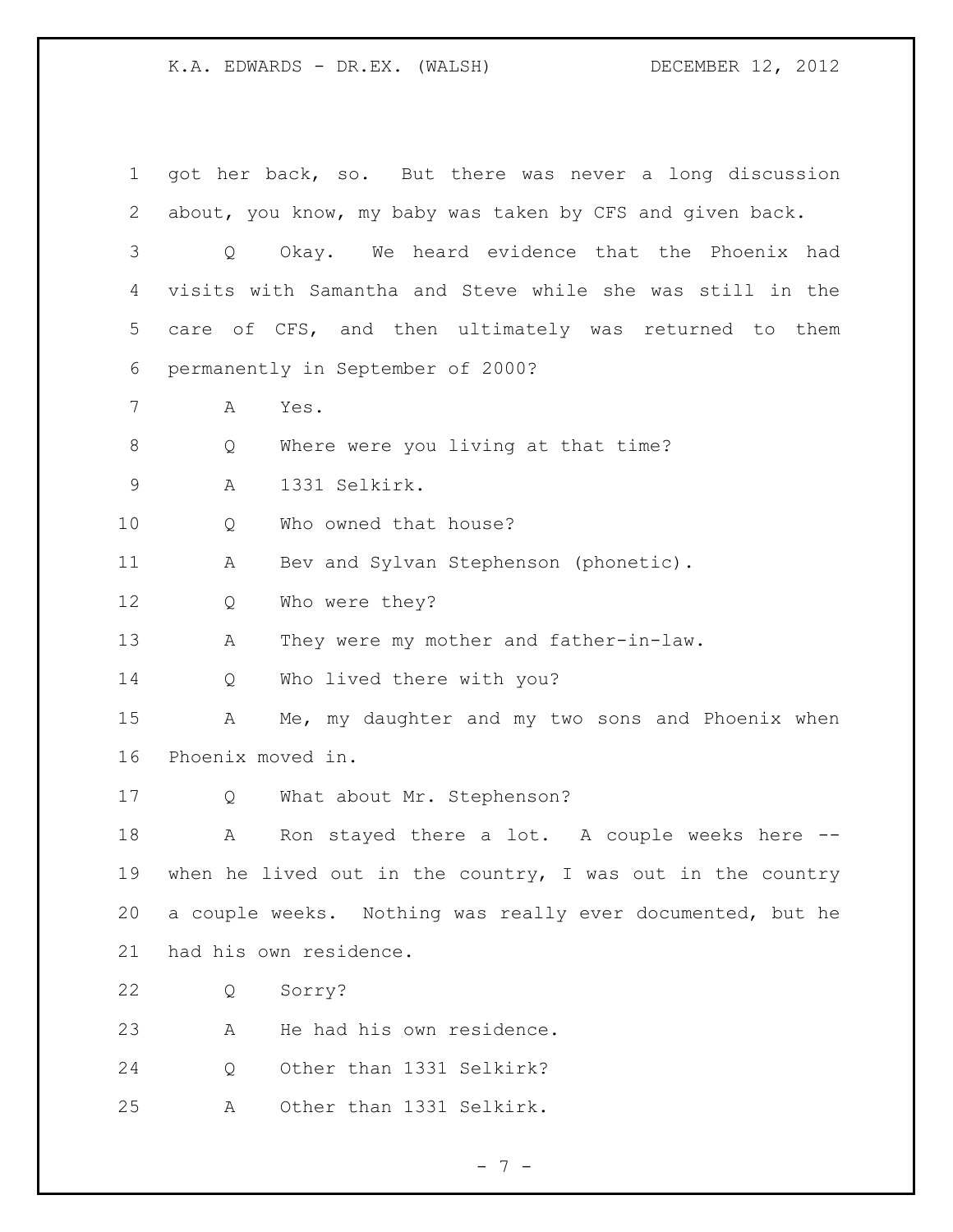1 Q In the city Of Winnipeg? A No, in the R.M of Reynolds, I believe. It was a little town called McMunn. Wasn't even a town, there were three houses and a mailbox. Q Okay. And we'll come back to how much time each of you was spending in the house later. A Okay. Q But the house on Selkirk was owned by his parents? A Yes. 11 0 Okay. And I understand that you and Mr. Stephenson separated in 2003? A We separated in 2003, yes. We separated before that, we were separated before I even met Steve. We were married in, the end of, the ending of 2006, November of 2006. We went to Jamaica. Within, I would generously say three and a half months, we were separated. We had a relationship that was a make up, break up, make up, break up. It wasn't volatile, it wasn't angry. When we couldn't be around each other we went away from each other. Q Okay. So then, as I said, we'll explore as we go through the dates when you were living in the residence on Selkirk Avenue, and when you weren't. A Okay.

Q Did you say you separated or divorced in 2006?

- 8 -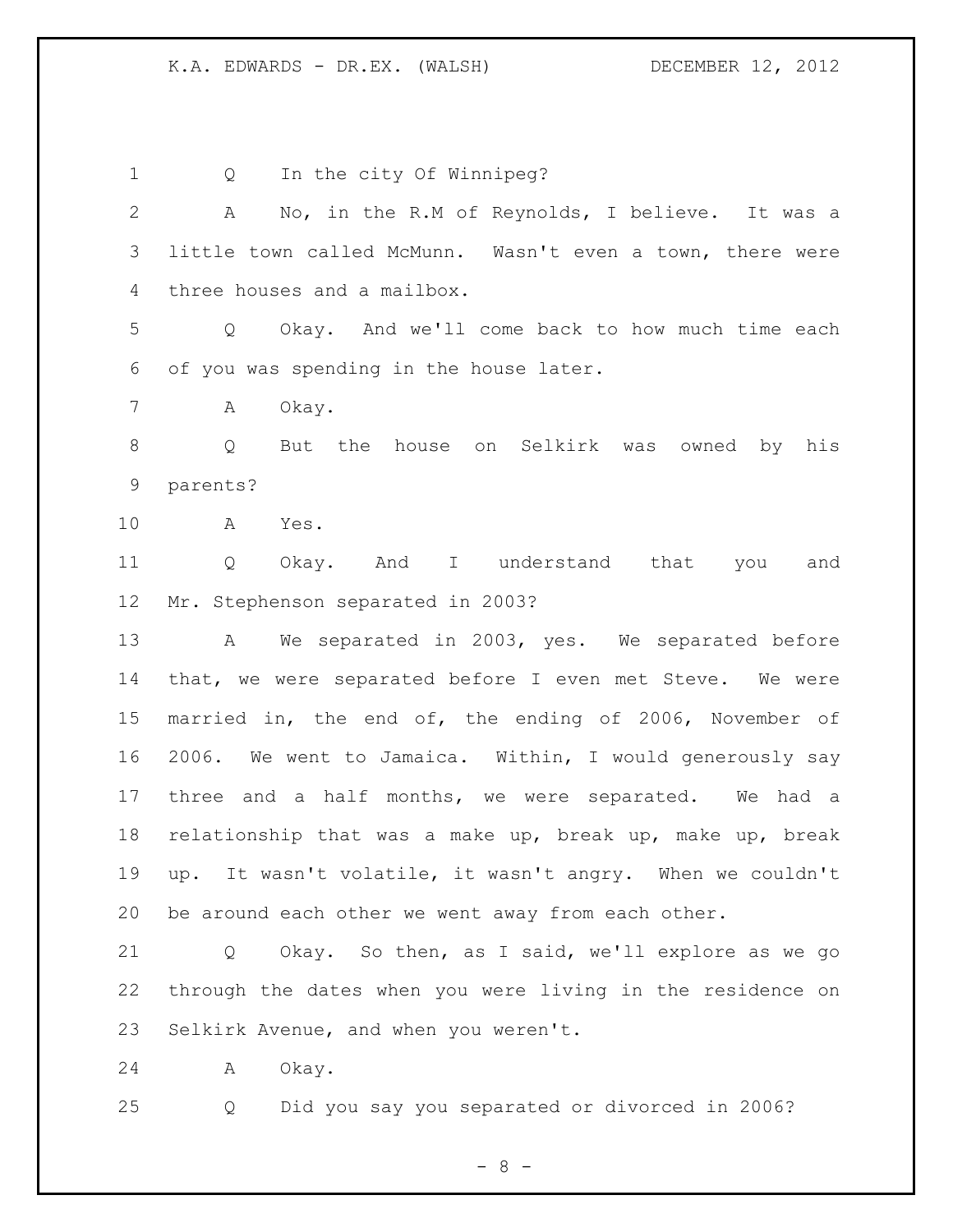A No, actually my divorce was final, I believe, it was either 2009 or 2010, just before Rohan Stephenson remarried. Q And you married when? Just -- sorry, there's just a little bit -- A Oh I'm sorry, I'm married in '96, I'm sorry. Q So you married Rohan Stephenson in '96? 8 A Yes. Q And you separated -- A Separated and then we tried reconciling, separated, tried reconciling. We've always remained friends. We haven't been as close as we once were, once he remarried and after he landed in the hospital. But we've always remained cordial. Like we can attend birthday parties and -- like we don't, you know, have dinner together, but when our grandchildren have birthday parties or, or our children have events we attend and we all get along. Q So you told us that you first met Phoenix in the

 summer of 2000, and starting at that point until the last time you saw Phoenix, which I expect we'll hear was in 2004, I want to go through with you that timeframe and have you tell us when Phoenix was spending time with you and how much time she was spending with you, all right? And so we'll, we'll do that sort of overview, and then we'll come

 $-9 -$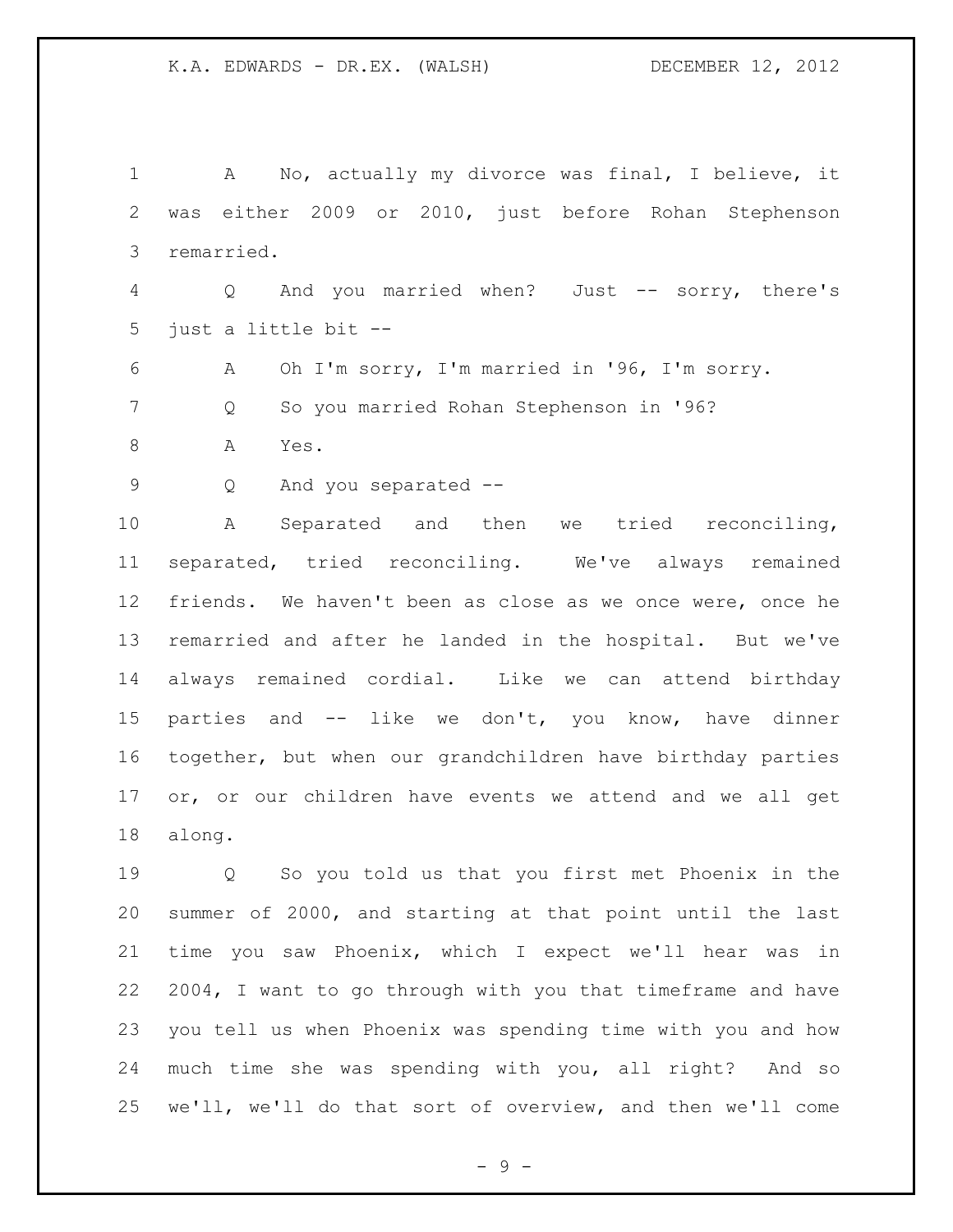| $\mathbf 1$ | back to some more specific aspects of, of her time with     |
|-------------|-------------------------------------------------------------|
| 2           | you. But let's start with an overview. You said that you    |
| 3           | met Phoenix in, you think it was July of 2000? Could it     |
| 4           | have been August?                                           |
| 5           | It could have been August.<br>A                             |
| 6           | Okay. And then we know that Phoenix was returned<br>Q       |
| 7           | to Steve and Samantha in September of 2000. Did you see     |
| 8           | her at that point?                                          |
| 9           | Samantha or Phoenix?<br>Α                                   |
| 10          | Phoenix.<br>Q                                               |
| 11          | Phoenix? Yes, Steve would come over for visits<br>Α         |
| 12          | and so forth. Once we reconnected after those months that   |
| 13          | we hadn't seen each other, he started coming around much    |
| 14          | more frequently and he would bring Phoenix but not Samantha |
| 15          | with him.                                                   |
| 16          | Okay. So is that the fall of 2000?<br>Q                     |
| 17          | That would be the fall of 2000, yes.<br>A                   |
| 18          | During that time --<br>Q                                    |
| 19          | Late summer, fall.<br>A                                     |
| 20          | Pardon me?<br>Q                                             |
| 21          | Late summer, fall. Depending on when you, you<br>Α          |
| 22          | know, the clock fall -- if you're talking about actual fall |
| 23          | that would be October, November. But it would have been     |
| 24          | more late, you know, summer. So late August, September.     |
| 25          | Okay. What about in October, September, October,<br>Q       |

- 10 -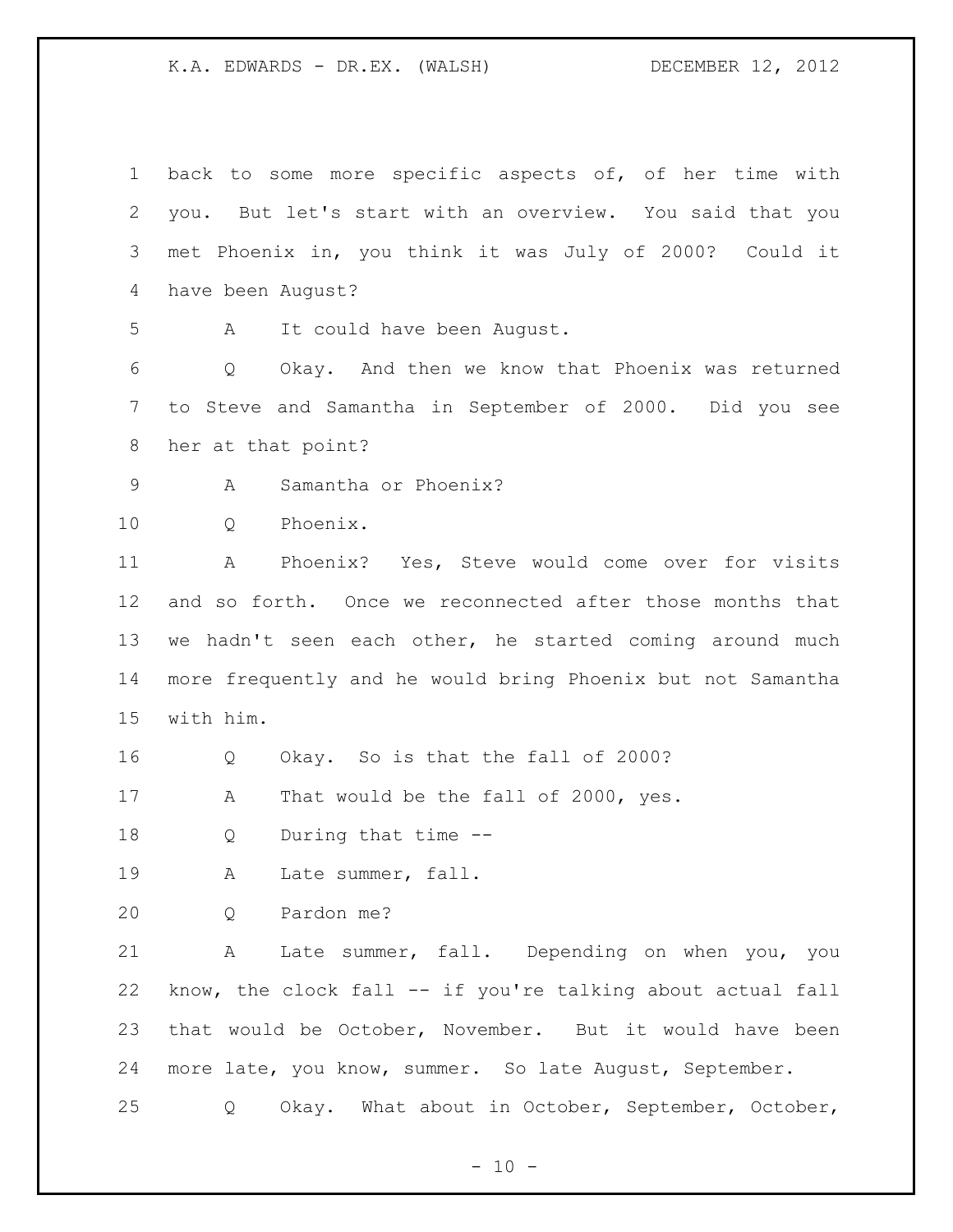November of 2000?

| 2               | Well by October, I would say that Steve was -- I<br>A       |
|-----------------|-------------------------------------------------------------|
| 3               | was taking Phoenix on the weekends. Steve had asked me if   |
| 4               | I would, you know, just give them, you know, a break on the |
| 5               | weekends and I gladly did it. And, and then by November I   |
| 6               | would say it had sort of flipped. November, December, it    |
| 7               | flipped where I would have her during the week and then she |
| 8               | would go home on the weekends. Some weekends she would go   |
| 9               | home, other weekends she wouldn't.                          |
| 10 <sub>o</sub> | Okay. So then, what about -- was that true for<br>Q         |
| 11              | December of 2000 as well?                                   |
| 12              | Yes, and January.<br>A                                      |
| 13              | January of 2001?<br>Q                                       |
| 14              | Yes. And February and March and part of April.<br>A         |
| 15              | I had her from, like during the week from the time it has   |
| 16              | been stated that CFS gave her back to Samantha and Steve    |
| 17              | until the birth of Echo. Because it was, the pregnancy was  |
| 18              | one of the reasons why Steve had asked me to do it, because |
| 19              | he thought that Samantha pushing the baby away and he used  |
| 20              | words like hormonal, she's being hormonal. And she just,    |
| 21              | you know, she's crying and so forth and I really don't want |
| 22              | the baby around that, and I like -- I like what you got     |
| 23              | here, Ms. Edwards.                                          |

Q He said I like what you got here?

A Yeah. Like, he, he always told me that he loved

- 11 -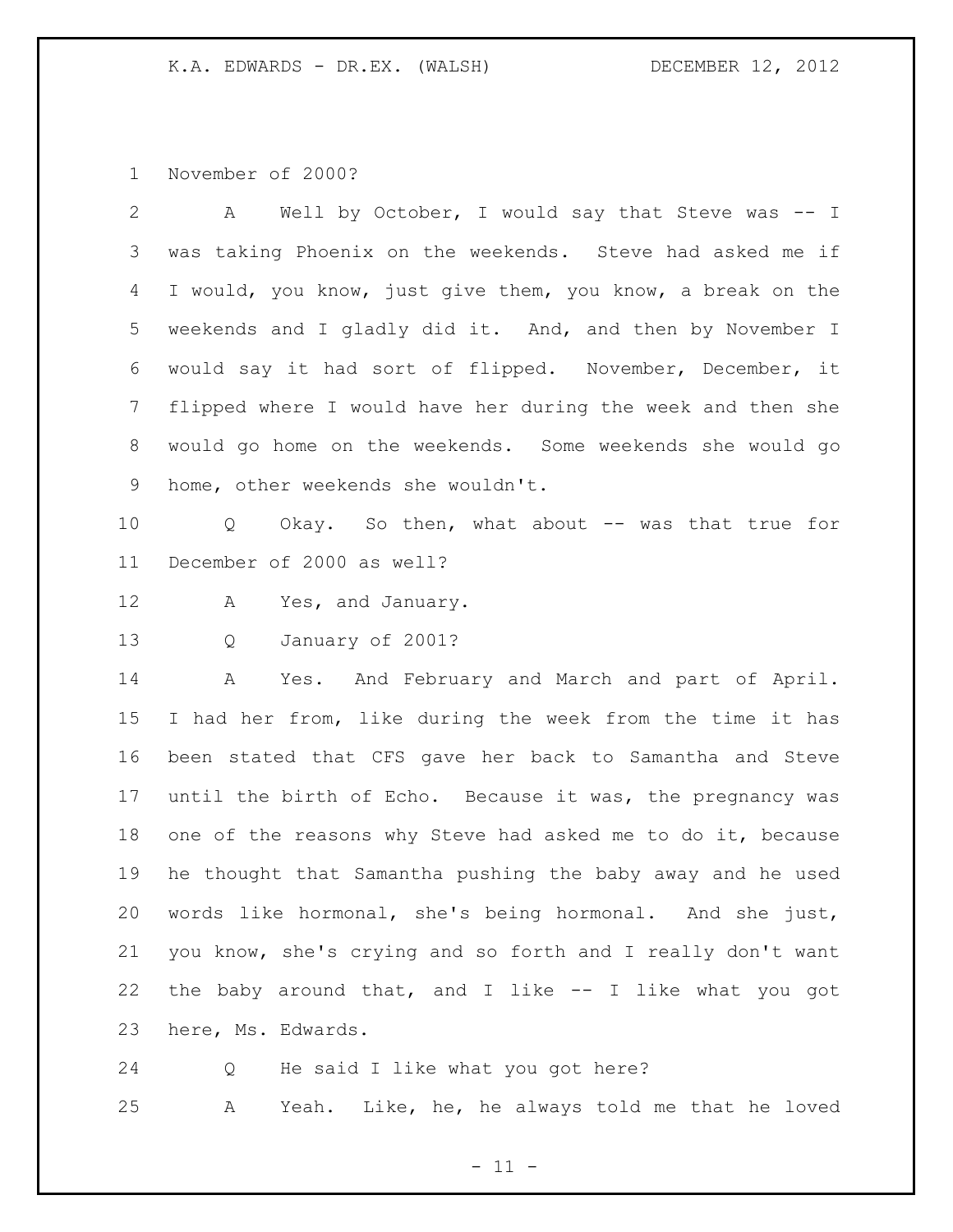my little family, my family was great.

| $\overline{2}$ | So we heard -- we know that Echo was born in<br>Q           |
|----------------|-------------------------------------------------------------|
| 3              | April of 2001 and you say by that time Phoenix was spending |
| 4              | most of the time during the week with you?                  |
| 5              | Yes.<br>А                                                   |
| 6              | Was she still going home on weekends?<br>Q                  |
| 7              | She was going home some weekends. Like when I<br>Α          |
| 8              | say she was spending her time with me during the week, it's |
| 9              | not like Steve wouldn't see her, you know, at all during    |
| 10             | that week. He would come by and visit and we would play     |
| 11             | quitar and stuff like that, but Phoenix would stay with me. |
| 12             | During this time when Phoenix was at your house<br>Q        |
| 13             | in 2000, and now we're up to the spring of 2001, did        |
| 14             | Samantha come to visit Phoenix when Phoenix was staying     |
| 15             | with you?                                                   |
| 16             | I recall maybe one time that she had come while<br>A        |
| 17             | she was, was pregnant.                                      |
| 18             | You said Steve came to visit?<br>Q                          |
| 19             | Steve came to visit all the time.<br>А                      |
| 20             | And Echo was born at the end of April, 2001?<br>Q           |
| 21             | And Phoenix went home $--$ it was $--$ I said,<br>Α<br>Yes. |
| 22             | you know, maybe you should take Phoenix, introduce her to   |
| 23             | her little sister and bond with family, and so Phoenix went |
| 24             |                                                             |
|                | home.                                                       |

- 12 -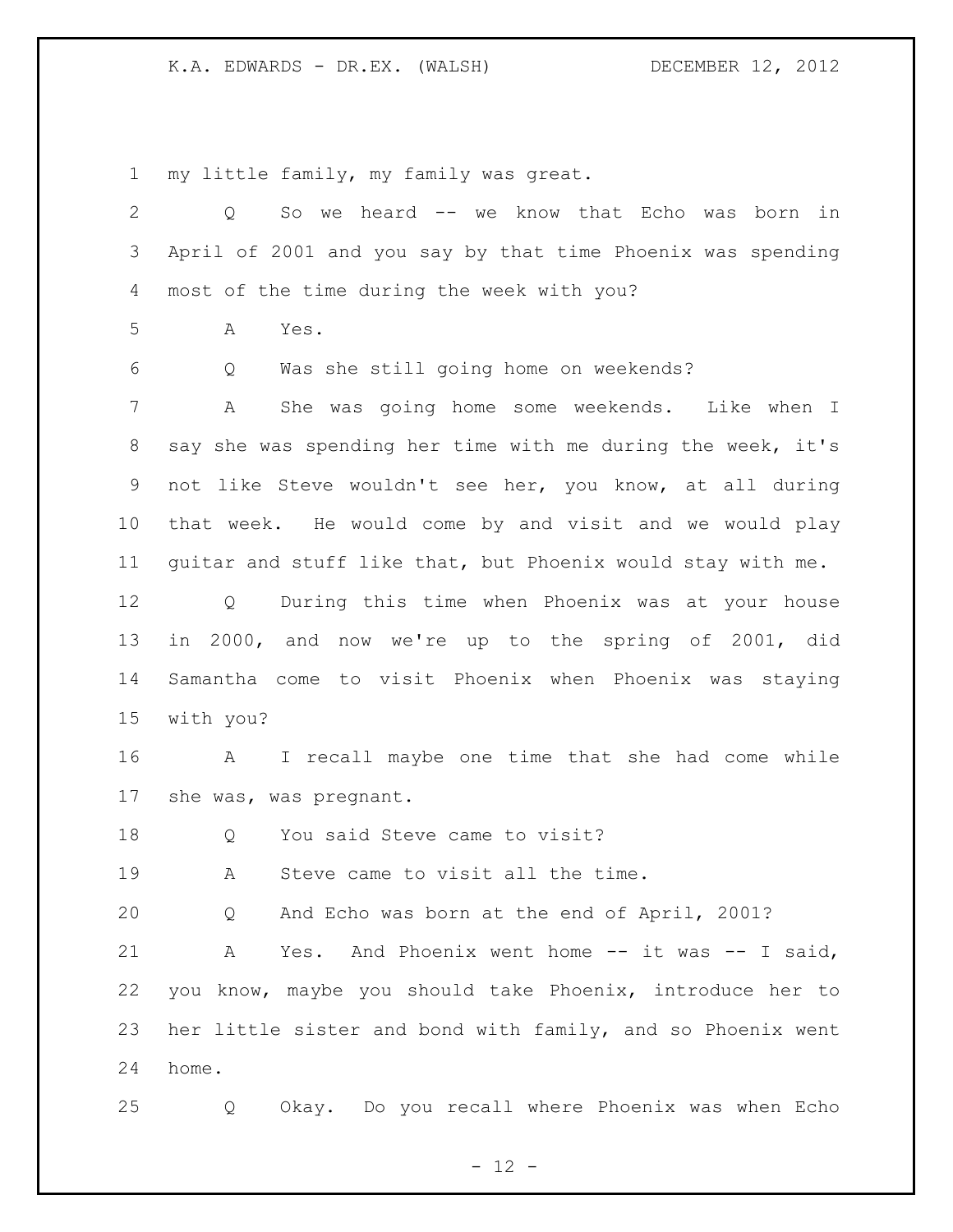died?

 A I believe, I might be recalling this wrong, but I 3 believe that she was at my house, the, the morning that 4 Echo died, and I was supposed to be dropping her off. I was going to go out to McMunn. I, I remember I had the car packed. It was early in the morning, maybe about 8:30, 9:00, when I got a phone call from Denise Hoogavorst. She knew Steve, and she's the one that had informed me that the baby had passed away and that the police had taken Steve to the police station.

 Q Now that was in July of 2001 that she passed away. You said that you took Phoenix back home when she was born at the end of April, 2001. Did Phoenix stay at, at the house with Steve and Samantha then once they brought the baby home?

 A Yes, I'm sure it was just that Phoenix was there for a visit because she always wanted to, to come to my house. If she -- if I went to visit, she would want to 19 come with me or if one of -- most likely it would have been my, my oldest child, my daughter, would stop in and say hi to Steve and Phoenix would want to, to leave with her and Steve would allow Phoenix to come with me.

 Q To leave with your daughter and come back to your house?

A Yeah.

 $- 13 -$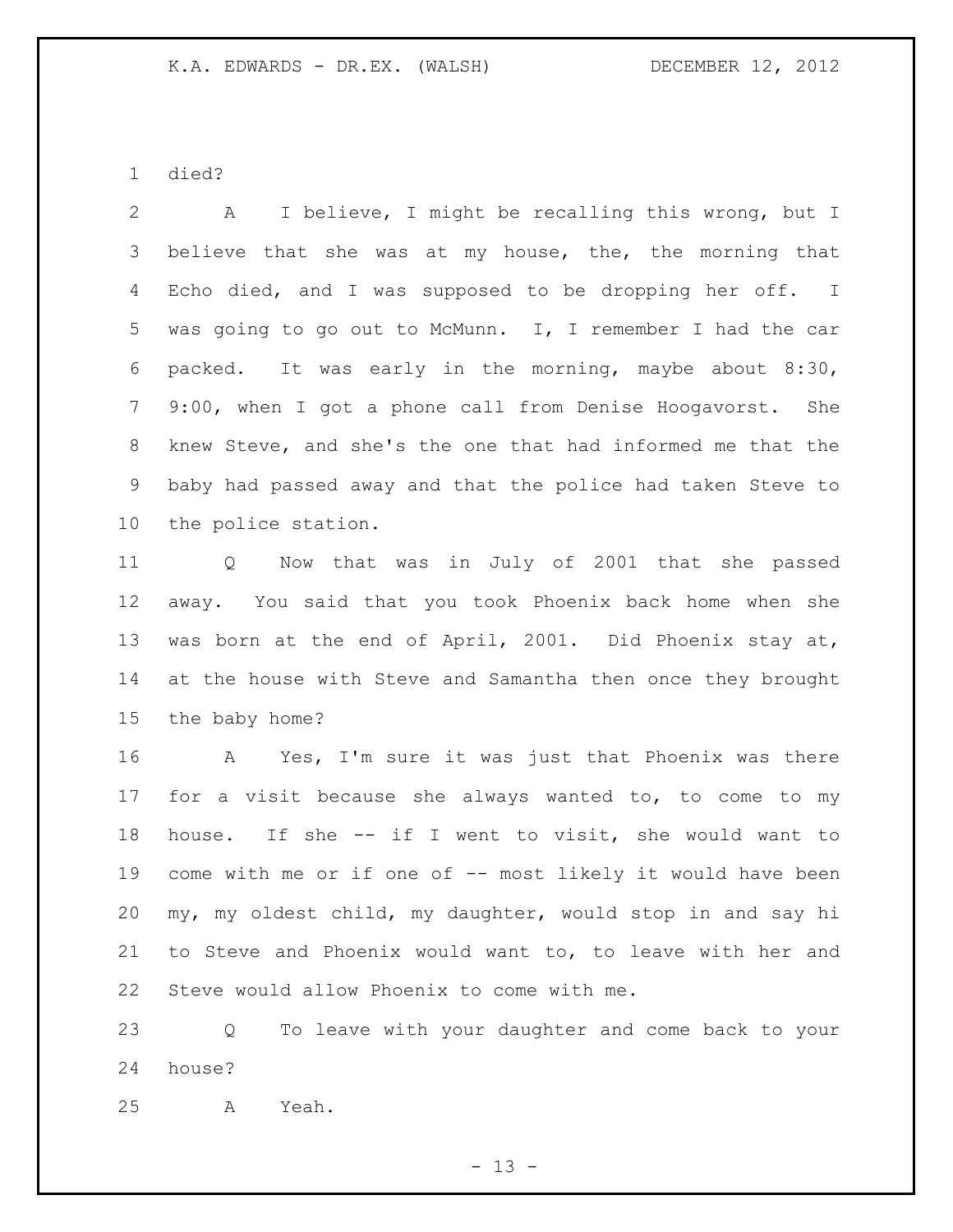Q Okay. Did you attend Echo's funeral?

A Yes, I did.

Q Where was Phoenix that day?

 A She was with Denise Hoogavorst's mother, Irma Hoogavorst (phonetic).

Q And that's a friend of Steve's?

 A Denise, yes. She was actually at, at this point a friend of all of ours.

 Q Okay. So then, Phoenix's -- Phoenix (sic) died in July of '01, so in the summer of 2001, where was Phoenix living?

 A In the summer of 2001 she was back living with me?

Q How did that happen?

15 A After Echo passed away, Steve was, he was a real mess, like all he did was play his guitar and it was just one song for the longest time and sometimes that would entail drinking and it was actually him and his sisters, and his sisters, I don't believe that they're still married but his sister's husband asked me if I would take Phoenix back because they thought Phoenix would be safe and, to be honest with you, everybody believed that that was the best place for Phoenix. In fact, I believe it was Geni's husband who once -- I was taking Phoenix home one day and I hadn't met Richard yet, and he goes oh, you're Phoenix's

 $- 14 -$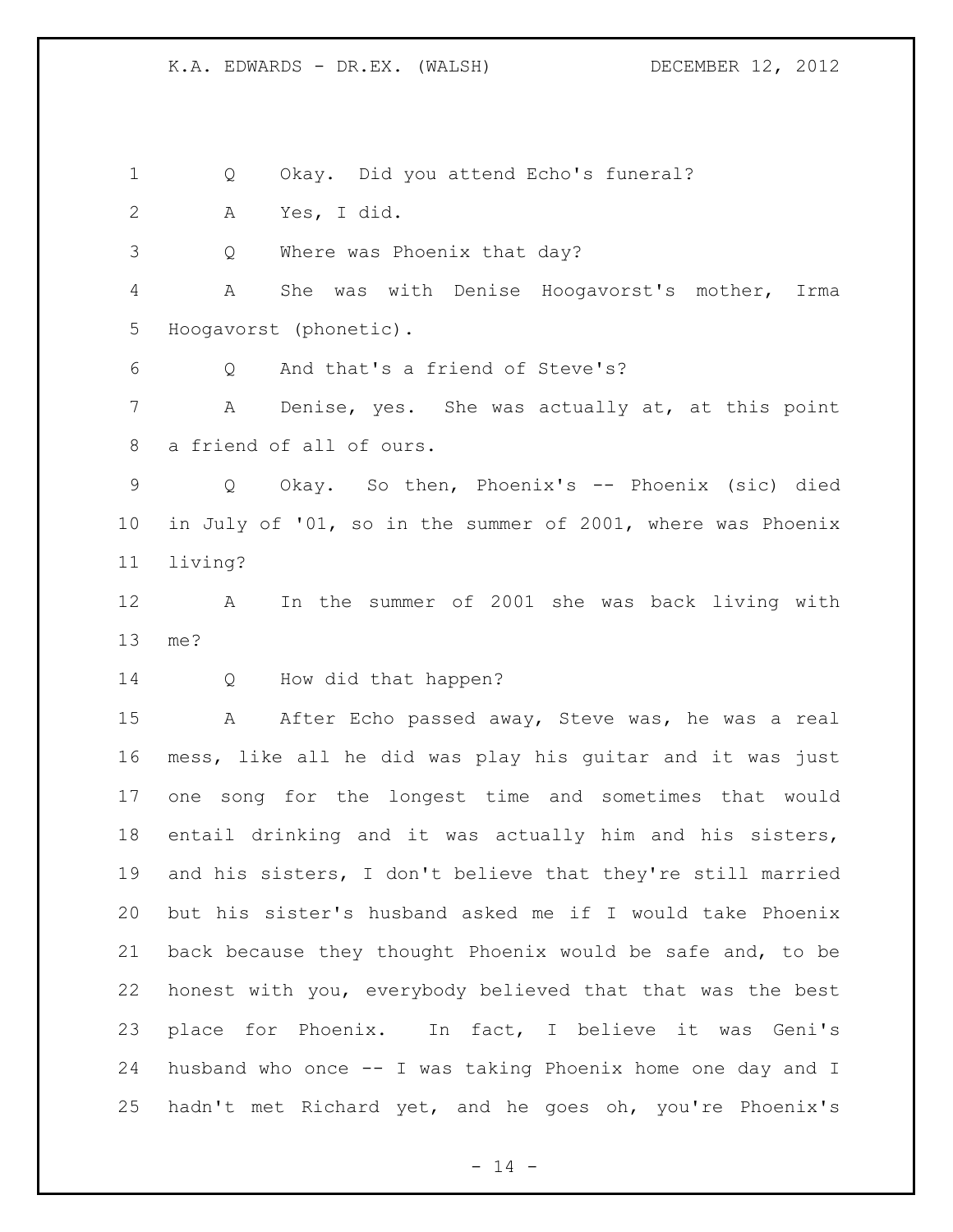mom. I corrected him and, and said, no Samantha -- and before I could get Samantha's name out, he said I know who you are and you're Phoenix's mom. Q Geni is Steve's, one of Steve Sinclair's sisters? A Yes. Q And Richard was her husband? A Yes. Q So in the summer of 2001, Phoenix was staying with you after the funeral, after Echo's funeral? A I believe, yes. I picked her up from -- because I had a vehicle, I picked her up from where she was being babysat and I really don't recall whether I went home or I went to Steve's. I think it's more likely I went to Steve's. Q So for the rest of July and August of 2001, Phoenix stayed with you? 17 A For the first month or so, she was between homes. We were bringing her back and, you know -- just so Steve could see her and just remember that he did have Phoenix still and not to forget that he had Phoenix alive. Q Did you -- did Phoenix stay overnight with Steve during that time? A Yes. Q So now the fall of 2001, September, October, November, where was Phoenix spending her time?

 $- 15 -$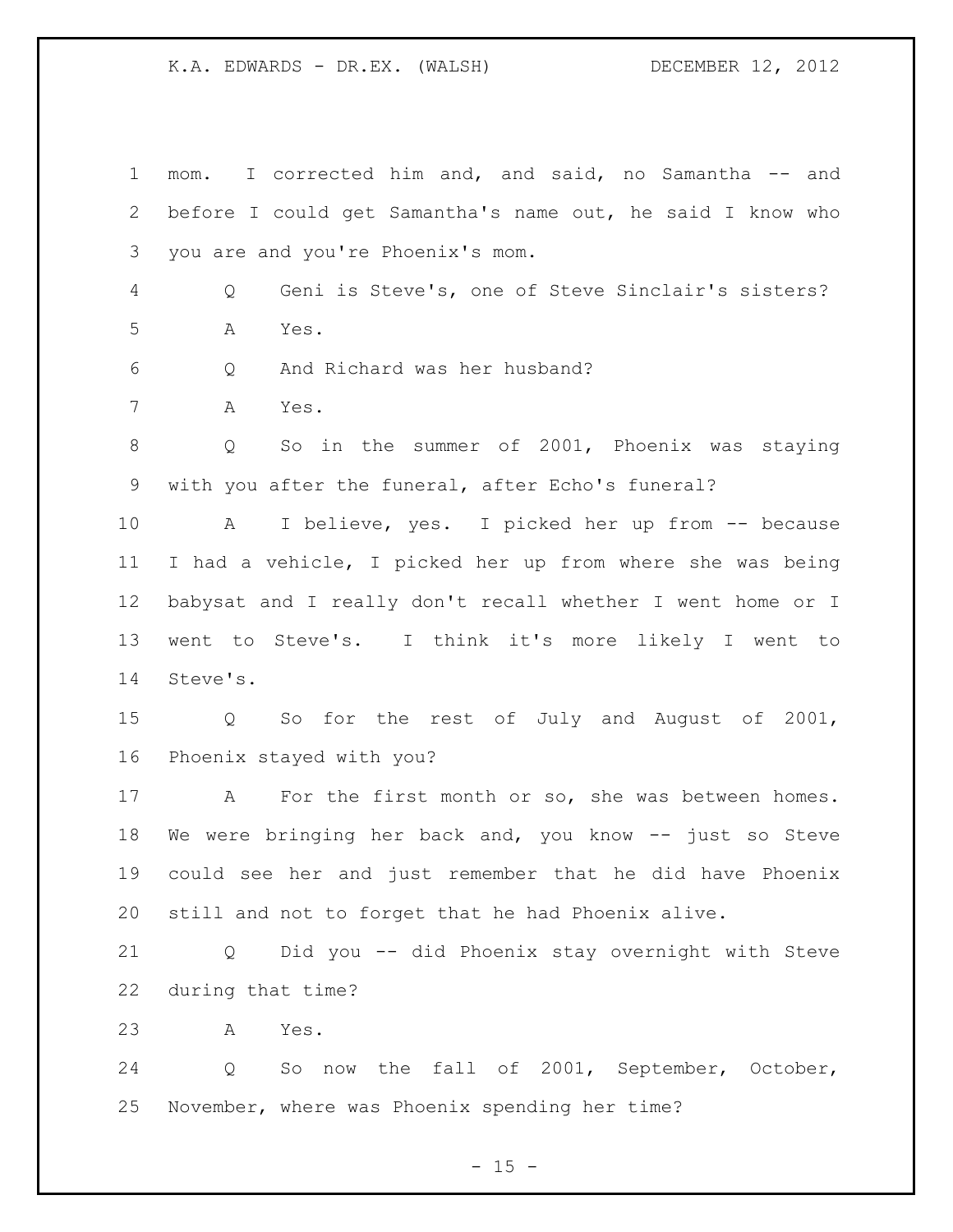1 A With me.

Q Overnight?

 A Overnight. There was a period for a little while where Steve didn't come -- when I say a little while, I mean, like, I would say in the span of, I'd say six weeks where he, he didn't come around at all.

Q When was that?

 A That, that would be the summer, end of summer and fall. So I would say late summer there was a little bit of time that he didn't come around.

 Q And then up to the end of, of 2001, Phoenix was staying with you?

A Yes.

Q And Steve was visiting?

A Yes.

 Q Was Phoenix living with you full time at that point?

 A Pretty much. Like, she would go home and Steve would have her for, you know, a day or two. And again, Phoenix would want to come back. Because that's, that was home to her. Like that's where all of the toys were, that's where all of, you know, like, we were, like the people that were every day in her life.

Q What about --

A And Steve would let her.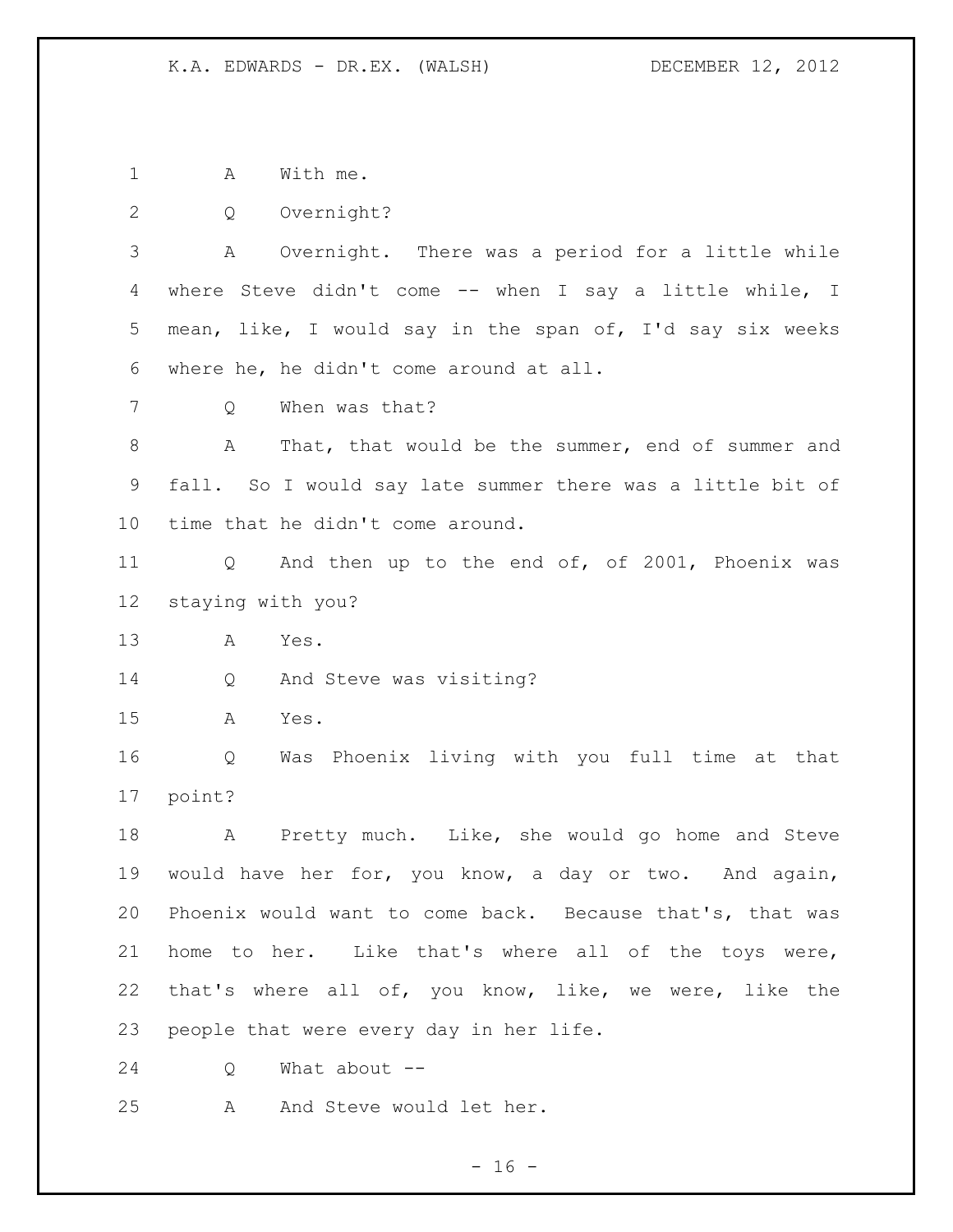Q Sorry?

2 A And Steve would let her.

 Q Okay. What about January, February, March of 2002, the next year, where was Phoenix spending her time? A With me. Like, she was -- the, the way that -- Phoenix's main residence was my home. She would spend, you know, weekends at Geni's or, or Sheila's, Steve's sisters, or she would, you know, spend a few days at home with dad. But it was never, okay, Kim's going to have her for a weekend on such and such a day, Steve's going to take her and then on such and such date Kim's going to take her back. It was, it was -- Phoenix came and went from her family and my home as she wanted to. If she wanted to -- say, Sheila, I remember Sheila once coming to my house and wanting to take Phoenix and Phoenix wanted to go with her. Go with aunty for a little while, go swimming. I believe that one time, my daughter actually ended up bringing her back from the pool. But, but Sheila took her and went swimming and my daughter always went swimming on, I think it was Wednesdays she would do the swimming at Centennial pool.

 Q So from the summer of 2001 to, I'm stopping March of 2002, if Phoenix wasn't staying with you, did you know where she was?

A Yes.

- 17 -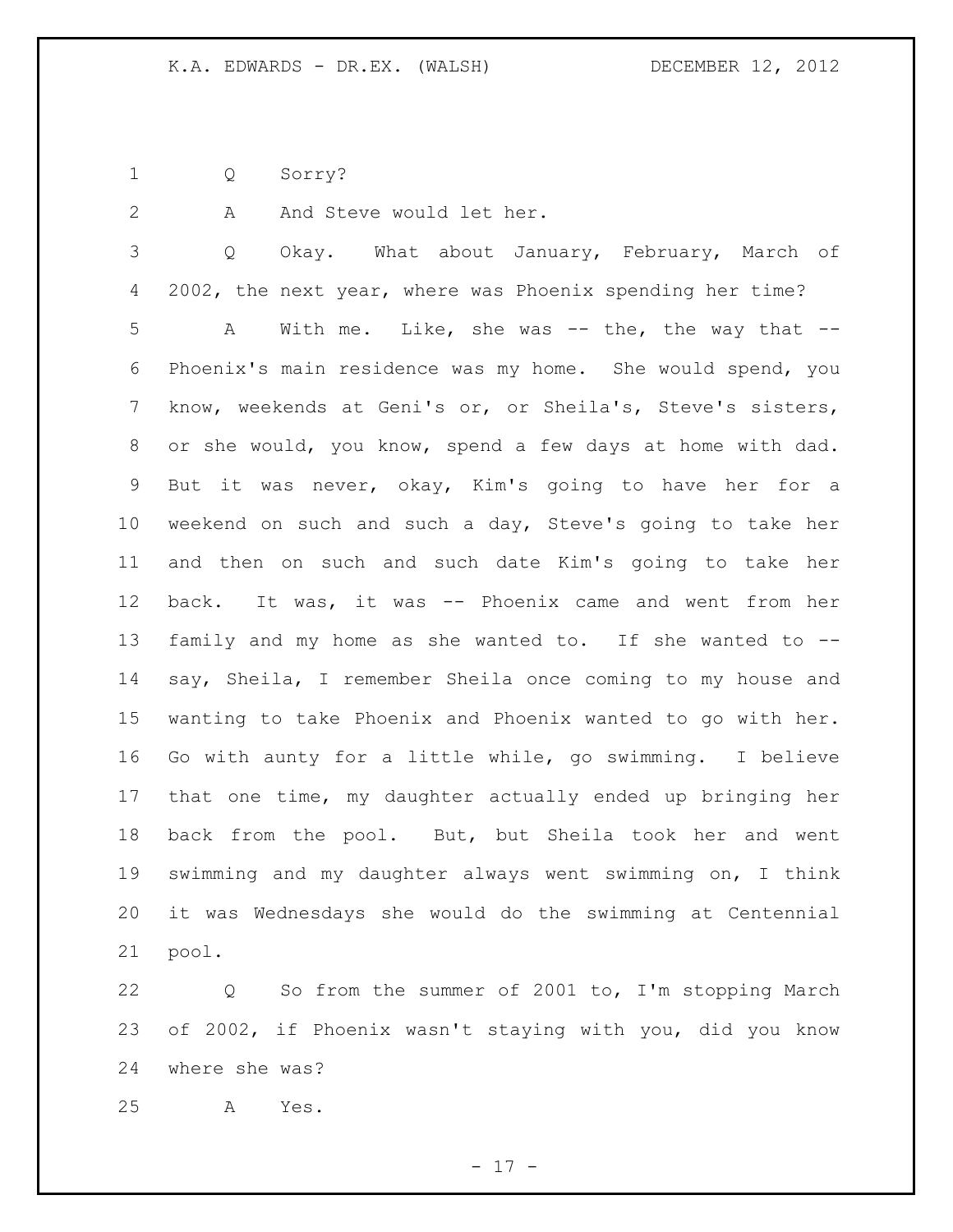Q And you said sometimes she would be with one of Steve's sisters?

 A Sometimes she would be with one of Steve's sisters. If she went to Steve's then Steve said, okay, Sheila you can take her or okay, Geni you can take her, I wouldn't know. He would phone me and say, okay well Geni's, you know, got her or anything like that but check in. But if she was taken from my home, say she was with me and Geni or Sheila or Angie asked Steve to take Phoenix somewhere, they would have to come and ask me. I wouldn't -- Steve wouldn't phone me and say, okay, well Geni's coming or Sheila's coming. It would always be, well Kim, you've got to ask Kim because I don't know what Kim's got planned for, for Phoenix.

 Q So they would ask you directly if they wanted to pick Phoenix up?

 A Sometimes they would ask me directly, sometimes --

Q Okay.

 A -- you know, Steve would phone and say it's all right that, you know, do you got any plans or is it okay if Geni picks or whoever picks up Phoenix and it would always be, yes, like -- Phoenix was my never kept from the family. Q What was the, the neighbourhood like? Where was

your house on Selkirk with, in relationship to where Steve

 $- 18 -$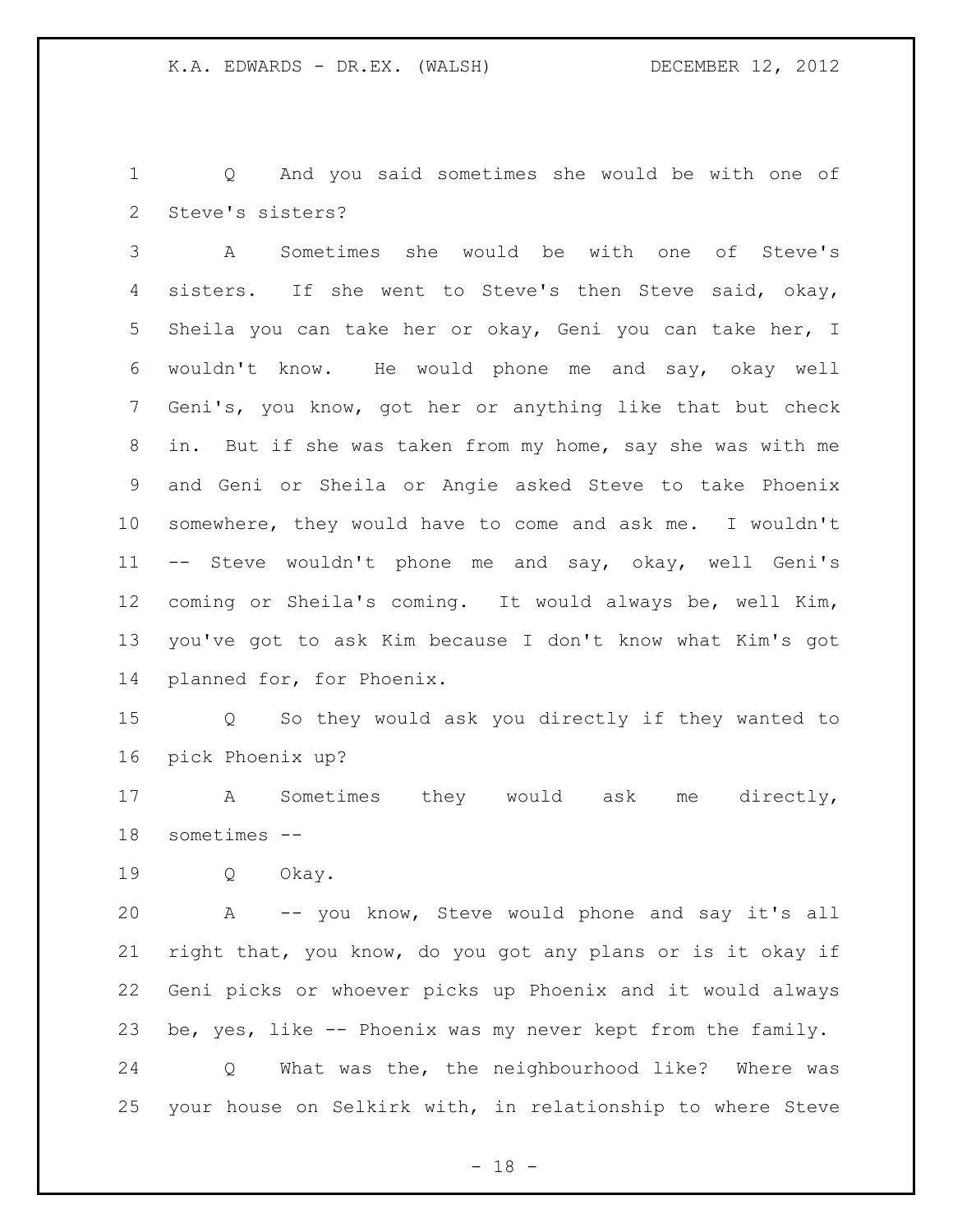lived and Steve's sisters lived? Can you just paint that picture for us?

 A Absolutely. I lived right on Selkirk Avenue -- I'm not really good with direction -- on the far side of McPhillips going towards King Edward. My neighbourhood was a, a nice neighbourhood, quiet. Steve's neighbourhood, not as quiet. He was more towards the heart of the, the north end, where I was more the beginning of the, the suburb of the north end. And our house in relation to each other was a straight line, it's like a zigzag. We were -- if you give me a sec I can count the blocks, maximum ten blocks away from each other.

Q Between your house and Steve's house?

 A Yeah. If you walk the diagonal I think you could walk it in like 15 minutes.

Q And what about Steve's sisters' houses?

17 A At that time, I really didn't know where Sheila lived. But Geni lived on the same street as Steve and you had to pass Geni's house to get to Steve's house.

 Q Okay. Between September of 2000 and March of 2002, did anyone from Child and Family Services ever contact you with respect to Phoenix?

A No.

24 THE COMMISSIONER: What were those dates again? MS. WALSH: September 2000 when Phoenix was

 $- 19 -$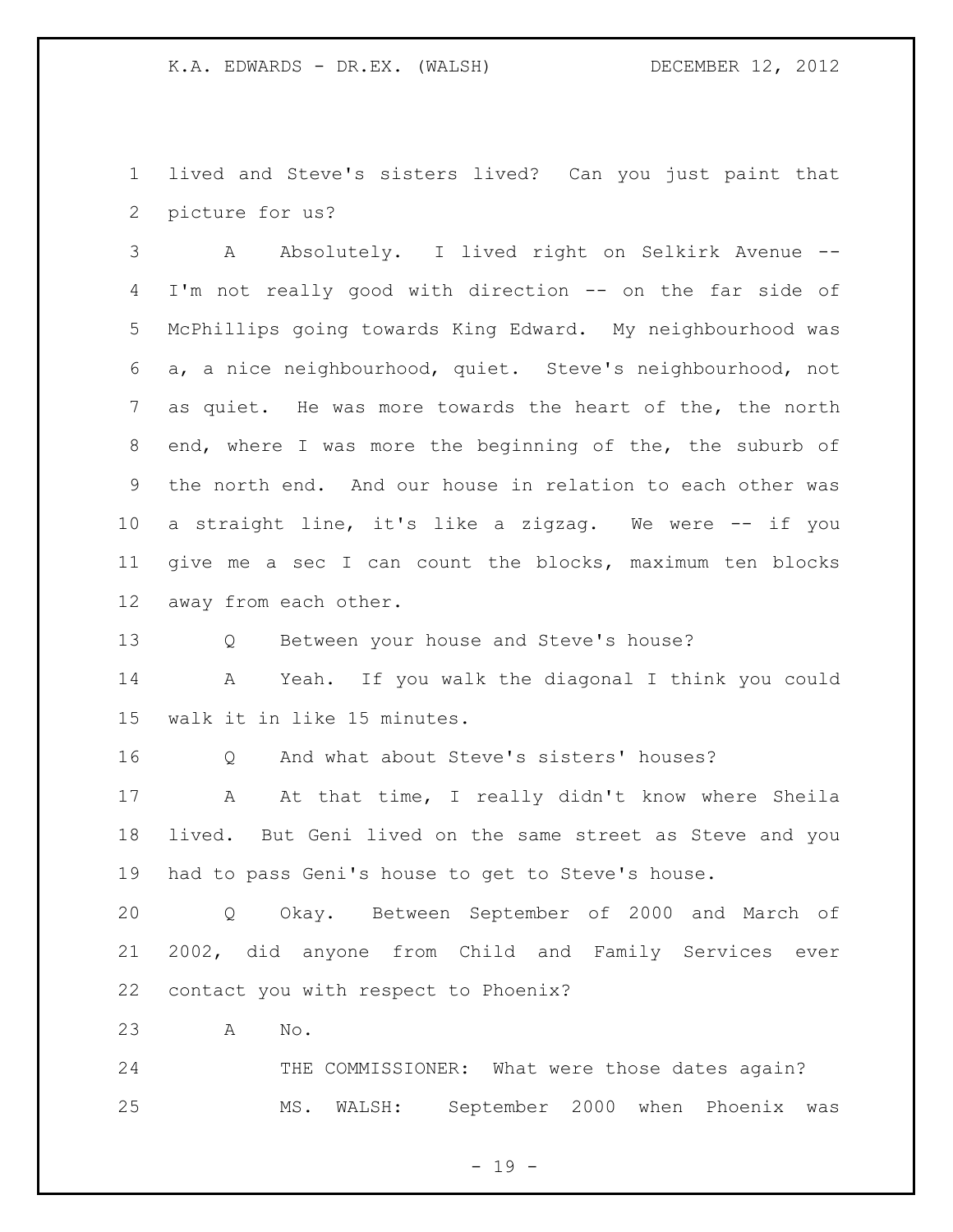returned to her parents, and March of 2002 which is where I've stopped in our chronology of where Phoenix lived. THE COMMISSIONER: And your question was? MS. WALSH: My question was, during that time, did anyone from Child and Family Services contact Kim Edwards? THE COMMISSIONER: And your answer was? 8 MS. WALSH: No. BY MS. WALSH: Q So, now from April of '02 -- in April of '02, Phoenix turned two, right? A Yes. Q From April of '02 until the end of '02, where was Phoenix living? A My house. Q Was the relationship the same in terms of Phoenix spending some time with her father as well? A Yes, that always remained consistent. Q How often during that period, from April to December of '02, did Steve come visit Phoenix at your house? A As I just said, like, the, the -- it remained consistent. Like he was always there. We were friends. We hung out not only with Steve and I friends, but Steve's

 $- 20 -$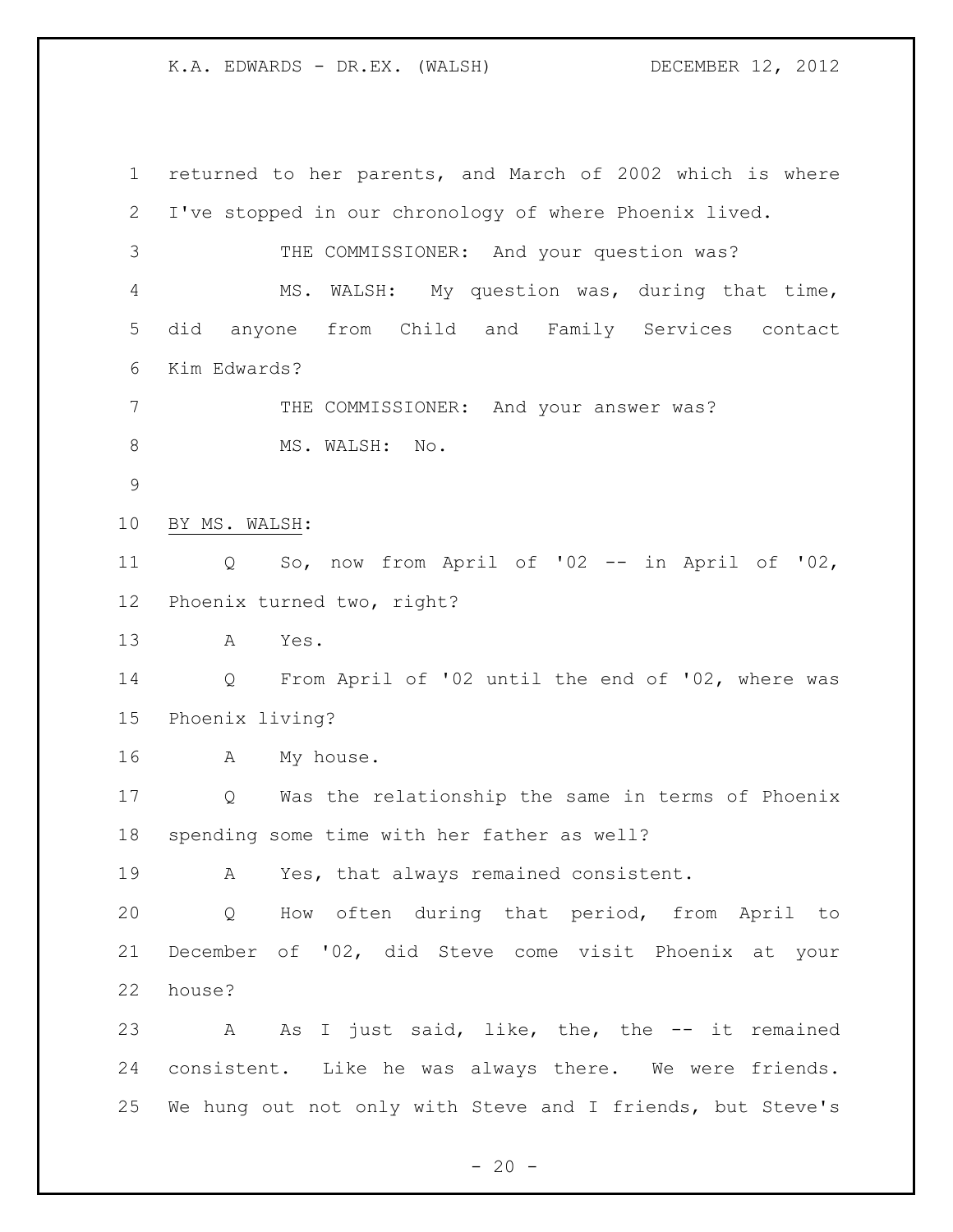friends were my friends. So say Denise and her boyfriend were, were coming over. Steve might come with them. It, it -- like I said, it was never said, Steve would just pop in. It was one of my peeves with Steve is that he would just coming knocking on my door.

 Q Now you said he was friends with you. Did he interact with Phoenix when he came over?

 A He played with Phoenix, he interacted with Phoenix. He would -- he'd put her on her lap and they'd play guitar together. Like he was right involved with, with Phoenix, that was his little girl.

 Q During that time, so we're, we're still in April to December of '02, did Phoenix also spend time at Steve's house?

A I'm sure she did.

Q Overnight?

A Overnights, yes.

Q What about with his sisters?

 A I'm sure that happened too. I don't recall ever a time that the sisters came and, and took her from me to spend the night. So when she was Steve, I would have got a phone call just to say, you know, Phoenix is going to stay at Geni's tonight and play with the cousins or whatever.

 Q Now we've heard evidence that sometime towards the end of 2002, Phoenix got some foam stuck in her nose.

 $- 21 -$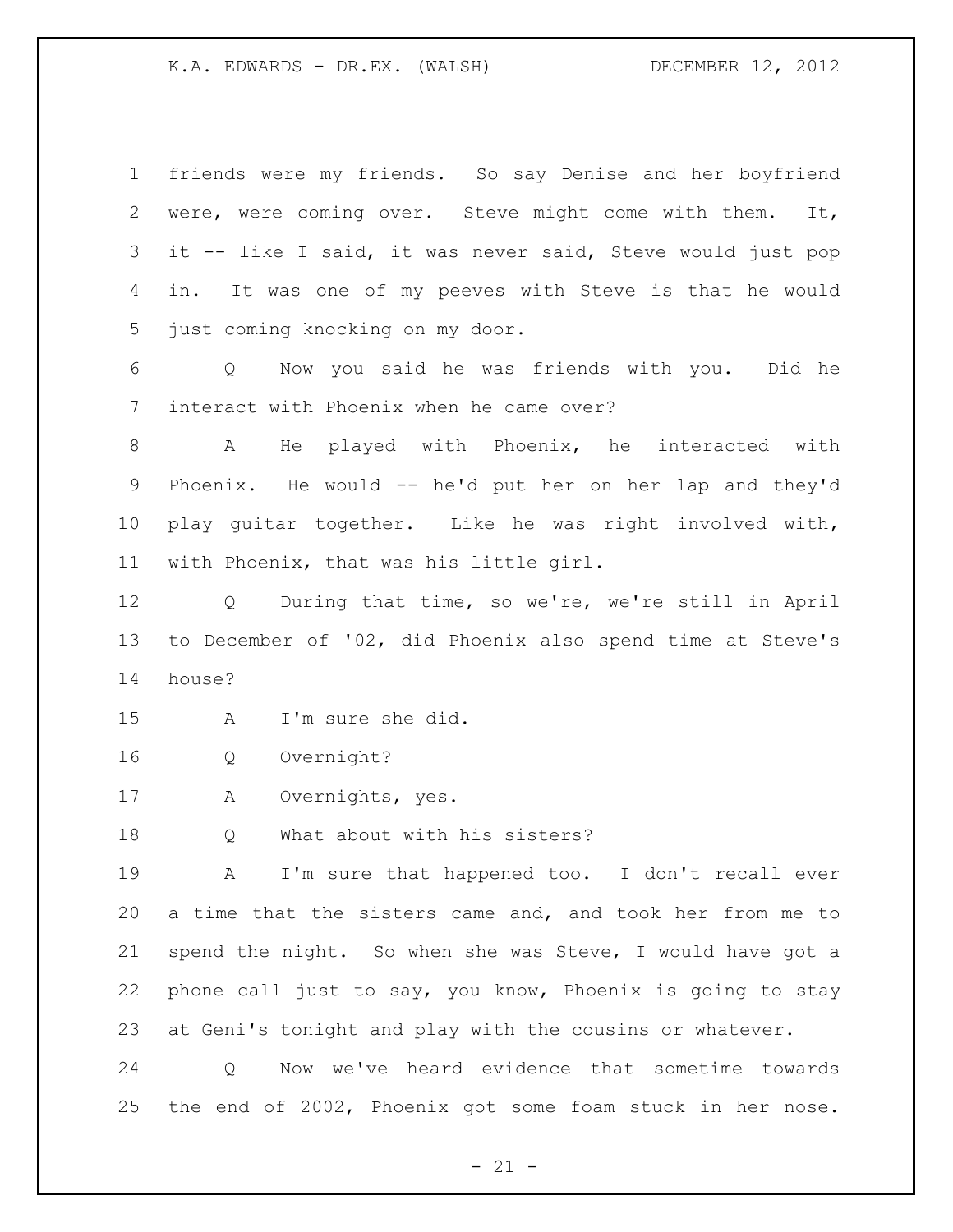What do you remember about that?

| $\mathbf{2}$   | I, I remember noticing her nose. She always had<br>A                 |
|----------------|----------------------------------------------------------------------|
| 3              | a runny nose, like all kids have runny noses. But I, I               |
| 4              | noticed the fact that her nose was always running at which           |
| 5              | point once it started to get raw and red, I thought that             |
| 6              | maybe it was a sinus infection or something, and told Steve          |
| $7\phantom{.}$ | to take her to the clinic which was just right there on              |
| 8              | Selkirk.                                                             |
| $\mathsf 9$    | Do you recall when this was approximately?<br>$Q_{\rm c}$            |
| $10 \,$        | Before Christmas of '02? After?                                      |
| 11             | I think that I noticed, I think it was more in<br>A                  |
| 12             | January that I noticed the -- December, end of December,             |
| 13             | January.                                                             |
| 14             | So that would be December '02, January '03?<br>Q                     |
| 15             | Yeah.<br>A                                                           |
| 16             | Okay. So you said you told Steve to take her to<br>$Q \qquad \qquad$ |
| 17             | the doctor?                                                          |
| 18             | Yeah.<br>$\mathbf{A}$                                                |
| 19             | Did he?<br>Q                                                         |
| 20             | A I'm not sure whether he did or not. But it --                      |
| 21             | the problem never went away.                                         |
| 22             | So then what?<br>Q                                                   |
| 23             | So then I took her to, down to the $--$ I can't<br>$\mathbf{A}$      |
| 24             | remember the name of the doctor, but he's been the same              |
| 25             | doctor and there's a pharmacy right next door. It's called           |

- 22 -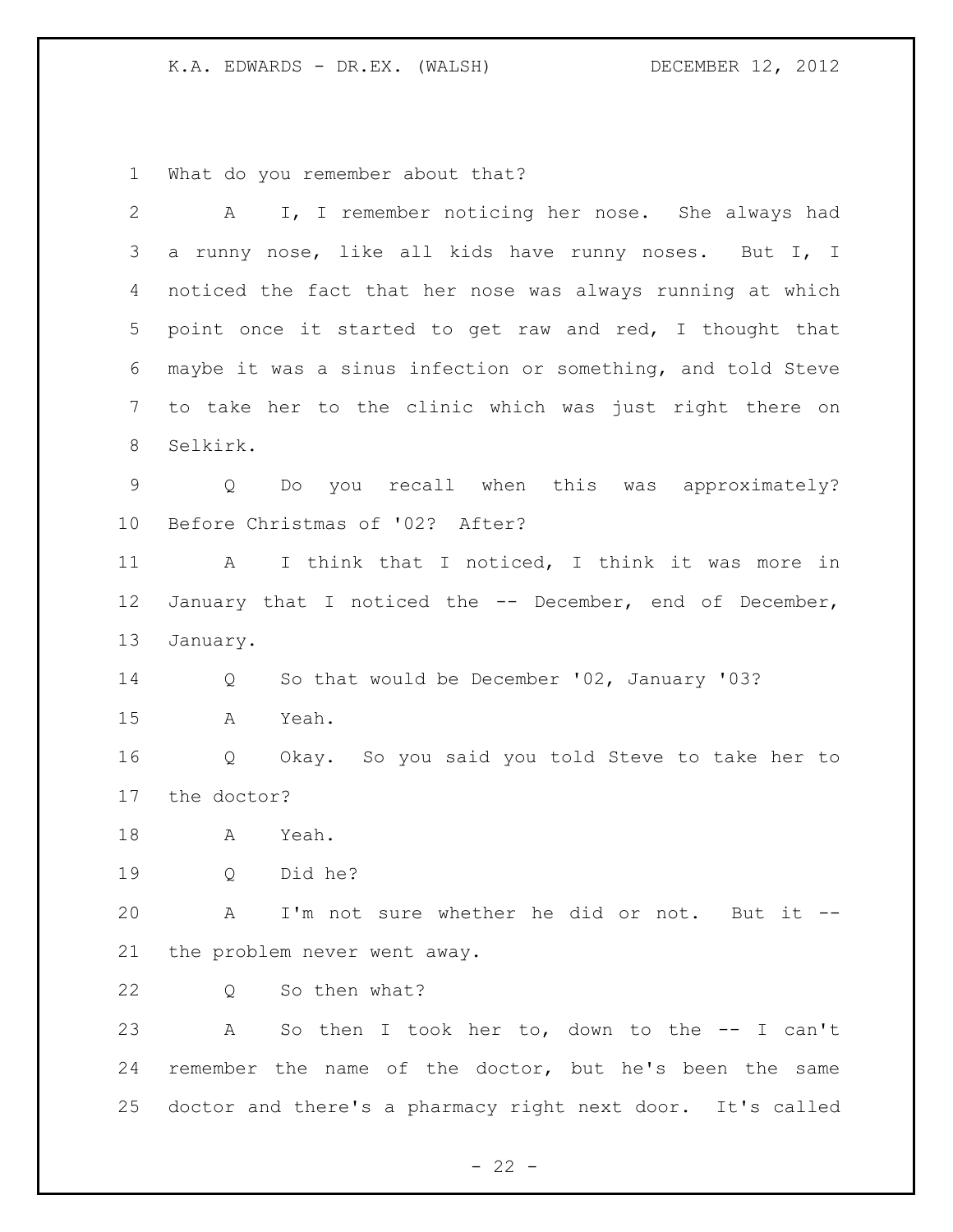the Good Neighbour Pharmacy, I think.

Q Good Neighbour Pharmacy?

 A Yeah. And I took her into the doctor and I got in to see the doctor, told him that I didn't have her medical card. And he looked up her nose, took a scope and looked up her nose and said that she had a piece of foam in there. But he couldn't remove it because he didn't have the, her medical information, but I could take her home and take a pair of tweezers -- he asked if I had a pair of tweezers, I said yes. He said that I could take a pair of -- take her home and just pull it out myself. I thought that to be fairly strange and odd, like if it's that easy can't you just pull it out, forget, you know, the bill, but he didn't. So I took her home and I believe Ron was there, 'cause he would have to have been because my kids wouldn't have been left completely alone while I was at the doctor's office and I don't bring them all. And I asked him to hold Phoenix while I did this, like hold her head very tightly. He's a health care aide, so he can, you know, restrain. And I, I put the tweezer just up her nose and was able to grab the foam, and as soon as I tightened it and pulled, Phoenix just started screaming like really bad, like she was in a lot of pain. And I just immediately pulled the tweezers out of her nose and we let her go and comforted her. And I believe it was at that time Ron said, you know,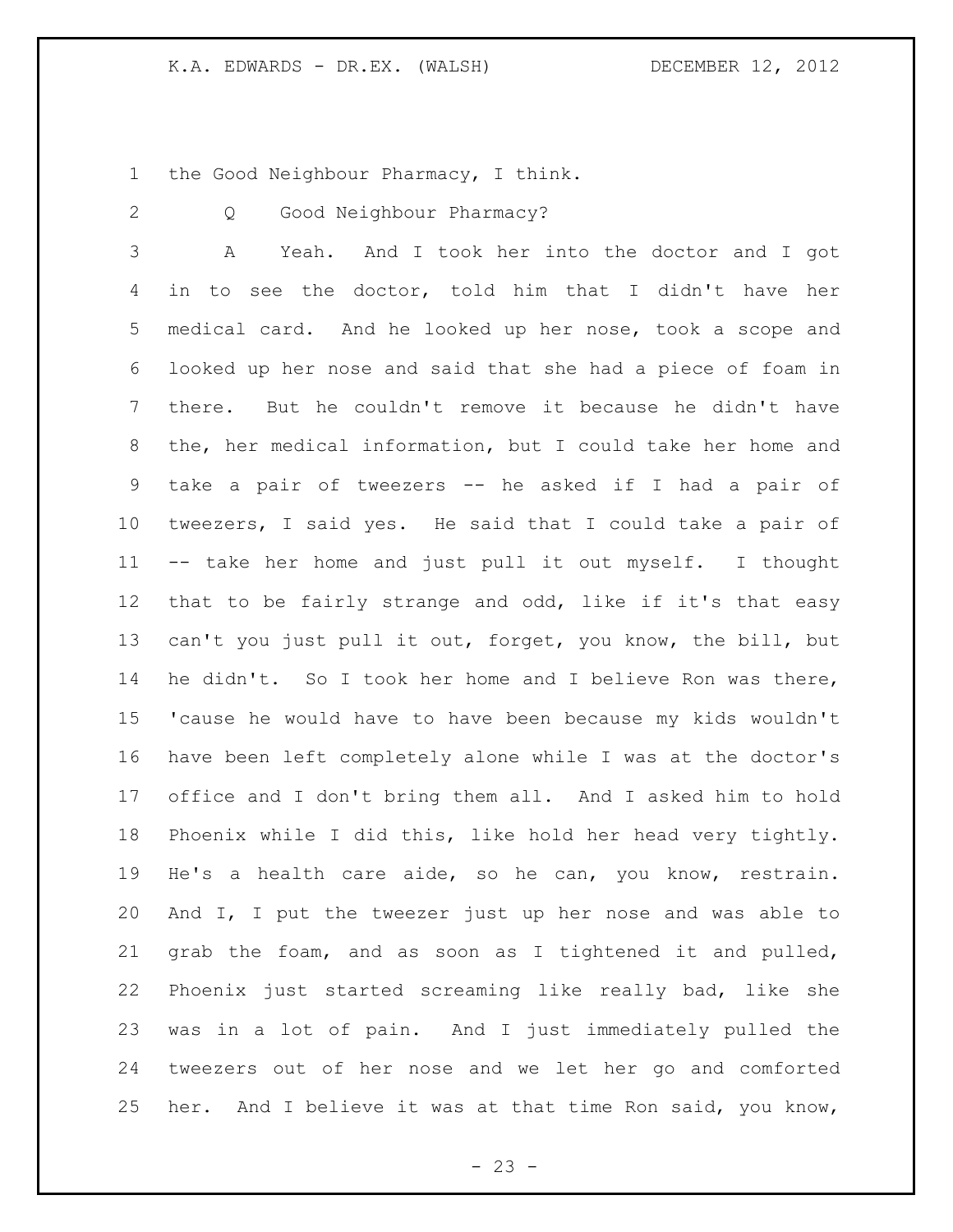that's it, I'm taking her down to the Health Science Centre.

Q Did -- and is that when he did?

 A Yes. He, he did take her to the Health Science Centre and they did take the material out of her nose.

 Q And we've seen records that showed that that was at the end of February 2003?

A Yes.

 Q Did anyone from Child and Family Services contact you after that hospital visit?

A No.

 Q So then from the end of February 2003 to June of 2003, where was Phoenix?

14 A Again, my house was her primary residence, she was with me. She'd be with Steve for, you know, a few days. The sisters would take -- the relationship between myself, Steve and his family and Phoenix, and my family, it remained consistent.

Q So that was true for 2001, 2002 and 2003?

A Yes.

 Q In June of 2003, were you living in Winnipeg? A Yes.

 Q You talked about a property in McMunn? A Yes.

Q Did you spend time there at any point?

 $- 24 -$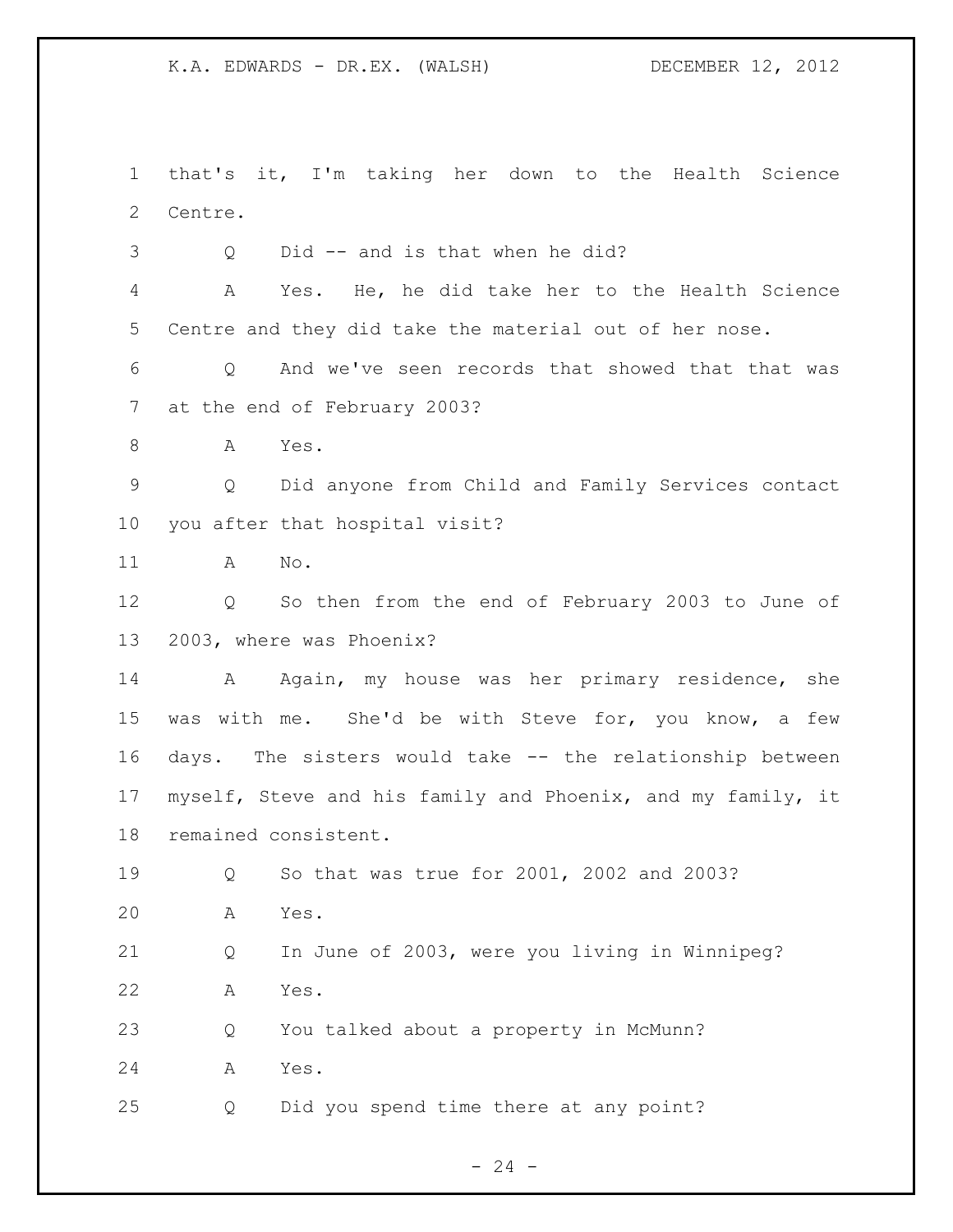A Yes, we went out there quite a lot actually. It was my father's property. We had horses out there. It was -- I think it was actually the year Phoenix was born that we started collecting the horses. And my dad started to buy the horses. My dad had a habit of saying I want that and then go out and do it and then worry about it later.

Q Did you take Phoenix out to McMunn?

 A Several times, like she was out there a lot. I was out there a lot. And if Steve -- if Phoenix was with me and I said, okay I'm going to out and visit, or I'm just going to go out to the country for, you know, a while just to get away out of the city, Phoenix would go with me because Phoenix was part of my family.

 Q Now we've heard evidence that Phoenix was apprehended from Steve's care by CFS at the end of June of 2003?

A Yes.

Q Where were you at that point?

19 A I would have been in McMunn.

Q Why?

 A I went out there to visit Ron, took my kids and went out to, to visit Ron in McMunn. And this particular time, Phoenix didn't go with us, I don't recall why. I just remembered thinking that Steve needed to spend some time with Phoenix, a large amount of quality time, and that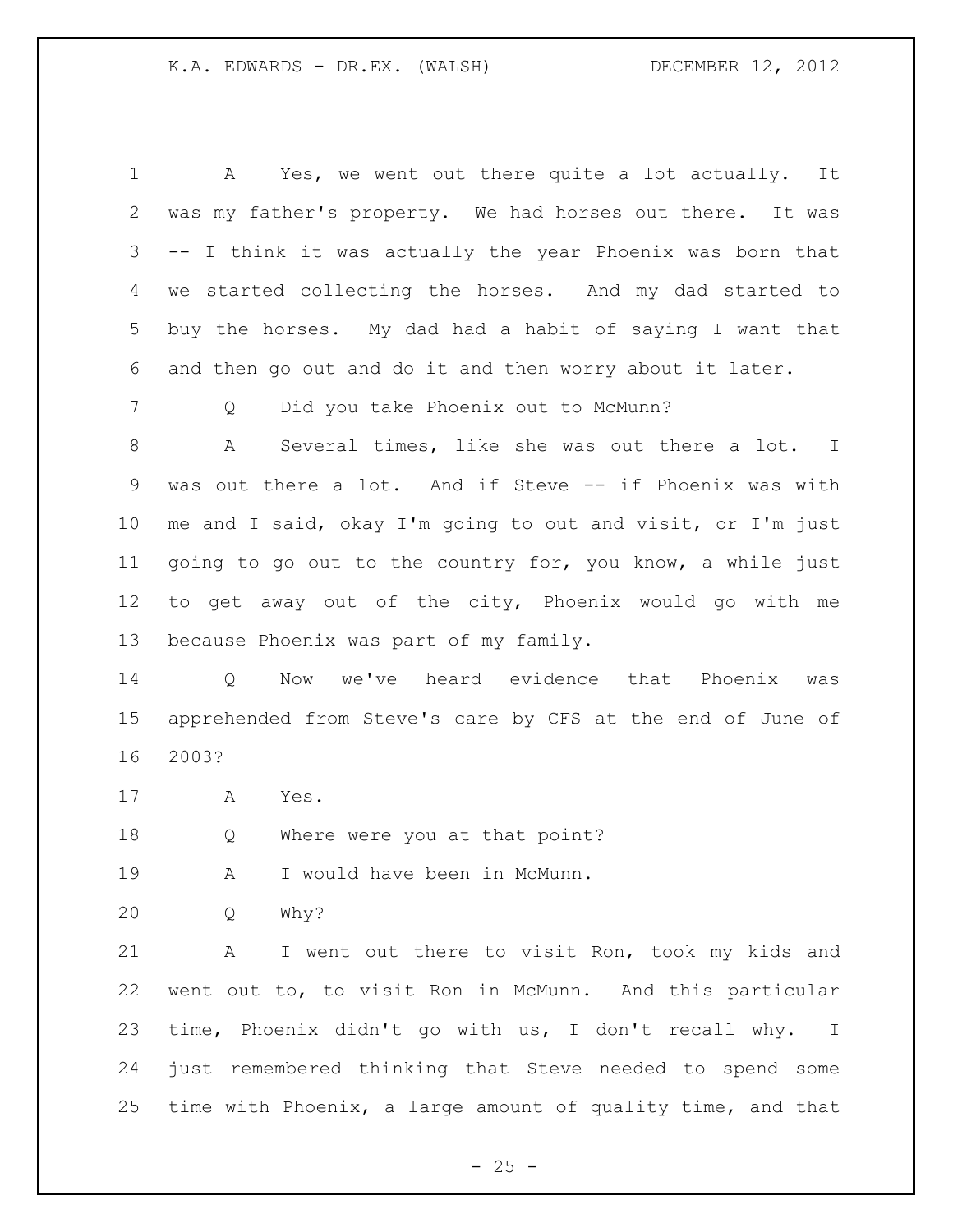I was going out there. I, I believe I told him I was going out for a couple of weeks but I ended up staying a little bit longer.

 Q Were your kids not in school in Winnipeg? A You know, I'm thinking that they were in school, but I'm the type of person, like the last week of school where there's nothing to do and if there's like a, a plan to do something, then it's not really that important. It's, you know, they're not learning anything. They're not missing anything.

 Q Do you remember when you came back to Winnipeg, when it was?

13 A I don't remember the exact date it was, no, but I do remember coming back to Winnipeg. I don't think it would have been the first night that I arrived back, but the next day I would have went over to see Phoenix and I remember knocking on the door and Steve telling me that she was apprehended, that CFS had apprehended her. And he had a -- I remember it because he had a, a very difficult time. Like he wasn't trying to hide it or anything, he was just, you know, he was just having a very difficult time telling me that, you know -- I guess all of the time spent trying to protect Phoenix was I guess in vain at this point, because CFS had taken her. We honestly didn't think that we were going to have Phoenix placed in my home.

 $- 26 -$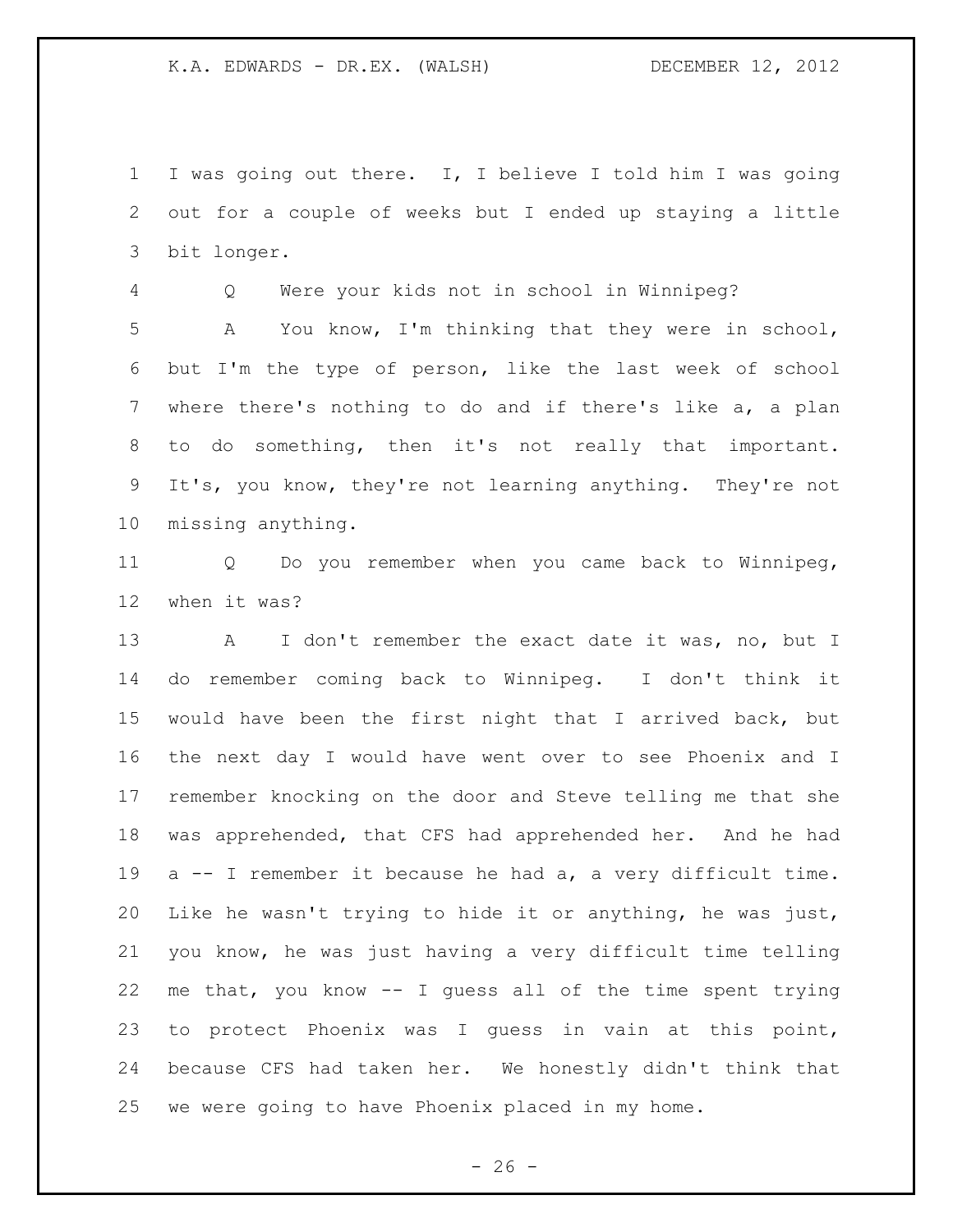Q When she was apprehended you mean? A Yes. Q So was this, this was sometime after June of 2003? A Yes. Q Was it July? A It would have been in July, yes. Like, I was 8 gone for maybe a month, so like I would -- I would say the end of July. I can't give you exact dates. Q So after Steve told you that Phoenix had been apprehended, what happened? A The first thing that I said was, well need to -- we need to go get her and suggested that we call Stan Williams, his social -- he knew the social worker's name, I didn't, I said the social worker, let's call the social worker and just fess everything up and maybe because there's the, the bond, the established bond with Phoenix they will put her with me. Q And when you say fess everything up, what do you mean? 21 A That Phoenix was living with me -- and, and this whole time after they had returned her, like her primary residence -- I keep saying living with me, but my primary residence, it was Phoenix's home, it was her sanctuary. Everybody knew it was her sanctuary.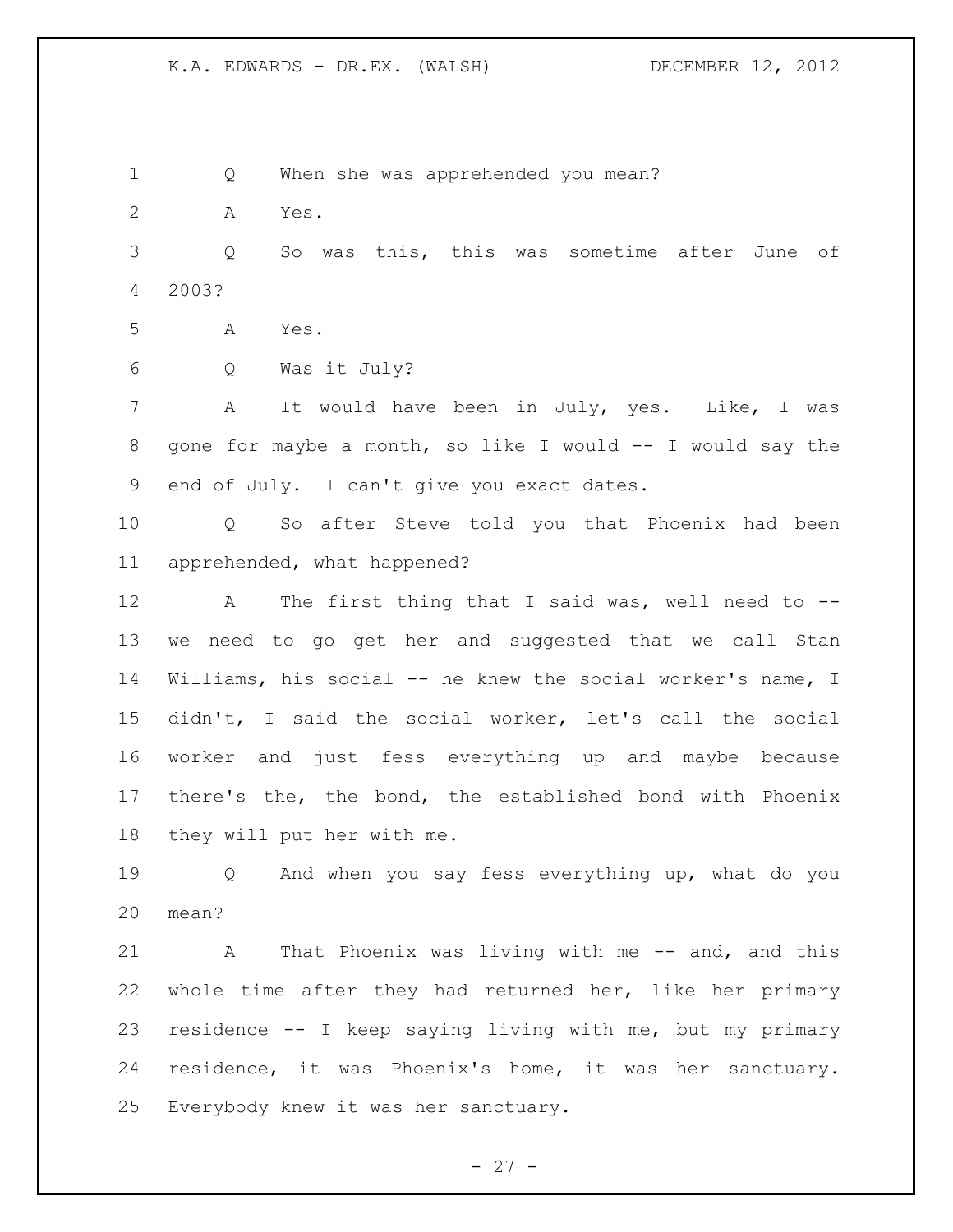Q So Steve called his social worker, Stan Williams? A Yes. I believe we actually made the phone call together but he spoke with the worker. Q And as a result of that, what happened? A I was called by Stan Williams and an appointment was set up to come and fill out the paperwork in regards to putting her in my home and for them to do a, I guess a home check, I believe is what he called it, was a home check. Q And as I said, we're going to come back and go through the details of all of that once we've established a general chronology. So Phoenix did come back to your house at some point? A Yes. Q What do you remember about that? How did she get there? A Stan Williams drove her to my home. 17 Q Do you remember when that was? 18 A That would have been about three days, three days after the initial home visit from him. Q Okay. And we'll see, we'll see what his notes show but would that be in around August of '03 or end of July? A Yes. Q And then what? A What do you mean then what?

 $- 28 -$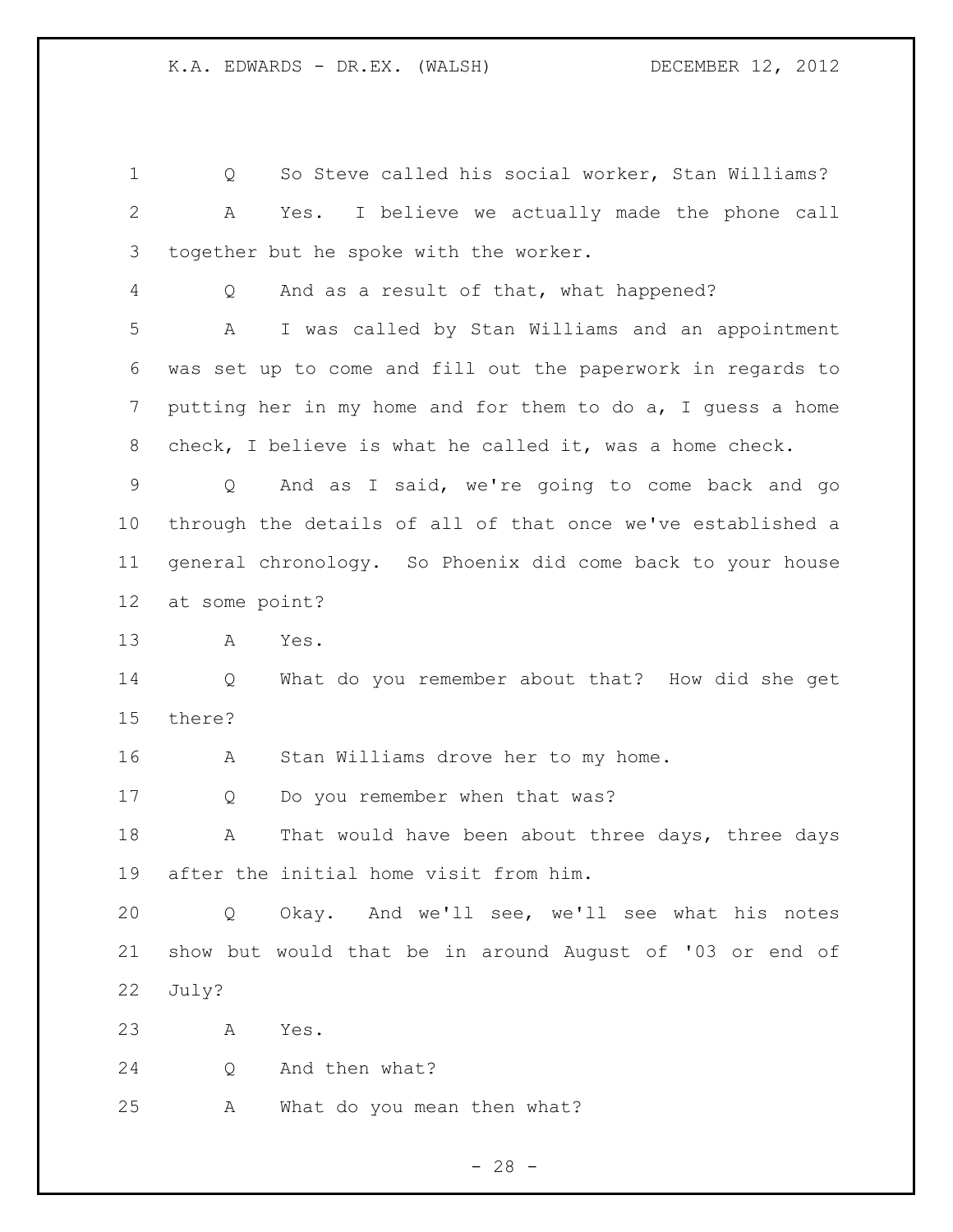Q Phoenix lived with you?

 A Yes, Phoenix lived with me. Phoenix lived with me from the time that Steve, or sorry, that Stan Williams put her in home until the day that Stan Williams, I believe it was a month later, maybe a month later -- wasn't -- October maybe, so maybe two months later Stan Williams called me and asked me if I believed that Steve is ready to take back care and control of Phoenix and at that time I said no, not really. I don't think he's going to do anything to her and she's just going to end up back here, very frank with that. But then the next day or the day after that I got a phone call saying we've decided that to return Phoenix to her father and if you could just, you know, pack up her stuff and bring it along with Phoenix to her dad, if you can just do that because you're his friend.

Q That was at the beginning of October?

 A Yes, that was when Phoenix went back home to her dad.

Q 2003?

A Yes.

 Q During the time that Phoenix was placed with you by Child and Family Services, do you remember having contact with Stan Williams?

24 A I'm sorry, can you repeat that?

Q While Phoenix was placed with you --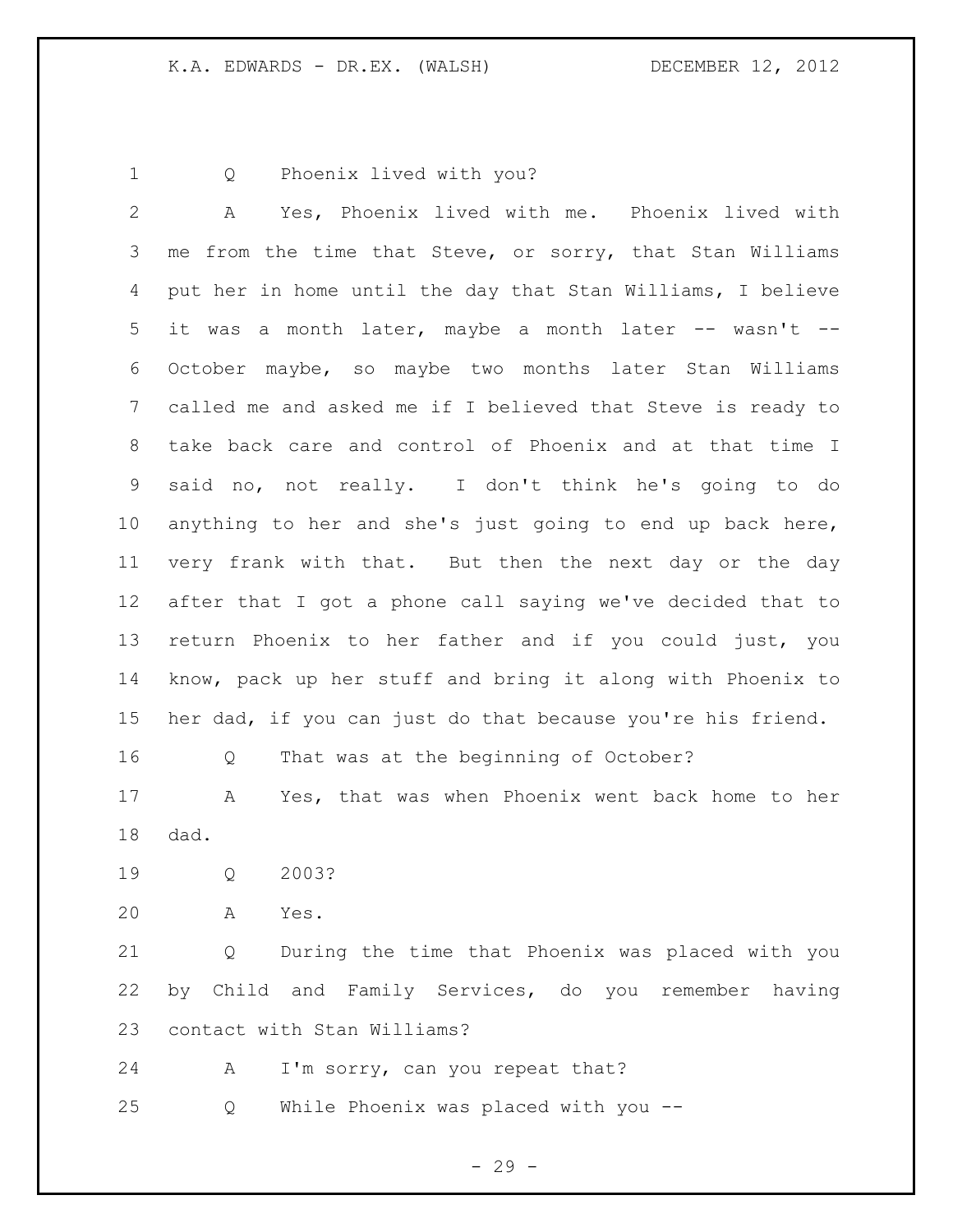A Yes.

 Q -- while she was under apprehension, do you remember having contact with Stan Williams?

 A Other than that one phone call telling me, or I guess the two phone calls, the first one asking me if Steve was ready and then the second phone call telling me to bring her home now.

 Q You said he visited your home before he brought Phoenix?

A Yes.

 Q What about anyone else from CFS? During the time that Phoenix was in your care officially while she was apprehended, do you recall contact from anyone else at CFS? A No, I don't. It's not that I, I recall or I don't recall. There was no contact. The only social worker I ever spoke to, whether it be -- but at this point the only social worker I had spoke to was Stan Williams, on the phone, in person.

 Q We heard evidence from a Mr. Rojas that he communicated with you by mail and came to visit you and we're going to come back to that but do you recall receiving communications from him and meeting with him?

A It didn't happen.

 Q He was not a social worker like Stan Williams. He was a place of safety worker, which we've heard was a

 $- 30 -$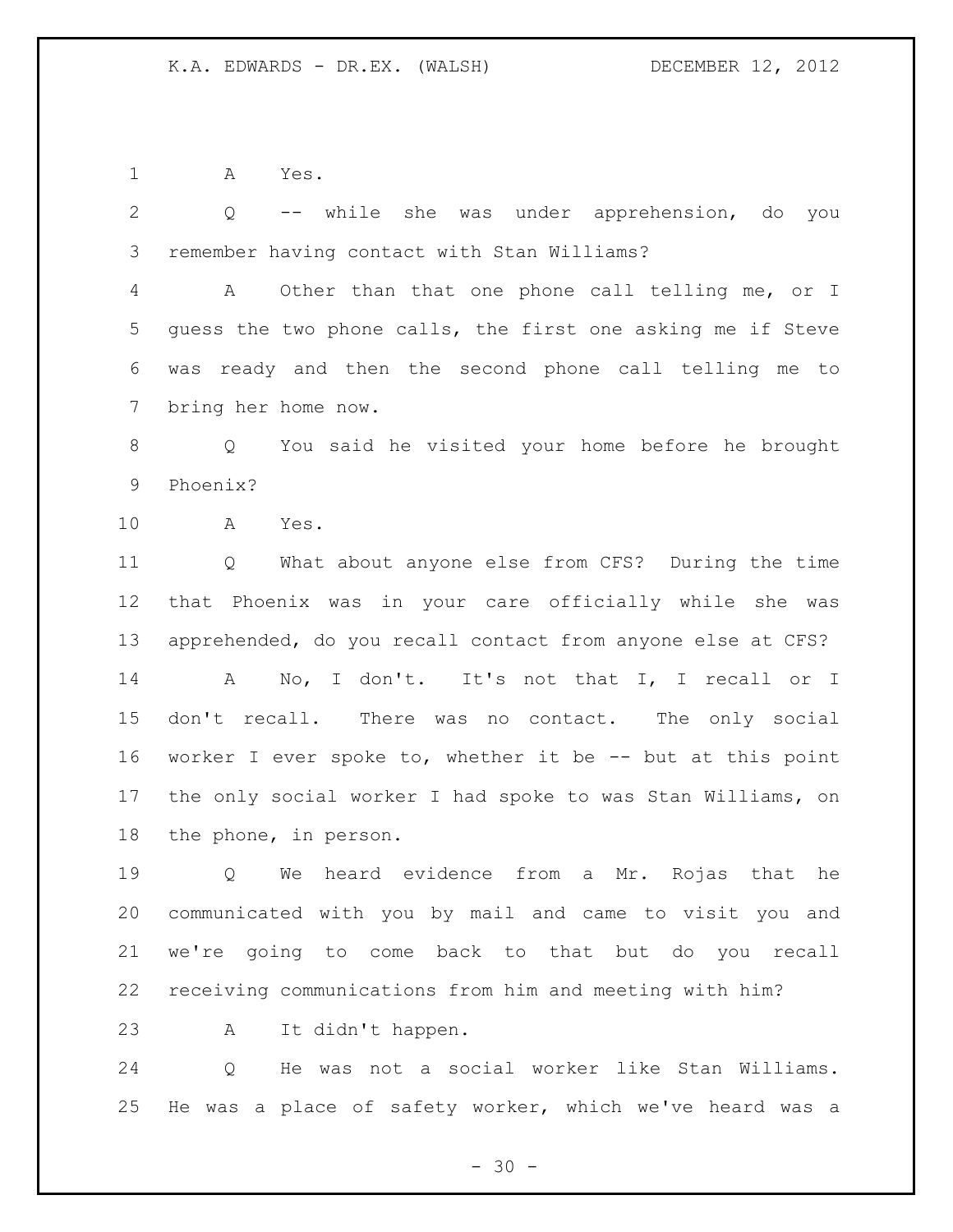support program.

| $\overline{2}$ | Again, I never met anybody but Stan Williams, not<br>A      |
|----------------|-------------------------------------------------------------|
| 3              | no foster home coordinator, nothing like that, no social    |
| 4              | worker, just Stan Williams.                                 |
| 5              | So did you pack Phoenix up and return her to her<br>Q       |
| 6              | father at the beginning of October '03?                     |
| 7              | Well, I won't say I packed Phoenix up. I packed<br>A        |
| $8\,$          | some of her stuff and took her to her dad.                  |
| $\mathsf 9$    | Did she stay with Steve at that point?<br>Q                 |
| 10             | Yes, she did, but she again would come back for<br>A        |
| 11             | visits and she would come back to spend nights. Again,      |
| 12             | there was never any keeping track of this so she would come |
| 13             | stay with me for like three or four days and go home for a  |
| 14             | few days.                                                   |
| 15             | Q So we're into the end of 2003, October, November,         |
| 16             | December. Was Ron living in the home with you at this       |
| 17             | point?                                                      |
| 18             | Ron was staying there a lot at this point. He<br>A          |
| 19             | was there in the home. I don't understand your question.    |
| 20             | How much time was Ron --<br>Q                               |
| 21             | Was Phoenix or Ron?<br>A                                    |
| 22             | Ron.<br>Q                                                   |
| 23             | He was there a lot. I won't deny that he was<br>Α           |
| 24             | there a lot. Like I said up until 2004 when he got sick we  |
| 25             | had a make up, break up kind of thing and but we had always |

- 31 -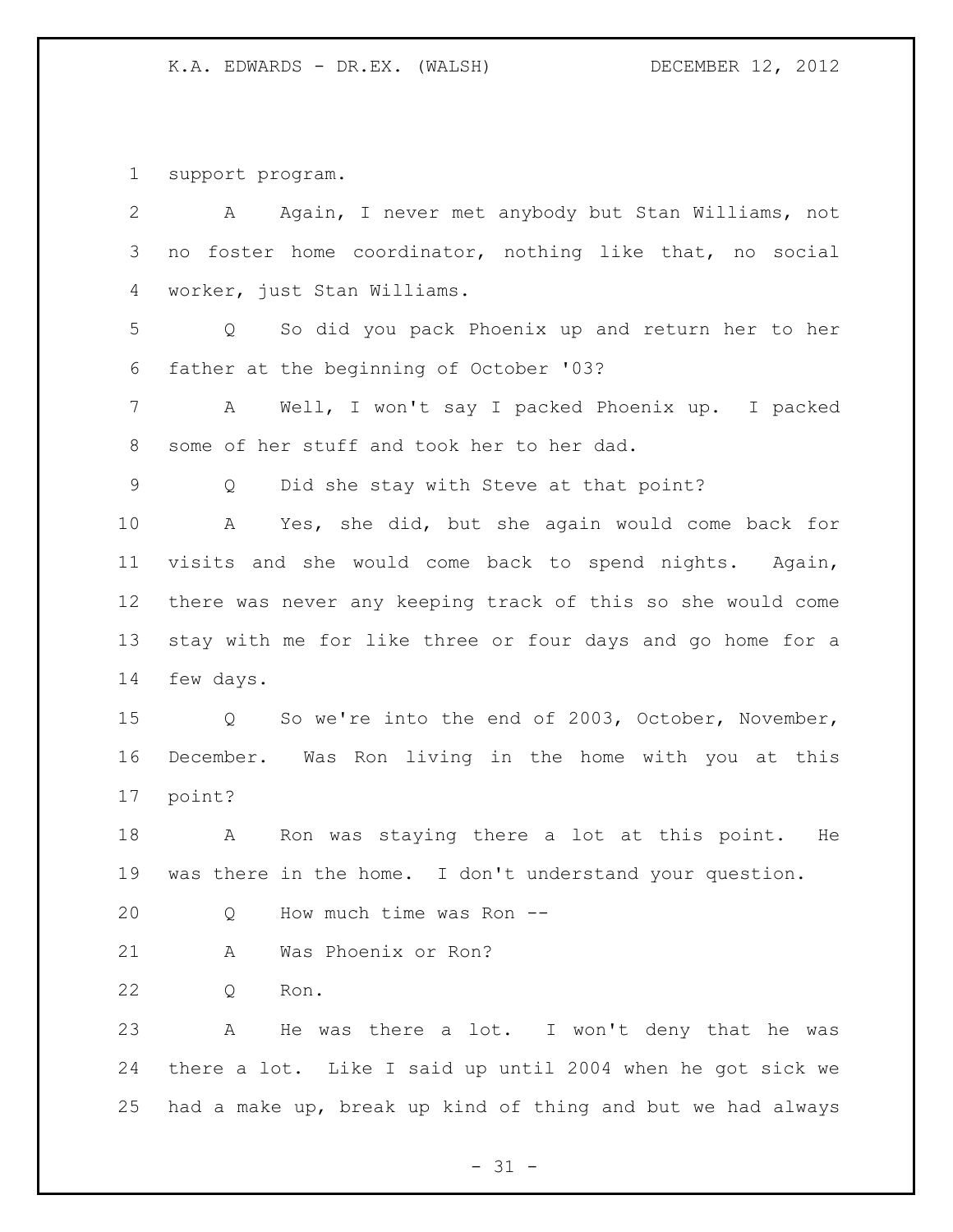| $\mathbf 1$ | remained friends. Like if he needed me for something I     |
|-------------|------------------------------------------------------------|
| 2           | would be there. If I needed him for something, he'd be     |
| 3           | there. We were friends. We started out as best friends     |
| 4           | and then we got married ten, however many years later and  |
| 5           | it all went downhill after the piece of paper. But we      |
| 6           | were, we started out as best friends, so he was around a   |
| 7           | lot. I won't say he lived there at this point. I believe   |
| 8           | in December of 2003 he moved in when I moved out.          |
| 9           | And you moved out?<br>Q                                    |
| 10          | Yeah, I said I'm gone for good you --<br>A                 |
| 11          | THE COMMISSIONER: What month was that?                     |
| 12          | THE WITNESS: December.                                     |
| 13          | THE COMMISSIONER: '03?                                     |
| 14          | THE WITNESS: It was, I believe it was December             |
| 15          | '03, yes.                                                  |
| 16          | THE COMMISSIONER: '03.                                     |
| 17          | THE WITNESS: December 26th, I believe.                     |
| 18          |                                                            |
| 19          | BY MS. WALSH:                                              |
| 20          | Where were your children by December of '03,<br>Q          |
| 21          | where were they living?                                    |
| 22          | They were still -- the children, two of the<br>A           |
| 23          | children had, they had spent some time out in McMunn that  |
| 24          | they had done. They were living, the two boys were living  |
| 25          | with their dad on the farm. And I believe they did a whole |

- 32 -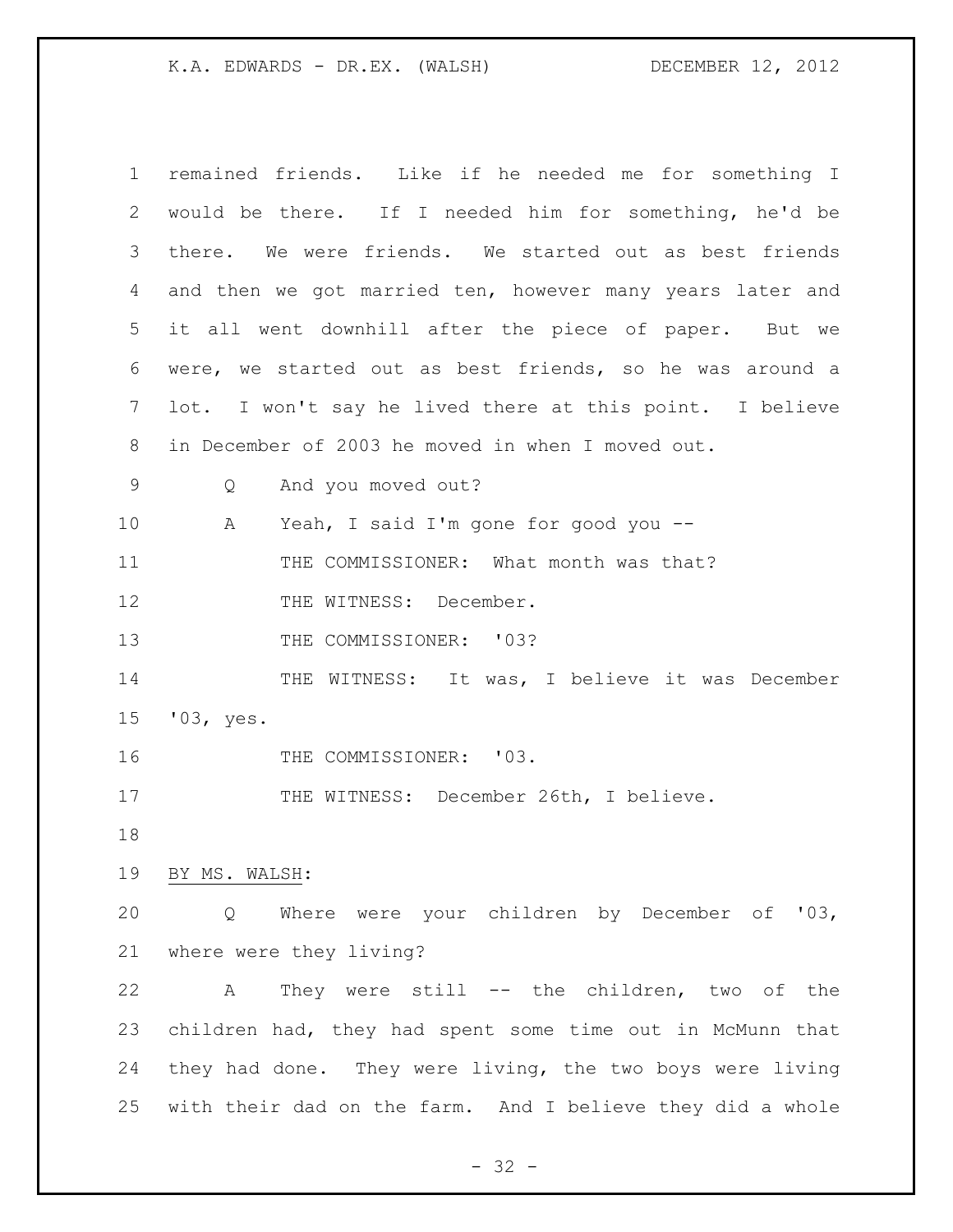| 1  | school year on the farm. Unfortunately I don't recall what |    |
|----|------------------------------------------------------------|----|
| 2  | year that was and I would have to look back at report      |    |
| 3  | cards, if I even have those report cards because, again,   |    |
| 4  | when we split, I don't know whether Ron has those report   |    |
| 5  | cards or I have those report cards.                        |    |
| 6  | Well, how much time were the boys spending<br>$Q \qquad$   | in |
| 7  | Winnipeg?                                                  |    |
| 8  | They were going to school out in McMunn, so they<br>A      |    |
| 9  | would be spending like the weekends with me or I would be  |    |
| 10 | going out to visit them.                                   |    |
| 11 | What about your daughter?<br>Q                             |    |
| 12 | My daughter lived with me for a while.<br>Α                |    |
| 13 | In '03 when you were still living in the home on<br>Q      |    |
| 14 | Selkirk, where was your daughter?                          |    |
| 15 | She would have been with me.<br>A                          |    |
| 16 | On Selkirk, living on Selkirk?<br>Q                        |    |
| 17 | On Selkirk, living on Selkirk. Until Ron moved<br>A        |    |
| 18 | in in December my daughter was with me.                    |    |
| 19 | Okay. So you said December '03 Ron moved<br>Q              | in |
| 20 | permanently and you moved out?                             |    |
| 21 | Yes.<br>Α                                                  |    |
| 22 | And when you moved out where did you go?<br>Q              |    |
| 23 | Oh gee, I couch surfed for a while.<br>A                   |    |
| 24 | Couch surfed?<br>Q                                         |    |
|    |                                                            |    |

- 33 -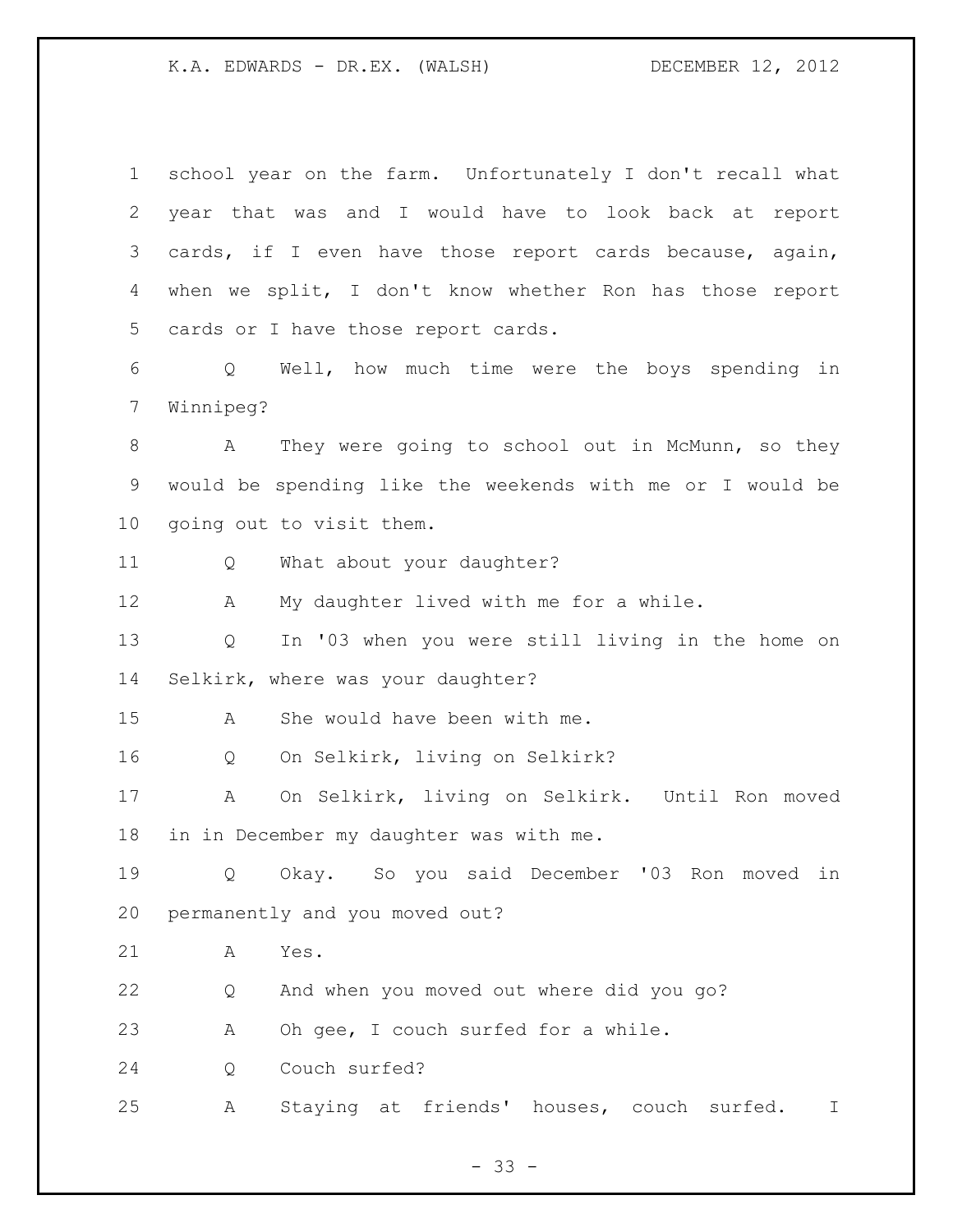stayed on Juno Street, it's just off William, for it was only a couple of weeks I stayed on Juno, maybe, maybe a month. Then I moved to a residence on Winnipeg Avenue, way up Notre Dame. Q When was that? A That would have been maybe the end of ... Q Are we still in '03 or are we now into '04? 8 A No, we are in, we're into '04 now, like when I left -- Q So January '04? A -- in December I went to Juno Street and then the middle of January, February, so I would say the end of February I moved into, around the end of February I moved into the residence on Juno, or I'm sorry, Winnipeg Avenue from Juno. Q And how long did you stay in that house on Winnipeg Avenue? 18 A I believe it was May I left. Q So from February to -- A To May. Q -- to May 2004; is that right? A Yeah, I would say late February. I don't know exact dates, that's a long time ago, and to be honest with you, that is -- it was a rough period of my life, you know. I was living, or I was staying on people's couches. I was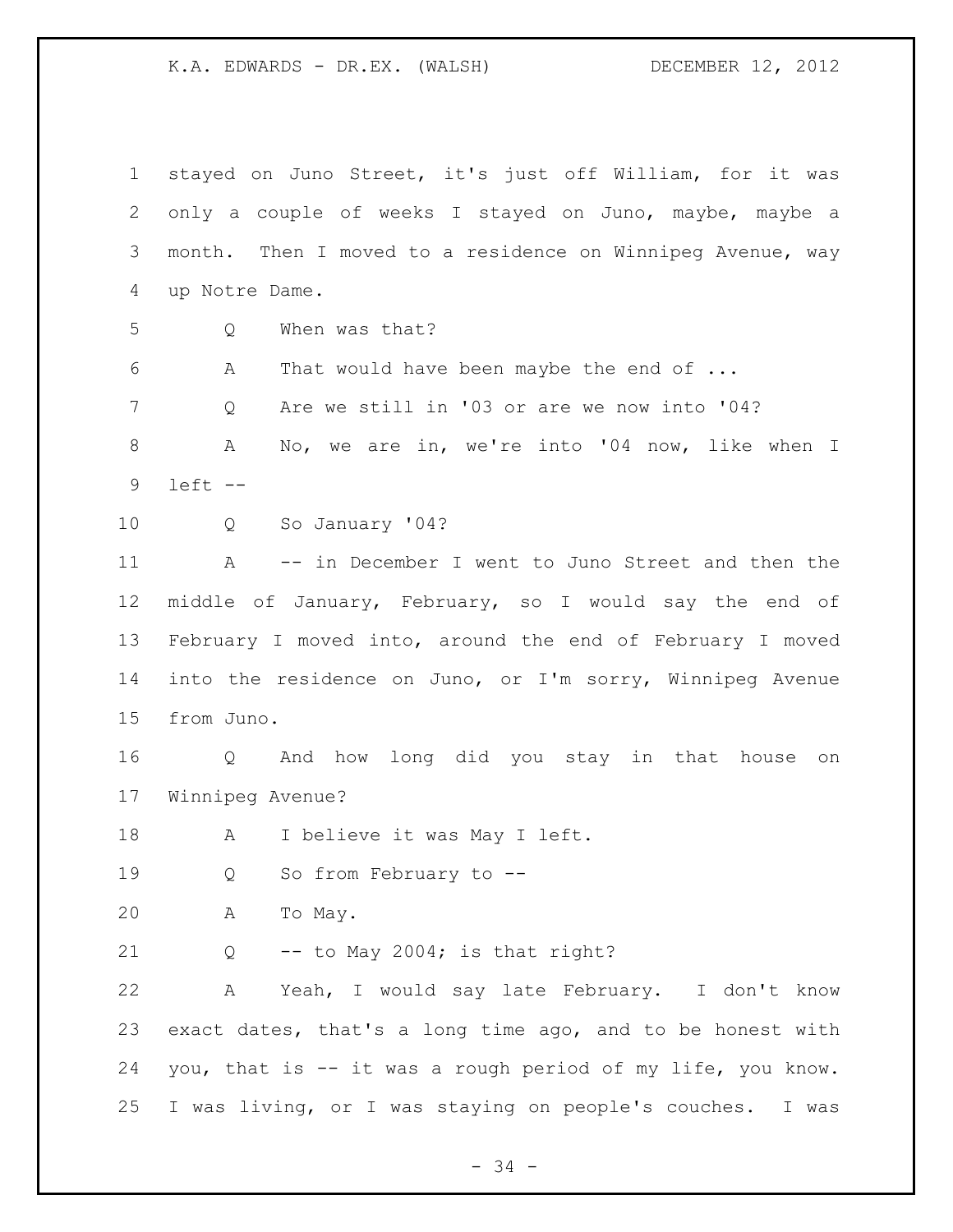relying on, you know, other people. This wasn't something that I was used to doing. I was used to having a home and ...

Q Why was it a rough period?

 A I just left my husband. I was going through my own personal feelings of my life is absolutely going nowhere, I'm doing nothing. Let's just say an identity crisis or we could say, you know, a semi-mid life crisis, I don't know, call it whatever you want. I was just going through my own difficult time. And the fact that I moved, I believe it was five times or six times in just as many months because I was not liking the -- I would move in and I didn't like the area or what was going on around me.

Q So --

A Like my neighbours and such.

 Q -- from say November to, and December of 2003, where was Phoenix spending time?

18 A Again, between my house and Steve's house.

 Q When you say your house at that point you still mean Selkirk?

A 1331 Selkirk, yes.

 Q Do you recall Samantha picking Phoenix up at some point before the end of December 2003?

 A No, I don't recall Samantha picking her up. I recall Samantha coming to the house and I would have been,

 $- 35 -$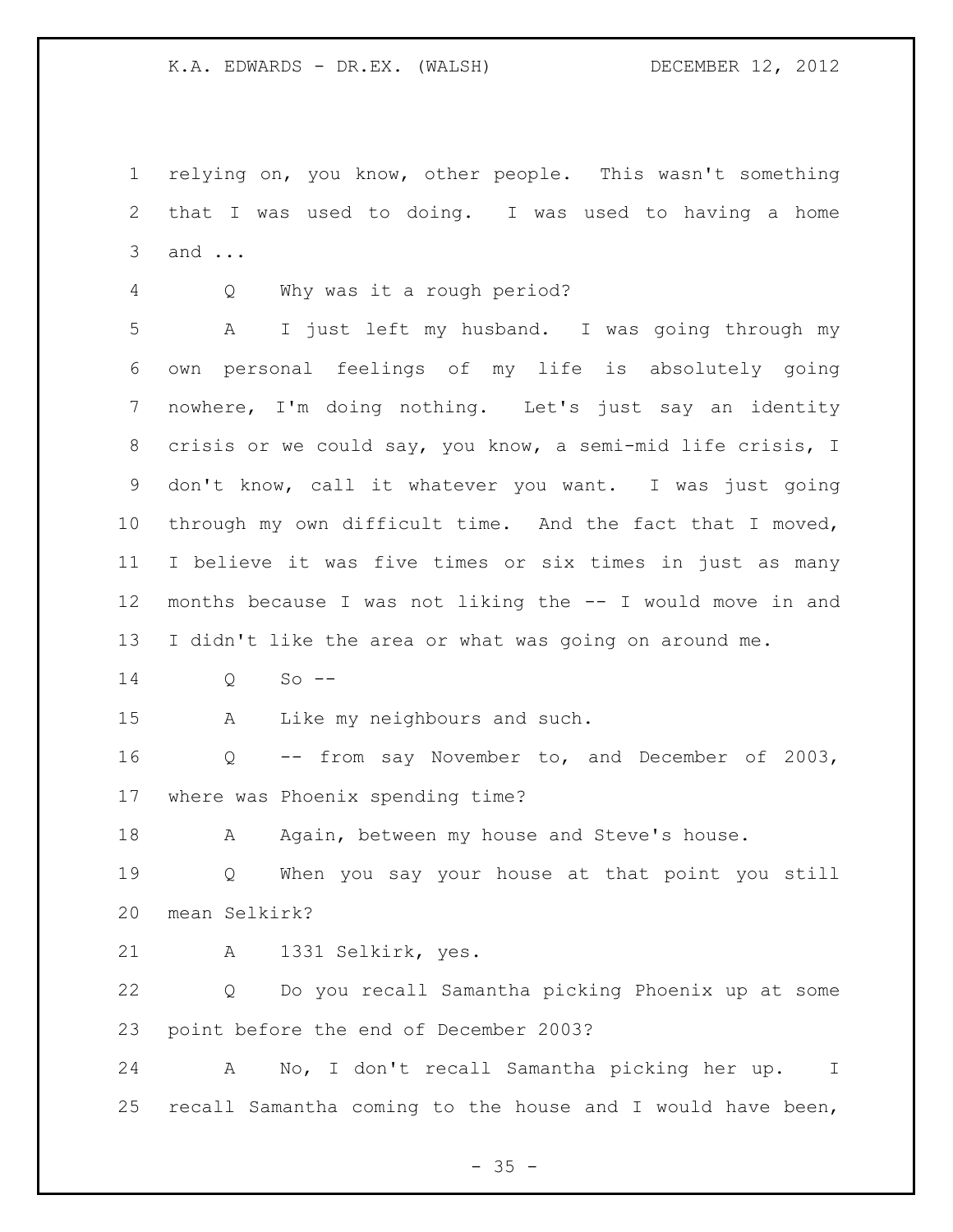I don't know why, probably just visiting, but I was at 1331 one particular day and Samantha had come with, I believe, it was Karl.

Q Karl McKay?

 A Karl McKay, yes, and asked to take Phoenix trucking with them, like on the road in a big rig across the country, I knew Samantha's brother and I knew that she had a job and so forth and even with all that, I didn't think it was a great idea to put a baby in the truck and drive across country. I called Steve, we talked. He said I don't think that we should let her take her and I told her no, she went away. But I don't actually recall the date.

14 Q Do you know when that was?

A That would have been February.

Q Of '04?

 A Of '04. Same year that she come back to, to -- Q Okay. So you jumped ahead two months ahead from where I was but that's fine.

20 THE COMMISSIONER: Just a minute. It was -- was it February '04 she came and wanted to take Phoenix out in the truck?

23 THE WITNESS: Yes.

24 THE COMMISSIONER: That was February '04? 25 THE WITNESS: Yes.

 $- 36 -$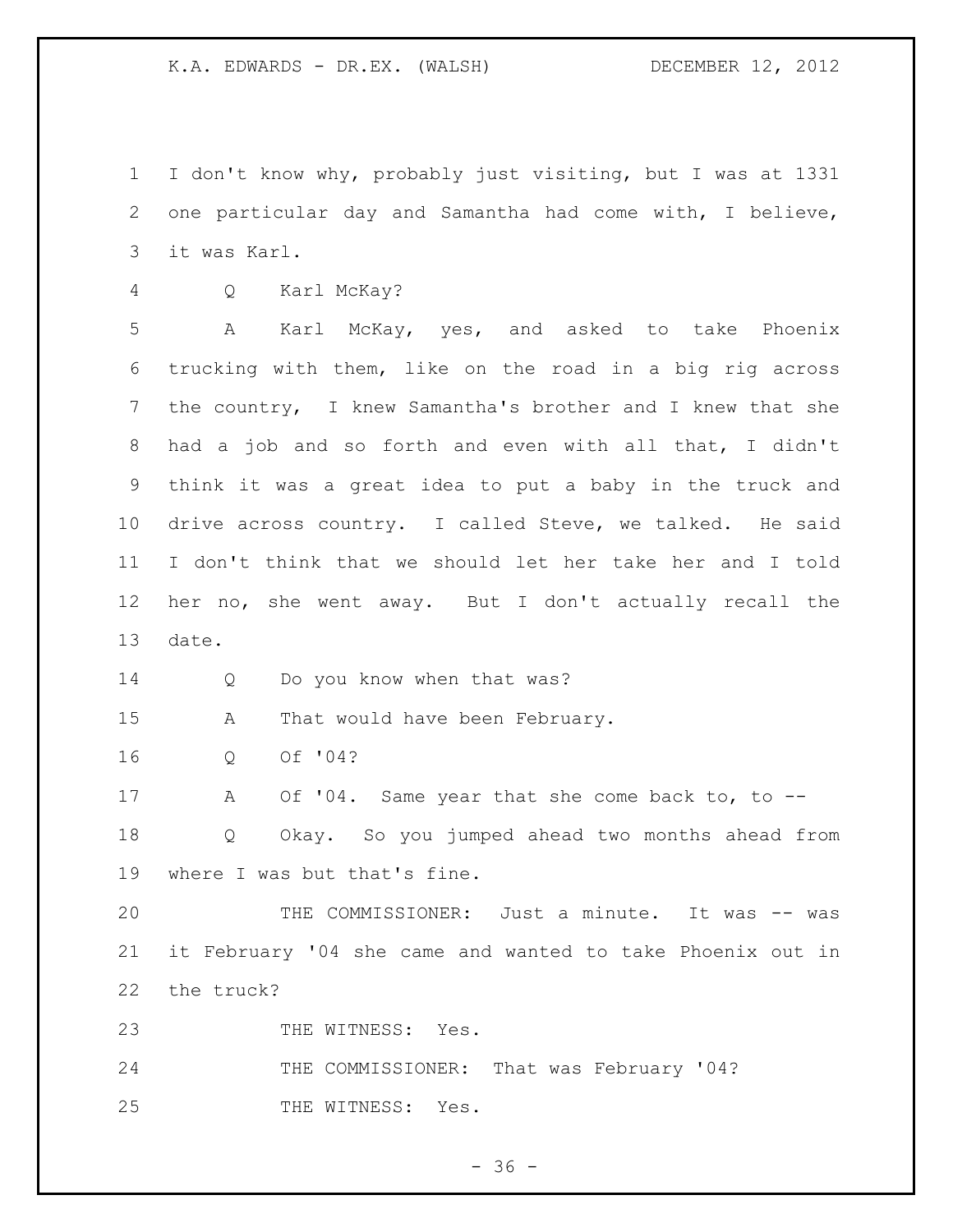THE COMMISSIONER: When was the last time prior to that that you had seen Samantha? THE WITNESS: Oh Lord. I would have to say, I don't really recall the last time that I had seen Samantha. I had only seen Samantha maybe, and this is being generous, about seven times in all the time that I had Phoenix. THE COMMISSIONER: You saw her about seven times -- 9 THE WITNESS: In total. 10 THE COMMISSIONER: -- over the period you had Phoenix? 12 THE WITNESS: Yes. 13 THE COMMISSIONER: And were those seven times, times Samantha came to your house? THE WITNESS: I believe Samantha came to my house about maybe four times. They were just in and out visits, it wasn't any kind of, you know, there 15 minutes, hi. You know Phoenix, Phoenix plays shy, okay, see you later. BY MS. WALSH: Q We heard evidence from Steve that you went with

 think it was at the beginning of 2004. Do you remember doing that?

him to pick Phoenix up from Samantha on Furby Street, I

A I remember driving him there. We were with

- 37 -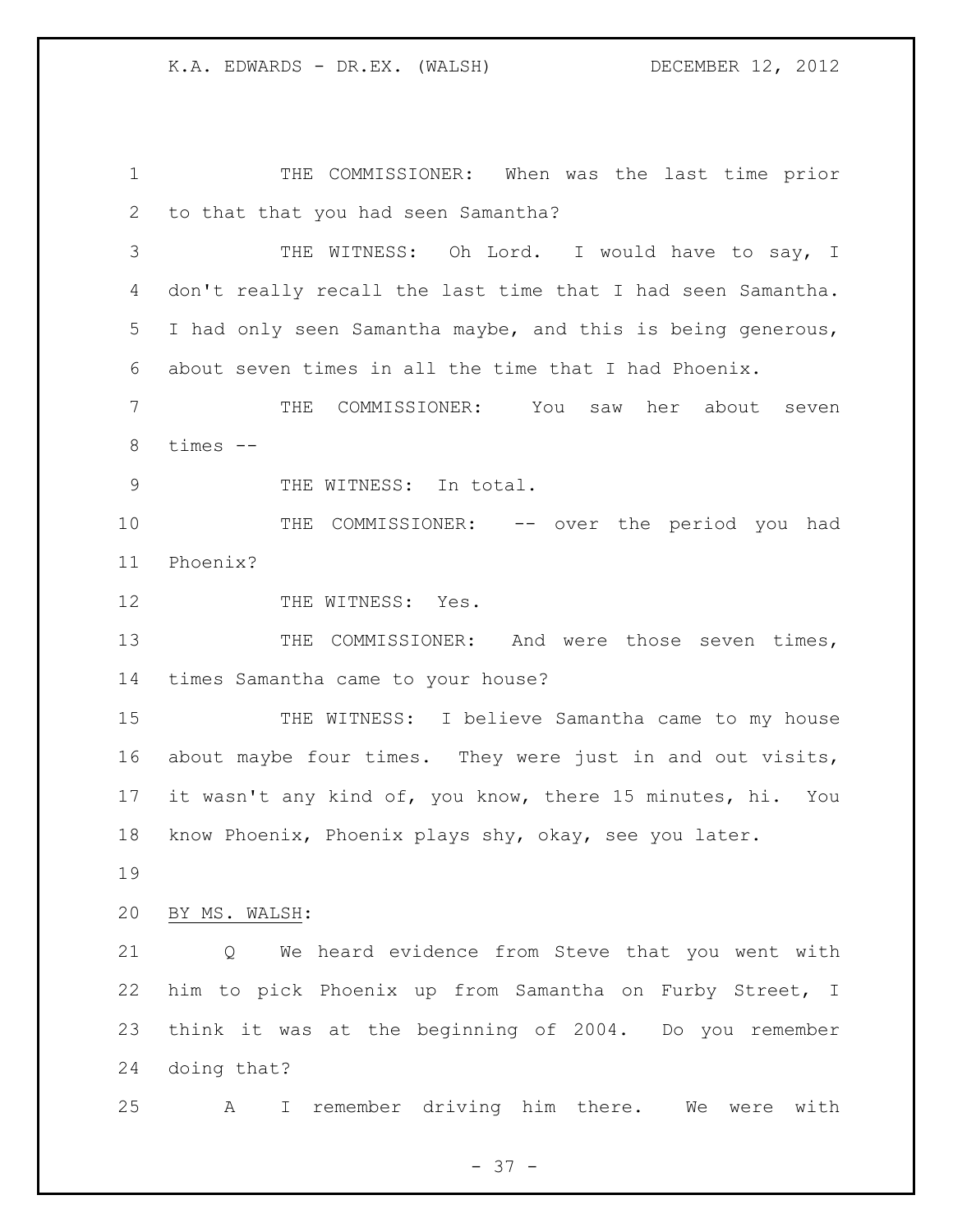somebody else, I can't recall who it was, but yes, I do remember driving him there. Q Do you remember where you took Phoenix once you picked her up? A No, I don't recall. Q So in January, February and March of 2004, where was Phoenix spending time? A Between 1331 Selkirk with Ron, myself on Winnipeg and Steve and his family. When I say Steve, I just mean his family. Q And you said you had moved out by then. A Yes. Q Were you still spending time on, at the Selkirk Avenue house? A Yes. When I first left I was back every day. I would go there every day, spend mornings, afternoons. Well I shouldn't say mornings. To me morning is about noon. I'd go there around noon and stay until the evening time sometimes. Sometimes I would leave if I had something else I had to do but it started where I was like going every day, sort of tapered off to every second day, every third day and it was like this until Rohan went into the hospital. Q When was that?

A I believe it was October of 2004.

- 38 -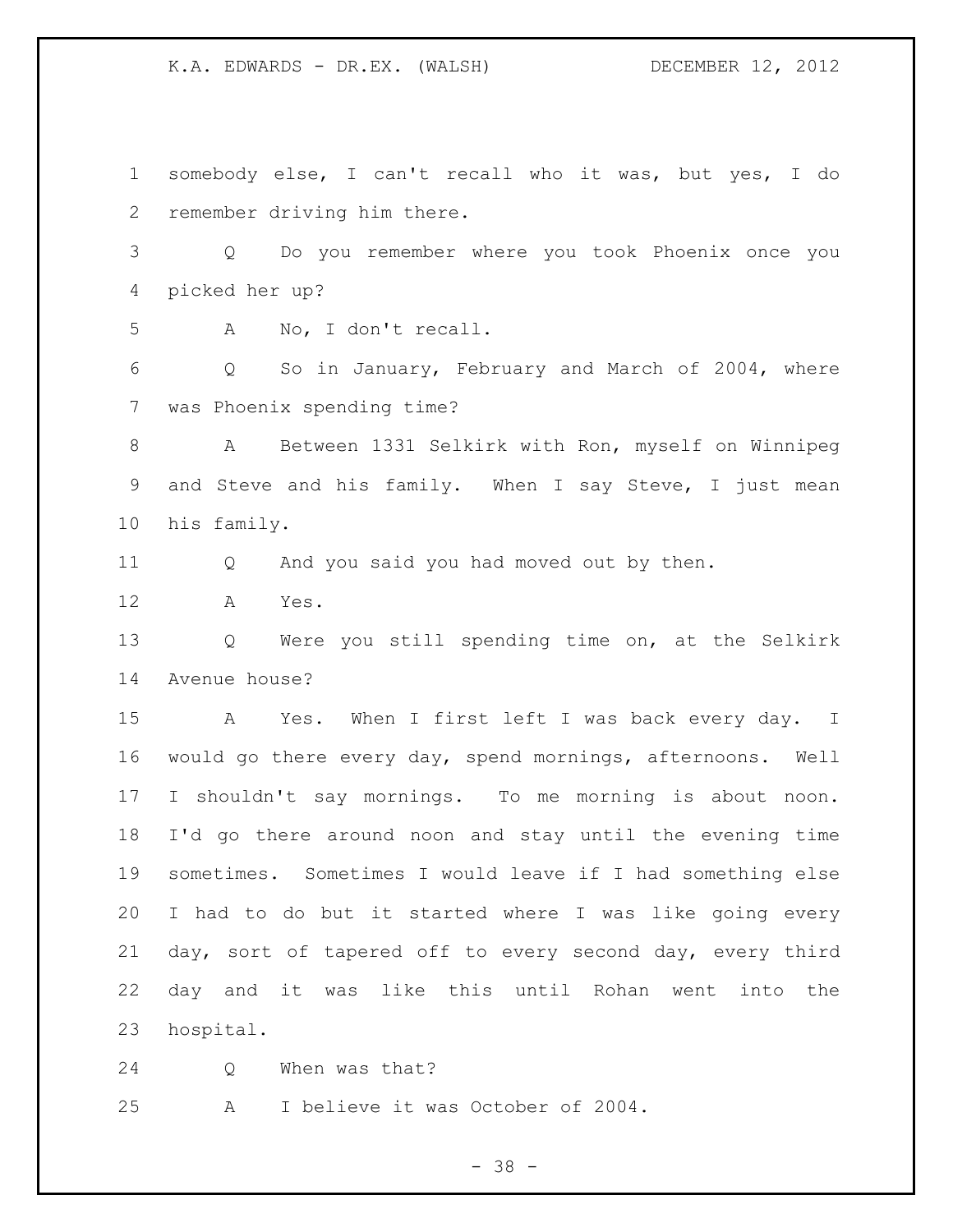Q So in January of 2004, were any of your children living in the Selkirk Avenue home? A I believe the boys were. I recall my, my daughter had gone out to live with my father because my father was now living in McMunn and a horse fell on my dad and broke his leg and I remember my daughter, I believe she was 16 at the time, 17, asked if she could move out to grandpa's house to look after him because he was a single man and he was by himself. Q Your sons, you said, had been at school at some point in McMunn? A I believe the school they went to was in Reynolds. It was called Reynolds School. Q But -- 15 A And it was in the town of Whitemouth, or it was called Whitemouth School in the R.M. of Reynolds. Q You're not able to be sure of when that was? A No. Q So can you recall when you moved out of Selkirk Avenue by January of '04, can you recall whether the boys were living in Winnipeg on Selkirk Avenue? A The boys were living with Ron on Selkirk Avenue when I moved out. In fact my daughter was living on Selkirk Avenue when I moved out. Q When did she go stay with your father?

- 39 -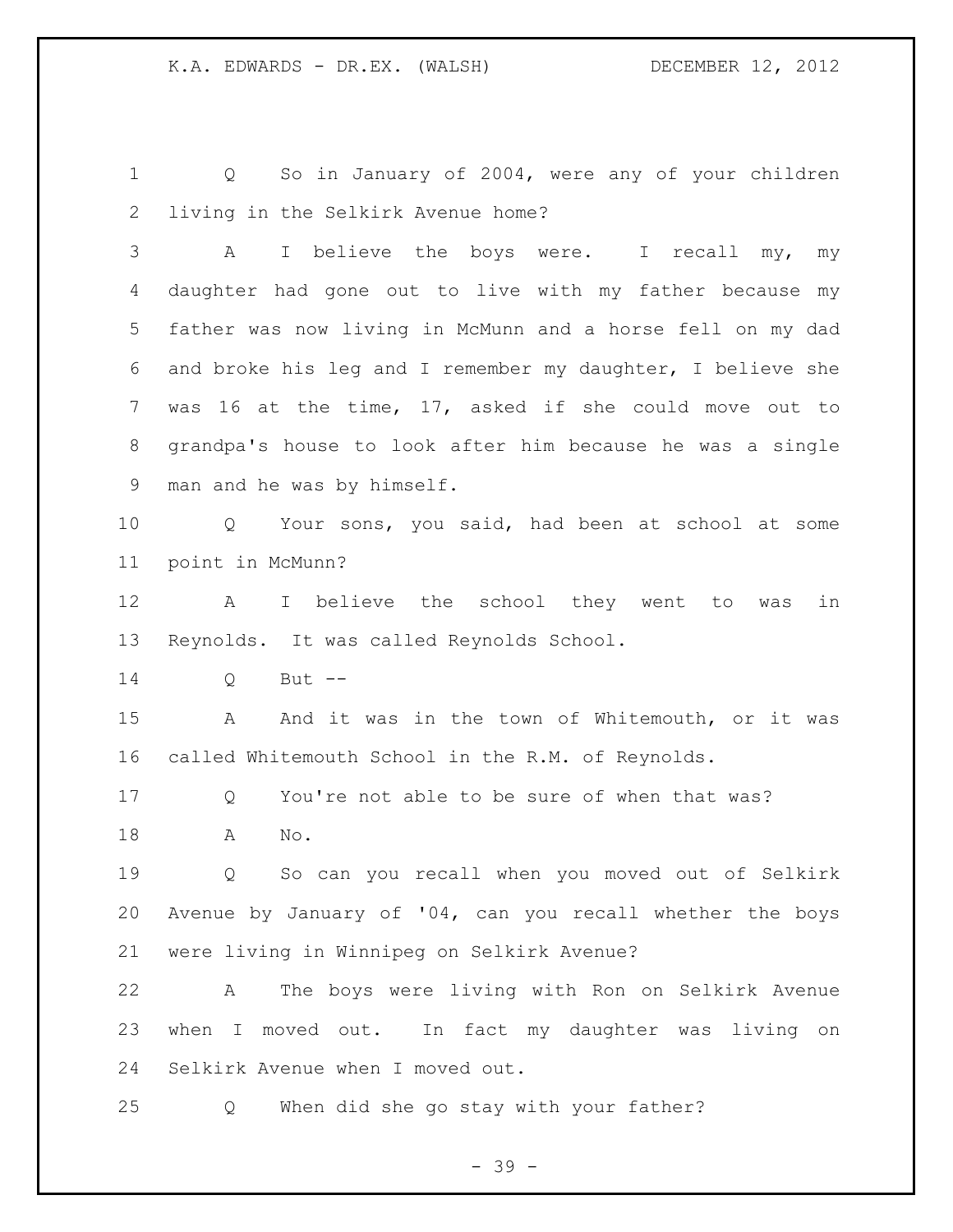A Well, the date that pops into my mind is her, her sweet 16. She was born in '86, so what year would her 16th birthday be? I suck at math. Q 2002, I think. But, but what, what -- I'm trying to -- I'm looking at the period of January -- A I understand what -- it's just my dad broke his leg in 2003. Q Okay. A So but I was there, I lived my life, I know that, that Phoenix was there. But you've got documents that say that she was, you know, apprehended in 2003 when I have a recollection of not that year and I have resigned to that I 13 am, I've completely somehow lost a year, somehow. Q Okay, and we'll come back to that. But so we're in, we're in 2004. You're not living on Selkirk Avenue, Rohan is living there. A Um-hum. Q And -- A When I left in December of '03 is what these documents are stating, all three of my children were living at home -- Q With -- A -- with Ron -- Q Okay. A -- in the home at 1331 Selkirk.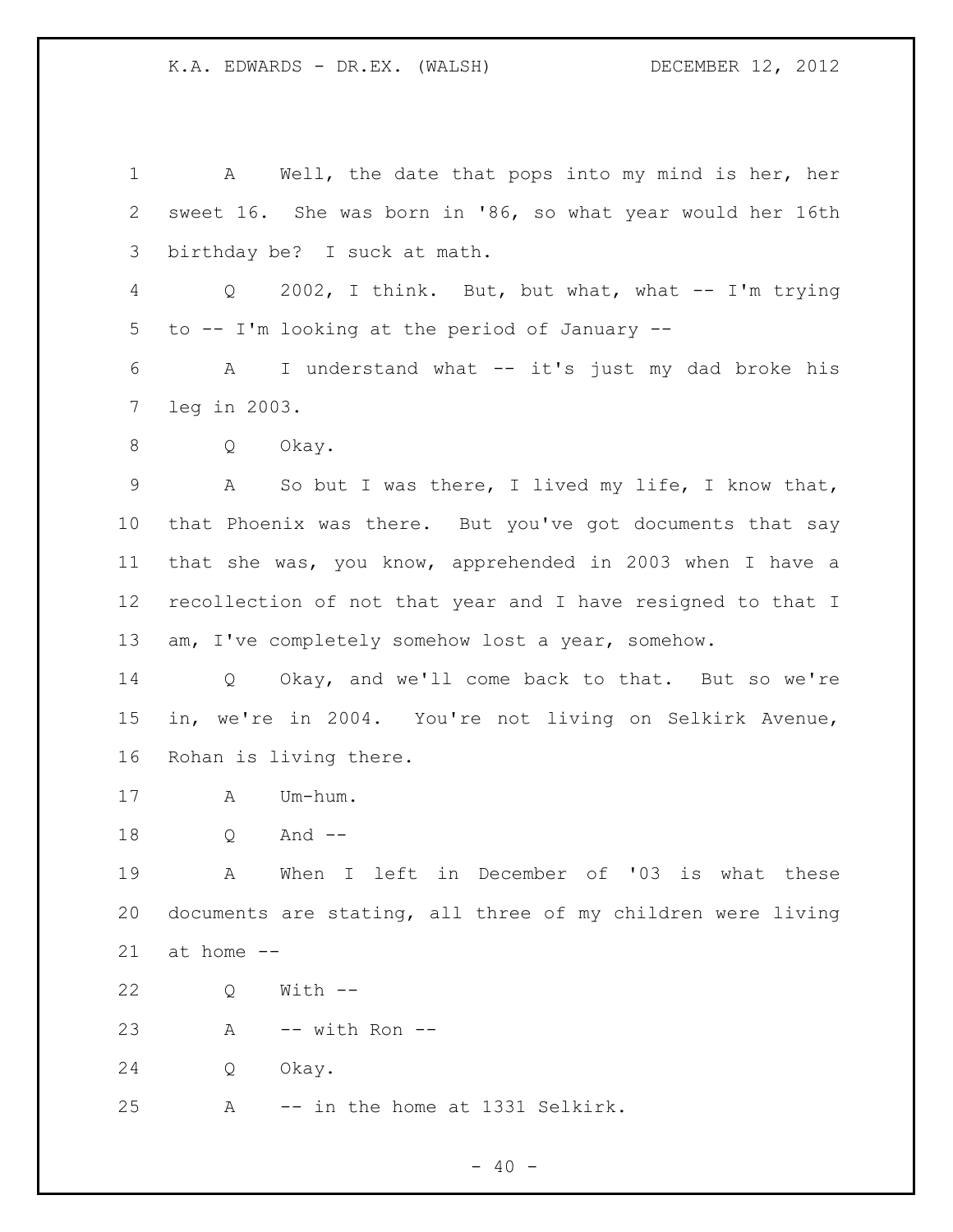Q Okay. And you were coming to visit on Selkirk Avenue?

 A Yes, on a very regular basis. Like I said, it started off daily but ...

Q In January and February of '04?

 A It would have been pretty much a daily basis at that time.

8 O And where was Phoenix?

 A Would either be with myself or with Ron. Sometimes I would go and I would just pick up Phoenix and I would take her back to Winnipeg Avenue or I'd take her out for the day and bring her back to Ron at night. I wasn't, I really didn't -- where I was staying I didn't have a crib for her or -- I had a bed, I had one, you know, bed, but it wasn't, she didn't have her toys there, she didn't have, she didn't have anything there. She didn't have -- anything she played with there. She didn't have her clothes there, she didn't have -- you know.

 Q So you spent more time with Phoenix at the Selkirk Avenue home in '04?

A Then -- in '04. Then in --

Q Then at your house on Winnipeg Avenue?

 A At Winnipeg. But Phoenix had visited my house on numerous occasions on Winnipeg Avenue.

Q And was the same arrangement with Steve visiting

 $- 41 -$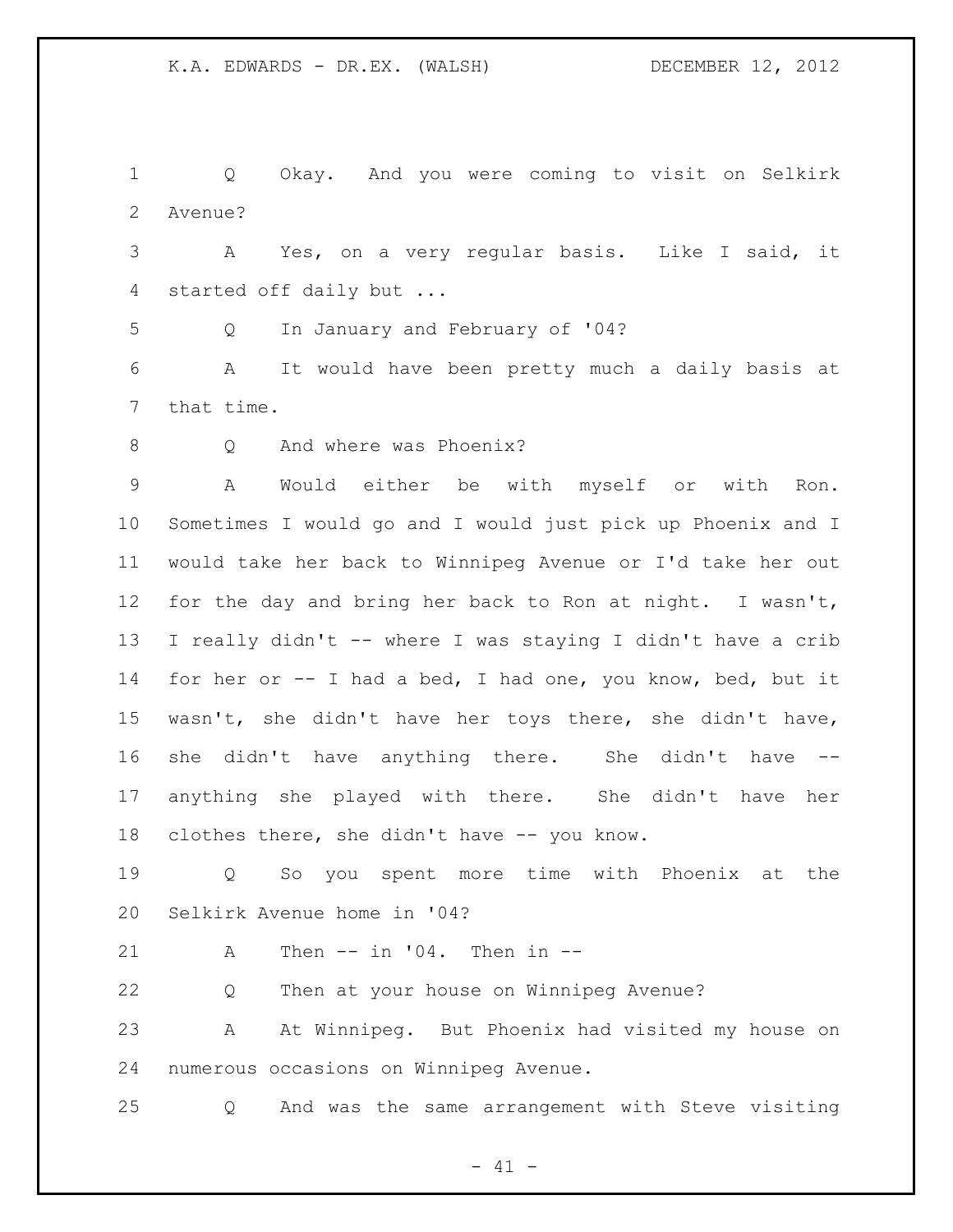and sometimes taking her --

A Yes, Steve actually -

 Q -- in January and February of '04 taking place? A Yes. I recall actually several visits while I resided on Winnipeg Avenue where Steve came to visit. I don't recall where I was going at the time but I had asked him if he would come and watch Phoenix. I said me bringing -- it would have been easier for him to take the bus up to me than for me to get Phoenix all ready and can you just come up. You can stay in the house for a couple of days, come spend some time with Phoenix and he was glad to.

 Q What about in March and April of '04, where was Phoenix spending time?

 A Well March and up until when Samantha came and took her in April she was again between the three of us, either Magnus with Steve and his family, Selkirk or Winnipeg Avenue.

 Q Do you recall when it was that Samantha picked Phoenix up?

 A I don't. Like I recall when she -- but I don't recall when Samantha went and picked her up.

23 THE COMMISSIONER: Were you home at the time? 24 THE WITNESS: No. I, I don't believe.

 $- 42 -$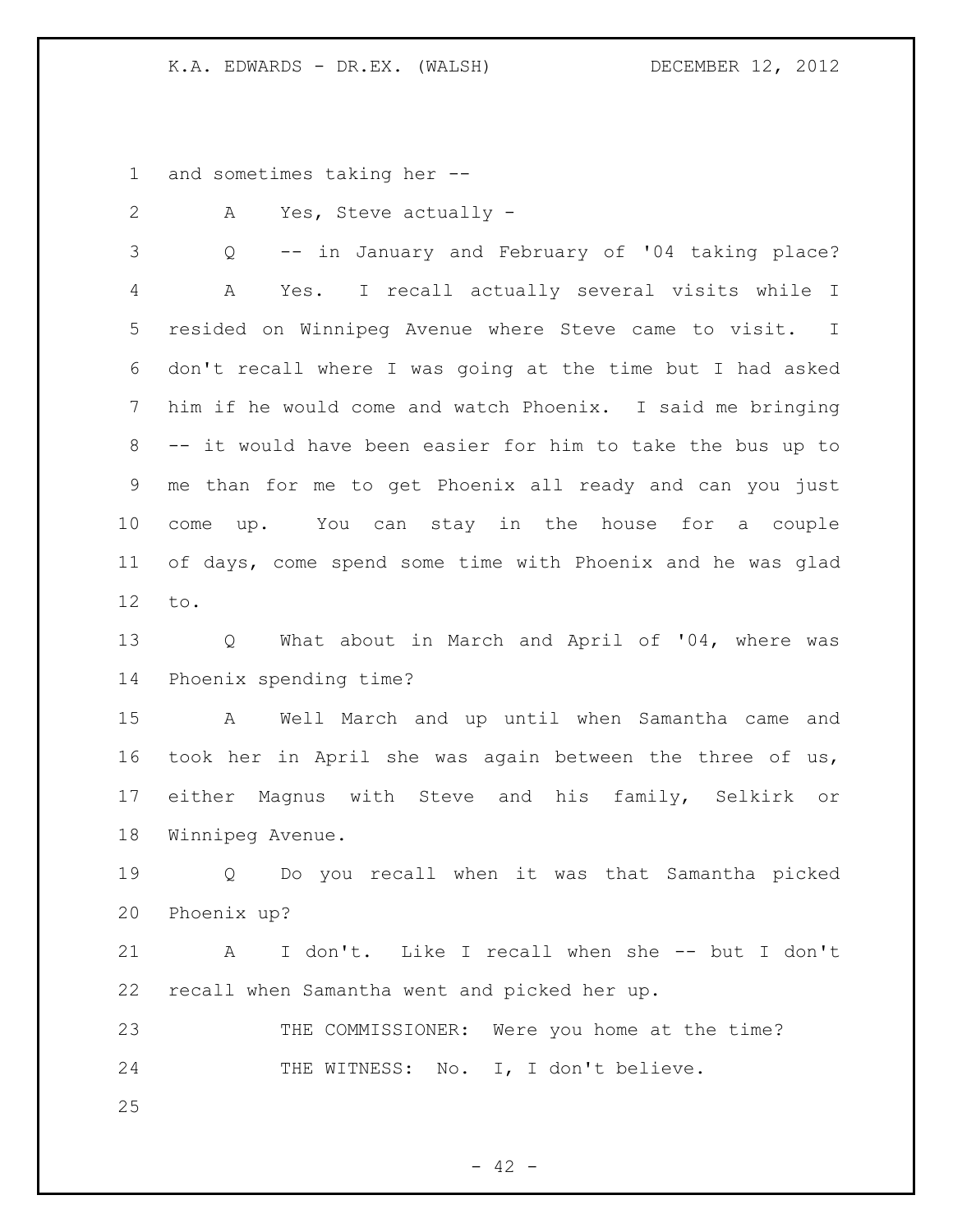BY MS. WALSH: Q Was it before Phoenix's birthday at the end of April? A Yes. Q How did you find out that Samantha had picked Phoenix up? A I believe Ron told me. Q Do you recall how soon after he told you after she had been picked up? 10 A It wouldn't have been very long. Q So do you recall when was the last time that you saw Phoenix? A I, I really do have a strong recollection but it's not clear, but I surely recall being at Selkirk Avenue the day that Samantha came and picked her up, because I recall thinking that it was a wonderful idea that her mom was coming to take her to go birthday shopping and wanted to spend some, you know, a little bit of time with her. Like I never had mom pick her up, but the dad only. Q So but I thought you just said that Ron phoned and told you that Samantha had picked Phoenix up. A And I just said that I, I have a vague recollection of actually being in there because I remember, I remember details clearly, like where she was going to take her and, and that she was going to return her at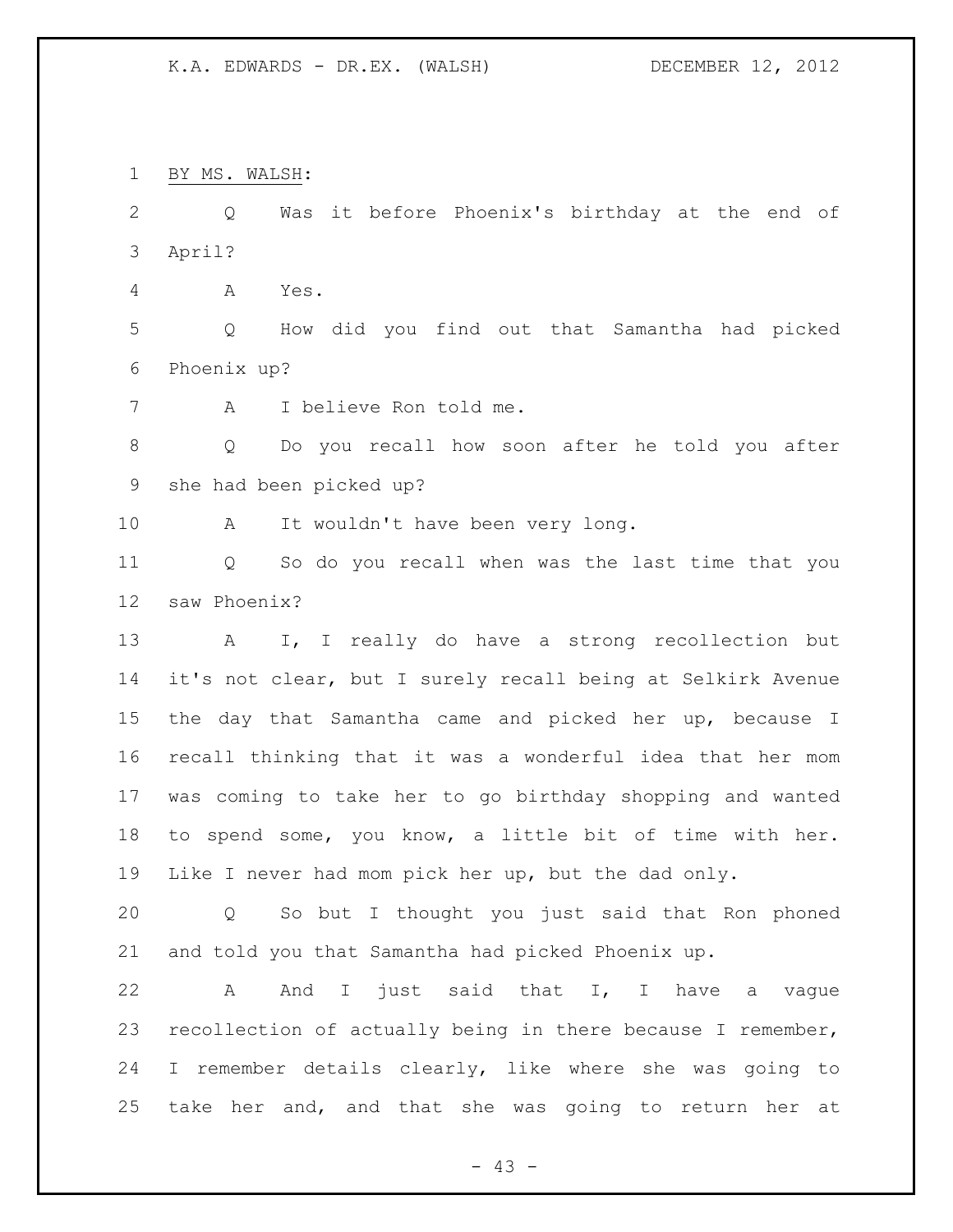supper time.

 Q And what was your understanding of where Samantha was going to take Phoenix?

 A Just take her to -- she was going to take her down to Portage Place and to the park and play with her and buy her stuff for her birthday 'cause she had just got her pay cheque. Like I said, I remember details but ...

Q And that was the last time you saw Phoenix?

 A There's a lot that's very, very confusing to me actually. After seeing a lot of these documents and it's not that I'm, I'm the one that's mistaken because I, like I was there, I lived it, and a lot of these documents the dates are -- they just don't make sense to me.

 Q Okay. Well we'll go through some documents with some dates. So that's, that's a very brief chronology of the time that Phoenix spent with you from the time you first saw her until the time you last saw her. So now what I want to do is go back and ask you some specific questions relating to that time period. When Phoenix was first returned to Steve and Samantha in the fall of 2000, do you remember what Steve was like as a father?

 A Well, he wasn't your, you know, typical dad, you know, but he was a good dad, when he was around he was really good with her.

Q Did you say he wasn't your typical dad?

 $-44 -$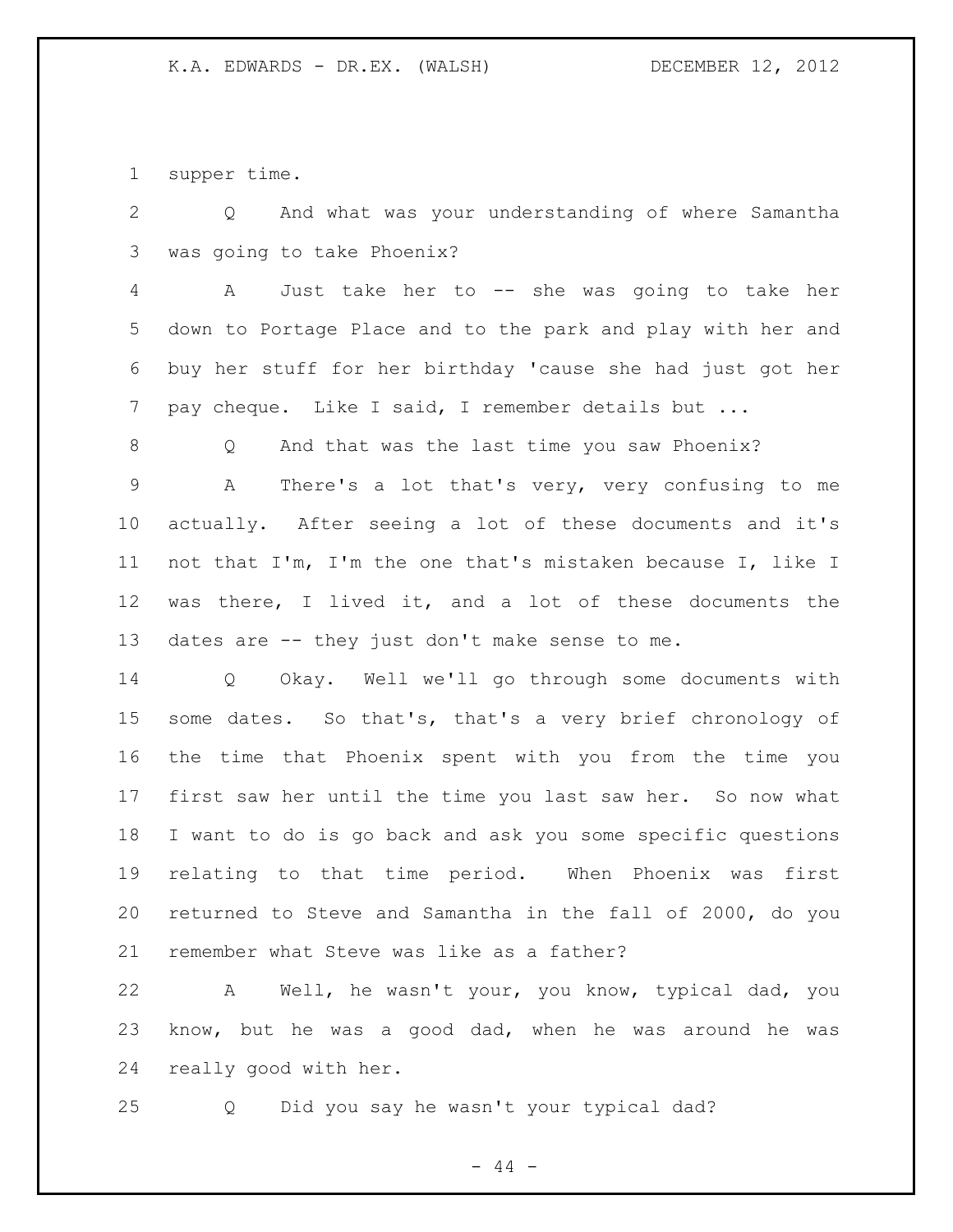| $\mathbf 1$ | No, he wasn't your typical, what somebody you<br>A          |
|-------------|-------------------------------------------------------------|
| 2           | say, you know what is a good dad, right, a good dad does    |
| 3           | all these things. A good dad doesn't hand his baby off,     |
| 4           | but I think this is what society sees as a good dad.        |
| 5           | Well what did you observe?<br>Q                             |
| 6           | Well, he was really good. What I observed he was<br>A       |
| 7           | an awesome dad.                                             |
| 8           | Okay. Can you give an example?<br>Q                         |
| $\mathsf 9$ | He was a friend to my children, he was an awesome<br>A      |
| $10 \,$     | uncle to the kids that he helped to raise. He was, he was   |
| 11          | great with kids.                                            |
| 12          | Q And at that same time when Phoenix was first              |
| 13          | returned to Steve and Samantha, did you observe Samantha    |
| 14          | around Phoenix?                                             |
| 15          | A Not much. A couple of times that she came to my           |
| 16          | house, but other than that, no, not when she was first      |
| 17          | returned to her.                                            |
| 18          | How was Samantha when you did see her with<br>Q             |
| 19          | Phoenix?                                                    |
| 20          | A I would say, she would try to reach out to                |
| 21          | Phoenix. Like she wasn't completely cold or distant, like   |
| 22          | she did try and reach out to her. There was one occasion    |
| 23          | where she came over to my house and Phoenix had just woken  |
| 24          | up from a nap. And Phoenix didn't really like to go to      |
| 25          | anyone when she first woke up and she would just stay on my |

- 45 -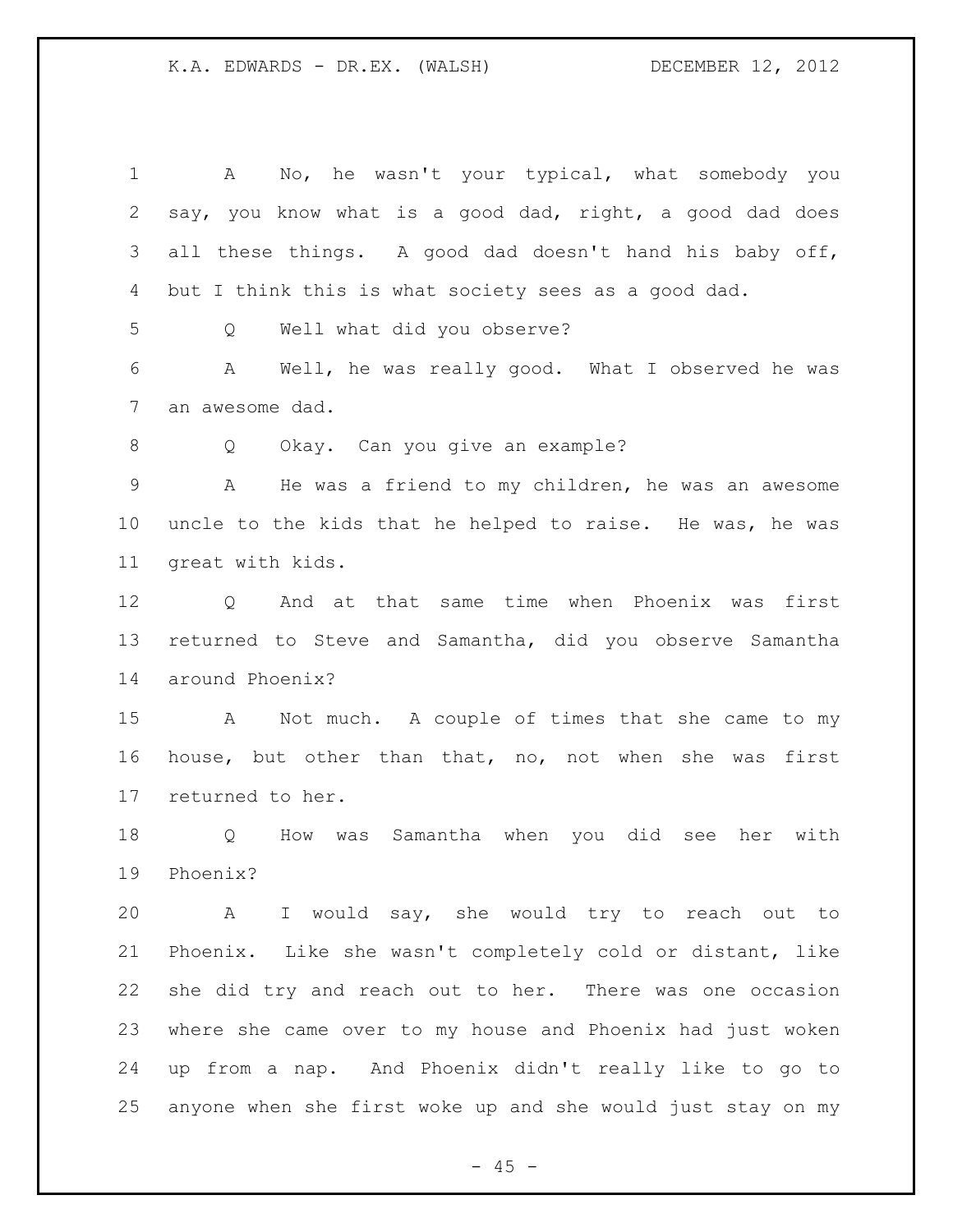lap, not on my lap but lay on my lap, put her head on my lap and stuff like that and she wouldn't go to her. And I guess that particular day it upset Samantha and she had called her a bitchy baby and I believe that's the last time that I saw Samantha and that would have been in the summertime and I recall summertime because I can see the -- I can close my eyes and I can see it, we're sitting in front of my window and there's grass and there was no snow. Q The summer of 2000 and just after she was returned? A No, no, no, no. She would have been about two. She was talking and walking. 13 O So this is after Echo? A Yeah, 'cause she came down the stairs herself and she was walking. Q Just after Echo had died? A Yes, this is well after Echo had died. Q I see. A But like I said, I didn't really observe. Other than the first meeting when Steve and Samantha and Phoenix came for that first initial visit, I didn't really observe Samantha with Phoenix at all because Phoenix was here with me and Samantha was over there. There was no interaction. She had no problem with me having her child. She knew exactly where Phoenix was. She knew that my door was open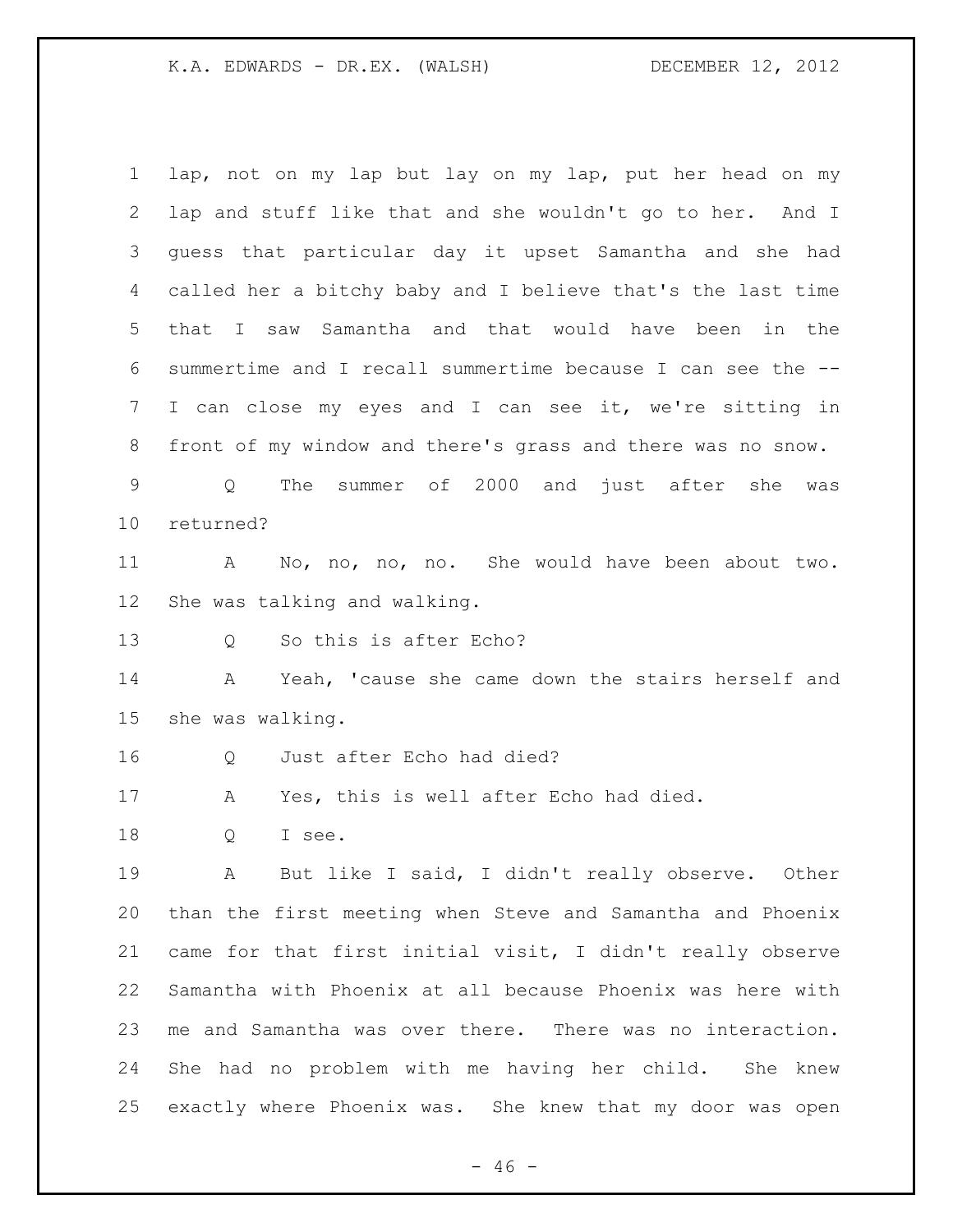to anyone who wanted to visit Phoenix.

| $\overline{2}$ | Do you remember seeing Samantha with Echo when<br>Q              |
|----------------|------------------------------------------------------------------|
| 3              | Echo was born?                                                   |
| 4              | No, I really don't.<br>А                                         |
| 5              | Did you know Samantha and Steve --<br>Q                          |
| 6              | I recall --<br>Α                                                 |
| 7              | -- separated?<br>Q                                               |
| 8              | know all about the $--$ I was, I was called<br>A<br>$\mathbf{I}$ |
| $\mathsf 9$    | during the separation because Steve asked me to bring            |
| 10             | Phoenix back to my house to stay with me on the full time,       |
| 11             | can you look after her because Samantha had left him with        |
| 12             | Phoenix and a newborn. So Phoenix would have been 13             |
| 13             | months, 14 months.                                               |
| 14             | So Steve asked you to take Phoenix and he'd<br>Q                 |
| 15             | continue to care for Echo?                                       |
| 16             | He kept the baby and he would take care of Echo<br>Α             |
| 17             | and at that, at that point he could have asked me to take        |
| 18             | both of the babies and I probably would have.                    |
| 19             | And you said you did attend to Echo's funeral?<br>Q              |
| 20             | Yes, I did.<br>A                                                 |
| 21             | What do you remember about that?<br>Q                            |
| 22             | Just about the funeral day or events leading up<br>A             |
| 23             | to the funeral or just the day?                                  |
| 24             | Well, the funeral itself?<br>Q                                   |
| 25             | The funeral itself, I remember taking Phoenix<br>A               |

- 47 -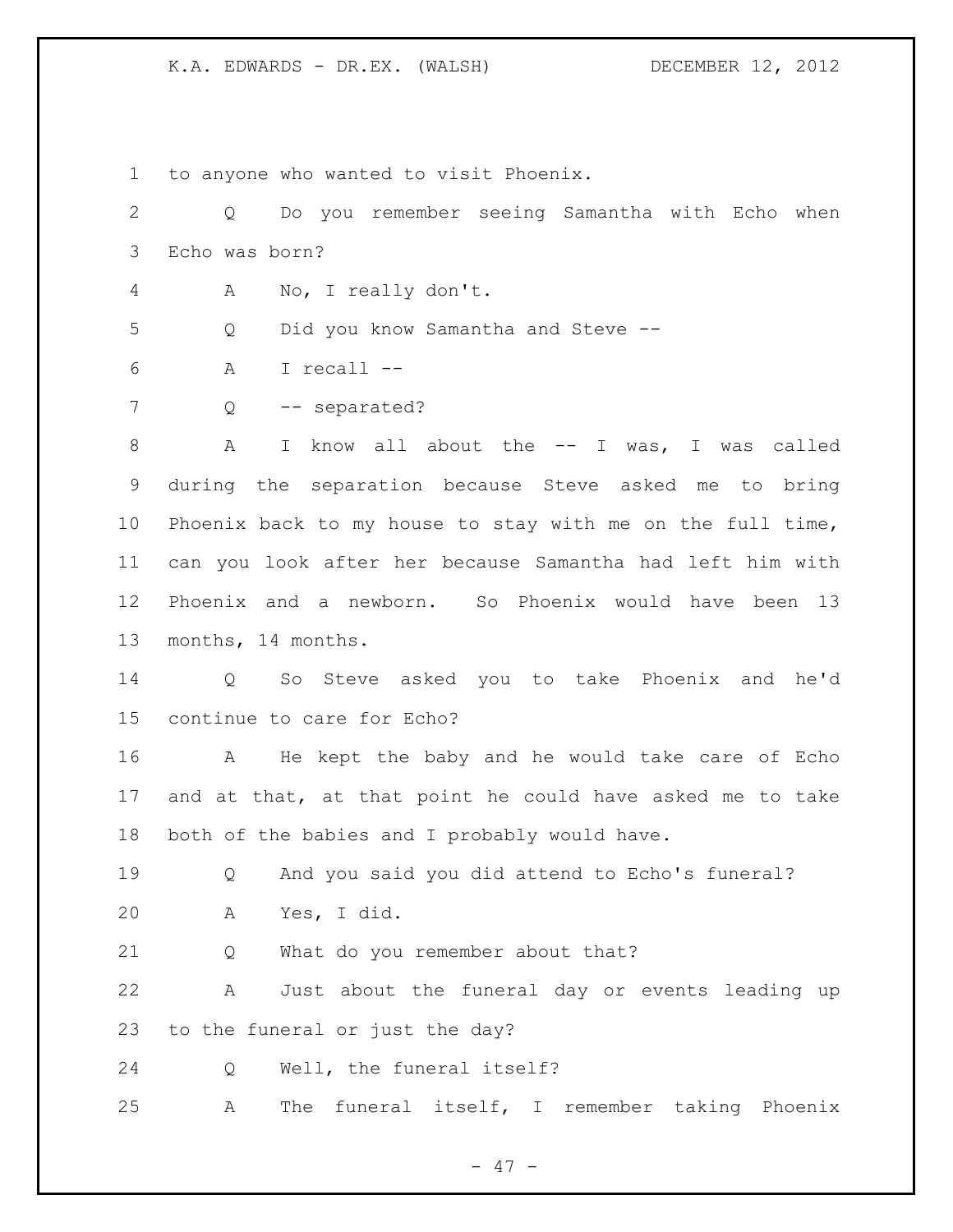over to Mrs. Hoogavorst's and I remember going back to the funeral home and being a little disturbed by the presence of police. I really didn't understand the presence of the police and then I believe it was, it was either Steve or one of his sisters who explained the police presence and what was going on between, like the animosity that was going on between Samantha and Steve during this time. I remember Steve's family pushing me towards Steve and me feeling a little awkward by it because I had never dealt -- to be honest with you, Echo's death was the first death that I had ever dealt with in my life so I felt a little odd that the family was pushing me towards Steve but Steve had a very high respect for me and he always came to me when he, when he needed some kind of guidance he would come and he would sit down and we would talk and so forth and so I'm assuming that was the logic behind the family.

17 I remember Samantha and I thought it was very sad that Samantha rode to the cemetery in a police car. I didn't, at the time I didn't know the circumstances of any of that. I remember standing over the grave and the minister talking. I remember Steve walking away, turning, and just walking away. He couldn't take the emotion that he was feeling and he walked away. I remember Geni, his sister Geni, I remember looking and watching Steve walk away and then looking back and seeing Geni walk towards me

 $- 48 -$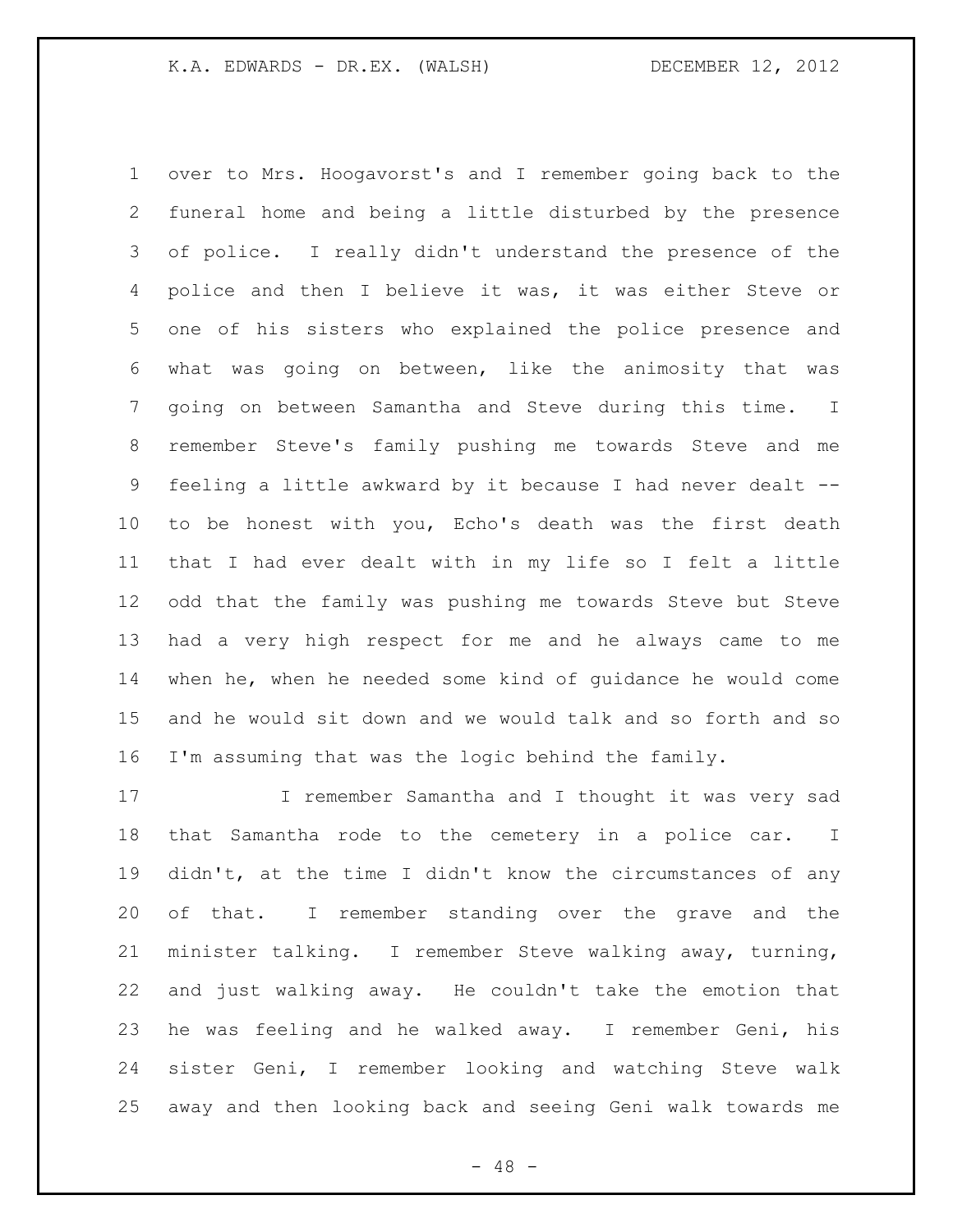and asking me to go and talk with him and that's what I did. I remember after leaving the cemetery thinking the same, that it was sad that Samantha was, you know, in the back of a police car being driven away and I remember going and picking up Phoenix from Denise Hoogavorst's mom. Q Where did you take her? A Like I said, I don't really recall where I took her but because of what was going on and how my friend was grieving, I think I might have taken her home to Steve but not taken her home and dropped her off, but taken her home and stayed there -- 12 0 With Steve? 13 A -- and talked with Steve. Q And in the weeks following Echo's death did you spend time with Steve? A I tried spending time with Steve and at this point he had started drinking a little bit more than what he normally did. He was going into despair, his daughter had just died, you know. But Phoenix was my priority.

Q Pardon me?

 A Phoenix was my priority. Once Phoenix began staying with me it was all about Phoenix, everything was always about Phoenix.

 Q So this is the summer of 2001. Tell us what Phoenix was like at that point.

- 49 -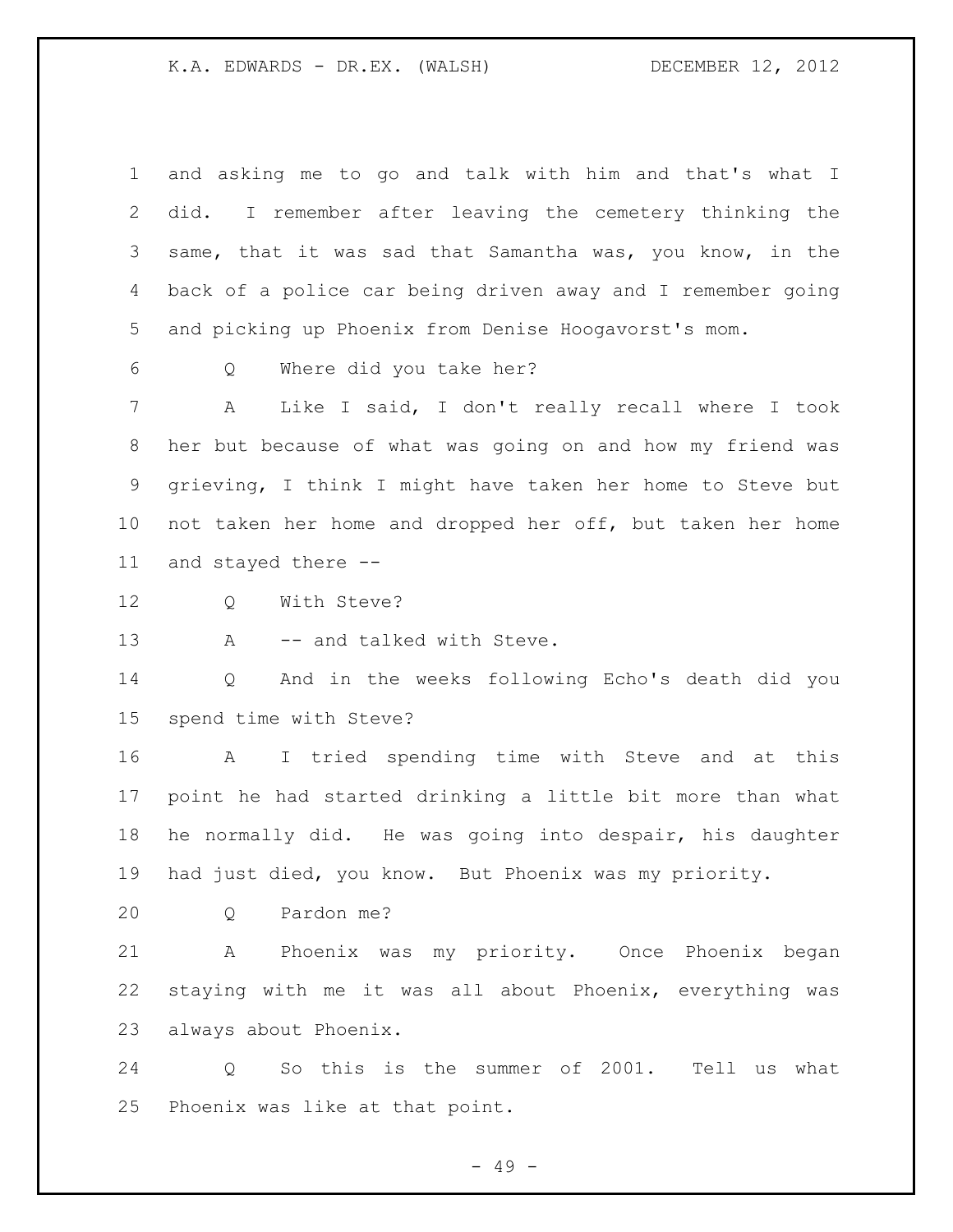A She was one who got -- she was walking, running around, playing, trying to skateboard, trying to, trying to do everything that my kids were doing. She was -- Q She would have been just over a year. A She would have been just over a year, yeah. Q Was she talking? A She was talking. She was talking by the time she was, oh I'd say 10 months. Not sentences or conversations, but she was talking. I'd say by the time she was 16, 17 months she was having, you know, small sentence structure and talking. You could communicate with her. She'd let you know what -- she would speak when she wanted. She wasn't a child that would cry or, I hate using this term for a child, but she wasn't a child that would cry or whine for something. She would ask for it. Q I think you told us that during this time, the summer of 2001, after Echo died, you did not receive any contact from Child and Family Services? A None. Q I just want us to look at the closing summary that was prepared by Delores Chief-Abigosis. It starts at page 36999, it runs to 37008. THE COMMISSIONER: Where does it start? MS. WALSH: 36999. THE COMMISSIONER: Yes.

 $-50 -$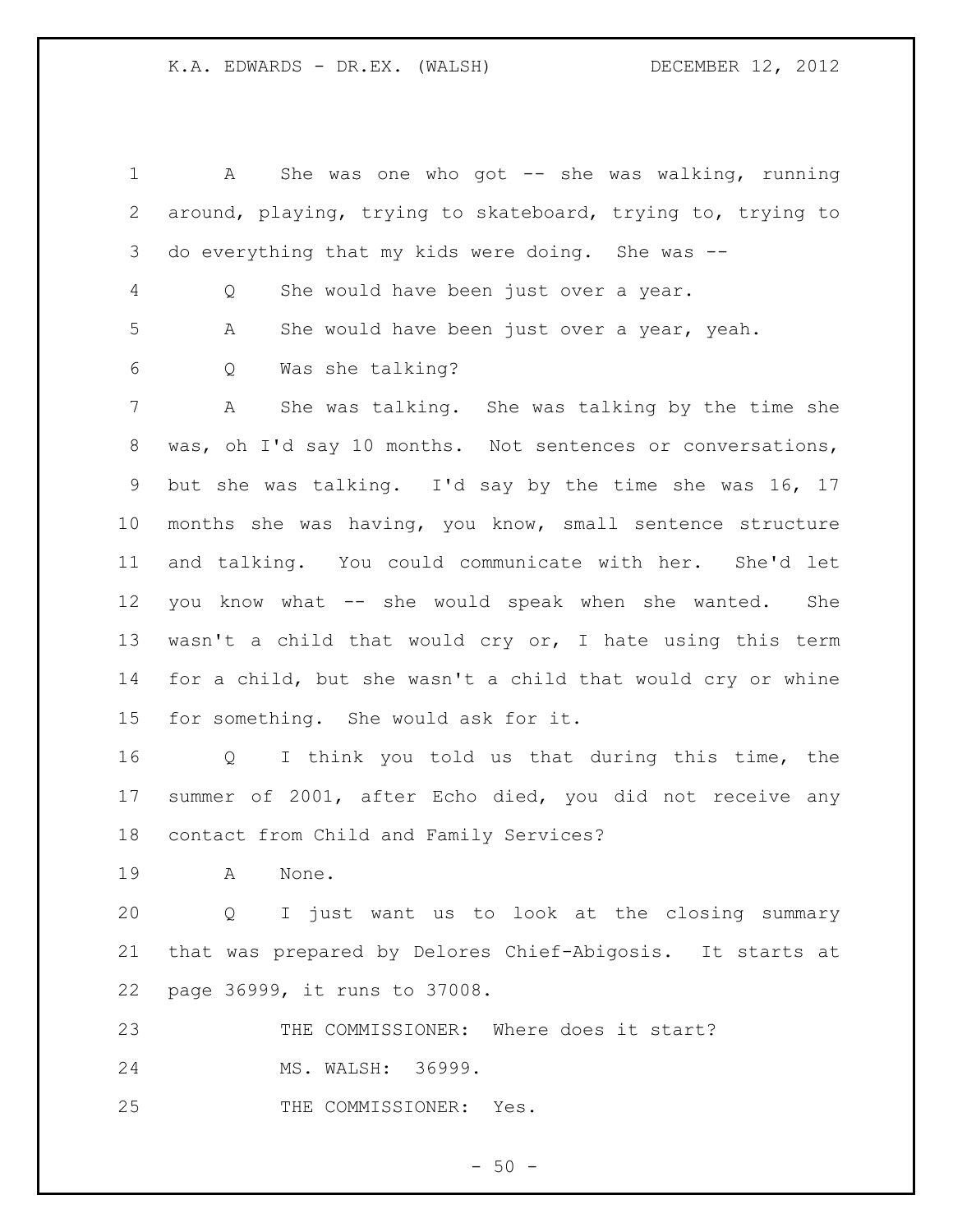MS. WALSH: You have that, Mr. Commissioner? 2 THE COMMISSIONER: Yes. BY MS. WALSH: Q And this is a closing summary dated August 16, 2001. You're all right seeing the documents on the screen? A Yes. Q If we turn to page 37000, under the heading "Extended Family, Significant Others, Other Agency", if you scroll down to the bottom you see your name is there? A Yes, I do. Q And you're described as Steve's friend and next to telephone it has your address and that was accurate information in 2001? A Well, I certainly didn't give the agency my name and address, so I can't really give you an answer as to it's accurate. That I was his friend, yes. Q And that you were living on Selkirk Avenue? 19 A And that I was living on Selkirk. Steve may have told them but it's -- Q You didn't give this information? A I didn't give them this information. Q Okay. And if we go to the next page, 37001, you're listed again as Kim Edwards, Steve's friend, no phone, 1331 Selkirk Avenue. Did you not have a phone in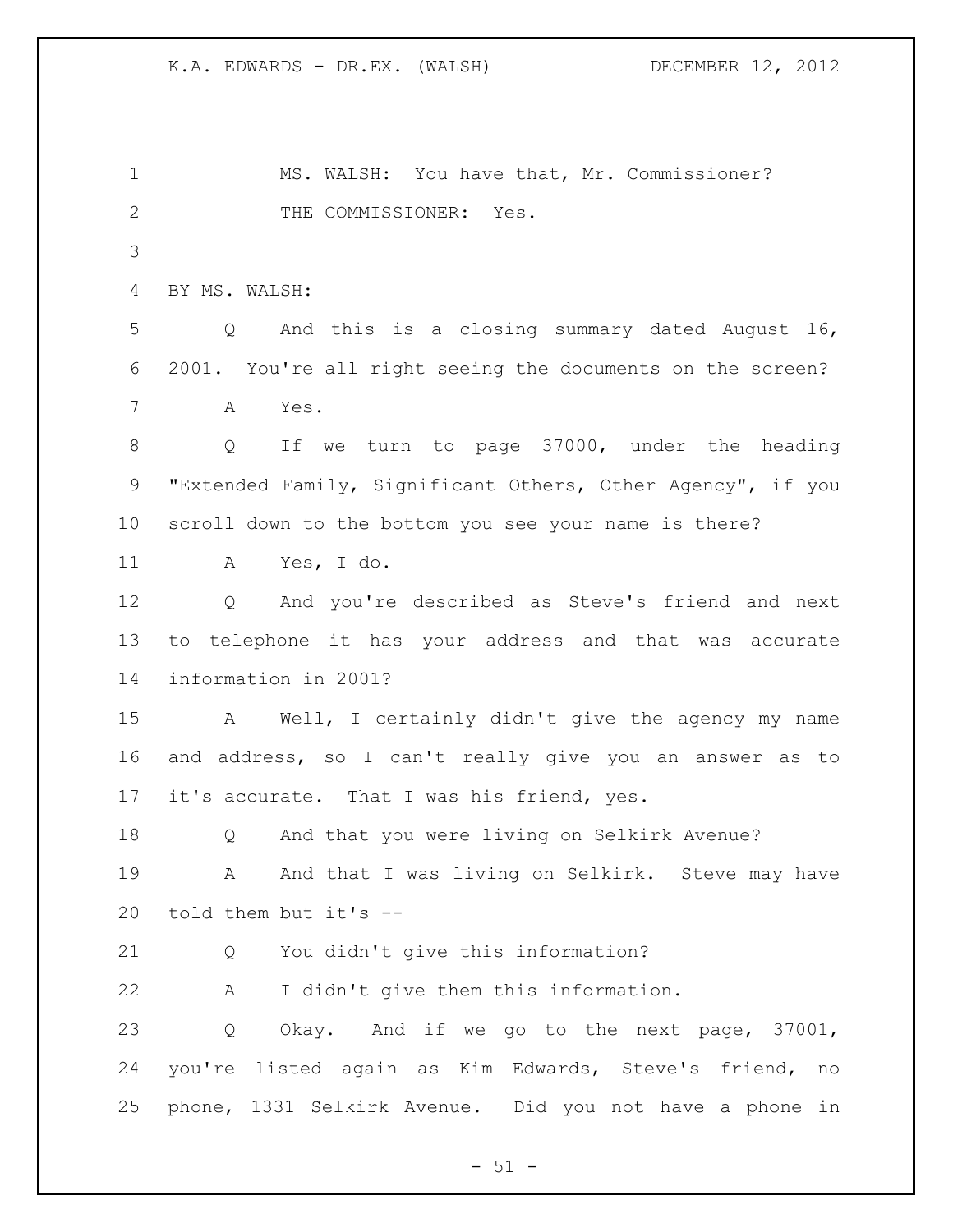2001? A I did, I did. I had not only a house phone but a cell phone. Q So a landline and a cell phone? 5 A And a cell phone. Q Did Steve? A He did for a while but I don't recall him having a phone for a long period of time. Q So he didn't communicate with you primarily by telephone? A No, he wouldn't. Steve doesn't really primarily communicate with anybody by telephone. He gets up, he walks to where they are and communicates with them face to face. Q So did Ms. Chief-Abigosis try to get in touch with you in July of 2001? A No. Q If we turn to page 37003, scroll to the bottom of the page, under the heading "July 6, 2001" it says: "Field to 740B Magnus to meet with Steve. Steve was at home with his youngest child --" THE COMMISSIONER: Just where are you reading

 $-52 -$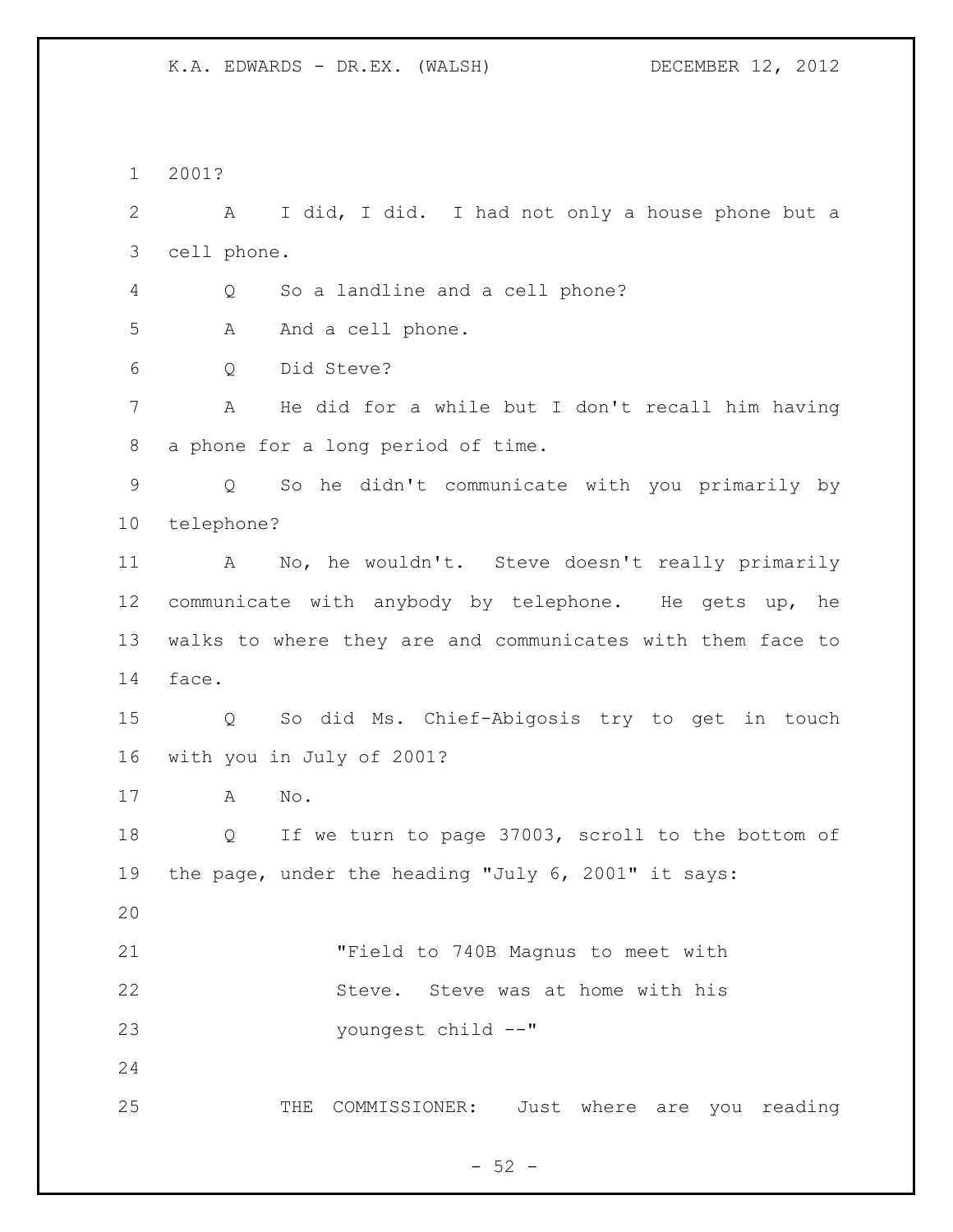now? MS. WALSH: At the bottom of page 37003. THE COMMISSIONER: Yes. July 6th? MS. WALSH: Yes. THE COMMISSIONER: Okay, carry on. BY MS. WALSH: 8 Q So Phoenix, she lists, "... was not at home she was at his friend Kim Edward's home for 12 the afternoon. Steve stated he gets her to watch her if he needs 14 to go somewhere. The house was 15 very clean, although it was 16 sparely furnished, and there were about six kittens including the mother. Steve stated that he is looking for a home and that the kittens would be ready in about **by** two weeks to leave their mother." A home for the kittens. So that, that reference to Steve to telling the social worker that Phoenix was your place for the afternoon, that makes sense to you?

 $-53 -$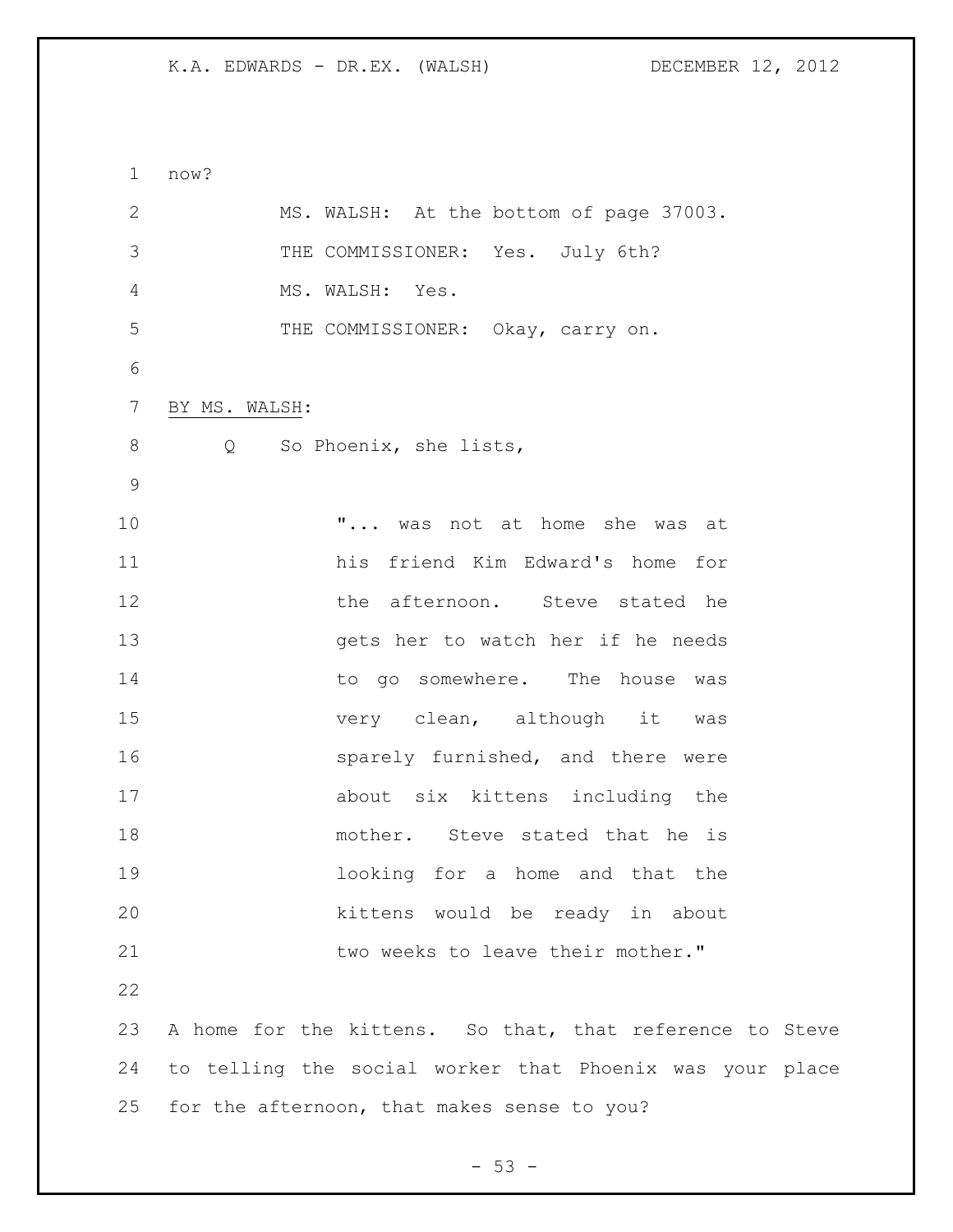A Sure, I remember the six kittens.

Q You do?

 A But I've never saw no social worker and no social worker ever got in touch with me.

Q Other than Stan Williams?

A Other than Stan Williams.

 Q Now you said that after Echo died, Steve was, I can't remember the words you used, he was, he was sad.

9 A He was falling in -- yeah, he was, he was -- his daughter had just died, yeah, I'll just use the word sad.

Q And he was drinking?

A Yeah, he was drinking.

 Q Was he getting any help, assistance for his drinking, to stop drinking?

 A I, I don't know, I don't believe so, no. Can I just add something? What I do know about that time period when Steve was drinking after Echo died is he had a lot of influence, like outside influence telling him, like you know, drink this and, you know, let's just get drunk and you'll forget, instead of, you know, Steve, you know, face, you know, your grief head on and you'll get through this, you know, stuff that family services should have been doing.

 Q We've heard evidence from the social worker who was involved with apprehending Phoenix in June of 2003 that

 $-54 -$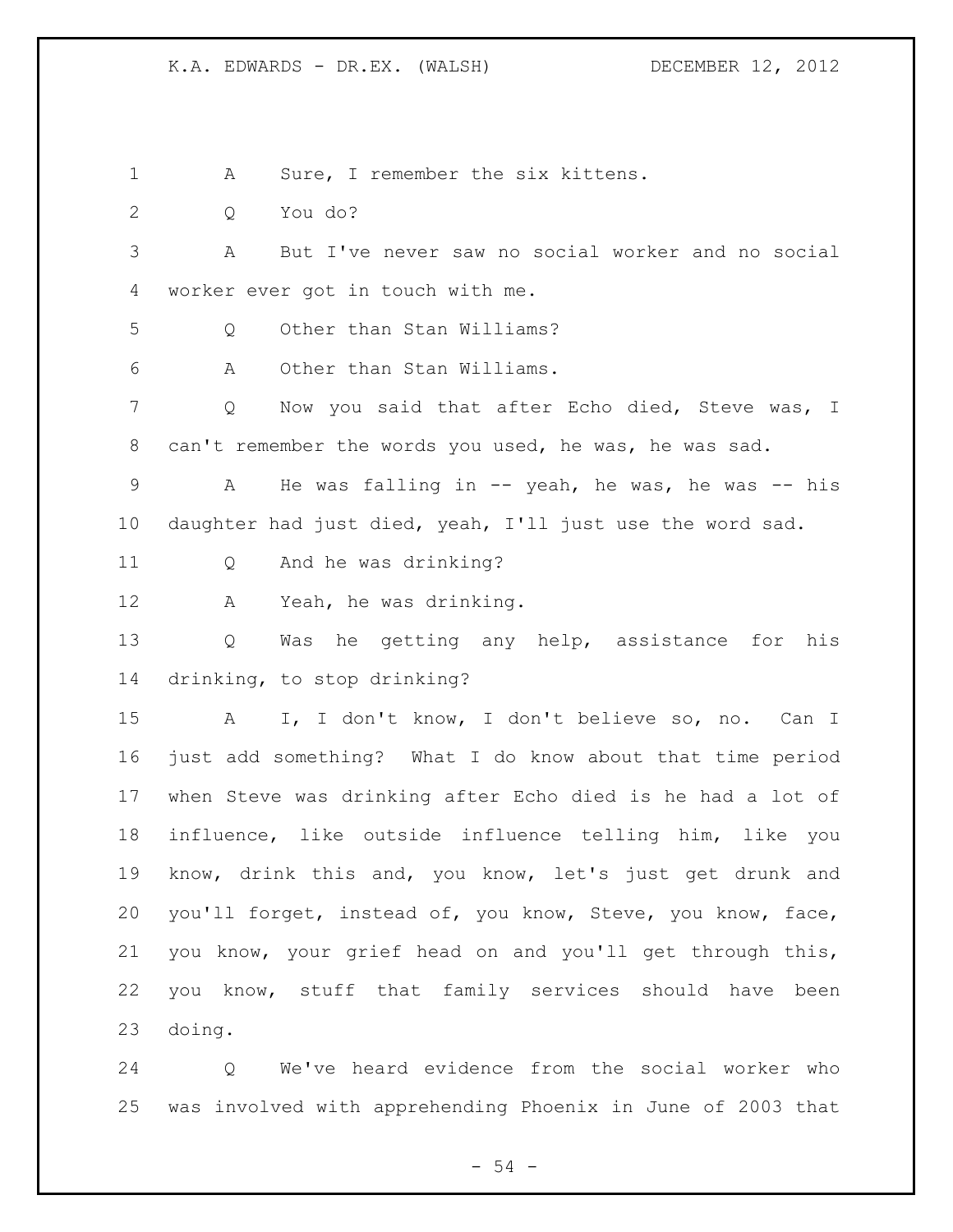Phoenix called most women mom. What did Phoenix call you? A Well, when -- because Phoenix was living with me 3 and I had my kids with me and my kids were calling me mom, Phoenix started calling me mom and we explained to her the best that you could explain to a baby, I wasn't mom, I wasn't her mom and I, I got my children to call me nana. I didn't know Samantha as, you know, good friends or whatever but I still knew her and I thought that it would be a little awkward if Samantha came to visit, so I got my children to start calling me nana. So Phoenix would have just, just picked up on it. And my children would call me, like they'd be excited and they'd call me and they'd say like mom, nana, mom, and they would do this on a regular basis, just forgetting, and what Phoenix picked up was nana mom.

 Q So that's what Phoenix called you, nana mom? A Nana mom. She didn't call women mom. She -- and she didn't discriminate between men and women. If she 19 didn't know your name or she forgot what your name was, she would call you "hey you" is what she would call you. She wouldn't -- you know what I mean? Like if you approached her she wouldn't look at you and say and oh hi mom. Like Phoenix, you know, was --

Q She didn't do that?

A No, she said hey you.

 $-55 -$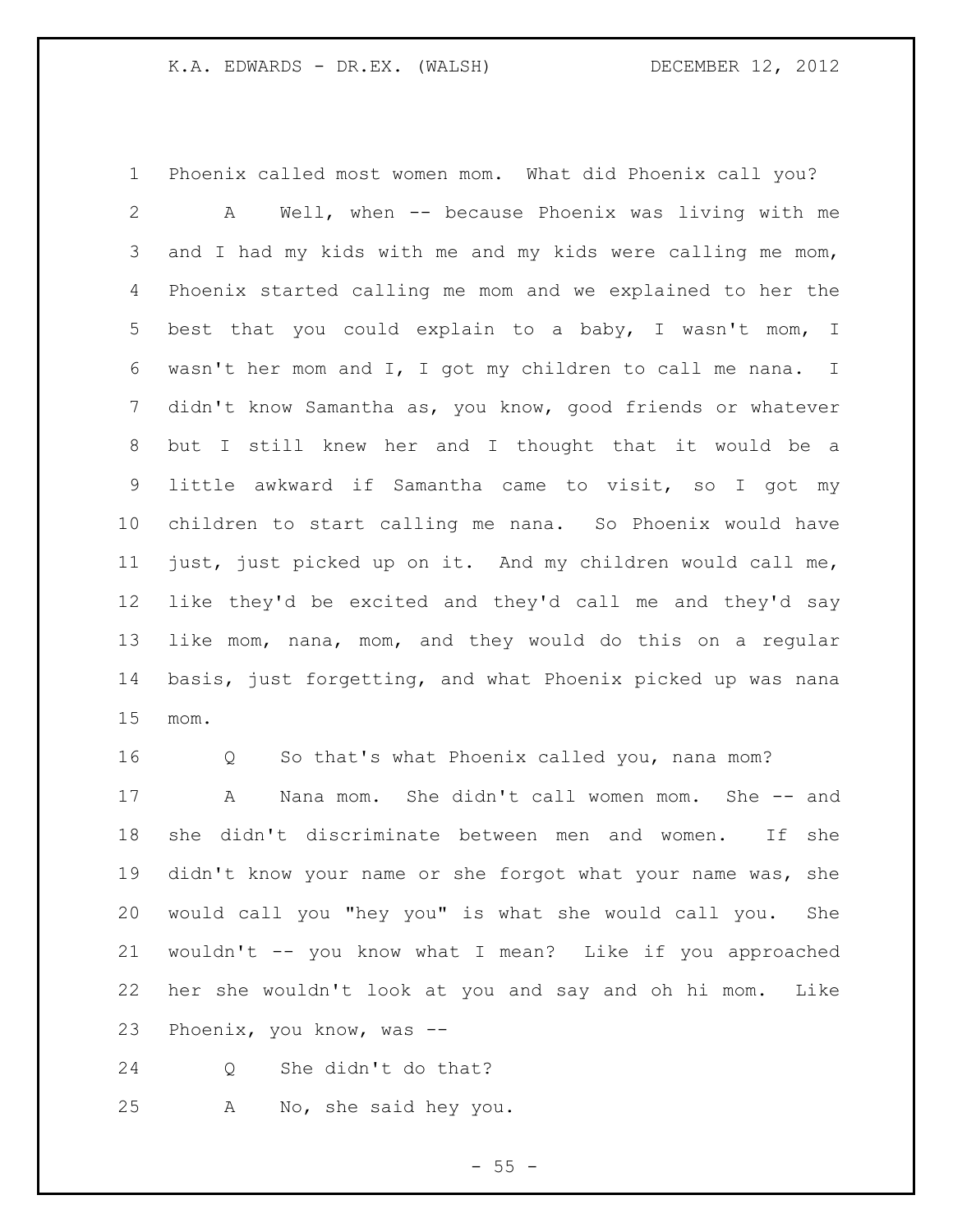Q Do you recall what she called Steve?

A She called him dad.

Q What about Rohan?

 A She called him big guy. But again, like he explained, he couldn't pronounce the, the actual word big, so she called b'guy (phonetic).

 MS. WALSH: Mr. Commissioner, would this be an appropriate time to take a break? I'm going into a different area.

 THE COMMISSIONER: Yes. We'll take a 15 minute break and you'll be back on the stand after that time. All right.

13 MS. WALSH: Thank you.

14 THE COMMISSIONER: We'll stand adjourned for 15 minutes.

(BRIEF RECESS)

 THE COMMISSIONER: Ms. Walsh, before we start, were arrangements made to continue yesterday's witness tomorrow afternoon?

 MS. WALSH: I'm advised that she was not available because of her work commitments, so we will have to explore next week and I've asked her counsel to ask her what her availability is for next week.

 $-56 -$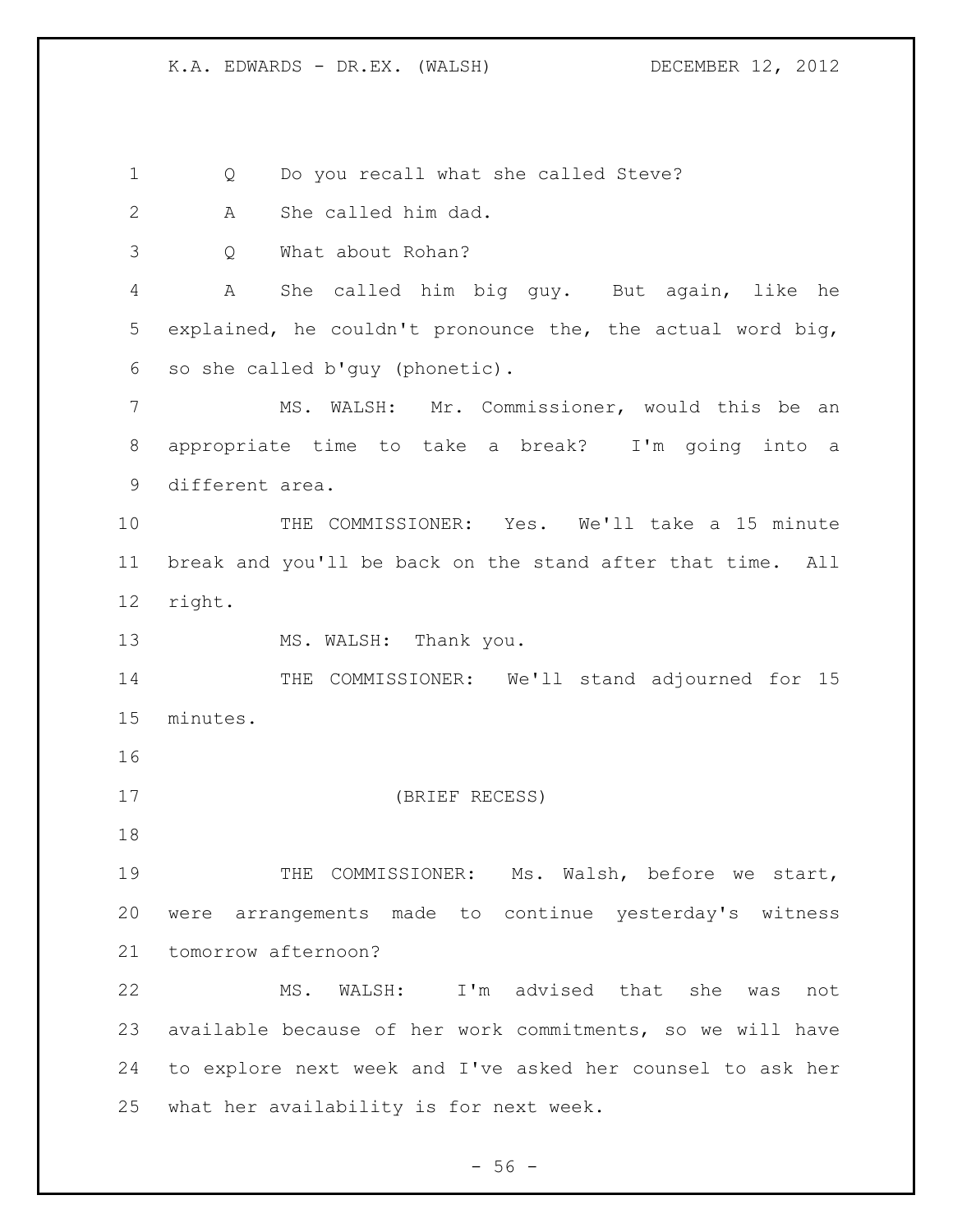1 THE COMMISSIONER: All right. MS. WALSH: So maybe we'll have an answer by this afternoon. THE COMMISSIONER: So tomorrow you'll carry on with the regularly scheduled? MS. WALSH: That's right. 7 THE COMMISSIONER: Thank you. BY MS. WALSH: Q So, Kim, you were telling us that Phoenix called Rohan, Big Guy. A B'guy. Q What was her relationship with him like? A It was awesome. It was like a really sweet relationship because it didn't -- it started out when I first decided that I would take Phoenix. He warned against it, saying this is just going to lead to heartache bringing that baby home. In fact, throughout all those years a lot of people told me (inaudible) bring that baby home, just, you know, friends and people who really didn't know much about the situation and just saw a little aboriginal baby and a black woman. Q So what was her relationship with Rohan like? A It was great, it was awesome. Q Okay.

 $-57 -$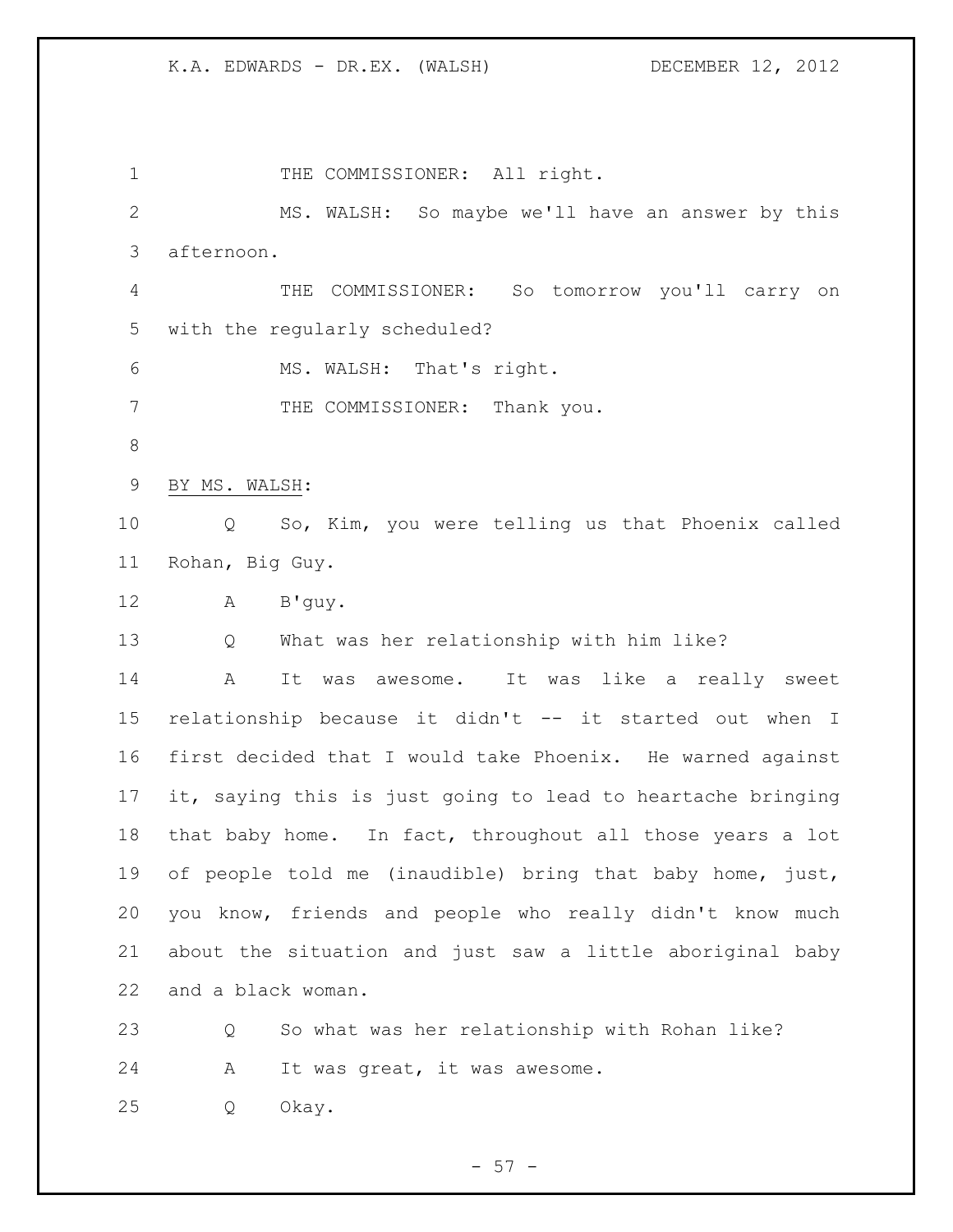A It was a daughter-father relationship. Q Now you told us that you did have contact with Stan Williams in 2003 after Phoenix had been apprehended. A Yes. Q So I want to go through some of, of that contact. If we pull up on the screen, please, page 37519. So these are -- you see the name at the top says Stan Williams? 8 A Yes. Q These are Mr. Williams' handwritten notes from Steve Sinclair's file. It shows, the notes show two visits, home visits, July 29th and July 30th. So July 29 says: Home visit with Rohan and Kimberly Stephenson re POS. Place of safety. And then the next day says: 18 Home visit to ... Rohan ... I don't know what the word is. **...** Rohan and Kim, to have Rohan and Kim sign criminal records check. Court adjourned till Aug 13/03.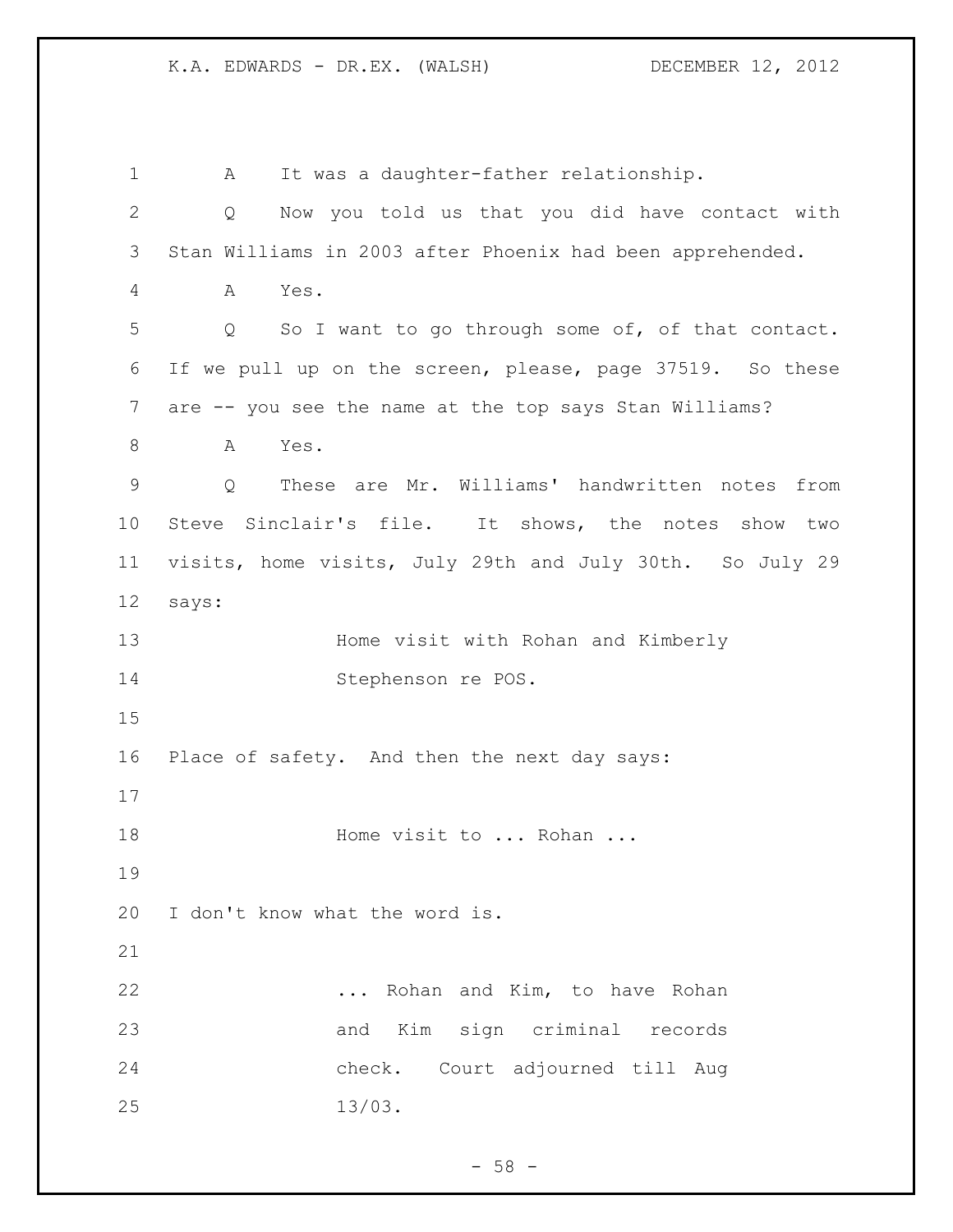Do you remember those visits with Mr. Williams?

A Yes, I do.

 Q What did he do when he came -- were these visits at that home on Selkirk Avenue?

A Yes, they were.

Q So what took place during the visits?

 A Nothing really. Mr. Williams came and we went in and we sat at my kitchen table and that's where stayed the whole time that we had talked. He asked, he asked about the house.

Q What do you mean?

 A How many bedrooms, whether it had a basement, so forth. Told him that I had the three bedrooms. He asked me about fire extinguishers. I told him that I had a fire or a smoke detector on the second floor as well as the main floor and we had fire extinguishers again on, one on the second floor and one on the main floor. He asked about whether we had one in the basement and I said that we did not, we didn't have smoke alarm in the basement, nor did we have a fire extinguisher and he informed me that I would have to purchase another fire extinguisher for the basement as well as put the two fire extinguishers that I did have up to date.

 Q Did Mr. Williams walk through the house at all? A No.

- 59 -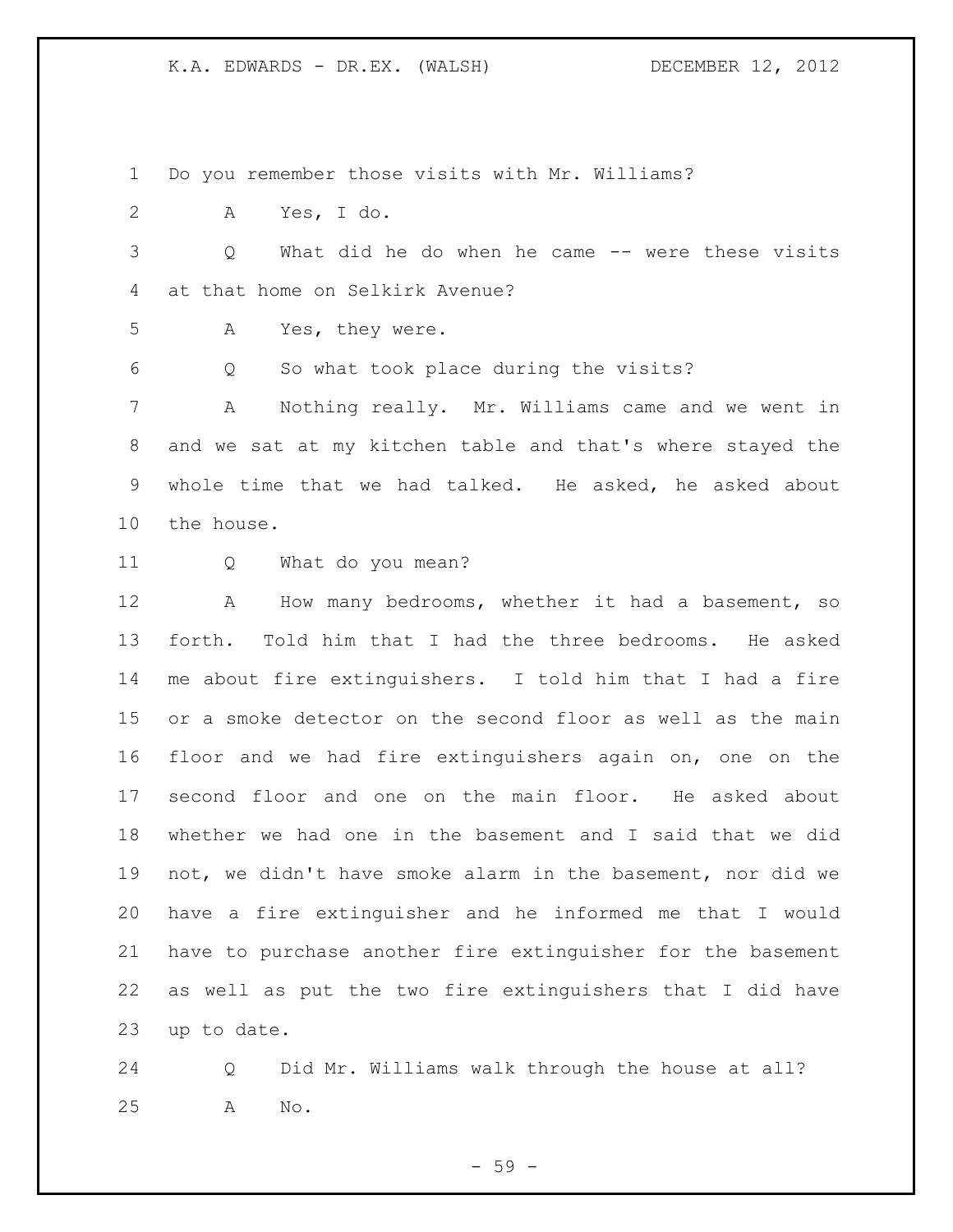Q Do you recall how long the visit with him lasted? A Generously speaking I think it lasted about 45 minutes, an hour.

 Q Do you recall what else he spoke about other than the house?

 A Yeah. He asked, because I told him that, you know, I did have friends that came over a lot. He asked who would be attending the house on a regular basis. So I gave him a list of mutual friends that I had spoke earlier about in regards to Steve and myself. Gave him Ron's name on that list and we talked about how he would try and have Phoenix -- because this is, this is -- there was no guarantee at this point at the meeting. He told me that he would try very hard to, to return Phoenix into my home and at that time, like in the conversation I'm sure I told him how I would look after Phoenix and I would be willing to continue to look after Phoenix and in the situation that, you know, we were in till she turned of age. And I, and I distinctly recall him saying, and he didn't use words like the devolution or anything like that, but he did make mention that he may have to remove Phoenix from my home because it wasn't culturally appropriate and, you know, I'm sure I said my opinion on, on that, but it wasn't like a long conversation or anything. And he said that there shouldn't be a problem putting her with me, it was just

 $- 60 -$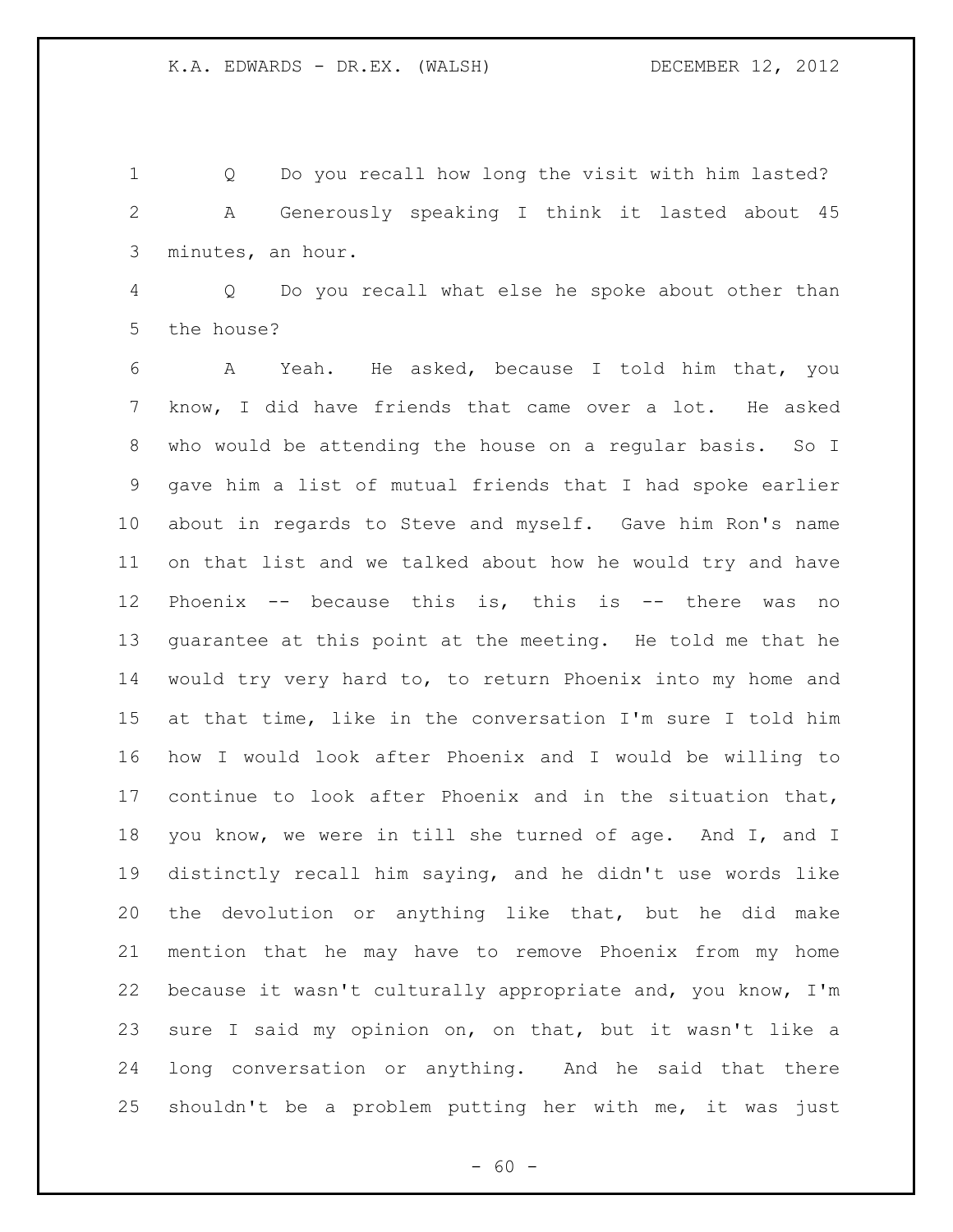keeping her with me.

| $\mathbf{2}$ | On the long term?<br>Q                                       |
|--------------|--------------------------------------------------------------|
| 3            | On the long term.<br>A                                       |
| 4            | Q<br>And if we can pull up page 36620, please. This          |
| 5            | is a document entitled a "Place of Safety Placement Form"    |
| 6            | and it consists of two pages. If we can scroll through       |
| 7            | both pages, please. So do you remember this form?<br>Just    |
| $8\,$        | can you scroll it so you can see the date, please, at the    |
| 9            | bottom. There, thank you.                                    |
| 10           | $\mathbf{A}$<br>I vaguely remember this form.                |
| 11           | Q<br>Okay.                                                   |
| 12           | I didn't remember any of the forms to be honest<br>A         |
| 13           | with you.                                                    |
| 14           | This isn't a form that has your signature<br>Q               |
| 15           | anywhere, does it?                                           |
| 16           | No, I do not see my signature.<br>A                          |
| 17           | It's got a place for the social worker,<br>$Q \qquad \qquad$ |
| 18           | supervisor's approval and a resource manager's approval.     |
| 19           | And the social worker and his supervisor signed it on        |
| 20           | July 31st, '03, which is the same day that Mr. Williams      |
| 21           | recorded his second home visit with you. You'll see          |
| 22           | under --                                                     |
| 23           | A There was only one home visit. Stan Williams               |
| 24           | only came to my home once and then he brought Phoenix in     |
| 25           | and I wouldn't call that a home visit because when he        |

- 61 -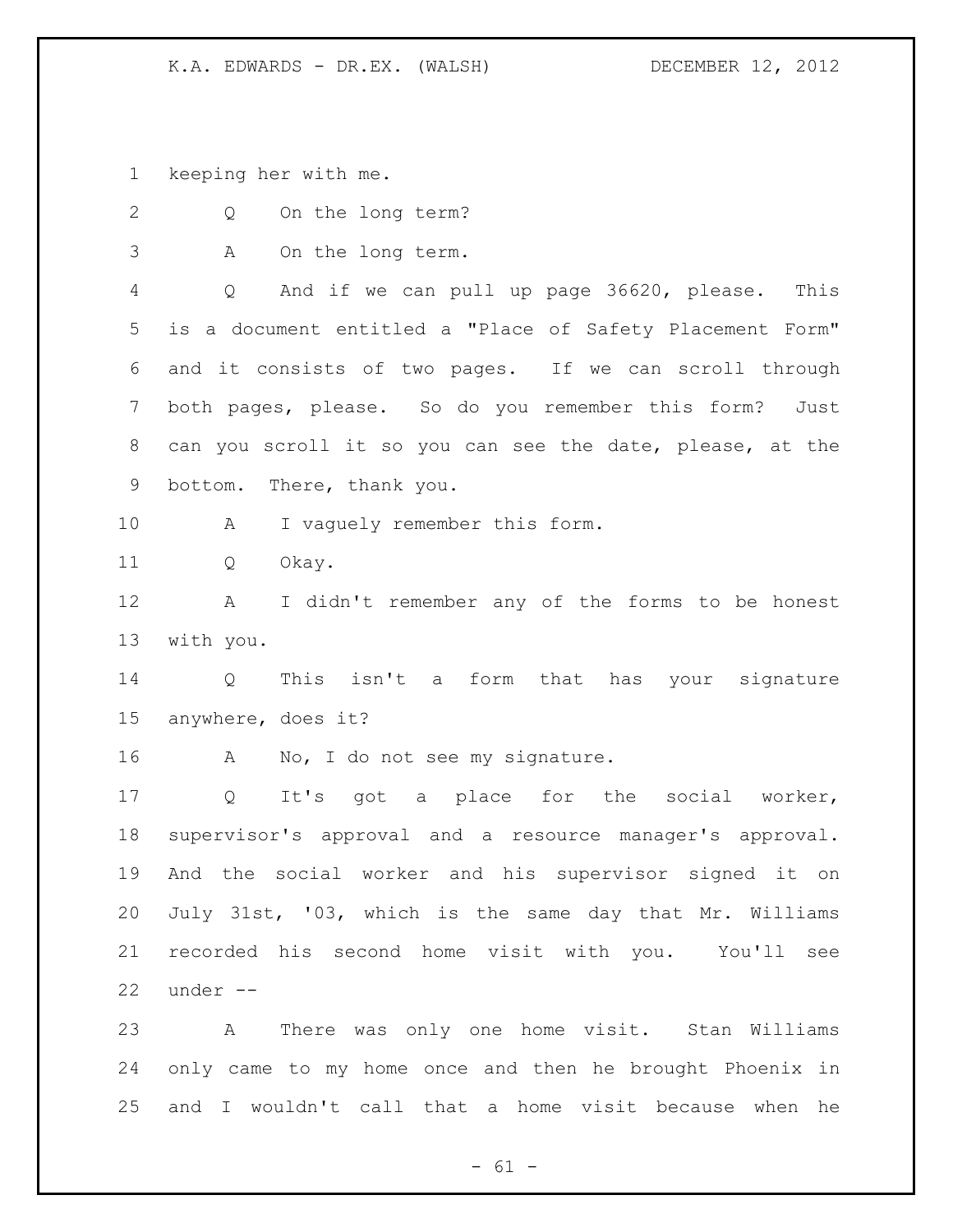brought Phoenix to me, I remember this day so clearly because of what Phoenix did. He drove up in front of my house and before he could even have the ignition turned off, Phoenix was out of her seatbelt, like her car seat, and was opening her door onto the street and Mr. Williams had to rush and jump out of the car because Phoenix would have jumped out of the car right onto the road because I was just sitting on my stoop waiting for her.

 Q So this was after your visit where Mr. Williams talked to you about your house?

 A Yes. So those were the only two times that I ever saw Stan Williams. So there wasn't two home visits. There was the one home visit where he came and he asked the questions.

 Q And then the next time you saw him was when he brought Phoenix to you?

A Yes.

Q Okay.

19 A And then I never saw him again after that.

 Q All right. On this place of safety form, if we can just scroll up, please. No, the page that we were on, page 36620. That's good, thank you. You see it says:

 "Relationship to child: Godparents (spiritual mentors)"

 $- 62 -$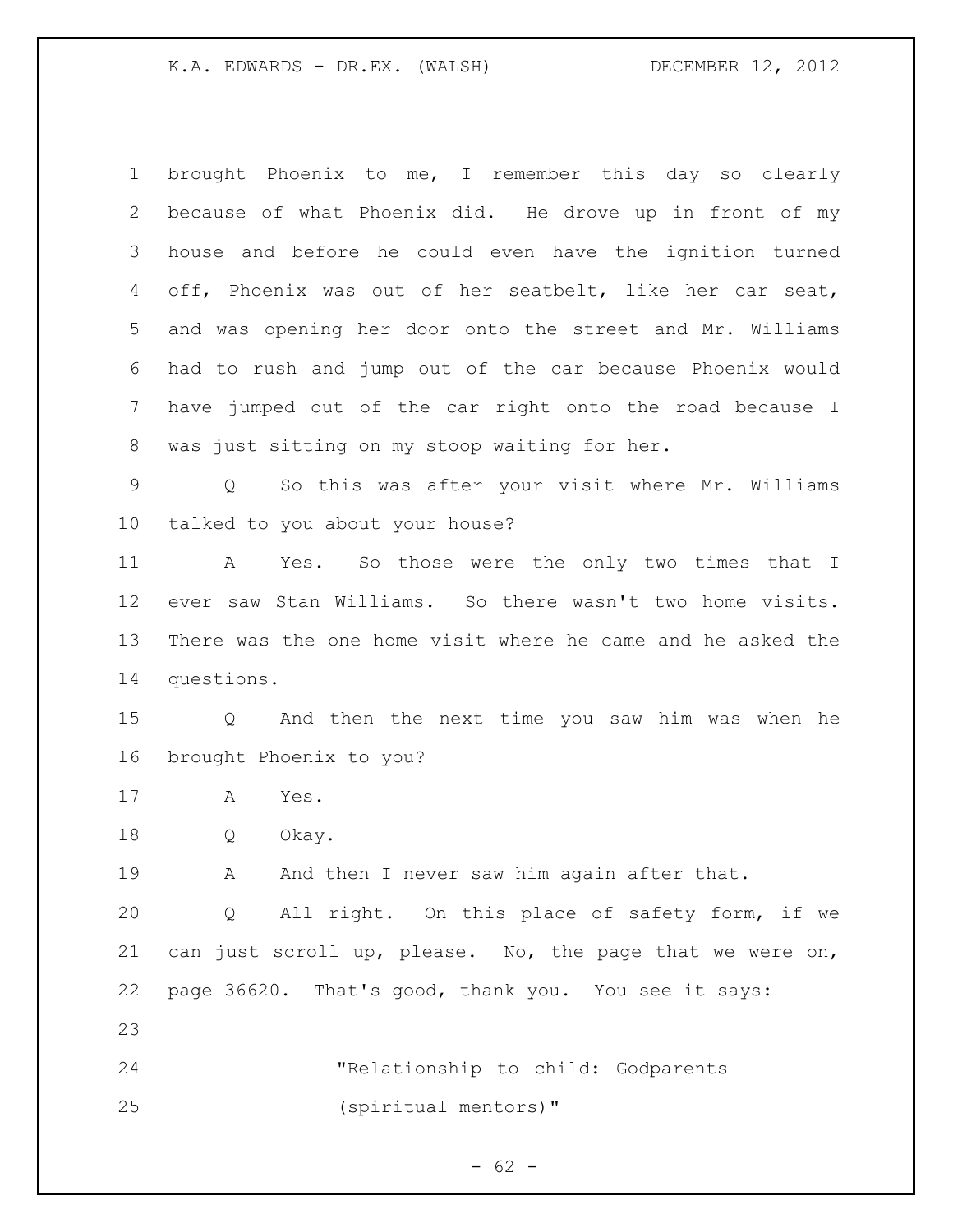A Well, that whole godparents thing, to be honest with you, I believe it was 2007 the media was publishing, this was back when the media was publishing nobody missed slain child, foster mother, so forth. I was doing a lot of screaming at the, at the press, writing letters and so forth and I recall -- I don't recall what reporter asked me but there was a group of reporters and they said well what would you rather be called than a foster mother and I made it clear to them that because I had only -- I don't recall using the word place of safety, but I was never her foster mom and I only got one support cheque. I didn't consider myself a foster mother but her, the person who raised her. And I believe it was Steve who I posed the question to and he said well say godmother. So godmother didn't come into the picture when this was signed, this form was signed. Spiritual mentor would be more of a term that would have been used to describe me and Steve.

 Q So the term godparents then, that's Stan Williams' description? It's his handwriting.

 A It is his handwriting, isn't it? But then again he did not pass away until 2009.

 Q Okay. Are you saying you wouldn't have described yourself as a spiritual mentor to Mr. Williams?

 A No, I'm saying that I wouldn't have described myself as a godparent at the time.

 $- 63 -$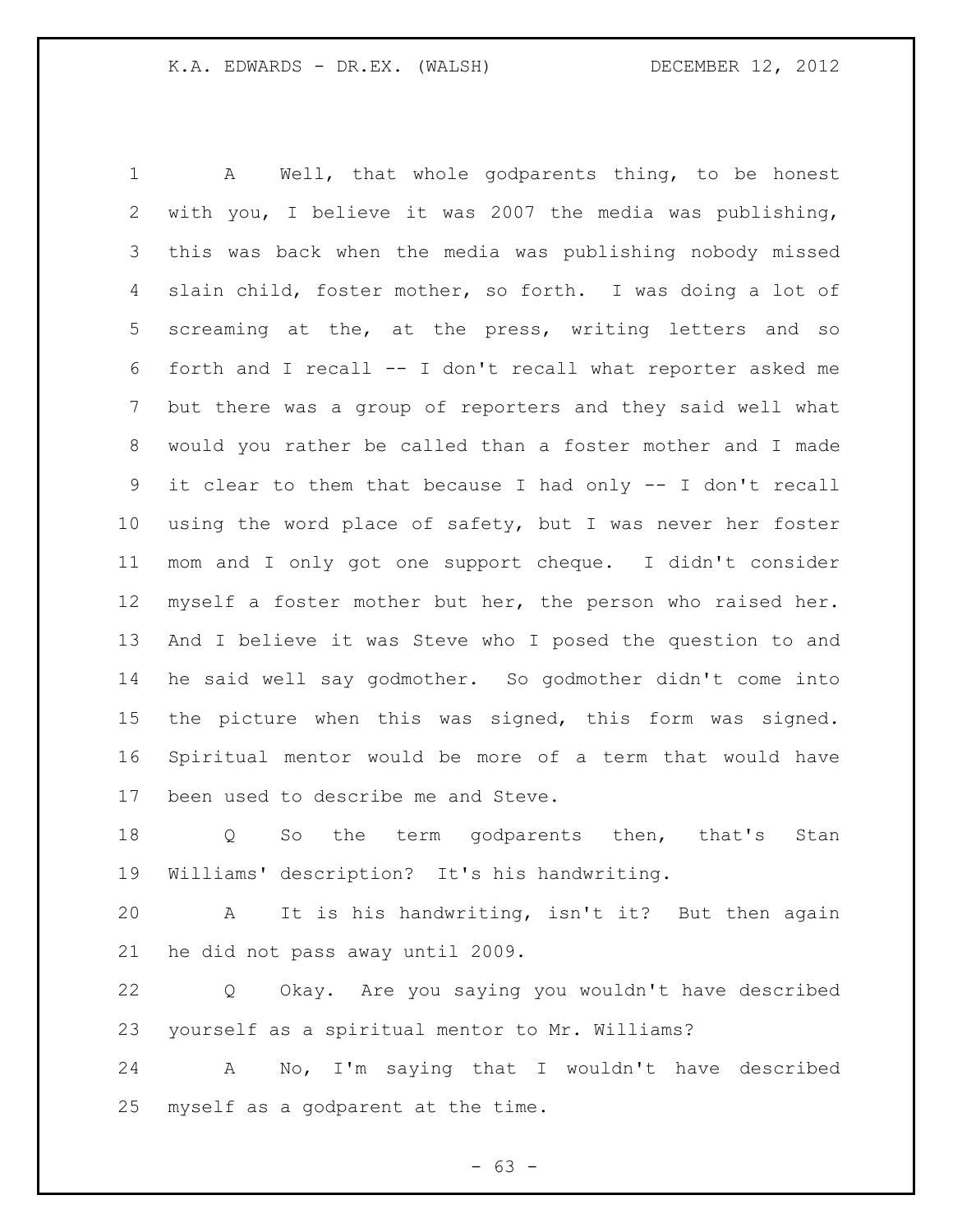1 Q He may have put that down. A Yeah. Q Well, he clearly put it in his handwriting. A Spiritual mentor, relationship to child? I wasn't a spiritual mentor to the child, I was more of a spiritual mentor to Steve. Q Okay. 8 A I was a nurturer to the child. Q A nurturer? A That's what I would put it if I was a social worker. Q On the left-hand side near the top it says, next to Rohan Stephenson: "Not living in the home but is co-**parenting.**" A Yes. Q Do you know whose handwriting that is? A No. Could even be (inaudible), I'm not, I'm just speculating, it could be Stan's because there's writing and then there's printing. Q Right. It's not your handwriting? A But it's not my handwriting. Q Was that an accurate statement?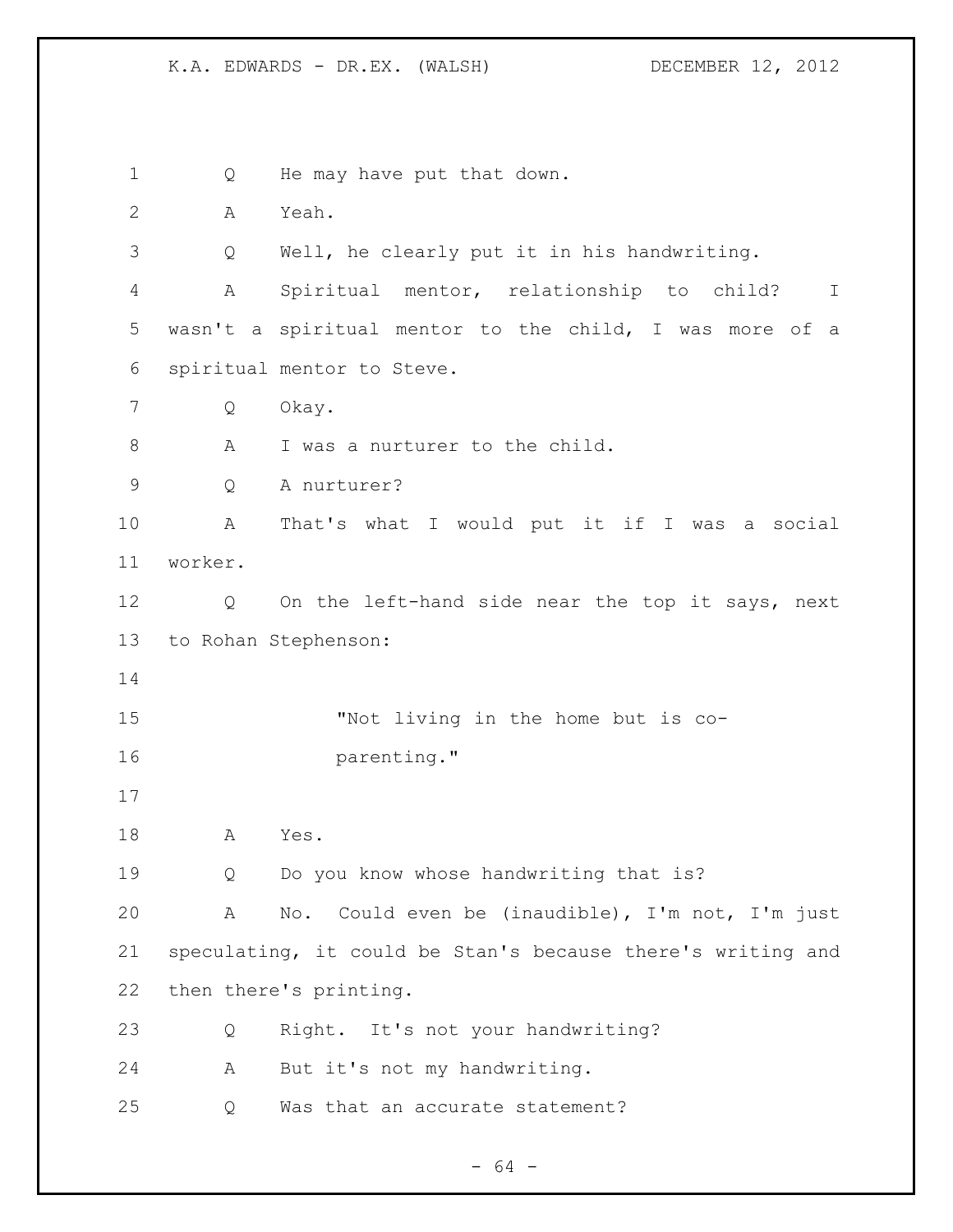A Yes, that was an accurate statement. Q That was the information that you provided to Mr. Williams? A Yes, at the time that he came into my home I had explained my situation. Because I was, I guess afraid that my situation would impact on whether I would be able to take Phoenix or not being -- Q What do you mean your situation? A Being separated and being on welfare, having Ron in the home a lot and so forth. I wasn't -- I didn't know anything about fostering. I knew about, you know, looking

 doesn't really take much to be a foster parent. Q So you were on social assistance at this time in

after a child. I didn't know nothing about the foster care

system really and I didn't know whether someone on welfare

would be an ideal candidate for a foster parent for lack of

better term, the establishment. I've since learned it

July of '03?

A Yes.

 Q What, I'm not sure I'm following what the significance of whether or not Mr. Stephenson was living in the home would co-parenting have to your being on social assistance.

 A Well, the relation would be with Ron living not in the home and co-parenting Phoenix, that he would have to

 $- 65 -$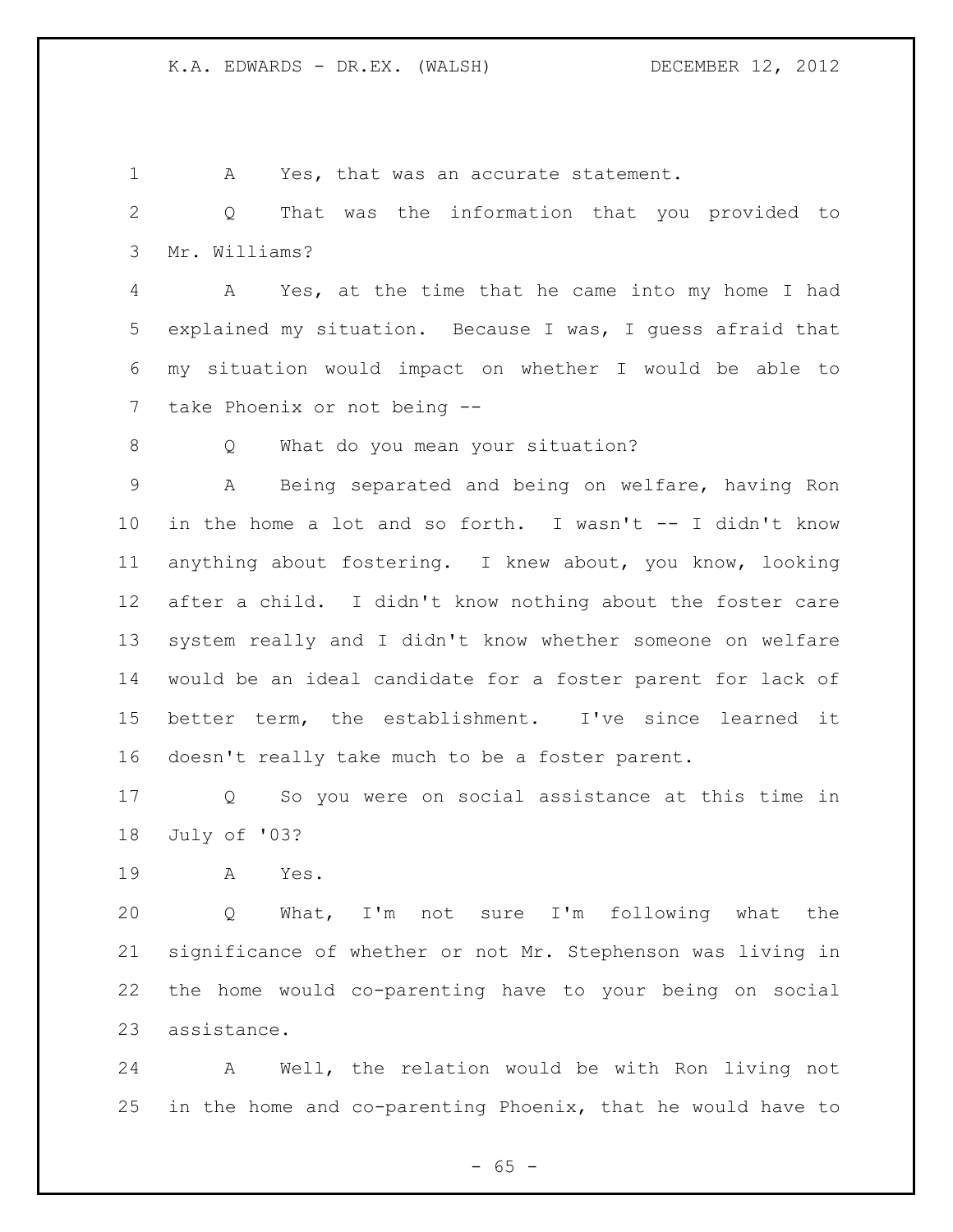have all the checks done and so forth and that Phoenix would be, at least part of the time, at another residence besides 1331 Selkirk. Q Did you tell Mr. Williams that Phoenix was going to be somewhere other than 1331 Selkirk? A I'm sure we both did. I recall Ron being there, the day that I met with Stan Williams. I remember him sitting in the living room and not really being part of the conversation. Q Ron sat in the living room? A Yeah. Q And you and Mr. Williams -- 13 A And it was a very open, it was a very open area. You walked through the front door there was a living room and then the dining room and then my kitchen was sort of a box. And he just sat in the, in the living room and I don't know what he did but I remember that it was just Stan and I sitting in the kitchen alone and I had made coffee. Q Were you receiving your social assistance cheques at the address on Selkirk Avenue? A On 1331 Selkirk, yes, I was. Q Was Mr. Stephenson receiving mail at that address as well? A I don't believe so, maybe. Could have, he could have been.

 $- 66 -$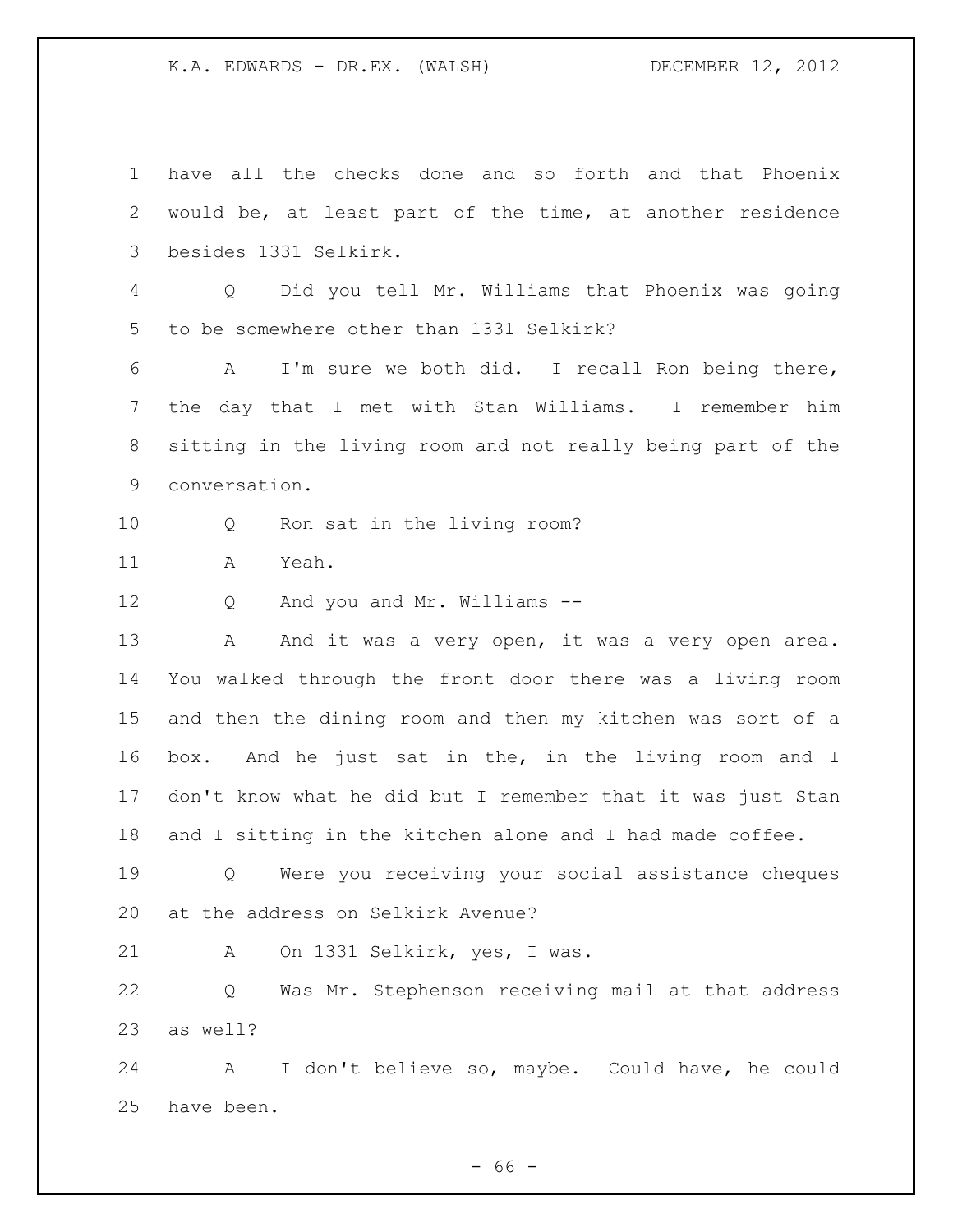1 Q Well, if you don't know ... A I don't know. He could have been. I'm sure he received a piece of mail here or there but he had a mailing address in McMunn. Q Now this form -- A And I also believe that up until at least the time we divorced his mom or his sister would bring him mail that was going to his mother's house and we had, he hadn't lived in his mother's house since he was 15 years old. Q Okay. This place of safety, this form is called a place of safety placement form. A Okay. Q Did Stan explain to you the legal significance of being a place of safety? A Not really, no. Not in any great detail. I'm sure he went through the checklist, I can't really recall, but he didn't go into any great detail other than, you know, Phoenix is home with you and you know that she's, you know. It was a very casual encounter with the social worker. Q Did you know when Phoenix was placed with you while you were a place of safety, did you know that you could not legally give Phoenix back into the care of either parent?

A Yes, I did.

- 67 -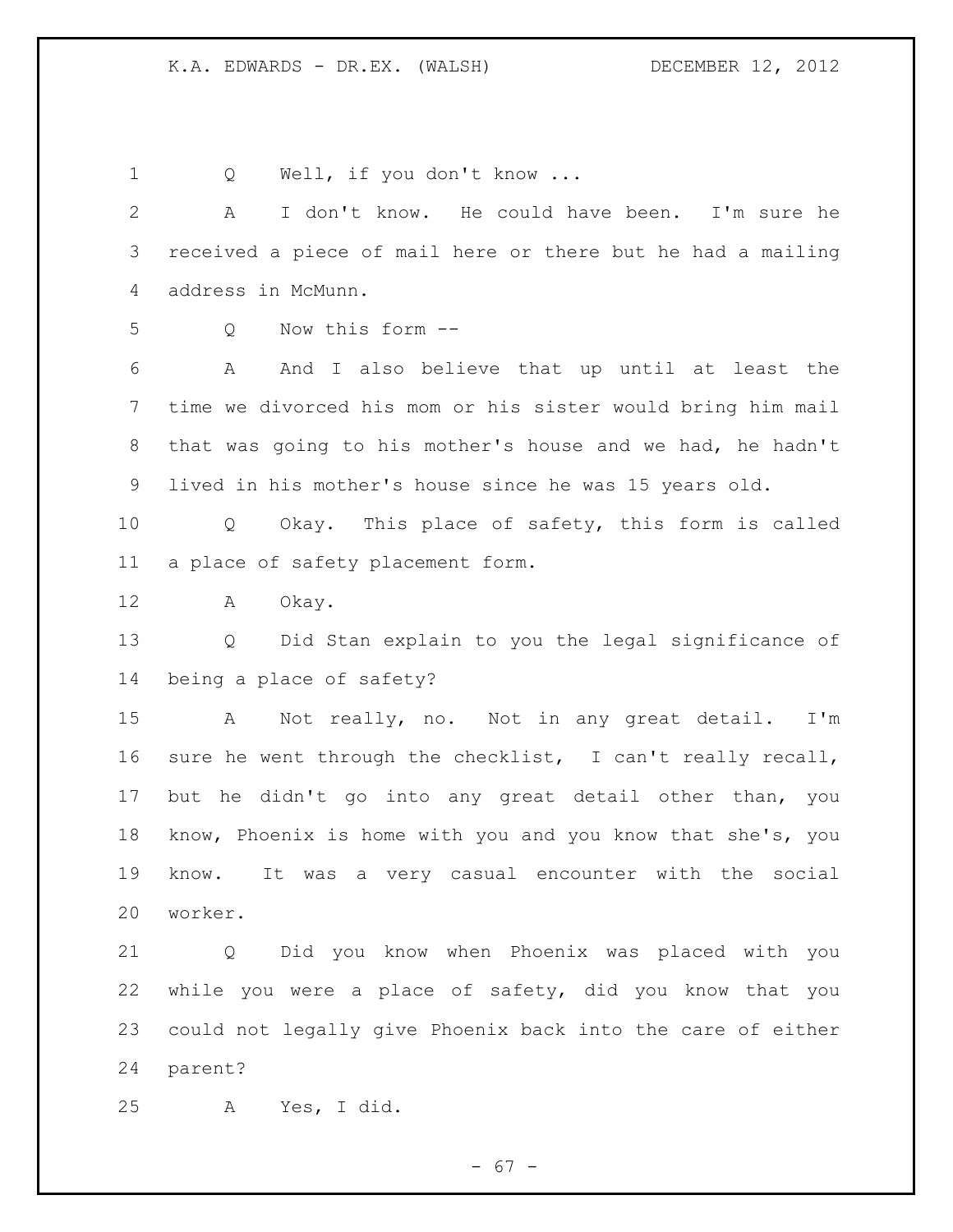Q If Mr. Williams didn't explain that to you how did you know that?

 A Because when I was 17 years old my daughter was apprehended by Winnipeg Child and Family Services and she was placed with a foster mother who felt that once a week visits for one hour would not retain the mother-daughter bond and felt that it'd be very important considering that it wasn't an alcohol problem or a drug problem or anything like that, that took --

 Q So your daughter had been in a place of safety relationship?

 A Yeah. And the foster mother was fired because she had brought Frankie (phonetic), my daughter, over to visit with me when she had made friends with my dad, would have coffee with him, bring Frankie over to visit. I lived in one of his houses upstairs from him and I would see --

 Q So that previous experience with your daughter -- 18 A That's how I knew.

 Q -- gave you an understanding as to the legal significance of a place of safety?

A Yes.

Q During the time that --

 A I was never at any point told that Steve could not come over and visit or it was like open, as they call an open visits. He can come openly and specifically I was

- 68 -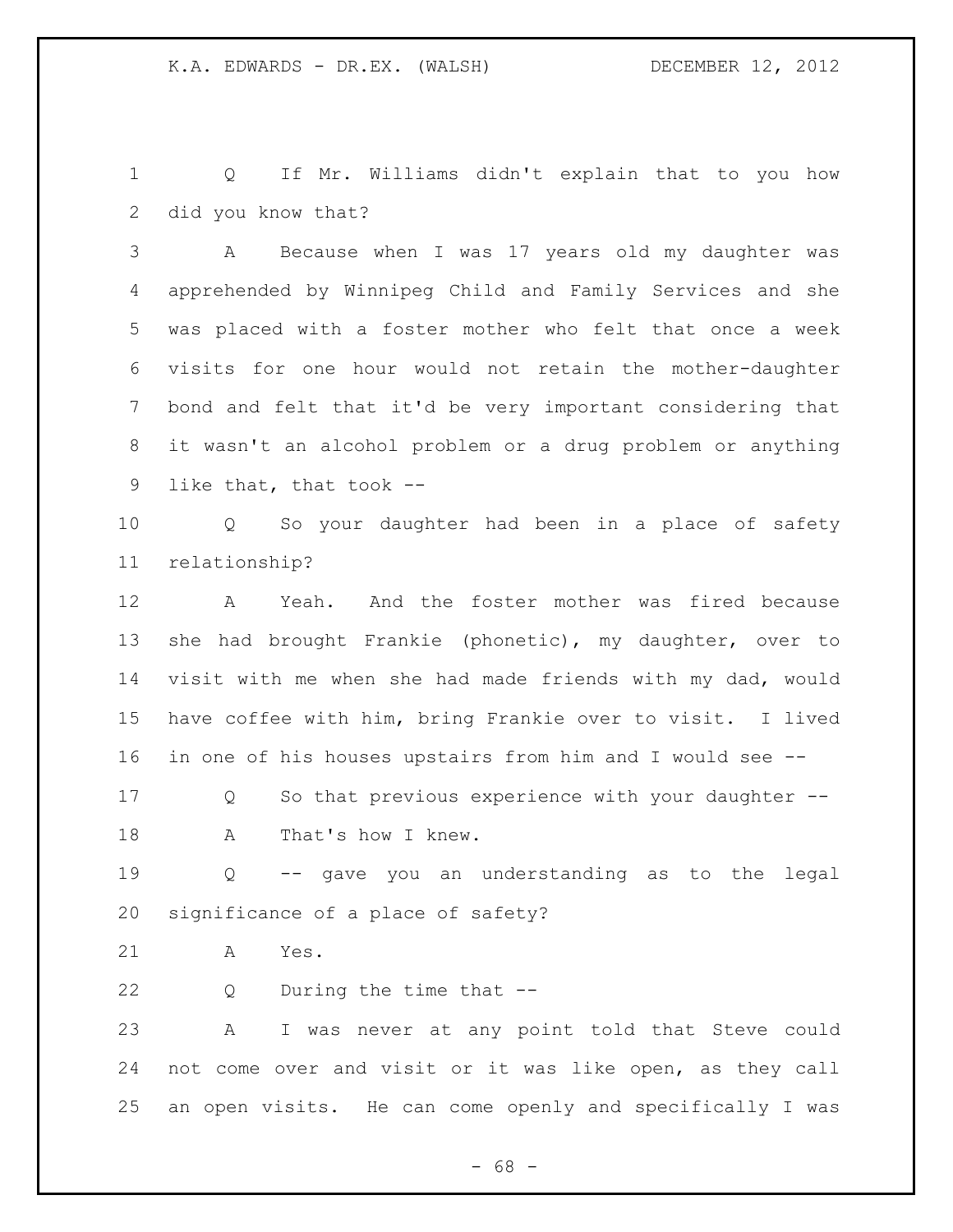told he could come openly, but never was I ever told that he couldn't come and pick her up. Q You were never told that by a social worker? A No. Q What about Samantha, did anyone from Child and Family Services say anything to you about Samantha? A No, there was really no talk about Samantha. As far as Stan Williams was concerned, Samantha was out of the picture because I had had her for three years. Q During the time that you and Rohan were a formal place of safety, did either of you let Samantha or Steve pick Phoenix up and take her home? A During the time I was a place of safety? Q This, this place, at the time of this place of safety agreement was in effect in 2003. A Can we just address the whole place of safety? My home at 1331 Selkirk was -- THE COMMISSIONER: Just indicate what the period of the place of safety was. BY MS. WALSH: Q So I'm talking about -- I know that you want to say something but let's just -- A Yeah, go ahead. Q -- deal with my question first.

 $- 69 -$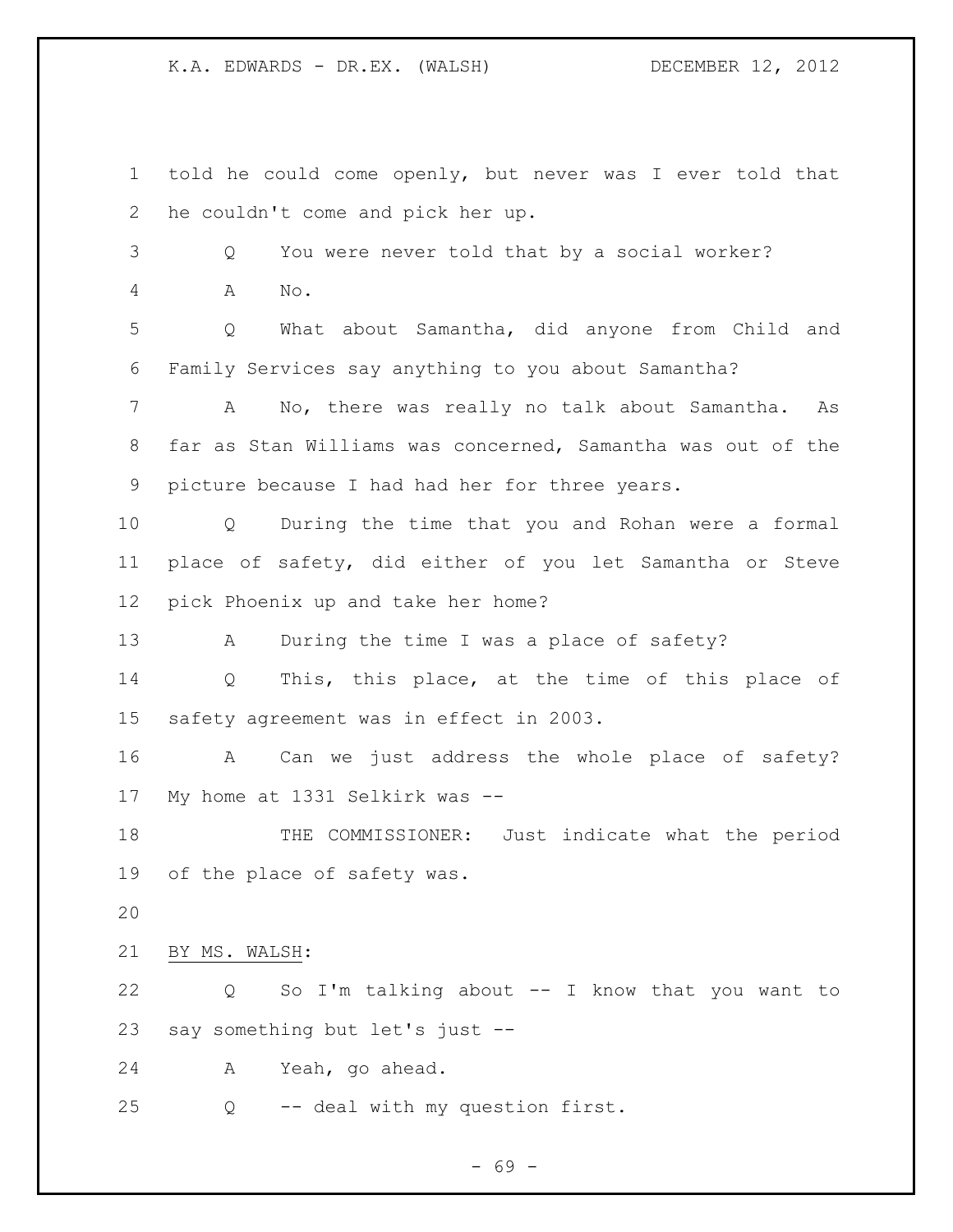1 A Go ahead.

| $\overline{2}$  | It will be, I think it will be easier.<br>$Q \qquad \qquad$<br>Thank |
|-----------------|----------------------------------------------------------------------|
| 3               | you. And we'll get, we'll get to what you want to say, not           |
| 4               | to worry, but just for clarity, you were made a formal               |
| 5               | place of safety as of the end of July 2003 is when this              |
| 6               | place of safety placement form was signed.                           |
| 7               | Okay.<br>А                                                           |
| 8               | Q And you return Phoenix in October of 2003 when                     |
| 9               | the temporary court order expired. So during that time               |
| 10 <sub>o</sub> | period, did either -- that's the time period that I'm                |
| 11              | referring to as the formal place of safety --                        |
| 12              | Okay.<br>A                                                           |
| 13              | -- in terms of a legal context.<br>Q                                 |
| 14              | And did either one of them pick her up or visit<br>Α                 |
| 15              | her?                                                                 |
| 16              | Did you or Rohan, during that time, allow either<br>Q                |
| 17              | Steve or Samantha to pick Phoenix up and take her to their           |
| 18              | home?                                                                |
| 19              | I don't, I don't recall. I don't recall<br>Α<br>$I_{\ell}$           |
| 20              | whether Steve took her or not but I know Steve was around,           |
| 21              | but I don't think --                                                 |
| 22              | Around, around your house?<br>Q                                      |
| 23              | -- that she (sic) took her to, to stay with him,<br>Α                |
| 24              | like overnight or anything like that because he would know           |
| 25              | that he wouldn't be able to do that with me being a formal           |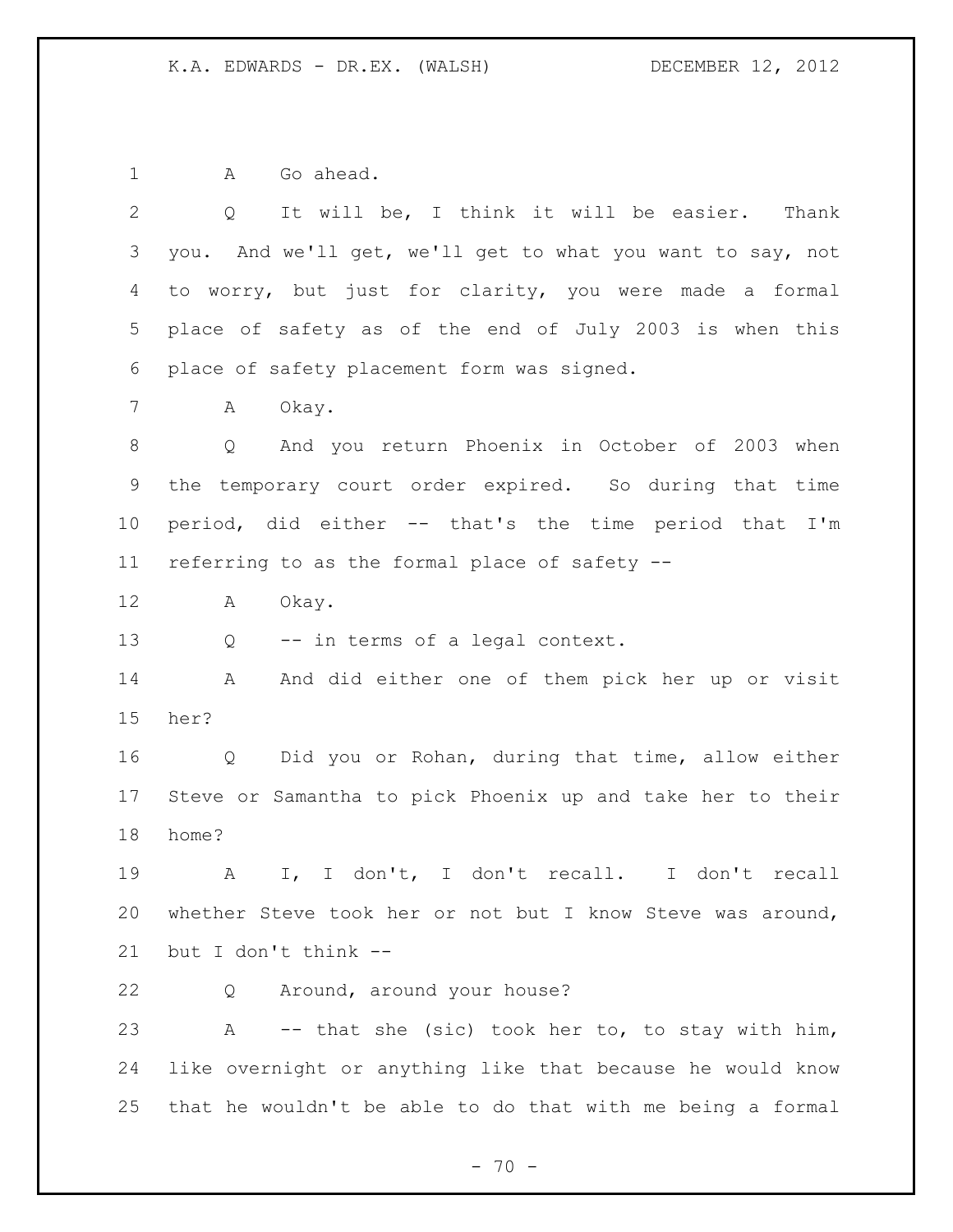place of CFS safety.

 Q And what about Samantha during that same time period? A Samantha wasn't around. Q Sorry for the confusion. A That's okay, I create a lot of confusion myself. Q So let's turn to page 36624. This is a letter dated August 14, 2003 from Mario Rojas of the Foster Home Development Unit. It's addressed to you and Mr. Stephenson on Selkirk Avenue. It says: **"Dear Kimberly and Rohn;**  Please find enclosed a copy of the Notice of Agreement to Provide Placement form. This is to 16 save for your records. 17 As you may or may not be 18 aware, the Place of Safety **Placement** is for short term arrangements only and does not have the same licensing standards 22 as a foster home. I have been assigned to assist you with any questions or concerns that you may have regarding any administrative

 $- 71 -$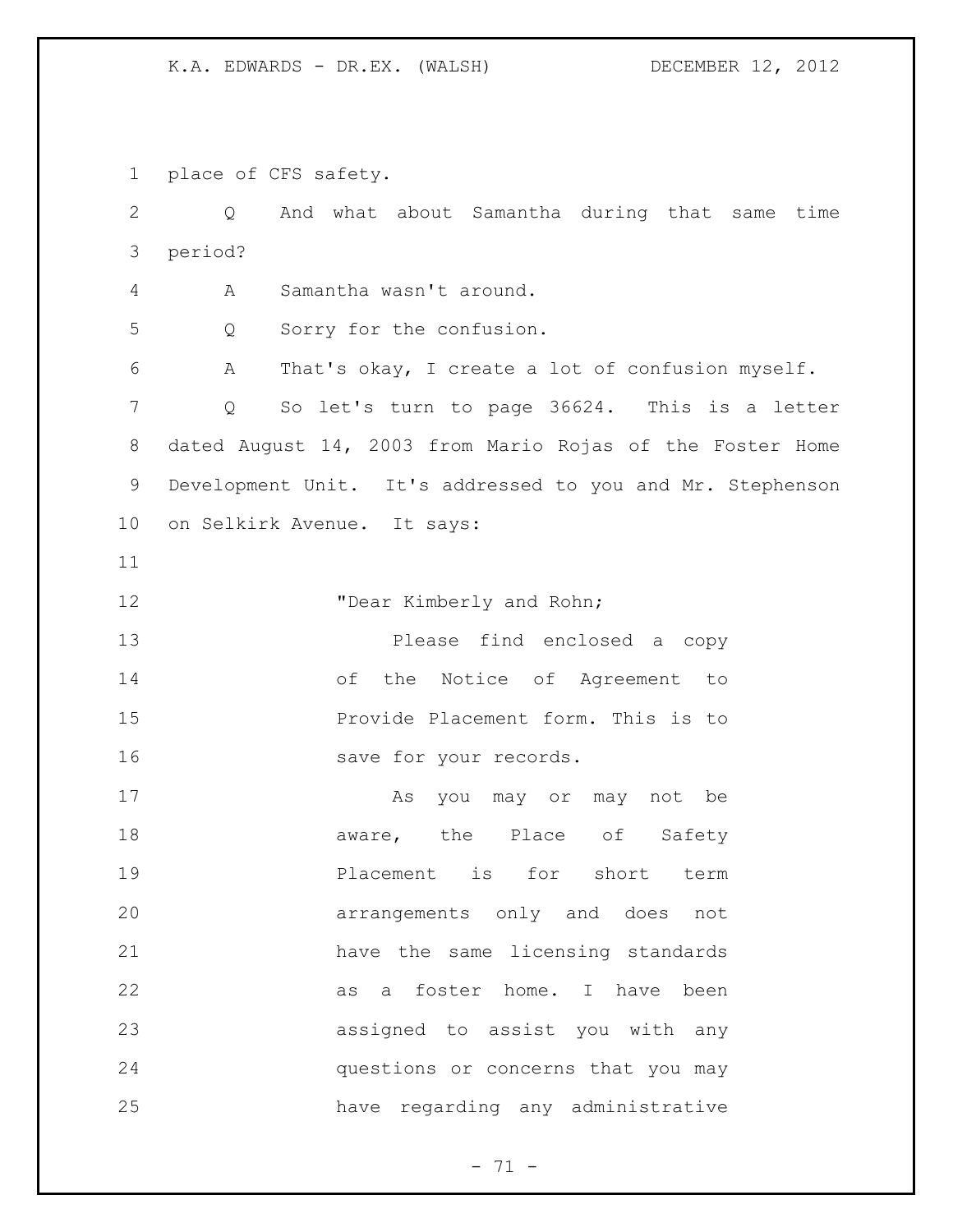or support services you may need. Please contact this office at your earliest convenience so that an appointment can be made." Do you remember getting this letter? 7 A No, I never received this letter. Q Do you remember having any contact with Mr. Rojas? 10 A Again, I never had any contact with any social worker besides Stan Williams. Q Okay. So let's turn to page 36625 and if we look, starting at page 36625 and let's scroll through the pages until we get to 36631, please, and then we'll come back to that just so you can see what the document is. And this is checklist. 17 A Absolutely, that's what it is. Can you scroll back down for just a moment? Q Do you want to start at the first page? A I believe it was the first page, the first or second page. Q Okay. Let's, let's start with the first page, 36625. So this is called, this document is called a "Notice of Agreement to Provide Placement". This is the document that, the letter we were just looking at said it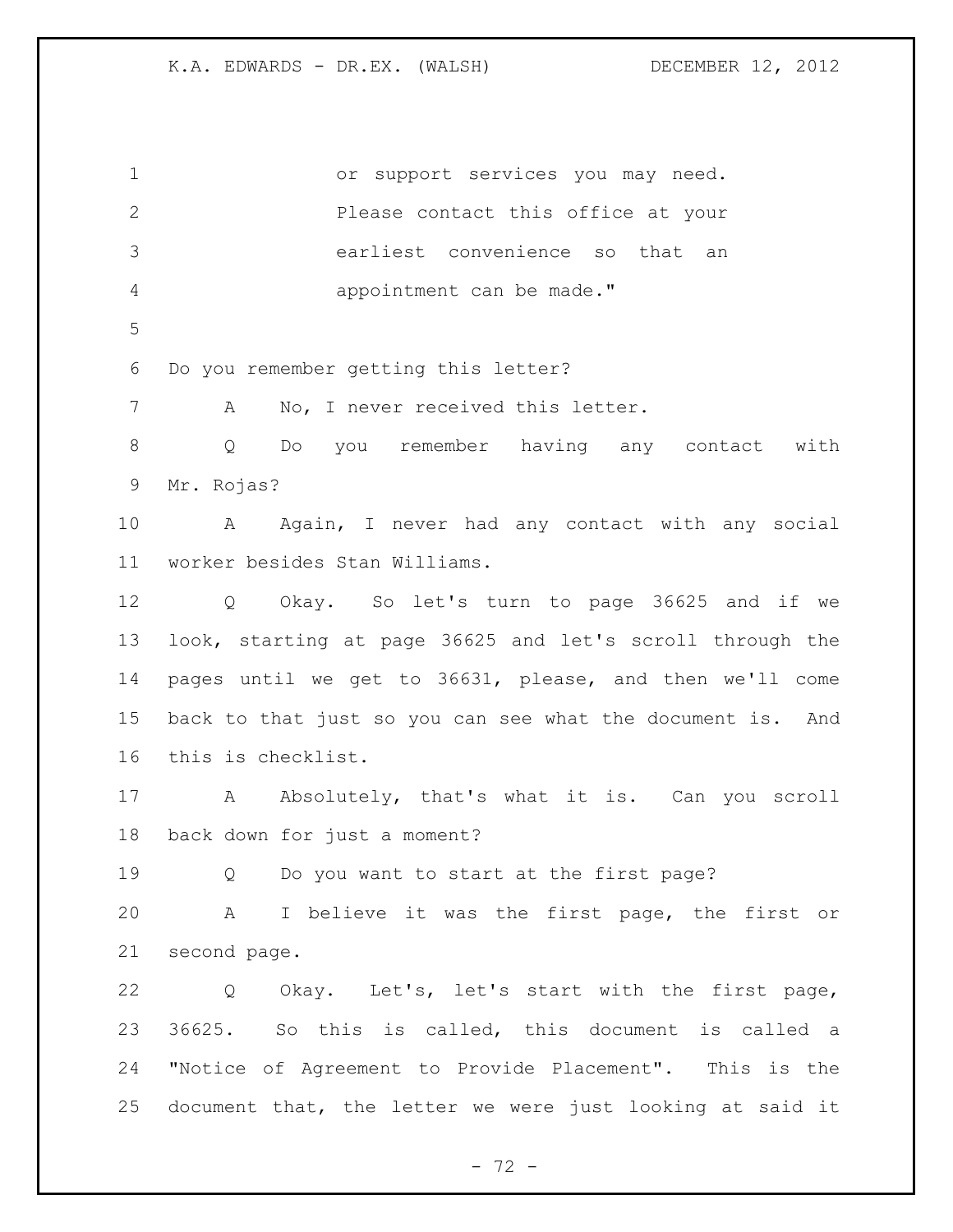enclosed. It says, I, Kimberly Stephenson -- A Okay, I see it. What I'm quite confused on is whose handwriting is that, writing my name Kimberly Stephenson? Q That's not your handwriting? A No, it's not. If you scroll down a bit more -- Q What about the printing? A Yeah, why would my -- why wouldn't he put in Phoenix if this document was, was done by Mr. Rojas with me present, then why would he fill out everything else except for my signature, Ron's signature and why would I print Phoenix's name instead of him? Q No, I don't, I don't think that, that -- so far the letter from Mr. Rojas doesn't say that he was there with you for this document. I think that's Mr. Williams' signature on the bottom left-hand corner. A So that would be Mr. Williams' handwriting on the very top put in my name? Q At the top, it looks like it, yes. And then there are two signatures above Mr. Williams. Do you recognize one of those as yours? A Yes, I do. Q Which one, the one on the left or the right? A The one on the left. Q Okay. And the one on the right is Rohan

- 73 -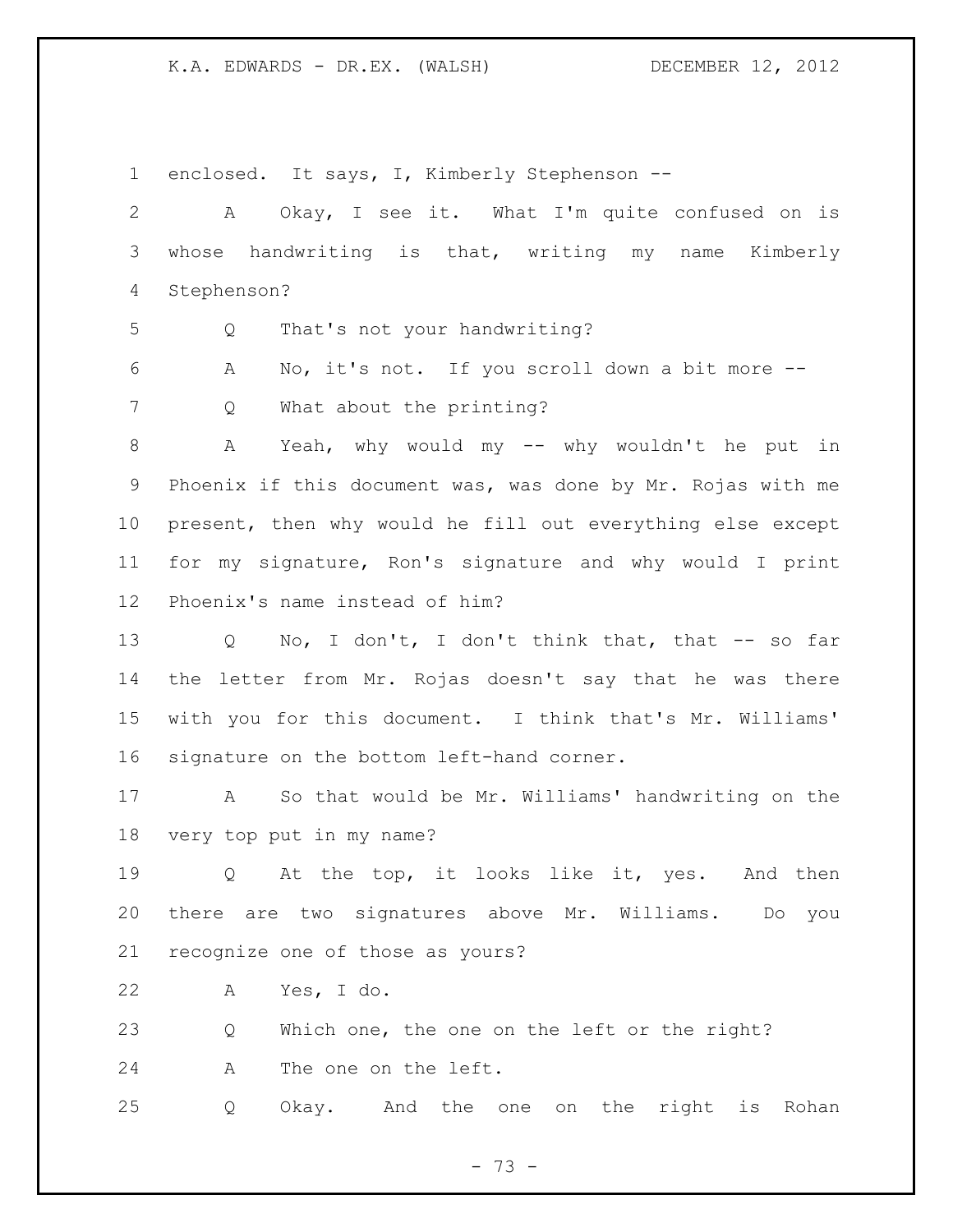Stephenson's?

A I believe so, yes.

Q And the date is July 29, '03?

A Yes.

 Q So do you recall how it was that you signed this document? Was this brought to you by Mr. Williams when he visited with you?

 A I believe so because there was a bunch of documents that were left with me to fill out and I said that I would read, I would bring them in and deliver them by hand to speed up the process as what ...

 THE COMMISSIONER: That is you say you signed this on the one time that Stan Williams visited you in the kitchen in your home?

15 THE WITNESS: Yes, all -- and then there was a stack of, of documents for me to fill out --

 MS. WALSH: Well we'll come to some of those other documents.

19 THE WITNESS: -- left me with, there was a whole bunch of documents left with me to fill out.

MS. WALSH: Okay, we'll look at those.

BY MS. WALSH:

 Q This document was signed once Stan Williams was there on the 29th, does that seem right?

- 74 -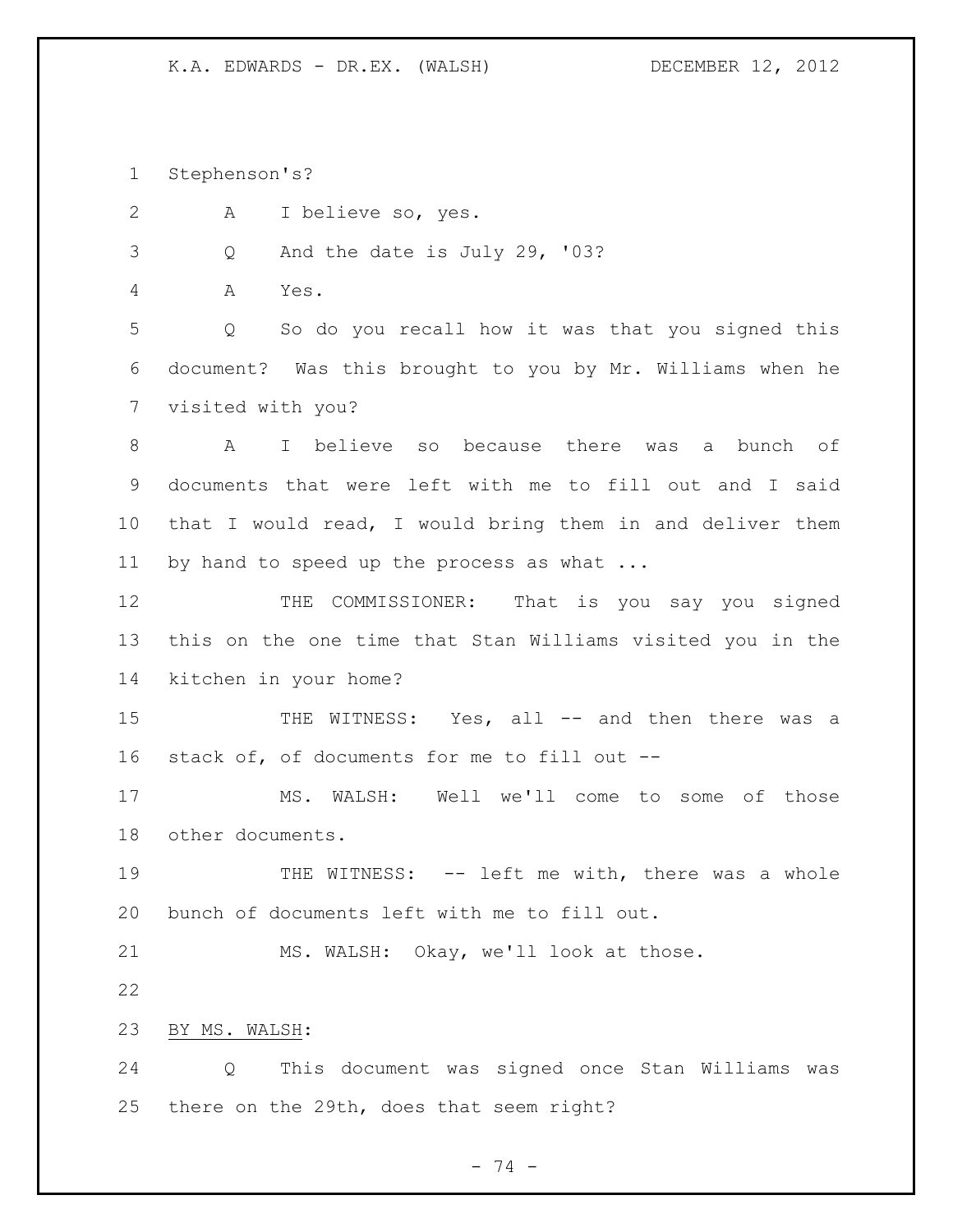A Yes.

| $\mathbf{2}$    | Okay. And then as we saw, the next page is<br>Q                        |
|-----------------|------------------------------------------------------------------------|
| 3               | entitled "Children's Foster Home Provincial Requirements               |
| 4               | Checklist". Again, I think that must be Mr. Williams'                  |
| 5               | handwriting at the top and it goes through a variety of                |
| 6               | items -- you can -- you don't have to scroll through it                |
| 7               | again, thank you -- with respect to your house.                        |
| $8\,$           | Um-hum.<br>A                                                           |
| 9               | So this is, this is what you said you talked with<br>$Q \qquad \qquad$ |
| 10 <sub>o</sub> | Mr. Williams about, about various aspects of your home?                |
| 11              | Absolutely.<br>A                                                       |
| 12              | Okay. And I think you said that there was<br>Q<br>an                   |
| 13              | issue about the fire extinguisher.                                     |
| 14              | Α<br>Yes.                                                              |
| 15              | If we turn to page 36627.<br>Q                                         |
| 16              | I just would like to make one note on point 3 of<br>A                  |
| 17              | that document.                                                         |
| 18              | Sure. Can we scroll up, please?<br>Q                                   |
| 19              | it says windows and doors<br>Where<br>for<br>A<br>used                 |
| 20              | ventilating purposes are fitted with screens and I believe             |
| 21              | that says all but one.                                                 |
| 22              | Yes.<br>Q                                                              |
| 23              | Not one of my, not one of my windows on 1331<br>A                      |
| 24              | Selkirk had screens on them and most of them were just                 |
| 25              | straight out window, like just window, they didn't open.               |

- 75 -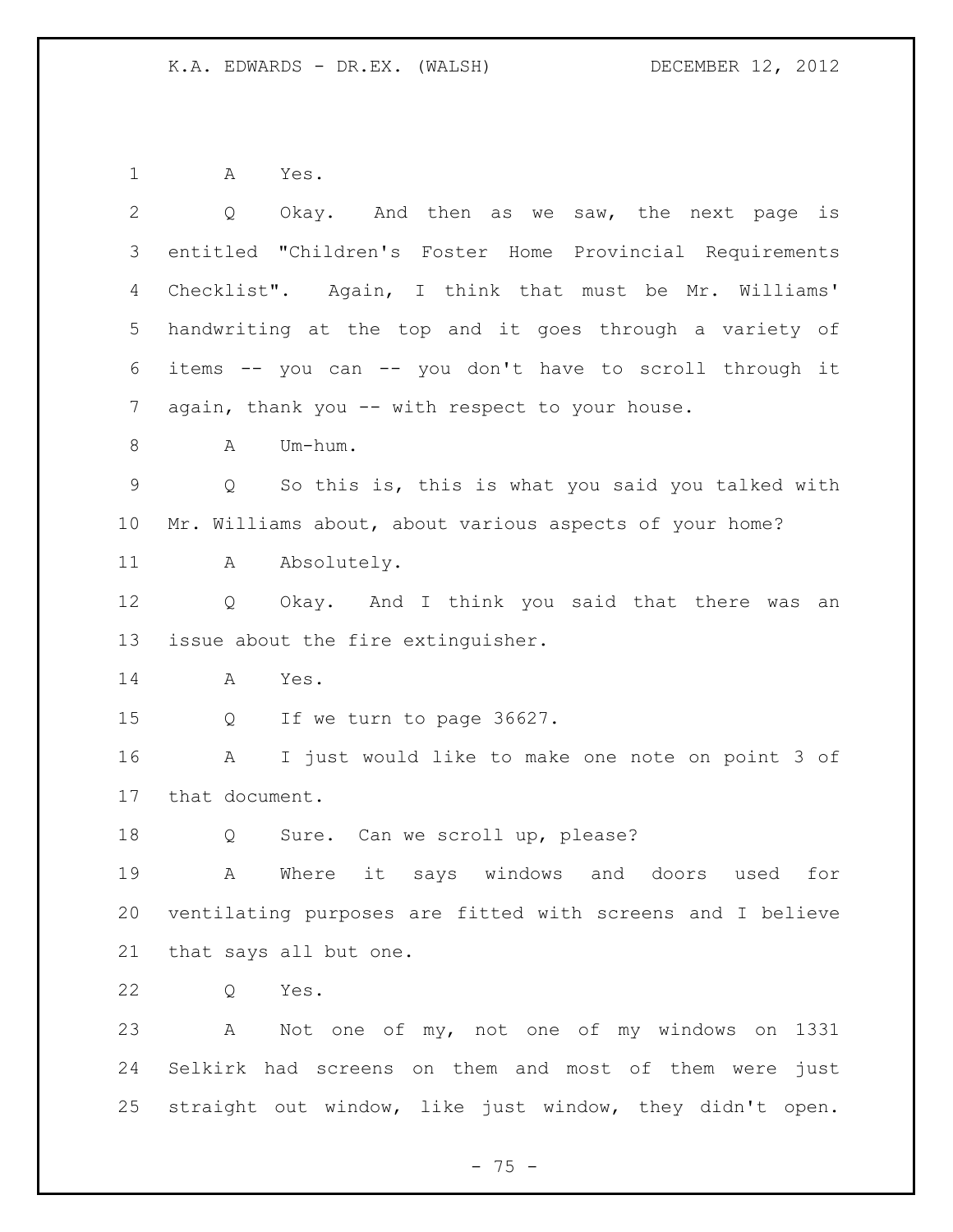My front window, it was like a big bay window, didn't open. My back window had no screen. There was no screens on the upstairs windows and there was no screen on my bedroom window.

 Q Did you see this document when it was filled out? A I didn't see it at the time. I would have pointed out that there would have been no screens on my windows whatsoever.

 Q Okay. If we go to page 36627, item 18 refers to a fire extinguisher and it says, there's a notation about recharging or replacing. I think you told us that there was one issue you recall --

A Yeah.

14 Q -- about a fire extinguisher.

 A Yeah, it was that I needed one for the basement and as I've said, they said to bring in the other two and have them updated.

 Q Did anyone from CFS ever check back with you to see if you have done that?

 A No. Did I do that? No, I didn't. I didn't have the money to. Can't really go out and buy a fire extinguisher when you're obtaining welfare of, I think it was \$458 and, you know, you can't do that and I didn't do it and they didn't check for it.

Q And if we just go back to page 37519 for a

- 76 -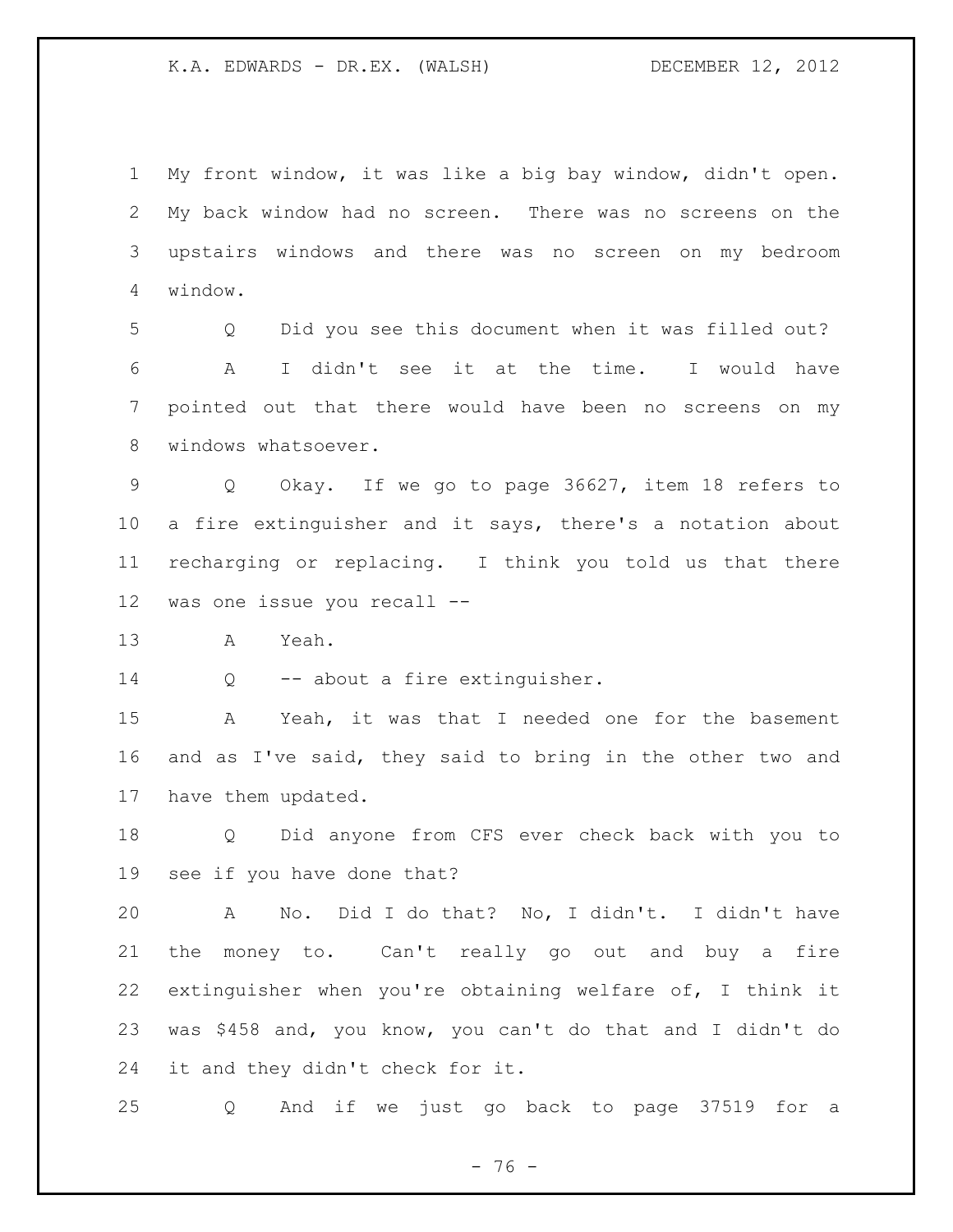minute, 37519. Thank you. You see there's, towards the bottom, there's an entry next to August 1, '03? A Yes, yes, I do. Q That appears to be different handwriting than Mr. Williams. It says: Writer called Kim to see how 8 6 things went with Phoenix. She replied by telling me that things 10 are great, she's doing good, she 11 is in home. Do you, do you know who that person was who spoke with you? 14 A Again, I spoke with Stan Williams on the two occasions, the first one being when he came into my home and the second one being when he brought Phoenix back. I spoke to no one else. Q So it looks then like you had your home visit with Mr. Williams on July 29th and then he brought Phoenix back on the 30th, because by August 1st the notation is -- A No, it wasn't the next day he brought her. Three, at least, at the very least three days went by. Q Okay. Let's look at page --

 A I mean three days would have to go by. Something would have to go by in order for those checks to come in.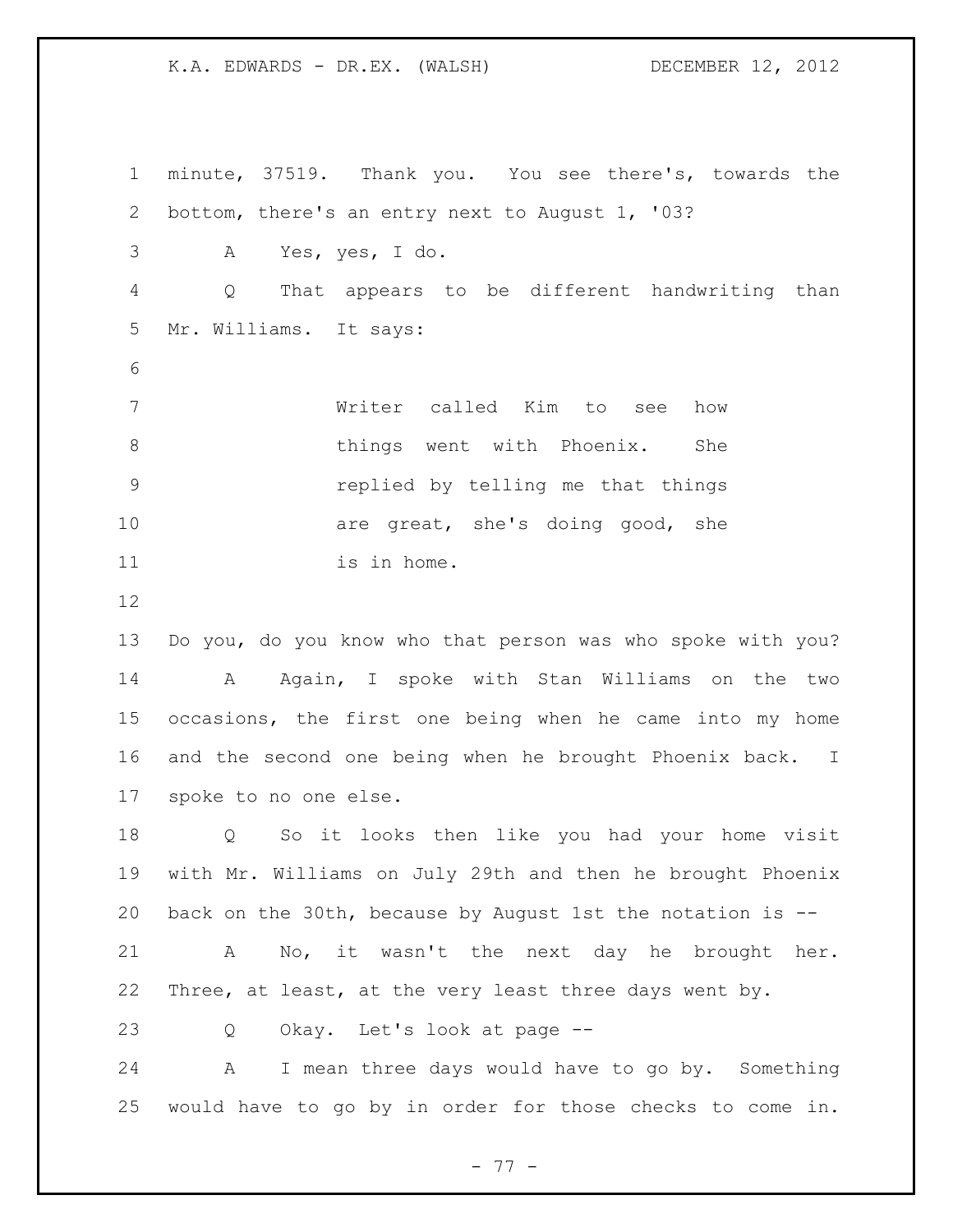It takes time to get those checks, right?

| $\mathbf{2}$    | You're talking about criminal record checks?<br>Q           |
|-----------------|-------------------------------------------------------------|
| 3               | I'm talking about criminal records checks,<br>А             |
| 4               | background checks and all the checks that you need to do in |
| 5               | order to make sure that there's not someone who is violent  |
| 6               | or a pedophile or, you know, those kind of checks. They     |
| 7               | wouldn't be done -- like he you came to visit me in the     |
| 8               | afternoon and he brought her, you know, 12 hours later or   |
| 9               | 24 hours later, there's no way that he got this information |
| 10 <sub>o</sub> | right away. So she did not come back the very next day, or  |
| 11              | come to me the very next day.                               |
| 12              | Well, we'll look at the consents for the criminal<br>Q      |
| 13              | records checks that you signed in a minute. Let's look at   |
| 14              | page 37520, please.                                         |
| 15              | So you see there's a note dated September 10th.             |
| 16              | It's the second note in Mr. --                              |
| 17              | A<br>Yes.                                                   |
| 18              | -- that we understand to be Mr. Williams'<br>Q              |
| 19              | handwriting, regarding a call with you on September 10th.   |
| 20              | It says:                                                    |
| 21              |                                                             |
| 22              | [Phone call] to Kim - Phoenix                               |
| 23              | doing fine. Dad (Steve) coming                              |
| 24              | around more often and not while                             |
| 25              | drinking. Place of<br>safety                                |
|                 |                                                             |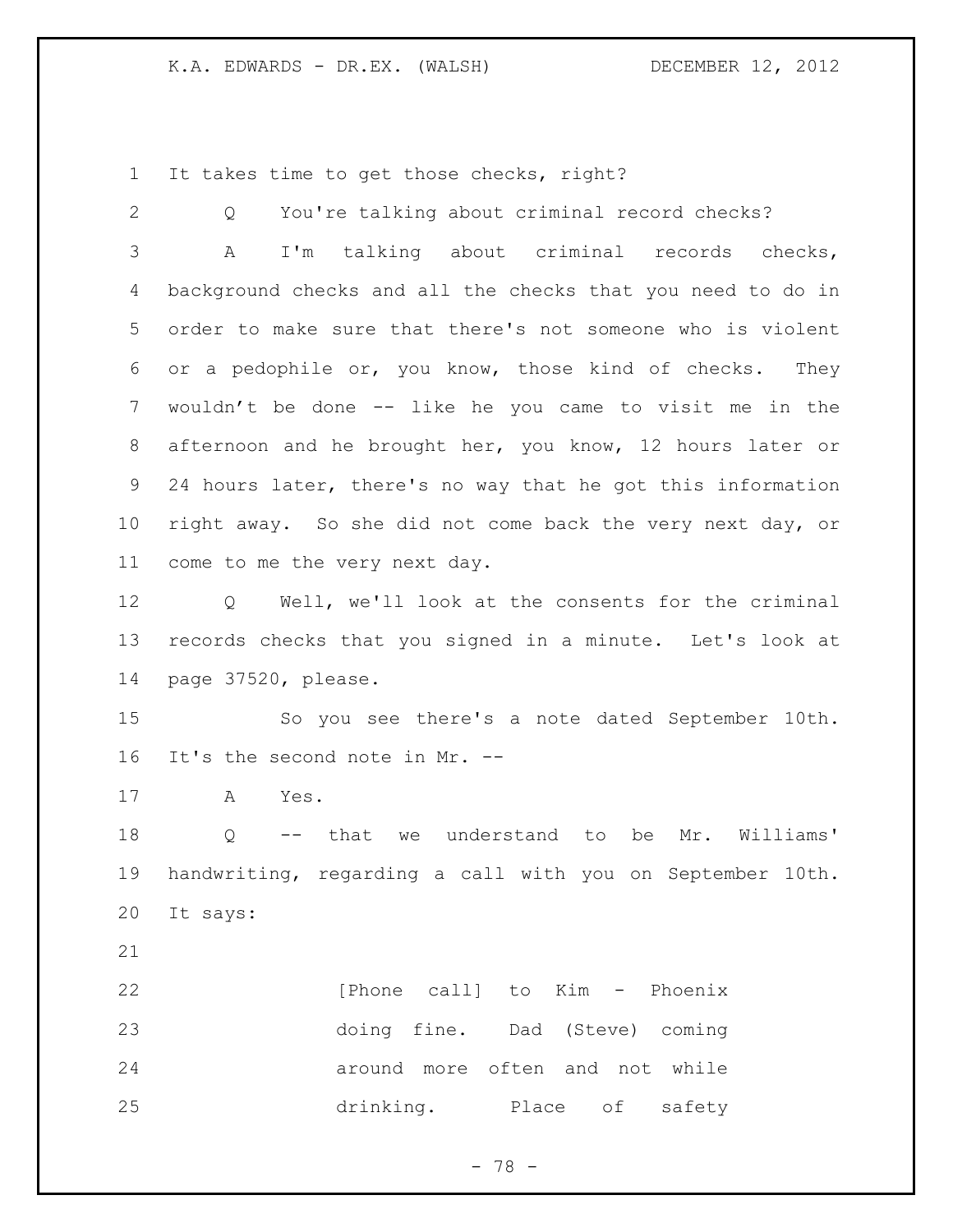```
1 (something) has been assigned and 
2 finances are rolling in. 
3
4 Maybe it's place of safety --
5 A Burden? Could it be burden?
6 Q I'm not sure, but something has been signed,
7
8 ... and finances are rolling in.
9 All is well. Phoenix is getting 
10 over the flu. 
11
12 That's a conversation you don't necessarily remember?
13 A Yeah, no, it never -- I, I don't recall that ever 
14 taking place. Like I said, I recall talking to Stan 
15 Williams twice and both times it was in person. I didn't 
16 even talk to him the first time that Steve had phoned and 
17 told him that he would like to place Phoenix with me.
18 Q Did you receive any payments while you were this 
19 formal place of safety?
20 A Yes, I did.
21 Q And how did you get those monies?
22 A I believe it came through the mail.
23 Q You got cheques in the mail?
24 A Pardon?
25 Q Cheques in the mail?
```
- 79 -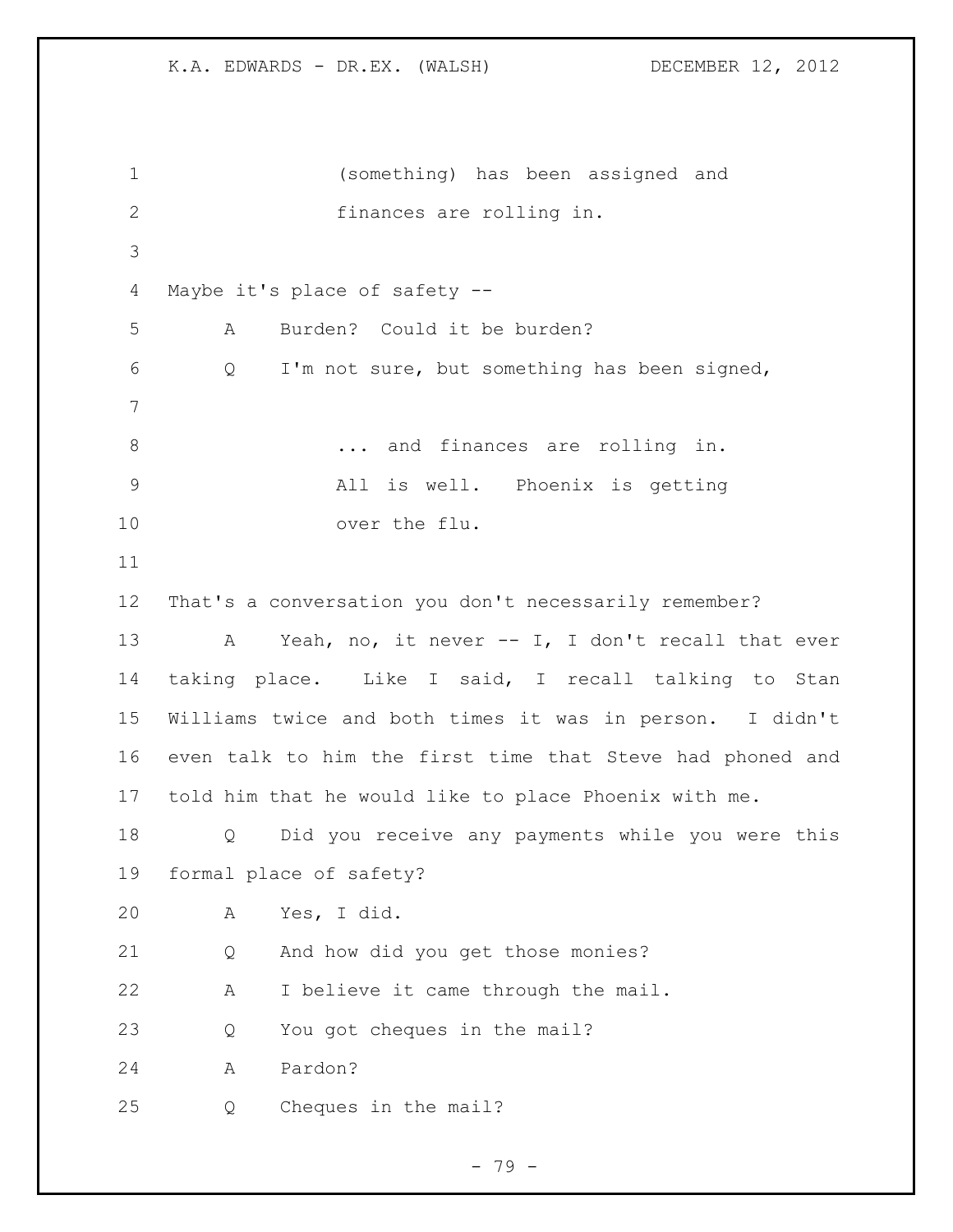A Yeah, I believe that the cheque came in the mail. Q Do you recall how many cheques, how often you received payments? A I received one payment, like by the time I actually got this payment, Phoenix had already been home for, I'd say a week or so. She was already returned home and their final paperwork was done and I received a cheque. Because I wasn't, I recall, I wasn't sure whether I was to keep it or not because she went home. Q So let's look at page 36634. 11 THE COMMISSIONER: 366 ... MS. WALSH: 34. BY MS. WALSH: Q It's a set of three documents that ends at page 36636. It's entitled "An application for a Licence to Operate and Maintain a Children's Foster Home". If you look at the bottom of the page -- please scroll down, please. Keep going. Good, thank you. You see it's dated September 23, 2003? A Yes, I do. Q And is that your signature on the left? A Yes, it is. Q And Ron's on the right? A I believe so, yes.

 $- 80 -$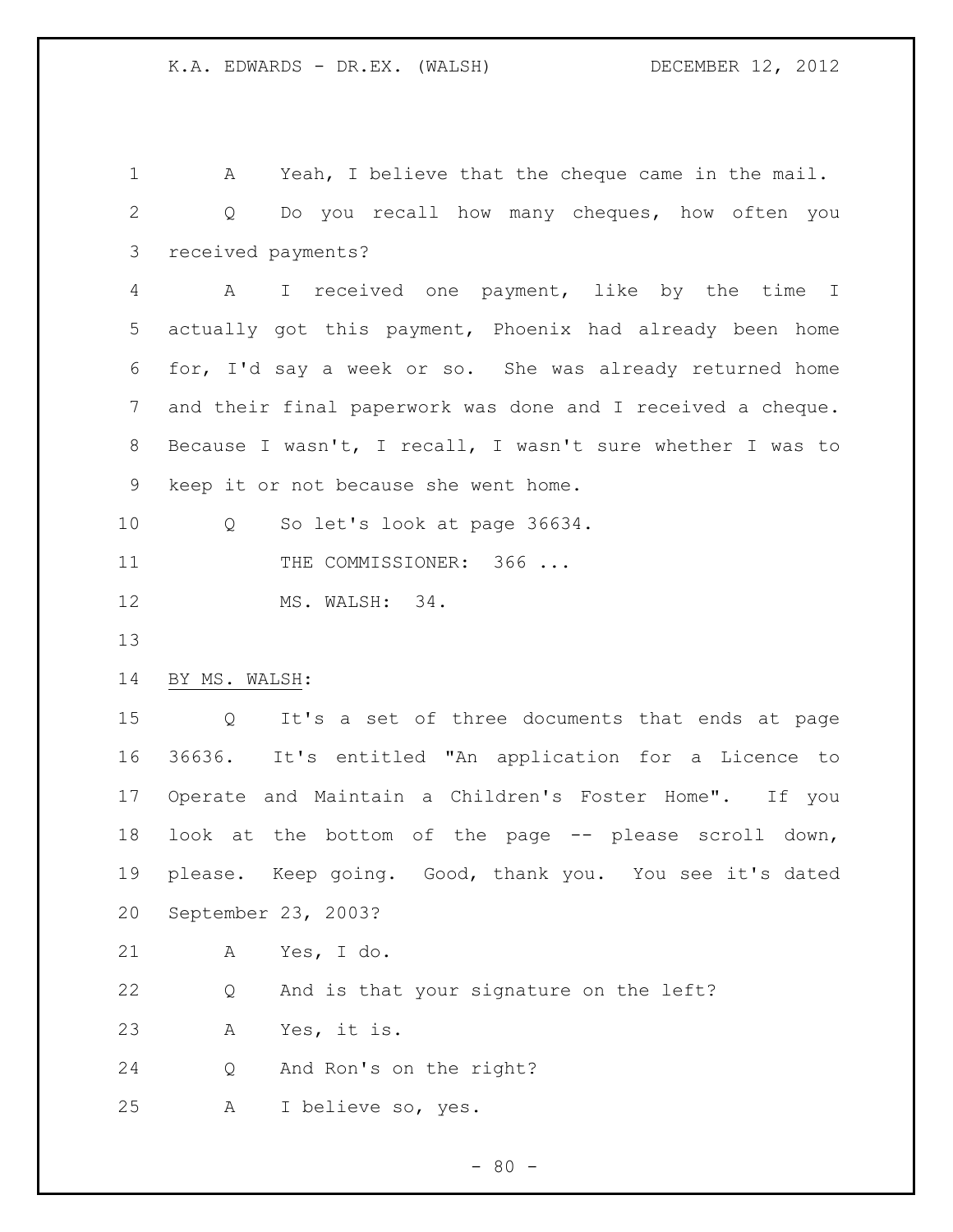Q Now if we go up to look at the form, whose handwriting or printing is that? A Where it says my name and Ron's name? Q Yes. A That would be my handwriting. Q Okay. 7 A And my little stars that I do that on everything, I make those stars. Q So how is it that you got this document? A This was one of the documents that was left with me the day that Stan had come and did the initial home visit. Q You completed the forms after he left? A Yes, I did, but I don't believe that I did it that exact same day because this was a licence to operate a foster home. Now we were still dealing with whether I was 17 going to be able to keep her as, you know, a place of safety because my home wasn't culturally appropriate. Q And in fact we saw the date that it was signed was September 23, '03. A Yes. Q So what did you do with these forms? They appear to be signed on September 23, '03. Let's look at all three pages, please. We'll just take a minute to take a look at that and then scroll down, please. It asks a number of

- 81 -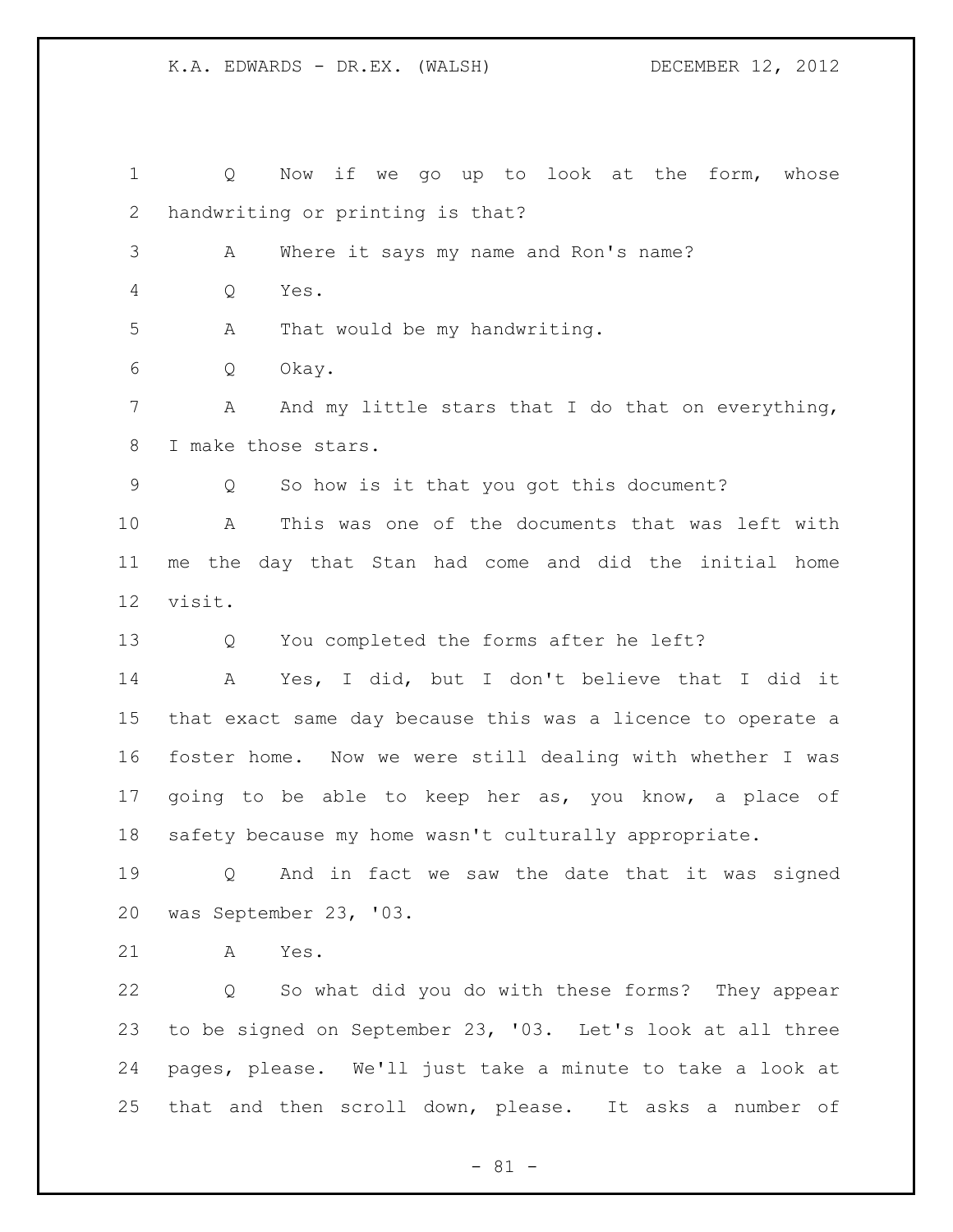questions. It says: "What are your principal reasons for wanting to be a foster parent?" And again, is that your handwriting or printing? A Yes, it is. The -- it appears that the whole document, like the writing on the document is mine. Q So you put: "Love (had child on and off since 13 she was three mo. old)" A Yes. Q And scroll down to the bottom, please. And again, is that your signature and Ron Stephenson's signature? A Yes, it is. Q And the date that you signed was September 23, '03? A Yes. Q What did you do after you completed and signed this form? A I don't recall the address of the office -- I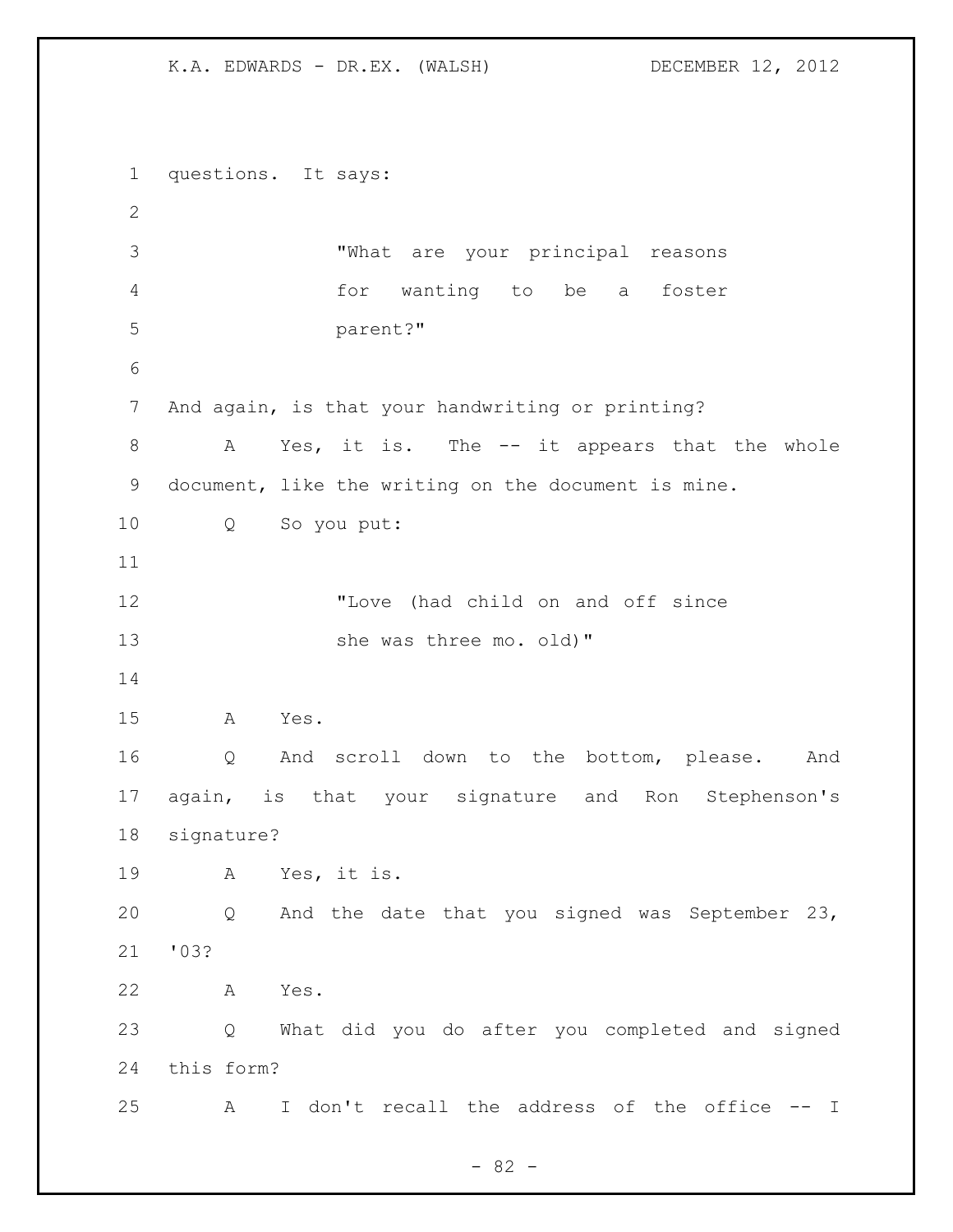1 don't recall the address but I remember taking these forms, like all the forms in and handing them in at the place where I was supposed to go. THE COMMISSIONER: You recall handing it in? THE WITNESS: I recall hand delivering these documents. I just don't recall the location, but I brought these documents in myself. BY MS. WALSH: Q So let's look at page 36637, which is a single page entitled "Consent for a Criminal Record Check". A Yes. Q Again, is that filled out in your printing? A Yes. Q What about under "Reason for the consent", is that your handwriting? A No, it doesn't look like my handwriting at all. Q Do you know whose handwriting it is? A I have no idea. Q And at the bottom it's dated September 23, 2003 and is that your signature? A Yes, it is. In filling this out I may have left that -- not, like not filled out because I wouldn't be sure whether it would be me that would have to fill it out or not so I would leave it blank and then expect somebody to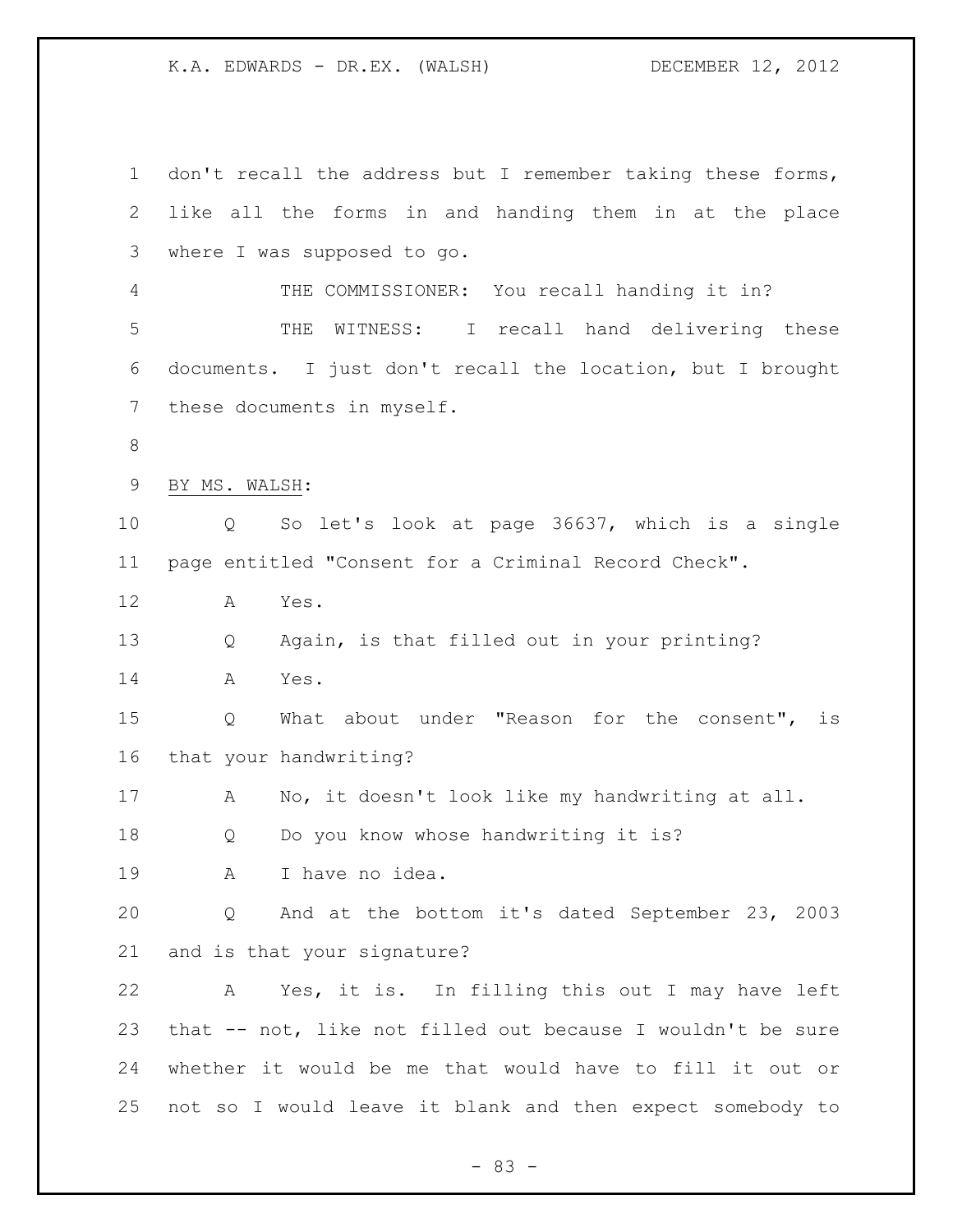| $\mathbf 1$ | say oh, this part isn't filled out so you're going to have           |
|-------------|----------------------------------------------------------------------|
| 2           | to come back or so. But that is not my handwriting, that             |
| 3           | is definitely not Ron's handwriting but the rest of this             |
| 4           | form is my handwriting.                                              |
| 5           | And are you telling us that this was one of the<br>Q                 |
| 6           | documents you walked over to an office along with the                |
| 7           | application --                                                       |
| 8           | Yes, I am.<br>A                                                      |
| $\mathsf 9$ | -- that we just looked at? Okay.<br>Q                                |
| 10          | We heard evidence from Mr. Rojas that he had a                       |
| 11          | meeting with you on September 23rd, the date these are               |
| 12          | signed, these documents, that lasted about an hour and a             |
| 13          | half. Do you remember that? Does that jog your memory?               |
| 14          | It never happened.<br>A                                              |
| 15          | He said that at that meeting you filled out the<br>$Q \qquad \qquad$ |
| 16          | foster home application and signed the consent for the               |
| 17          | criminal records check.                                              |
| 18          | A I never met Mr. Rojas.                                             |
| 19          | Okay.<br>Q                                                           |
| 20          | A<br>I never spoke with him on the phone. I met Stan                 |
| 21          | Williams and Stan Williams alone.                                    |
| 22          | So let's look at page 43572. This is an email<br>Q                   |
| 23          | from Mr. Rojas to Stan Williams and it's<br>dated                    |
| 24          | September 23, 2003 and it says:                                      |
| 25          |                                                                      |

- 84 -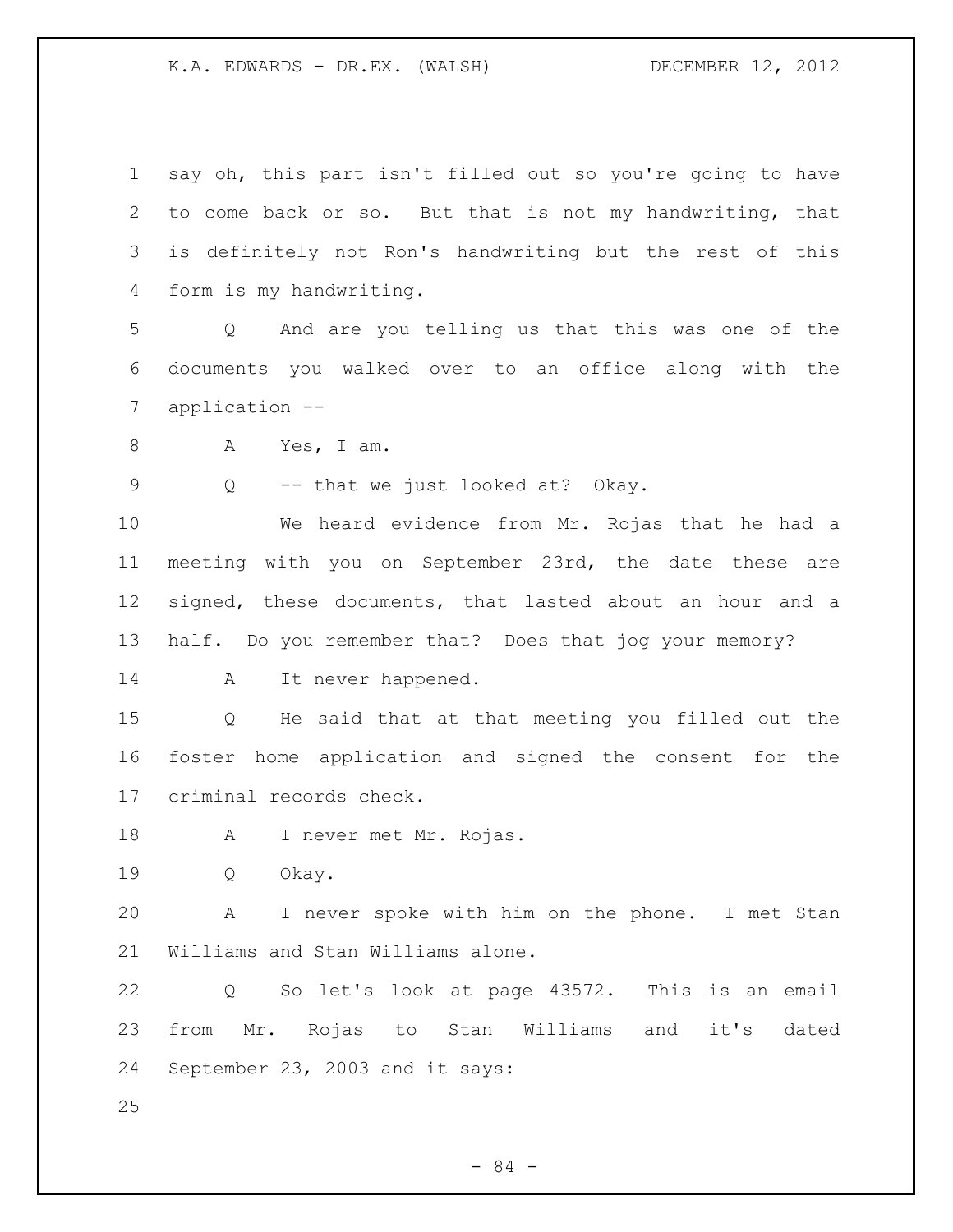"Hello Stan: Long time no talk. I hope you are doing OK. Well, having Heather as a supervisor sure helps a lot. Enough of brown nosing to Heather. I met with the above-named care provider this morning." And if we go back up to the subject line it says Child: Phoenix Sinclair, date of birth April 23, 2000, place of safety provider, Kimberly Stephenson. He says: "I met with the above-named care provider this morning. She asked to be placed in a twice a month budget since it is hard to make 17 ends meet. I could easily do that 18 with accounting, providing that 19 vou are in agreement. I also looked the health numbers for her and, again, if you are OK with this I could call her 23 and provide those to her. The third issue that we spoke about was the possibility of Day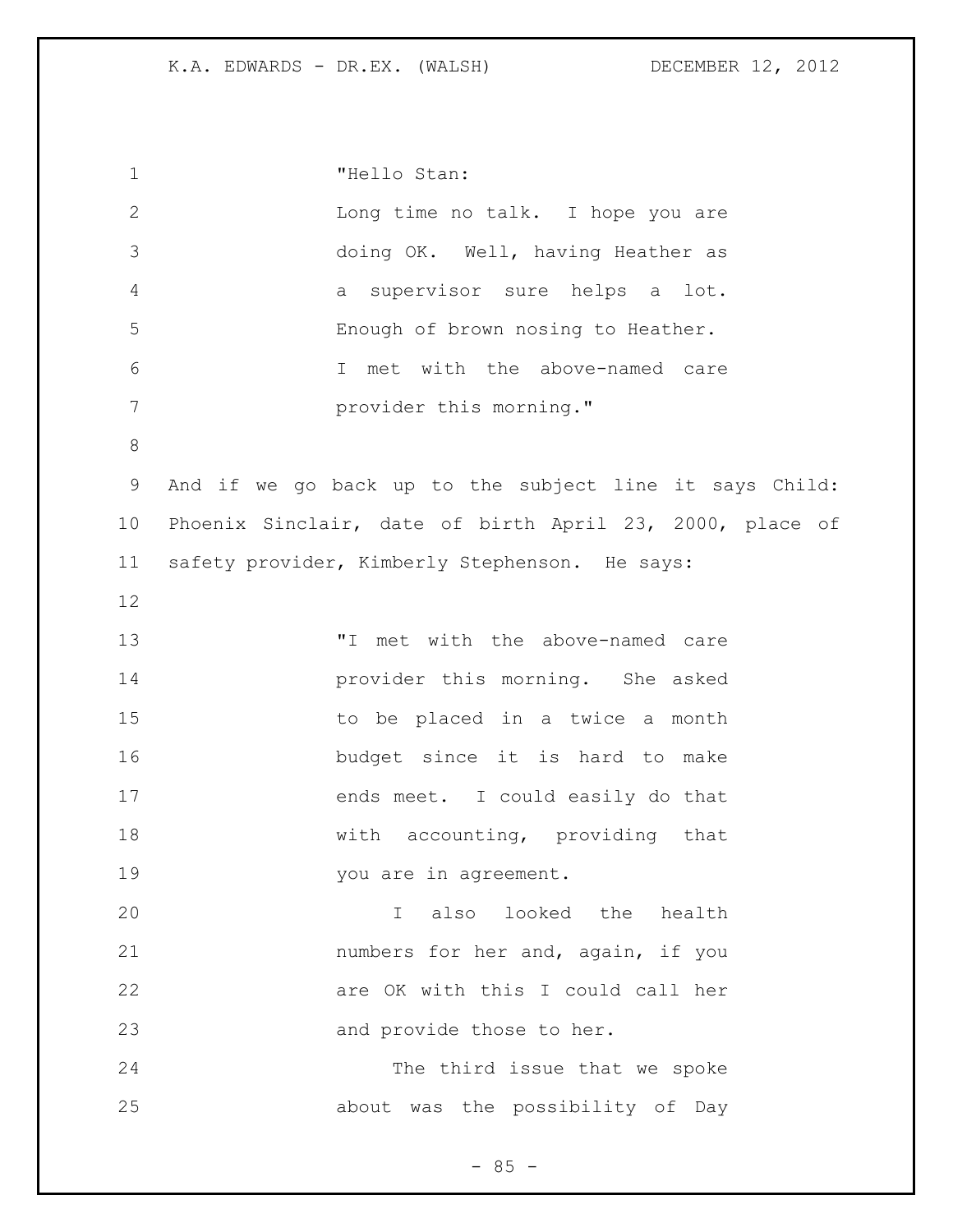Care for Phoenix. I encouraged her to look around and to talk to you about it. The fourth issue we spoke about was respite. I explained to her that in the [place of safety] 7 The rate there is a value of \$54.30 a 8 month for that purpose. Understanding that it isn't very much money, I could also make a case with my supervisor and obtain approval from our budget. I would need from you some relevant information that could help me out 15 on this. Once that is approved, I will take care of the rest. Thank you so much Stan and 18 take care." And it's signed Mario Rojas. So having seen that email and what Mr. Rojas has told Mr. Williams, does that change your evidence that you did not meet with -- A No, not at all. Q -- Mr. Rojas? A I met Stan Williams. I never met any other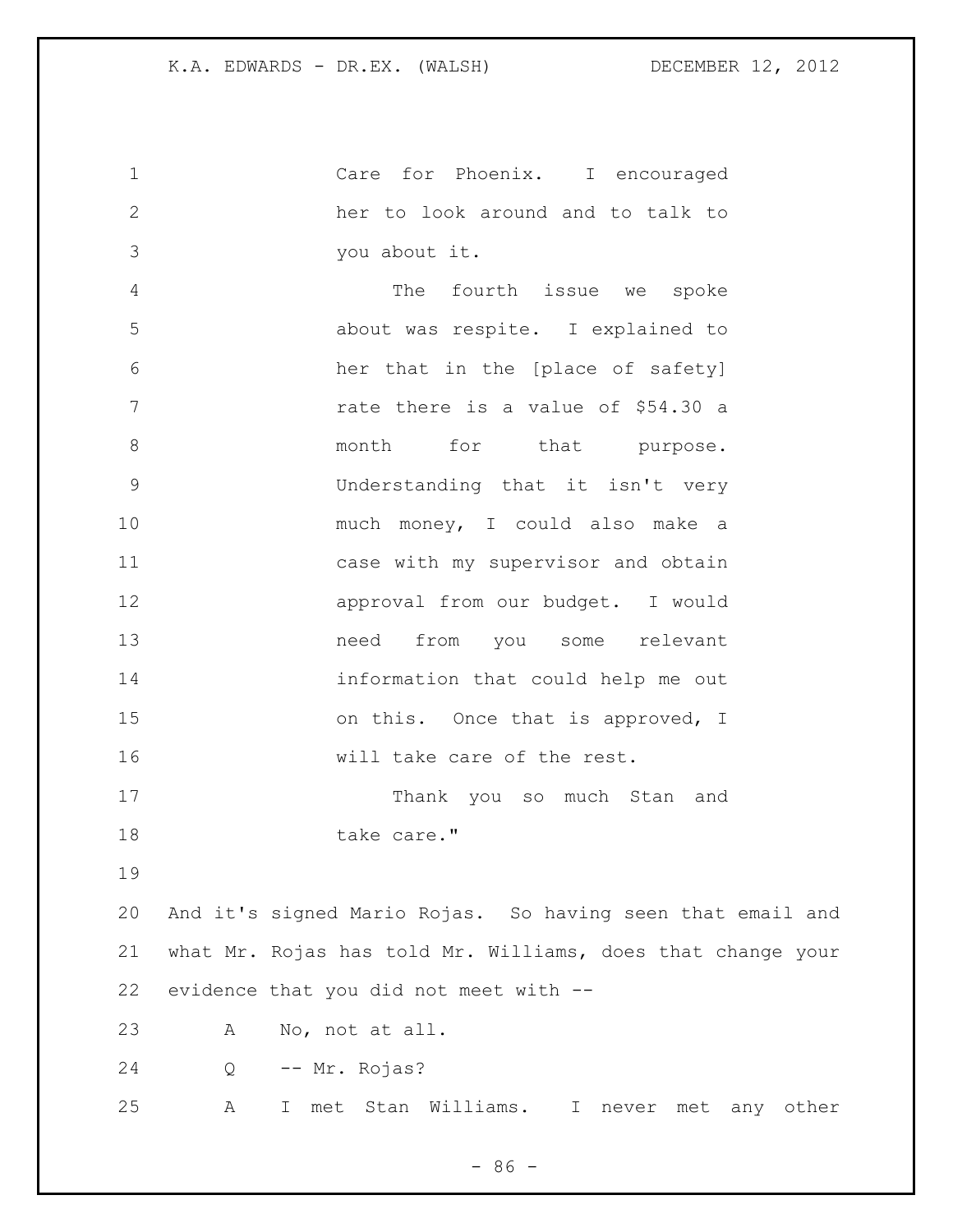social worker. I never met a foster home coordinator. I never met any supervisor. I never talked to anybody on the phone. I talked to -- all the time from 2000 until Phoenix was taken by Samantha, I never met any social worker besides Stan Williams. So I don't know what goes on in the Manitoba CFS offices that they can do stuff like this where they can write up letters and say that they've done jobs and not actually gone out and done their job. But I never met the man.

 Q Did you ever talk about day care with Mr. Williams?

 A No, I wouldn't talk about day care with Mr. Williams because providing other people day care was what I did to make extra money to, what was Mr. Rojas' words, make ends meet. I can take \$20 and make it really stretch and I would never use the term "to make ends meet". If anything like that was discussed, I wouldn't say can I have the money twice a month because I don't know how to budget because I can budget really well.

 Q Did you ever talk about respite with Mr. Williams?

 A Respite, that would be having someone take the children for a couple of hours while I go out to a movie or go to the bar, have a couple of drinks and stuff like that. That's what respite is?

- 87 -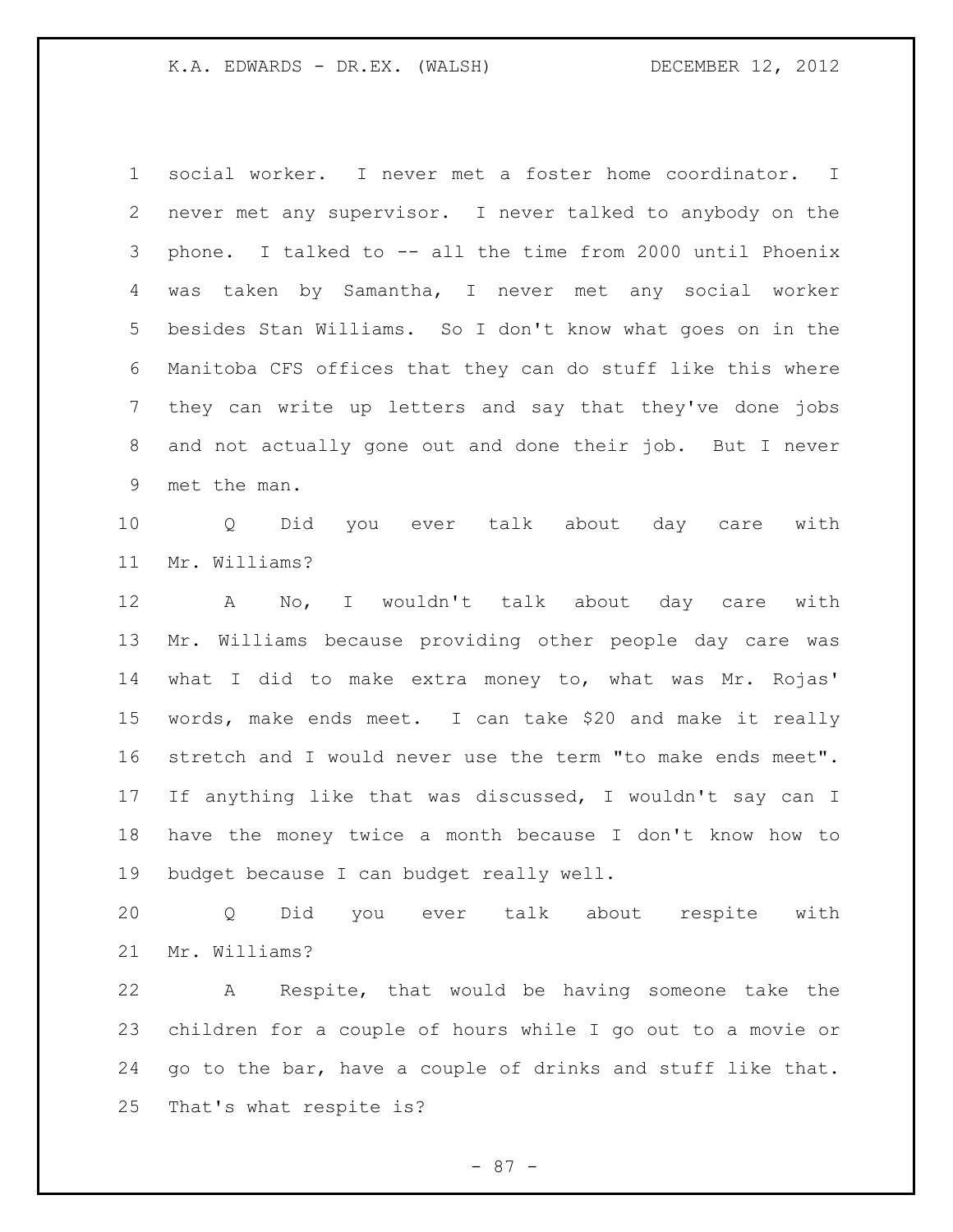1 Q I guess, do whatever you want, go shopping -- A Yeah. No, I probably wouldn't have talked respite because I had Ron's family, plus I had my father who loved children and I had my brother and his wife and so forth that were already taking my own children, I guess in respite. Q Then let's turn to page 36618. This is a letter addressed to you from Mr. Rojas dated October 10, 2003: 10 "Dear Kimberly; 11 11 I am writing to you to inform 12 you that your Place of Safety Foster file with Winnipeg Child & Family Services is now closed. Phoenix Sinclair was placed in your home on July 31, 2003. Our files indicate that Phoenix was discharged from your home on October 3, 2003. Your file and contact with this agency was specifically for the care and concern of this child. Because the agency no longer has children placed in your home, your file as a Place of Safety is now closed.

- 88 -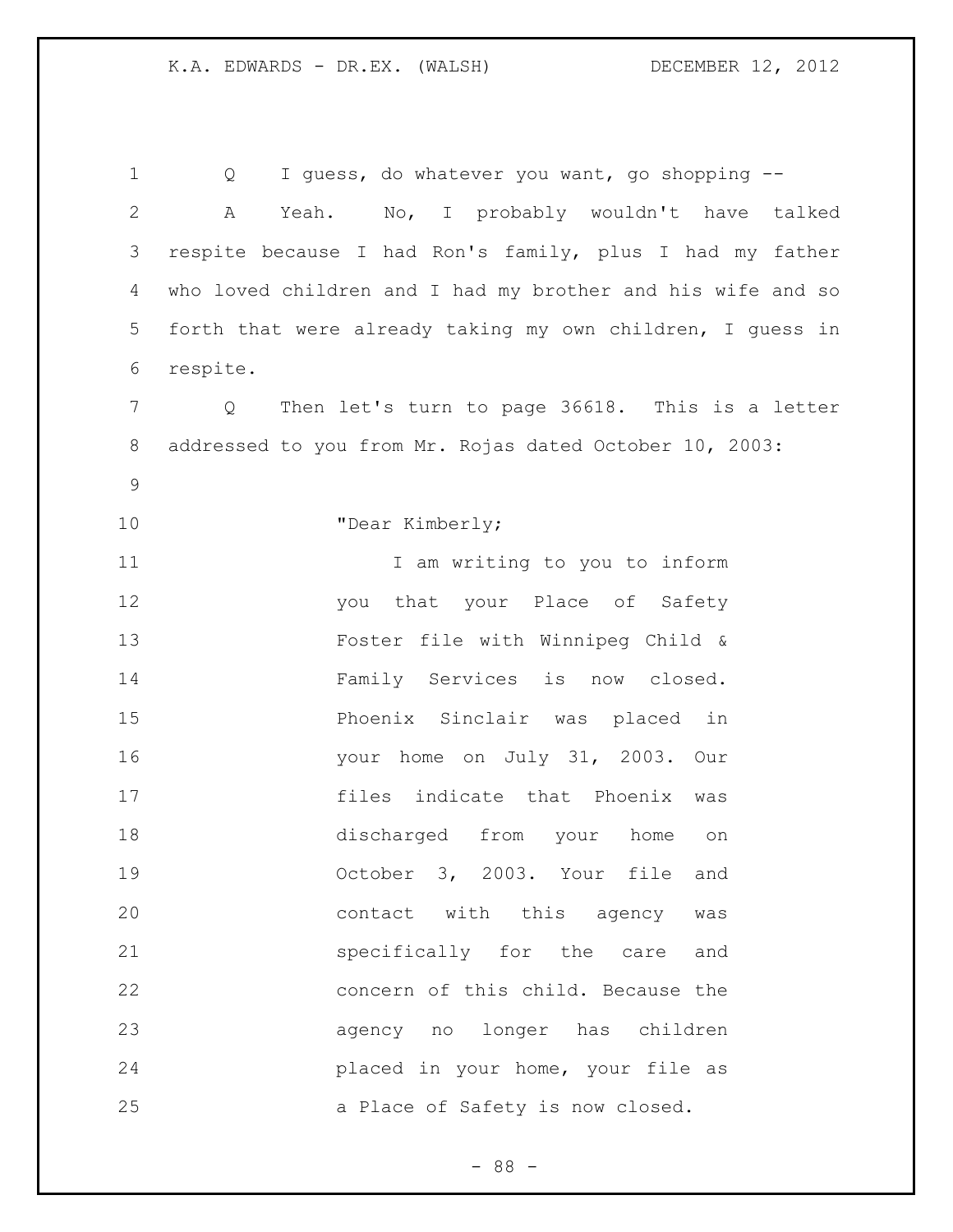Winnipeg Child and Family services and I would like to take this opportunity to thank you for the care and commitment you have shown toward Phoenix while in your care. If in the future you would like to foster children on a general basis, please contact our foster recruitment coordinator for information and an invitation to 11 an agency foster parent orientation." Can you scroll up, please? And it says: Sincerely, Mario Rojas. Do you remember receiving this letter? A No, I do not. Q The fact that Phoenix was, as he says, discharged from your home on October 3rd, that's accurate? Phoenix went back to Steve around that time? A I couldn't tell you the exact date. 22 Q Was it around that time? A Yes, it was in October. Q So in terms of when Phoenix went back to Steve's care officially, did you think that Steve was ready to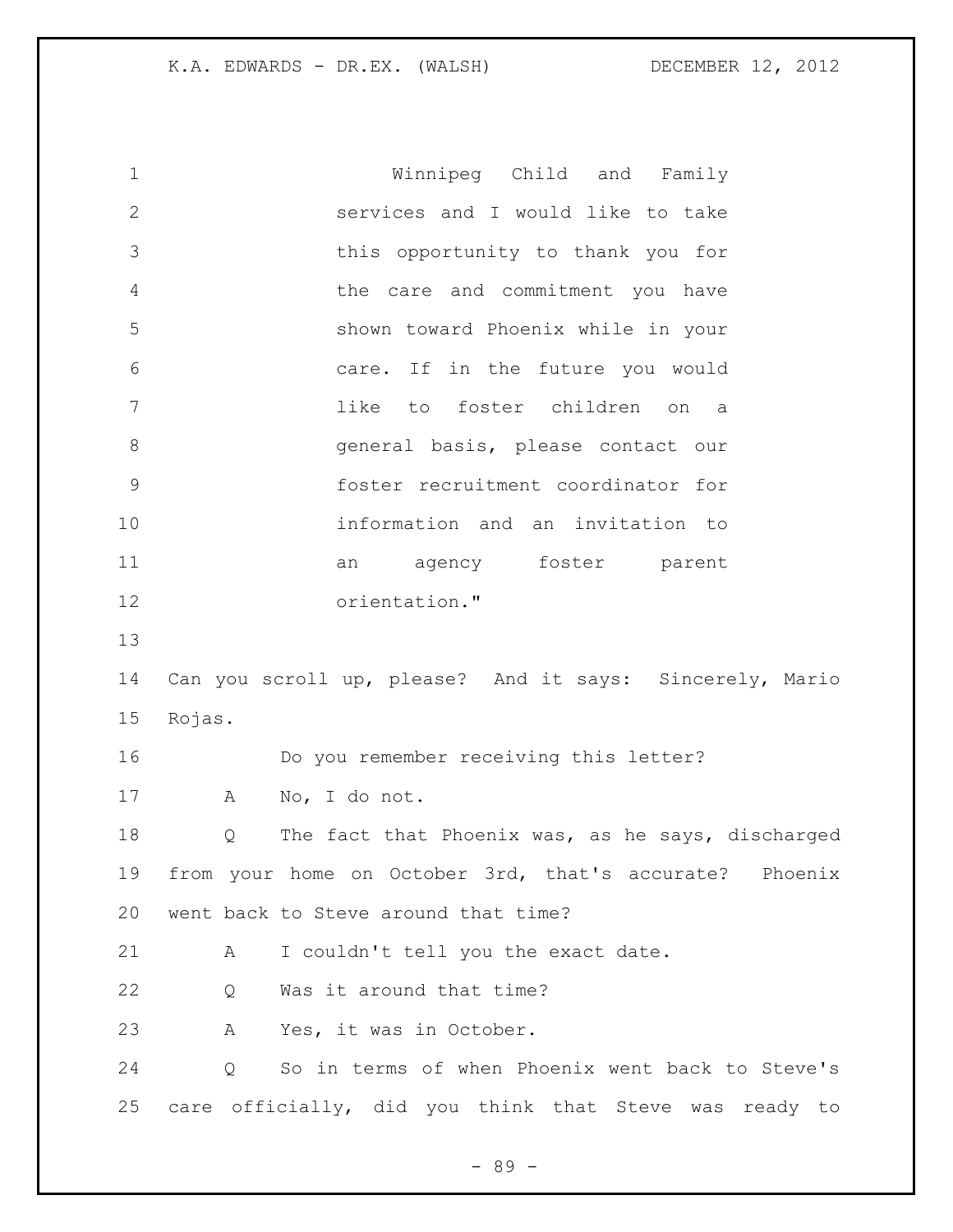parent?

 A No, I, I didn't really. Only because if Steve was completely ready to parent, Phoenix wouldn't be living the majority of her time with me and I remember explaining that to Mr. Williams, saying that she would just end up being brought back to me, not necessarily because Steve wasn't ready to parent her, but that Phoenix would most likely want to come back to her home because that's what it was, my home was her home. When you move away from, anyone go away from home, do you want to stay away from home very long? No, you want to get back to the bed that you normally sleep in and the tub that you normally take a bath in and to have your stuff that you normally have and that was Phoenix.

Q You told this to Mr. Williams?

 A I told this to Mr. Williams that Steve would bring Phoenix back to me. The exact words was she would just return to me.

Q When did you tell him this?

 A When he phoned me and asked me if I, if I believed that Steve was ready to take her back and I, at that time, said no. Not because of drinking, not because of drugs, not because of violence, not because of anything other than the fact that he was still grieving his daughter. He was still drinking but mainly because of the

 $-90 -$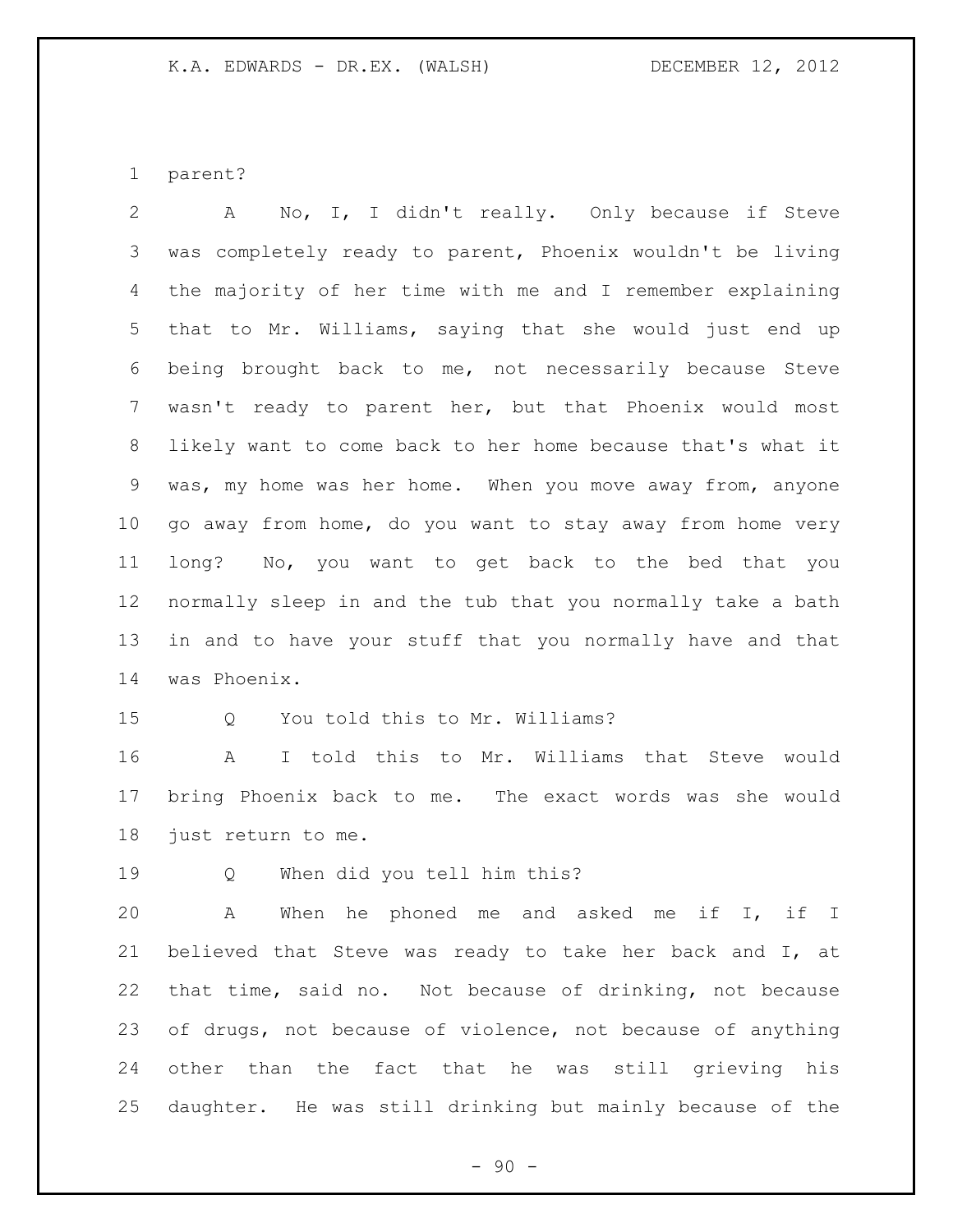fact that Phoenix wanted to be in my home. She wanted to be -- don't get me wrong, she loved being at her dad's but every, everything about her world was at my house. The cool stuff was at my house, the drums were at my house, the keyboard was at my house, the electric guitars were at my house, you know?

 Q What was her relationship like with your children?

9 A Awesome, absolutely awesome. She, she would try and mimic them. Like with Frankie, Frankie loved to go swimming, so Phoenix would go swimming. Phoenix was, at the time, I believe she was two. She could go into the deep end of Centennial Pool because she could swim laps that required that you have to swim the lap of the pool, I believe it was twice, once each side. And then, you know, with my son Paul he was right into skateboarding. She would want to skateboard. She was, she was a kid. She loved being a kid. She loved having the advantage of being a really cute kid and never getting the word no. If anybody ever told her no, all she would do, if, if b'guy was around, she'd just look at him and go b'guy and then he'd, what do you want, Phoenix? And, and she would get it. If she wanted a toy my children were playing with, she'd get it. That would just be that, she's the baby, give it to her.

 $-91 -$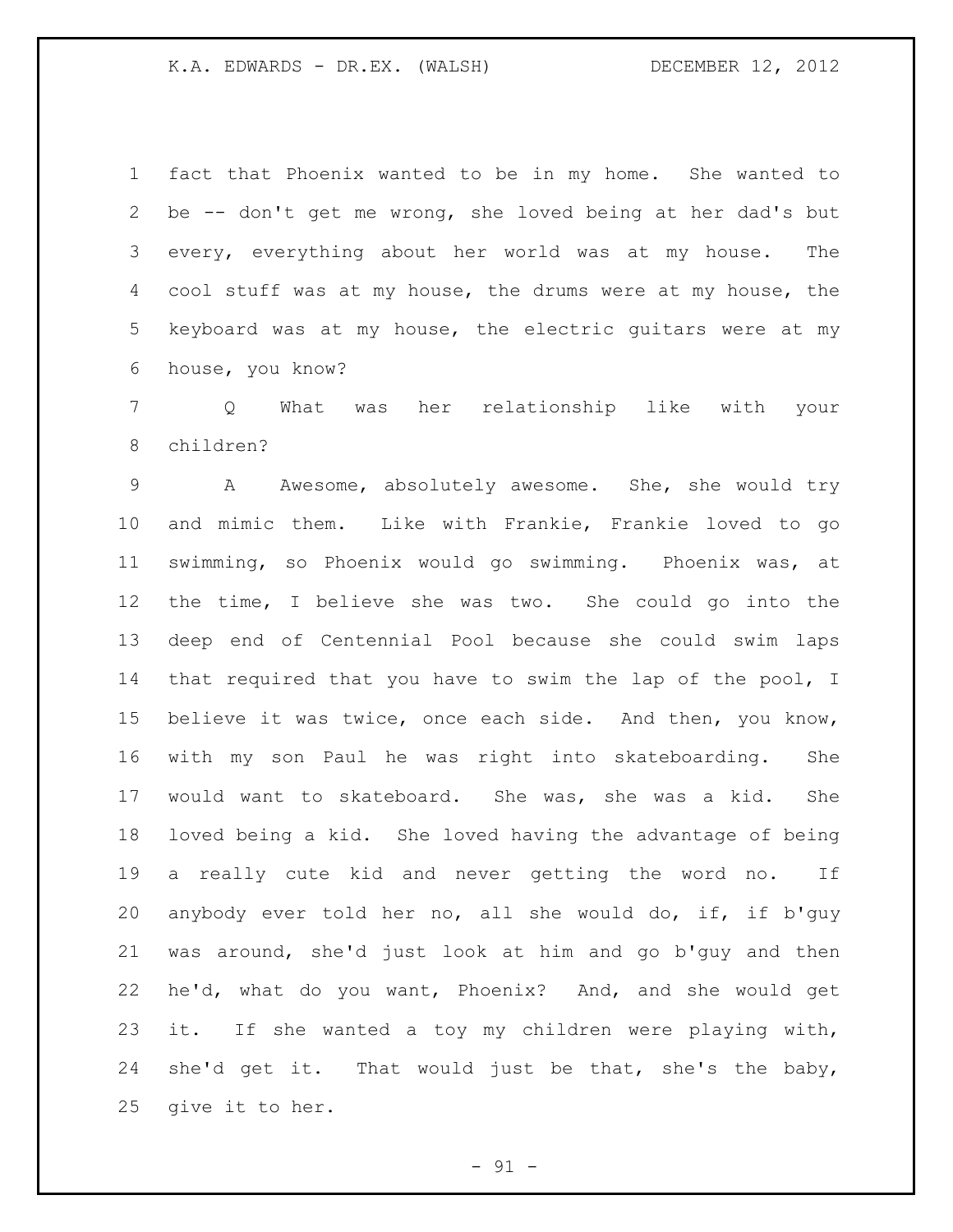Q So you said, you told Mr. Williams you didn't think that Steve was ready to parent Phoenix. I think you 3 told us that you did, however, take Phoenix at Mr. Williams' request back to Steve at the beginning of October 2003?

 A Yes, but I don't think that I would use the term he wasn't ready to parent because I think what he did was something that a parent who loves a child does.

Q Meaning?

 A Meaning that Steve didn't drop his baby off so he could go partying and drinking and doing drugs. He dropped his baby off because he liked the atmosphere of my house. He liked he politeness of my children. Like my children knew their Ps and Qs. He wanted to keep her safe from CFS because all you have to do is have a barbecue and have some drinking, or not a drinking party, have some alcohol and all of a sudden it's construed into a drinking party and CFS comes and they take your children, like drinking alcohol is prohibition and you never see them again. Well, not unless you're in an office with a person there intimidating you're writing notes and so forth, you don't see your children again once they go in the system, unless you know somebody in that system.

 Q After Mr. Williams asked you to take Phoenix back to Steve, did you hear anything from Mr. Williams or anyone

- 92 -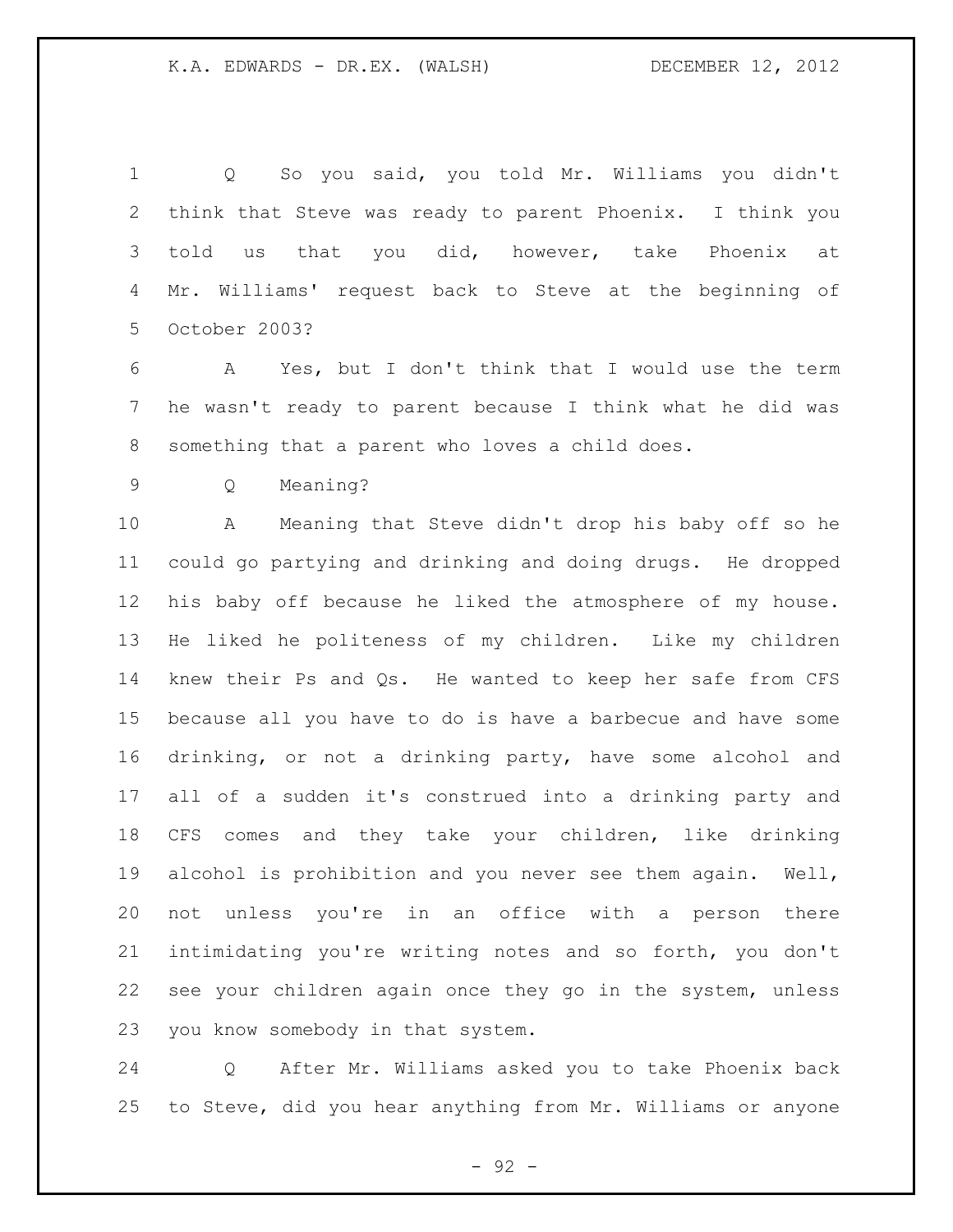at CFS?

A No.

 Q So that was the beginning of October 2003. At some point after that you had told us Phoenix came back to live with you?

 A She came back to stay with me, I won't say live. Like I said, she lived with all of us. She lived at my house primarily, but, yes, Phoenix did come back. I remember, I think this is the months between October of 2003 and December of 2003. I remember doing, taking her shopping, Christmas stuff. I remember decorating the tree.

 THE COMMISSIONER: Was she just visiting on the, from day to day or did she come to stay with you?

14 THE WITNESS: Like I was explaining to Ms. Walsh, we lived 10 blocks apart so sometimes she would come and she would stay with me for like say two or three days and on another occasion she would be with me in the morning and then I would walk over to visit or have a coffee with Steve or vice versa and then she would end up back at Steve's house, but by the evening time she would be back with me. So it was just an ongoing back and forth. There was no restriction to anybody including Samantha. Had somebody told me not to give Phoenix to Samantha, I wouldn't have. One after the bitchy baby incident, I really didn't have a high opinion of Phoenix, or not Phoenix, of Samantha at

- 93 -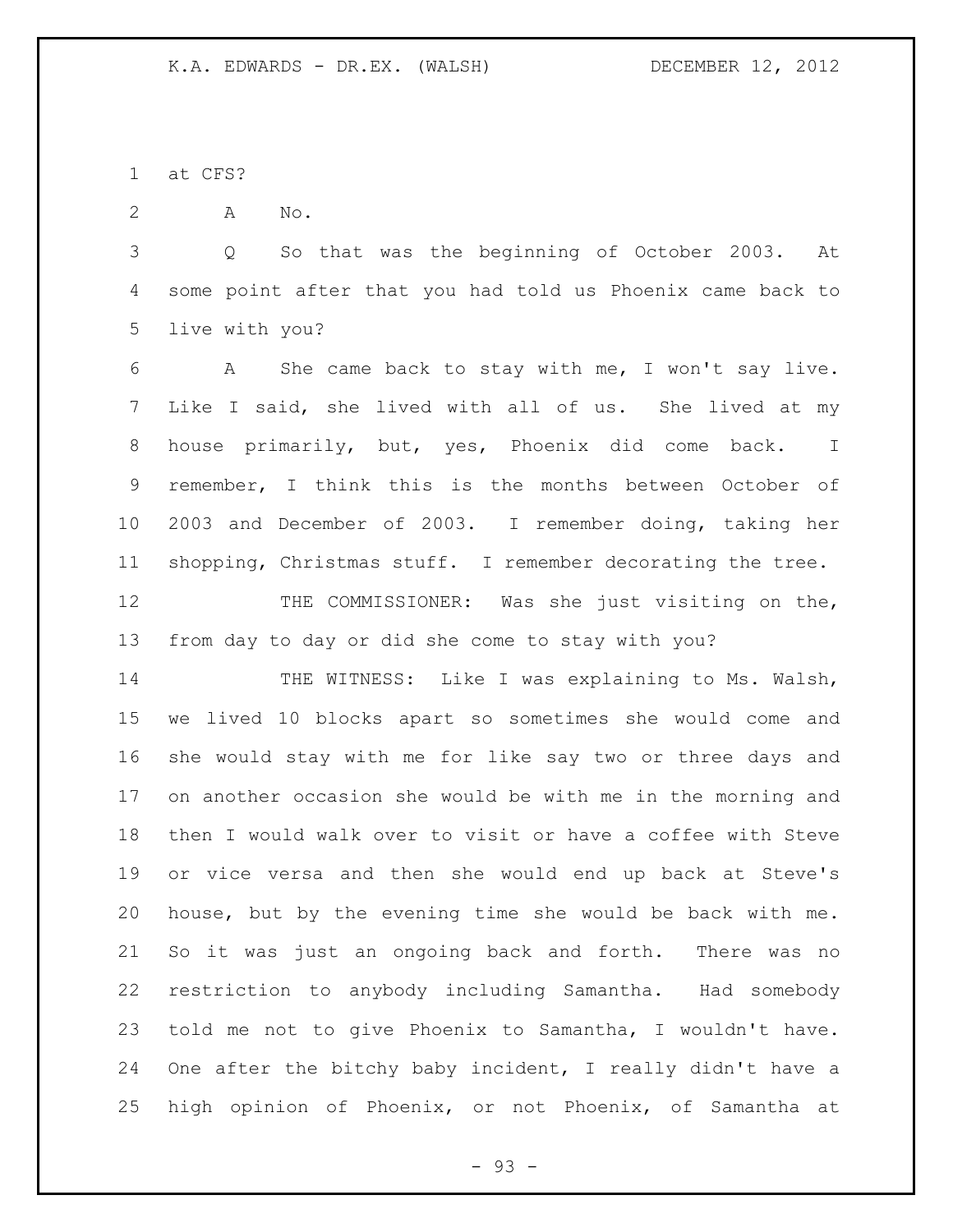all. BY MS. WALSH: Q That's the time that you said Samantha called Phoenix a bitchy baby? A Yeah. If I had my way, Samantha wouldn't have been involved because Phoenix had a mom doing what moms do. Q Is it fair to say that Samantha ever placed Phoenix with you in 2003 or 2004? A It's an outright lie if were you to say that to me. Samantha never asked me to look after her baby at any point. Steve did. Q Now you told us that at the end of December 2003, you moved out of the house on Selkirk and Rohan stayed there -- A Yes. 17 Q -- with your children? A Yes. Q As of January of 2004, did you and Rohan have any kind of arrangement in place as to who would be caring for Phoenix? A No, no arrangement, just an understanding. Just, just a normal every day this is what happens in the life of, of the Edwards-Stephenson-Sinclair clan. There was no plan that I would have her for a week and then you would

- 94 -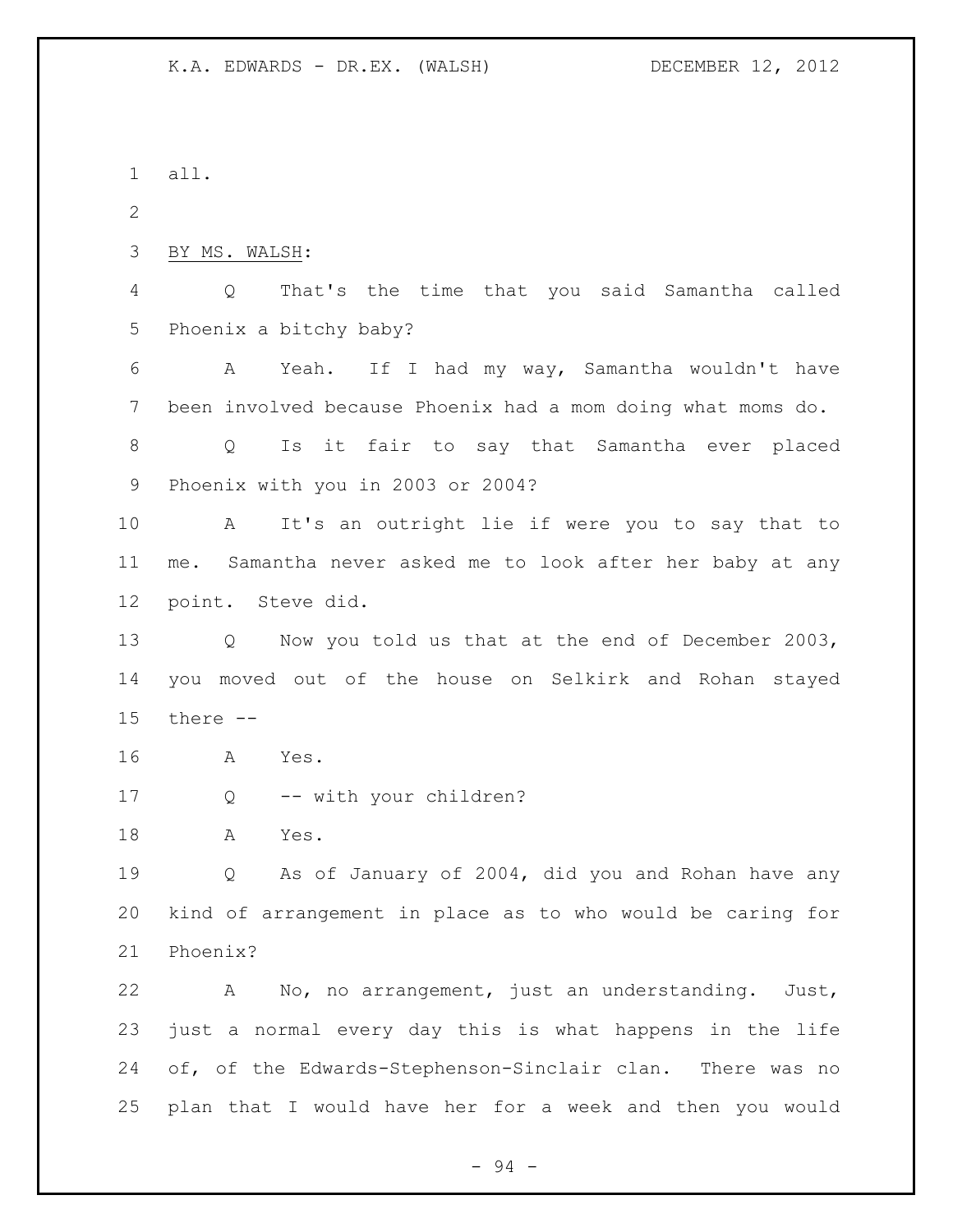take her on the weekends. It wasn't like a, for example, like a divorce custody visitation arrangement. There was never any kind of arrangements like that.

 Q Mr. Stephenson's evidence was that he remembered a time when you were not around the Selkirk Avenue home as much in 2004.

A Yes.

 Q And what time period was that, which part of '04? A That I wasn't around as much? I would say it would have tapered off --

 Q I'm talking in the time period between January and April of '04.

 A Well, then I'd say Mr. Stephenson, or Ron, also testified that he has a really bad recollection and I was around every day, practically every -- I wouldn't say every day, I'd guarantee you I was there every day. I was, to be fair, I'd say like every second day, but sometimes it was every day or second or third day, but for the majority of that time period t was pretty much every day. I went back then --

Q I think you said that --

22  $A \rightarrow -\text{to eat and ...}$ 

Q I think you said you would arrive around noon.

24 A Yeah, I can't -- you know, maybe sometimes I would arrive earlier but I can't see me arriving much

- 95 -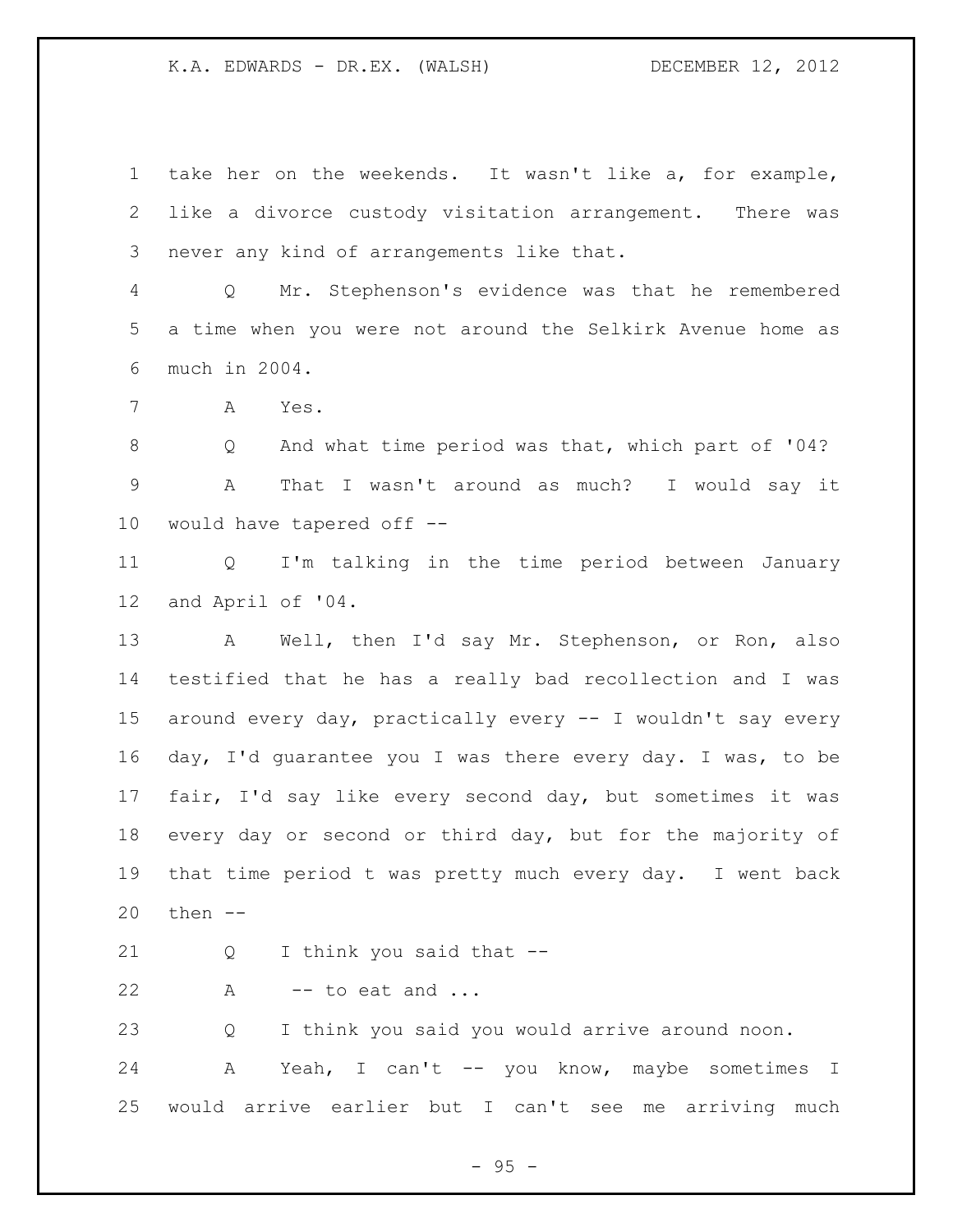earlier before noon because I'm really not a morning person at all.

Q How long would you stay?

 A The, sometimes, like I said, I would, I would leave in the afternoon or whatever if I had something I had to do. But for the most part I would wait for my kids to get home from school and, like I just said, I would eat there and then around maybe 7:30, eight o'clock, when they were starting to get ready to go to bed, I would leave. Some days I wouldn't be there at all.

 Q So by this time we're in January of '04. What was Phoenix like at this point?

 A What do you mean what was Phoenix like? She was like a kid, doing the things that she was always doing.

 Q You told us when she was 13 months she was already walking and starting to talk. So by the time she was three, three and a half --

 A At three what was she doing? Things that she was doing, well ...

 THE COMMISSIONER: She would be three and a half then.

THE WITNESS: Yes, she'd be three and a half.

BY MS. WALSH:

Q Yes, that's right.

- 96 -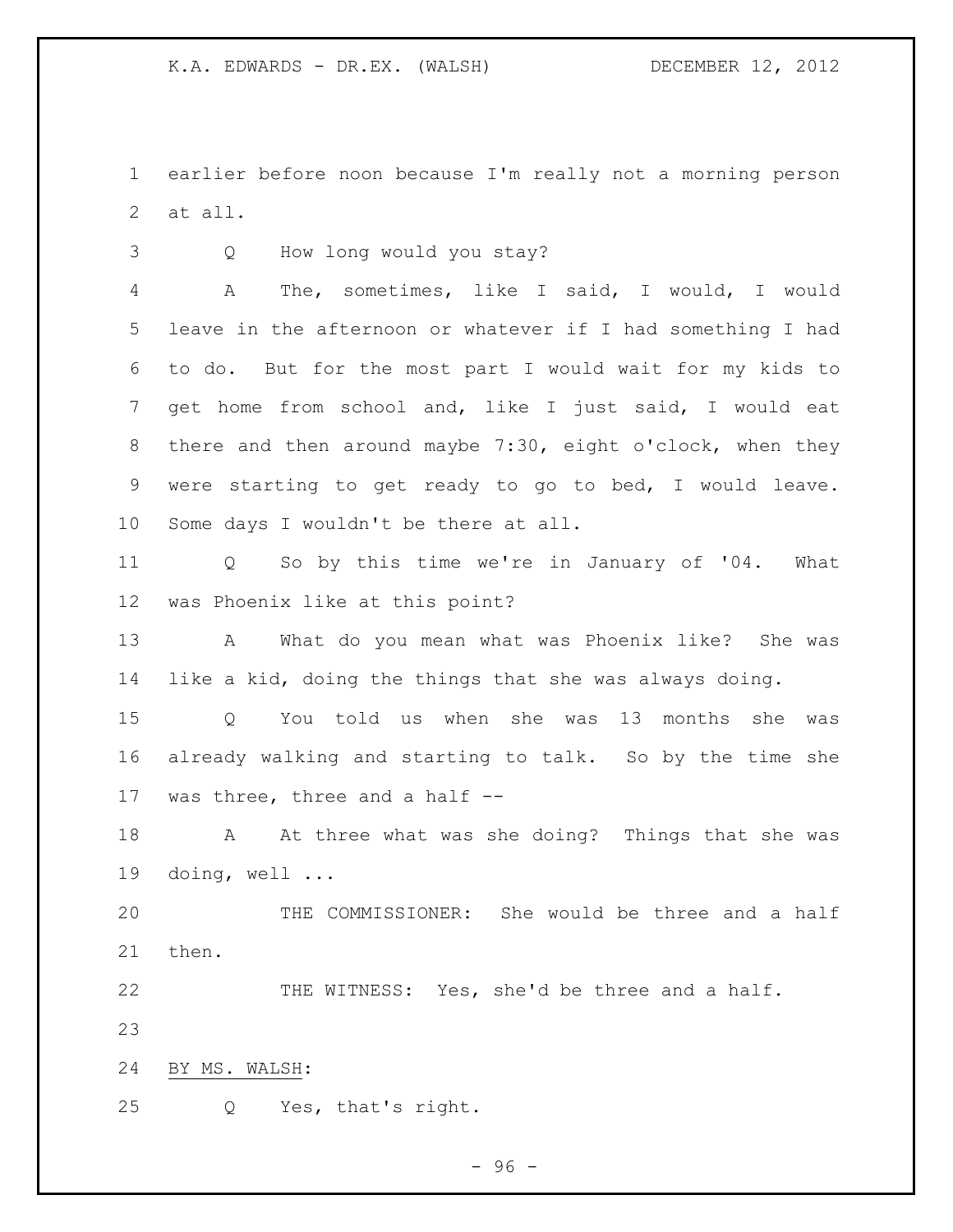A She would be just being a three and a half year old kid. She would be skateboarding. I remember one time, 3 one particular time that I thought this kid was just -- now there is, there's some true grit in a baby. Is I lived on Winnipeg Avenue which is, it was down by the Canadiana, route 90, and we walked from my address on Winnipeg Avenue all the way to Ron's house one afternoon and she walked from Winnipeg Avenue until about, I guess we were just approaching the tracks, so about two blocks shy of our destination before she lifted up her arms and said I'm tired. She -- Phoenix did everything. Phoenix, Phoenix ...

- Q She was a trooper.
- 14 A She was.

 Q So let's turn, please, to page 37356. This is a CRU intake and AHU form. It consists of four pages ending at 37359. At the top you see it's dated January 16, 2004.

A Yes, I do.

 Q If you go to the last page, which is 37359, in the top paragraph, the top sentence, it says SOR, which stands for source of referral, meaning a person who calls in a concern to the CFS,

 "... told me that she discovered that some people came to pick up

- 97 -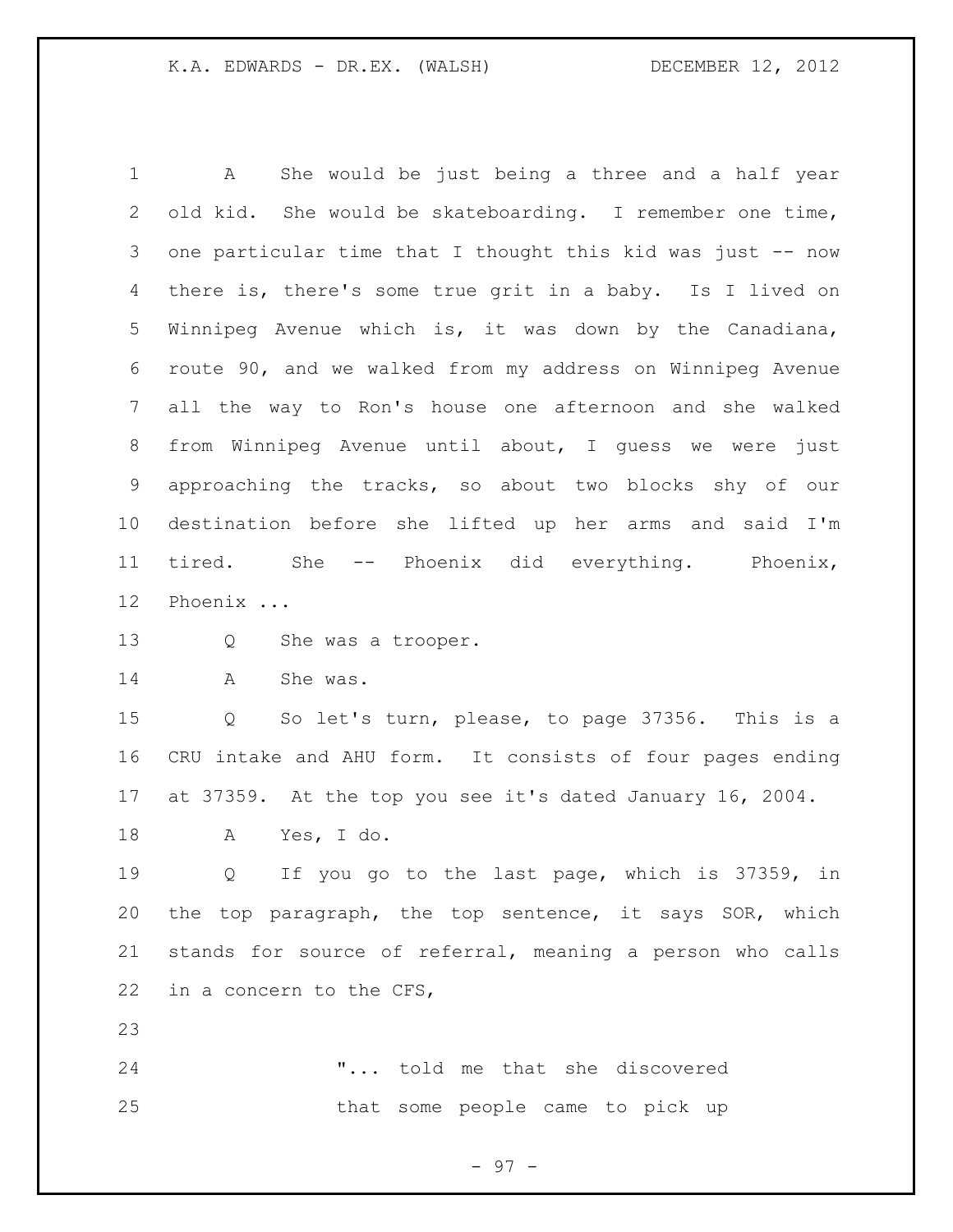| $\mathbf 1$  | Phoenix around Jan. 2/04 and took                               |
|--------------|-----------------------------------------------------------------|
| $\mathbf{2}$ | her to their place in Selkirk?"                                 |
| 3            |                                                                 |
| 4            | Is this, do you think, when you and Steve picked Phoenix up     |
| 5            | from Samantha on Furby Street?                                  |
| 6            | A Yes, I believe that is the, the time that they're             |
| 7            | talking about here.                                             |
| 8            | And then towards the end of that paragraph<br>$Q \qquad \qquad$ |
| 9            | there's a reference to the Stephensons' home. It says:          |
| 10           |                                                                 |
| 11           | " it is recommended that                                        |
| 12           | Phoenix be placed with the                                      |
| 13           | Stephensens' should she return to                               |
| 14           | "care". An attempt to speak with                                |
| 15           | the Stephensen family<br>was                                    |
| 16           | unsuccessful as both the<br>home                                |
| 17           | telephone number along with                                     |
| 18           | Mr. Stephensen's work phone number                              |
| 19           | are 'out of service' at this                                    |
| 20           | time."                                                          |
| 21           |                                                                 |
| 22           | Do you recall whether the home had a working phone and          |
| 23           | whether Mr. Stephenson had a working phone in January of        |
| 24           | '04?                                                            |
| 25           | Well, I know that there was a phone at, I don't<br>A            |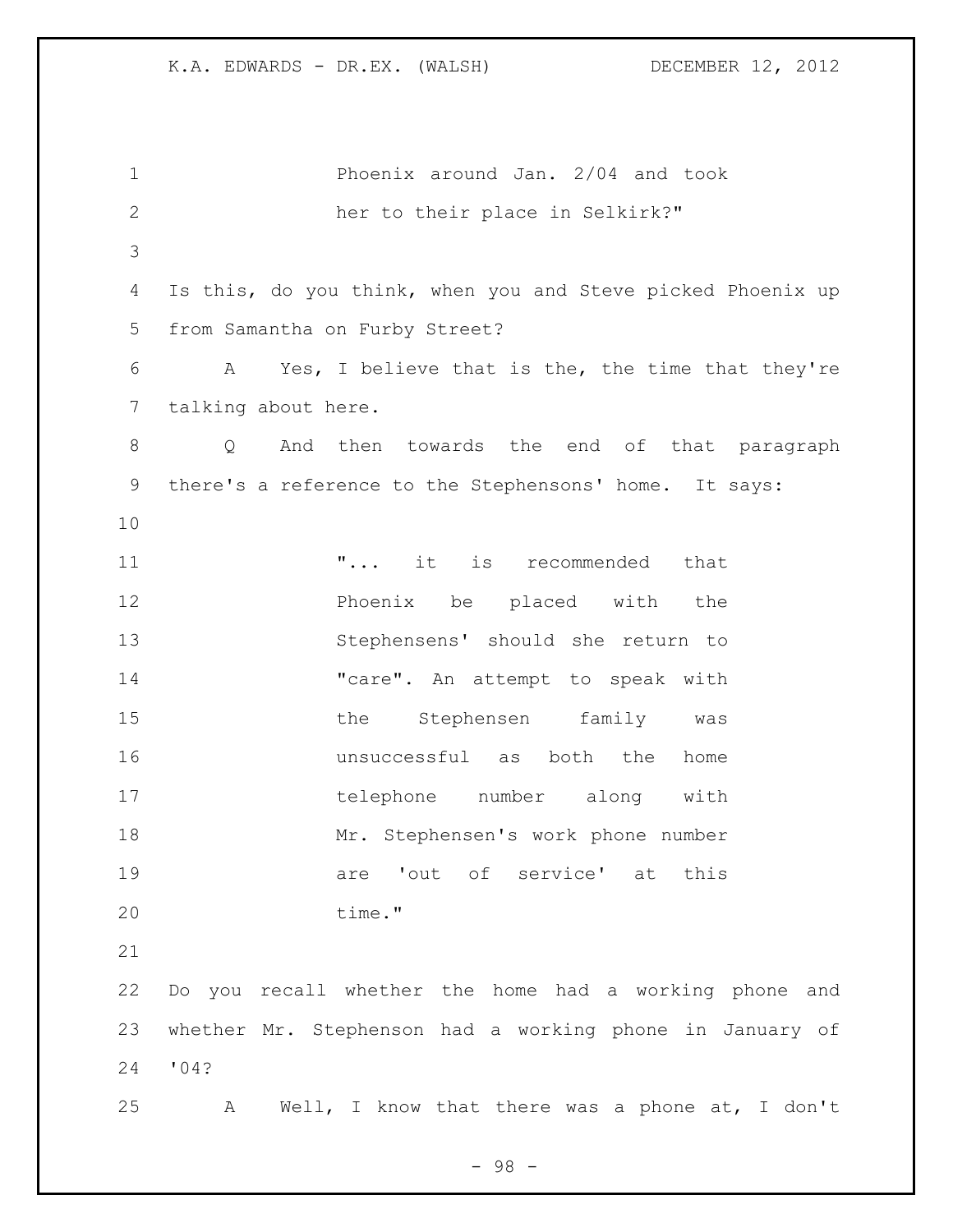| $\mathbf 1$ | know when this, the phone was ever disconnected at 1331     |
|-------------|-------------------------------------------------------------|
| 2           | Selkirk after I left. What I do know is they were given a   |
| 3           | telephone number, my cell phone number, and to this date if |
| 4           | you dial that number you will receive an answer and the     |
| 5           | person that answers the phone will be either my niece Haley |
| 6           | (phonetic) or my niece Kayla (phonetic), they're twins and  |
| 7           | they share everything. But one of them would pick up the    |
| 8           | phone and if someone said is Kim Edwards there or is Kim    |
| 9           | there the first thing that would come to their -- they      |
| 10          | wouldn't say oh no, this is wrong, you have a wrong number, |
| 11          | they would say that is my aunt. My aunt gave me this phone  |
| 12          | or the contract.                                            |
| 13          | You're saying you gave the cell phone number to<br>Q        |
| 14          | who?                                                        |
| 15          | I was saying that this is years after --<br>Α               |
| 16          | Okay.<br>Q                                                  |
| 17          | -- Phoenix.<br>Α                                            |
| 18          | All right.<br>Q                                             |
| 19          | I believe it was 2004 or 2005 that that cell<br>A           |
| 20          | number was taken over, like the contract, I couldn't pay    |
| 21          | the contract and that contract was taken over.              |
| 22          | We're in 2004, looking at this document.<br>Q               |
| 23          | Right.<br>Α                                                 |
| 24          | You're not saying you gave that cell phone number<br>Q      |
| 25          | to someone --                                               |

- 99 -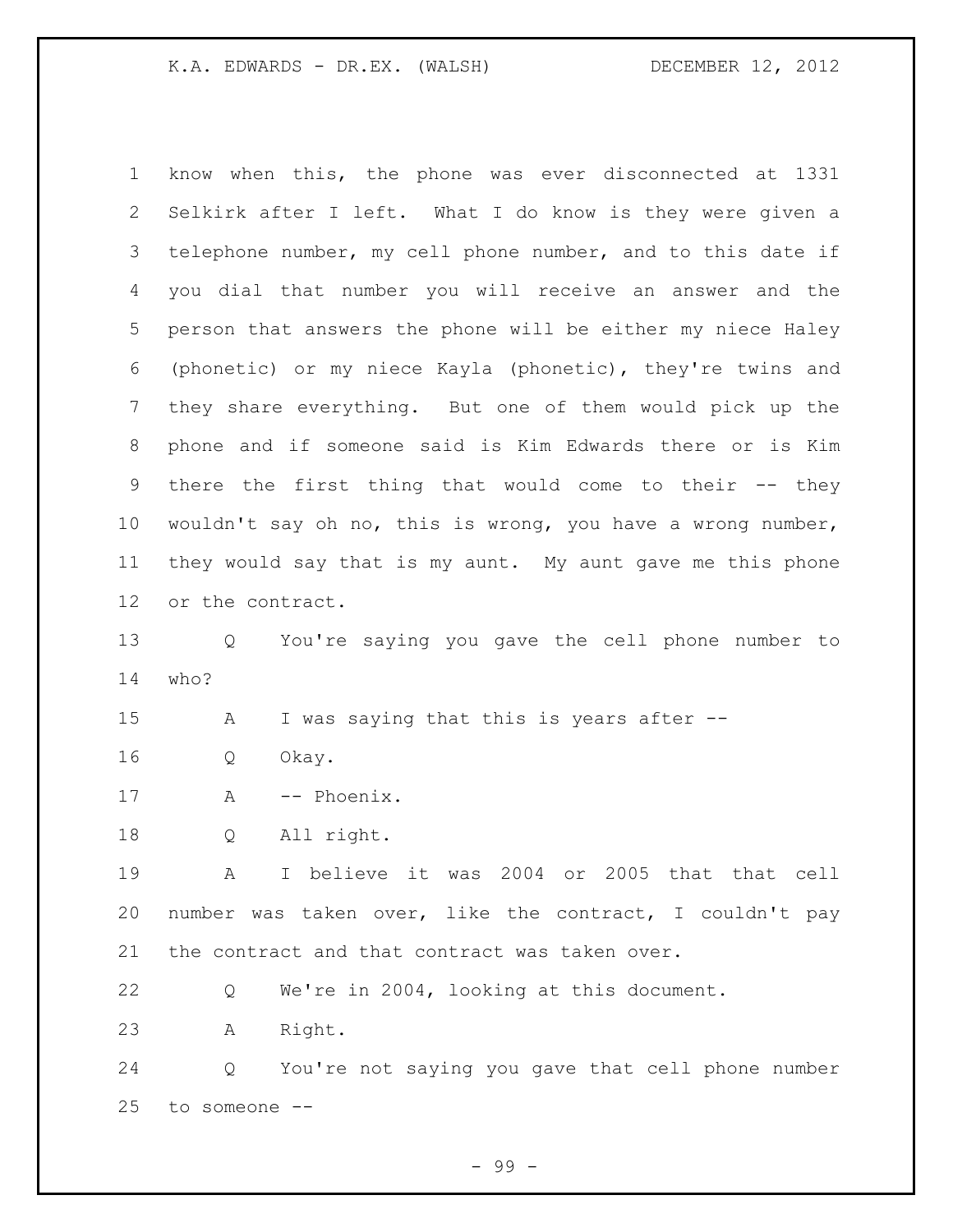A No, I'm saying that cell phone number is still today connected to the same 981-1187 number that it was. So to say that the phones were disconnected and they couldn't reach us and that -- Q Well, the reference in the document that we're looking at is a home telephone number -- 7 A And the work phone. I'm pretty sure that if you look back through phone books, you'll find that 1010 Sinclair has had the same phone number for quite a few years and -- Q That's where Mr. Stephenson worked? A That is where he was working, yeah. I'm sure that they don't just change the phone number considering the work that they do. Q Let's turn to page 37357. You see under the heading "Significant Others", it lists Kimberly and Ron Stephenson -- A Yes. Q -- 1331 Selkirk Avenue. There is a phone number that we've blacked out for the purposes of making this document public and there is a work phone number for Ron as well. You don't recall giving anyone at CFS your cell phone number?

 A I gave Stan Williams my cell phone number. I would have used all my numbers.

 $- 100 -$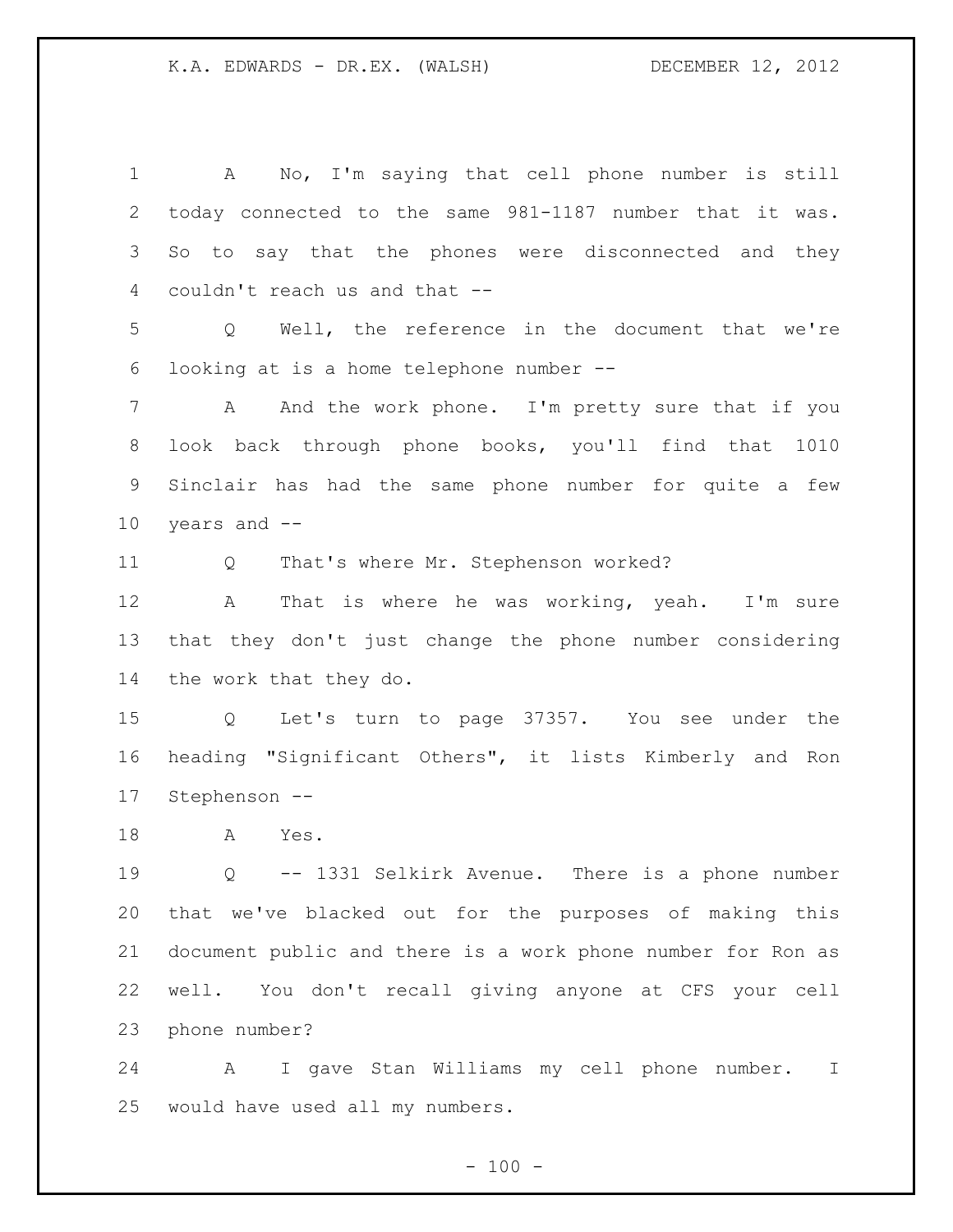Q Okay.

 A Back then I was, I was home but I was a very hard person to reach.

Q Why is that?

 A Just 'cause I was out. I was -- like when I said I was a hard person to reach, I was a hard person to reach at home because I was out. I had a cell phone. Cell phones work that way where you take it and they can reach you at any point in time.

 Q Let's turn to page 37350. This is an intake closing summary. It runs to page 37355 if you want to just go to that page, please, so we can see the date. Do you see it's dated February 13, 2004 and it's, the intake worker is listed as Lisa Mirochnick. Now these documents that I'm showing to you, these are, you understand these to be records from Steve or sometimes Samantha's Child and Family Services protection files?

A Yes.

 Q Prior to your obtaining standing to participate in this inquiry, have you seen any of these records?

 A I wouldn't be able to, they're confidential records.

23 O So that's a no?

A Yes.

Q So the intake closing summary that we're looking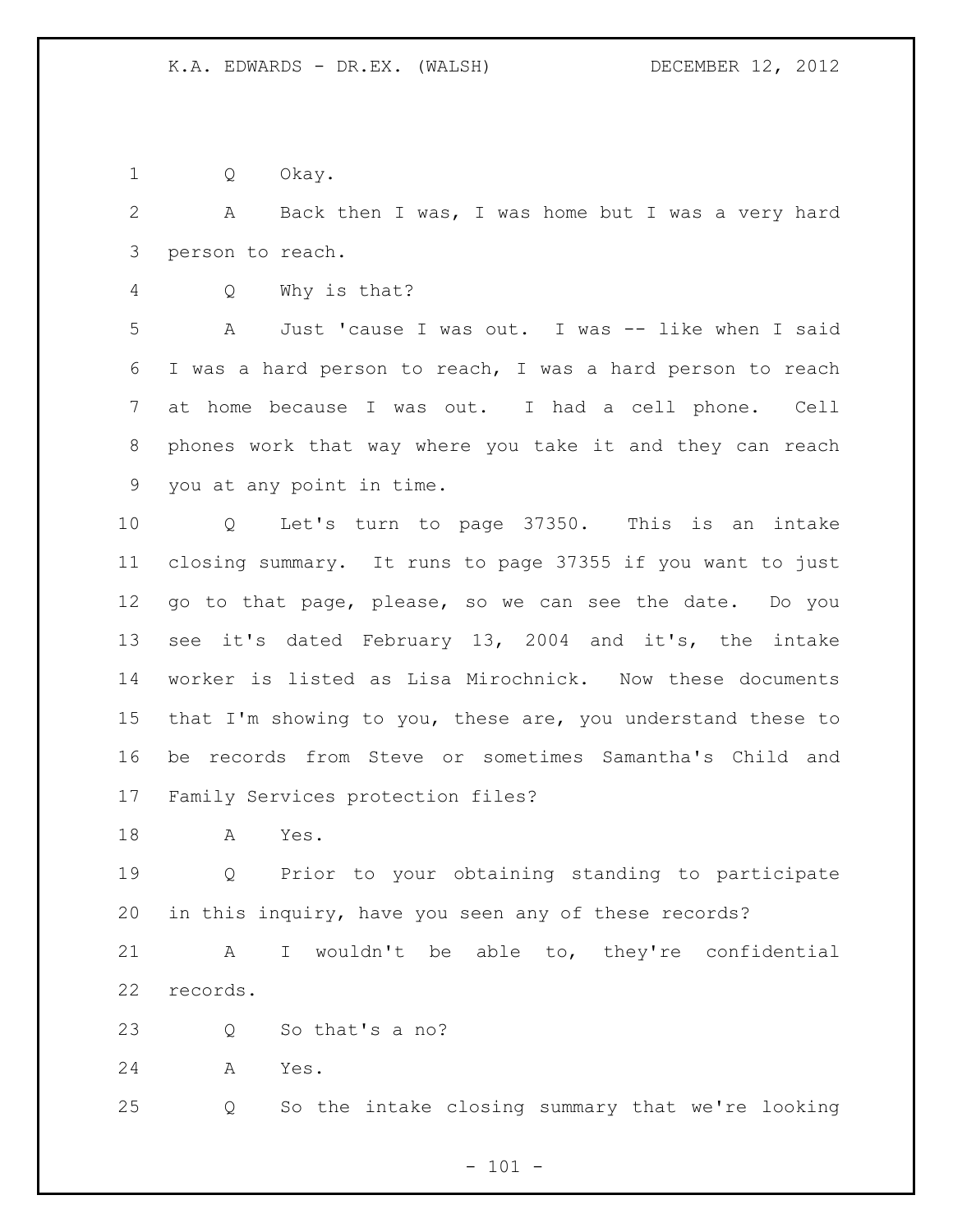at was written by, as I said, Lisa Mirochnick. Did you ever meet her? A No. Q Do you recall ever speaking with her? A Again, I spoke with Stan Williams, I met with Stan Williams. He's the only social worker that I ever had contact with. Q If we turn to page 37352, you'll see there's an entry dated January 21, '04. A Yes. Q Just scroll down, please. No, no, you've gone too far. Thank you. January 21, '04, it says: "Workers Lisa and Monica Marx attended to 1331 Selkirk Ave. Rohan and Kim are Phoenix's godparents and were a Place of Safety for her in 2003. Phoenix was present in the home. Ronan stated that they have been looking after her since beginning of January. I asked him where Steven was or what he was up to? He said he didn't know and that there's lots of rumors and everyone is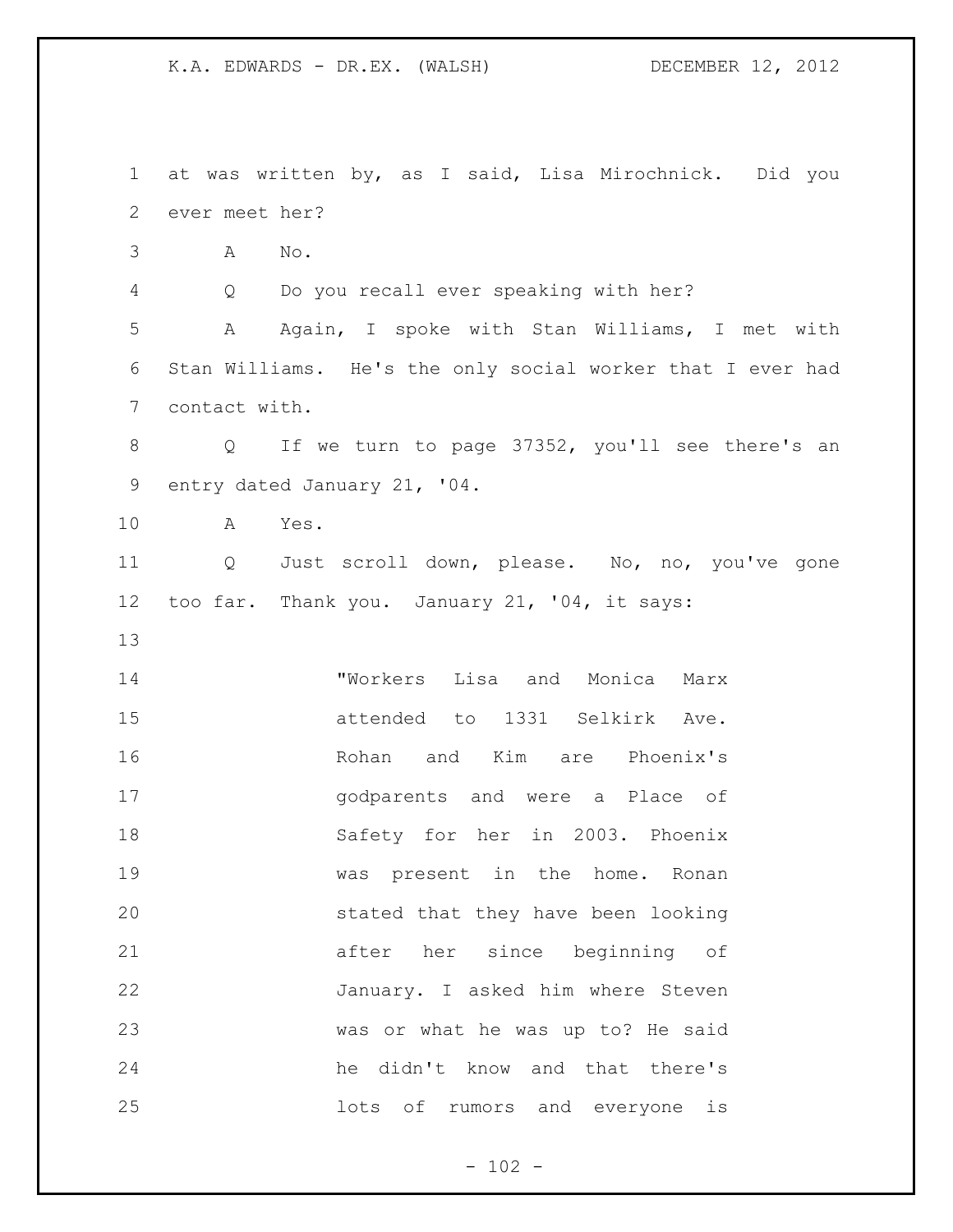saying different things. He would not elaborate. He said they are willing to take Phoenix as long as necessary. They do not care about the money from CFS in terms of being a POS again. They are happy to look after her. Rohan states he doesn't actually live here but stays here sometimes. He works in 10 the country. Kim has other children and is on Social Assistance. I advised him I would be looking for Steven to talk to him and would get back to Rohan. 15 They don't have a phone any more." Now were you present on that day when the worker came and spoke with Rohan? A No. Q And the reference to they then, that's not based on a conversation with you? A No. Q Let's go to page 37449. This is a letter dated February 13, 2004, from -- can you scroll up, please, so we can see the whole document? Right down so that we can see

 $- 103 -$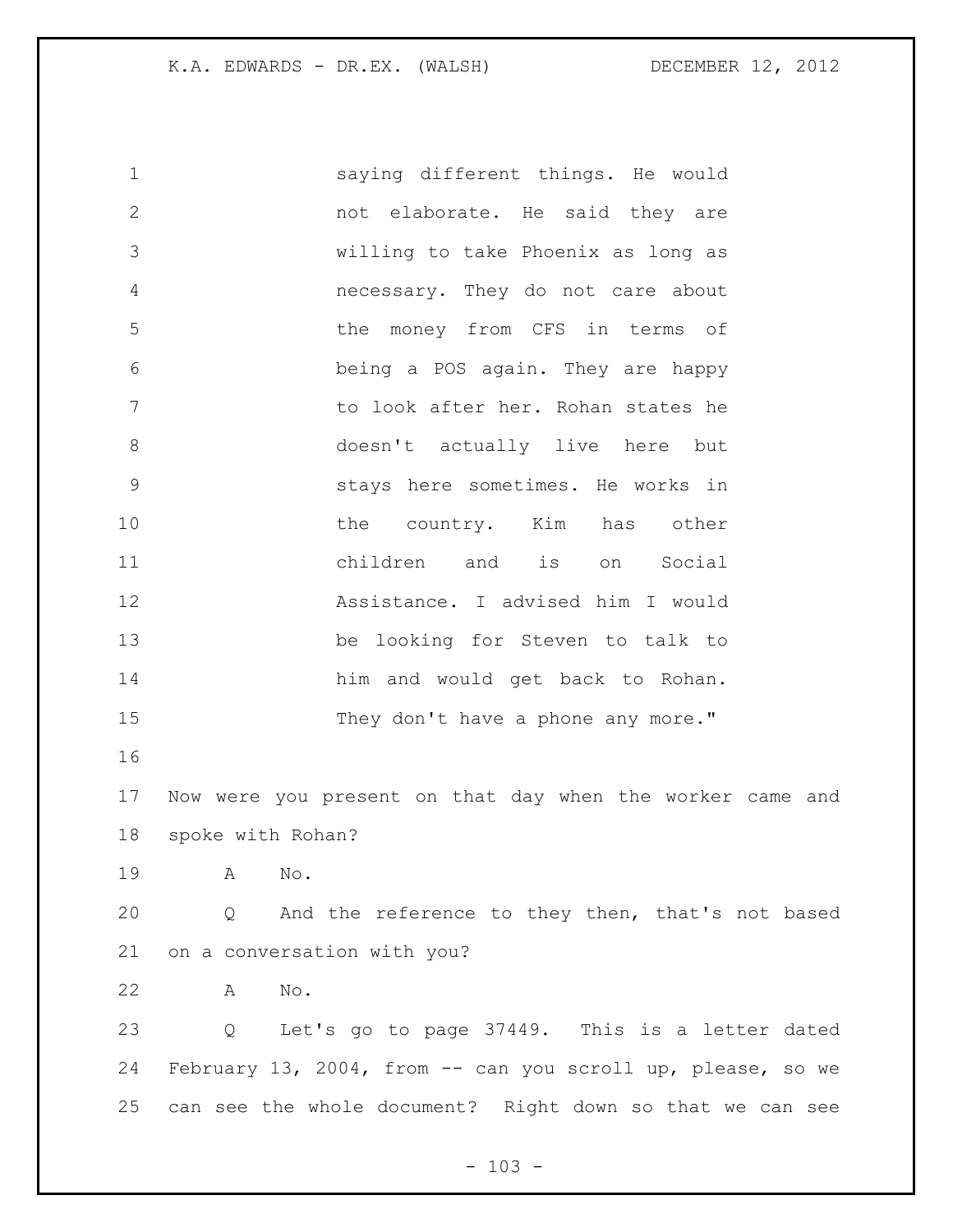the signature, please? Thank you. It's from Lisa Mirochnick and as we saw -- can you just scroll up to the top, please. Thank you. It's addressed to Rohan and Kim Stephenson, 1331 Selkirk Avenue. A Yes. Q It says: "I am writing to follow up with our conversation on January 21, 2004." Now you said you did not have a conversation with Ms. Mirochnick on that date? A No. Q Or any date? A Or any date. Q Okay. A I had conversations with Stan Williams only. Q Then in the letter she goes on to say: "At that time you indicated that you would be willing to care for Phoenix under a private arrangement for as long as is necessary. I have now spoken with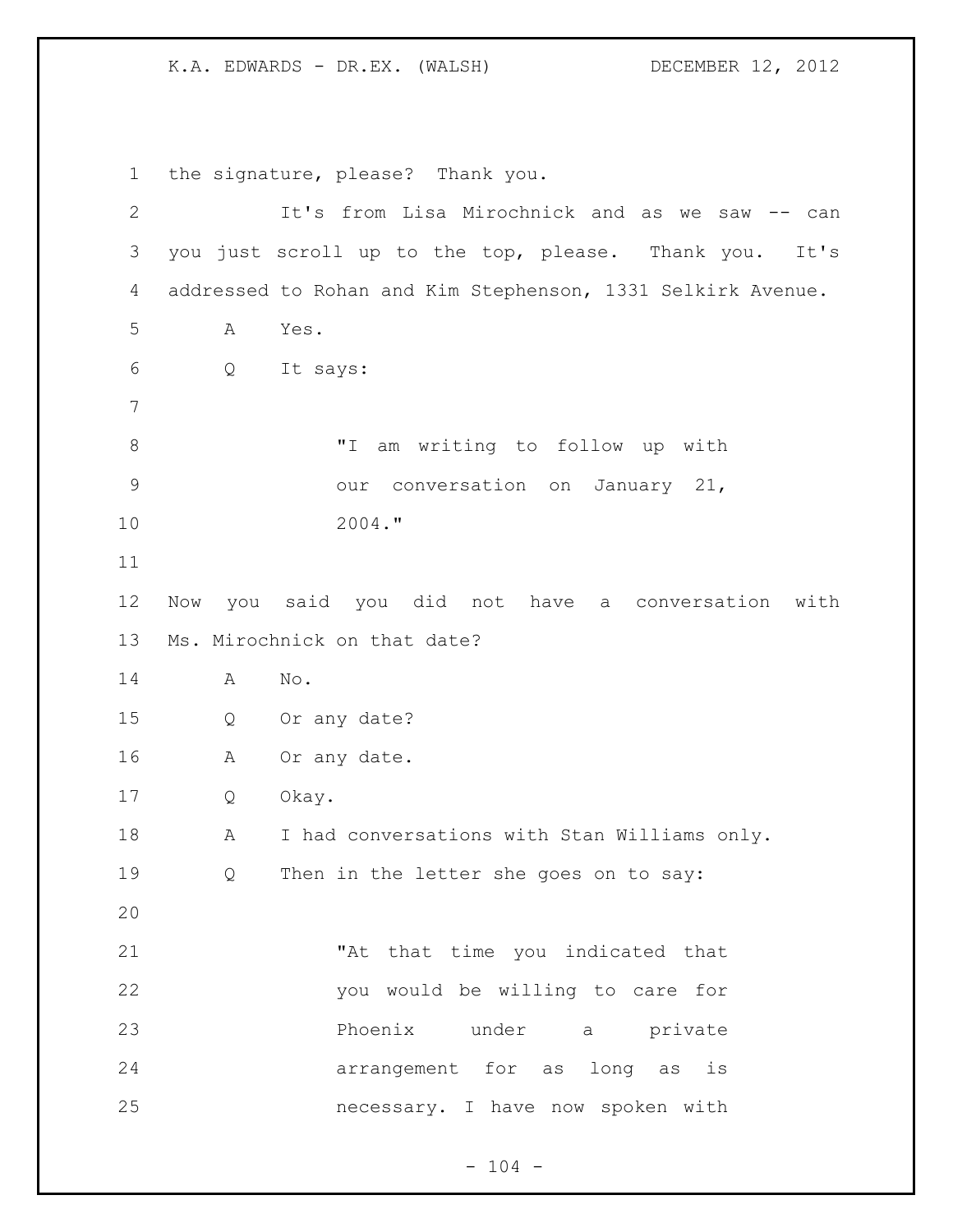| $\mathbf 1$   | Steven who has agreed that you can                        |
|---------------|-----------------------------------------------------------|
| $\mathbf{2}$  | care for Phoenix. I have told                             |
| 3             | Steven that the agency has serious                        |
| 4             | concerns about his current                                |
| 5             | lifestyle, as well as Samantha's.                         |
| 6             | He has been advised that he is not                        |
| 7             | to take Phoenix back into his care                        |
| $8\,$         | without contacting this agency and                        |
| $\mathcal{G}$ | having a risk assessment done. So                         |
| 10            | please be advised that the agency                         |
| 11            | hopes you will continue to care                           |
| 12            | for Phoenix and will contact us                           |
| 13            | should this situation change.                             |
| 14            | Should you have any further                               |
| 15            | questions, please contact this                            |
| 16            | writer or after hours "                                   |
| 17            |                                                           |
| 18            | Now I think you said you were receiving social assistance |
| 19            | cheques at the address on Selkirk Avenue.                 |
| 20            | Α<br>Yes.                                                 |
| 21            | Were you receiving other mail as well?<br>Q               |
| 22            | I was.<br>Α                                               |
| 23            | Okay. You don't recall receiving this letter?<br>Q        |
| 24            | No.<br>Α                                                  |
| 25            | Did Rohan ever mention this letter to you?<br>Q           |

- 105 -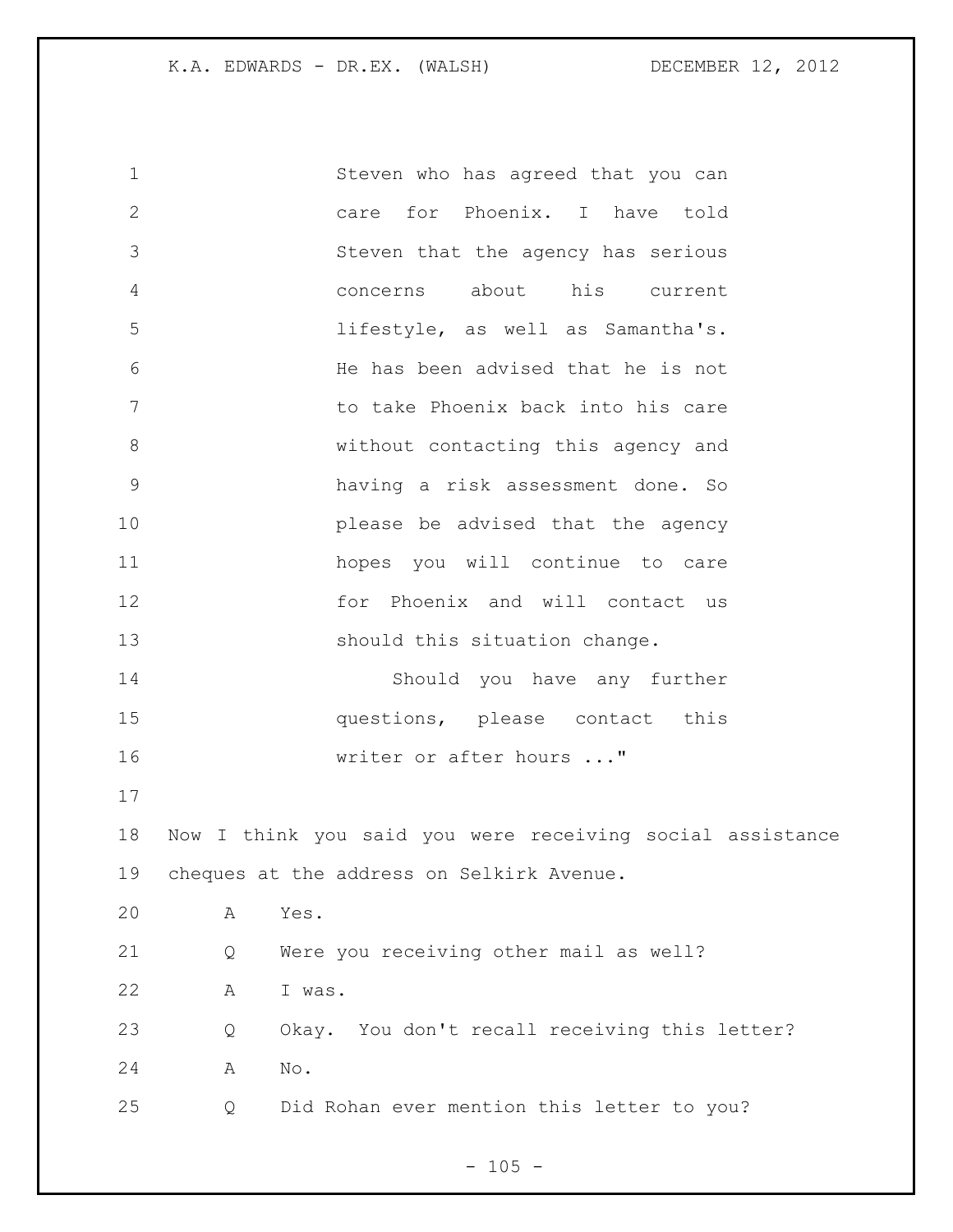A If this letter came Rohan would hand it to me and say you've got mail. Do I think Ron would have opened it? No.

 Q Even though it was addressed to both of you? A Yes.

Q Okay.

 A And fact be told, I did everything. Like Ron not only, he worked, he had it, but when it came to anything important, of any kind of importance, any kind of important papers, filing -- I got a job application to fill out, will you fill it out for me kind of deal. I did everything, so for Ron to open that and deal with something like that, for Ron to deal with a foster home guy or the social worker or whatever, it would just be he would direct them to me, unless of course I wasn't present and there was only the months that you're talking about, January to April of '04 would be when he would have to look after things himself. But this, I was never shown this letter, I was never told about this letter. I was never given this letter by Ron and the first time I saw this letter was in 2006.

21 O And how was that?

 A I tried to be in touch with the report writer, I believe it was Andy Koster's team, and I believe it was about six weeks I tried to get on record with this information that I'm leaving with you today and I could not

 $- 106 -$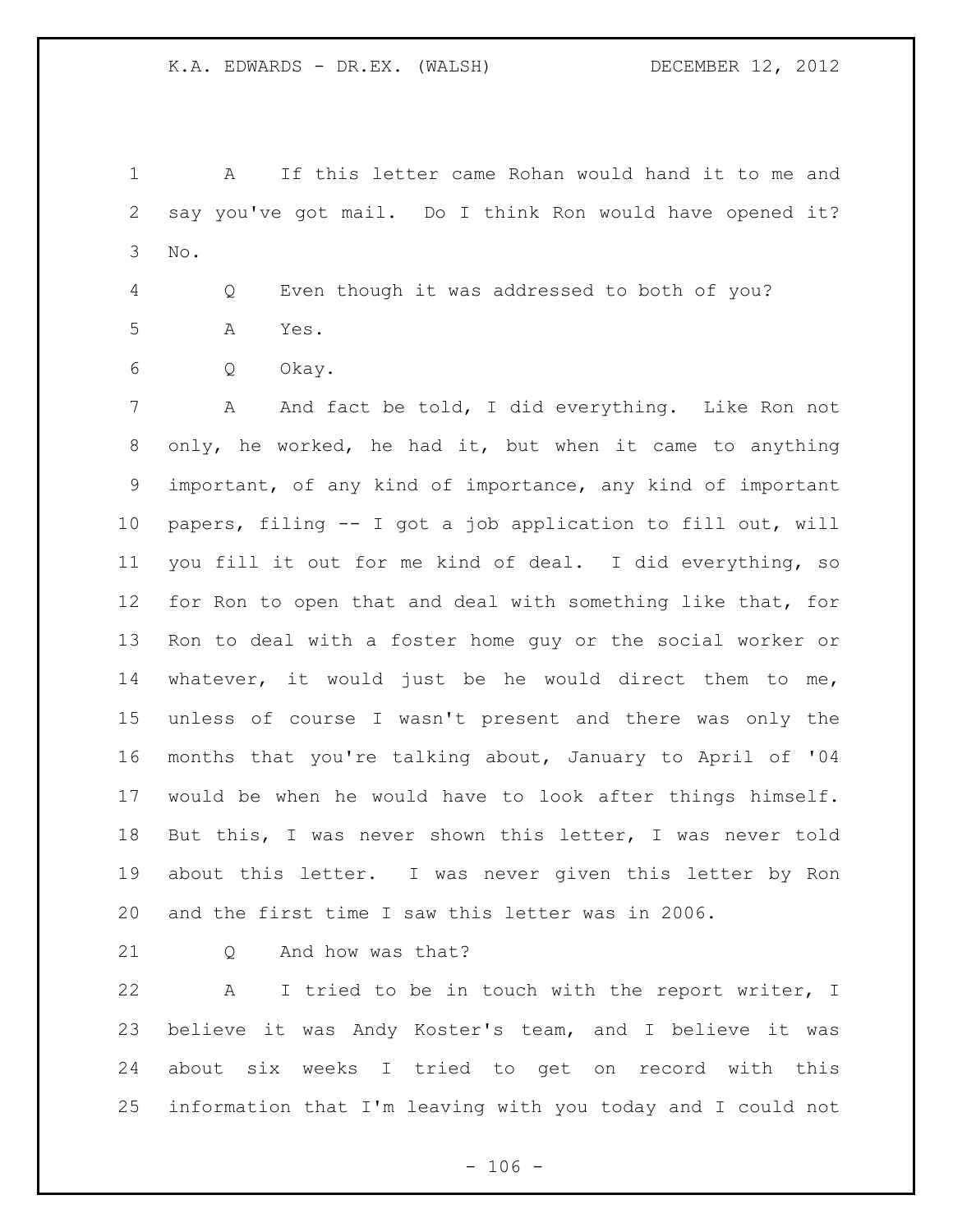do it until I recalled that I was collecting welfare and I was declaring children and I had Phoenix. Phoenix was documented in my welfare records and there was an investigation in 2004 into me and I said to the premier's assistant, I believe the man's name was Brian, I don't have his last name, and said you must hold the proof of this and within three days after telling the premier's assistant who I was talking to about my welfare record, on Rorie Street, Mr. Koster phoned me. I believe, he said he was on his, on the road in, I believe he was coming in from Ontario to take an interview with me. And when that interview occurred, we sat down and he opened a file and just sort of tossed that paper, you know, slid the paper across the table at me and he said, this is why CFS lost track of her. So that's the first time I saw that letter. Q Was when you met with Mr. Koster in 2006? A Yes. Q Okay. You said Rorie Street, were you living on Rorie Street in 2006? A No, Rorie Street would be the EIA office -- Q I see. A -- they in which I dealt with. Q Okay. You said you didn't receive this letter. Do you recall whether Rohan talked to you about a social -- A This letter.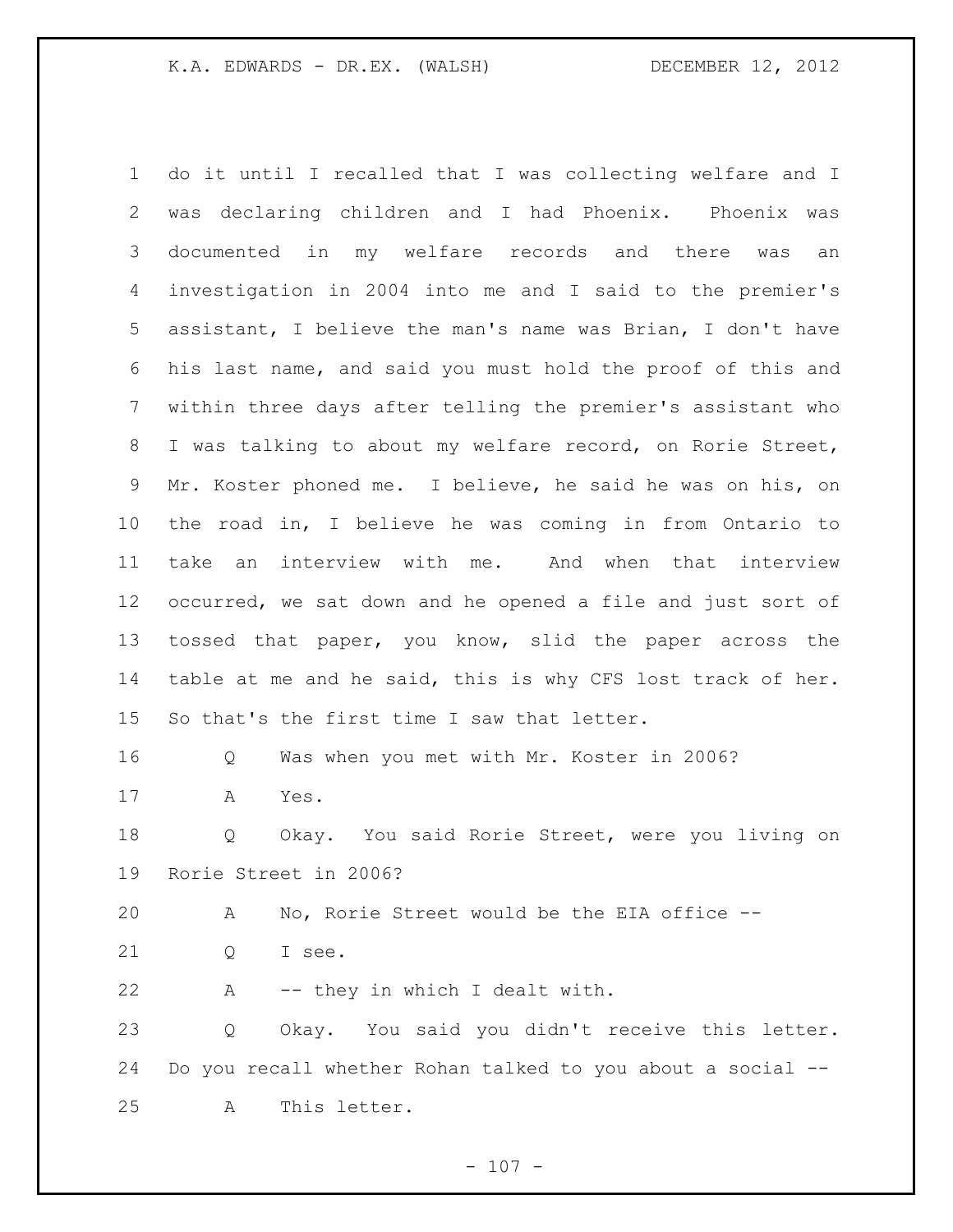1 Q No, no, wait till --

A Oh, I'm sorry.

 Q It's okay. Whether he talked to you about the social worker, Lisa Mirochnick, having come to see him in January of 2004?

 A I don't recall a conversation with Rohan in regards to any social worker again until 2006.

 Q So do you recall Rohan saying to you that CFS asked if you would, you and Rohan would keep Phoenix and let CFS know if Steve wanted her back?

 A I do not recall this conversation with Rohan at all, no.

 Q So far as you were concerned from January to April 2004, the arrangement, I think you told me with Phoenix in the house was the same as it had been in years passed?

A There was just one more residence that she had.

 Q After February of 2004, did you have -- so now I'm in that period, from February to April of '04. What contact, if any, did you have with Samantha Kematch? You told us about a time when she wanted to take Phoenix on the road. Was that in this period?

A Yes, that was in that period.

 Q Okay. That was before she took her for the last --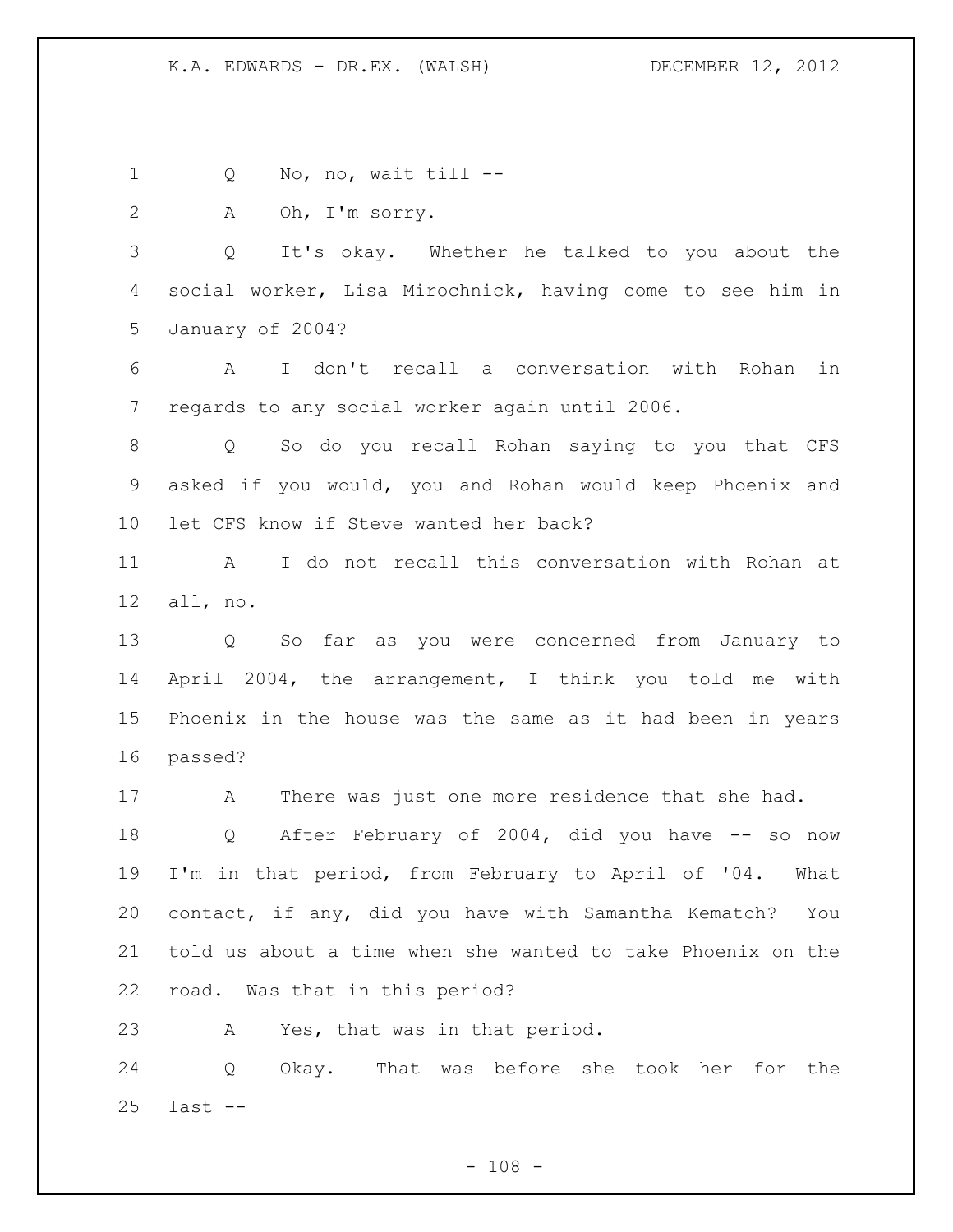1 A In April. That would have been in February of 2004 -- Q Okay. A -- by your records. Q By the records that we've provided to you? A Yes, by the records that you have and the documents and the facts that you have. Q Okay. So let's look at page 36963. This is a CRU intake and AHU form. It's dated May 11, 2004. It's with respect to a report that CFS got regarding concerns about Samantha. And if you look at the bottom of page 36965, it documents the worker speaking to Samantha and this is what Samantha had told her: "She claimed that she has been caring for Phoenix since last November. This worker asked her 18 how that came to be since, just in Feb. Phoenix had been privately placed with Kim and Rohan Stevenson, Samantha claimed that it was in fact her, who had placed Phoenix with the Stevensons and not Steven. This worker asked her how long Phoenix had been staying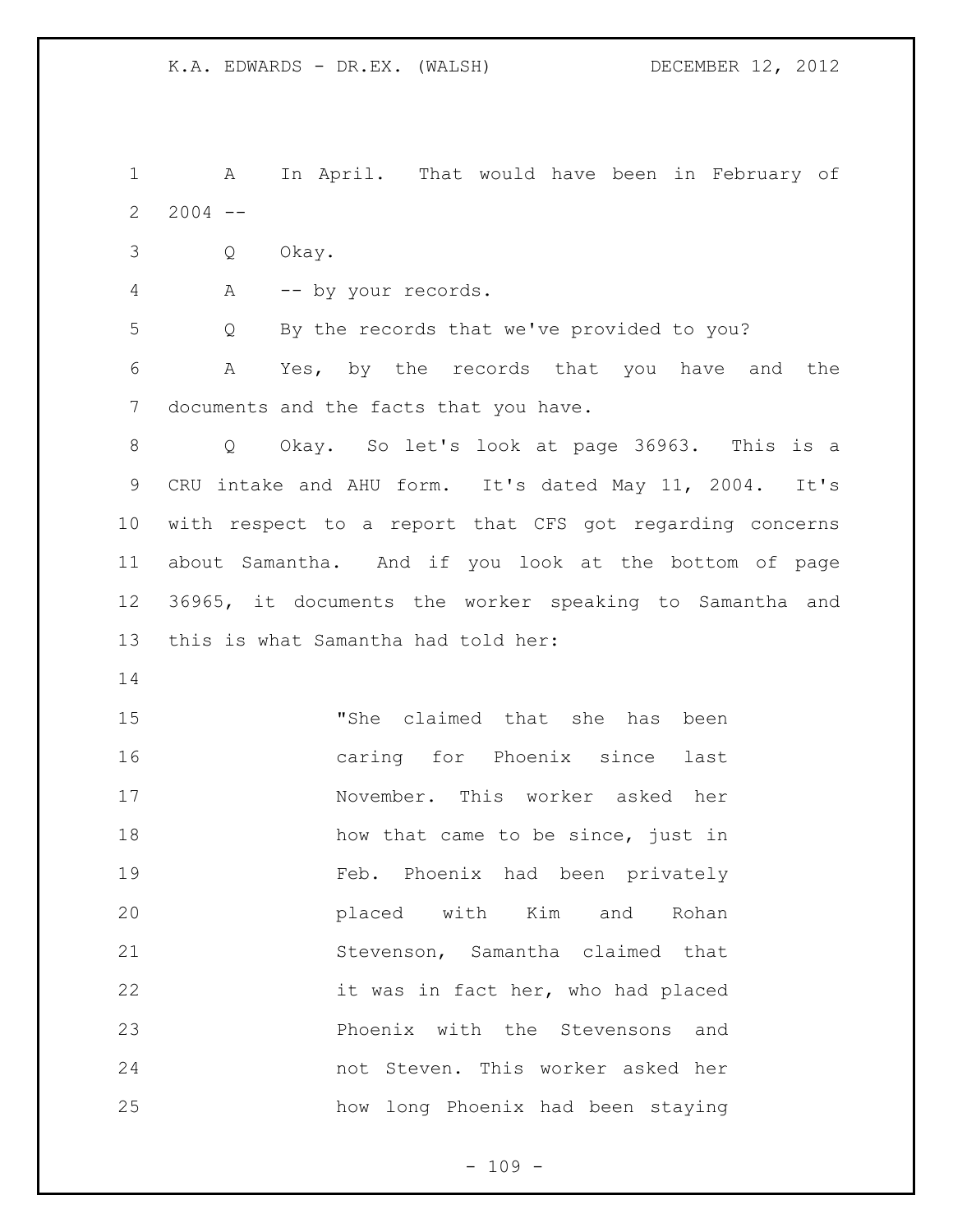with the Stevensons. Samantha stated that Phoenix had been at 3 the Stevensons for a month." And was that, was that an accurate piece of information that Samantha had placed Phoenix with you and Mr. Stephenson? 8 A Again, that's an outright lie. That is not accurate. 10 0 What Samantha told the worker? A That statement, what Samantha told the worker. At no time did Samantha ever ask me to look after her child, it was Steve. Q Let's pull up page 37444, please, and this is a memo dated May 13th, 2004 from Andy Orobko to Carolyn Parsons. This was in Steve Sinclair's file and it says: "Carolyn: I've spoken to the godparents and the E&IA worker - here is the chain of events." And then he outlines that: "Nov. 2003 - Mom gets Phoenix from

 $- 110 -$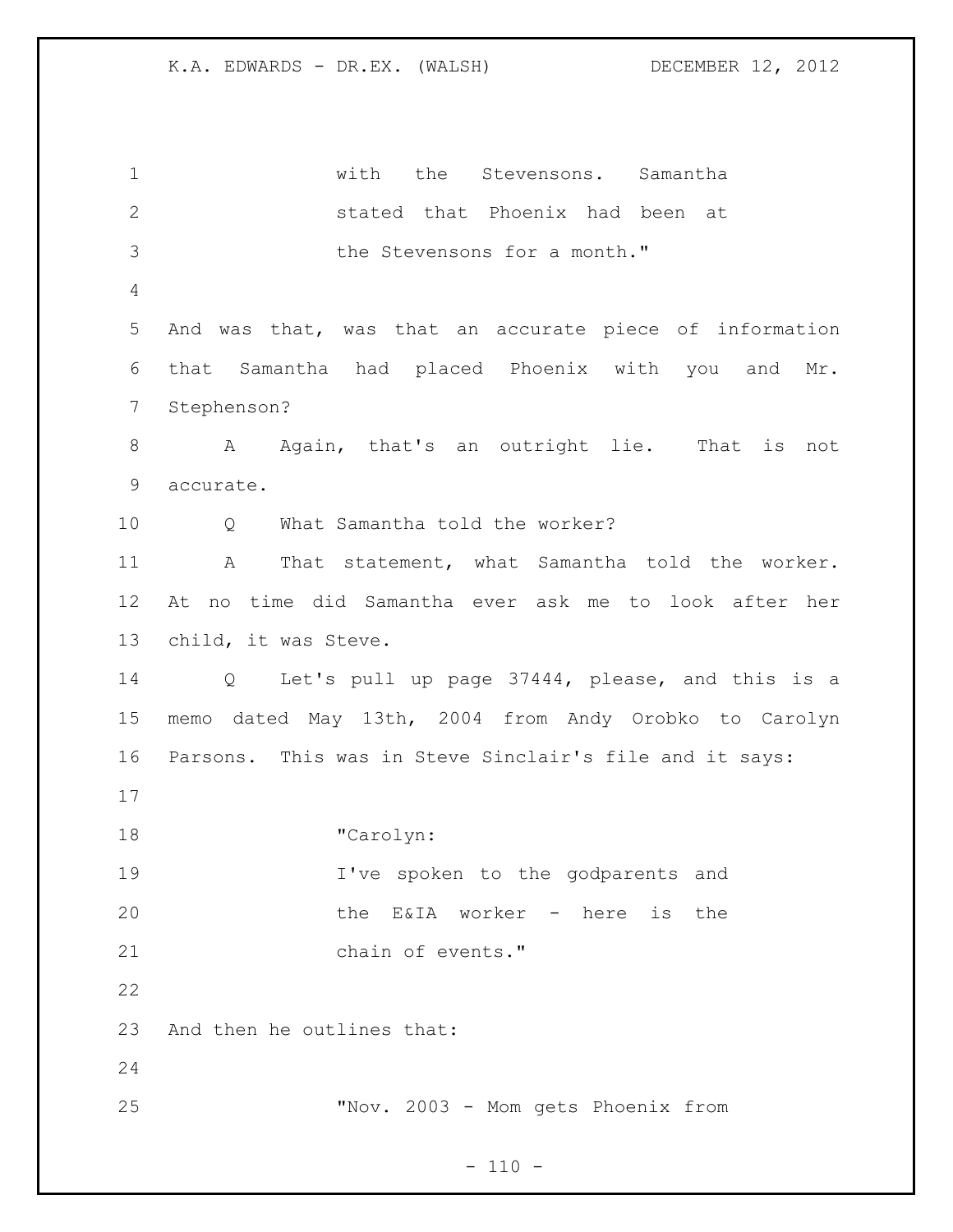dad - she cares for 2 months. Jan. 2004 - Mom takes Phoenix to godparents - needs time to set up home. She visits occasionally. Dad doesn't visit." First of all I'm just going to stop there. Do you recall speaking with Andy Orobko from CFS? He was a supervisor. A No, it never happened. It's not that I can recall or I can't recall, it never happened. Q Do you know whether he would have spoken to Rohan? A Couldn't answer that. Q Okay. A That's something you'd have to ask Ron. Q The notation that in November '03 Mom got Phoenix from Dad and cared for her for two months, was that accurate? A I don't believe that it's accurate because if Samantha had her for two months I would haven't have seen her over the Christmas months and I remember distinctly Phoenix being part of the, you know, the Christmas celebration and the trimming of the tree and so forth. Q Okay. I think you did tell us about that.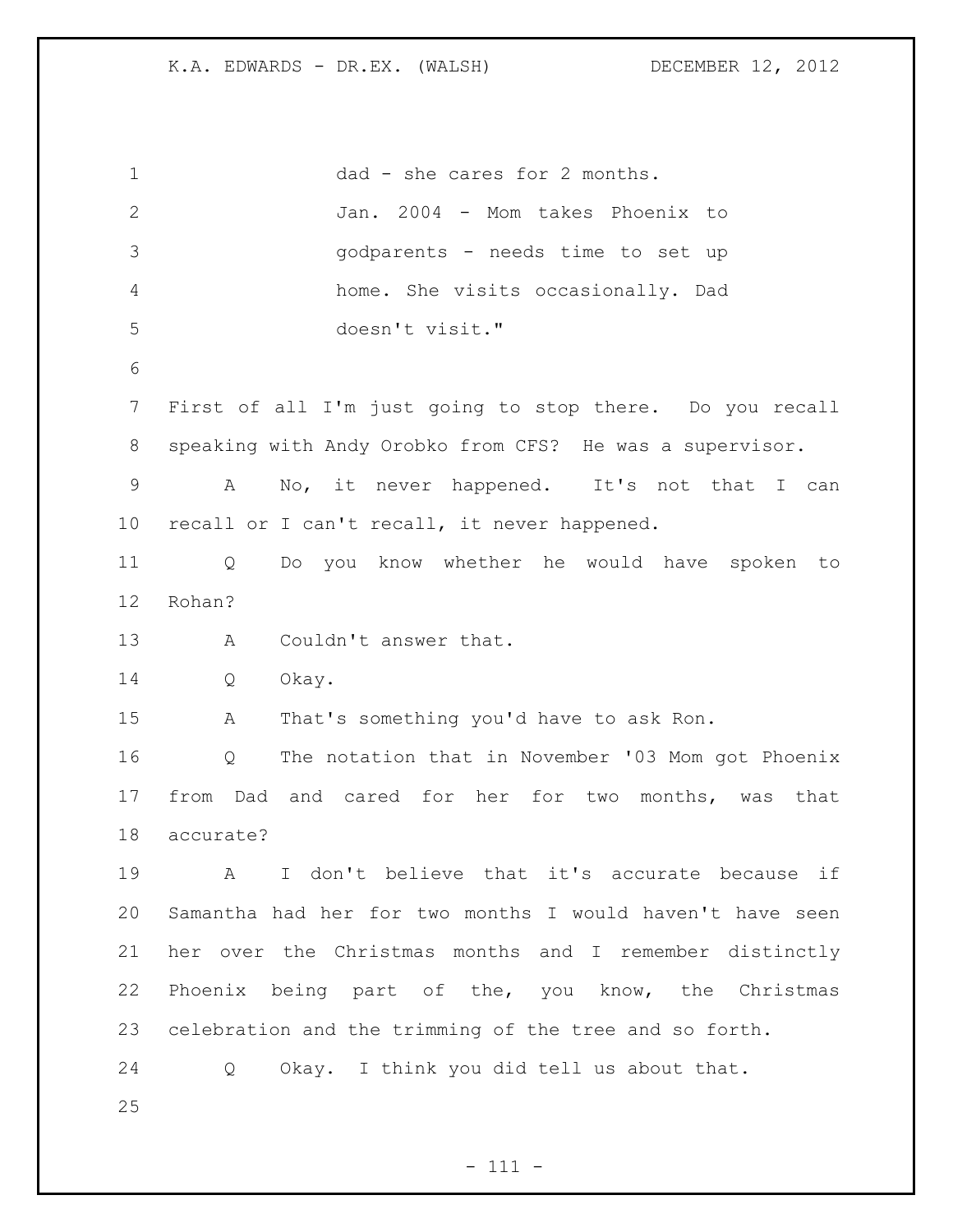"Jan. 2004 - Mom takes Phoenix to godparents - needs time to set up home. She visits occasionally. Dad doesn't visit." Was that accurate? A Not at all. "Apr. 2004 - Mom retrieves Phoenix about 1 month ago. Goes to Legal Aid to start custody application." What about that statement, April '04? A I couldn't tell you what Samantha Kematch did. I didn't know Samantha so ... Q In terms of her retrieving Phoenix -- A Well, in terms of retrieving Phoenix, that's what that's what happened, was she came and she got Phoenix, whether it be from Ron or from me or from both of us who -- I remember being at the house but these records show and it's been testified that I wasn't, so, but, yeah, it's accurate that she got -- whether she went to Legal Aid to start custody -- Q That you can't comment. A -- I can't comment on. But, yeah, she did come

- 112 -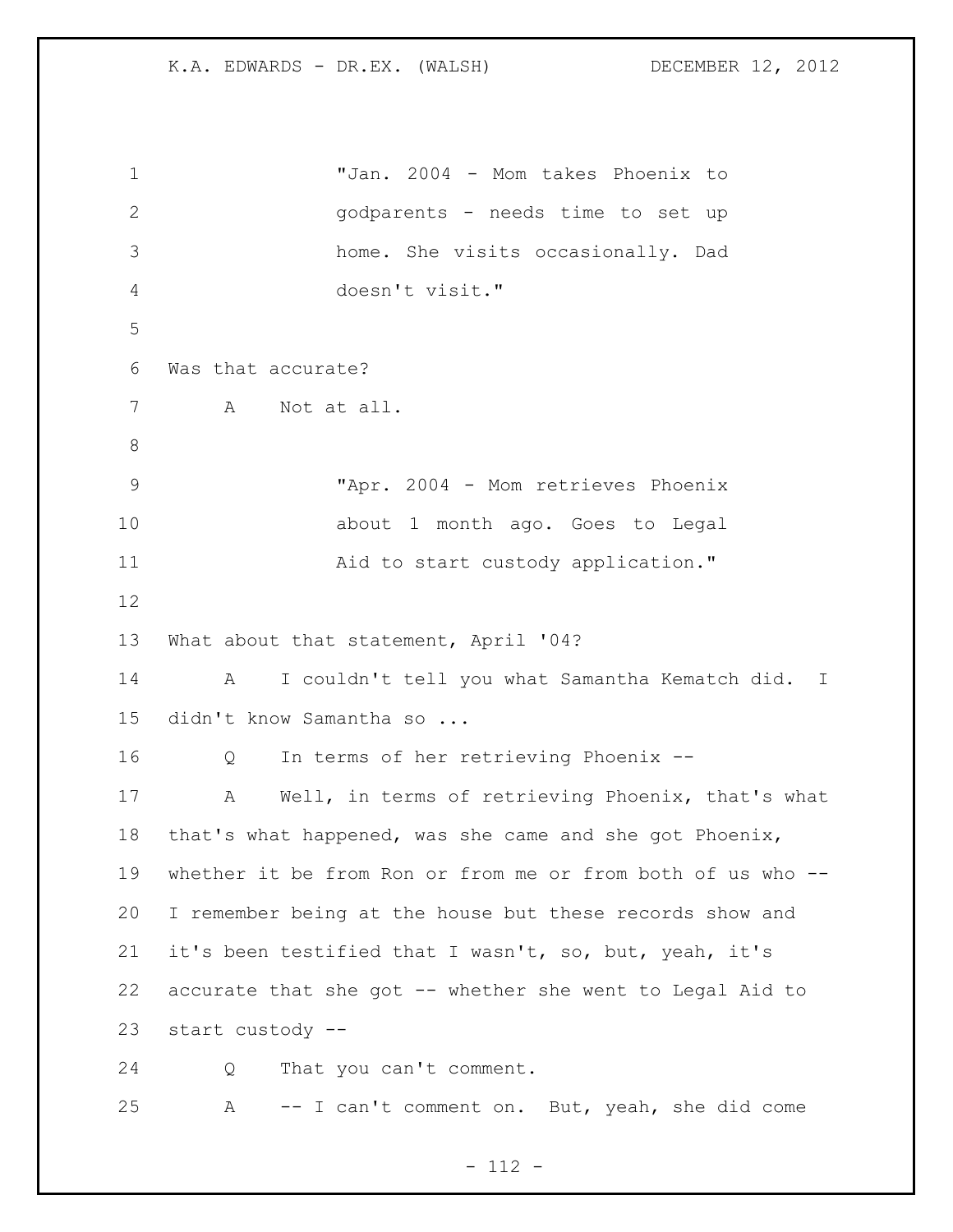and take her. THE COMMISSIONER: Now are we getting close to a time to break? MS. WALSH: We could, Mr. Commissioner. I just, I have one more question and then we can -- THE COMMISSIONER: Well, whenever you're at a convenient point. 8 MS. WALSH: Okay, thank you. BY MS. WALSH: Q If you had -- this is May of 2004, May 13, 2004. You say that you did not speak to Mr. Orobko around this time or at any time. A Yes. Q If you had spoken to a CFS worker around this time, what would you have told them? A I don't know, that would be speculation. What would I have told them? I probably would have insisted that Phoenix at least come back to me until Samantha could be eased into her life because she was a complete stranger. But other than that, I don't know what I would have said or what I would have done. MS. WALSH: So why don't we leave it there for the noon break, Mr. Commissioner. THE COMMISSIONER: All right. We'll rise now

- 113 -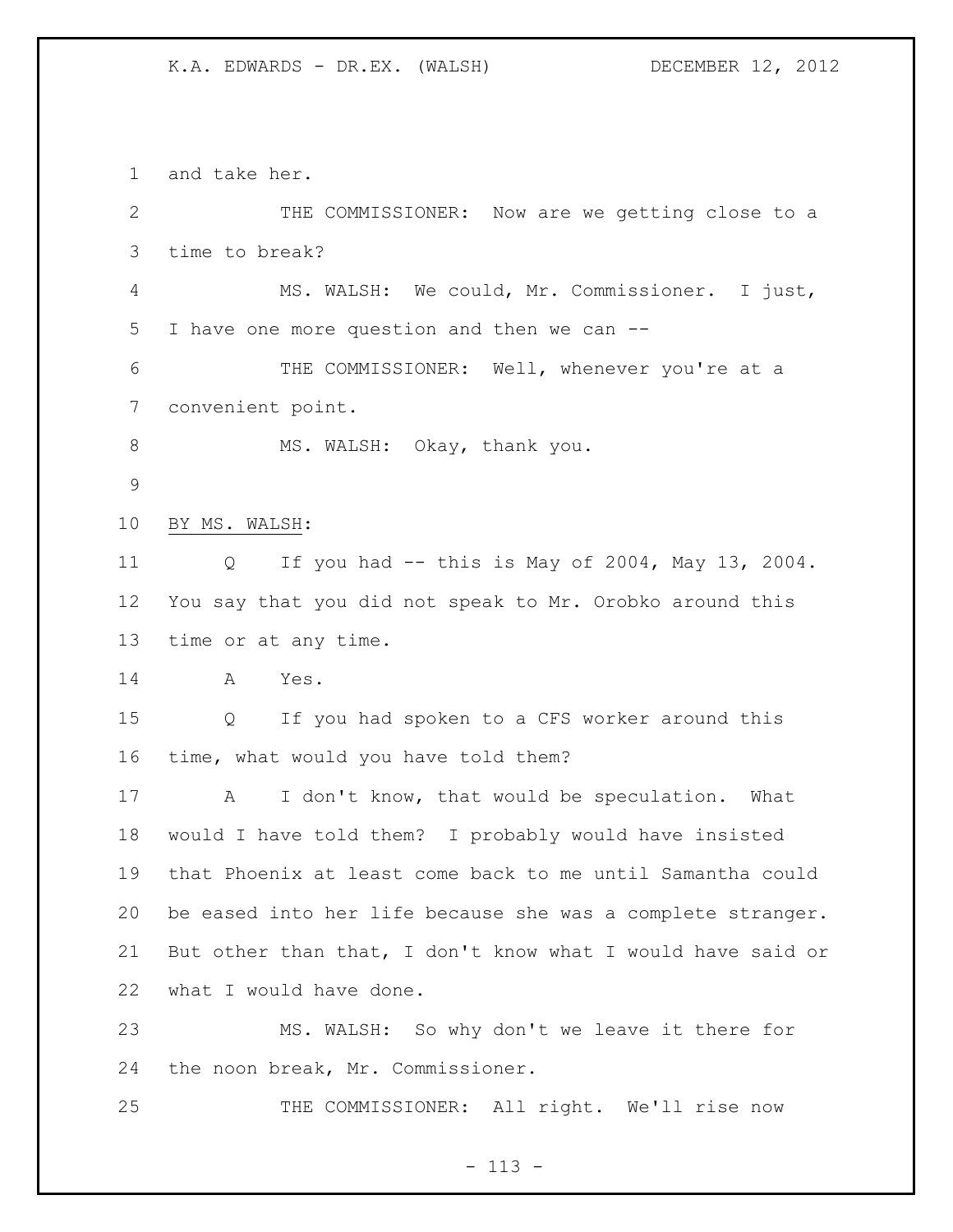until 2:00 p.m. (LUNCHEON RECESS) 5 THE COMMISSIONER: Ms. Walsh? MS. WALSH: Good afternoon, Mr. Commissioner. BY MS. WALSH: Q I just wanted to clear up one thing from before the break. Did I understand you to be saying that Phoenix was on your welfare budget, that you were receiving welfare payments for Phoenix? A No, I wasn't receiving welfare payments for Phoenix. I received all the funding that I received from Child and Family Services. However, because I was on welfare, they were aware that Phoenix was living with me and there's incidents when Phoenix -- where I've -- not incidents with Phoenix but incidents with my worker where I had the opportunity to mention Phoenix to them in regards to looking after her and being able to as well pick after, look after the children that I, I was also providing day care for. Q So that was information you were disclosing to

EIA --

A Yes.

 $- 114 -$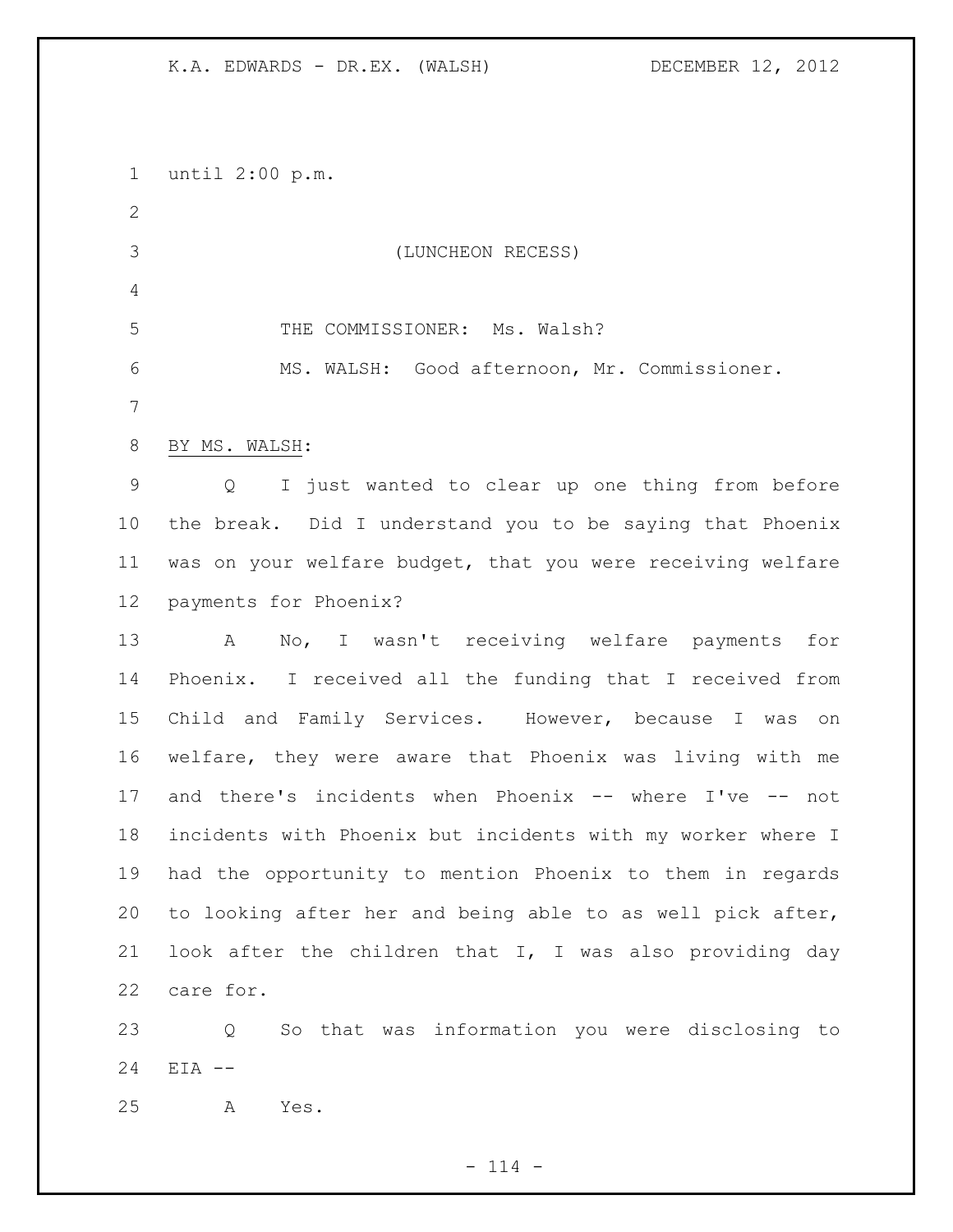Q -- with respect to your own budget?

A Yes.

Q Okay.

A And I received no payment from them.

 Q Thank you. Now we were talking about the time when Samantha picked up Phoenix in April of '04 being the last time that you saw Phoenix.

A Yes.

 Q Did you have concerns when you found out that Samantha had taken Phoenix and not returned her?

11 A I had -- the concerns that I had weren't that Samantha was going to hurt her or anything like that but 13 the concerns were of, say, she just wouldn't have been with me, I wouldn't have known where she was. But I didn't have like any -- oh, if, if Samantha has Phoenix she's going to hurt her or if Phoenix would be in any danger, I had no inkling that Samantha was, you know, whatever in --

18 THE COMMISSIONER: Were you --

 THE WITNESS: I knew nothing about Samantha Kematch.

 THE COMMISSIONER: Were you home when Samantha came for her?

 THE WITNESS: Like I had said earlier, there, I don't completely recall, I can't say I'm completely positive, but there is a memory of knowing that Samantha

 $- 115 -$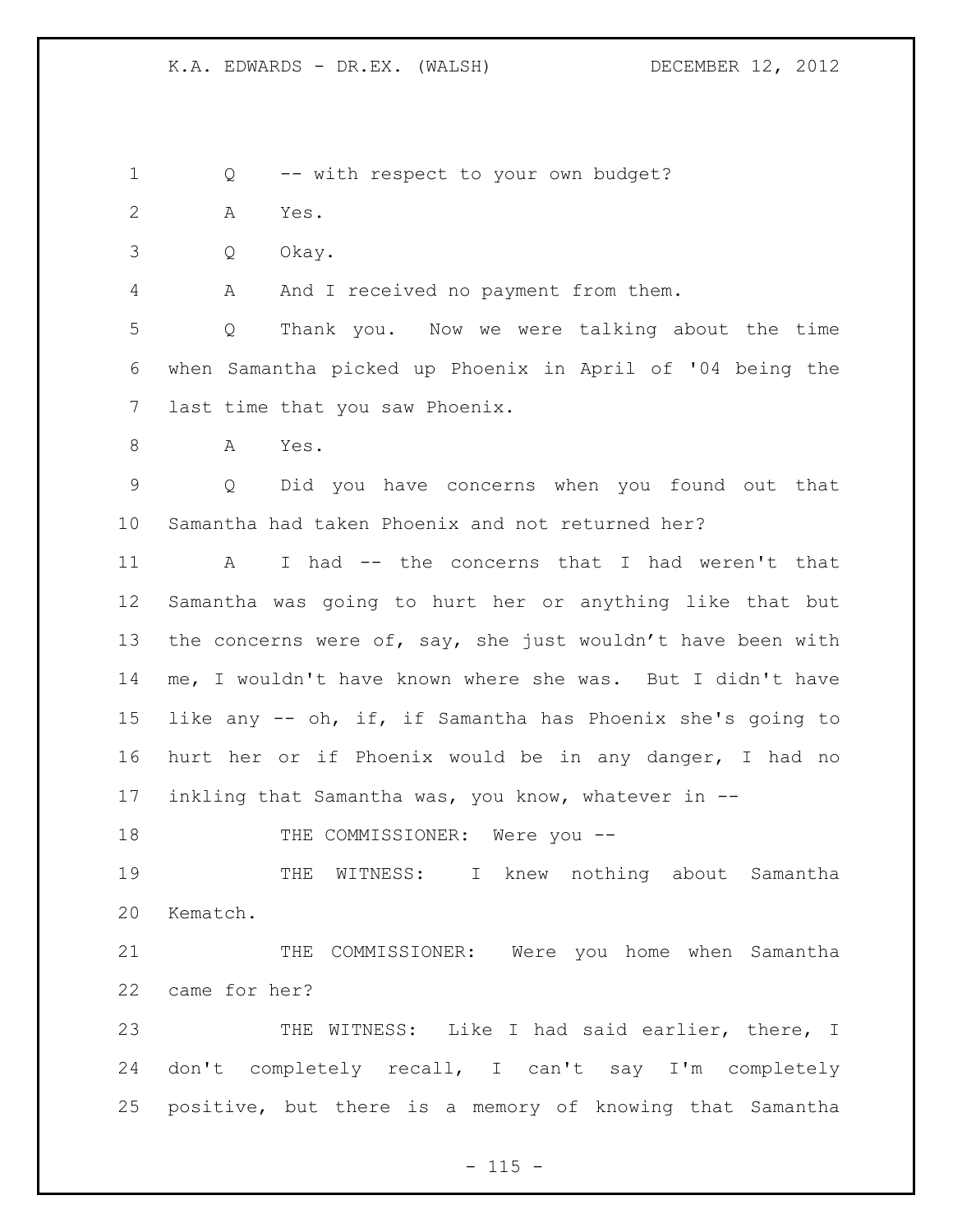was just taking her shopping for her birthday and so I have a memory of knowing this but it's not something that I was told, it was something that I knew firsthand. But I don't rightly remember whether I was there or not that day.

BY MS. WALSH:

 Q So whether you were there the day that Samantha picked Phoenix up or whether you found out about it from Rohan --

A Yes.

 Q -- what was your expectation as to when Phoenix would be returned?

13 A In a few -- if not -- my expectation was she would have been returned that night and that's why I believed that I may have been there but I won't say I was positively. But my expectation if she hadn't returned her that night she would have gotten bored with looking after her and brought her to me or to Steve, would have dropped her off at one of our houses. But that's not to say she was like here, I want to place my baby with you. It would just be she would be bringing her home.

 Q And Samantha did not bring Phoenix back -- A No.

Q -- to either you or Rohan?

A Or Steve, no.

 $- 116 -$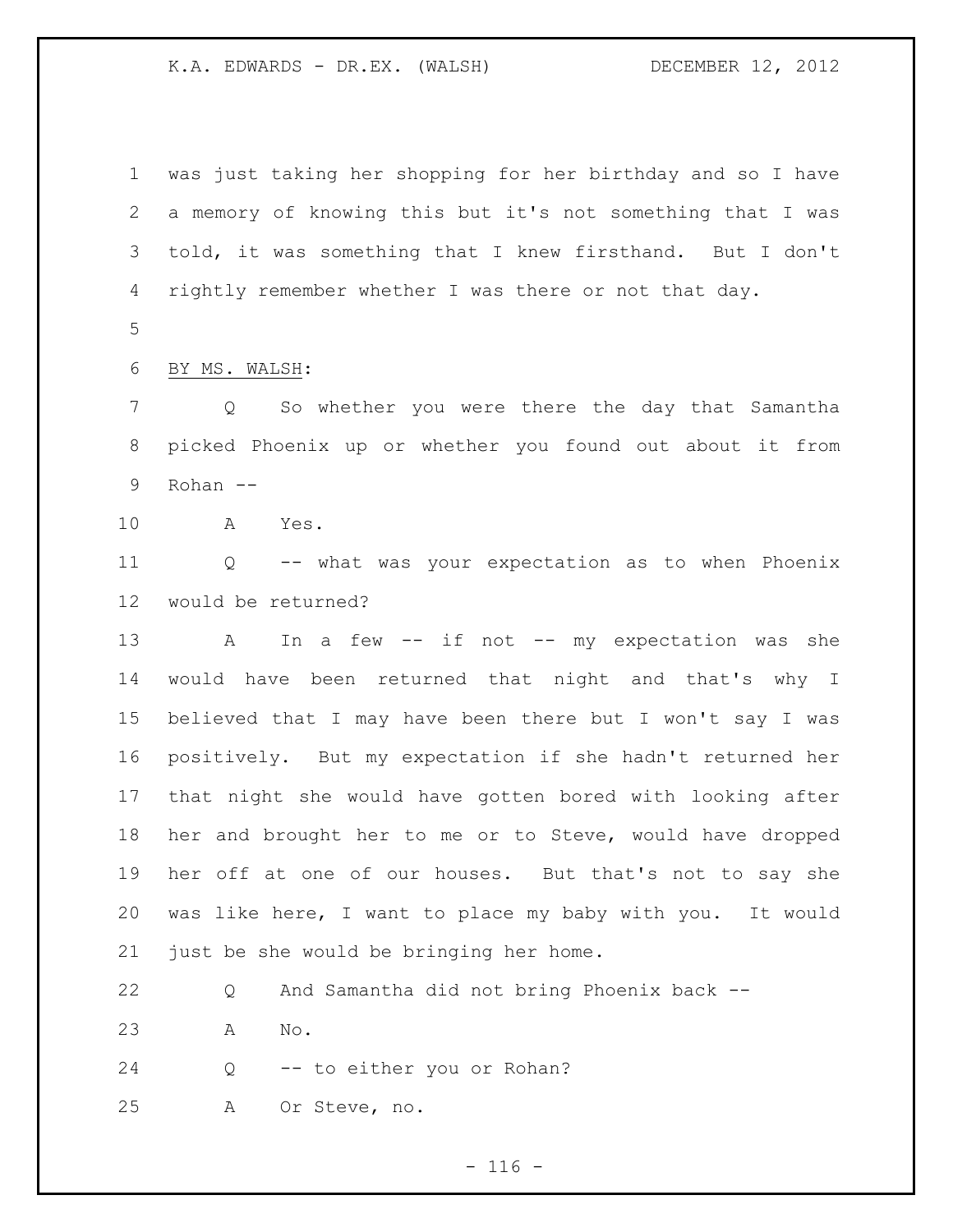Q Or Steve. What did you do when you realized that was the case?

 A I think that it may have been three days, it may 4 have been, you know, four days but not much more than that. I just called Steven or I went and seen him. I talked to Steve, let's just say I talked to Steve, and asked him when Phoenix was coming home and he told me that she was still with Sam and we talked, like just conversation, and I said that we should phone CFS and let them know and this is something that we both did. I do not believe that we were together at the time. I remember phoning the CFS worker 12 and I was by myself. Well, I wasn't by myself, I was with my -- there were people there but Steve wasn't there or anybody involved wouldn't have been there just, like say my neighbour or ... But when I called ...

Q When did you call CFS?

17 A As I said about, I would say three or four days, no more than four days after. It was the same day I spoke with Steve.

 Q What phone did you use to make the call, do you remember?

 A I don't. It may have been my neighbour's phone because I was living on Winnipeg Avenue and I did not have a house phone but I did have my cell phone and my cell phone went on, on minutes. So I was very friendly with my

- 117 -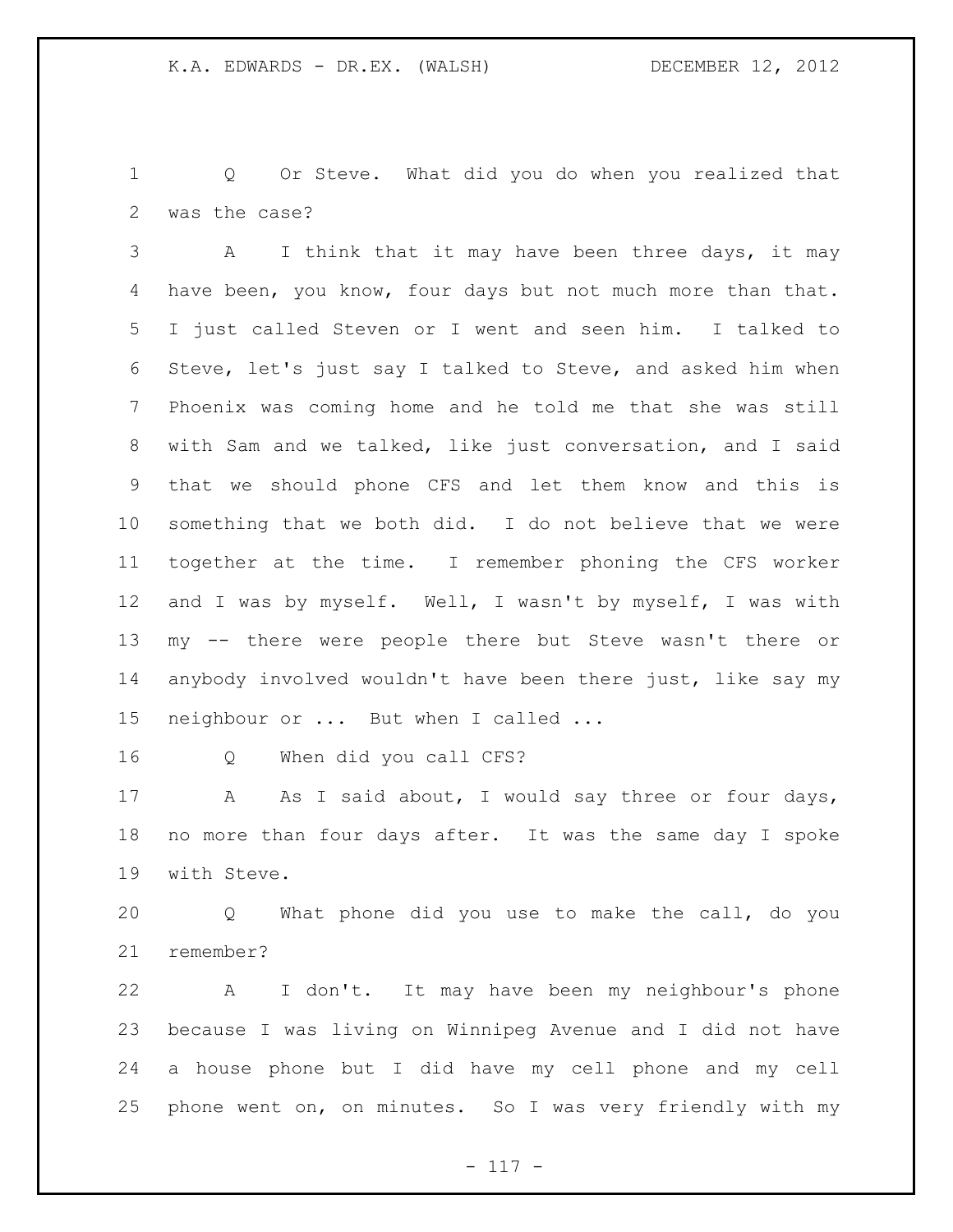neighbour, morning coffee and stuff like that, so I would have used that phone if not my cell phone. I don't recall what phone I used.

Q Why were you calling CFS?

 A I was calling CFS to speak with Stan Williams, just because Phoenix was in my home, she's been raised in my home for all this time and her mom had her. So I was phoning to, for to get Stan involved, hopefully to bring Phoenix back home to me or Ron or Steve, someone that she had been raised with and not the stranger she was with and 11 I understand that she was her mother but ...

 Q How did you know what number to contact Mr. Williams at?

 A I didn't. I think I just phoned Northwest Child and Family Services number. Like I didn't have a piece of paper I referred to. I'm the type of person who utilizes 411 all the time.

Q What happened when you phoned CFS?

 A Not a lot. I phoned and I got, I'm assuming, an intake worker and I asked for Stan Williams. I was put on hold for, it wasn't a long time, and the same person that answered the phone came back and said that Mr. Williams wasn't available and she took a message for him to return 24 my call. That call was never, wasn't returned by Stan and I believe it was the next day I called back to the office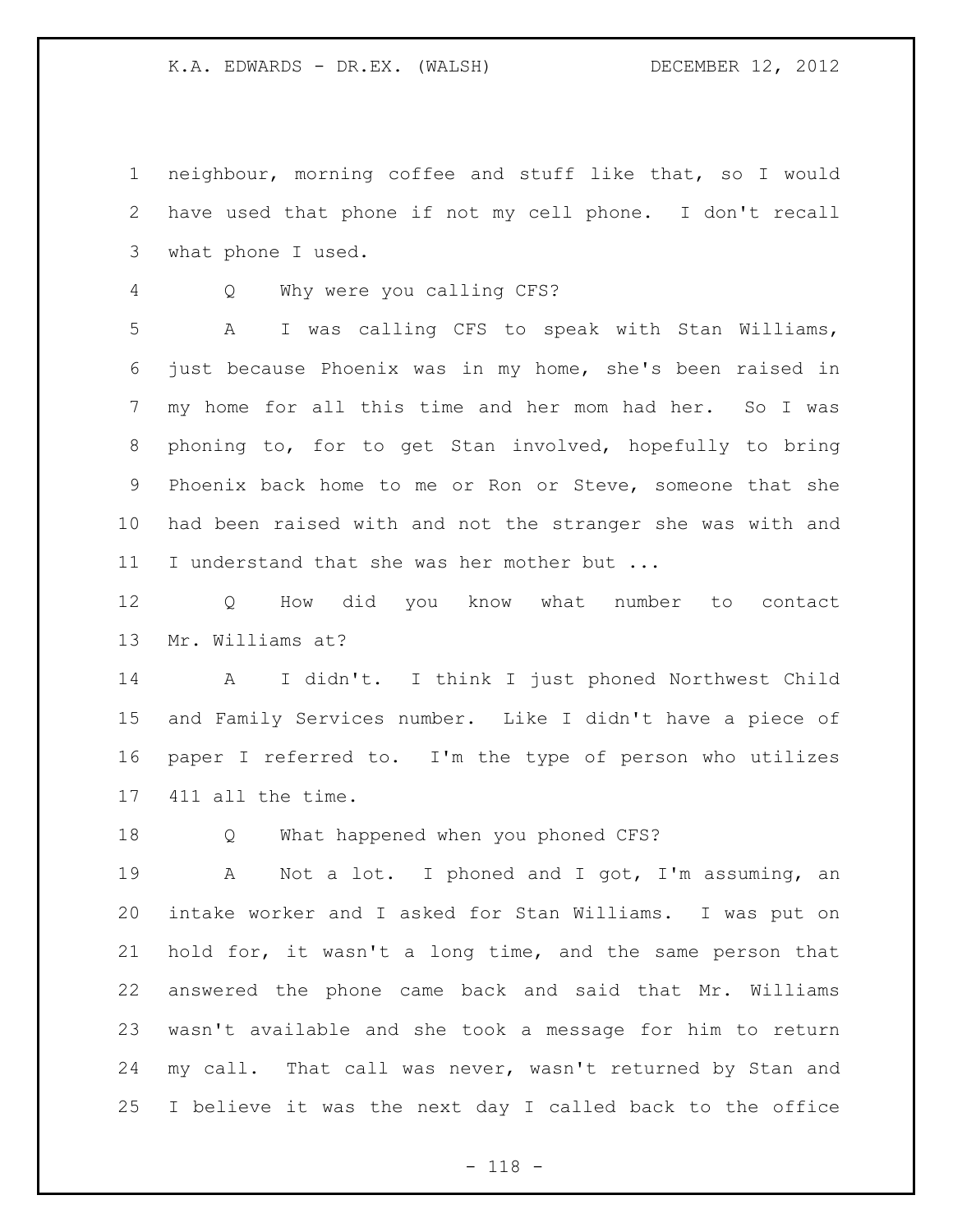| $\mathbf 1$ | and just spoke with the intake and unfortunately I didn't   |
|-------------|-------------------------------------------------------------|
| 2           | get that person's name. I wouldn't think of doing           |
| 3           | something like that at the time. I do now, but not then.    |
| 4           | And I was given the information that Phoenix was with her   |
| 5           | mother and that I was no longer her foster mother and that  |
| 6           | Phoenix was no longer my concern.                           |
| 7           | Who told you this?<br>Q                                     |
| $\,8\,$     | A<br>The person who answered the phone when I phoned        |
| 9           | Winnipeg --                                                 |
| 10          | That's the person whose name you didn't take?<br>Q          |
| 11          | It was actually Northwest Child and Family<br>A             |
| 12          | Services at the time.                                       |
| 13          | This is the person who answered the phone --<br>Q           |
| 14          | Yes.<br>A                                                   |
| 15          | -- the second time when you called back?<br>Q               |
| 16          | Yes. So I don't know whether it was the same<br>A           |
| 17          | person that I talked to the previous day or not, but it was |
| 18          | a woman.                                                    |
| 19          | Did Stan Williams call you back?<br>Q                       |
| 20          | No, I never received --<br>Α                                |
| 21          | Did you ever speak with him again?<br>Q                     |
| 22          | $\mathrm{No}$ .<br>Α                                        |
| 23          | Did you contact anyone else?<br>Q                           |
| 24          | I did phone the Winnipeg Police to see if there<br>Α        |
| 25          | anything that I could do, if I had any power to do<br>was   |

- 119 -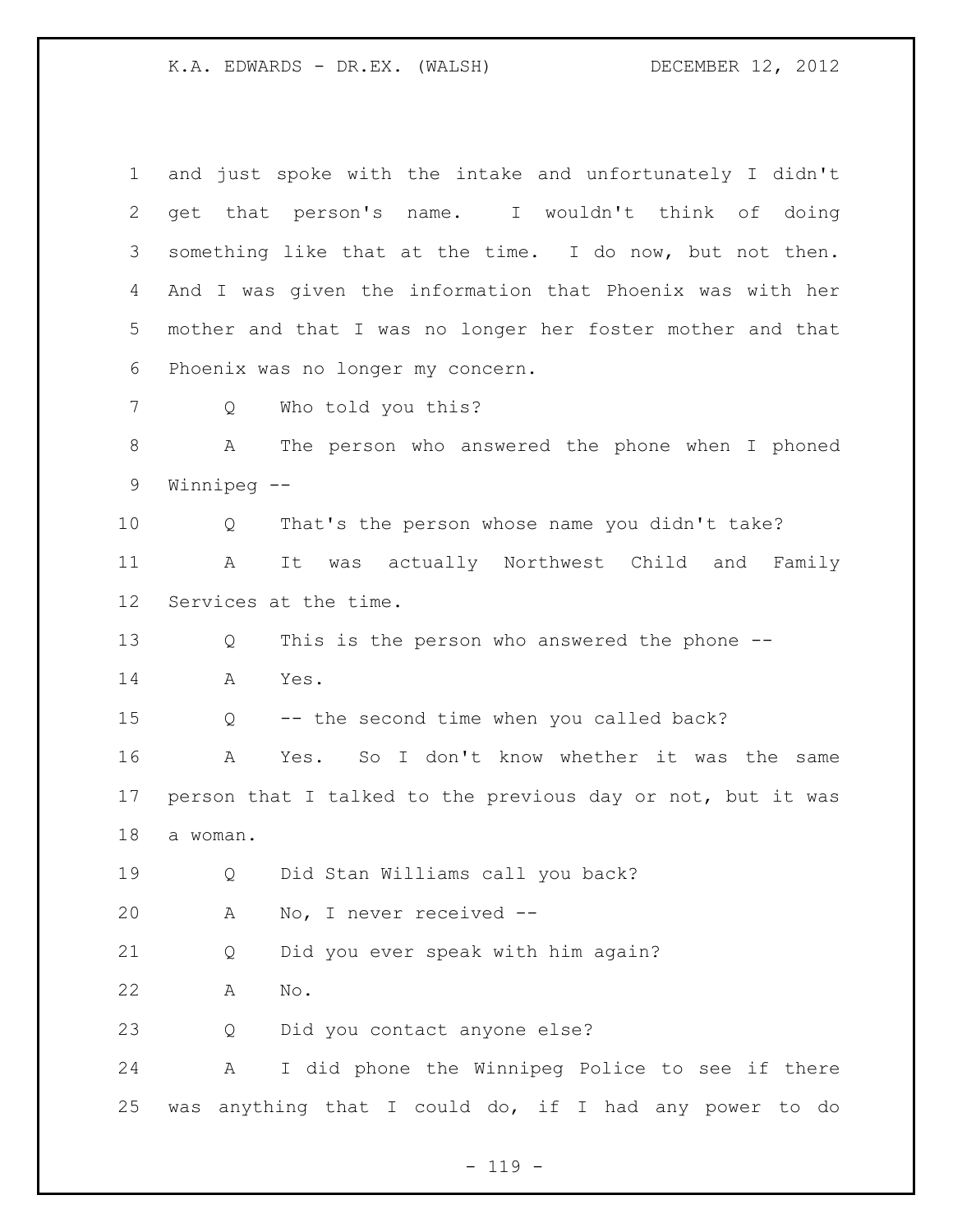| $\mathbf 1$ | anything and I was told that Steve, if Steve had a concern  |
|-------------|-------------------------------------------------------------|
| 2           | he would have to phone them and they could act on, on Steve |
| 3           | they couldn't, I couldn't do anything. I had no<br>but      |
| 4           | authority. Not told in the same way that, you know, you're  |
| 5           | not her foster mom, there's no concern to say that I had no |
| 6           | authority to, to do anything or have them act.              |
| 7           | Do you know what Steve was doing?<br>Q                      |
| $\,8\,$     | I wasn't with Steve so I can't comment on<br>A<br>No.       |
| 9           | what Steve was doing.                                       |
| 10          | You said that you both called.<br>Q                         |
| 11          | We -- well that was what we were going to do so I<br>A      |
| 12          | went, I made my phone call but as to whether Steve made his |
| 13          | phone call, I can't answer that, I won't answer for Steve.  |
| 14          | You said you phoned the police department.<br>Q             |
| 15          | Yes.<br>A                                                   |
| 16          | And we know that ultimately after Phoenix's death<br>Q      |
| 17          | was discovered you gave a statement to the police.          |
| 18          | Yes, I did.<br>Α                                            |
| 19          | On May 16, or March 16 -- well this says March<br>Q         |
| 20          | 14. Sorry, March 14, 2006. So let's look at that, please.   |
| 21          | It's starting at page 5076. Sorry, I've lost the page but   |
| 22          | in this statement you do indicate that you phoned the       |
| 23          | police after three days. Here we are, page 5080. So the     |
| 24          | paragraph says:                                             |
| 25          |                                                             |

- 120 -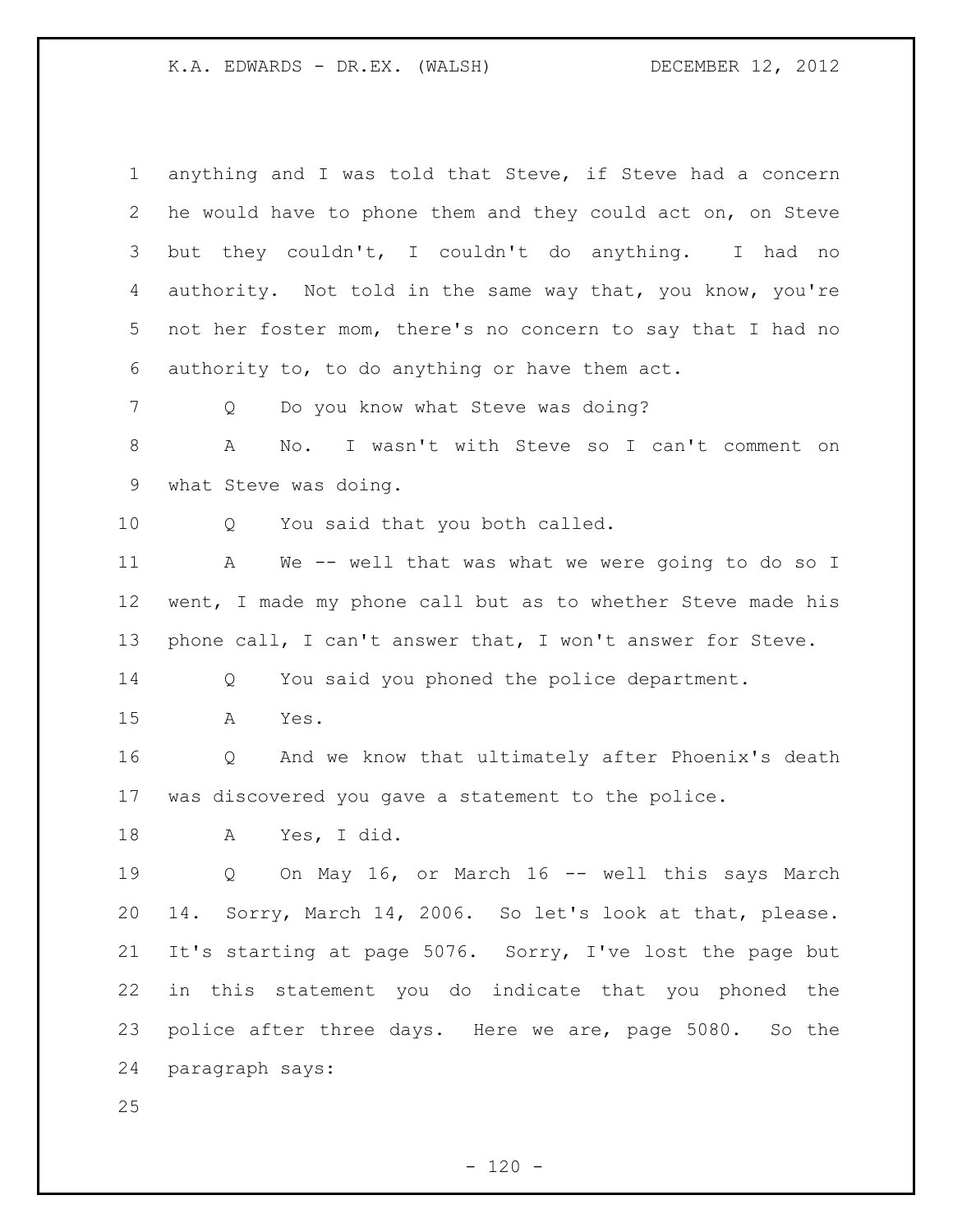| 1             | "And then in April,<br>like        |
|---------------|------------------------------------|
| $\mathbf{2}$  | everything was, you know, just     |
| 3             | normal everyday life. And then in  |
| 4             | April of 2003, Samantha showed up  |
| 5             | at his house at 1331 Selkirk and   |
| 6             | said; you know, 'My life is        |
| 7             | changing, I'd like to take Phoenix |
| 8             | for a visit.' And Rohan, like he   |
| $\mathcal{G}$ | knew that, you know, Steve wasn't  |
| 10            | gonna say no. He said, 'Sure. Take |
| 11            | her to the park. Have fun. She's   |
| 12            | your daughter. Because moms should |
| 13            | be with daughters.' Or 'Moms       |
| 14            | should be with babies.' And that's |
| 15            | what he did. And when she took her |
| 16            | out of the house for a visit that  |
| 17            | day, she never brought her back,   |
| 18<br>19      | ever.                              |
| 20            | I phoned the Winnipeg like after   |
| 21            | like three days."                  |
| 22            |                                    |
| 23            | And further down the page it says: |
| 24            |                                    |
| 25            | "I phoned the Winnipeg Police,     |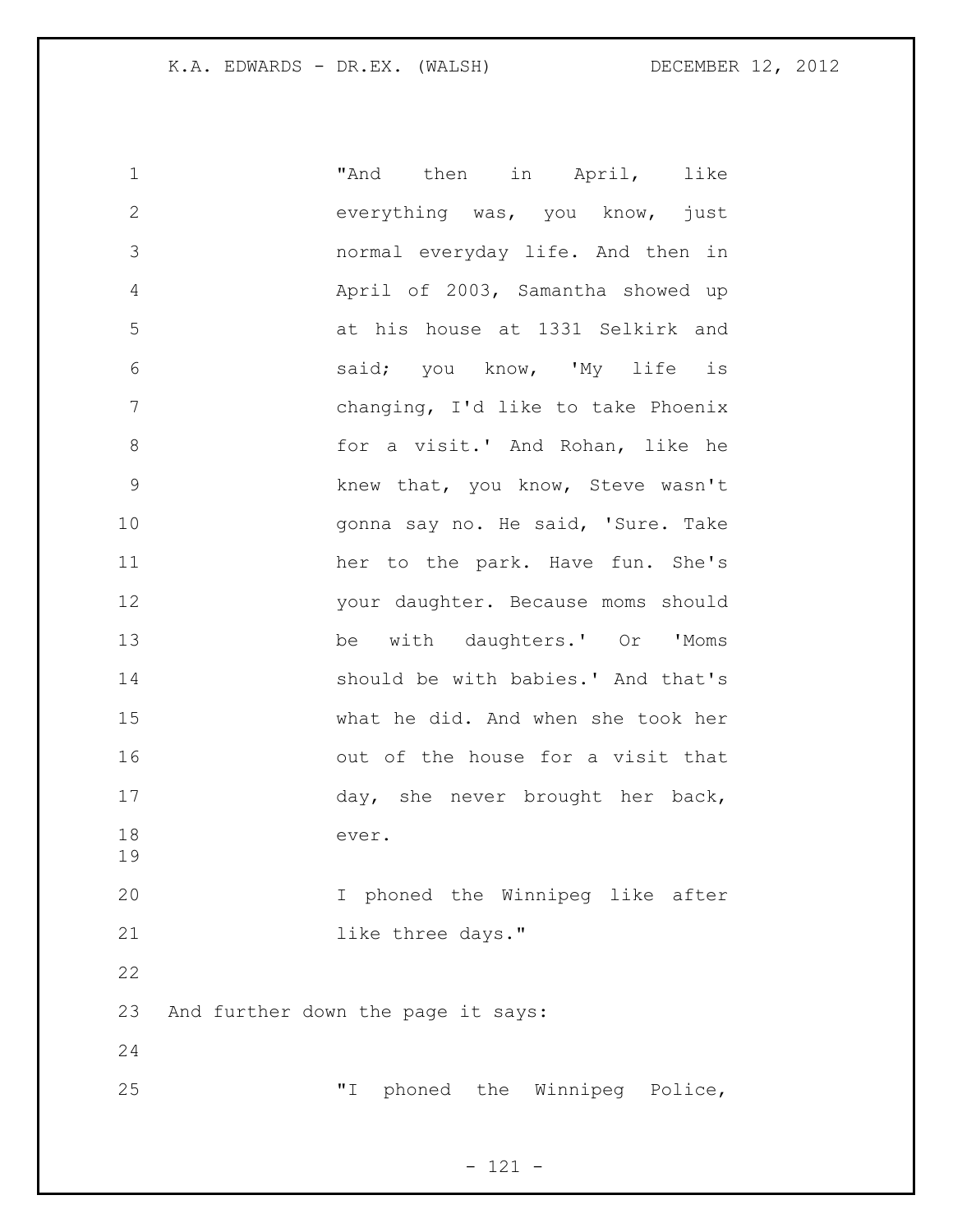**1** like the nonemergency line and 2 spoke with whatever Constable ..." So that's what you're talking about in terms of phoning the police? A That is what I'm talking about, yes. Q Okay. Now what I've read out refers to April of 2003 rather than April of 2004. We'll come back to that. A All right. Q Okay. Did you do anything else? You said you phoned CFS. You spoke to someone and they gave you certain information. You phoned the police, they gave you certain information. Did you do anything else after Phoenix was not returned? A Other than just ask friends, mutual friends who knew Samantha and so have you seen Phoenix, no. What else could I do? I'm being told by an agency that placed her with me because they apparently, throughout their records had concerns in regards to the child and the child's safety, I'm told I was no longer the foster parent, so I have no concern, and told by the Winnipeg Police that I have no authority to do anything. Q I think you told us that over the entire time

 that you had Phoenix staying or living with you, Samantha only visited would you say five times, seven times?

- 122 -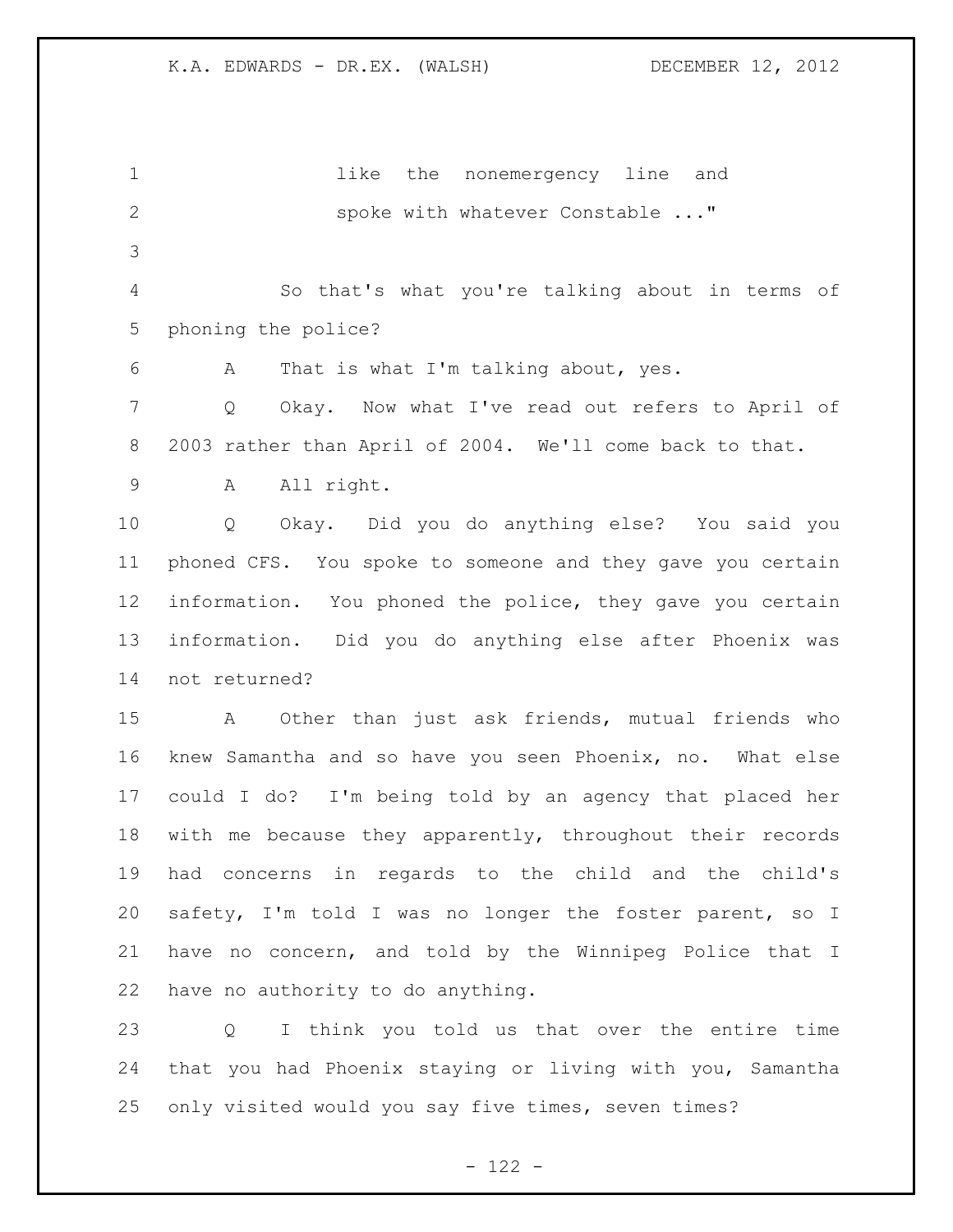A I think that what I told you was being generous maybe seven times. Q Over that three and a half year span? A Yeah. Q On those occasions did you ever seen Samantha be physically abusive to Phoenix? A No, I did not. Q Did you see her be verbally abusive to Phoenix? A Other than call her a bitchy baby, no, I did not myself witness her -- Q Okay. A -- do this.

 Q We heard evidence that Steve told his former social worker from when he was a child, Kathy Epps, that he was worried about Phoenix being in Samantha's care. This was in July of 2001, that he was concerned about her discipline methods. Did he ever tell you about those concerns?

 A Well, no, he didn't tell me about any disciplinary concerns. Like she was, but she was like an infant, she was one-year-old. Like what kind of disciplinary concerns could there possibly be? He had concerns about the fact that when she cried she would give her her bottle or change her and then set her aside and not have any, you know, bond time or cuddle time.

- 123 -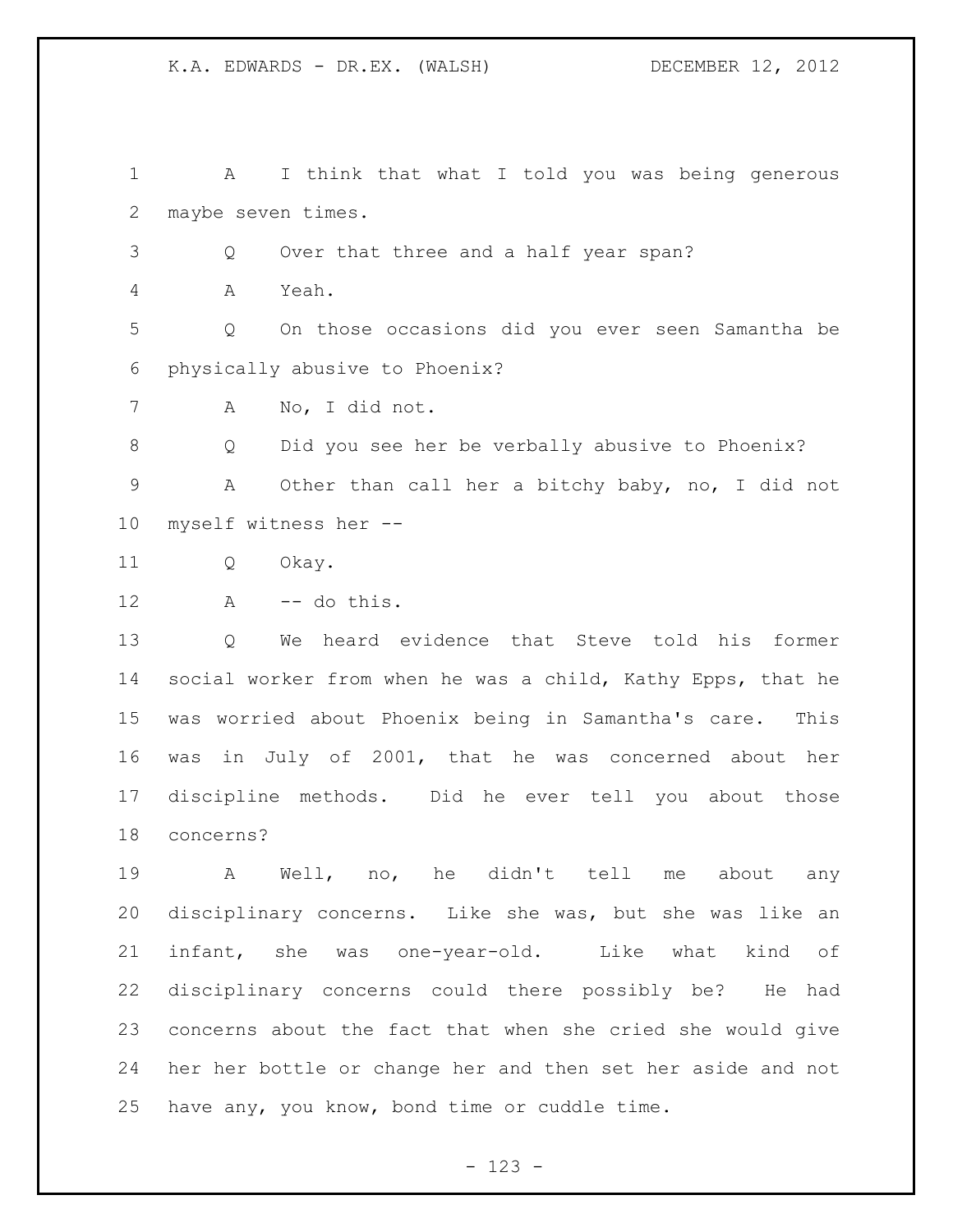Q And you're referring to the time when she was an infant because, as you said, by -- A Well, she would have only been one in '01. Q And then Samantha and Steve separated? A Yes. Q And Samantha was not caring for Phoenix? A Exactly. Q You had many more occasions to observe Steve with Phoenix. Did you ever see him be physically or verbally abusive with Phoenix? A Never, never. Steve is the type of person, whether it be his child or anybody's child, he gets down and he plays with them and he brings himself to a child- like level and children gravitate to him. Q Between April of 2004 and March of 2006, did you stay in contact with Steve? 17 A I'm sorry, what were the dates again? Q So April of 2004 when Samantha picked Phoenix up and March of 2006 when you heard about Phoenix's death, did you stay in contact with Steve? A No, not, not so much, no. Q Why is that? A I don't think I -- just life happens. People go 24 in separate directions. I did not -- we, although we had mutual friends, let's just say that Rohan inherited the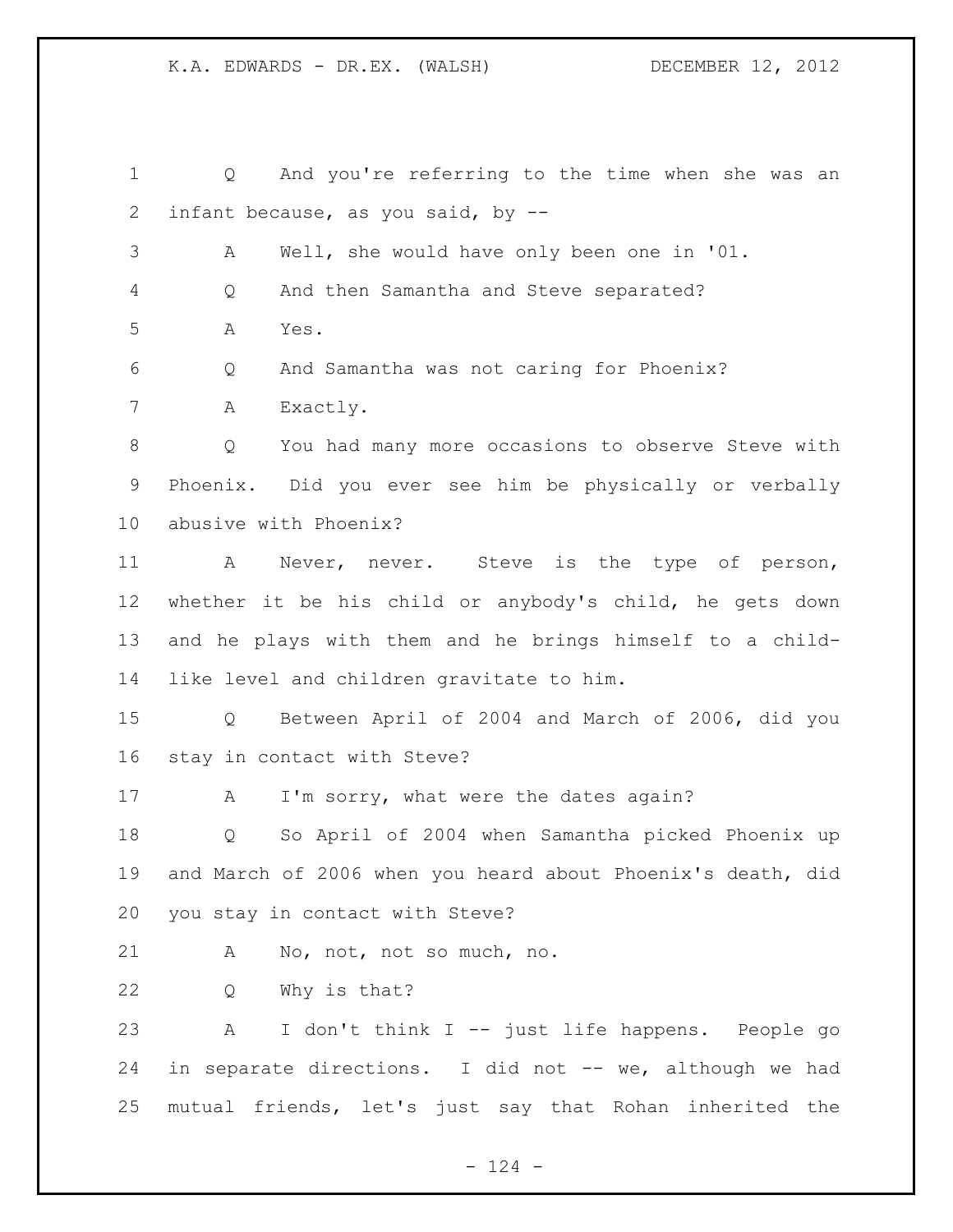friends after the divorce because for some reason people seem to think they have to take sides and stuff like that. Q And you didn't have the common bond of Phoenix at that point in your life? A I guess so, if you want to say that, but yeah. Q What about Samantha Kematch, between April of 2004 when she picked Phoenix up and March of 2006 when you learned of Phoenix's death, did you have any contact with Samantha Kematch? A None. Q Did you hear anything about her? A No. Just things that her brother's girlfriend would tell me in regards to she had seen Phoenix or that, I recall one time she -- I believe this was in 2004, it could have happened in 2005, I'm not sure, but I had seen her and she had said that she was wanting to take custody or take Samantha to court and gain guardianship of Phoenix. Q Who said this? A Do you want me to say the person's name? Q No. Just was it a friend, a friend of Samantha's said this to you? A This was, this was Samantha Kematch's brother -- Q I see. A -- his girlfriend. Q Told you that Samantha wanted to gain custody?

 $- 125 -$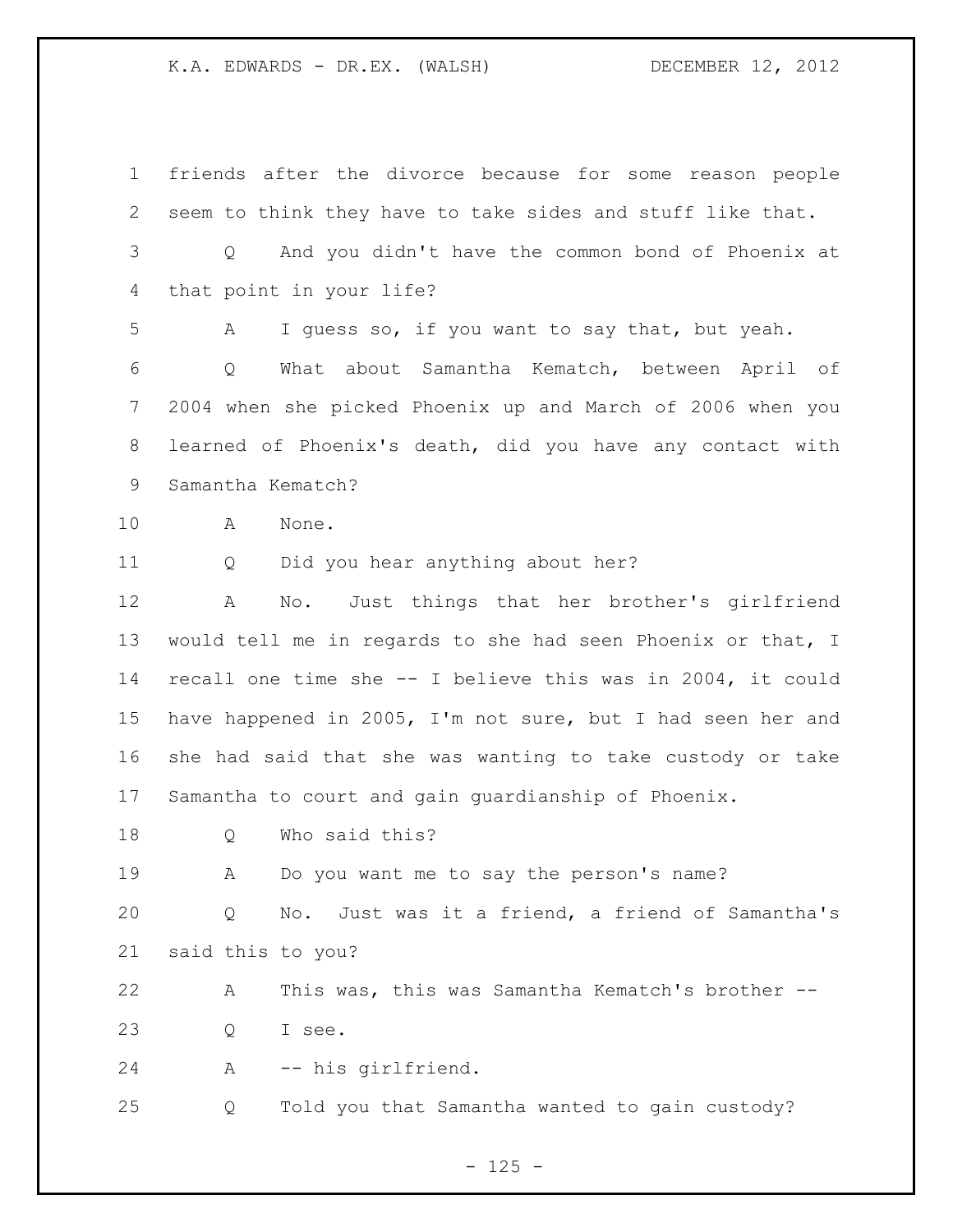A No, that she wanted, her and Samantha's brother wanted to gain custody or guardianship of Phoenix. Q Okay. Did you try to see Phoenix through these people? A These people didn't get to see Phoenix, that's why they were wanting to take guardianship of Phoenix. Q I see. So they were telling you -- 8 A And this -- yeah. Q -- they didn't have contact either? A Yeah, they didn't have very much contact with Phoenix and they had heard -- I don't know what I should say here and what I shouldn't say. Like should I say what they told me or? Q Well, were you told anything that allowed you to follow up in contacting Phoenix? A Did I have any contact with Phoenix after 2004 17 when Samantha took her? No, I had no -- if, if Mickey and Crystal could have brought Phoenix to me to visit, they would have brought Phoenix to me to live is what I'm saying. 21 O That's Samantha's brother and his wife? A Yes. Because Samantha's brother had the -- Samantha's brother also was a very good friend of Steve's and mine, would jam with us. I believe Mickey stayed with me for a couple of weeks. We were really good friends,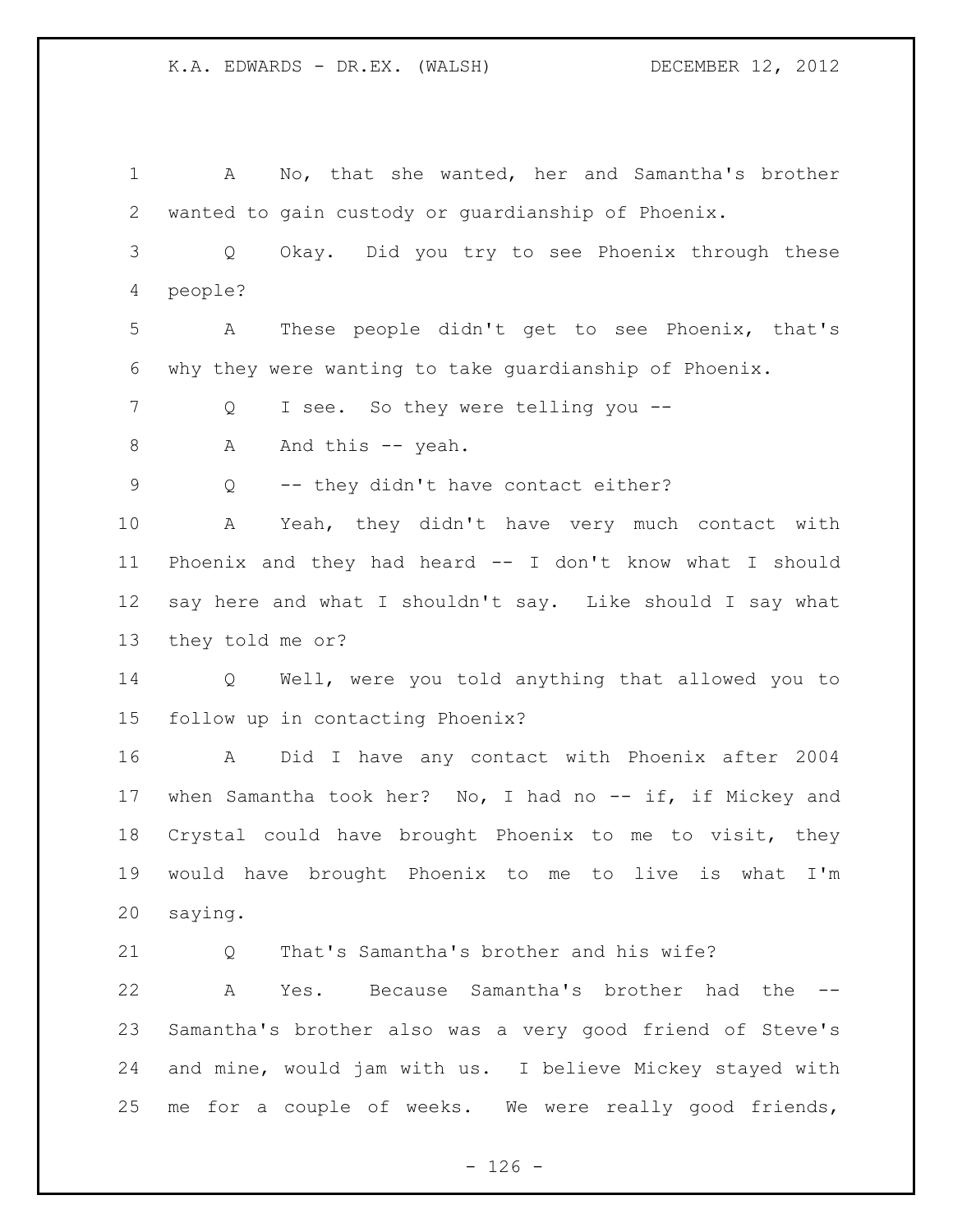his, his girlfriend. So he, he was under the impression that Phoenix was in the perfect spot and that was with me. He too didn't have a very high opinion of CFS.

 Q Are you telling us that they were also looking for Phoenix?

A They were also looking for Phoenix.

7 Q Do you know when that was?

 A I believe 2004, could have been 2005. Like I said, I didn't -- I wasn't in constant contact with these people because I was in a completely different circle of friends.

 Q Do you recall how it was that you learned that Phoenix was actually missing?

 A Yes. I came home from work one night, one evening, and I got a phone call from Rohan. And we hadn't talked for a few months and the only thing -- he didn't say hello or anything like that. He just said do you know Phoenix is missing? And I sort of just replied, no, she's not, because I heard just maybe two days before that Phoenix was back in Child and Family Services care and I had told my boyfriend, the person I was living with at that time, it wasn't can she come to live with us or anything like that, it was, okay, Phoenix is coming to live with us. So it was, it was Ron that phoned me and told me this and I, I didn't believe him at first. And then he just said to

- 127 -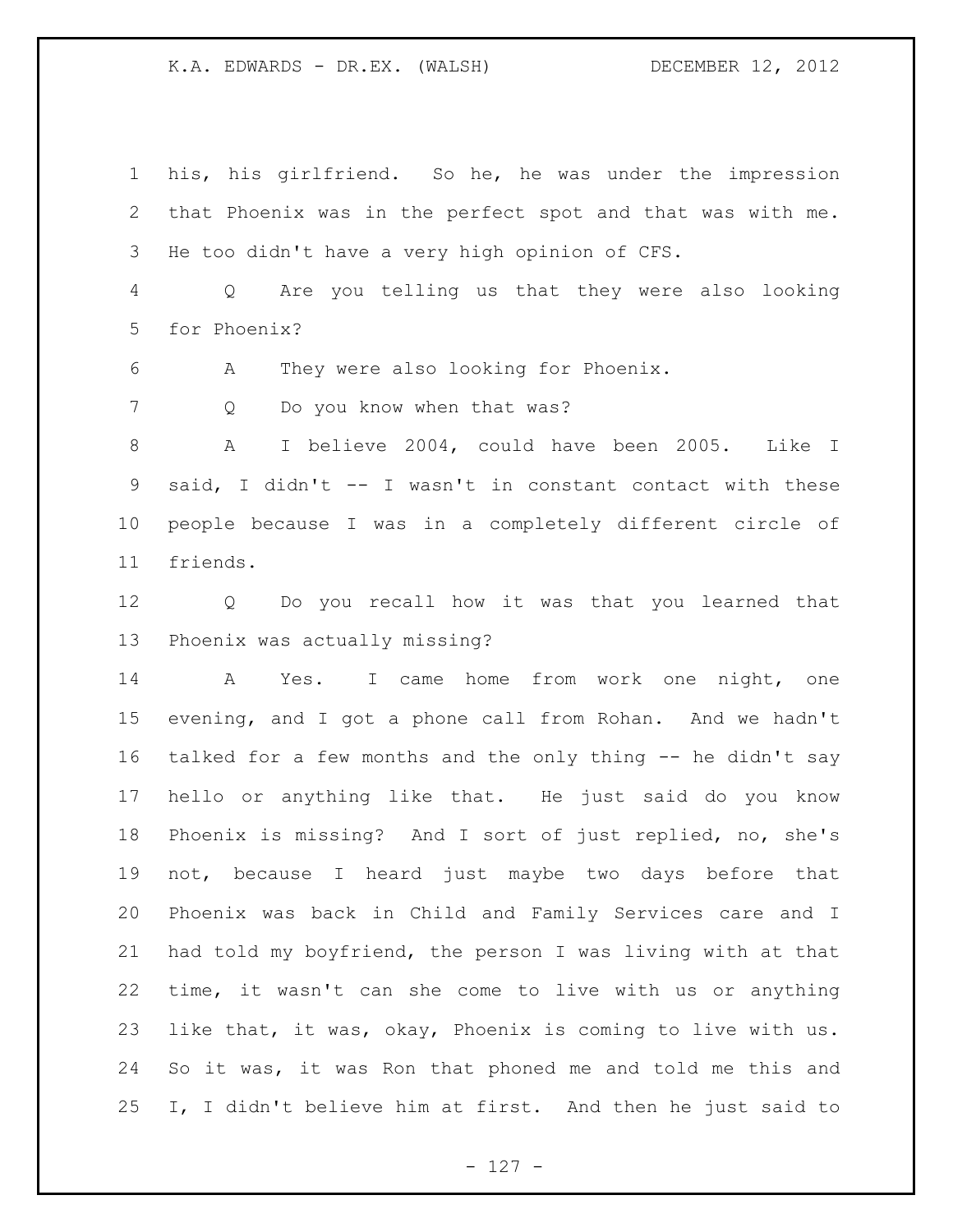me, no, I'm telling you she's missing, the RC, or the -- yeah, he said the RCMP are here looking for her. And that's how I found out that she was missing.

 Q And then how did you find out that she had actually been murdered?

 A The next night. The RCMP were supposed to come and see me, they had said that they were going to come and talk to me. They were supposed to come the next day which would have been a Friday, I believe, and they didn't, they didn't come see me on Friday and my dad phoned me and he was crying and he said what was her name? And he was trying to remember Samantha's name because none of us ever knew her or -- and he was all panicked. And so I told him what her name was and my dad said it was her and she's gone and that's how I found out.

 And then I believe it was the next day or maybe the Monday, I don't know, after that time just sort of, you know, just blurs for a little bit until I actually was able to contact people in government and start documenting dates and almost immediately I started trying to get to CFS and to the AMC and to everybody, the truth of this girl and nobody, not one of them listened until that information, and I testified that I told the premier's assistant, Brian, about the welfare, that's what I'm really good somewhere, with the government listening to me. I could take -- or

- 128 -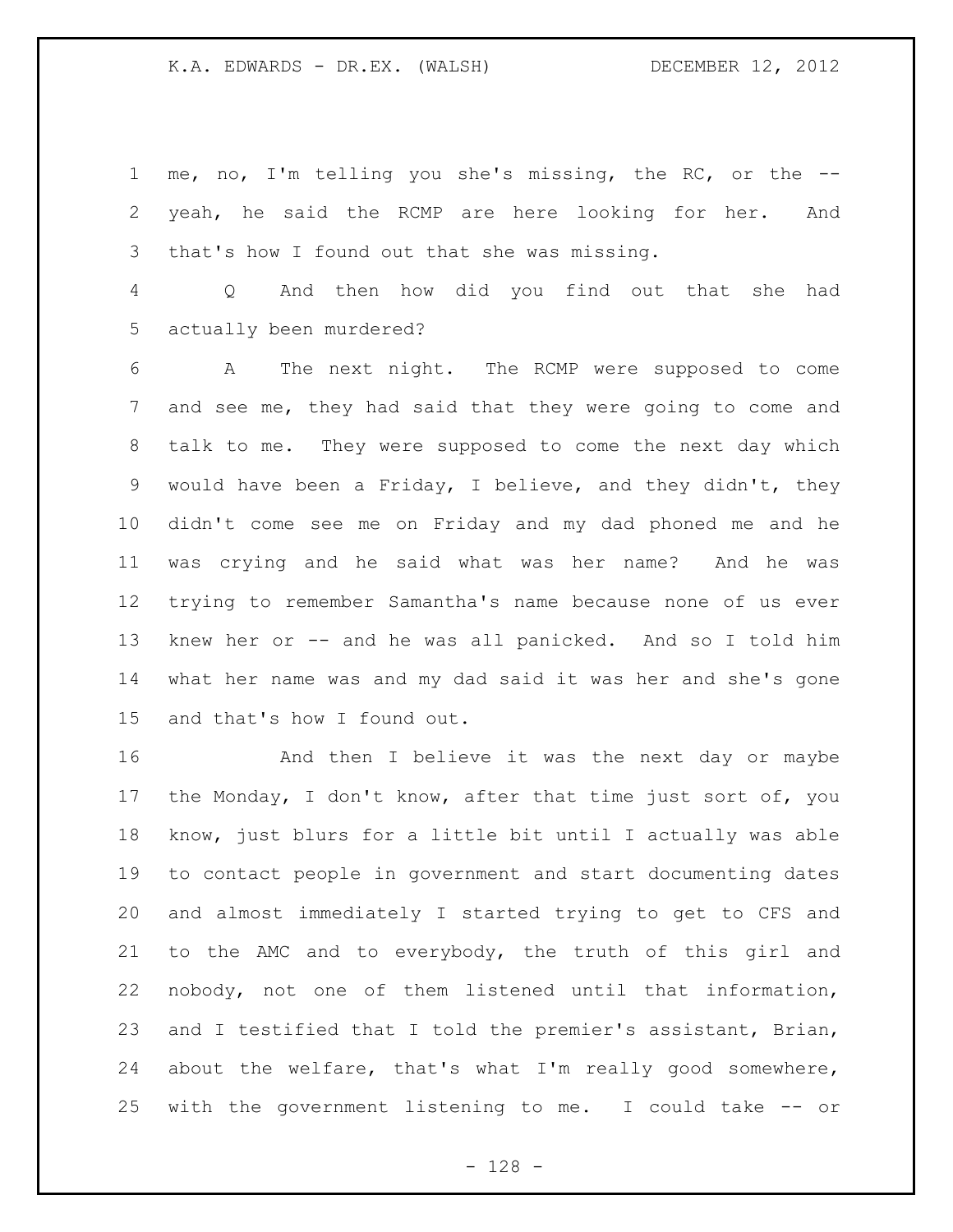Christine Melnick took a meeting with me for like 30 seconds, well actually it was an hour and 45 minutes, said she patted her dry eye, while I told the story with no tears in my eyes. And her assistant wrote mad notes for an hour and 45 minutes. I asked for a 15 minute meeting with her. I had it all written down and so I was just taking what I had written down, sat me down on her comfy couch and did all this and that's that.

 Q So we'll come back to some of that correspondence.

11 THE COMMISSIONER: Now, witness, would you like a little break?

13 THE WITNESS: No, I'm good, I can keep going. This ain't new to me. I have been going for six years and this is -- I've been waiting for six years to, to do this, so even if the tears come, I don't need a break, as long as you can understand what I'm saying.

## BY MS. WALSH:

 Q So after you heard that Phoenix had been killed you were interviewed by the police and we're going to come back to the statement that you gave. Ultimately you testified at the murder trial?

A If you want to call it testifying, yes.

Q That was in 2008, right?

 $-129 -$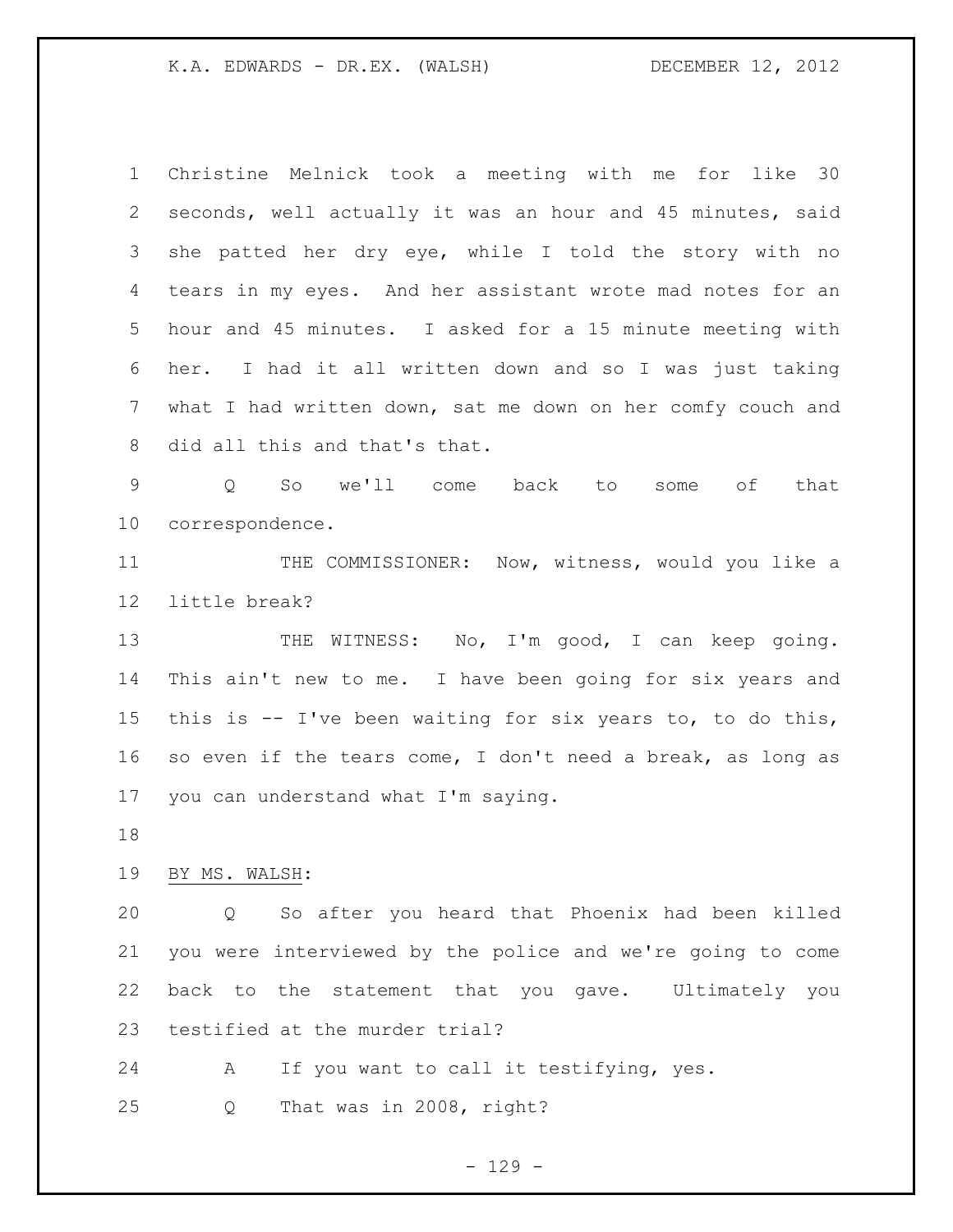A Yes.

 Q Were you allowed to attend the trial and listen to the evidence?

 A No. When I was able to get through to the Crown that was handling the case, he had suggested to me that I don't attend the trial and that Steve doesn't attend the trial because we may be called as witnesses. And then I, I don't know how long after that, it wasn't much longer, like within, you know, I would say like a week or so I was contacted by victim services, who were great with the family, by the way, and my victim services worker also suggested that maybe Steve's sisters and anybody close to us didn't attend the trial at which point I said well somebody has to because nobody's listening to the family and we don't have a lawyer and somebody has to be there and they had agreed to just let Geni in and his sisters go with Steve and I could not attend the trial until after I testified.

 Q And I understand that you testified towards the end of the trial?

A I believe, yes.

 Q Now we know that there were a number of reports that were prepared after Phoenix's death was discovered that looked into the Child and Family Services that Phoenix and her family received. One of the reports was prepared

 $- 130 -$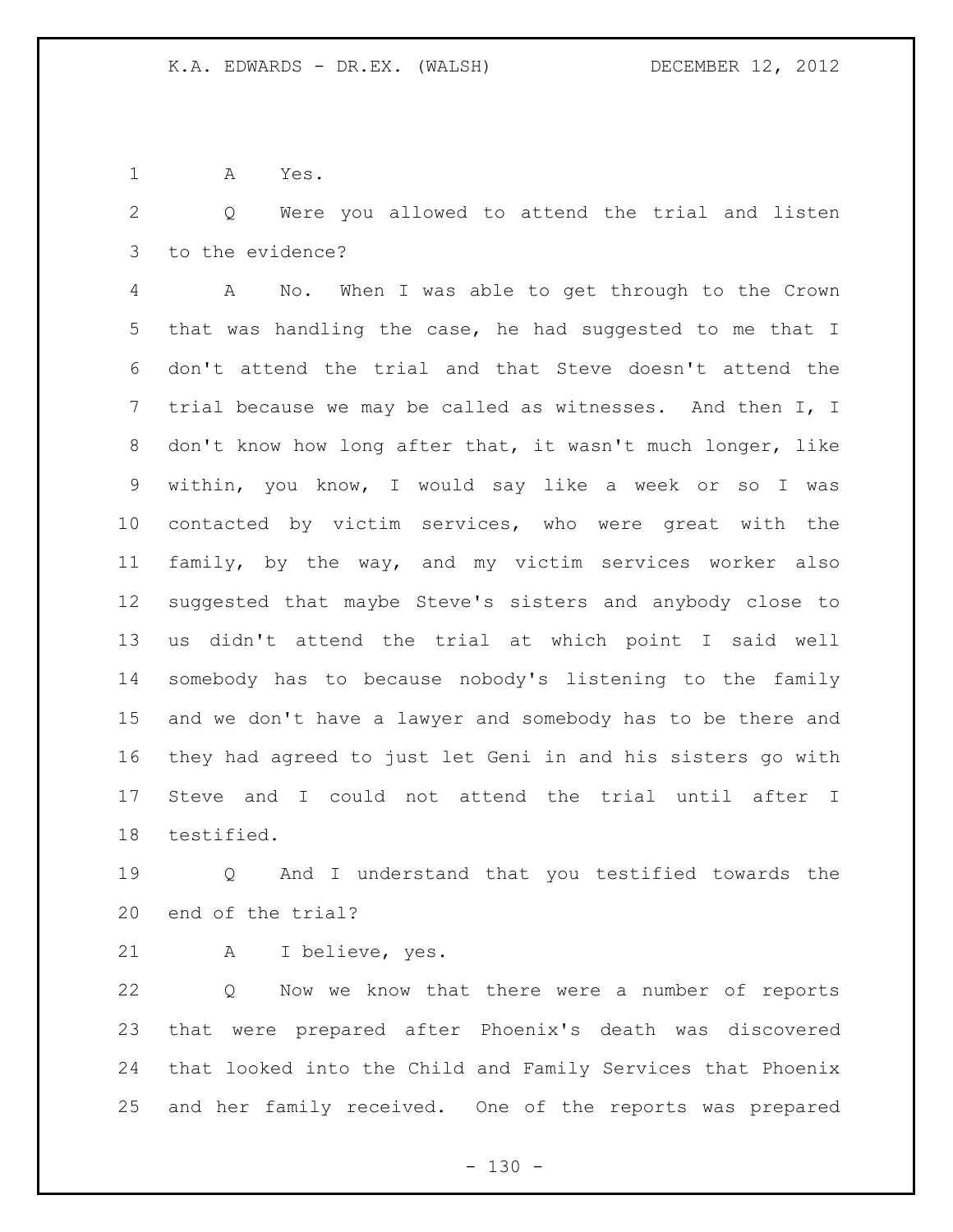through the Office of the Chief Medical Examiner by Jan Christianson-Wood. Were you ever interviewed by Ms. Wood, Christianson-Wood? A Never. Unless she was the woman in the room with Andy Koster the day that I met with him. Q No. So let's pull up page 145, please. THE COMMISSIONER: Which report is this? 8 MS. WALSH: This is the Section 10 report, Mr. Commissioner, and while you're over at your reports if you'll pull out the Section 4 report we'll go through that one next. So we're in the Section 10 report. 12 THE COMMISSIONER: Right. BY MS. WALSH: Q We call it the Section 10 report because it was prepared pursuant to Section 10 of the Fatality Inquiries Act. So page, it's page 145 of our disclosure. It's page 29 of the report. You see at the top of the page it says: "Place of Safety with Kimberly Ann Edwards and Rohan Wayne Stephenson." A Yes. Q You've seen this report as part of your

- 131 -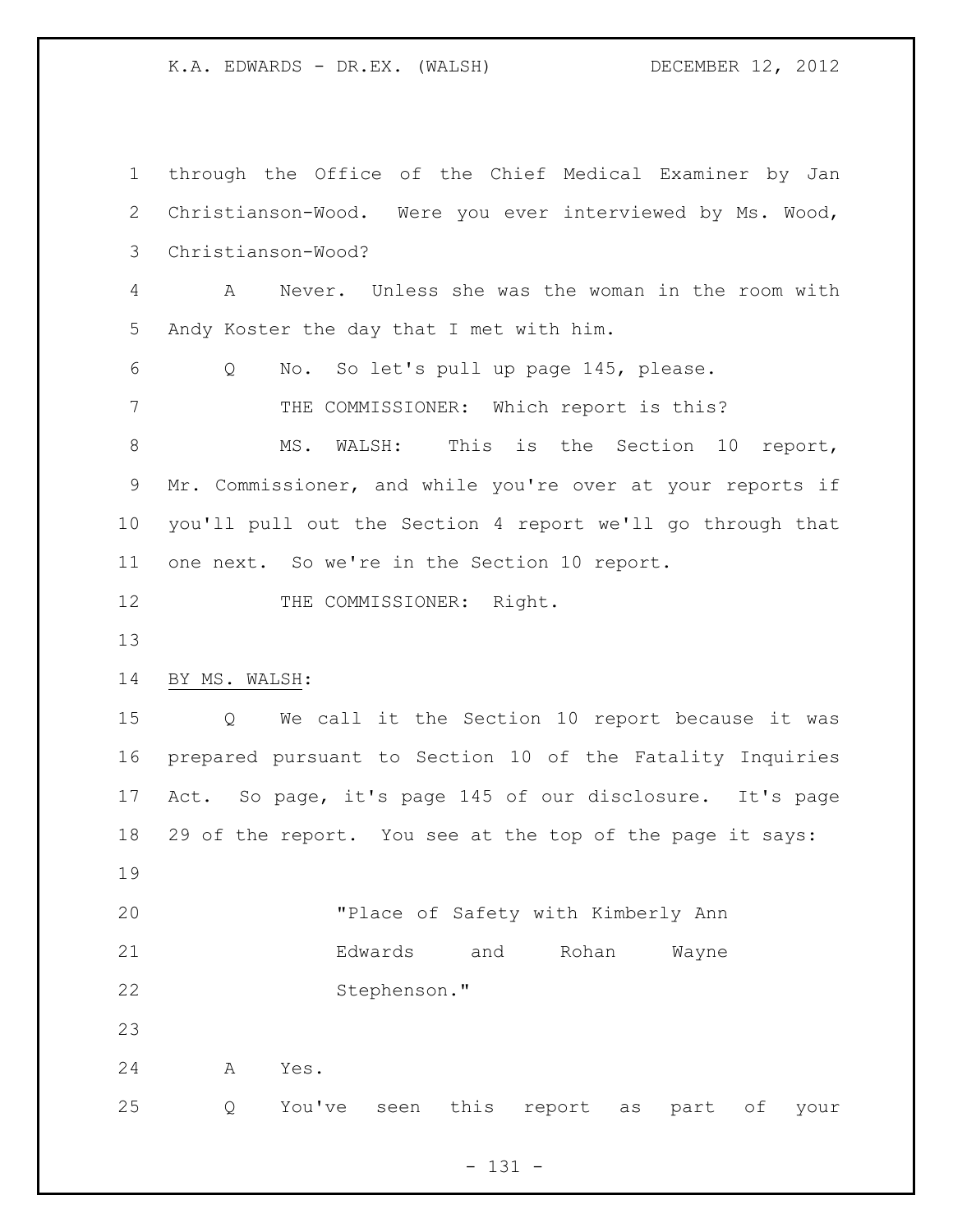participation or this portion of the report as part of your participation in this inquiry?

A Yes.

 Q Is that the first time that you were shown this report?

- A This particular report, yes.
- Q Okay. So --

8 A Actually before I answer that, is there a cover page? Because when, when certain reports came in the Family Services minister at the time, I believe it was Christine Melnick, had couriered or had offered to courier all Phoenix's reports to me and I recall picking them up. So I don't know whether I received the medical examiner's report or not.

Q The cover page is page 117?

16 A No, this was not one of those reports.

 Q There were other reports though that the minister did deliver to your house?

 A I actually went and picked them up at the time. In dealing with anything in regards to Phoenix I made arrangements to either pick correspondence up from them or hand deliver all information in regards to Phoenix directly to the premier's. Everybody got it in triplicate. The premier's office got it, the Family Services minister got it, as well as I believe INAC.

- 132 -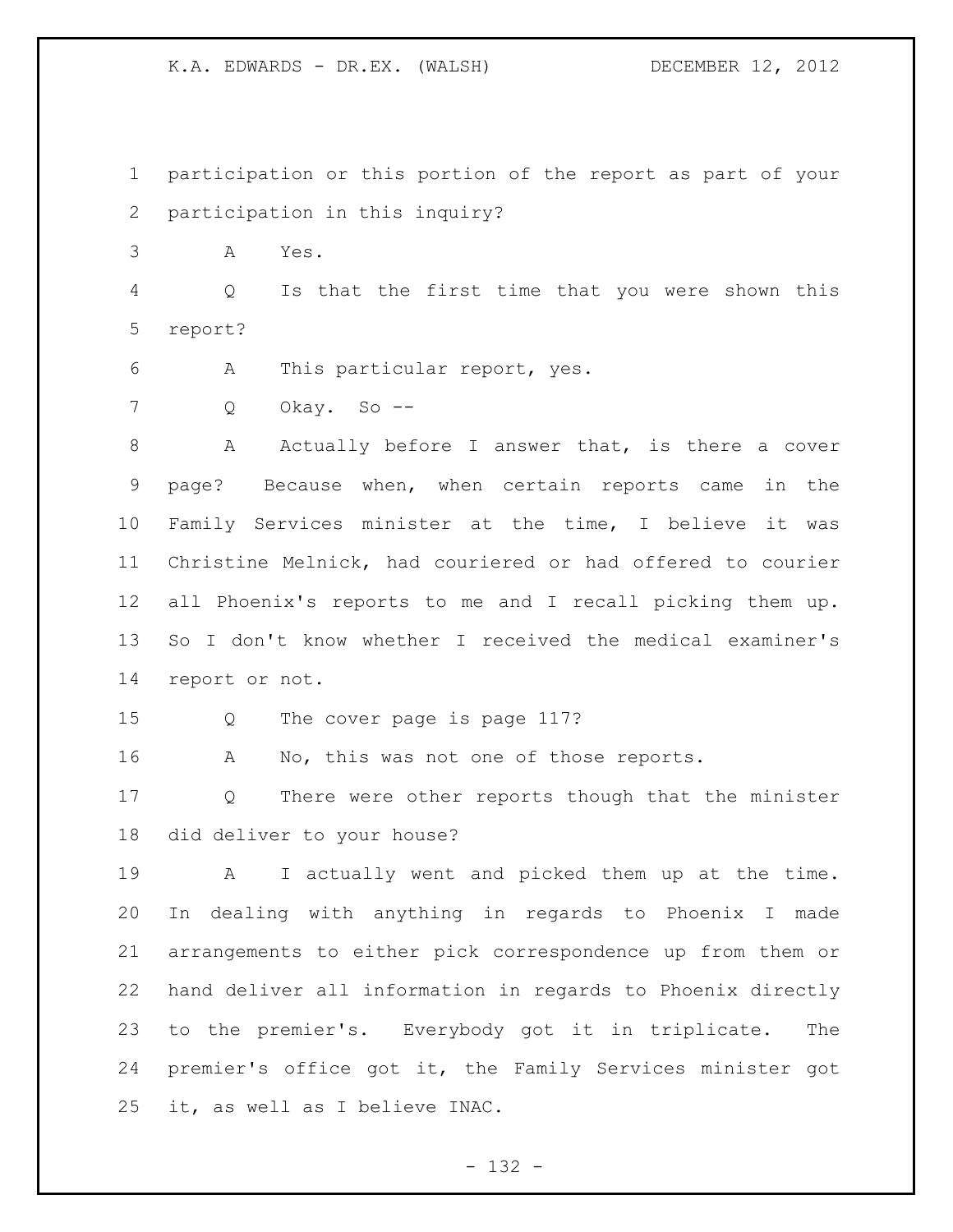Q So you're talking about correspondence that you delivered to the department? A Yes, because I wasn't being able to deliver it to the people who should have been taking it from me and that was the supervisors, such as Elsie Flett, who I was trying to reach. Q So but you just told us that the Minister of Family Services delivered certain reports to you. A Yes. Q Do you recall which reports were delivered to you? A The ones -- Q Did you get Andy Koster's report? 14 A -- strengthening the commitment. Q Okay. A Is strengthening the commitment the one that dealt solely with Phoenix? Q No. A It was the one that dealt solely with Phoenix and the strengthening the commitment ones. Q Okay. So the report that dealt solely with Phoenix that you might be referring to is the one prepared by Andy Koster. A Yes, that's the one. Q Okay. And we'll look at that in a minute.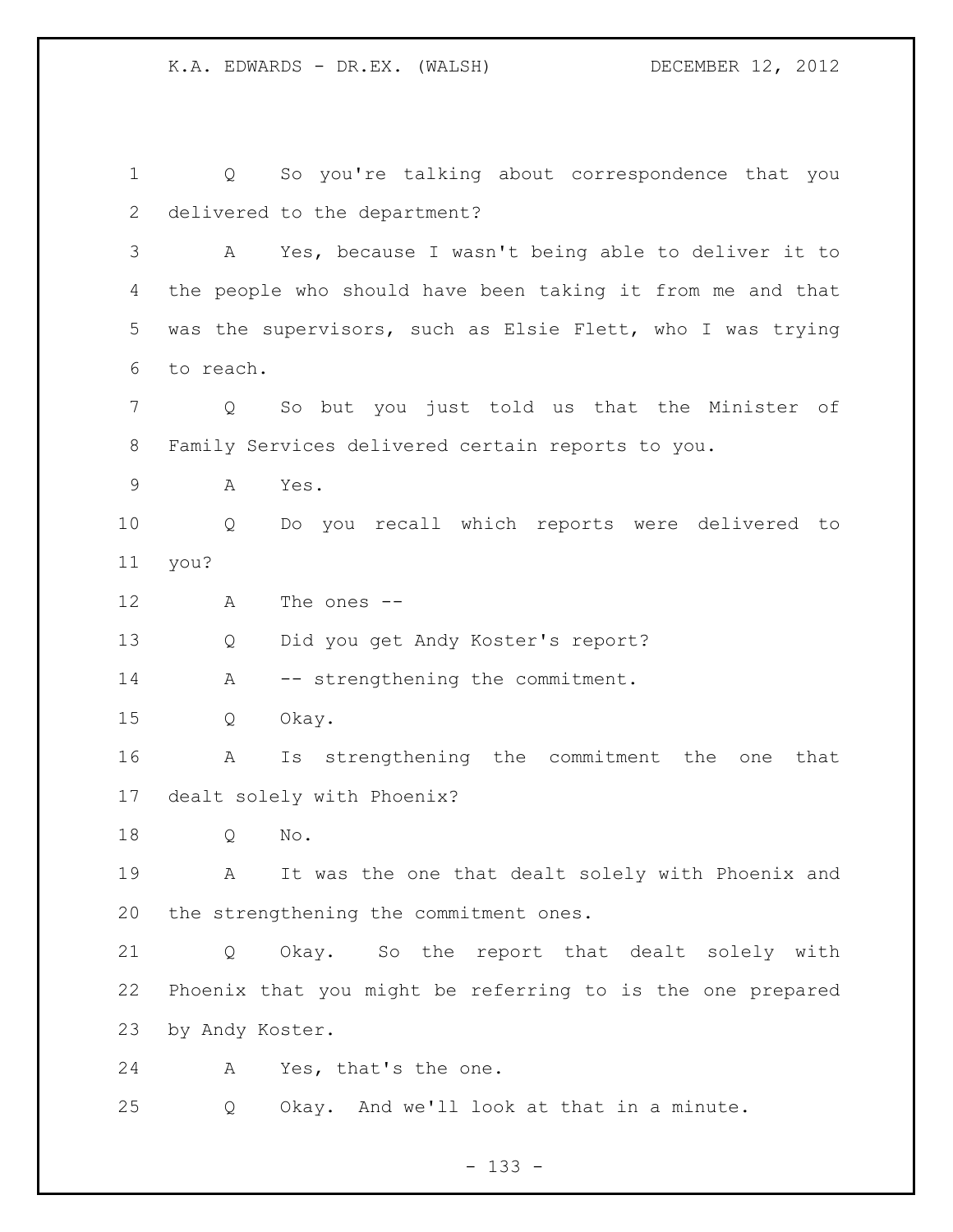1 A I don't know what it's titled. Q So with this report that we're calling the section 10 report, if we can go back to page 145, please. So this says: "It was at this point that the involvement of Kimberly and Rohan **...** Stephenson was formalized by the Agency. After Phoenix's disappearance became an issue in 11 the media during the spring of 2006, Kimberly Edwards ... was vocal about the lengthy periods of care she and her former husband, Rohan, provided for the child. Kimberly Edwards and Rohan Stephenson applied in 2003 to be licensed as a Place of Safety for Phoenix Sinclair. In the application forwarded to Manitoba Family Services, it was noted that Kimberly was living at 1331 Selkirk Avenue while Rohan lived in McMunn, a hamlet an hour east of Winnipeg in the R.M. of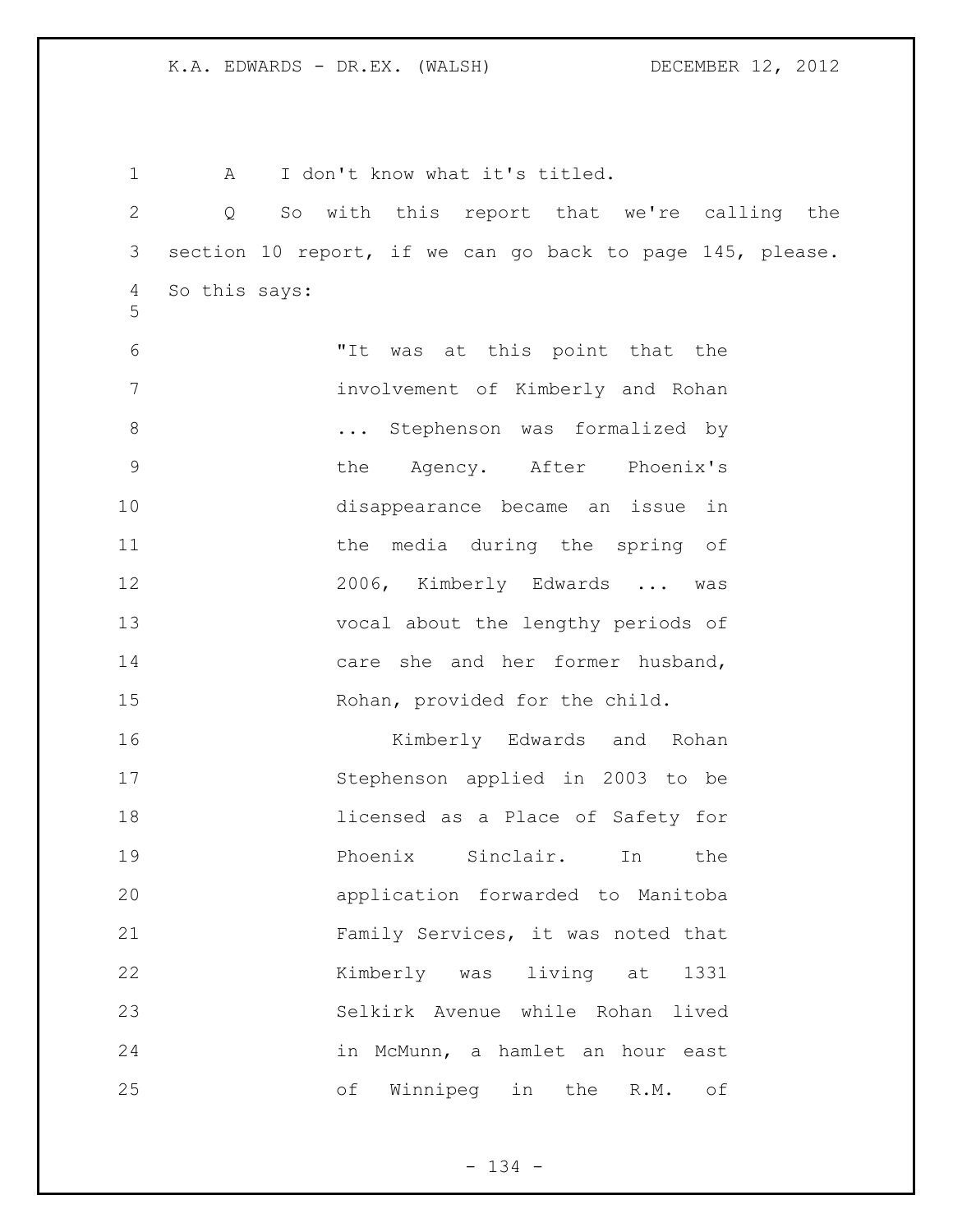| $\mathbf 1$    | Reynolds. The information in the                 |  |
|----------------|--------------------------------------------------|--|
| $\mathbf{2}$   | [place of safety] file indicated                 |  |
| 3              | that the couple were separated at                |  |
| $\overline{4}$ | the time of the application. The                 |  |
| 5              | reason for separation was not                    |  |
| 6              | noted nor does it appear that a                  |  |
| 7              | reason was requested or questions                |  |
| $\,8\,$        | asked about why they were making a               |  |
| $\mathcal{G}$  | joint application, other than to                 |  |
| 10             | note that they were co-parenting."               |  |
| 11             |                                                  |  |
| 12             | Now what I've read so far, those two paragraphs, |  |
| 13             | are those accurate?                              |  |
| 14             | A<br>Yes.                                        |  |
| 15             | Q<br>Okay. The next paragraph:                   |  |
| 16             |                                                  |  |
| 17             | "It was not clear from the file                  |  |
| 18             | why Mr. Stephenson's place of                    |  |
| 19             | residence was not examined for its               |  |
| 20             | suitability as a [place of safety]               |  |
| 21             | if the couple were co-parenting.                 |  |
| 22             | addition, the personal<br>In                     |  |
|                |                                                  |  |
| 23             | reference referred only to the                   |  |
| 24             | suitability of Kimberly<br>Ann                   |  |

- 135 -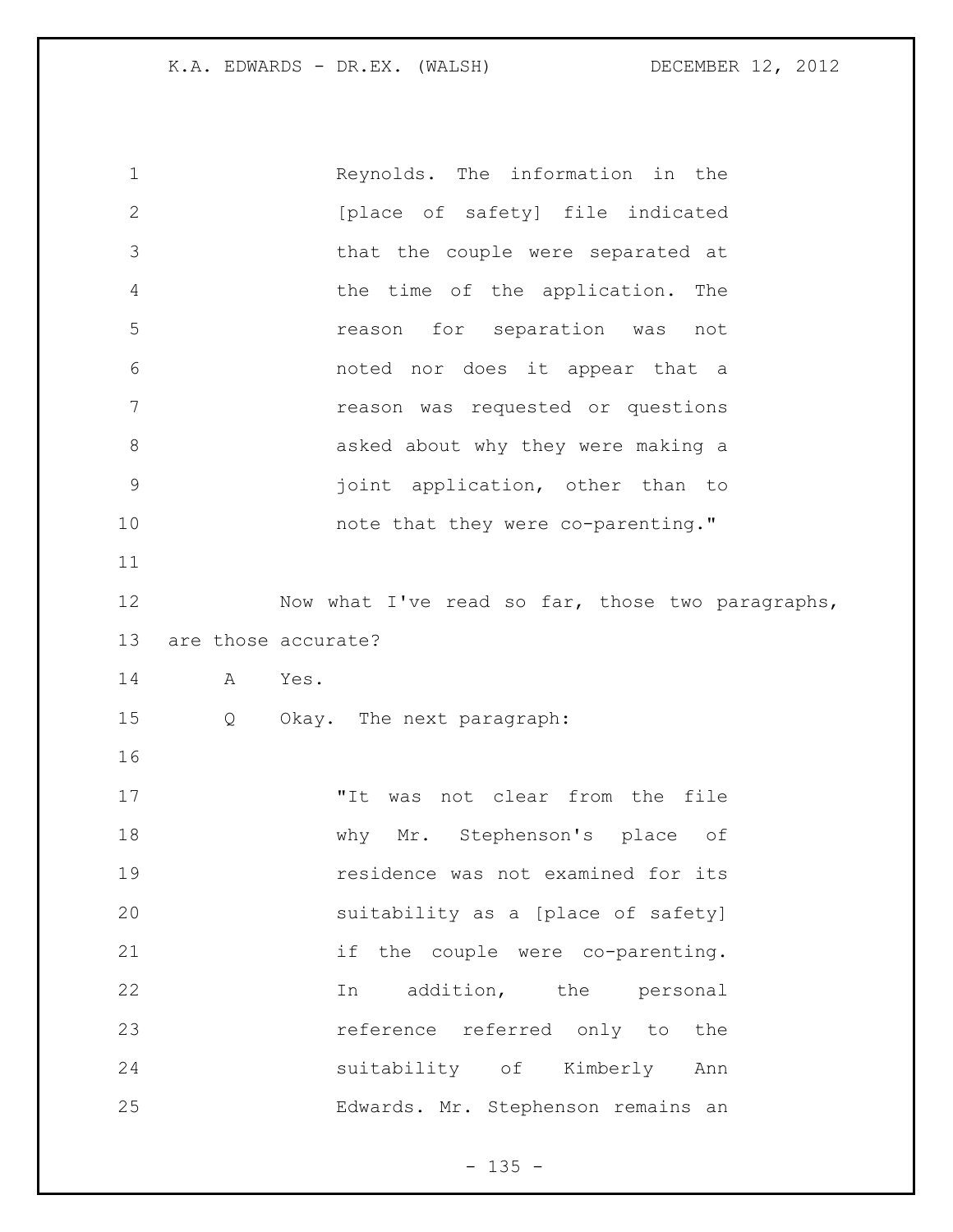| 1           | enigma.<br>for<br>The<br>the<br>reason              |
|-------------|-----------------------------------------------------|
| $\mathbf 2$ | couple's separation<br>not<br>was                   |
| 3           | $explored - was it due to alcohol,$                 |
| 4           | drugs, violence, gambling<br>$\circ$ $\,$           |
| 5           | incompatibility?                                    |
| 6           | Provincial Standard 411<br>for                      |
| 7           | Place of Safety in a family                         |
| 8           | residence specifies: "Placement in                  |
| $\mathsf 9$ | family residence is not to<br>a                     |
| 10          | exceed two weeks unless the family                  |
| 11          | applies to provide care as<br>an                    |
| 12          | approved foster home'                               |
| 13          | Given that the placement did                        |
| 14          | exceed two weeks and that<br>the                    |
| 15          | caregivers were a separated couple                  |
| 16          | proposing (somehow) to co-parent,                   |
| 17          | it was incumbent on the Agency to                   |
| 18          | that<br>Phoenix<br>in<br>ensure<br>was<br>a         |
| 19          | satisfactory placement. It<br>was                   |
| 20          | required that the foster<br>also                    |
| 21          | parents apply to be licensed. None                  |
| 22          | this was done during her<br>оf                      |
| 23          | placement."                                         |
| 24          |                                                     |
| 25          | there anything in there in terms of<br>what's<br>Is |

- 136 -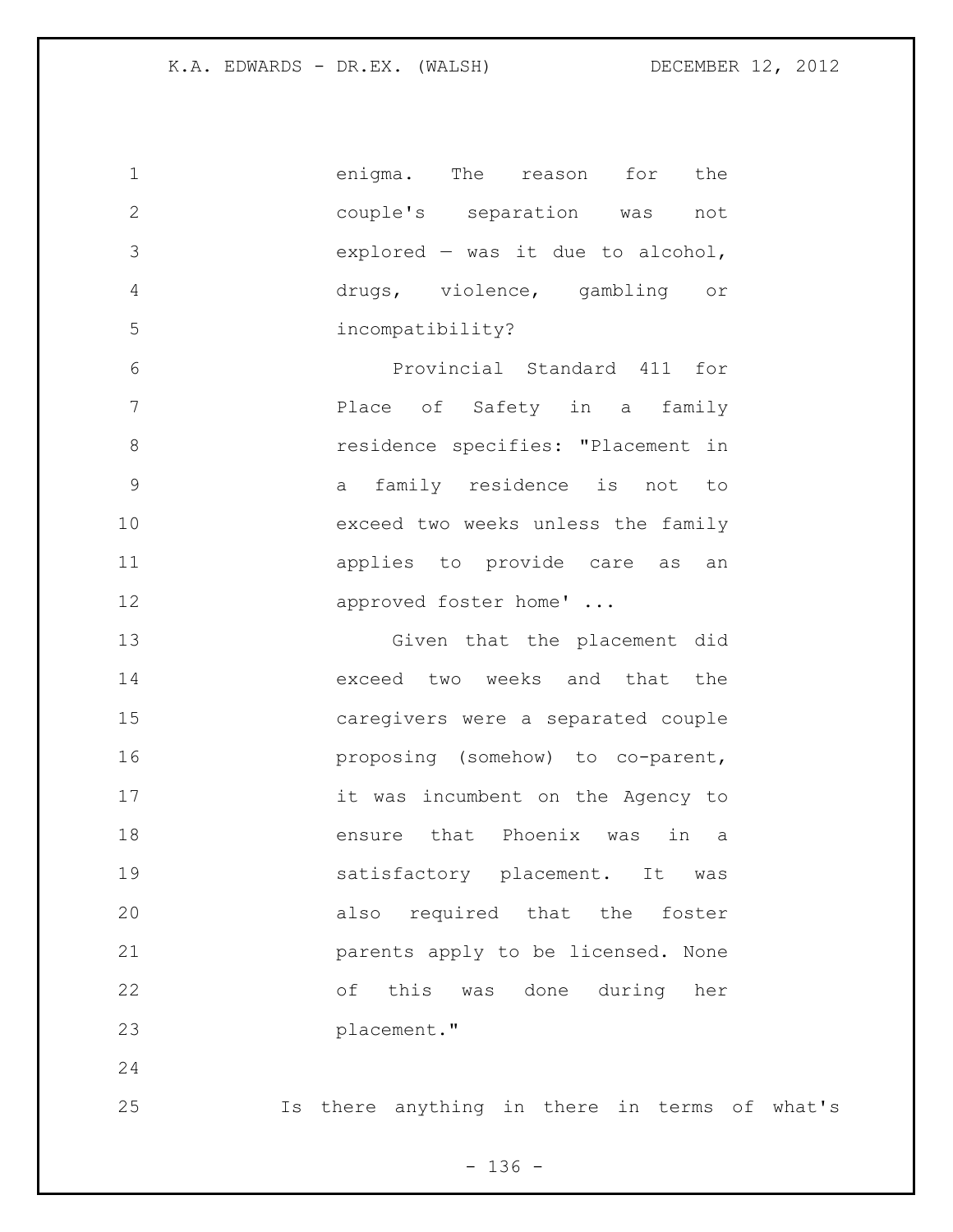factually documented that you want to comment on?

 A Other than the fact that we had actually explained our situation to Stan Williams and that we were separated and why you see that little piece off to the side in the place of safety document that states he wasn't living in the residence. We explained to Stan Williams why we were separated and he knew that it wasn't due to violence or drugs or alcohol or anything like that. I would say that that's not really accurate.

Q Okay.

11 A Now that I know things, I would have to say that the whole place of safety thing, I wasn't really accurate either because I never went into being a foster home and if a place of safety is two weeks, then I was a place of safety much longer than that.

Q So then if we turn to the next page:

 "Ms Edwards was noted to have a child, aged 14 years, living at home as did Mr. Stephenson, whose son, aged 12 years, lived at home. The person who provided a reference had known Ms Edwards for '6 or 7 years' and stated that 'Phoenix is better off there.

- 137 -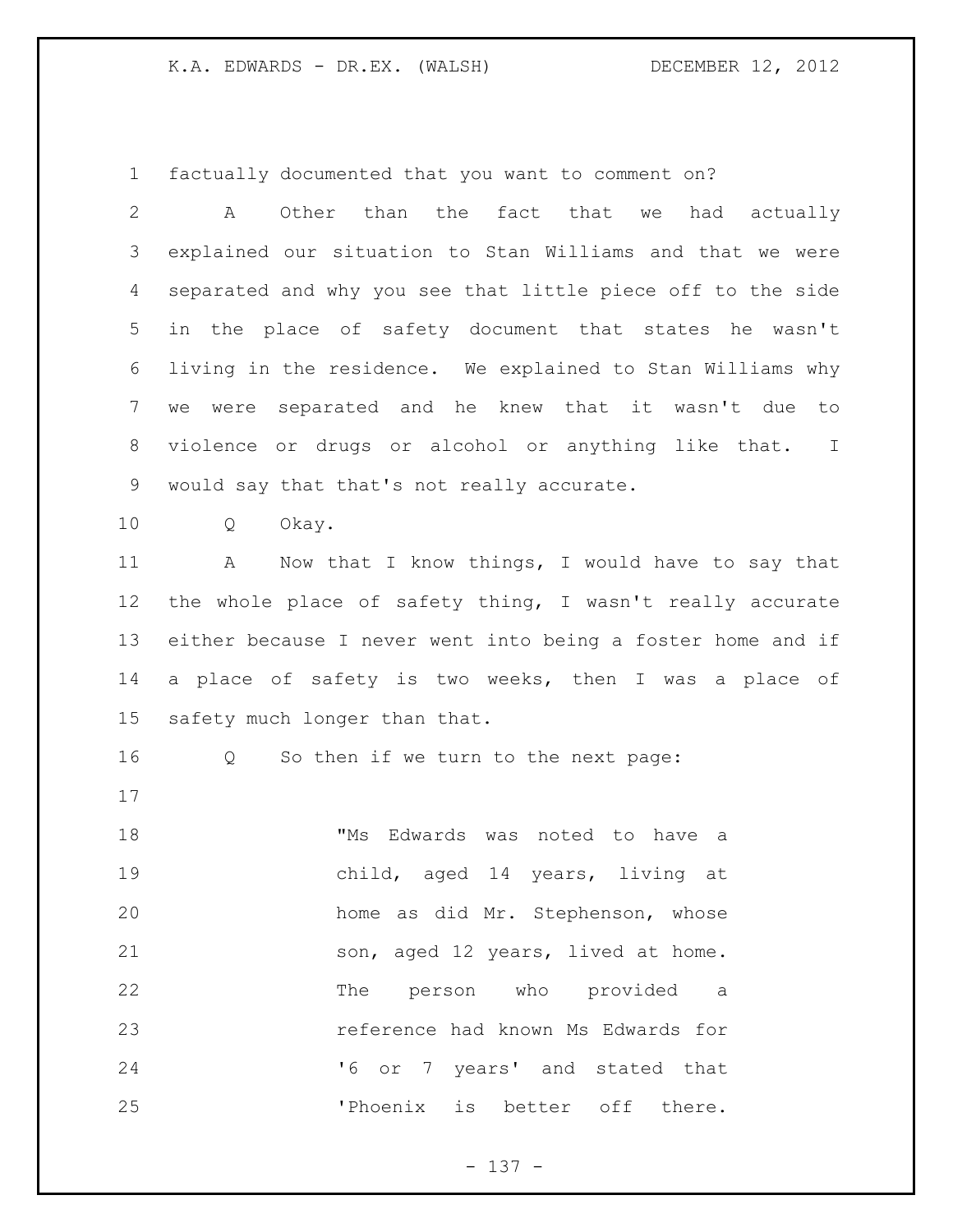Phoenix has been taken care of by Ron (sic) and Kim for extended periods of time. Positive reference. Phoenix was moved from a foster home to Ms Edwards' Winnipeg home on July 31, 2003. She became a Temporary Ward by an order of consent on August 13, 2003. The order would end October 2, 2003, seven weeks after 12 Mr. Sinclair appeared in court. Ms Edwards had some previous involvement with the Agency -- a Protection file was opened and closed in her name on June 30, 17 1990. A child ... was referenced. 18 As Ms Edwards indicated in the **19** [place of safety] application that she had never received service from any child welfare agency, 22 this is somewhat puzzling." Do you want to comment on that? A In this particular incident that was closed and

- 138 -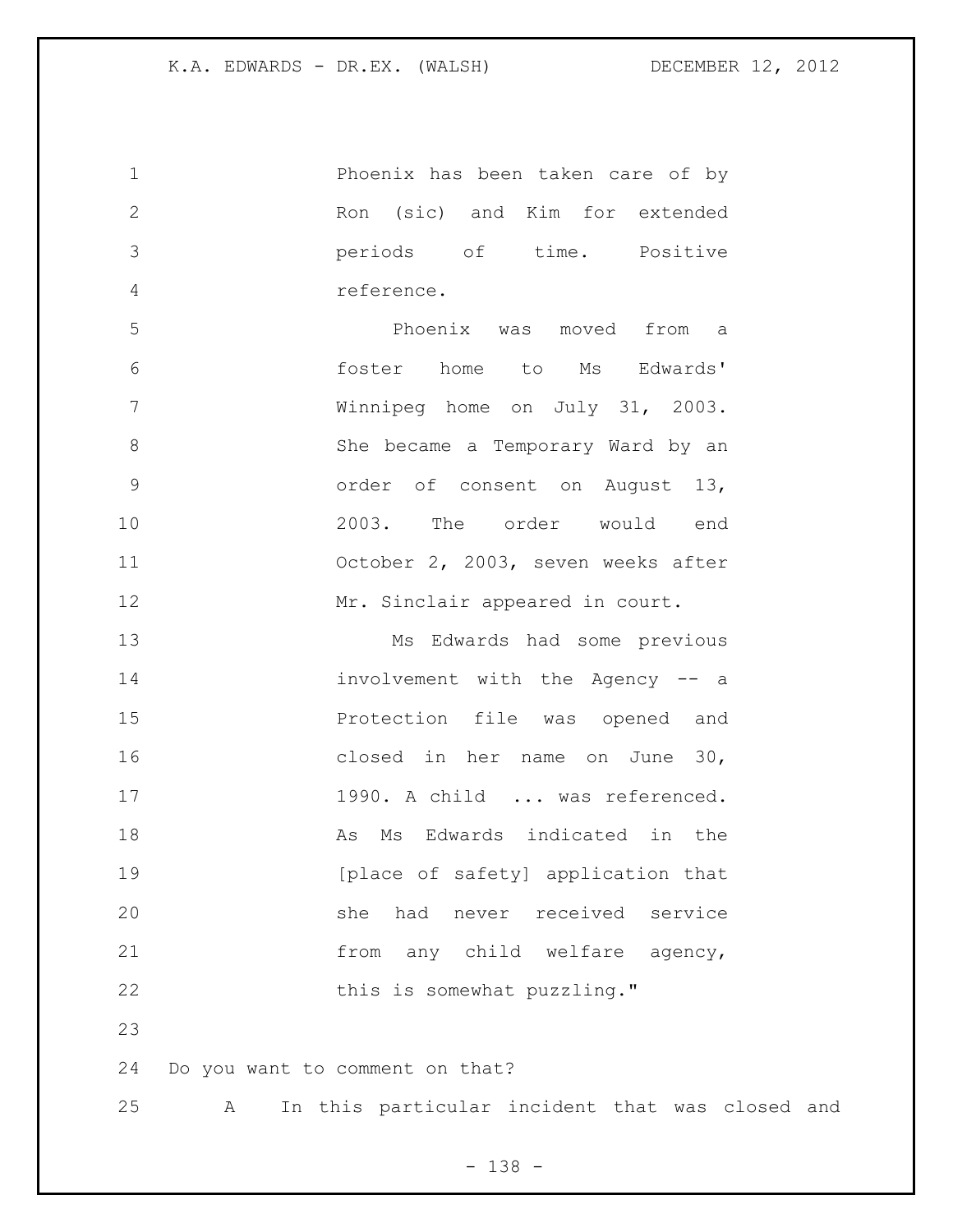| 1             | open on that day, that was due to a threat, a threat of     |
|---------------|-------------------------------------------------------------|
| 2             | physical harm to both me and my two-year-old son at the     |
| 3             | time, he was two. And that, and of course that would --     |
| 4             | because of the violence that would force or mandate CFS to  |
| 5             | come and check the situation at which time they saw that it |
| 6             | was a threat that was made by someone, it was made by my    |
| 7             | son's father and I hadn't had contact with him, and neither |
| 8             | had my son, in two years.                                   |
| $\mathcal{G}$ | So CFS did contact you?<br>Q                                |
| 10            | On that particular incident, yes, absolutely, the<br>A      |
| 11            | Winnipeg Police were involved and I believe it actually     |
| 12            | took me bringing the man's address and work address to the  |
| 13            | police before they could capture him and --                 |
| 14            | So the file $--$<br>Q                                       |
| 15            | -- do anything.<br>A                                        |
| 16            | The CFS file was opened and closed on the same<br>Q         |
| 17            | day?                                                        |
| 18            | Yes.<br>Α                                                   |
| 19            | Q Why did you not indicate that you had that                |
| 20            | involvement?                                                |
| 21            | Because my son was two when this happened and it<br>A       |
| 22            | was something that I hadn't just, it just didn't -- I       |
| 23            | didn't think of it at the time because --                   |
| 24            | How many years later was --<br>Q                            |
| 25            | Well, if my son was $-$<br>A                                |
|               |                                                             |

- 139 -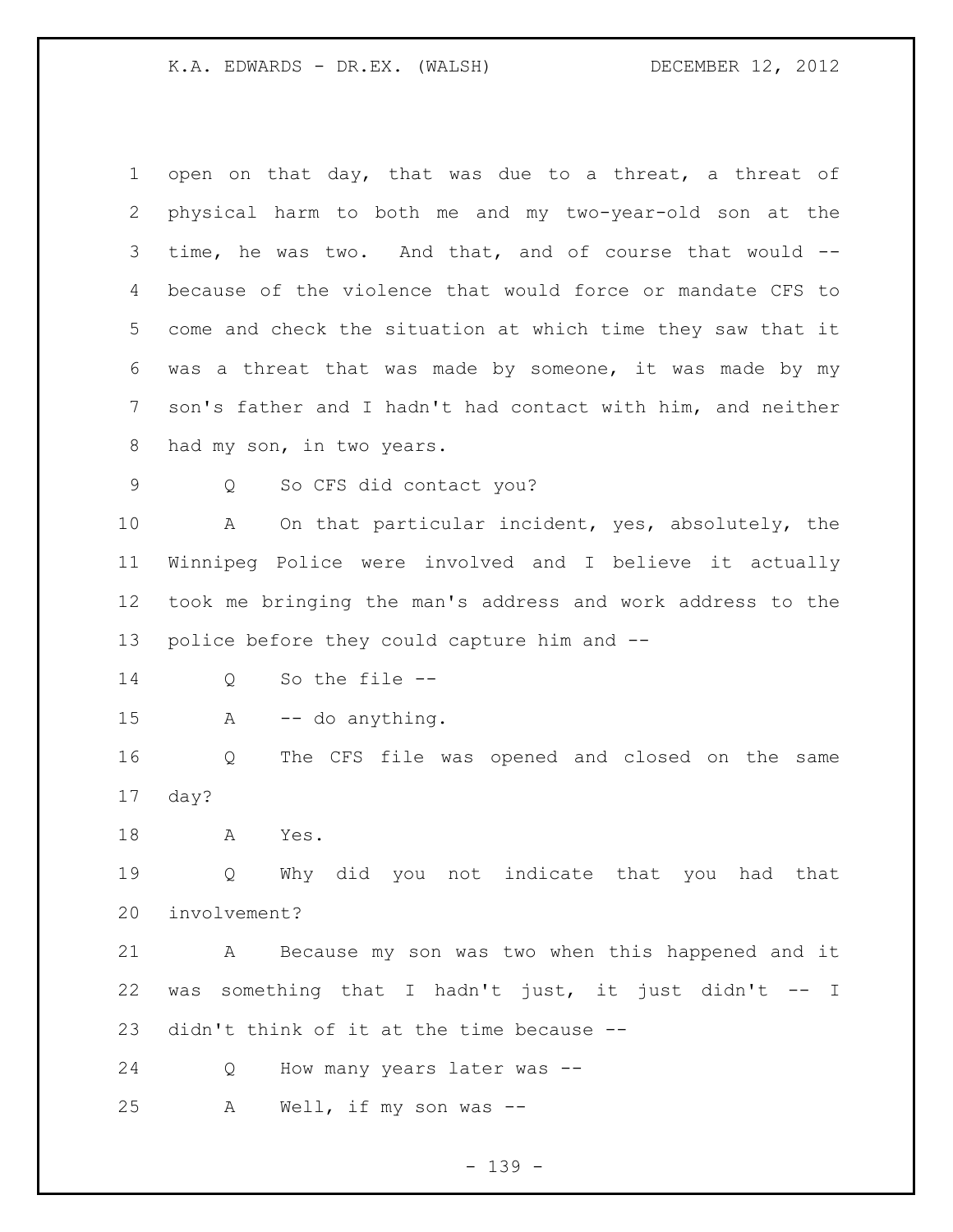Q -- your application? Was -- as, as the report says here your son was 14. Is that the same son? So was it 12 years earlier? A Well, because those names are redacted and the fact that it only mentions two children and I have three children, at the time we would have Phoenix it would be my daughter that would be 14, not my son. My son would be the 12-year-old and then I would have another 10-year-old son. Q Well, in any event, the reference to the file being opened and closed on the same day says it took place in 1990. A Well, if my -- like I said, if that name that's 13 redacted is my daughter, then it would have been -- or my 14 son, it would have been 12 years. However, my son, if we're going on my children's ages for the time -- Q I think I confused you. A No, I -- Q I think I confused you. The, the reference is to June of 1990. So you were filing out the place of safety application we saw in 2003. So that was 13 years later. A Oh, okay. So I would only have two children at the time. Okay. Twelve years. Q So you're saying because it had been so long before, you didn't remember it or you didn't think it was necessary to refer to it?

 $- 140 -$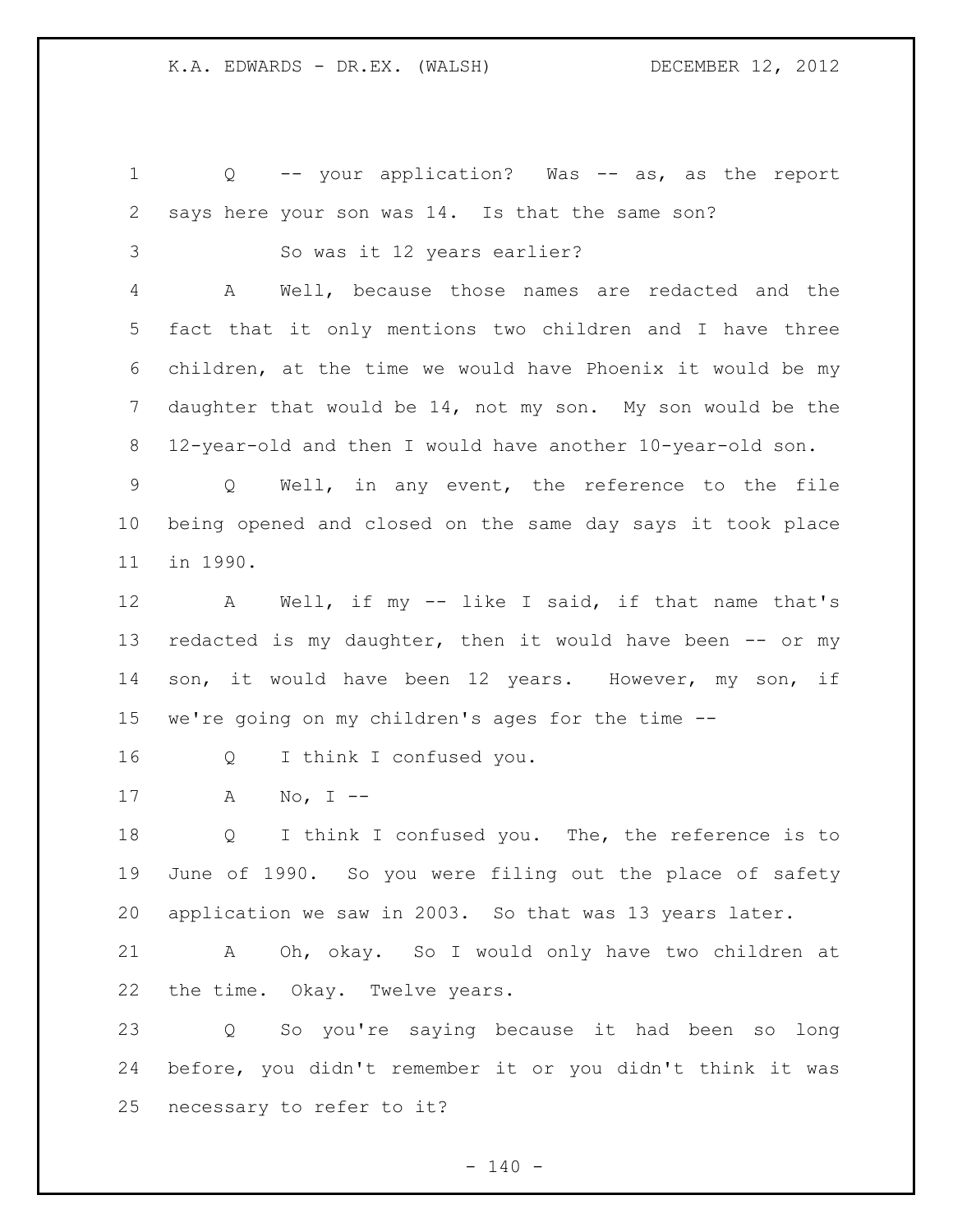A No, it would have just slipped my mind. I wouldn't have recalled it because as we've already heard in this commission, it's absolutely impossible to remember six years back, let alone 12. Q What about you told us earlier today that you have had some contact with CFS when your daughter was born. A It wasn't actually when my daughter was born. My daughter would have about a year. Q But in any event, that wasn't information that you indicated on the place of safety form? 11 A Again, at this time if Andrew (phonetic) was 14, Frankie would have been 16. It was a period, a brief period, I believe it was one year. My daughter was returned to me because it wasn't an issue of alcohol or drugs or anything like that in regards to myself. It was in regards to me being an abused wife or common-law, whatever you want to say, and I was only 17 years old at the time and CFS came in. It was actually my dad who phoned CFS because took my daughter (phonetic). But CFS came in and took my daughter and just left me in that situation. I left that situation and within a year, a year, I'm sorry, a year and a half, my son was born and I had her returned to me and I never had any other CFS involvement at all. I don't even think that after my daughter was returned there was any kind of follow up,

- 141 -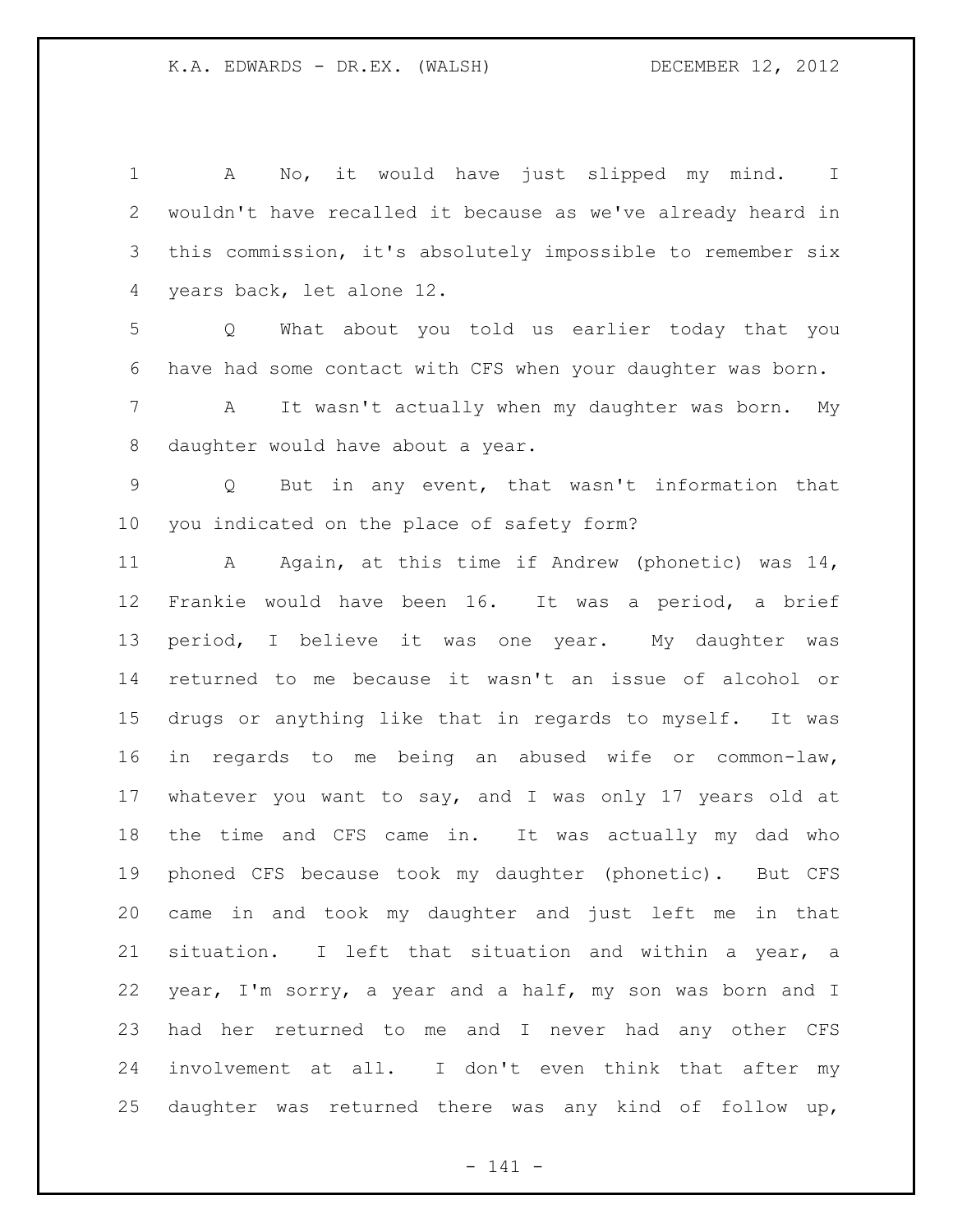anything, in regards to my own file. So it's something that just, you know, I raised my children. Q So is it that you didn't think of that -- A Solely, it's not because I -- Q -- service when you filled out -- A -- trying to hide. 7 0 -- the form in '03? A Yeah. No, it wasn't because I was trying to hide the fact because when I was shown this document I went, yeah, Frankie, I forgot about, I forgot about that incident with Frankie. So it's not that I tried to hide or lie to them or anything like that. Q So let's talk about the section 4 report, that's Andrew Koster's report. You do recall meeting with Andrew Koster? A Yes, I do. Q In 2006? A Yes, I do. Q Where did you meet with him? A I met him in the office of the Children's Advocate when it was across from CBC, the CBC building. Q Who set up that meeting? How was it arranged? A Well, as I said for about six weeks I was calling and pestering the Child and Family Services minister in regards to getting a meeting with them and as well as the

- 142 -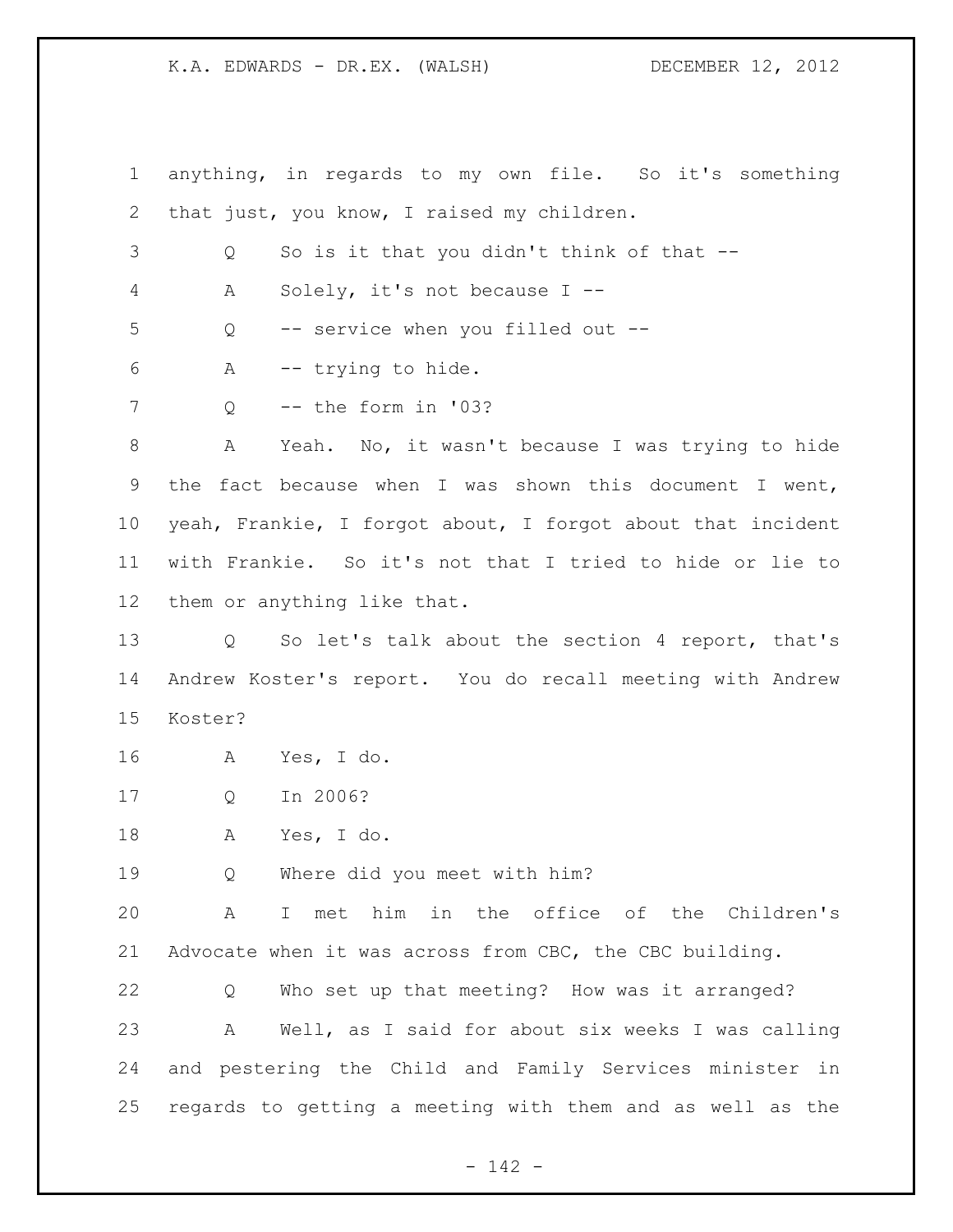premier, or the premier's office. And it wasn't until I divulged to him that I had recalled the welfare records in which are under my name in which Phoenix was declared, or not declared, but they were informed of Phoenix and when I did that, I, I got the meeting so I guess -- I don't know, who do you want to say arranged the meeting? I was trying to arrange the meeting and then after all this came to light and a few days passed and they were, you know, able to look into it. Then Andy, I believe it was Andy Koster, who phoned me and instigated the -- Q Who you have known to phone Mr. Koster? A Pardon? Q Would you have known to phone Mr. Koster? Would you have known that he was preparing a report?

 A No, not at the time I was -- I would have known 16 his name but I wouldn't of -- maybe I contacted Mr. Koster. I just recall vividly going -- the way that I look at things is everybody has a boss and if you start at the top, I know it's the conventional way to do things, but if you start at the top then you might get some answers and that's what I did.

 Q So you were contacted by Mr. Koster? A Yes, after I explained to the premier's assistant, like I say. Q Okay.

- 143 -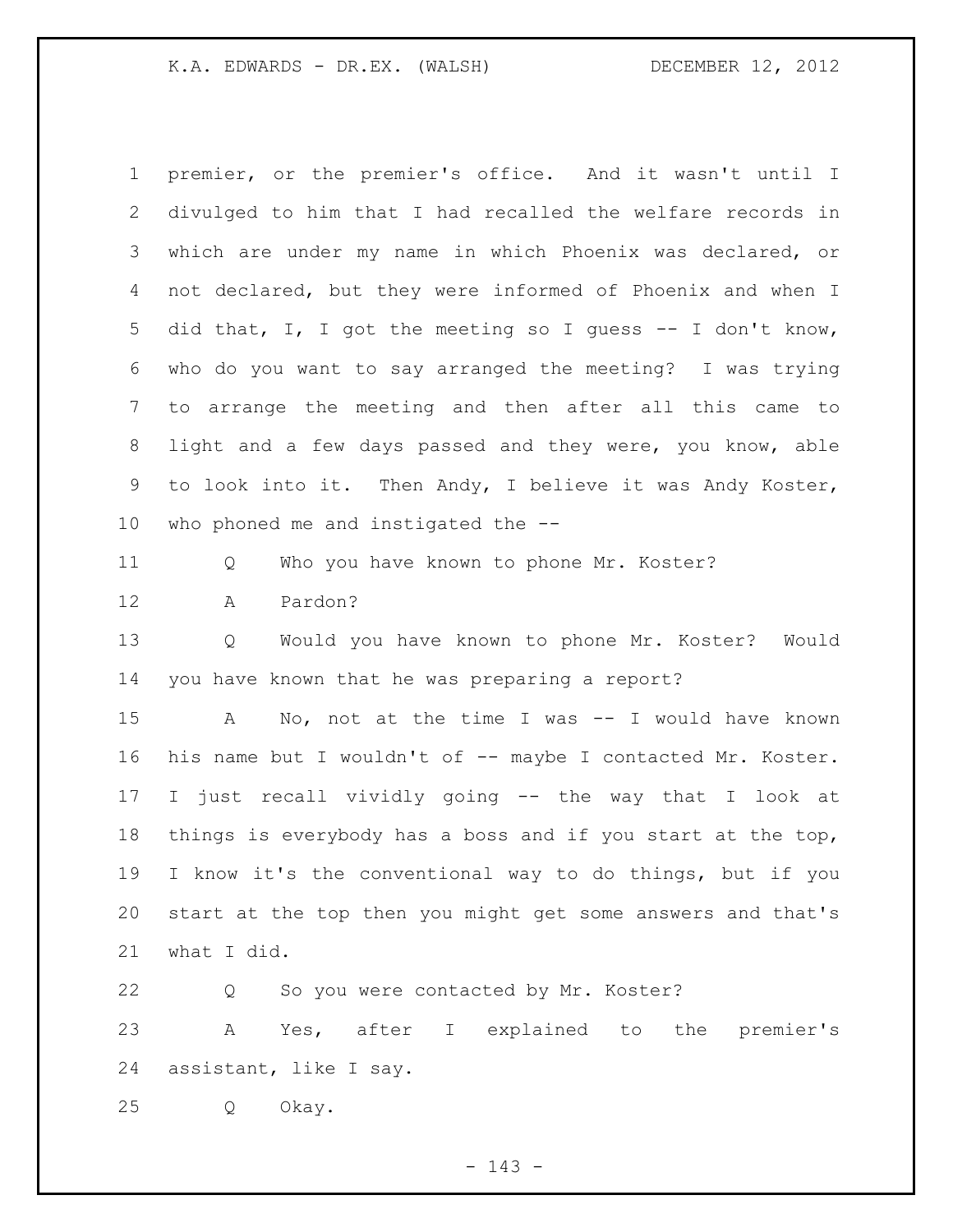A I don't have his last name. His name is Brian 2 and he had  $-$ 

Q How long did you meet with Mr. Koster?

A About 20 minutes.

 Q If we can pull up -- let's start with page 2, please. This is the cover page of Mr. Koster's report.

A Yes.

 Q Is this the report that was couriered to you by the Minister of Family Services?

 A Again, it was offered to be couriered to me. They had phoned me in the morning and offered to courier it and I had, I was -- I believe I worked that day and I just worked at the MTS Centre and said that I would go to the legislative building and pick it up from their offices and they allowed that.

 Q And was that shortly after the report came out in the fall of '06?

18 A It was the day the report came out. I remember members of the press contacting me and telling me that the report was out and it was -- and this was early in the morning. Understand that for the first -- actually up until I received the lawyers, the press was the one that informed the family of anything and not by way of being intrusive or so forth. I would get a phone call from this reporter saying are you aware of this, Kim. No, I'm not,

 $- 144 -$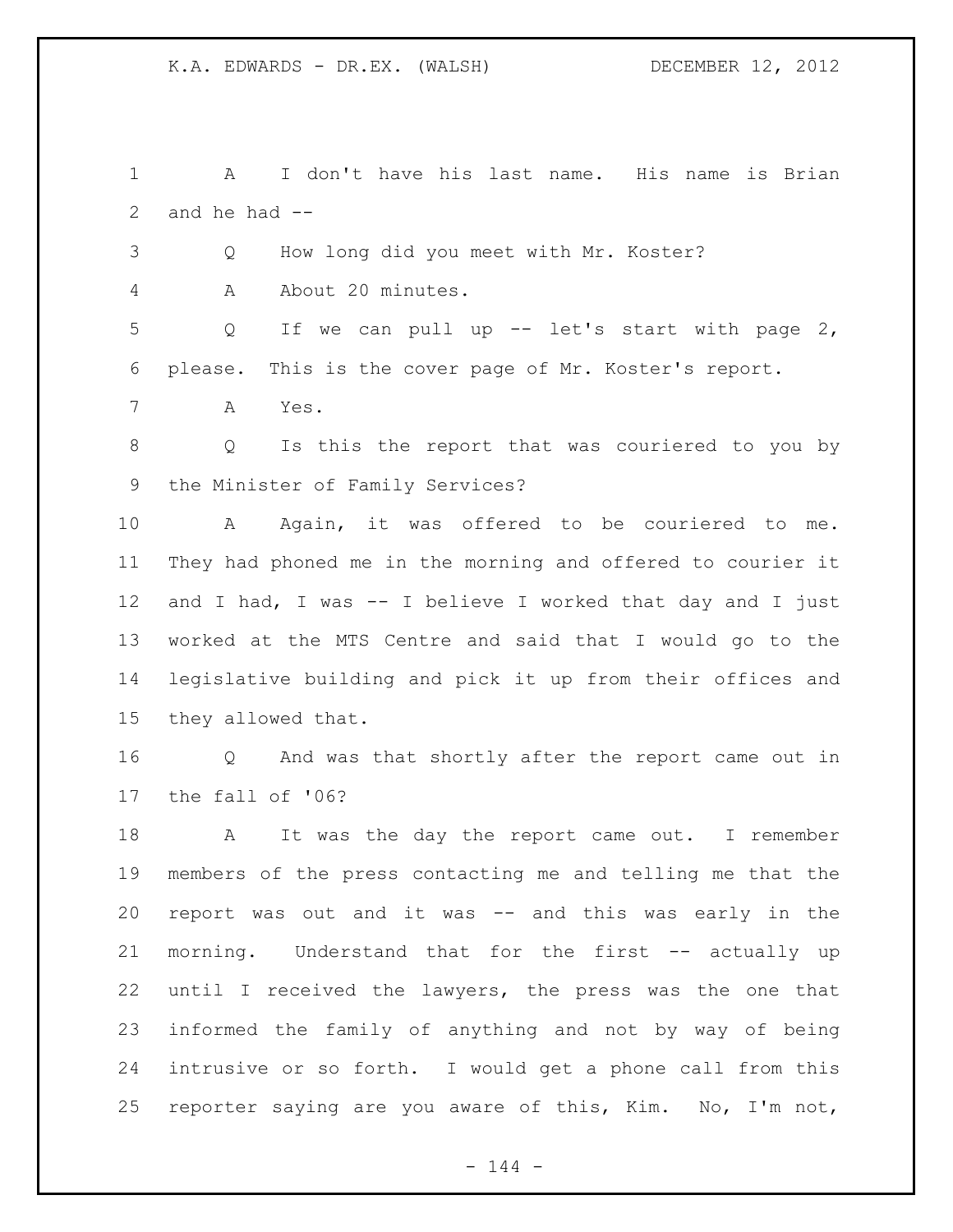can I get back to you or can you get back to me so I can look into it myself.

Q Okay. Let's turn to page 38, please.

 A And it was shortly after that that I got the phone call from the minister saying we have this report for you, how would you like us to get it to you.

 Q Were you told that the report was to be kept confidential?

A No. How confidential is it?

 Q This report was not released to the public is my understanding.

 A Well, no one ever told me that it was a confidential report and I picked it up from the top.

 Q Okay. If you look under the heading "In-person Interview with the Former Foster Parent who looked after Phoenix during this Period of Time", these two paragraphs, I believe are the portion of the report that covered your interview with Mr. Koster. It says:

 "Kim Stephenson (now Edwards) was interviewed at the Office of the Child Advocate and in the presence of another staff member who also participated. The interview was wide ranging as this investigator

 $- 145 -$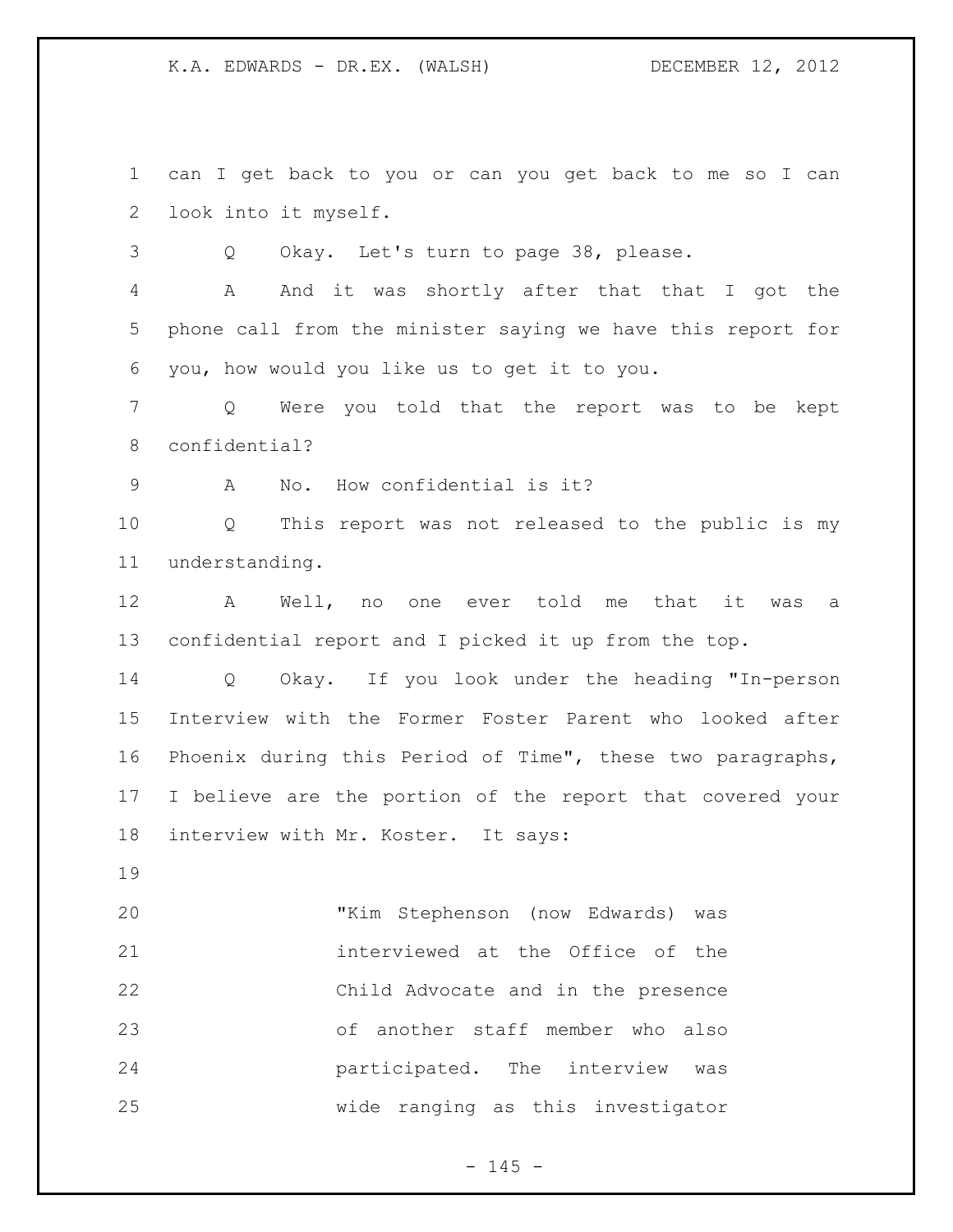listened to her concerns in the handling of this file in general. She did indicate that in her remembrance Phoenix Sinclair lived with her on and off for her first three years. She was not clear on specific time frames and felt that 8 some of the events occurred more in 2003 than in the beginning of 2004. 11 She thought that the agency had not contacted her after Steven received custody back from her in September of 2003. She also indicated that neither she nor Rohan Stephenson, her former husband, remember receiving the letter that was sent from Winnipeg CFS that is reproduced here in this report. She did not believe that she was still living at that address on Selkirk at that time. Later her husband Rohan apparently confirmed to her that he had not

received the letter either. At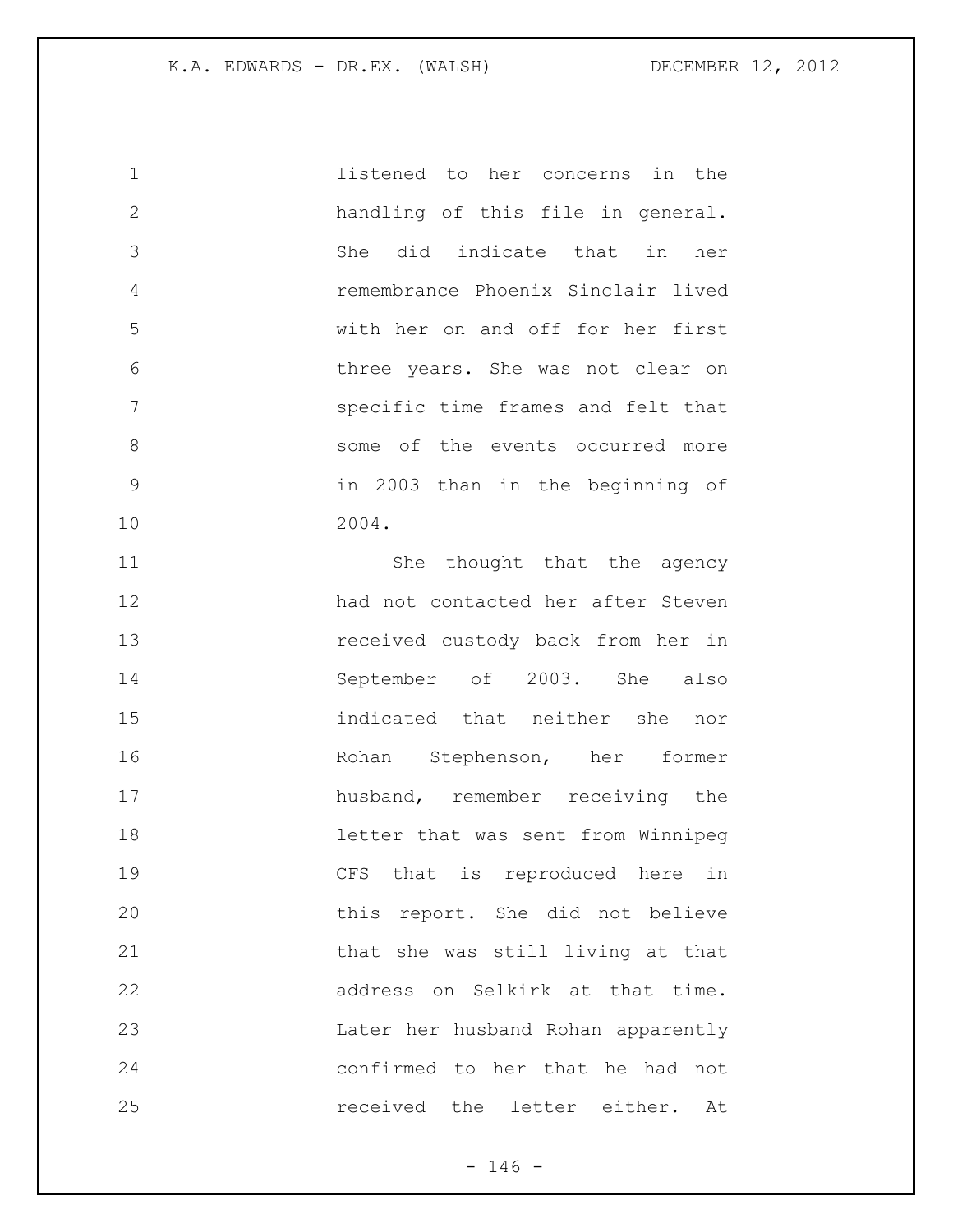| $\mathbf 1$    | that particular time she thought   |
|----------------|------------------------------------|
| $\overline{2}$ | that she might have been looking   |
| 3              | after a friends' home which she    |
| $\overline{4}$ | did for three months in 2004,      |
| 5              | although she did concede that she  |
| 6              | had not officially moved<br>nor    |
| 7              | changed her address with the post  |
| $\,8\,$        | office. She was adamant that she   |
| $\mathcal{G}$  | did not receive the letter.        |
| 10             | Finally she felt that the letter   |
| 11             | was not from the right worker who  |
| 12             | had the file and that the date     |
| 13             | must be wrong. A later phone call  |
| 14             | from her also re-iterated her      |
| 15             | position that the letter was sent  |
| 16             | out at a time which was not        |
| 17             | consistent with her remembrance of |
| 18             | when they were looking after       |
| 19             | Phoenix Sinclair."                 |

Do you want to comment on that?

 A Where do I start? Got the appointment. In fact got the phone call, met with him three hours later at the office of the Children's Advocate. They took me into -- I waited there for a bit in the waiting room. They took me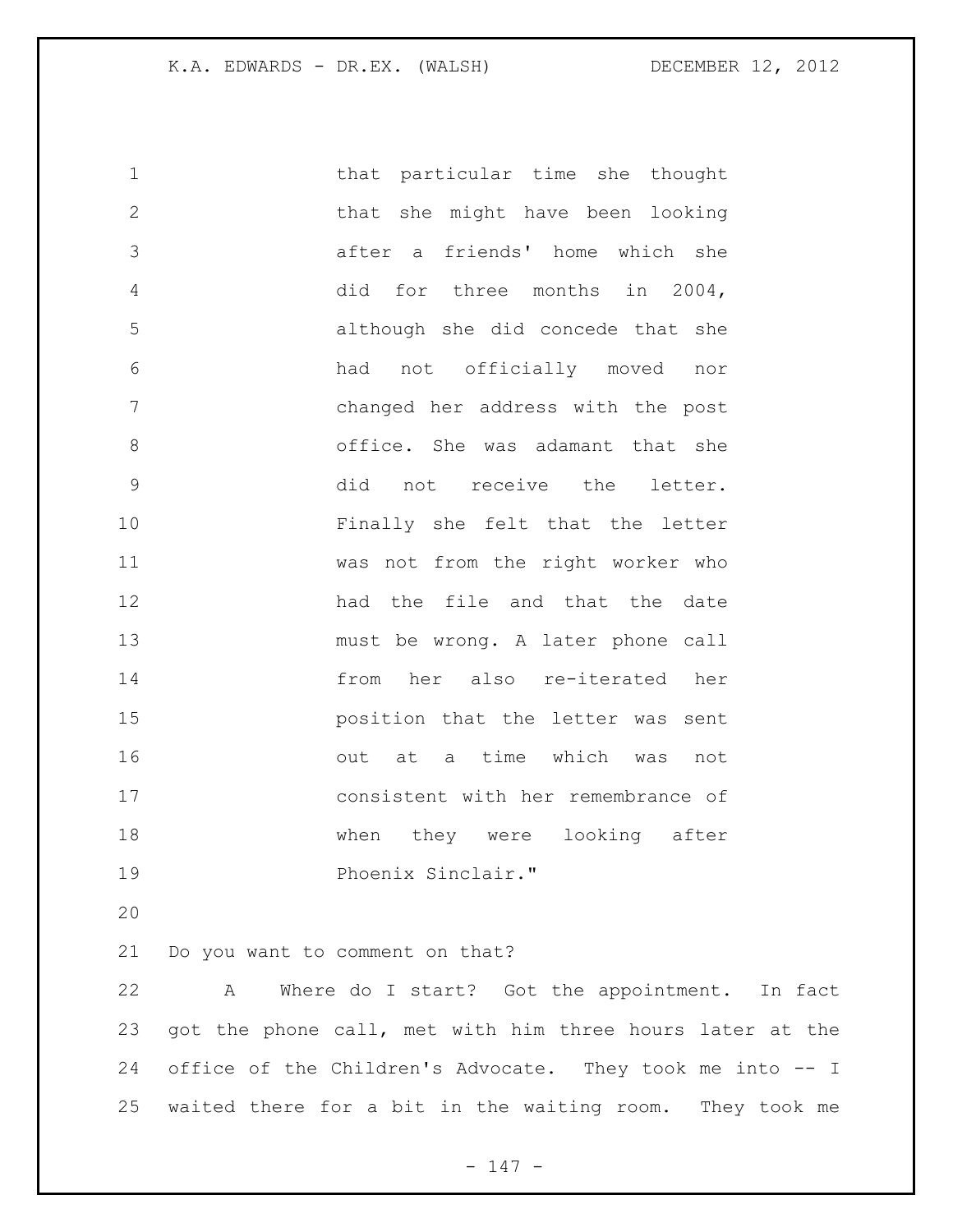into a room. The second person was there. Mr. Koster was very polite and cordial and we sat down. He turned on a -- there was a tape recorder in the middle of the table and he turned on the tape recorder as soon as we sat down and were comfortable. And that's when he, he had a file and it was, it was open like he just opened it a little bit and got the piece of paper out of it and I was sitting at the end of the table and he grabbed it, he just grabbed the piece of paper and he tossed to me like that and said, well, what are you -- do you remember getting this? And I looked at it and I remember scanning through everything and seeing all the inaccuracies of that letter and the things that just didn't make sense to me. Like the letter being dated to, or addressed to Ron and I, or Steve's name being Steven on the letter.

 Q This is the letter that we looked at this morning dated February 13, '04 from Lisa Mirochnick?

- A Yes.
- Q Okay.

 A And I told him, like I never recalled ever seeing that letter and then started to find out the fact that I 22 did not live at the address at that time, the fact that why is Ron on this document as well as myself. Pointed out the dates that he refers to in 2000 to 2003, her living with me, stuff like that. Then --

- 148 -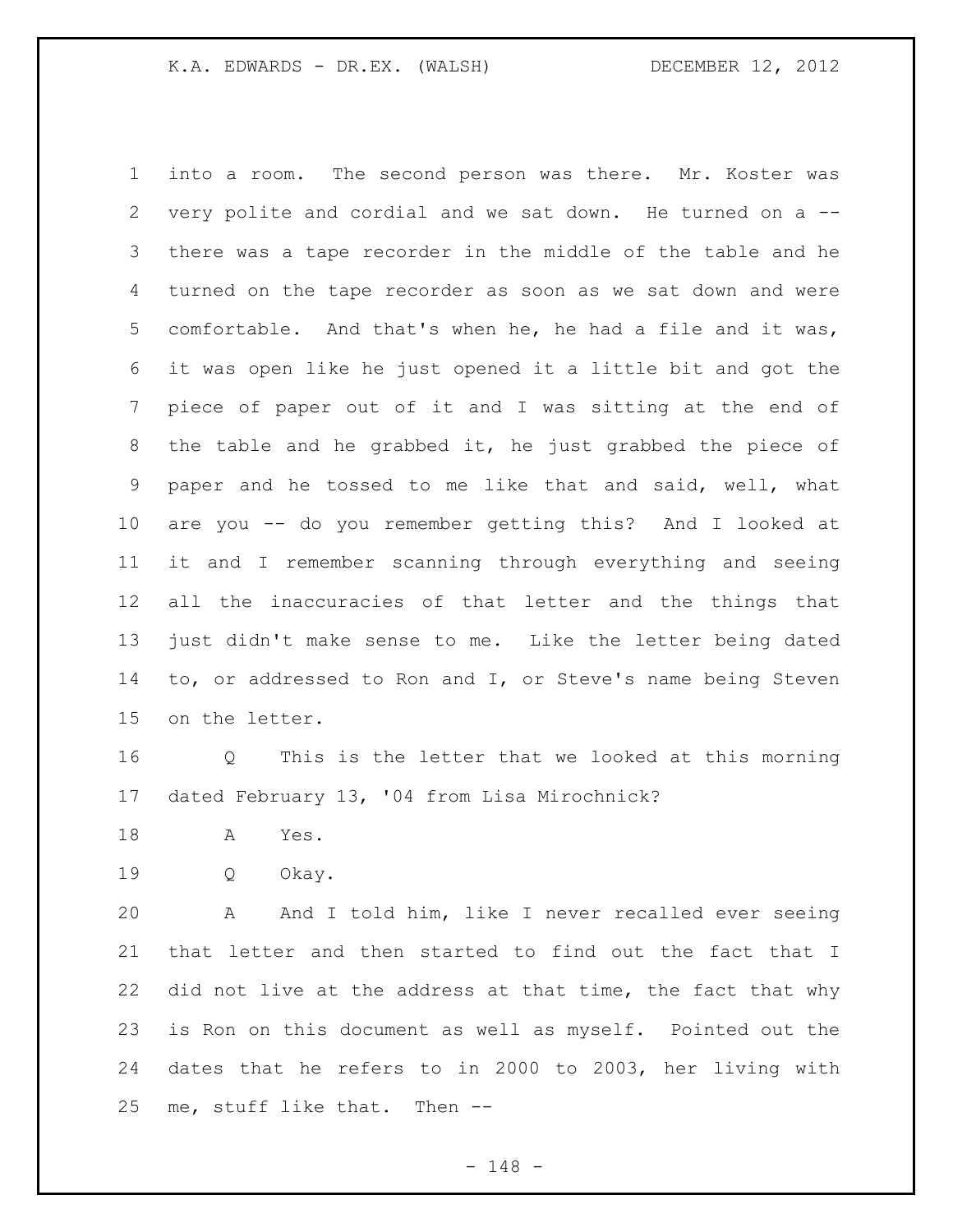Q Is Mr. Koster accurate in recording what you said to him?

A No, not at all.

 Q Okay. What's written there that's not accurate? A Like I -- that we had an extensive conversation in regards to this. Like the timeframe in which I'm telling you this incident happened was 20 minutes. Within the first, I'd say ten minutes, he shut the recorder off after he could not convince me that I was mistaken.

Q About your timelines?

11 A About my timeline. I would not budge on my timeline. He shut the tape recorder off. We talked a couple of minutes more in regards to, well, you know, people forget things and so forth and at this point I'm thinking my time has been wasted and I'm sure if you look back through my work records I was supposed to work but didn't go to work because I had this meeting to attend. I felt my time was wasted. There was no tears, there was no rage, there was no anger, anything like that. Said well I guess we're done here because you're not listening to me, like you're investigating but you're treating me like I'm, you know, lying to you and not listening. And I went to get up and the second person that was in the room with us picked up a box of Kleenex and I was just as dry eye as I am now looking at you, sir, and said do you need a tissue?

- 149 -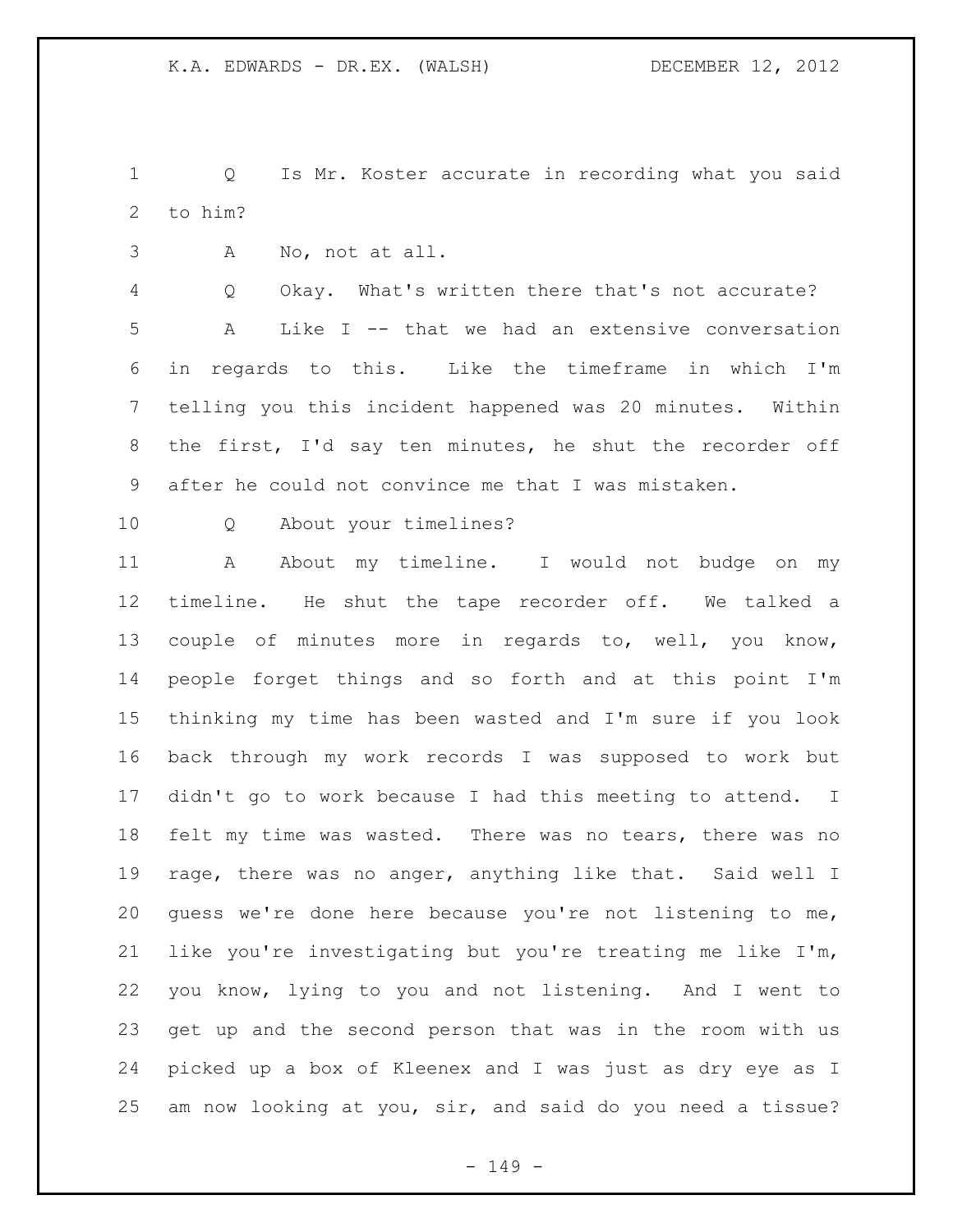And I won't say exactly what I said, but I said what the F do I need a tissue for? And walked out and walked across the street to CBC offices and asked for Karen Pauls and sat down with Karen Pauls and told her what had just happened in the Children's Advocate interview with Andy Koster and that's how that meeting went. There was no extents of me telling him this and me telling him all that stuff. Q So where, where Mr. Koster says, "Finally she felt that the letter was not from the right worker who had the file," did you tell him that? 11 A I told him all of that. I addressed everything. I addressed who is this Lisa, who is -- Q So my question, my question is -- A Is it accurate? No. Q Well, so where Mr. Koster says, "Finally she felt that the letter was not from the right worker who had the file", is that what you said to Mr. Koster? A No. Q Did you think it was from the right worker? A No. I told him that -- this is -- find the recording that he turned on and everything, like I said, in that before he shut -- Q Just, just tell us what you can remember saying to Mr. Koster. A I just did tell you what I could remember in

 $- 150 -$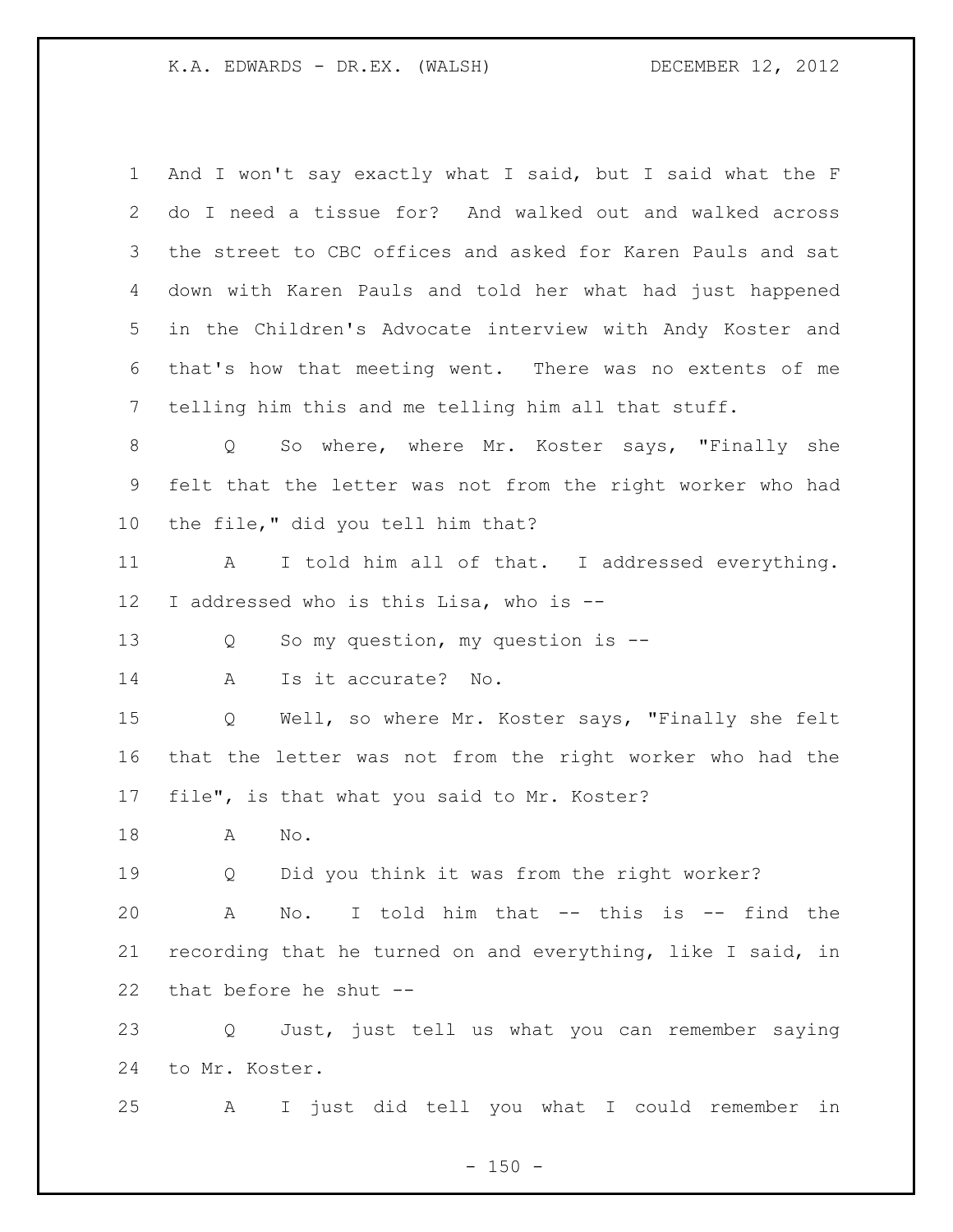detail. And I said to Andy, I told you, I pointed out all the inaccuracies or the mistakes, the facts of that letter, such as the address. I was no longer at that address. That I didn't believe that Ron would be on that document because Ron wasn't on -- and I'm sure at the time I did not recall that one piece of paper that I signed, the place of safety. But I told him everything. I addressed everything, including Nelson Draper Steve Sinclair's name and why it was spelt Steven, because his name isn't Steven. There's no "N" in his name.

Q You were --

 A I told him everything including the worker and then this tape recorder was shut off and that's it.

 Q Was it your understanding that he shut the tape recorder off because of the discrepancy in the timelines?

 A I think the reason he shut the tape recorder off is because he could not convince me that I was mistaken in those timelines.

Q Okay. So let's, let's --

 A And he didn't want to be on tape convincing me otherwise.

 Q Let's talk about the timelines now, okay. So let's go back to the statement that you gave to the police. It starts at page 5076. We're going to go through it, but am I correct in understanding now that you recognized that

 $- 151 -$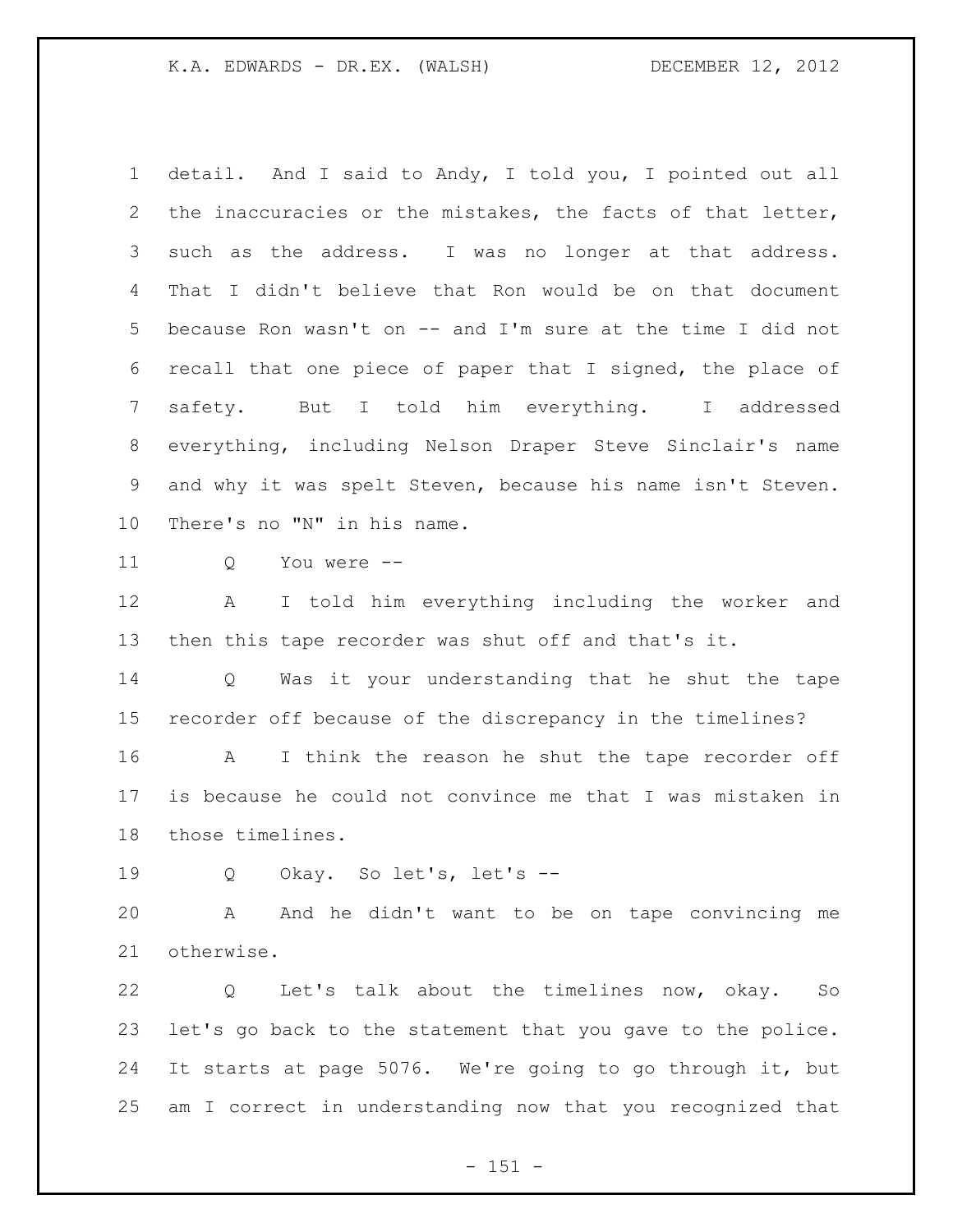in your discussion with the police you were off by one year? A Could you say that again, please? I'm sorry. Q In the information that you gave to the police -- A Um-hum. Q -- you were in fact off by one year. A I will resolve to the fact that what this commission has and the documents I was off by a year. However, when I think back to my own life, to major events in my own life, such as leaving my husband on Christmas Day, the year my daughter had her sweet 16, I will remember -- Q So you told -- 14 A -- and my daughter turned 16 in 2002. Q I think you told us that you left your -- THE COMMISSIONER: What page are you saying in the police report? 18 MS. WALSH: Pardon me? THE COMMISSIONER: What page are you talking about in the police report? MS. WALSH: Well we're just about to go through the police report, Mr. Commissioner. It starts at page 5076 and I'm just about to take the witness to 5078. 24 THE COMMISSIONER: All right. MS. WALSH: But we haven't got into that.

 $- 152 -$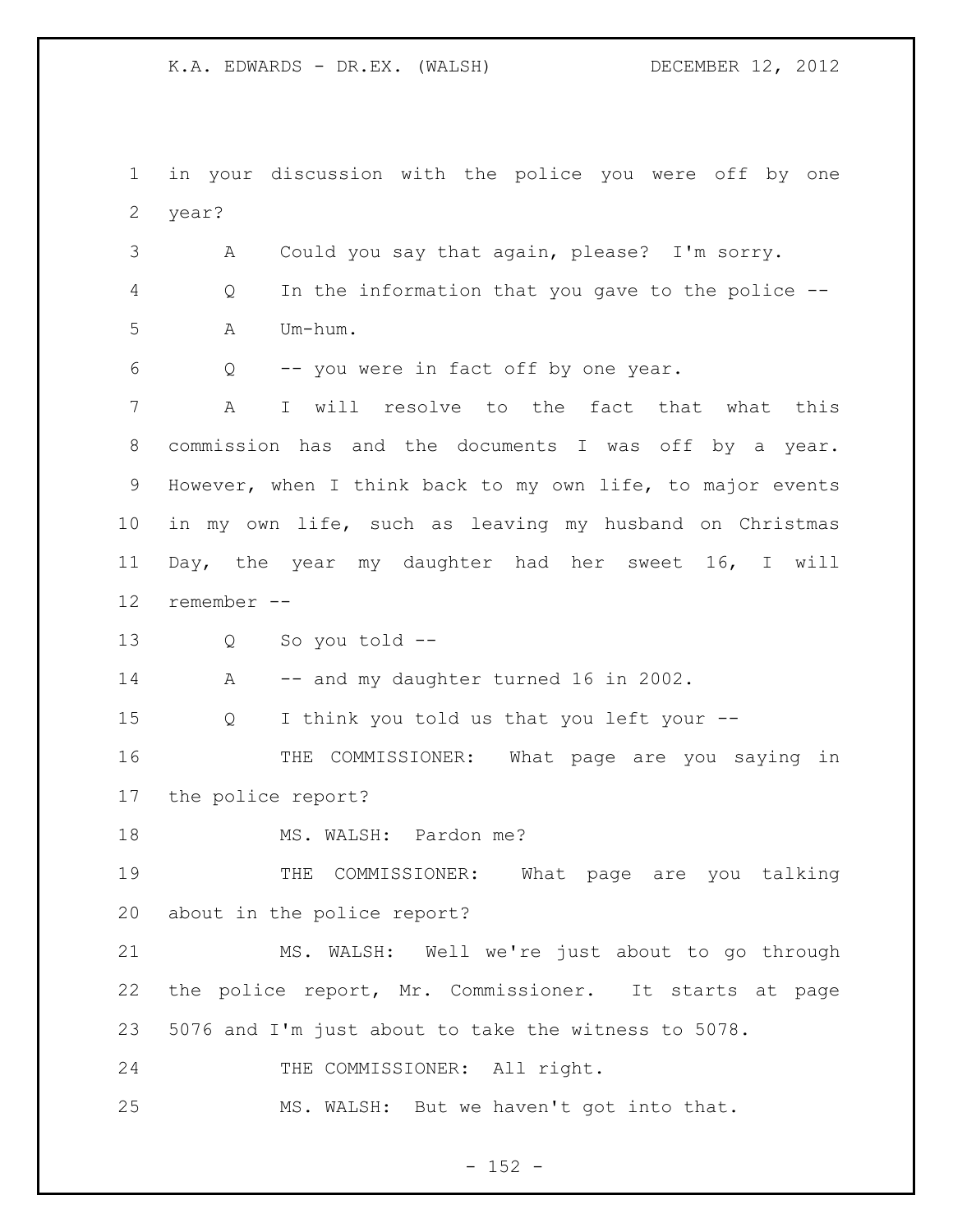THE COMMISSIONER: But you did refer her to that page earlier. MS. WALSH: Yes. THE COMMISSIONER: All right, go ahead. BY MS. WALSH: Q So you told us today that you left Rohan in December of '03, right? You were very clear about that. A Yes, I was. Q And that Phoenix was picked up by Samantha after that? A Yes. Q And so that is consistent with Phoenix being picked up by Samantha in the spring of '04? A Yes, to my resolve and your documents that have been shredded -- 18 Q Okay, Ms. Edwards -- A -- lost, altered. Q You're clear that you separated from Mr. Stephenson in December of '03? A I am clear that I separated December 25th, well it wasn't exactly the 25th, it was the 26th I left, the year my daughter turned 16. My daughter's birthday is December 28th, '86.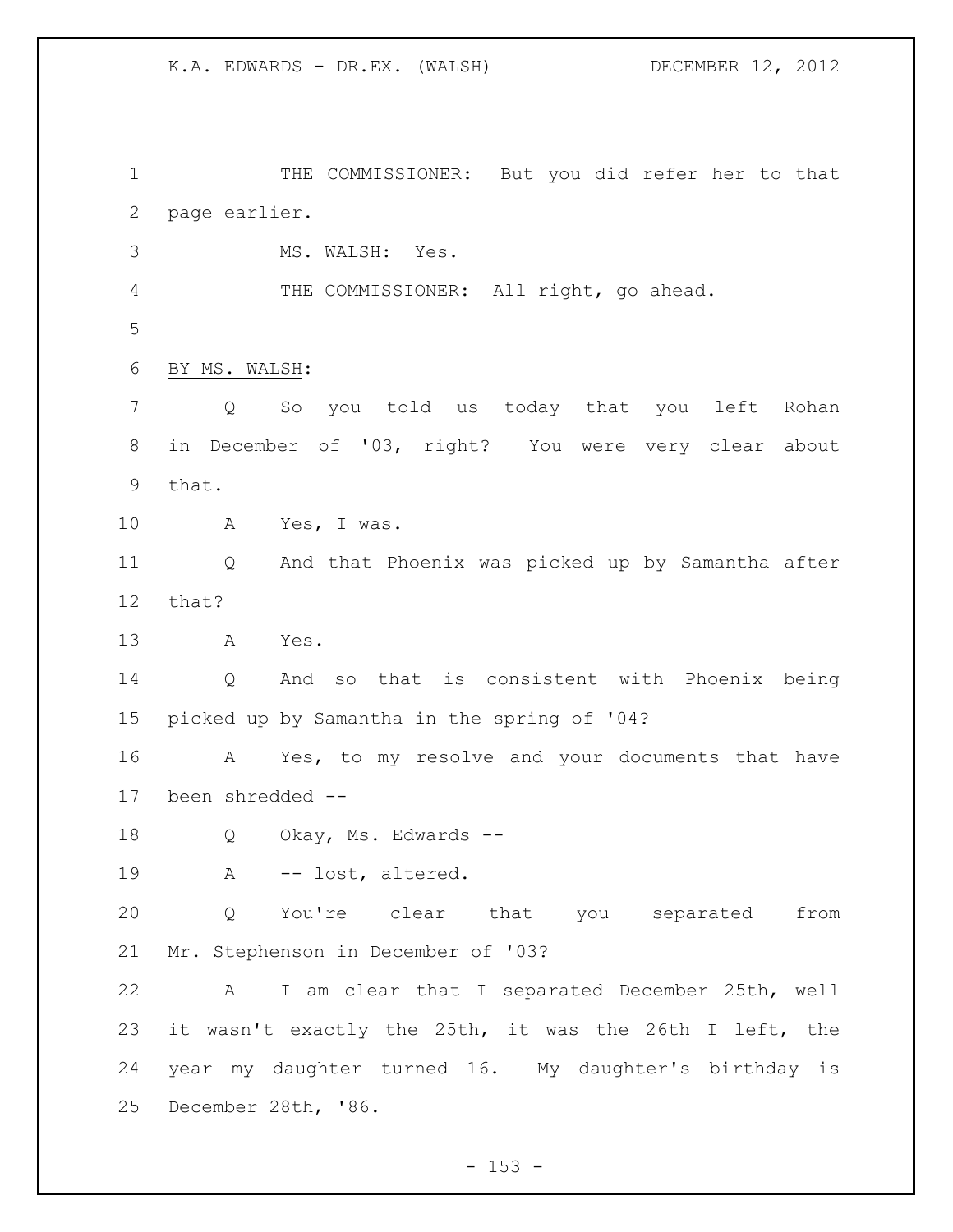Q So --

| $\overline{2}$ | So but your files say 2003 I separated so I will<br>A       |
|----------------|-------------------------------------------------------------|
| 3              | say 2003 I separated. It's 2003 -- everybody -- Ron         |
| 4              | testified to having a bad memory but he could remember that |
| 5              | he never, didn't live on -- so let's just say I resolve to  |
| 6              | your facts that you were given to by the social workers and |
| 7              | the investigators who never really bothered to talk to me   |
| 8              | until I backed them in the corner and they had to and they  |
| 9              | did it just to appease me and shut Kim Edwards up because   |
| 10             | at the time I didn't have a lawyer stopping me from talking |
| 11             | to the press and the press wanted to talk to me.            |
| 12             | I understand and I know you're upset.<br>Q                  |
| 13             | Yes, I'm upset because you know what, I have<br>A           |
| 14             | every right to be.                                          |
| 15             | COMMISSIONER: I think we'll take a mid-<br>THE              |
| 16             | morning break, or I quess it's afternoon now.               |
| 17             | MS. WALSH: Sure.                                            |
| 18             | THE COMMISSIONER: A mid-afternoon break for 15              |
| 19             | minutes.                                                    |
| 20             | MS. WALSH: Sure, thank you.                                 |
| 21             |                                                             |
| 22             | (BRIEF RECESS)                                              |
| 23             |                                                             |
| 24             | THE COMMISSIONER: Please proceed.                           |
| 25             |                                                             |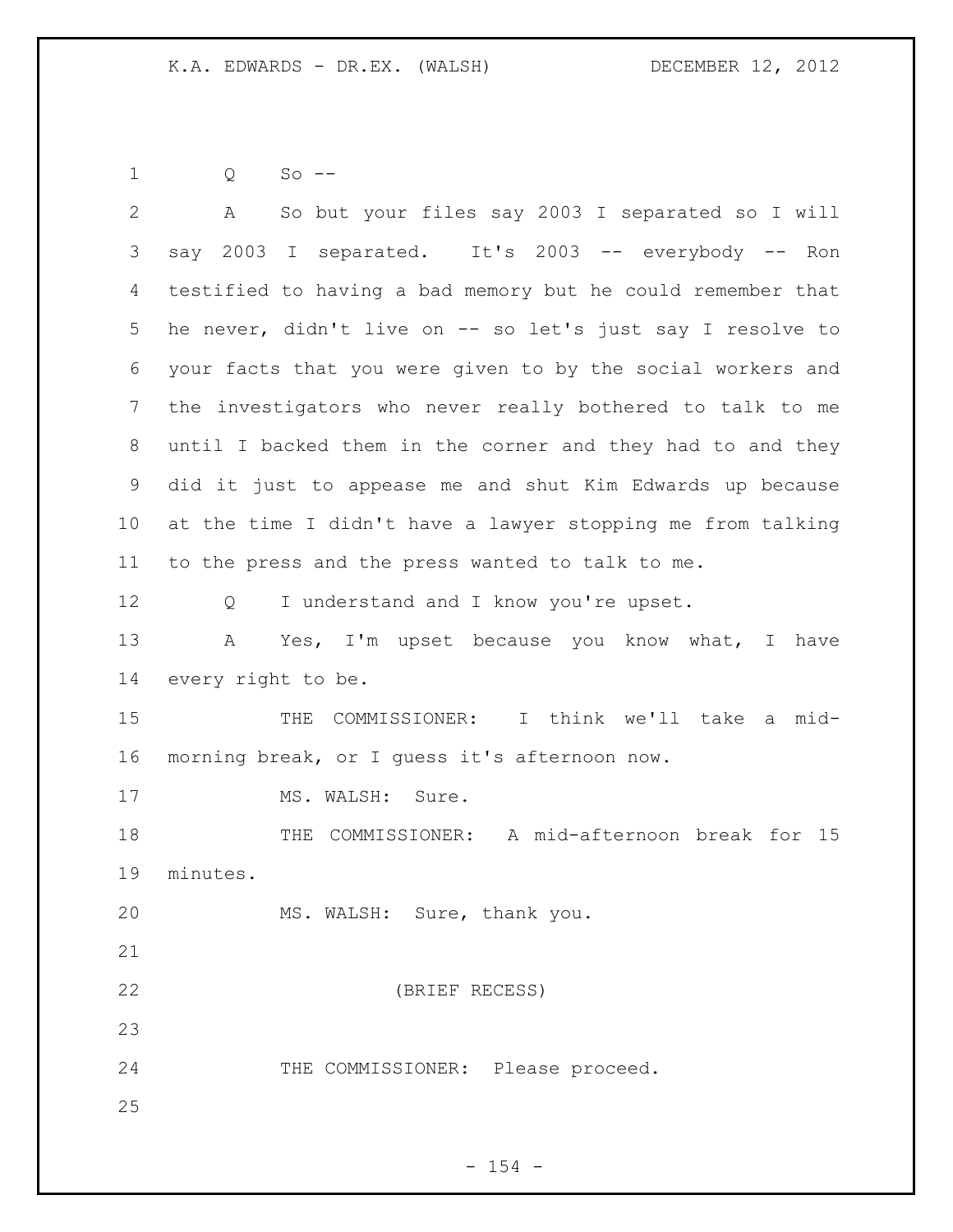BY MS. WALSH:

| $\overline{2}$ | Q Kim, after Phoenix's death was discovered in                 |
|----------------|----------------------------------------------------------------|
| 3              | March of '06, other than Mr. Koster, did anyone from Child     |
| 4              | and Family Services call you to talk about the time that       |
| 5              | you took care of Phoenix?                                      |
| 6              | No.<br>A                                                       |
| $7\phantom{.}$ | You said you, you had the one interview with<br>$\overline{Q}$ |
| 8              | Mr. Koster. You weren't interviewed by anyone from the         |
| $\mathsf 9$    | agency?                                                        |
| 10             | No.<br>A                                                       |
| 11             | Q You weren't interviewed by the Office of the                 |
| 12             | Chief Medical Examiner?                                        |
| 13             | No. Oh, though I did have contact with the<br>$\mathbb A$      |
| 14             | Office of the Chief Medical Examiner in regards to             |
| 15             | Phoenix's, finding out about -- we had assumed when we         |
| 16             | first found out, that her remains would be released to us.     |
| 17             | So it was the chief medical examiner which I had to speak      |
| 18             | to in regards to that.                                         |
| 19             | Q<br>Okay.                                                     |
| 20             | A But for Phoenix, for the investigative purposes,             |
| 21             | no.                                                            |
| 22             | And you weren't able to sit through the evidence<br>Q          |
| 23             | at the criminal trial?                                         |
| 24             | No.<br>A                                                       |
| 25             | So by the end of the trial, did you have the<br>Q              |
|                |                                                                |

- 155 -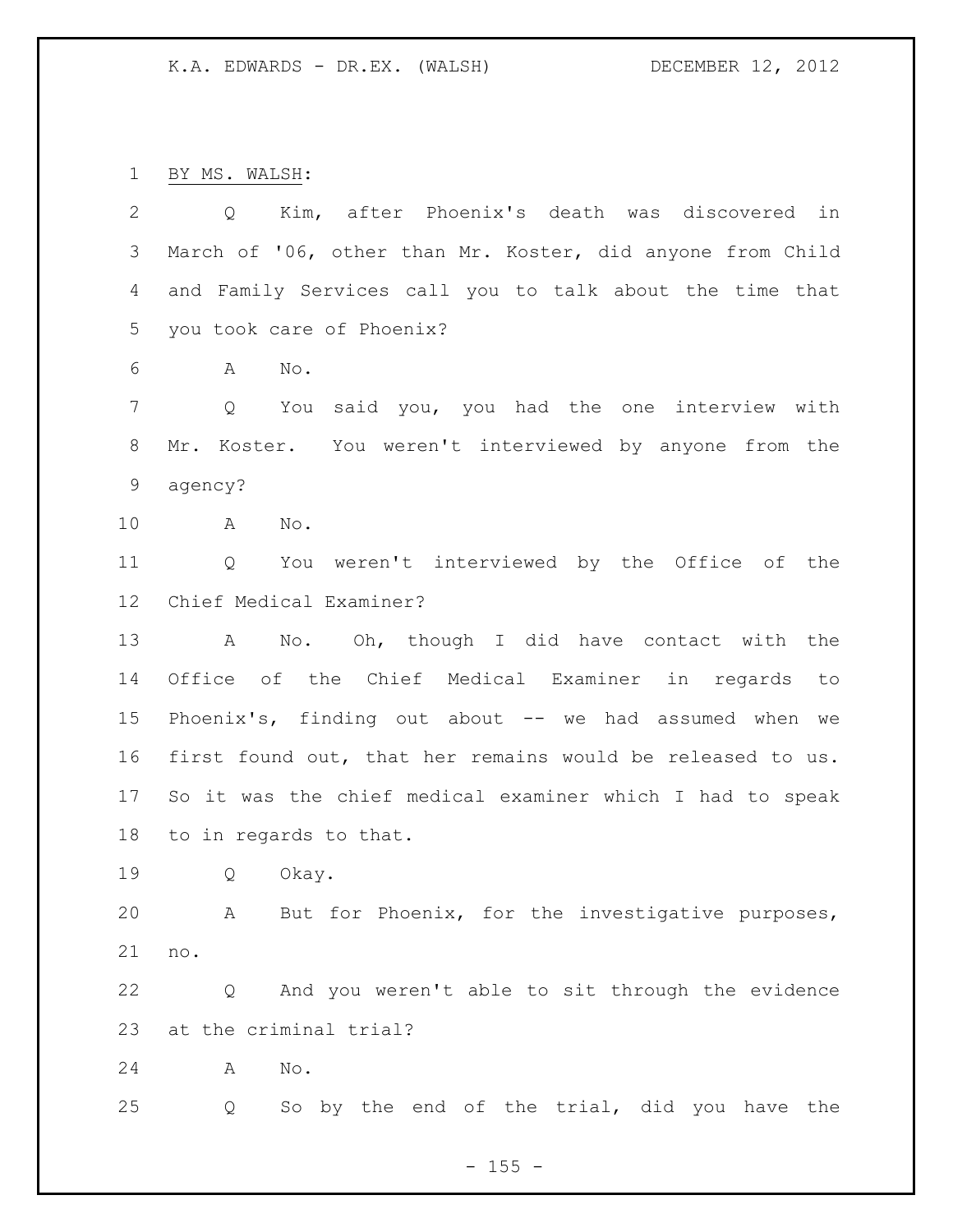answers you were looking for?

A Not at all.

 Q And over the years since you learned of Phoenix's death, is it fair to say that you have spent a lot of time looking for answers?

 A No, it wouldn't be fair to say a lot of time. I've totally dedicated my entire life. I changed -- I have no children at home. All my children are grown up. I adopted the, the childless lifestyle, I was in a rock and roll atmosphere. I changed my life completely around. Things that I wouldn't normally think were taboo like having a house party with all my friends and drinking. That sort of tapered off to almost no existence whatsoever because I wanted to make sure that I would be taken seriously and that my lifestyle wouldn't be a consideration as to whether someone would take stock in my foundation, I guess our foundation, Steve and I. When --

 Q I'm going to ask you about your foundation in a minute --

A And it was --

 Q -- but in terms, in terms of over the last six years, I asked you if you spent a lot of time looking for answers. Is your evidence that you've spent all your time looking for answers, is that what I'm -- am I right in understanding that?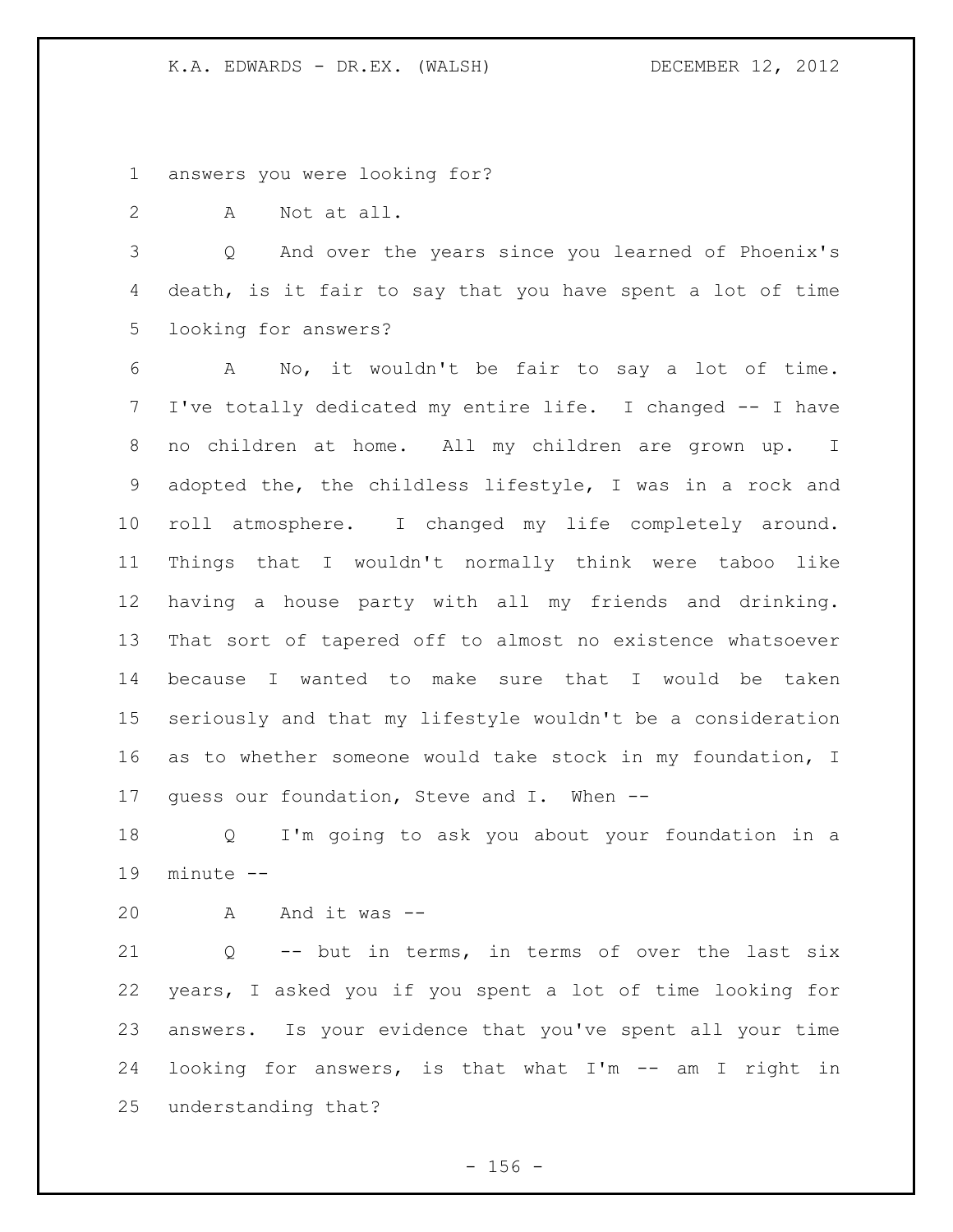A Yes.

 THE COMMISSIONER: No, I don't think she said that.

 THE WITNESS: Yeah. No, that is what I'm saying, Your Honour. There's a first --

MS. WALSH: She said she devoted her life.

 THE WITNESS: Up until, up until trial time I was looking to, for answers in regards to trial and I finally, I think it was about a month before the trial I was finally able to get through to the Crown and speak with him. And after that, I believe it was in between the trial and the appeal I went to, or I attended a walk, that grandmothers from Fairford, they were walking from Fairford to Winnipeg, I attended that. I had formed the foundation in 2007 to protect Phoenix's name and image and so forth but that failed profusely. In 2009 I started working with the foundation full time, and when I say full time, I mean from morning till night and that was my focus of my attention all the time to the point that most of my friends went away because all I would talk about was the children, and not Phoenix. Phoenix -- other than a few correspondence to the government making comparison to what happened to her, it was always about the other children for me. So all my time was dedicated, not just some. I quit my job.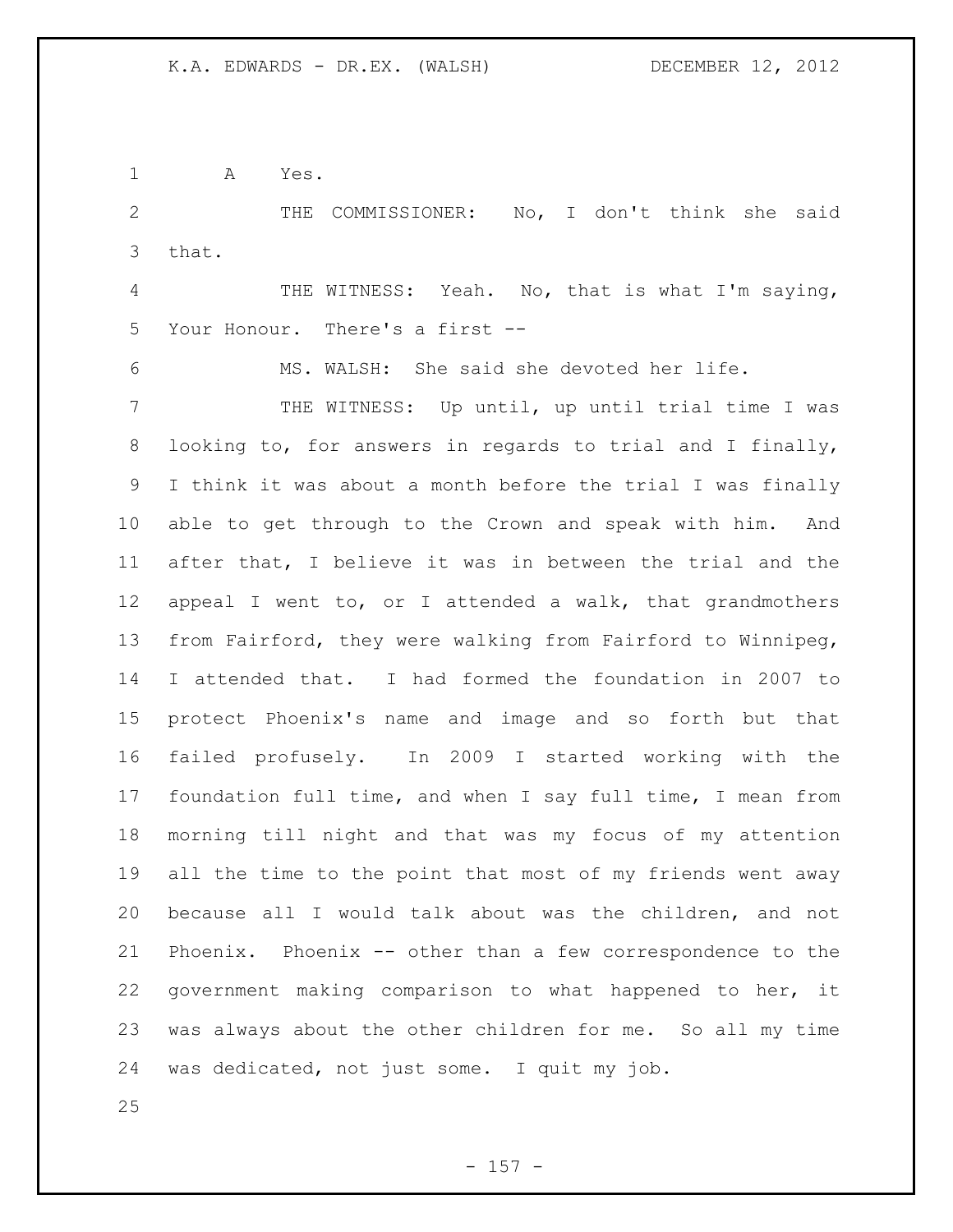BY MS. WALSH:

| $\overline{2}$  | And that's dedicated to in part you've been<br>Q              |
|-----------------|---------------------------------------------------------------|
| 3               | looking for information about Phoenix and also dealing with   |
| 4               | other children whose lives have been touched by the Child     |
| 5               | and Family Services system?                                   |
| 6               | As I said, when we got through to the Crown, we<br>A          |
| 7               | were able to get -- I was able to sit and tell this story     |
| 8               | without structured questions or anything like that. He sat    |
| 9               | there and he listened to the story from beginning to end.     |
| 10              | And as far as the trial went, I read the transcripts, I       |
| 11              | know what happened to Phoenix. I have those answers.          |
| 12 <sup>°</sup> | Steve has those answers. So, no --                            |
| 13              | My understanding --<br>Q                                      |
| 14              | -- my time was dedicated to helping other<br>A                |
| 15              | children because there were so many other children's deaths   |
| 16              | after Phoenix.                                                |
| 17              | COMMISSIONER: That's what, that's what<br>THE<br>$\mathbb{I}$ |
| 18              | understood.                                                   |
| 19              | THE WITNESS: Yes.                                             |
| 20              | THE COMMISSIONER: So now I think you can put                  |
| 21              | your next question.                                           |
| 22              | MS. WALSH: Okay.                                              |
| 23              | THE COMMISSIONER: I think the witness has made                |
| 24              | that clear.                                                   |
| 25              |                                                               |

- 158 -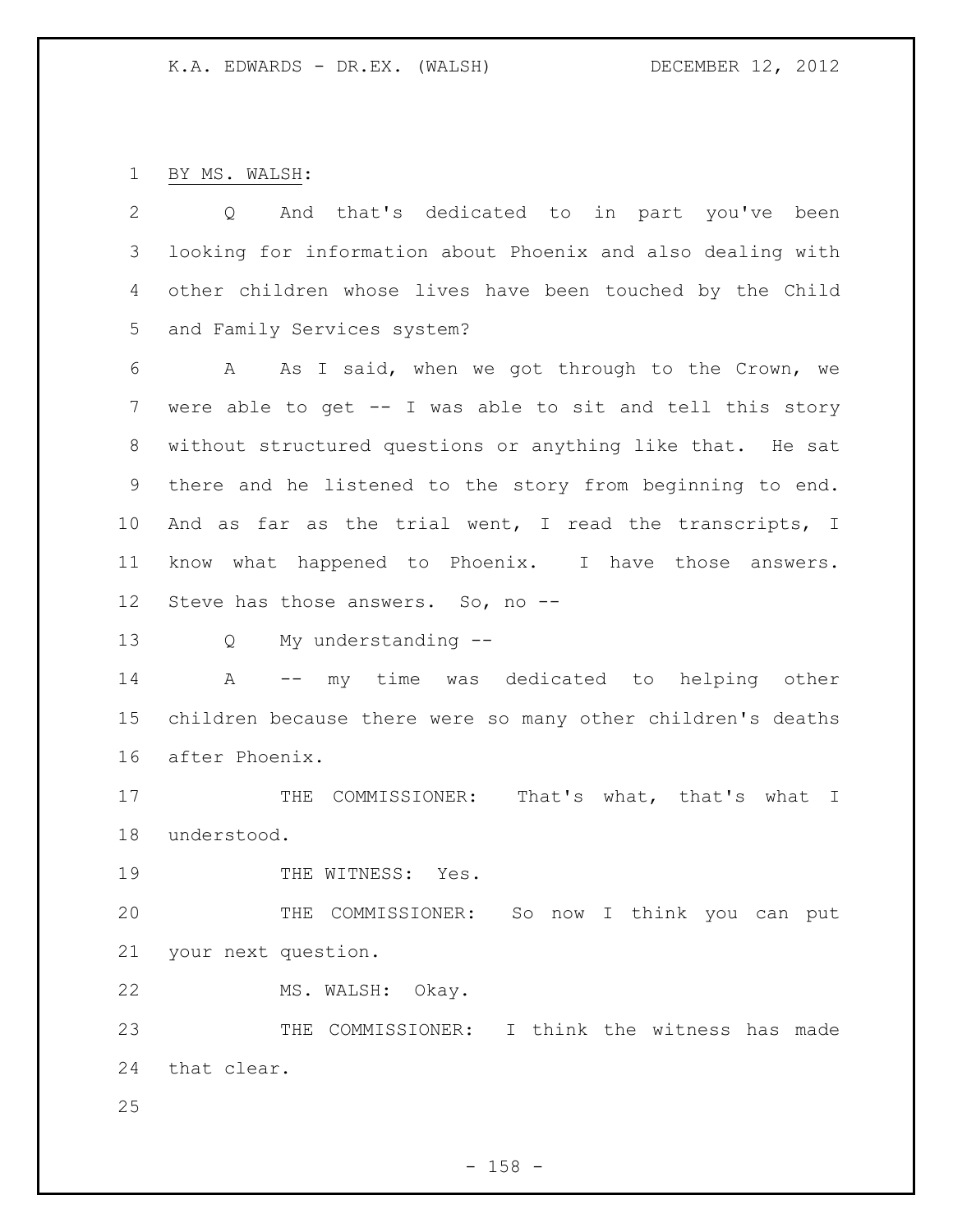BY MS. WALSH:

| 2               | With respect to Phoenix, I'm dealing just with<br>Q         |
|-----------------|-------------------------------------------------------------|
| 3               | Phoenix now, you have over the years made a number of phone |
| 4               | calls, written a number of letters to politicians, to the   |
| 5               | child welfare authorities about Phoenix?                    |
| 6               | Only when needed.<br>A                                      |
| 7               | Okay. And you --<br>Q                                       |
| 8               | For the first year it was -- well I won't say a<br>A        |
| 9               | whole year. From April or March when I found out until I    |
| 10 <sub>o</sub> | believe it was December of that year I wrote a lot of       |
| 11 <sub>1</sub> | letters to every agency and organization that would play a  |
| 12 <sup>°</sup> | role and most of those agencies and organizations are       |
| 13              | playing a role today.                                       |
| 14              | Q And particularly in that first year you said              |
| 15              | after you learned of Phoenix's death --                     |
| 16              | A<br>Yes.                                                   |
| 17              | Q -- you were looking for information about what            |
| 18              | happened to Phoenix.                                        |
| 19              | Regarding just Phoenix.<br>A                                |
| 20              | Right.<br>Q                                                 |
| 21              | And then at trial time I was getting information<br>Α       |
| 22              | that we were looking for, just basic that was your child    |
| 23              | kind of information, not the confidential stuff, not the    |
| 24              | stuff that pertains to the investigation or the trial, just |
| 25              | this is what would do it, just a little tiny bit of         |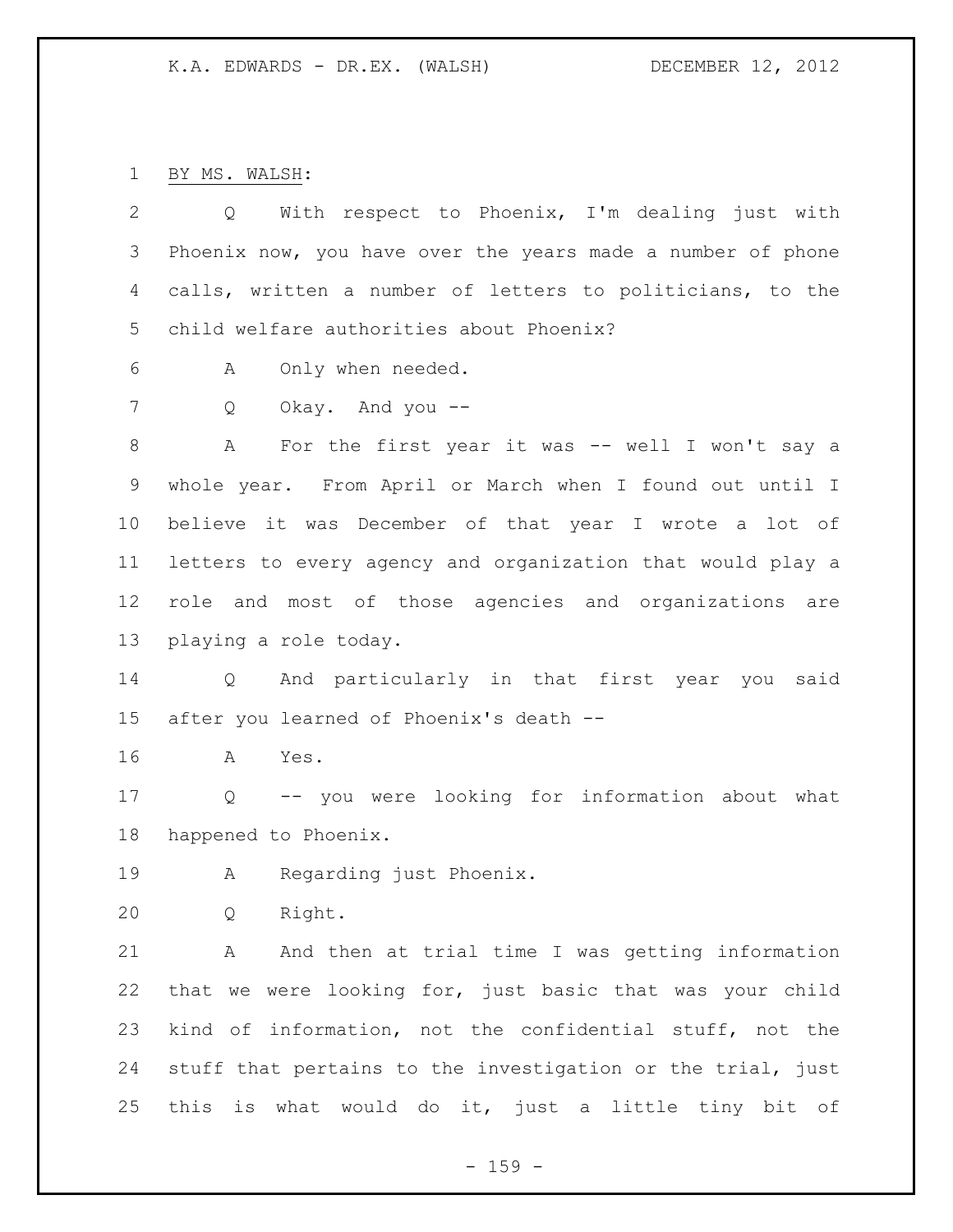respect. Deals were made, families were contacted in regards to a -- first degree murder trial of a child and the family was never consulted period until a month before trial time. That's what I'm saying. And the first year that I wrote letters, it was in regards to Phoenix only. The second year, the only time I wrote any kind of letter to the government was at trial time going I thought we were going to testify. We can't sit in the trial. I wrote another one to the government after the trial because the press had falsely stated that we were disappointed with the justice system. And then after the correspondence stopped because I didn't want to do anything to jeopardize the appeal in keeping those people behind bars. And then in 2009 I started speaking again and I wasn't speaking on behalf of Phoenix. I wasn't lobbying for this commission. This was a bonus for me, getting the commission called. I didn't lobby for this. What I did lobby for though is for the other children. So only a year of that did I write letters in regards to Phoenix.

 Q And during the time when you wrote letters in that year about Phoenix, is it fair to say that you didn't have a lot of information about what had happened to Phoenix in terms of her involvement with Child and Family Services?

A Up until the trial, yes, that's very accurate to

 $- 160 -$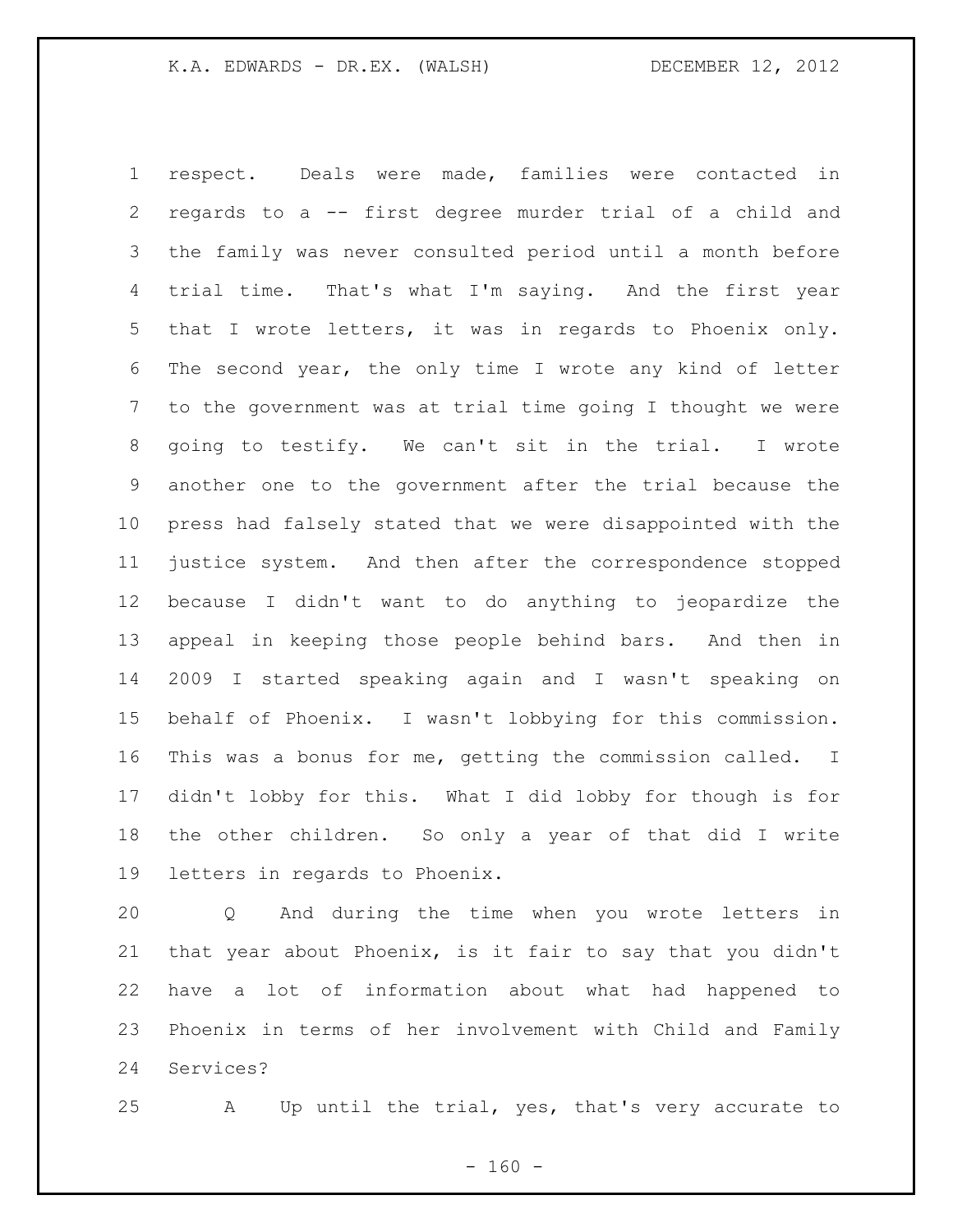| $\mathbf 1$ | say, we had no information except for what was being given  |
|-------------|-------------------------------------------------------------|
| 2           | to us by our friends in the press. And when the press       |
| 3           | contacted me it wasn't always just to tell the story.<br>It |
| 4           | was just to make sure that the family knew this because the |
| 5           | press knew that the government wasn't telling us anything.  |
| 6           | Do you think that in that first year when you<br>Q          |
| 7           | were looking for information you may have said things which |
| 8           | you now know were not accurate?                             |
| 9           | А<br>Yes.                                                   |
| 10          | At one point you started a petition.<br>Q                   |
| 11          | Yes, I did.<br>Α                                            |
| 12          | Let's just take a look at just the first page of<br>Q       |
| 13          | that petition, 11774. So this petition has a number of      |
| 14          | names, it's got 311 names. I haven't actually counted but   |
| 15          | I see that that's the number that's written there. I'm not  |
| 16          | putting into the public record all of the names but I --    |
| 17          | I understand.<br>A                                          |
| 18          | -- have been shown the signatures. What, what<br>Q          |
| 19          | were you doing with this petition?                          |
| 20          | This particular petition was actually I wasn't<br>Α         |
| 21          | really getting anywhere. This petition was calling for the  |
| 22          | resignation of Christine Melnick. It was a very hastily     |
| 23          | done petition, found out that it was garbage once I handed  |
| 24          | It wasn't in the right format or anything like<br>it in.    |
| 25          | that, so it was three, what did you say, 311 names weren't  |

- 161 -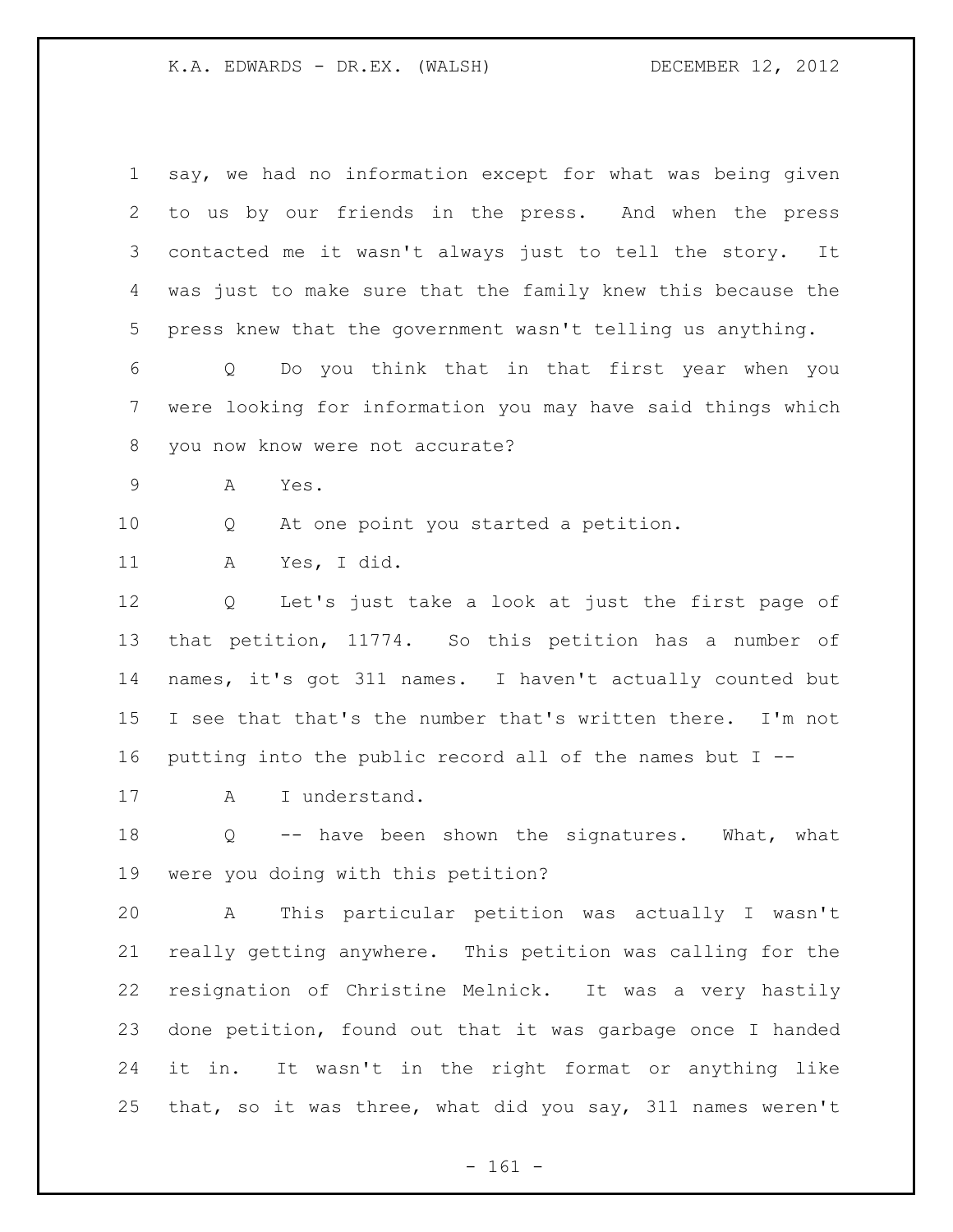actually recognized. This petition basically was started because the family was being ignored trying to get information and that's why this petition -- this petition was also actually given to the premier.

 Q And it's stamped on -- it's got the "premier's office" stamped on it thought.

 A Yeah, it was, it was actually hand delivered by the premier, or hand delivered by me to the premier's office. And there's a great big long, actually a musing story. I cornered him in his office and he couldn't come out and go past me and go home without going past me and that's how that petition -- and I enclosed that petition. In handing that into the, the minister I had said that I was withdrawing that petition that I just wanted to have it because Christine Melnick had just taken the meeting with me and sat down and I had told her that I would no longer call for her resignation if she was going to do something.

 Q And if we just scroll down to see the entire page, you say that you want accountability.

A Yes.

Q This was with respect to Phoenix's murder?

A Yes.

 Q And with respect to the services that she received from Child and Family Services?

A Or didn't receive, yes.

 $- 162 -$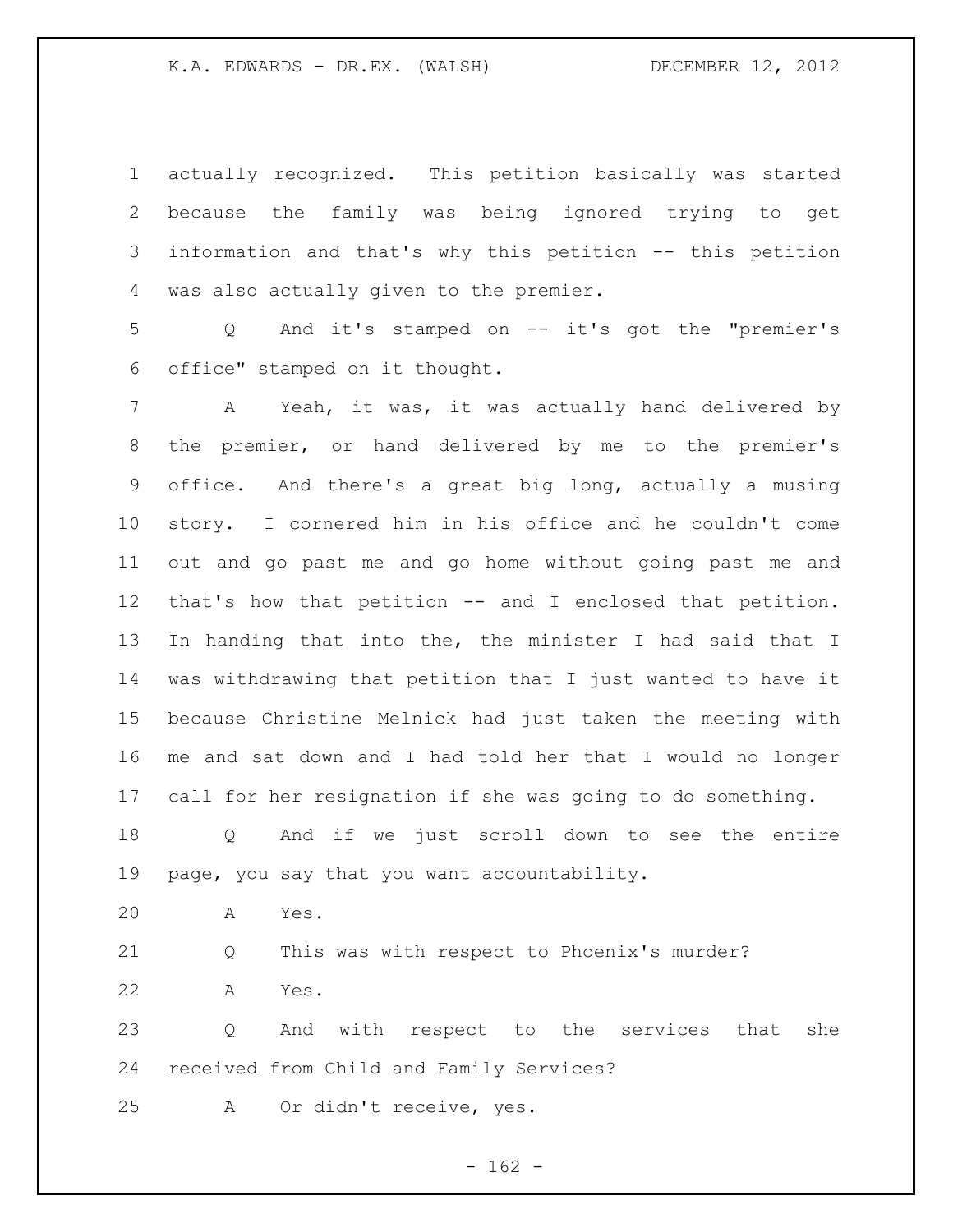Q You also spoke on the phone with Elsie Flett and you referred to earlier who was the CEO of the Southern Authority and that was also in that first year in April of '06? A Yes. Q Let's pull up the notes that Ms. Flett took of that call, page 18535. Now did you make notes of your phone call with Ms. Flett? A No, I didn't. Q Okay. Do you normally make notes of your phone calls? A No. Q Do you know who initiated this call? A I initiated the call. Q Okay. Why were you calling Ms. Flett? A I was calling Ms. Flett to give her the same information that I had just talked to Christine Melnick about. I had written about -- all the documents, all the information that I had given to the people in authority to do something, it was to talk about Phoenix and where she was, how I had her, so forth, to offer up the names of the really important people that they should really talk to in regards to this, knowing that we had been looking for her and so forth and that's why I was contacting Elsie Flett. Q So let's just go through these notes and I'll ask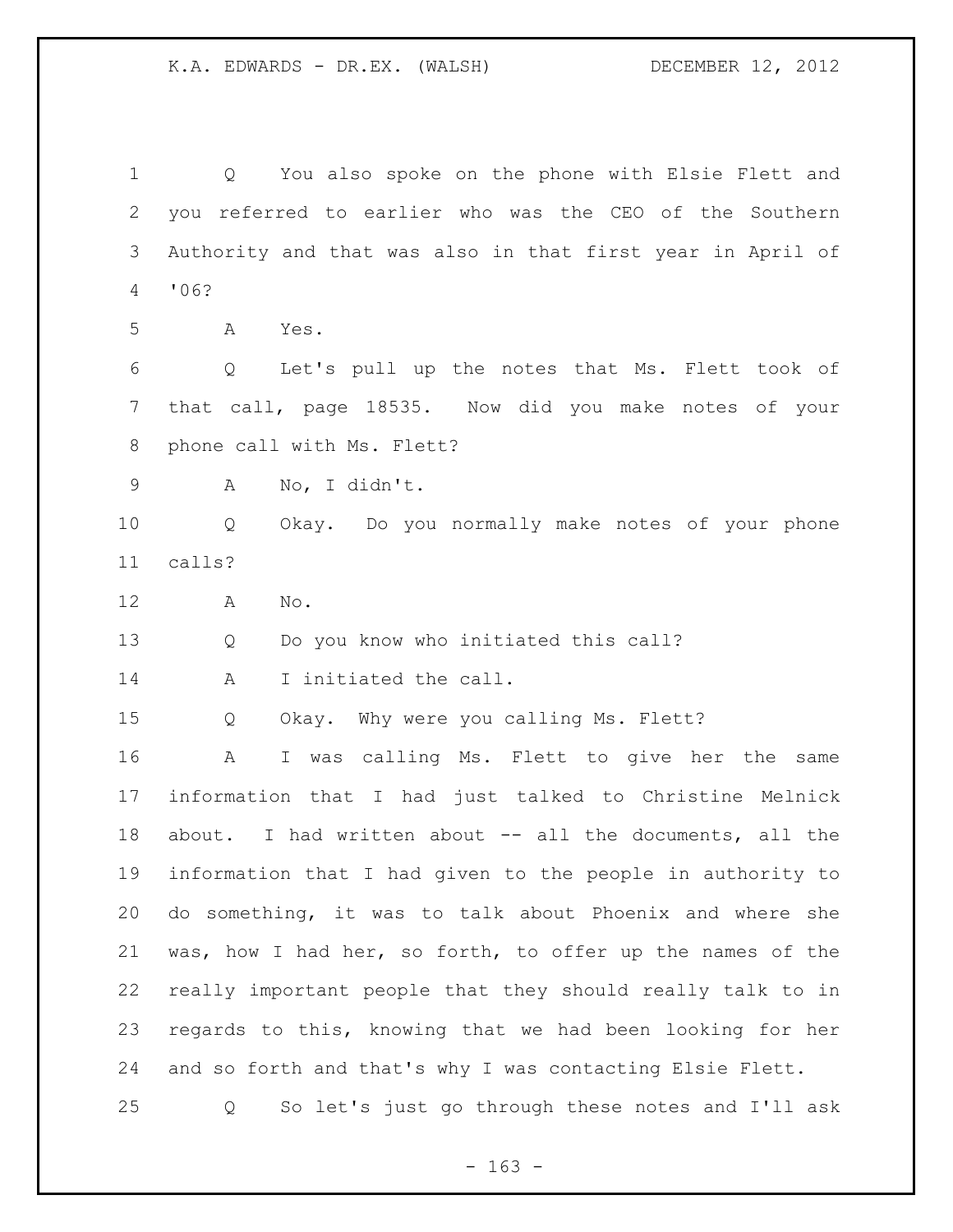you to comment on them. Do you remember the conversation? A Yes. Q Okay. You've read the notes? A Yes. Q Okay. It starts off, it says -- were you ever shown these notes prior to your participation in the inquiry? 8 A No. Q "Kim stated that she was the legal foster mom in August and 12 Sept/2002; worker was Stan Williams." So I guess what I'd like is as we go through them if you think that something was not accurately recorded in terms of what you said, are you able to do that or do you not have sufficient recollection to comment? A No, I have perfect recollection of this conversation because I had never, in all my life, been treated so indignantly and completely dismissed. Q Had you ever met Ms. Flett before? A No. Q She took your call though? A Yes, she did.

- 164 -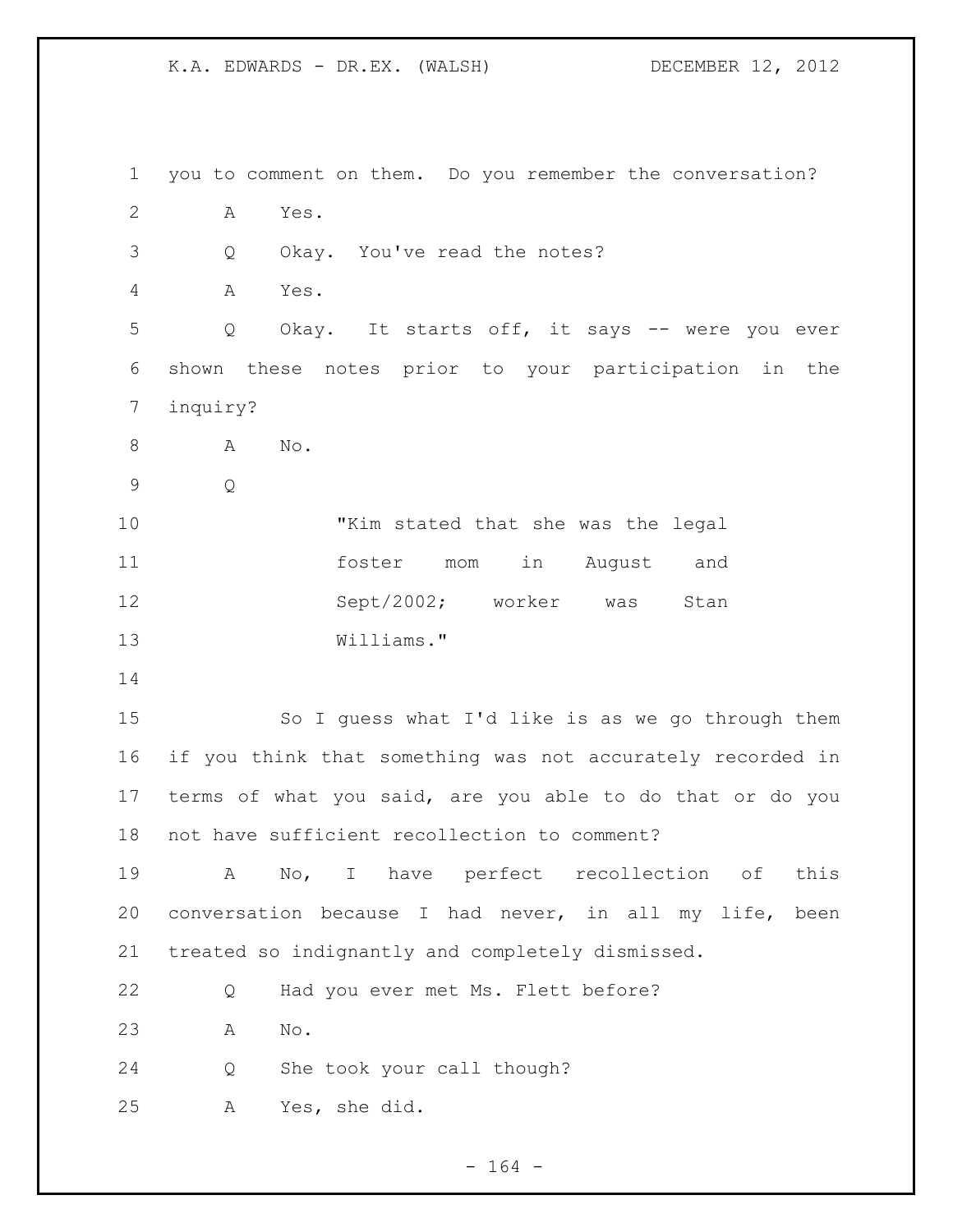Q Okay. So let's go through this line by line. So that first line, was that something you stated? A Yes, I'm sure that it is something I would have stated. Q "When Phoenix's mom came to take her -- bio dad had brought her to Kim's -- bio mom had no involvement with her in the first 10 three years of her life." A Yes, I'm sure that -- Q That's accurate? A It's not verbatim but I'm sure I would have said that information, yes. Q "Took her from Kim's home in April 2003" A Yes. Q 22 "All lost contact; 'they were looking for her 24 Kim phone CFS to speak to Stan Williams"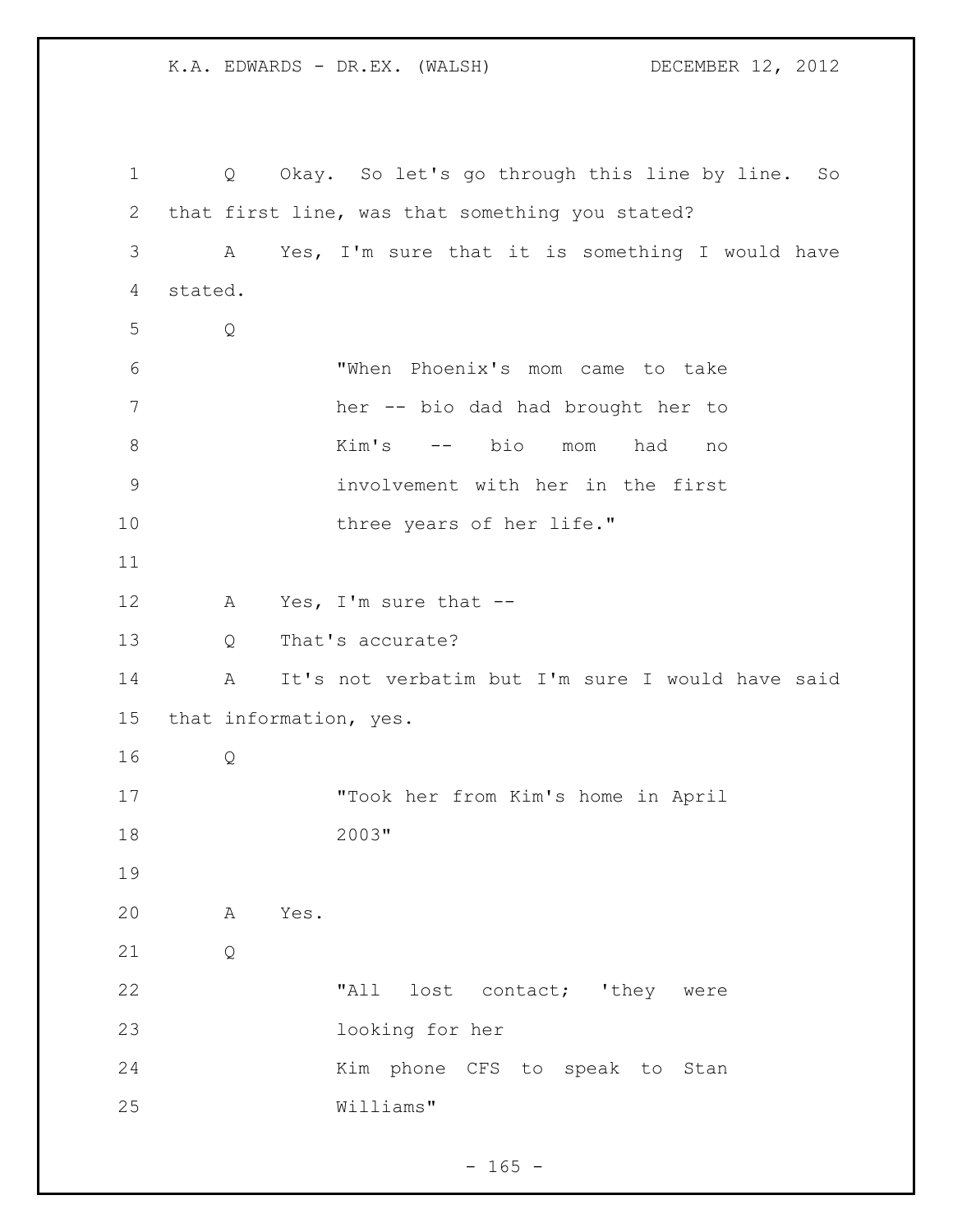Why don't we just say that you'll stop me if there's something that you think you didn't say. A Okay. Q "Earlier -- taken from Kim's home -- she called Stan Williams and within five days of her phone call 8 she had Phoenix back." A Well, I would not have said five days. I would have said about three days because that too is something that even at the time I was very shocked that Phoenix was back with me within three days. Q This is when you came back from McMunn as you've told us -- A Yes. Q -- and found out that Phoenix had been apprehended? A Yes, and then phoned the worker and within three days she was back in our -- I was even surprised then, so I would not have said. I would have been more, you know, I would have said generously or our being generous at four or whatever but I wouldn't have given five. Q "She was in a foster home on a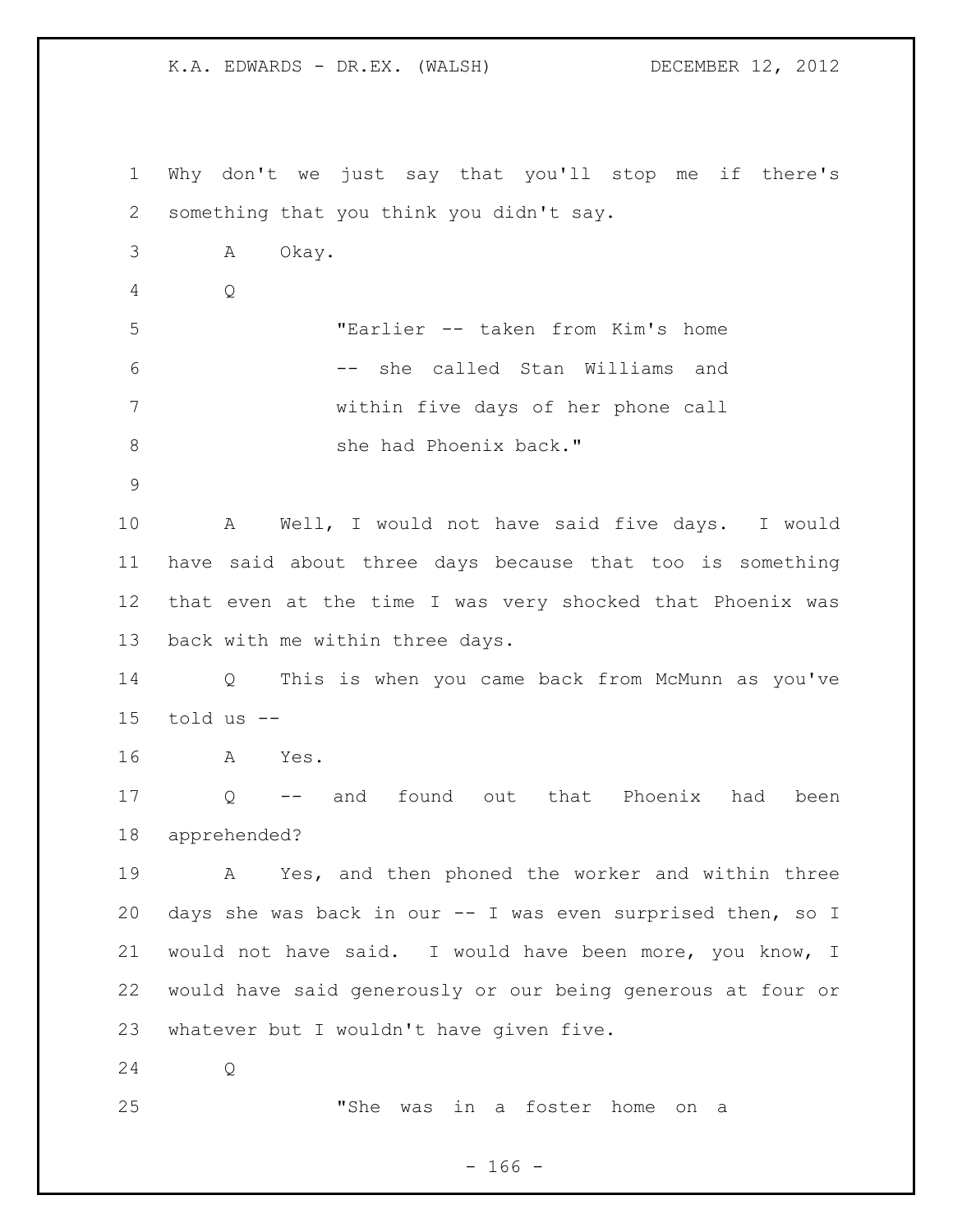**reserve in this time."**  A This is something that I was -- that was related to me by Steve. He had commented I think she's on the reserve, but then again -- Q That's where he thought she'd be placed? A -- parents don't really know where the foster parents or the foster homes are, so. Q "By Jan/03 she was back with Kim. Kim tried to find Phoenix but no 12 one knew where she was." 14 A Well, I, I -- January? It would be July. Q Right. "Kim tried to find Phoenix but no 18 one knew where she was. Uncle on the mom's side -- Mickey Kematch -- was looking for her. 21 No one could find her. No one called the police -- Kim did not call the police." A No, back up to no one called the police. I would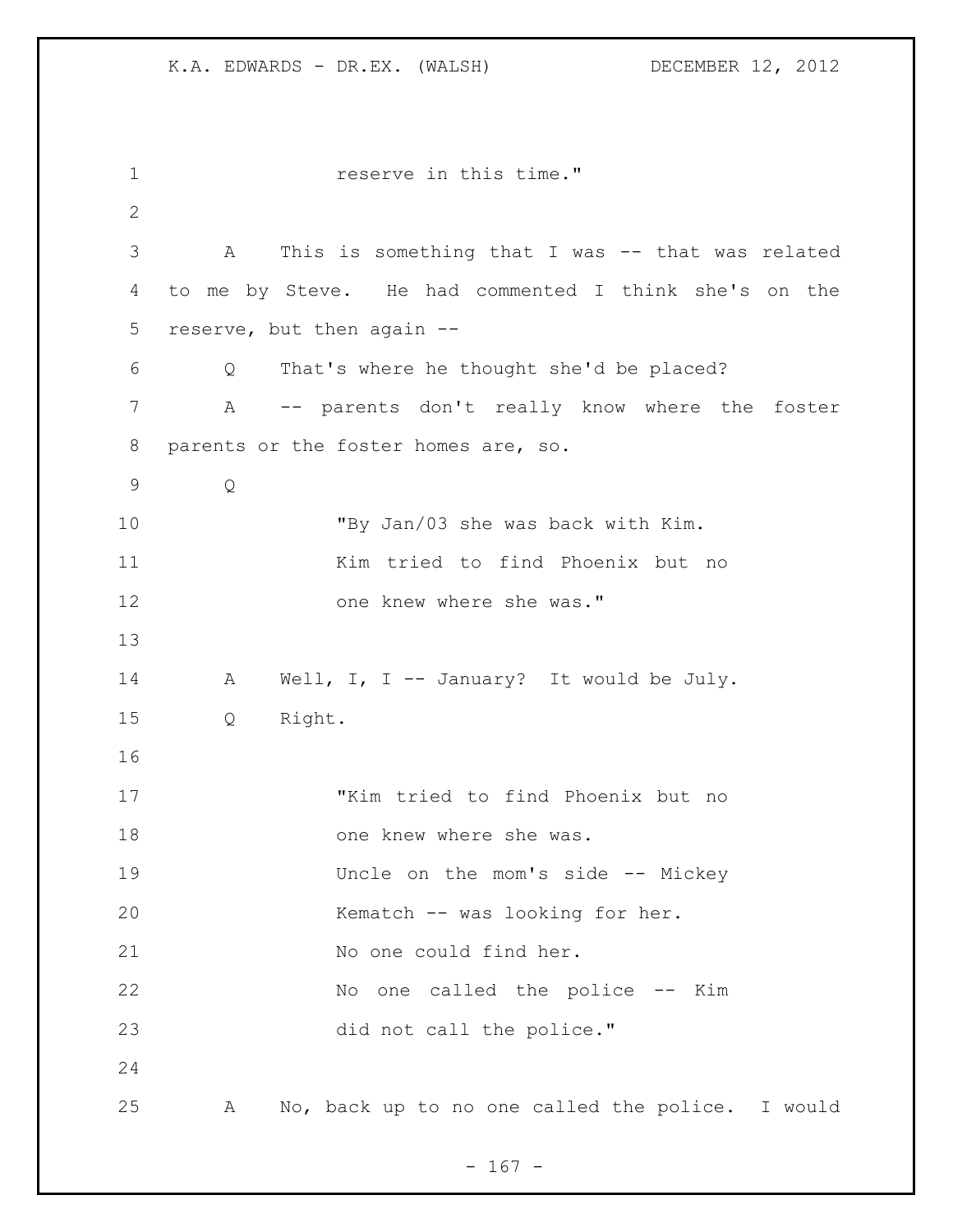not have said that no one called the police because I called the police.

 Q "Mickey said they were looking for her at Fisher River. Mickey's girlfriend's mother is a **producer at CBC.** 8 Steve's sister -- Jenny -- Kim spoke to her after Samantha was 10 charged at the courthouse. 11 Kim did not know the family well."

Can you scroll up, please?

 A Back up to speaking with Geni at the courthouse after Samantha was charged, is this in regards to Phoenix's murder because the only time that I was ever at the -- didn't go to the bail hearing, I stayed away from the bail hearing. After the bail hearing I met with a reporter friend and she told me what happened at that bail hearing.

Q So you don't think you said that?

21 A I know I didn't say that.

Q Please scroll up, please.

 A Why would I say that I went to the courthouse and talked to Geni when I didn't go to the courthouse at all? Q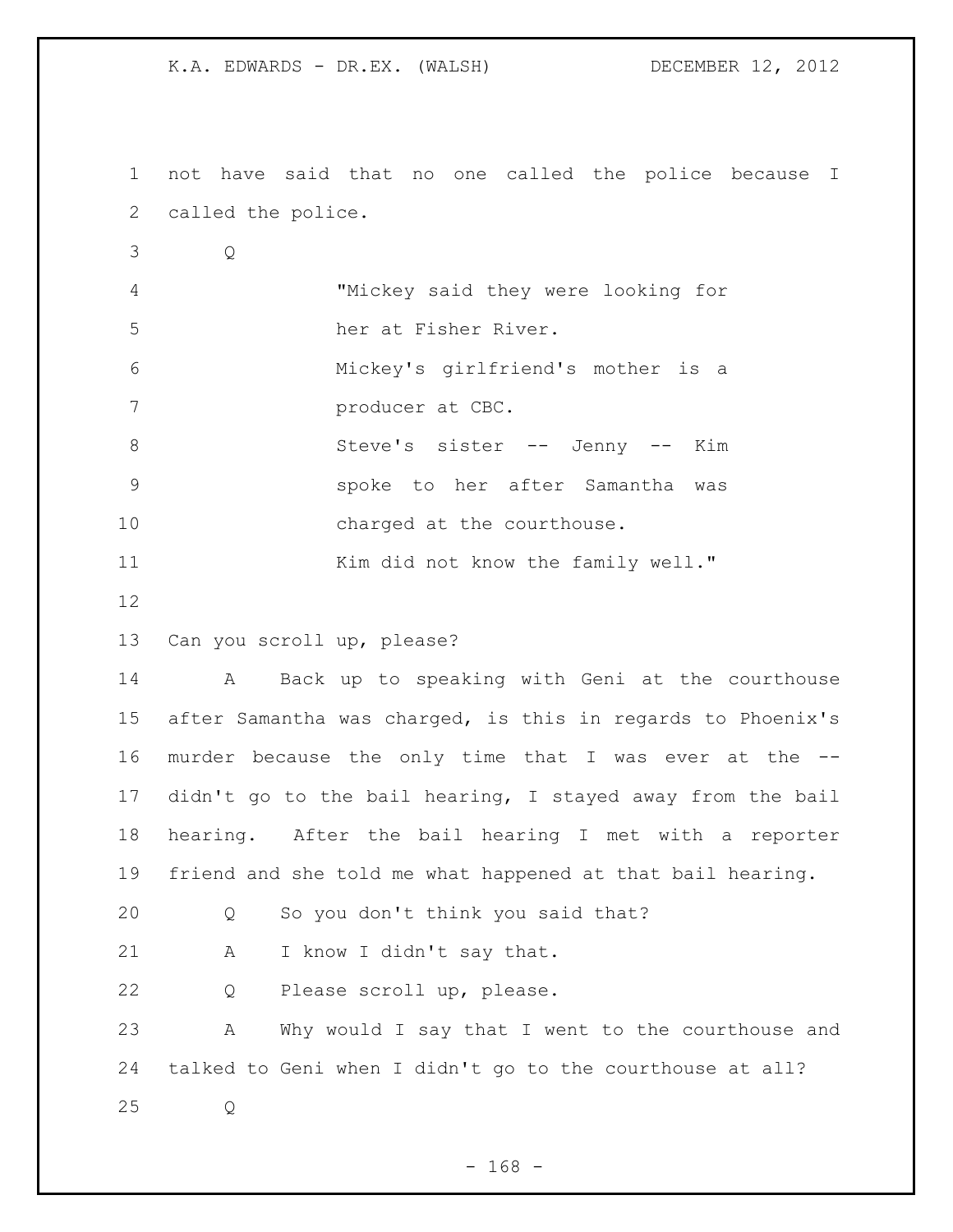```
1 "Kim did not know the family 
2 well."
3
4 A This is not something that I would not say -- or, 
5 I'm sorry, this is something that I would, yeah, I would 
6 not say because I knew the family well, I knew Samantha's 
7 brother well and relatives, cousins and so forth as well as 
8 I knew Steve's family --
9 Q No one in the family --
10 A -- well enough.
11 Q Sorry.
12 A No, go ahead.
13 Q
14 "No one in the family has spoken 
15 up.
16 Phoenix did not have --"
17
18 A No, I don't agree with that either because Steve
19 was telling everybody, like for instance at the Family 
20 Services Minister's office they needed confirmation that 
21 they could speak to me on Steve's behalf. Steve gave 
22 it to them. The medical examiner, again needed
23 confirmation from Steve. I believe they took that 
24 confirmation over the phone. So, yeah, no, that's also not 
25 accurate.
```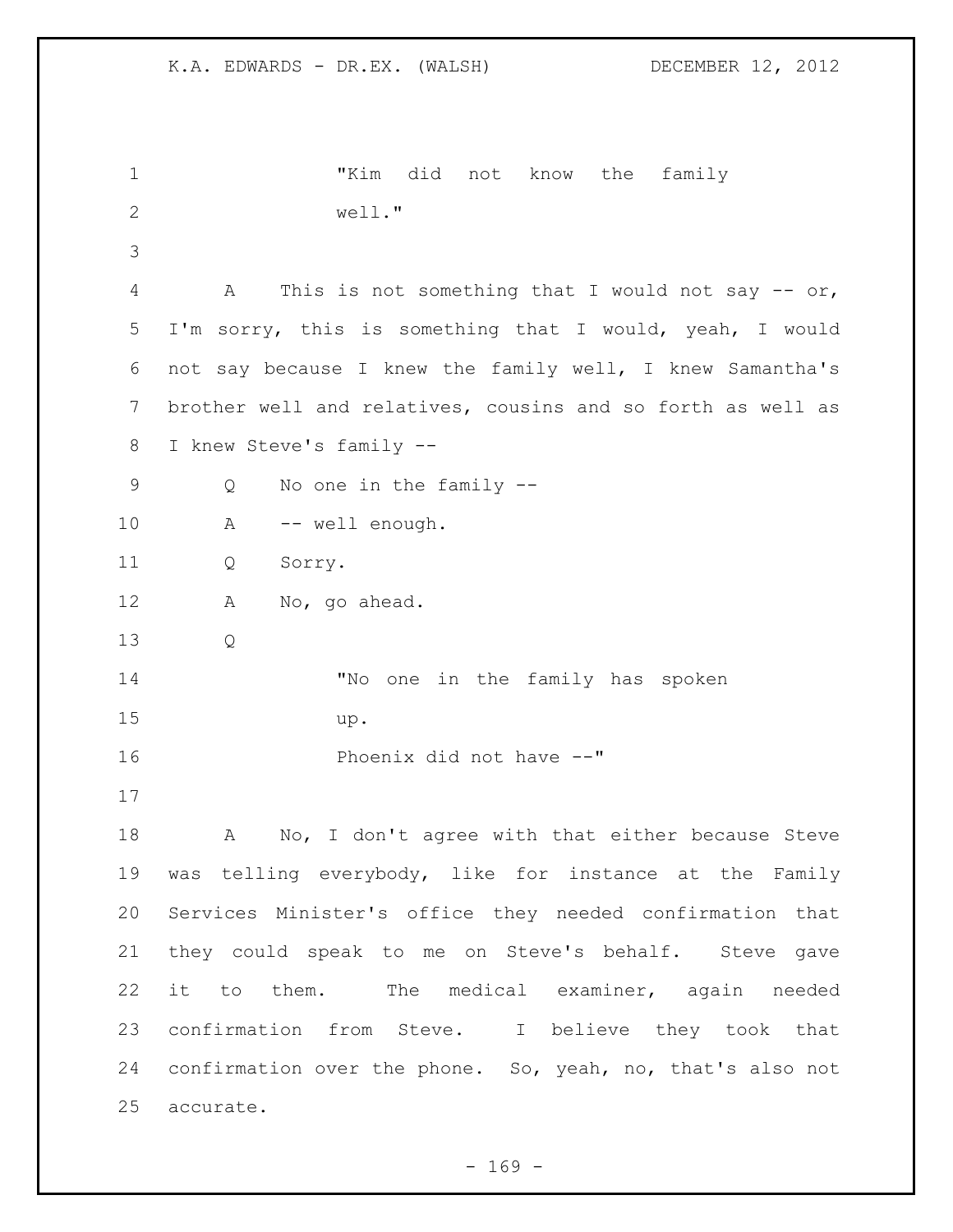```
1 Q
2 "Phoenix did not have a horrible 
3 existence -- she had a family that 
4 loved her at Kim's -- she was a 
5 happy child when she was with 
6 them.
7 She had -- "
8
9 A Yes, I said that.
10 Q Okay. 
11
12 "She had her for 3 years and no 
13 one checked on her."
14
15 A Again, I would have said that.
16 Q
17 When Steve had her, she was no[t]
18 well looked after."
19
20 "No well looked after" is what is says, so I mean I know 
21 you didn't make that note, so I don't know ... 
22 A I would never say that, no, that's not accurate.
23 Q
24 "CFS came out in response to a 
25 call from someone about a party."
```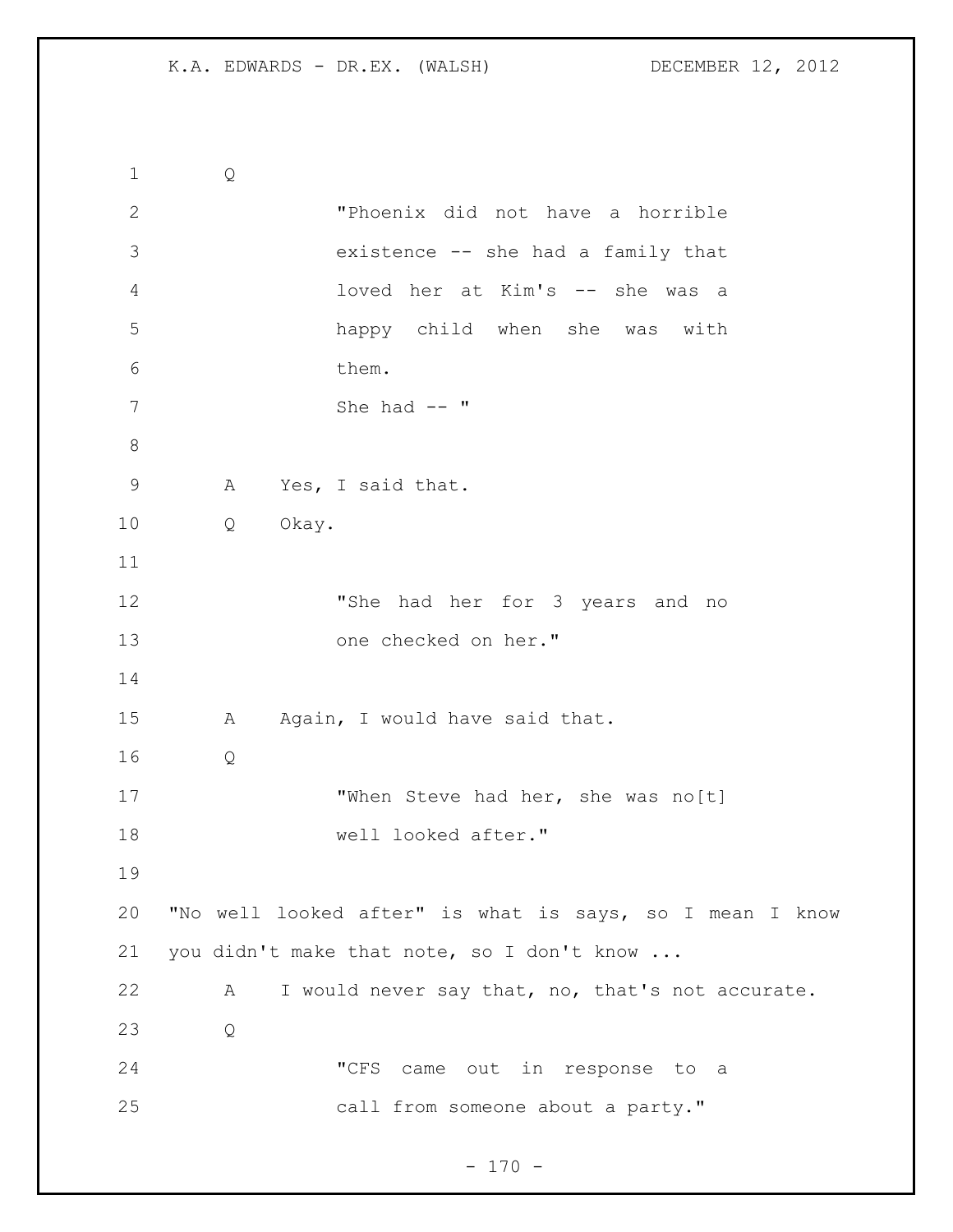1 A Again, I would not use party. I would have probably described it -- I'm sure I said that too but I would have described it as a barbecue and then put in, you know, the two cents of you (inaudible) like a drinking party. But mostly out of facetiousness because -- may I just say something? After every point that you read, from here on in can I just give you a little demonstration of the way that my call was received? 9 THE COMMISSIONER: Well, I think what you're being asked is whether these statements are correct. 11 THE WITNESS: Some of them are correct. 12 THE COMMISSIONER: Well then -- MS. WALSH: So let's just carry on with that, okay? 15 THE COMMISSIONER: Then, then just say, just say correct and we move on and if the next one isn't then you'll tell us what's wrong with it. 18 THE WITNESS: Okay. BY MS. WALSH: Q "After Echo died, Steve's family 23 took Phoenix for a while." A Yes.

- 171 -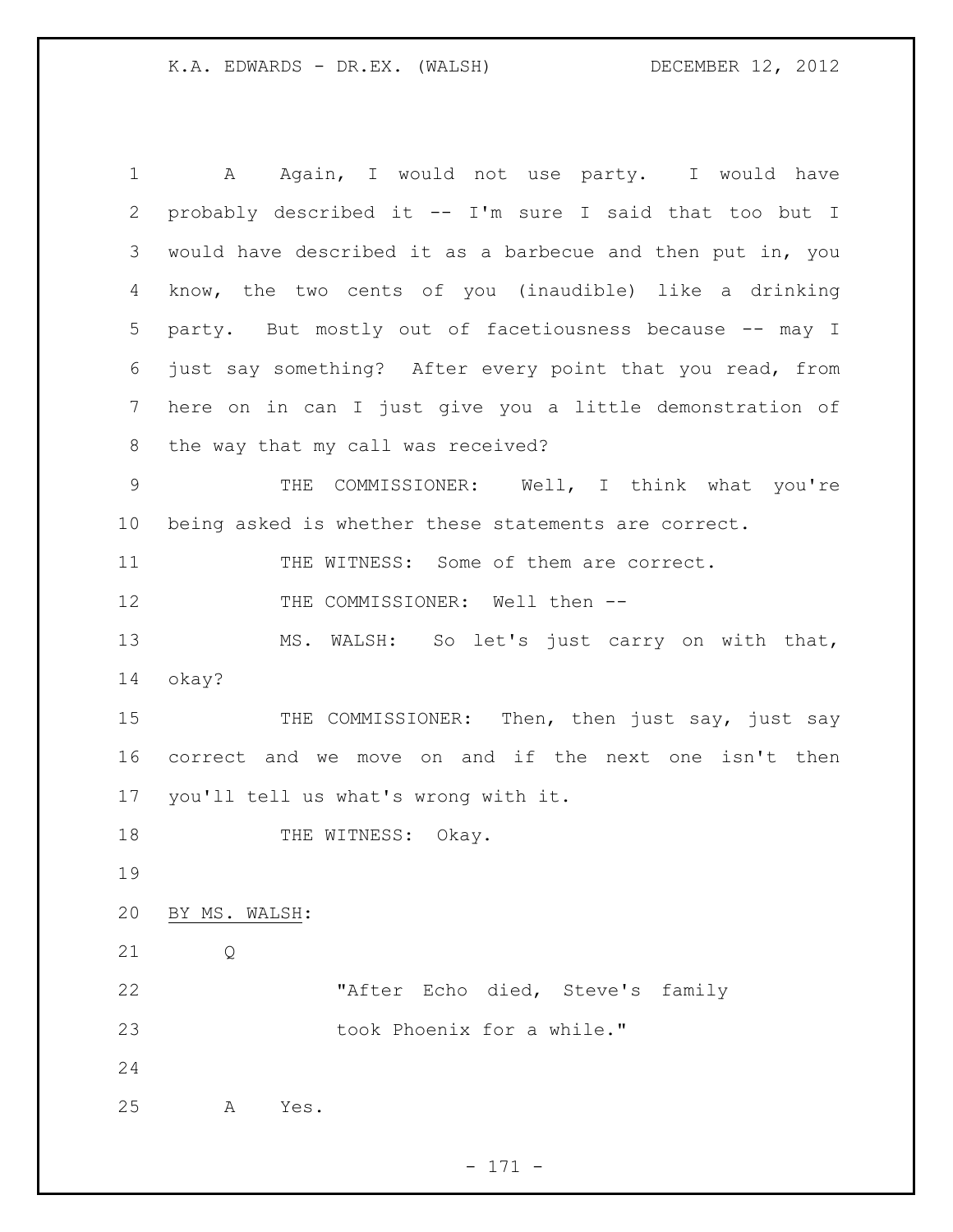```
1 Q
2 "Samantha and Steve were separated 
3 at this time."
4
5 You're just, you're going to tell me when something is not 
6 correct, right?
7
8 "Police needed to escort Samantha 
9 at Echo's funeral."
10
11 Can you scroll up, please?
12
13 "Kim did what she could to look 
14 after her.
15 Stan Williams told her that her
16 case was one that was going to be 
17 transferred July 2002/early Sept 
18 2002.
19 Kim said that ..."
20
21 And I'm not sure what's redacted there,
22
23 "... case was 'fizzled out'.
24 No home visits from the first 
25 worker --"
```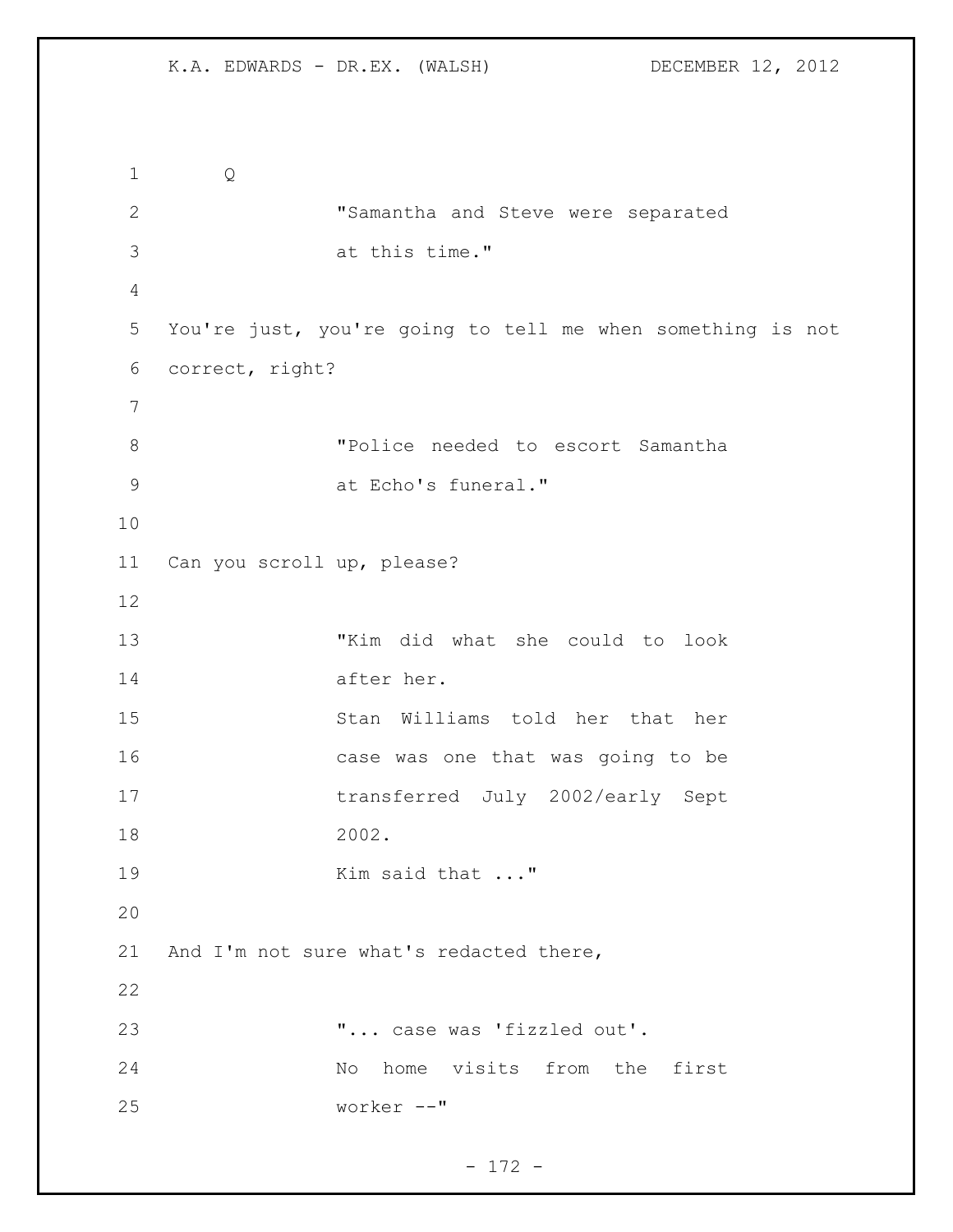| $\mathbf 1$ | I don't know what that means.<br>A                         |
|-------------|------------------------------------------------------------|
| 2           | No, I won't ask you to comment on that.<br>Q               |
| 3           |                                                            |
| 4           | home visits from the first<br>"No                          |
| 5           | worker involved.                                           |
| 6           | Second worker was Stan Williams.                           |
| 7           | 'White establishment' is bending                           |
| 8           | over backwards.                                            |
| 9           | Phoenix was on Fisher --"                                  |
| 10          |                                                            |
| 11          | That is a statement that would not come out of my<br>A     |
| 12          | mouth at that time and the reason I use the "white         |
| 13          | establishment" term today is because of reading it in this |
| 14          | document. I would have said white agencies or the white    |
| 15          | authority in regards to not putting race in, just making   |
| 16          | the distinction between the aboriginal authorities that I  |
| 17          | was trying to speak with and being able to speak with the, |
| 18          | the white authorities.                                     |
| 19          | Q What is it that -- do you think you said white           |
| 20          | authorities are bending over backwards?                    |
| 21          | A No, I know I said white agencies. Not white --           |
| 22          | I'm just not like that.                                    |
| 23          | White agencies.<br>Q                                       |
| 24          | A I'm not a protestor, I don't use words like              |
| 25          | establishment and stuff like that.                         |

- 173 -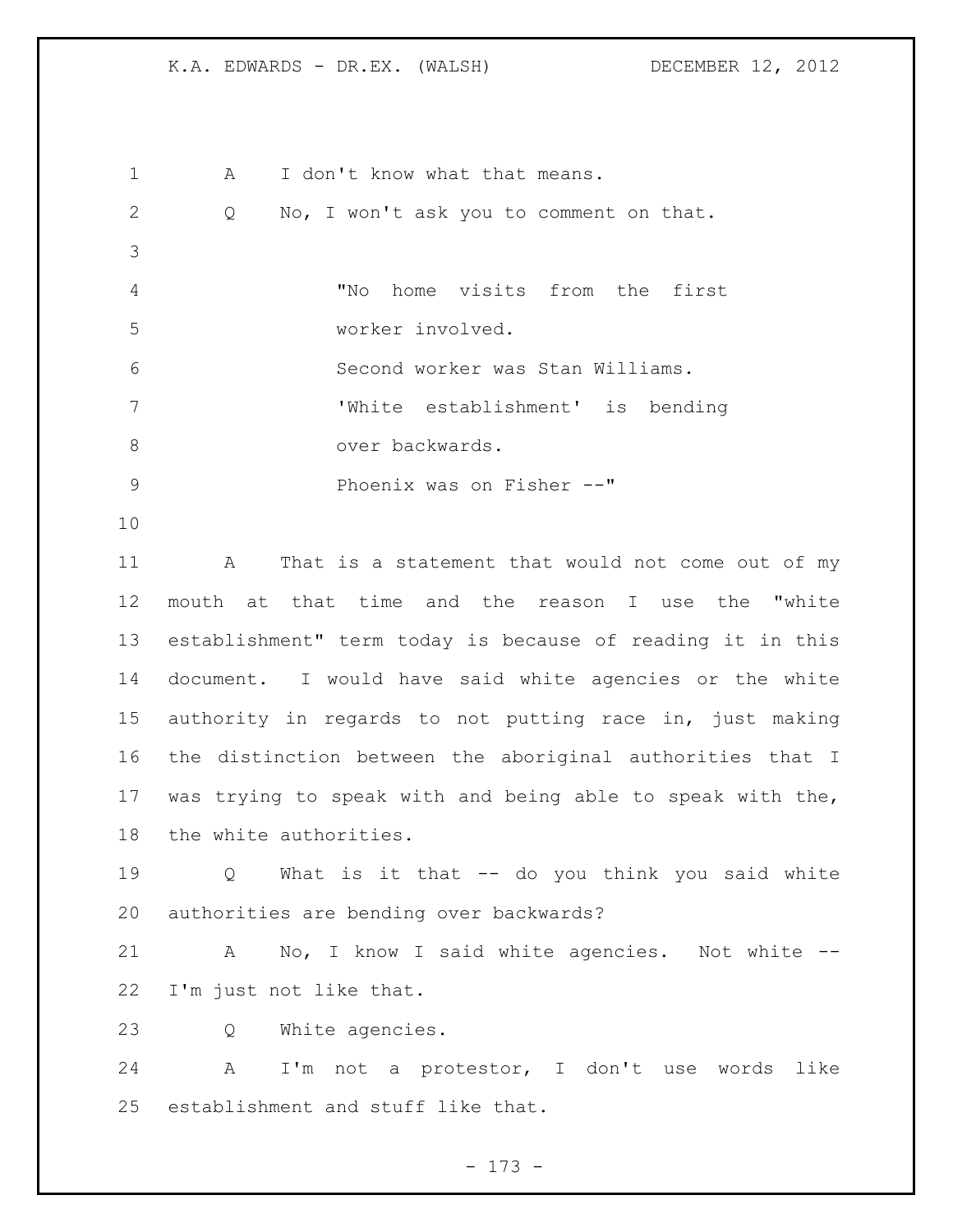Q Okay, so you said white agencies? A Yes. Q What did that mean? A I just explained to you what that means, it was 5 just  $a$  -- Q But bending over backwards meaning what? A They were bending over backwards to help. We were, were getting meetings with them, they were taking phone calls. Normally, in fact when I called for the meeting with Christine Melnick I was told to write a letter of request and I just, I guess my sense to the woman, because on the phone with you, why don't you take my request over the phone, give me a date and then I'll go. But if you need a letter I'll write it to you but just give the appointment now. Q Okay. "Phoenix was on Fisher River reserve." Is that something you said? A I'm -- 23 0 Third from the bottom. A -- pretty sure I would have mentioned Fisher River because I'm knowledgeable in the fact that she was

- 174 -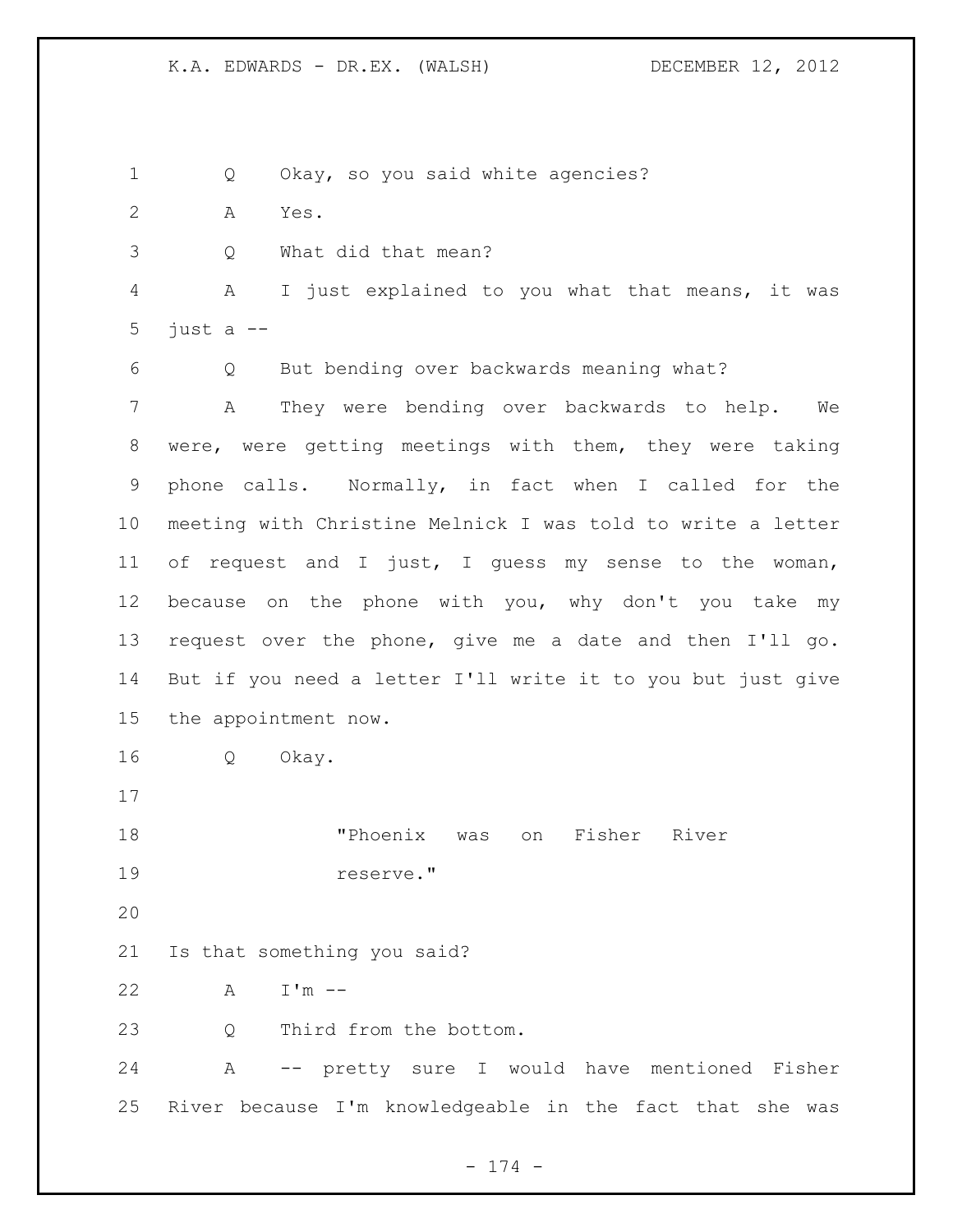found dead on Fisher River, yes. Q "Christine Melnick has been very co-operative with her." A Yes. Q "Spoken with Frank Whitehead at 9 AMC." Did you speak with Mr. Whitehead? 12 A I spoke with a few people at the AMC and, and his name sounds, it rings a bell. Q Okay. Can we scroll to the next page, please? "She has to live with the fact 17 that she did not try hard enough 18 to find her." A This is not something that I would convey to Ms. Flett. Q Is that something you believe? A In my heart, yeah, I did. Like in hindsight if I had done more instead of saying what more can I do, yeah.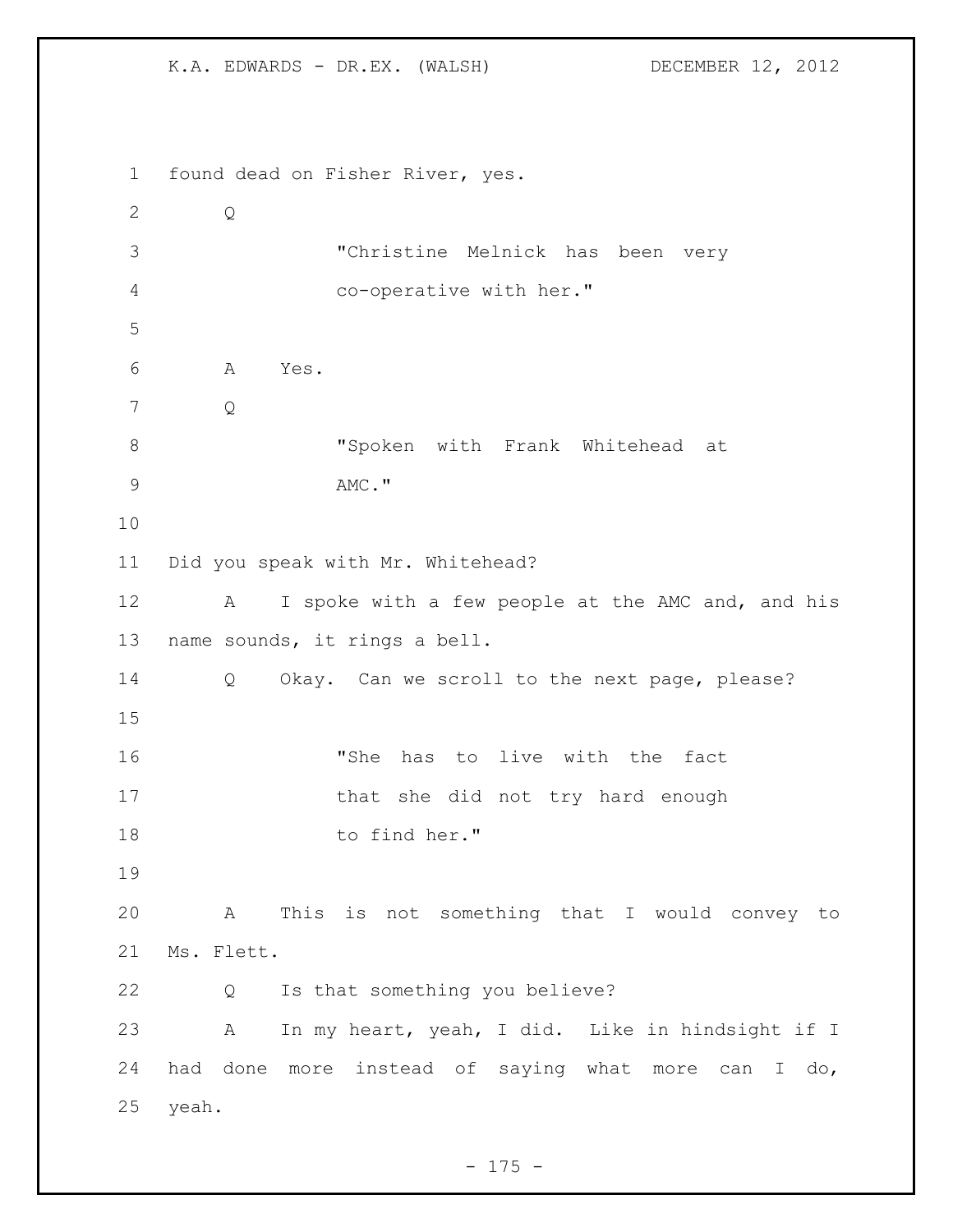Q "Samantha and Steve do not need 3 the help and the sympathy." Is that something you said? A Why would -- no. Q Kim -- A I can say that whole, the whole sympathy and it's sympathy that in which Steve needed and all he was getting was empathy. But as far as Samantha, I wouldn't, I wouldn't at this point make any reference to her -- Q Kim wants the -- A -- talking with Elsie Flett. Q Sorry? A In talking with Elsie Flett at that time in April of taking that one phone call. This was a, wow, it's a long phone call. Q "Kim want the native agencies to recognize that she (Phoenix) was her (Kim's) child; short of putting her to her breast, she was her flesh and blood." A Okay, that's something that I would say in the

## - 176 -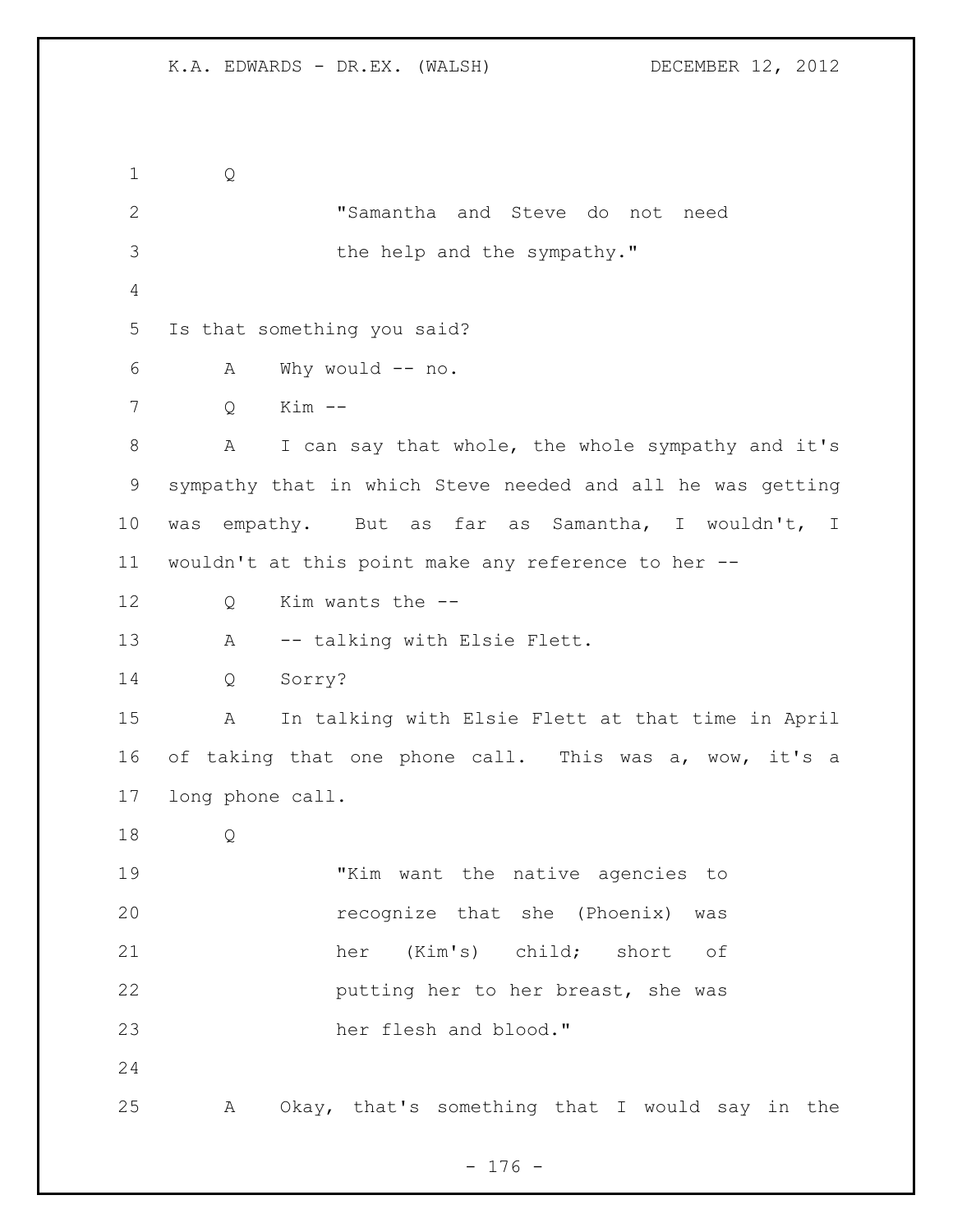heat of the moment and I'm sure by the, and I'm sure we're coming up to the ending of our conversation. By this time I'm sure that I was in a very enraged state because after everything that I said, Ms. Walsh, all she said was that's just speculation. I'm telling you this is who you need to go see. That's just speculation. Phoenix was with me. That's just speculation. I was Phoenix's godmother, or not godmother, I was Phoenix's foster mother. That's just speculation, we don't know that, dear, that's just speculation. Q You're saying that's what Ms. Flett responded to you? A That's all she did after everything I said. Q Do you recall how long this conversation took? A How long, maybe 15 minutes. Q Okay. "Wants to leave her fight with dignity and respect for the children who are going to die. Human compassion is what she wants 22 to get out there." A I'm sorry, I'm -- Q Are you with me?

- 177 -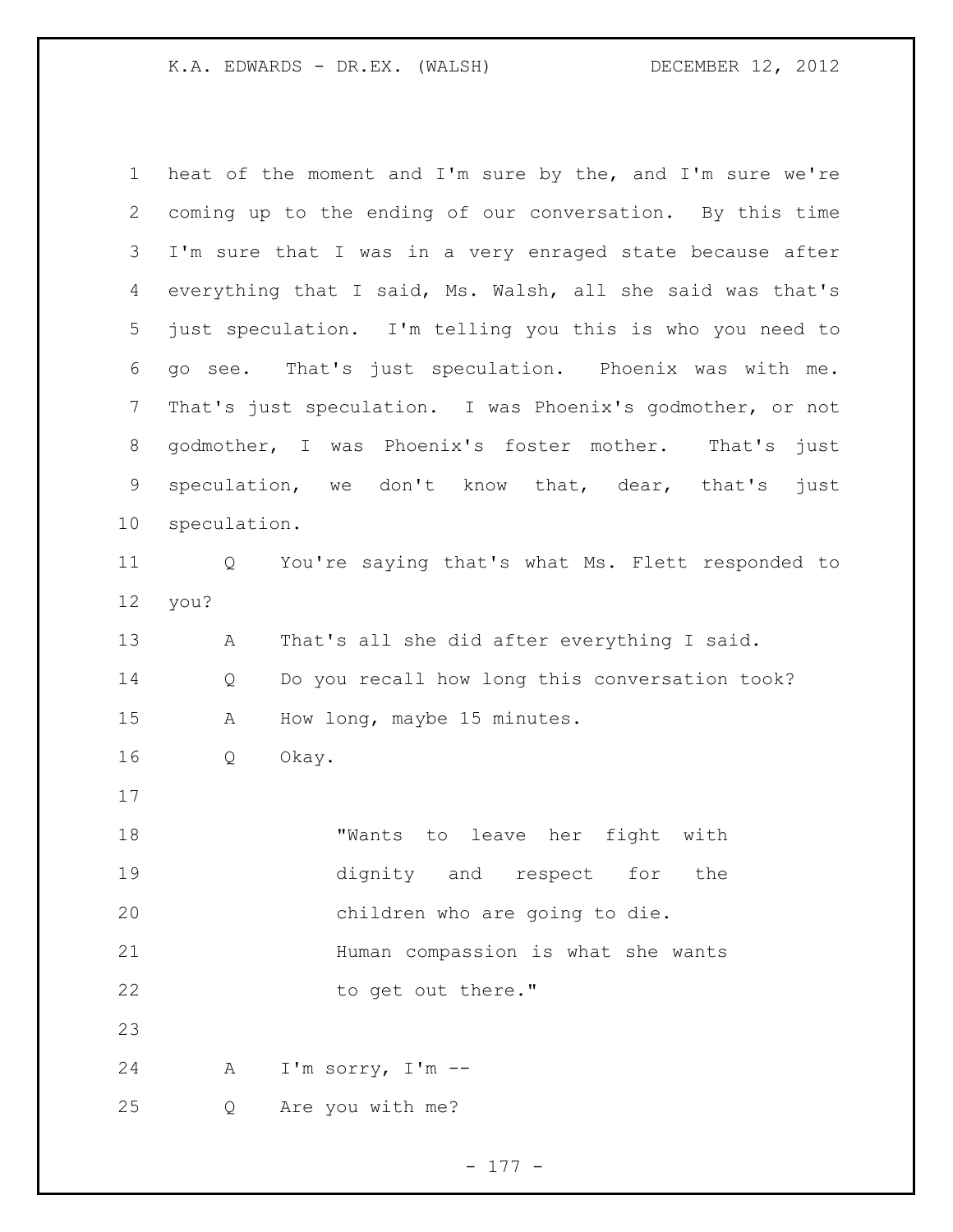A Yeah.

| $\mathbf{2}$ | You see where we are? Okay.<br>Q                           |
|--------------|------------------------------------------------------------|
| 3            | THE COMMISSIONER: Carry on.                                |
| 4            | THE WITNESS: Wants to fight with dignity and               |
| 5            | respect for the children who are going to die? No, I never |
| 6            | said that.                                                 |
| 7            |                                                            |
| $8\,$        | BY MS. WALSH:                                              |
| 9            | Q                                                          |
| 10           | "Human compassion is what<br>she                           |
| 11           | wants to get out there."                                   |
| 12           |                                                            |
| 13           | I'm getting -- that's exactly what I was looking<br>A      |
| 14           | for but it's not something that I would convey to an       |
| 15           | ignorant person saying to me well I'm presenting her facts |
| 16           | while she's doing nothing to investigate, that's just      |
| 17           | speculation, dear, it's not something I would convey to    |
| 18           | her.                                                       |
| 19           | Q                                                          |
| 20           | "Native children because<br>оf                             |
| 21           | devolution are at the highest risk                         |
| 22           | -- because of the transfer."                               |
| 23           |                                                            |
| 24           | Again, even though Mr. Williams had spoke to me<br>A       |
| 25           | about cultural appropriateness, I never heard the<br>word  |

- 178 -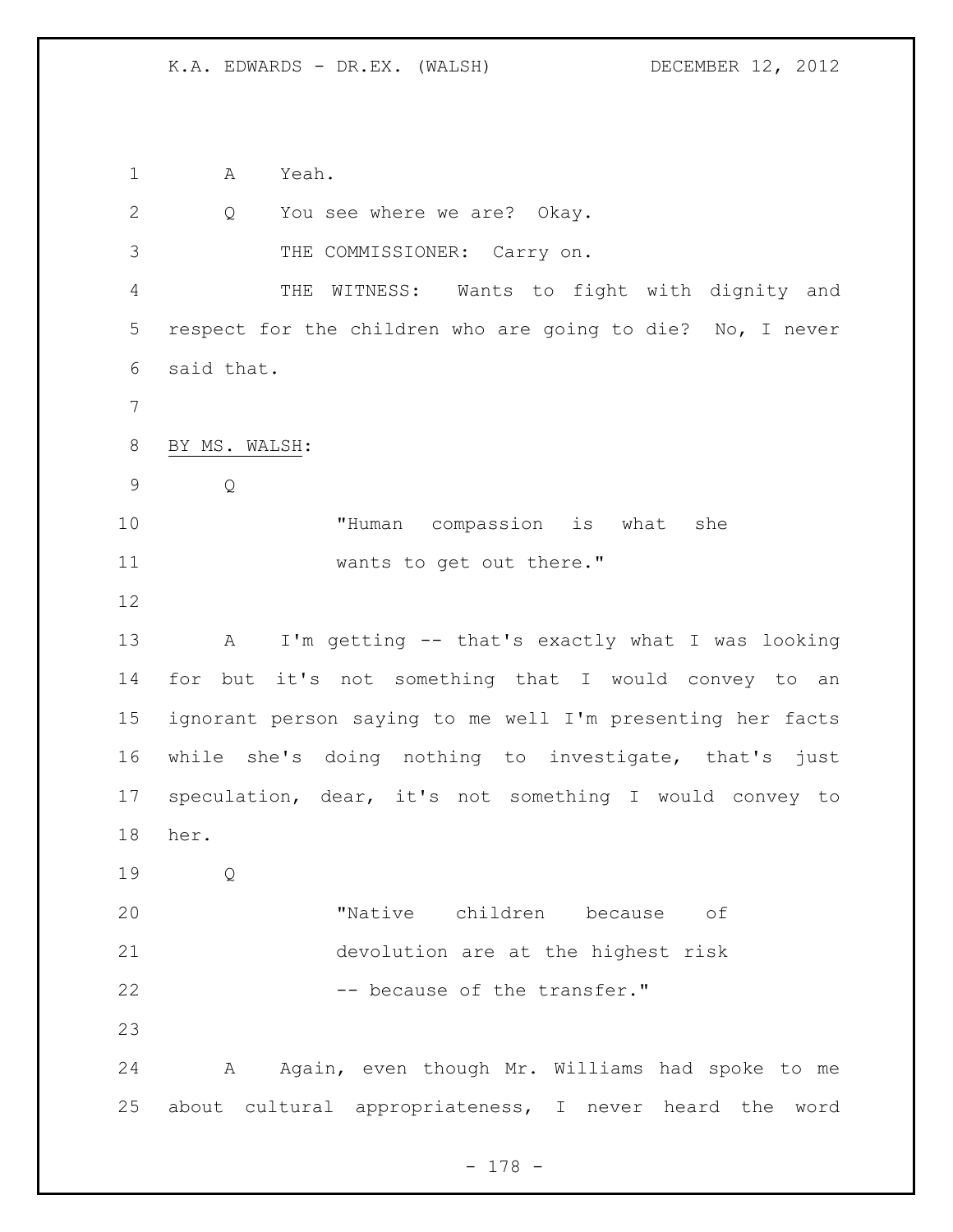K.A. EDWARDS - DR.EX. (WALSH) DECEMBER 12, 2012

| $\mathbf 1$ | devolution until, oh I quess it would have been that summer |
|-------------|-------------------------------------------------------------|
| 2           | and it was a reporter who mentioned the word devolution and |
| 3           | just sort of pointed out the irony of the word. So, no, I   |
| 4           | never mentioned anything about the devolution or so forth,  |
| 5           | but there were a few different places where I was mentioned |
| 6           | being racist and this is of course in the presence -- like  |
| 7           | I don't -- oh, and there was a commentary actually written, |
| 8           | like when you write into the comments section, written by a |
| 9           | chief accusing me of being racist and that's what I was, I  |
| 10          | was racist until they found I had an Ojibway son.           |
| 11          | Q                                                           |
| 12          | "All kids are at risk."                                     |
| 13          |                                                             |
| 14          | Yes, they are, they're in grave danger.<br>A                |
| 15          | Is that, is that what you said?<br>Q                        |
| 16          | That would be something that I would say being<br>Α         |
| 17          | ignored, bringing the child to the authorities.             |
| 18          | Q                                                           |
| 19          | "Kim stated that person to person,                          |
| 20          | 'most of my friends are native' --                          |
| 21          | they all said she would have a                              |
| 22          | fight on her hands getting                                  |
| 23          | anything from the<br>native                                 |
| 24          | authorities."                                               |
| 25          |                                                             |

- 179 -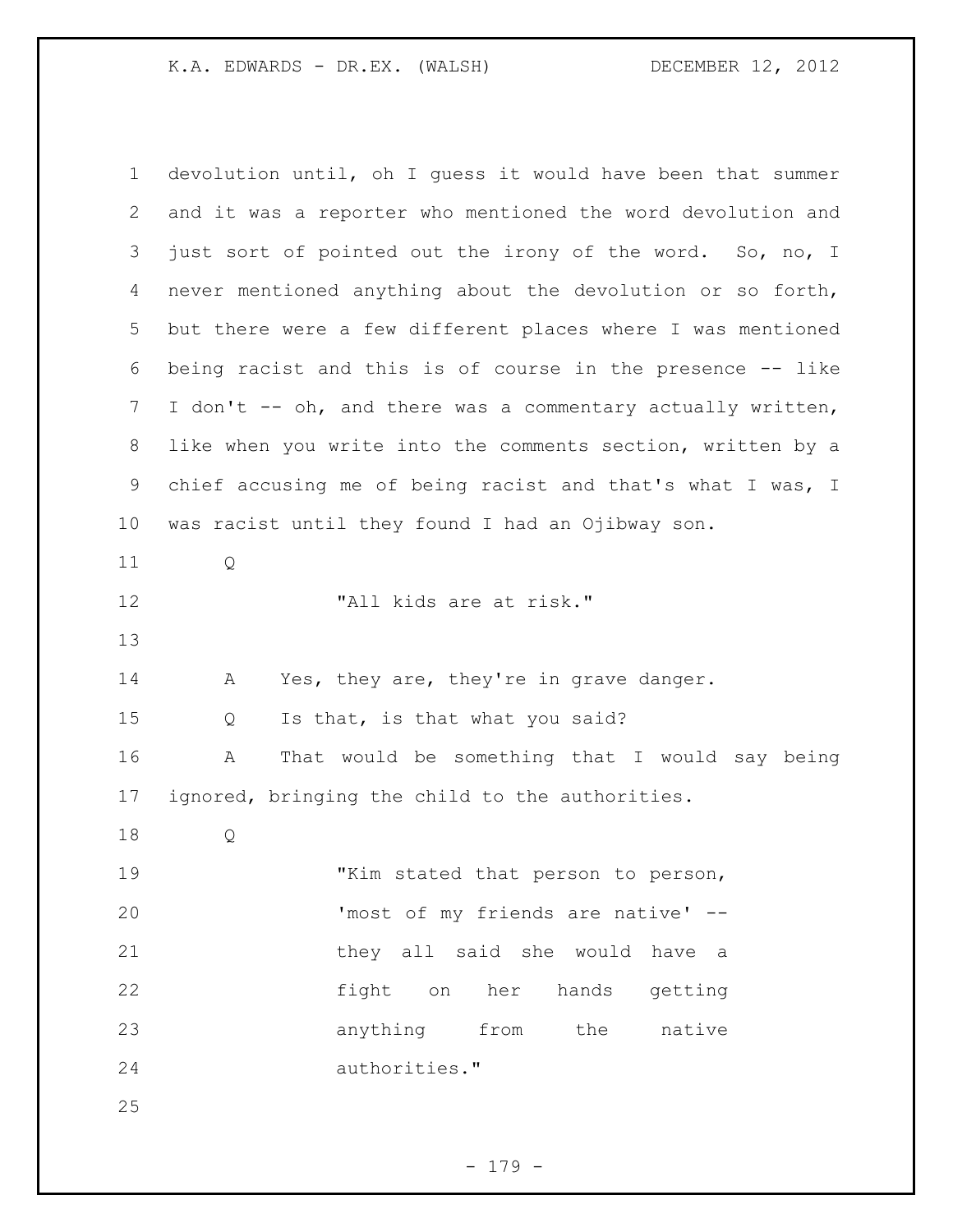A Yeah, that's something that I would convey to her because that is what my native friends were conveying to me is this fight is useless, why are you wasting your time? Why are you going to quit your job? Why are you devoting all your time to his because you're going to get nowhere. No one ever gets anywhere. I have friends, highly educated friends, who worked for some of the organizations that are being represented today and left that to take a menial labour job. Q "Her conversation with me did not **put her at ease -- just left more**  questions. 14 Kim stated that  $-$ " 16 A Who is saying that, her or me? Q I read it as Ms. Flett saying that you told her that her conversation with you did not put you at ease, but I may be wrong. A Yeah, I don't think that I would tell her that, you know, I'm sorry, Ms. Flett, the conversation we're having is not putting me at ease. It would have been more this is a useless conversation, you're doing nothing and so forth, but it wouldn't have been put like that, no. Q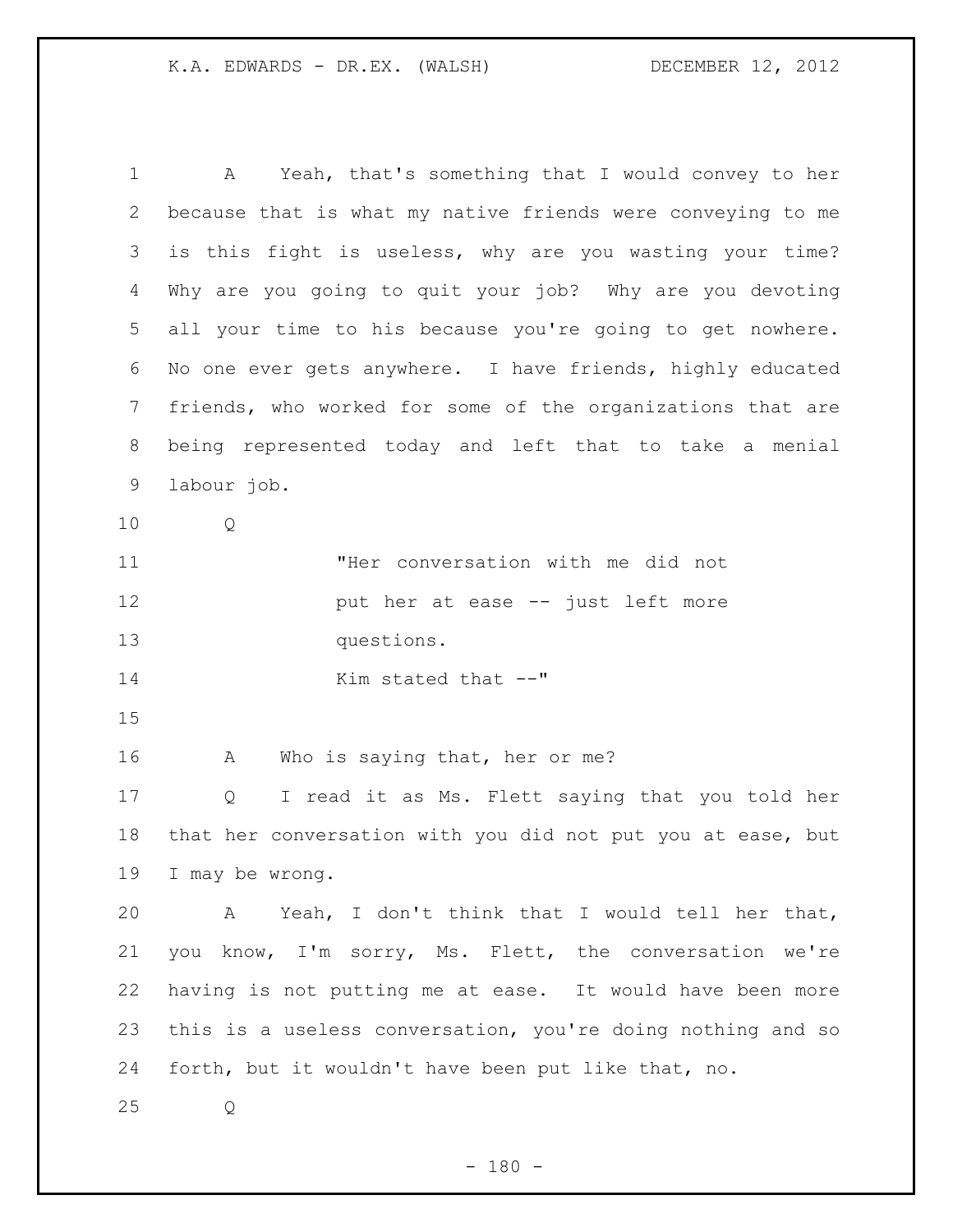"Kim stated that native people don't care about Phoenix." A Could have done it, considering the stuff that I was going through and how I was being ignored and how I was being treated indignant and how a member of an organization being represented here today, when calling asked me, why are you fighting so hard, you're not even Indian. Q Okay. A So, yeah, did I think that the native at that time or now, today, whether they care? No. Q Let's just finish with the -- 13 A I'm sure I said that to her. Q "Kim stated 'not once did you say I'm sorry and I feel for your grieving -- the conversation is 18 over, good-bye' and hung up." Is that what you said? A Yes, I'm sure I said that. I'm sure that there were a lot more words in there. Q Okay. And as we discussed since that first year after Phoenix's death you have learned more facts, more information?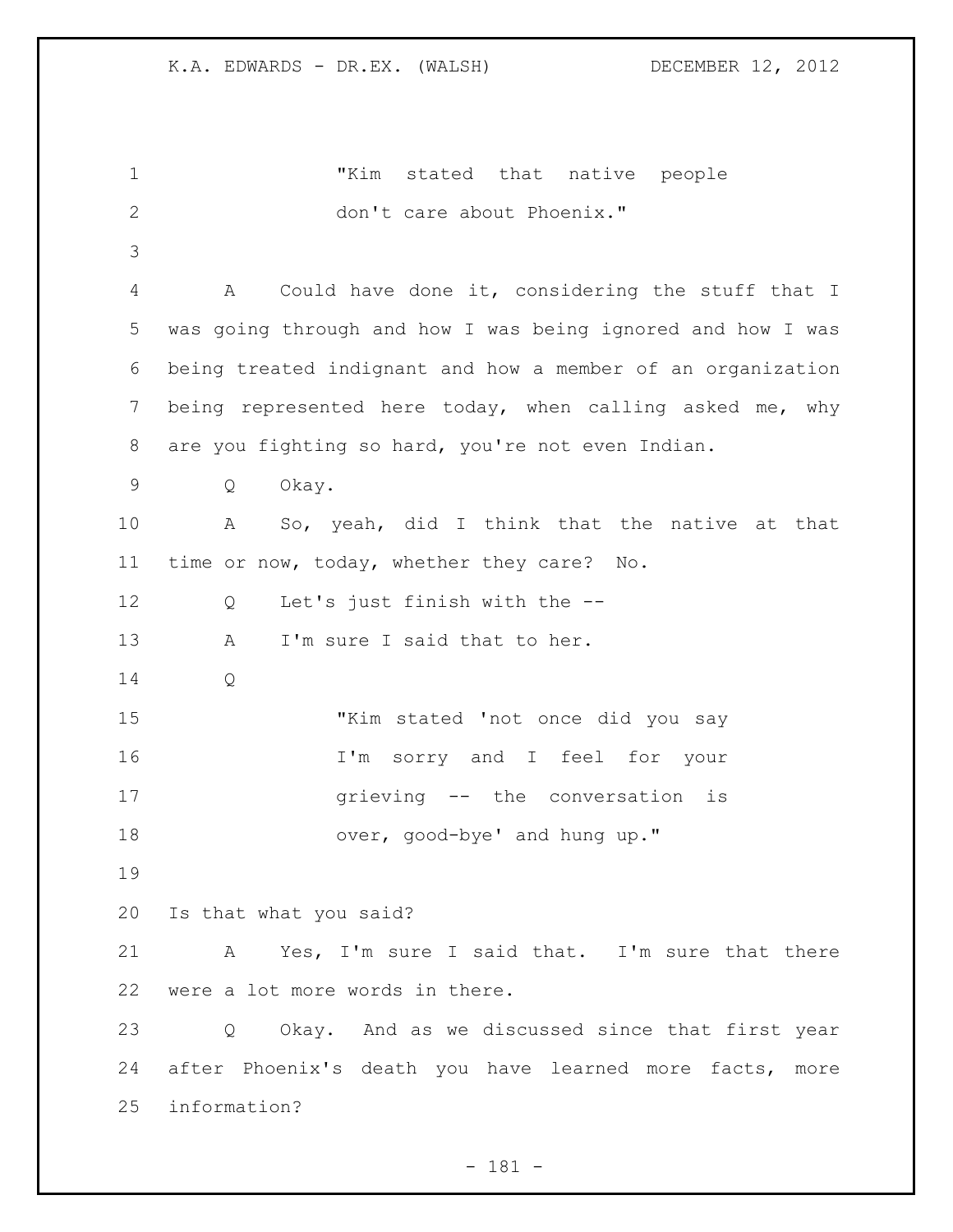A Yes.

Q Okay.

A A lot more.

 Q Now tell us very briefly, but so that we understand what it is, what is the Phoenix Sinclair Foundation?

 A Well, what the Phoenix Sinclair Foundation started out to be was an organization that helped direct people to grief counselling and so forth. And it didn't really stay that way for very long once I started collecting clients. And then basically what we do is we help families who, who we investigate ourselves. We require drug tests. If our clients don't take the drug tests on a weekly basis, we know of a clinic that does weekly drug testing. If they didn't do that we didn't take them on as clients. What we did was we put all their documents together, or the little bit of documents that they would have, present it to the social worker's say supervisors or so forth. We'd -- if we couldn't find them a lawyer, or have Legal Aid approve them to be represented what we did was we sat with them, we went through their cases and said, you know what, if you can, if you know the etiquette of a courtroom and a judge allows you to present your own case, you can represent yourself. We would help prepare cases to present to court because most of my

- 182 -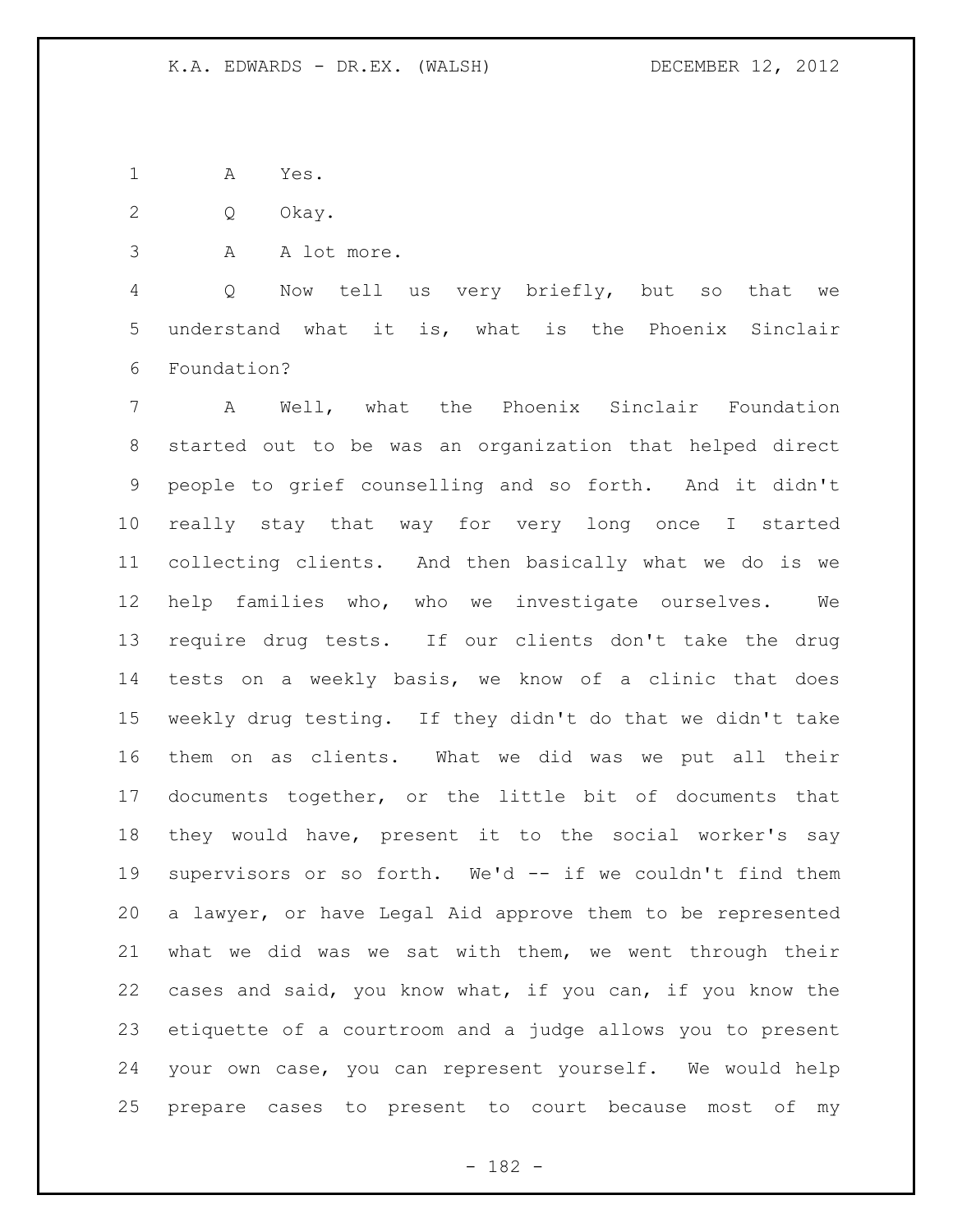clients were actually declined Legal Aid. So that's what we do. We just advocate for families and children.

 And most, you must know that most of the clients of the foundation are not moms and dads who are, you know, recovering from something. They are aunts and uncles and grandparents who are trying to take the children out of the system completely without having CFS support the child but just take them and raise them because they are, they're children and it is their responsibility ultimately, because family is the main thing that children need. And if mom and dad can't be doing it, there's no reason why grandma who raised mom and dad, unless of course there's some kind of history why they wouldn't be able to raise the children and take the children, or aunt and uncle who live in say Charleswood be able to take the child of a, of a fallen family member, let's just say, and who's ended up down on Main Street. And that's what we do.

 Q Both you and Steve gave victim impact statements at the criminal trial.

A Yes, we did.

21 0 You read Steve's for him.

 A Yes, I did. It was actually at the request of the judge.

 Q And last week you heard me read portions of Steve's victim impact statement to the inquiry.

- 183 -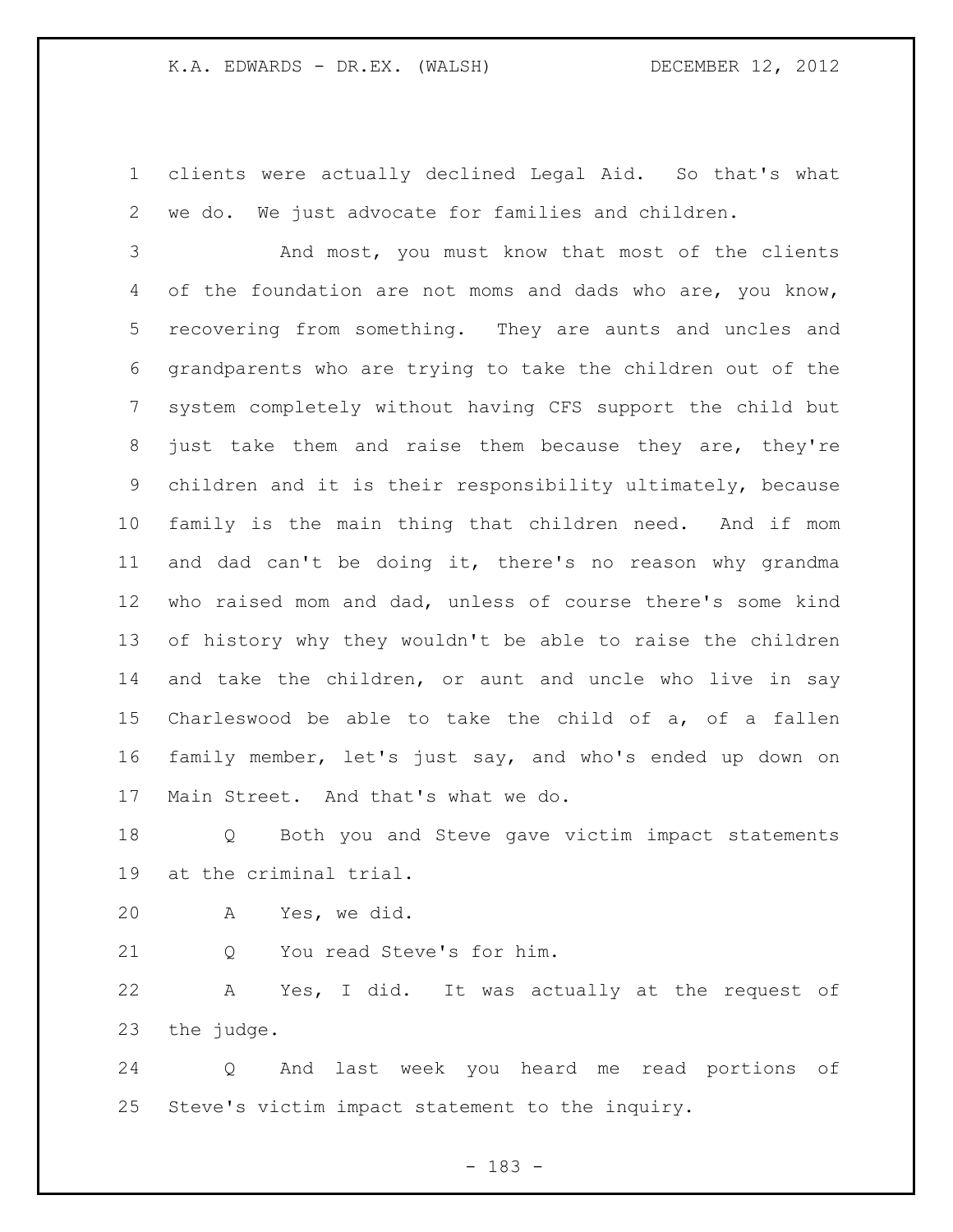A Yes, I did. Q Would you like me to read some portions of yours? A If you'd like. Q This is, starting at page 3004 -- oh, we don't need to bring it up on the screen but for the purposes of the record, it's from CD0038 and I'm going to be reading from portions of page 3004 to page 3009. So you start this way: "I loved Phoenix immensely and it is beyond words to describe how I felt about that precious child and 13 the honour it was for me to raise 14 her for three years. In all honesty, I believe she was a gift **16** sent to me from the heavens." "I fell madly in love with this child the moment I laid eyes on her. She was perfect. Her skin was the colour of a china doll. Her eyes so deep you could not see to her soul, big brown mesmerizing saucers. She had a smile that lit up the universe and she had such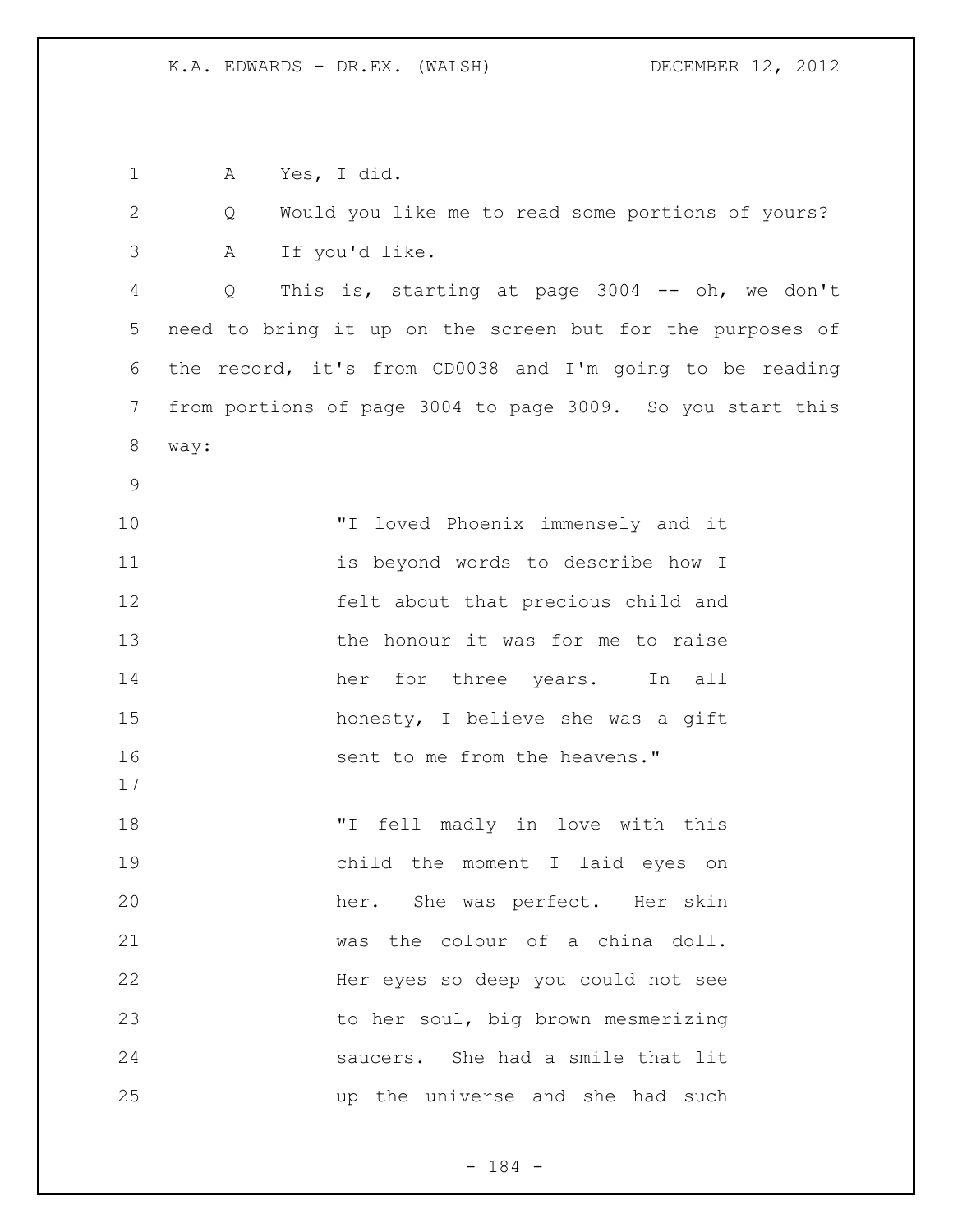| $\mathbf 1$    | infectious laughter. Sometimes      |
|----------------|-------------------------------------|
| $\mathbf{2}$   | Phoenix and my ex-husband would     |
| 3              | just sit and look at each other     |
| $\overline{4}$ | and laugh until their sides hurt    |
| 5              | and they could laugh no more at     |
| 6              | one another's laughter. It would    |
| $\overline{7}$ | light your heart up in a second.    |
| $\,8\,$        | It did not matter your mood and my  |
| 9              | heart breaks into a thousand        |
| 10             | pieces knowing how he loved her as  |
| 11             | his own and the way him and Steve   |
| 12             | shared a fatherly bond thinking     |
| 13             | only of Phoenix, double the love,   |
| 14             | as Steve would say this himself.    |
| 15             | I know her death hit him like       |
| 16             | a ton of bricks. If given the       |
| 17             | chance, we would have raised her    |
| 18             | into adulthood alongside our<br>own |
| 19             | children, given her everything      |
| 20             | that we gave to them whether we     |
| 21             | were together or not.               |
| 22             | She was the closest to Rohan        |
| 23             | I think. He treated her like a      |
| 24             | queen. I swear if Phoenix wanted    |
| 25             | to sit down or lay where you were   |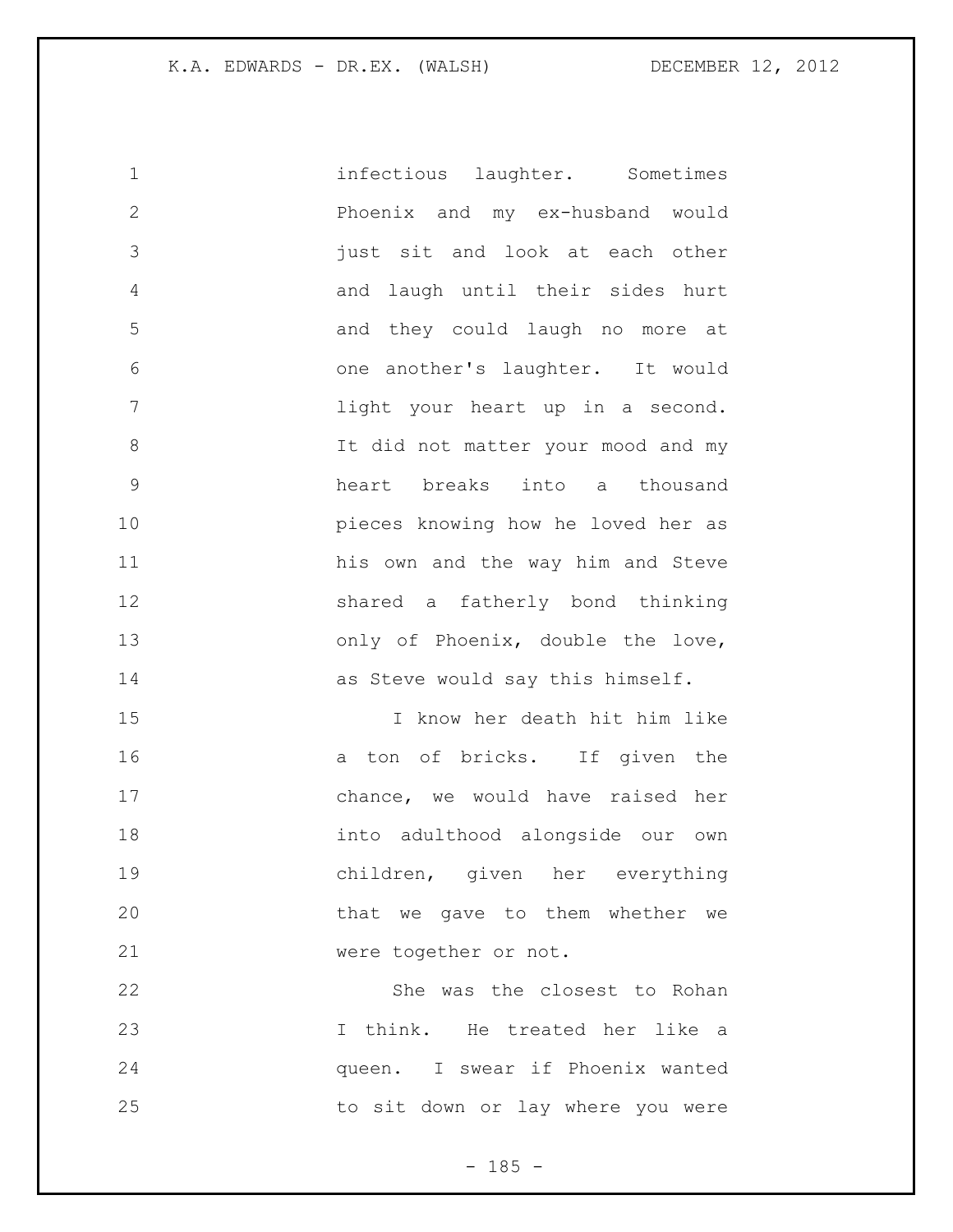sitting on the sofa, he would tell you to give it up for her and she mischievously used that a lot but that was fine with everyone, even my children." "Phoenix Victory Hope will always be considered my daughter and their sister. Forget the word foster because none of us felt in 11 our hearts there was any difference by blood. The word foster has its implications we do not wish to accept collectively as her family, not just us but most Phoenix's biological families on both sides. We are her collective 18 family, united for her in life and we are still united with her death 20 -- I'm sorry -- we are still united. Her death has only made 22 the ties stronger. We love that little girl with all of our hearts and we'll miss her forever."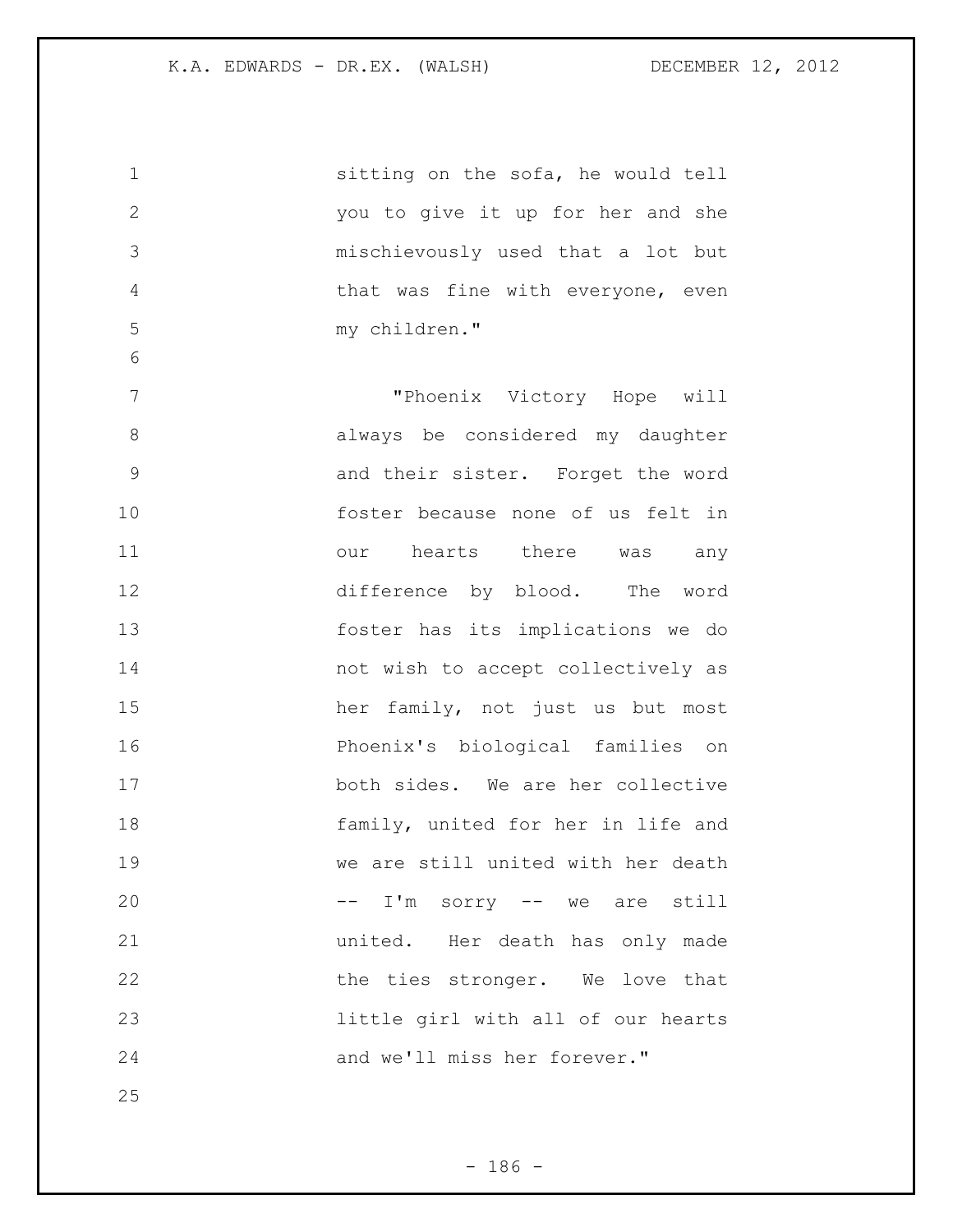| $\mathbf 1$  | "I"<br>have come to terms with                             |
|--------------|------------------------------------------------------------|
| $\mathbf{2}$ | what these people did to Phoenix                           |
| 3            | but I will never understand how or                         |
| 4            | why they could take a wonderfully                          |
| 5            | bright child so full of love and                           |
| 6            | affection with excitement for life                         |
| 7            | and just turn her into what they                           |
| 8            | did and I know her spirit is free                          |
| 9            | and it shall live forever in our                           |
| 10           | hearts and in people's minds.                              |
| 11           | That is how the family and I want                          |
| 12           | her remembered. This is how I                              |
| 13           | want her remembered."                                      |
| 14           |                                                            |
| 15           | Yes.<br>A                                                  |
| 16           | Can you tell us what you hope you to see come<br>Q         |
| 17           | from this inquiry?                                         |
| 18           | Accountability, future accountability. If she<br>A         |
|              | 19 can't have the accountability of -- I just want         |
| 20           | accountability for the next child. That when a worker goes |
| 21           | out, they better make sure that they see the child because |
| 22           | if they don't they can be held criminally responsible in   |
| 23           | some way. Accountability for when documents get shredded.  |
| 24           | Social workers are looking for a new career, or documents  |
| 25           | get misplaced or confidential information.<br>Just         |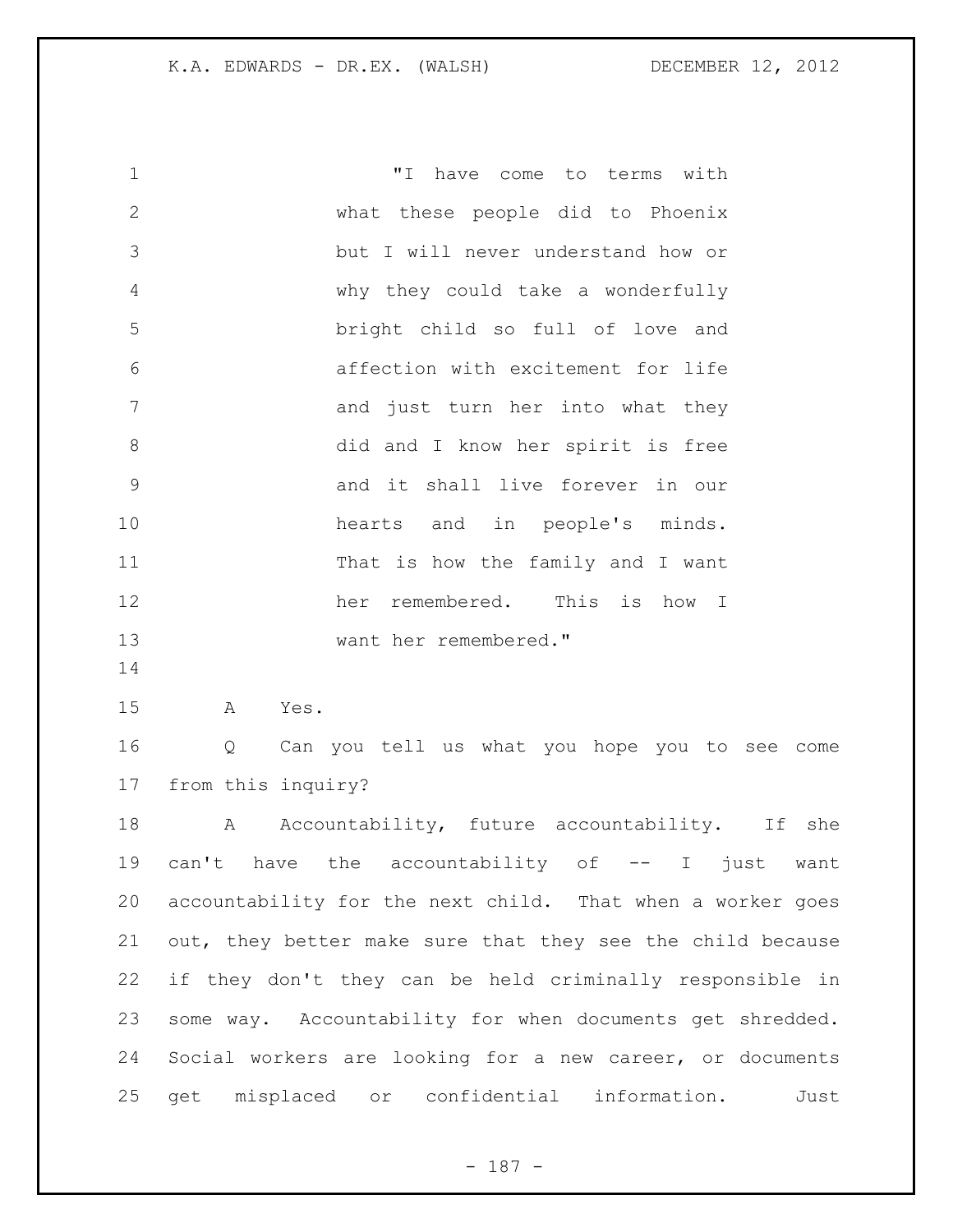K.A. EDWARDS - DR.EX. (WALSH) DECEMBER 12, 2012

1 accountability all around for their behaviour. 2 Q Thank you, Ms. Edwards. 3 MS. WALSH: Those are my questions, 4 Mr. Commissioner. 5 THE COMMISSIONER: All right. Thank you, 6 Ms. Walsh. 7 Who is going to be first? Mr. Saxberg? 8 MR. SAXBERG: If I could just have a moment -- 9 THE COMMISSIONER: Sure. 10 MR. SAXBERG: -- with Mr. Gindin. 11 THE COMMISSIONER: Sure. 12 MR. SAXBERG: On a preliminary matter. 13 THE COMMISSIONER: You want five minutes I'll 14 give it to you. 15 MR. SAXBERG: I think that would be good. 16 THE COMMISSIONER: All right. We'll take a 17 break. 18 19 (BRIEF RECESS) 20 21 MS. WALSH: Mr. Commissioner --22 THE COMMISSIONER: Well, that was a long five 23 minutes. 24 MS. WALSH: It was. 25 THE COMMISSIONER: I'm hopeful some real progress

- 188 -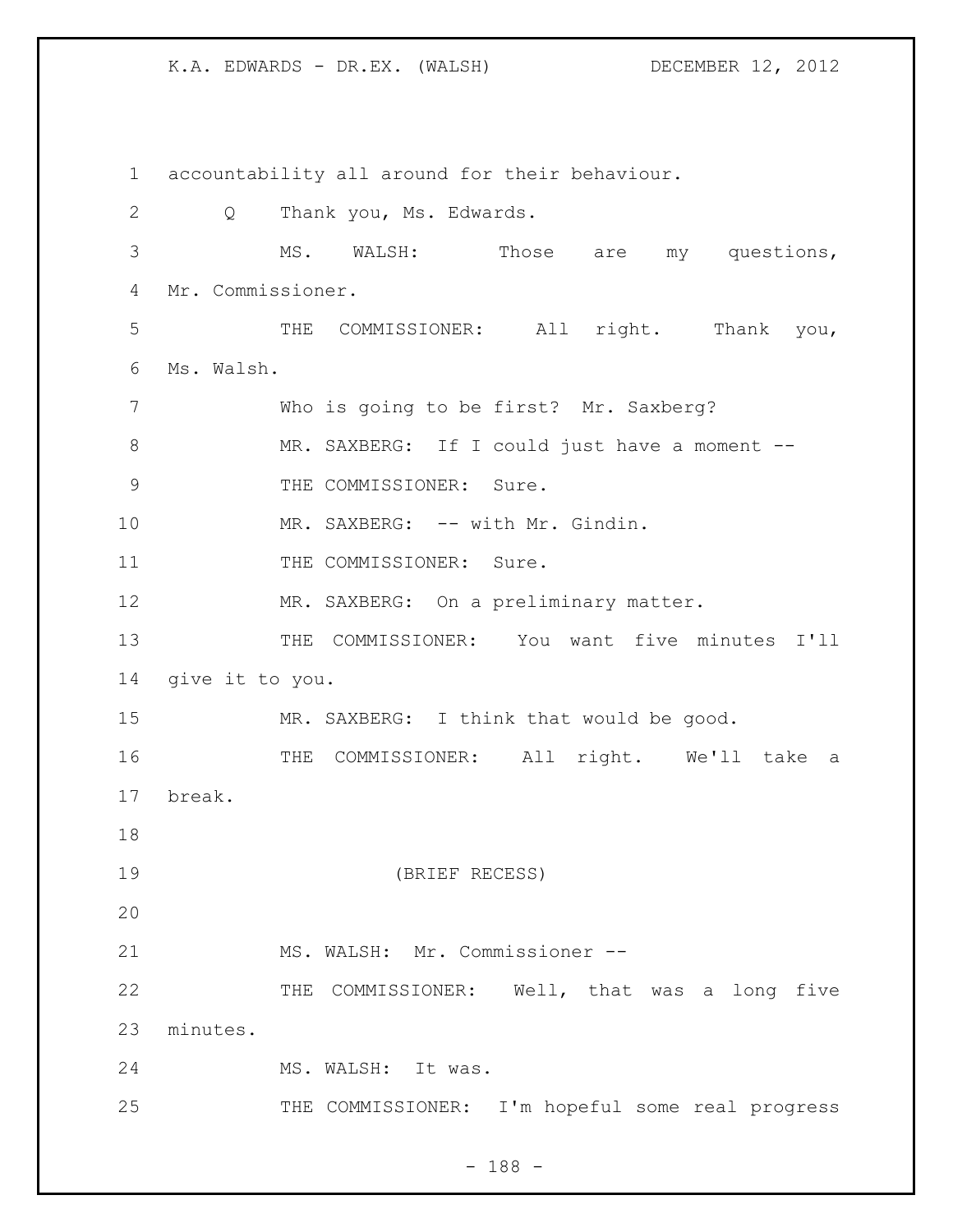has been made.

 MS. WALSH: I'm not sure that that's the case, but perhaps. My understanding is counsel have advised that they wanted to make a motion before they're prepared to begin cross-examining. THE COMMISSIONER: Mr. Saxberg? MR. SAXBERG: I don't want to start off by disagreeing with commission counsel, but I'm going to have to. It's not a motion. We're going to ask for an adjournment, a brief adjournment in order to bring documents forth to the commission which we believe are extremely relevant to the issues that are before you. And those documents in their existence have only come to our attention through the evidence that we heard today from the witness, that evidence being that she had a daughter at a time when she was a minor who was taken into care herself, which, as you'll know from the evidence, leads to a sealed file and so it's for that reason that the information wasn't known to us. Being aware now that there is that sort of information, the reason why it's relevant is because you'll recall that Ms. Edwards indicated that -- MR. GINDIN: Can I have a minute? 23 THE COMMISSIONER: Yes. MR. SAXBERG: And Mr. Gindin has reminded me not to be so exuberant about this. I don't need to get into

- 189 -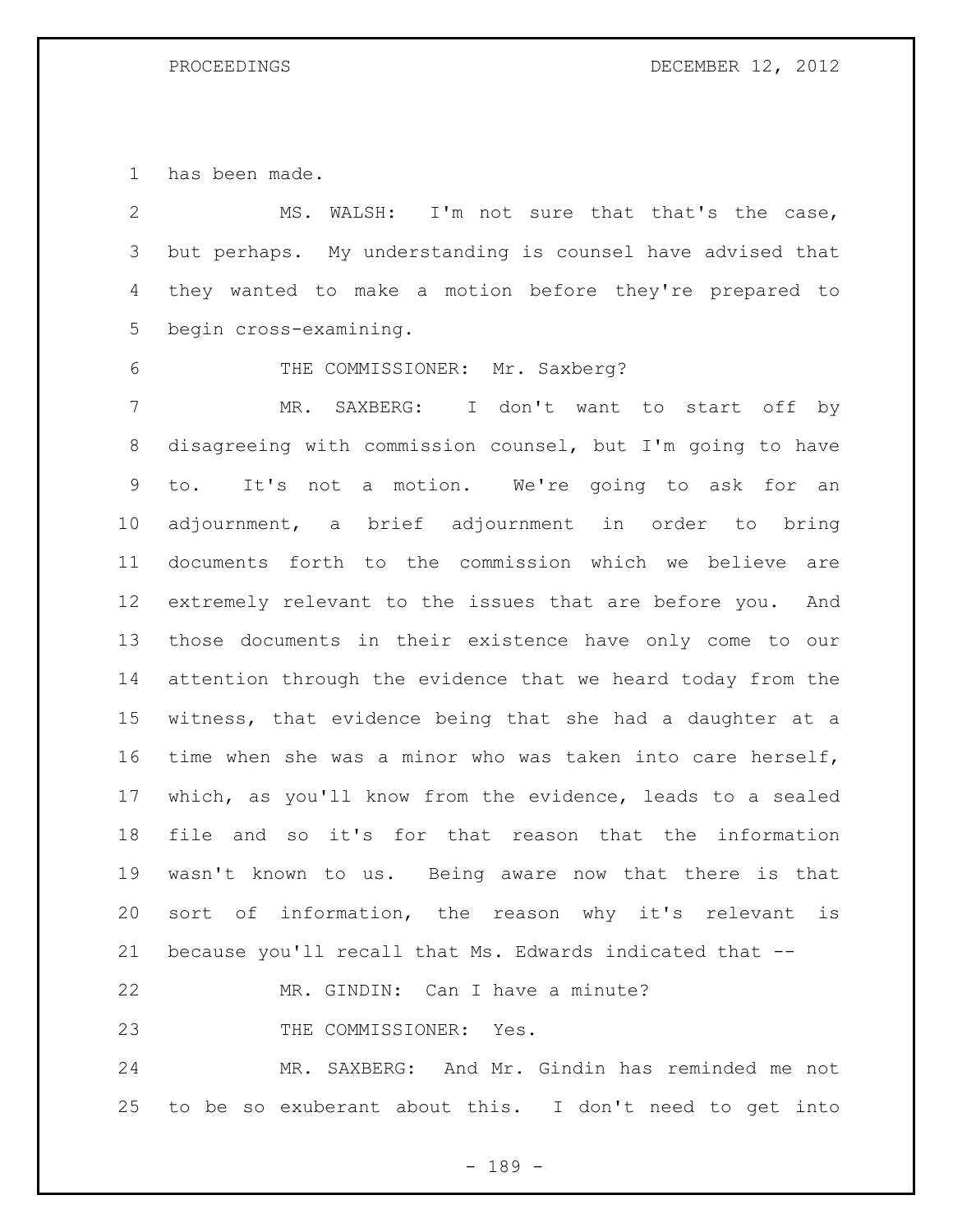the details, except to say if you're satisfied with us telling you we believe that it's very important information on a very important point that's needed prior to cross- examination. Now we have that, some of the, some of the information, maybe all of it, that we'll need to proceed on that point but we want to distribute it before cross- examination to all the parties and most particularly commission counsel and make sure that everyone is comfortable with us proceeding with our cross in light of having reviewed that information. That's point number one.

 Point number two is, as you'll be aware there is a very stark difference in evidence between Ms. Edwards and Mr. Stephenson about who was residing in the house and when. And we believe that the employment and insurance, or the employment income and information files relating to that household at 1331 Selkirk Avenue might be, would be very, very important to determining who was living there at the relevant times, including when this household was a place of safety for Phoenix Sinclair. So there are two very, very important issues.

21 THE COMMISSIONER: I don't get your second point, Mr. Saxberg. What is that, where is that going to take us? MR. SAXBERG: The issue is that the information from those records will help us understand whether or not Mr. Stephenson's evidence that Ms. Edwards was not residing

 $- 190 -$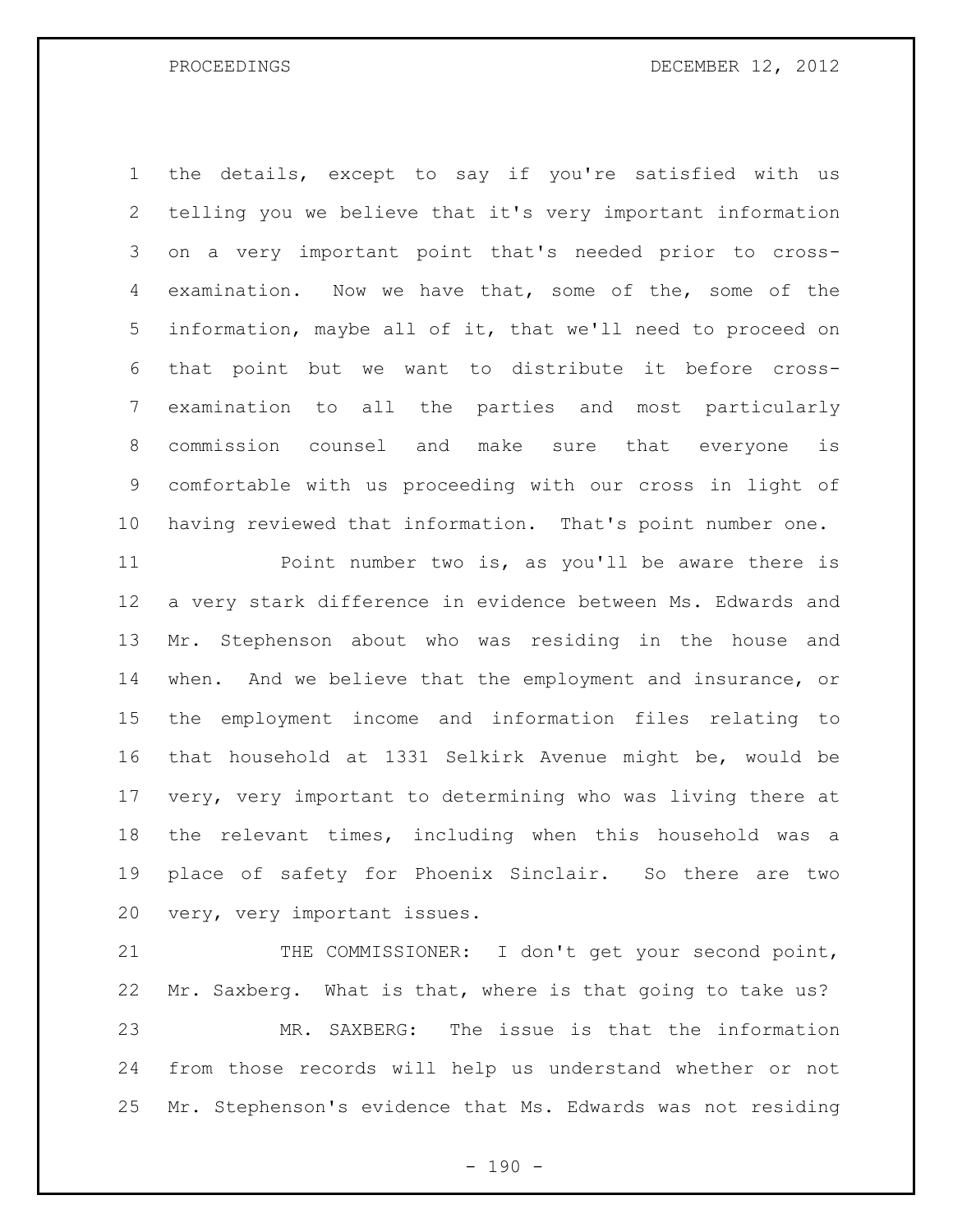in the home at the time the home was a place of safety. It's going to allow us to better understand the issues and 3 what the facts were on that point, that very important point.

 THE COMMISSIONER: Very important in what way? MR. SAXBERG: Well, this is a foster home where the state has got an order from the court to apprehend a child and place that child from the state having concluded a dangerous place where the child's in need of protection into a foster home which is part of the, a safe refuge, a place of safety, where at that point in time the guardianship is with CFS. And the issue is what, who was living in that home and whether or not the place of safety applicants were telling the truth to CFS about who was living in that home and those related issues. The employment and income assistance we heard from this witness --

18 THE COMMISSIONER: Well, what, is that a matter you're saying goes to credibility?

 MR. SAXBERG: It goes to far more than -- well, it obviously goes to credibility but it also goes further than that because it's going to tell us who was looking after Phoenix when she was residing in that home during the period that there was, that she was under the care of CFS. The way the evidence stands right now, we don't know who

- 191 -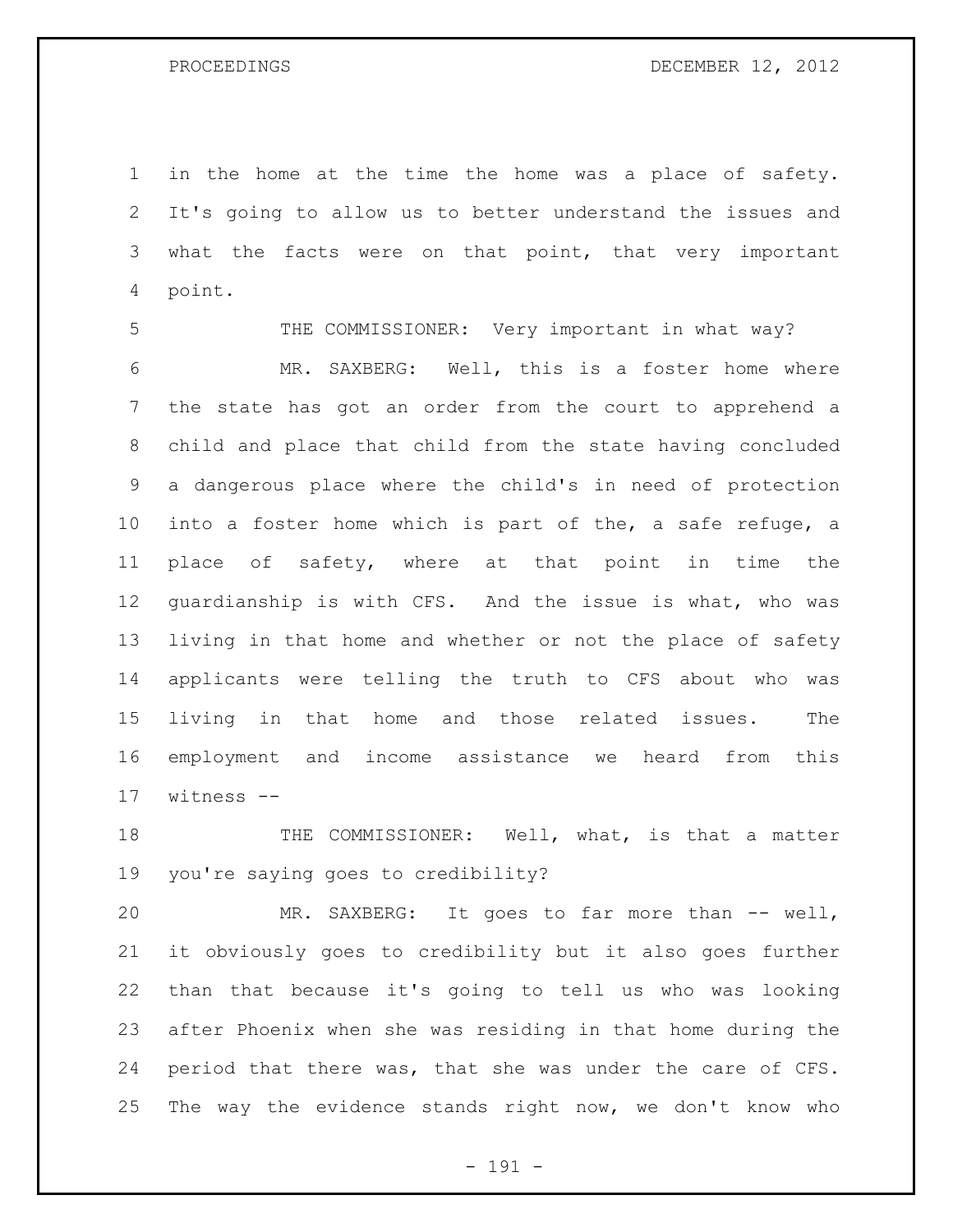was living in there, in that home when Phoenix was placed there July 31st, 2003 until October 2003. We have contradictory evidence on who was living there. And the employment and income assistance records will tell us 5 because that's, because we heard today that, that the, that Ms. Sinclair, or sorry, Ms. Edwards was on social assistance and she had, as part of her budget, her two children but not Phoenix and that's going to, that information and what was being conveyed to employment and income assistance is going to be extremely important in helping us understand what the facts are. And it's a simple matter of getting a subpoena from the commission to extract those very same records that we already have for Karl Wesley McKay, that we already have for Steven Sinclair, that we already have for Samantha Kematch. They're all involved of course in this matter but so are the foster parents, so are Rohan Stephenson and Kim Edwards and, and those same records are, are relevant to that issue and of course they are also very relevant to the issue of credibility which, based on the conflicting evidence, is an issue.

 THE COMMISSIONER: Mr. Gindin -- are you through? Mr. Gindin?

 MR. GINDIN: Mr. Commissioner, I don't believe that any sort of adjournment is required. The records that

- 192 -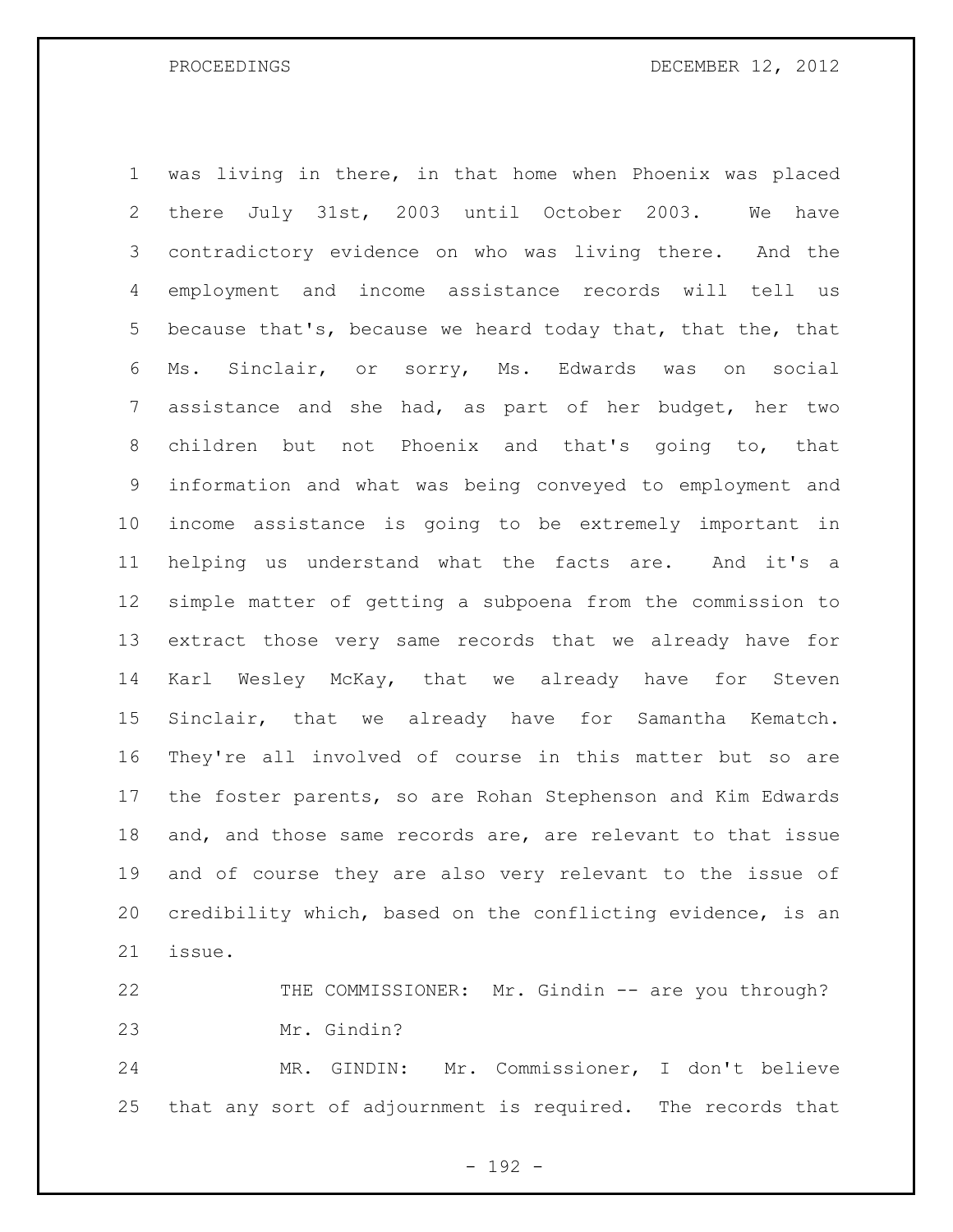Mr. Saxberg has referred to from me and EIA in terms of Steve Sinclair, Samantha or Karl McKay were relevant because they demonstrated where Phoenix was and who Phoenix was with.

 THE COMMISSIONER: Well, what did you say? MR. GINDIN: Those records demonstrated where Phoenix was and they show us when Phoenix was being claimed by Samantha and also Karl McKay. That's why those records were relevant, because we're here, concerned about Phoenix. Kim Edwards isn't on trial. And there are discrepancies with respect to lots of the evidence we've heard where people don't necessarily agree one with the other and certainly that's no reason to adjourn the proceedings or delay proceedings. There are differences between Rohan Stephenson's recollection and Kim's in terms of dates. Rohan Stephenson indicated, for example, that his memory is quite bad and a statement was read to him that he agreed with, saying to the police that Kim would have a better recollection of some dates, but we're going back a long period and there's going to be some differences. So after all this time, it's my submission that counsel should be ready to cross-examine tomorrow.

 THE COMMISSIONER: All right. What about the first point? You dealt with the, with the --

MR. GINDIN: Yes.

- 193 -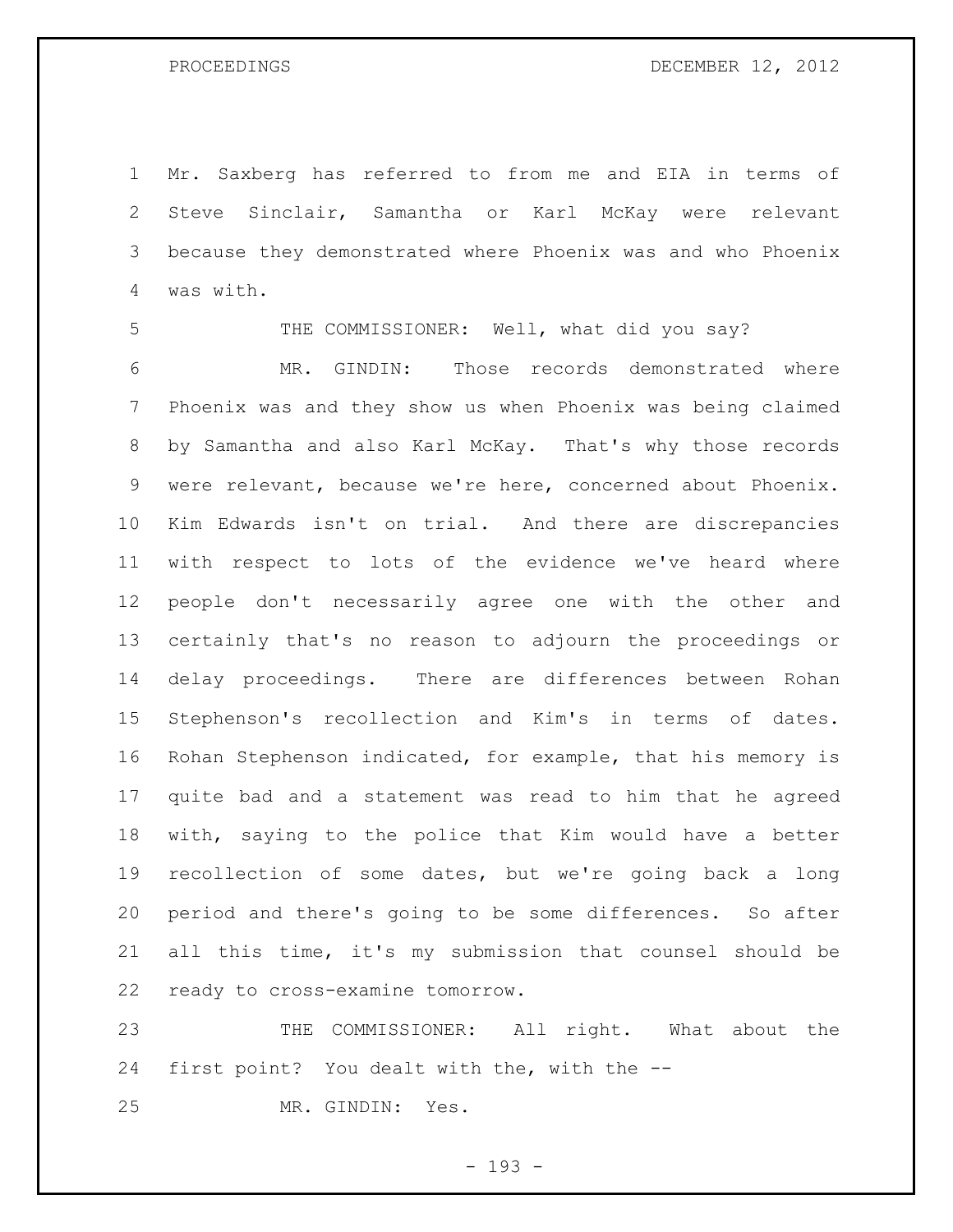1 THE COMMISSIONER: -- Mr. Saxberg's second point. What -- he's made a first point about wanting the sealed file with respect to the child that was apprehended.

 MR. GINDIN: Well, he's talking about a period of time that would go back about 26 years. That would be when Ms. Edwards was 17, I think, according to the evidence. I can't see how that would be relevant to this inquiry, going back to some file 26 years ago when she herself was a child. It's a sealed file. Our position is it's not relevant and there's no reason she should consent in any way to some sealed file of hers, sealed file of hers from that long ago being opened. So the basic objection, first and foremost, is I don't see the relevance of any file from, dealing with Kim Edwards at the age of 17.

15 THE COMMISSIONER: All right. Anyone else want to speak to this?

All right. You want to --

18 MR. SAXBERG: Can I just offer a brief --

19 THE COMMISSIONER: -- reply, Mr. Saxberg?

MR. SAXBERG: Can I just offer a brief reply?

21 THE COMMISSIONER: Pardon?

MR. SAXBERG: Could I offer --

23 THE COMMISSIONER: Yes.

24 MR. SAXBERG: -- a brief reply?

25 THE COMMISSIONER: Yes.

- 194 -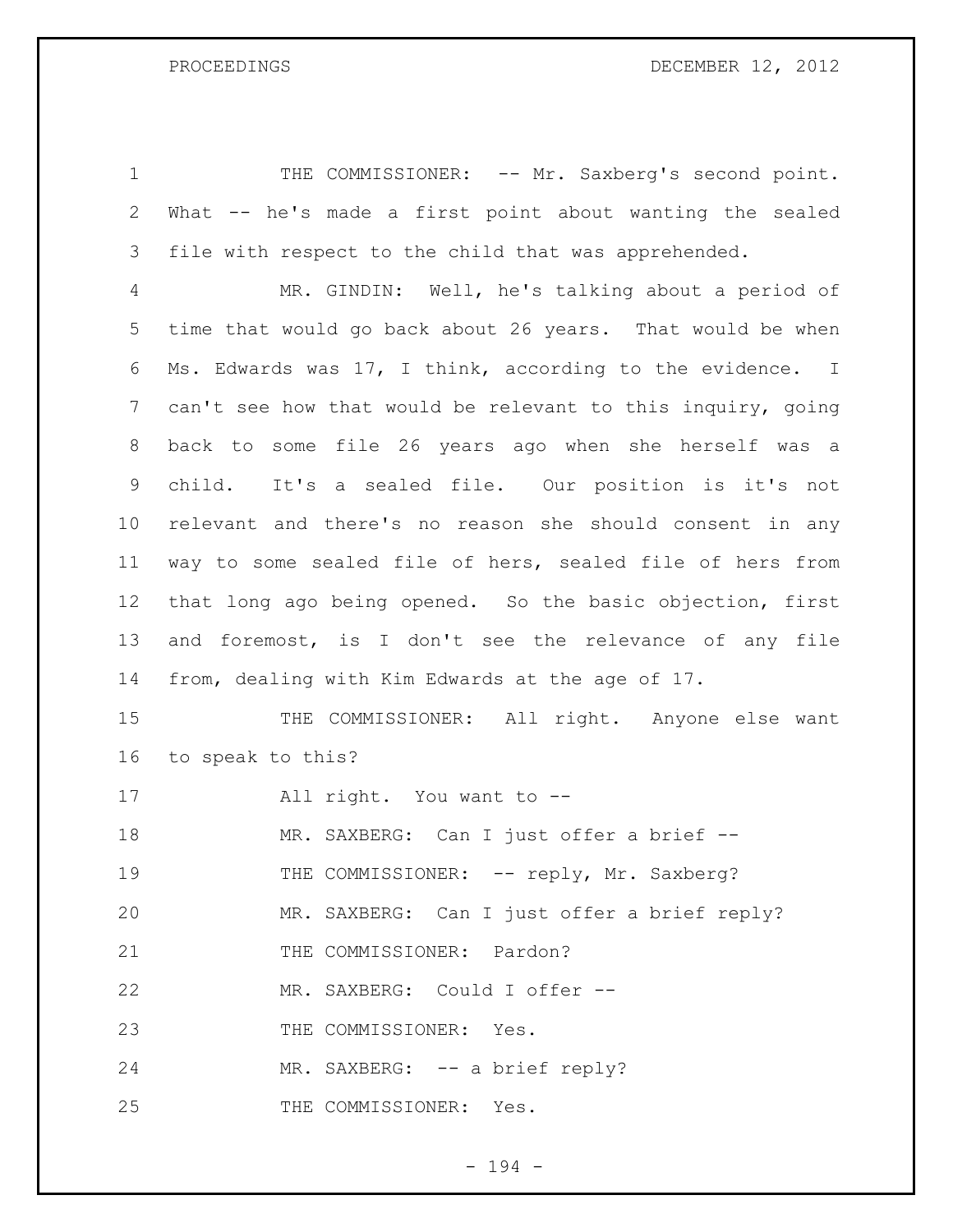1 MR. SAXBERG: Firstly, with respect to the first issue, we're saying we have those documents and we're offering the courtesy of giving the other parties like Mr. Gindin the opportunity of seeing them first before we introduce them to the witness.

 THE COMMISSIONER: You say you have them? MR. SAXBERG: Yes.

8 THE COMMISSIONER: From --

MR. SAXBERG: Yes.

10 THE COMMISSIONER: With respect to the child born 26 years ago?

12 MR. SAXBERG: We -- the matters relate to the -- it's 1998, I believe, is the timeframe and they, the material -- there is a sealed file and when I originally talked to Mr. Gindin we're proposing to take steps to get that, but we've since learned that there's also information on the matter on Ms. Edwards' protection file which has been located and obtained and we now have in our possession. So what I was asking for was, I was allowing for the adjournment today of cross, which is probably a moot matter anyway given the time, in order, and saying that I would provide those documents to counsel and prior to the cross-examination out of fairness. That's the first issue.

25 THE COMMISSIONER: Well --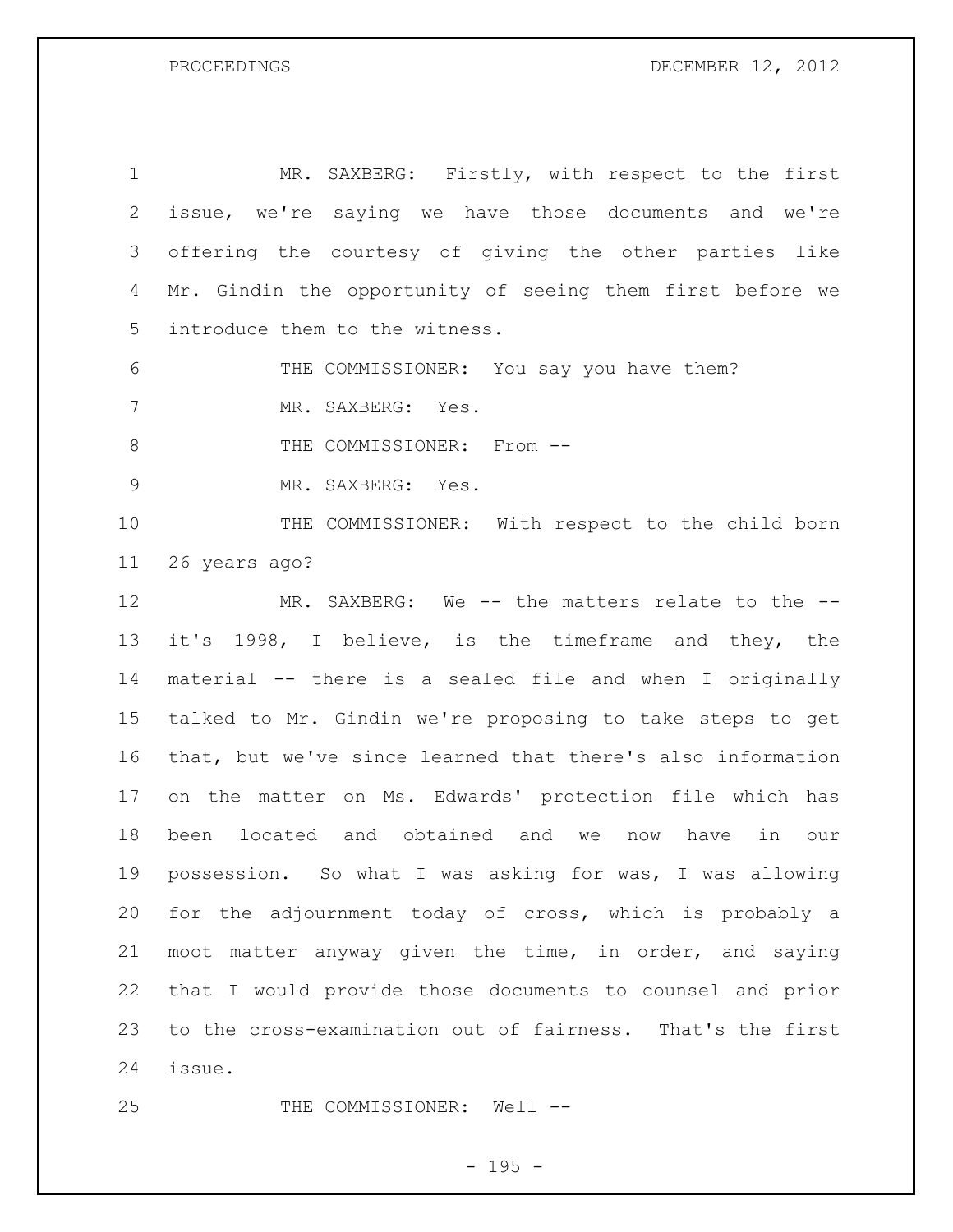$PS$  DECEMBER 12, 2012

| PROCEEDINGS |
|-------------|
|             |

| 1            | MR. SAXBERG: So it was today's adjournment.                 |
|--------------|-------------------------------------------------------------|
| $\mathbf{2}$ | THE COMMISSIONER: You can provide them to them              |
| 3            | tonight then I assume.                                      |
| 4            | MR. SAXBERG: Yes, yes.                                      |
| 5            | THE COMMISSIONER: Well then is there a, is there            |
| 6            | a -- does that dispose of your first issue?                 |
| 7            | MR. SAXBERG: That's the first issue, yes.                   |
| $8\,$        | THE COMMISSIONER: Well, just a minute. Let's                |
| 9            | hear Ms. Walsh.                                             |
| 10           | MS. WALSH: It's not just a matter of providing              |
| 11           | documents that are going to be used on cross-examination to |
| 12           | counsel for the witness because our rules specifically      |
| 13           | provide, and I'm looking at rule 41 --                      |
| 14           | COMMISSIONER: That's why we<br>THE<br>have<br>- a           |
| 15           | commission counsel. Rule 41, yes.                           |
|              |                                                             |
| 16           | MS. WALSH: Yes.                                             |
| 17           |                                                             |
| 18           | document shall be<br>No<br>used<br>in                       |
| 19           | cross-examination or otherwise                              |
| 20           | unless copies of the document have                          |
| 21           | been provided to commission                                 |
| 22           | counsel in a timely manner                                  |
| 23           | pursuant to paragraphs 17 and 18,                           |
| 24           | or leave of the commissioner has                            |

- 196 -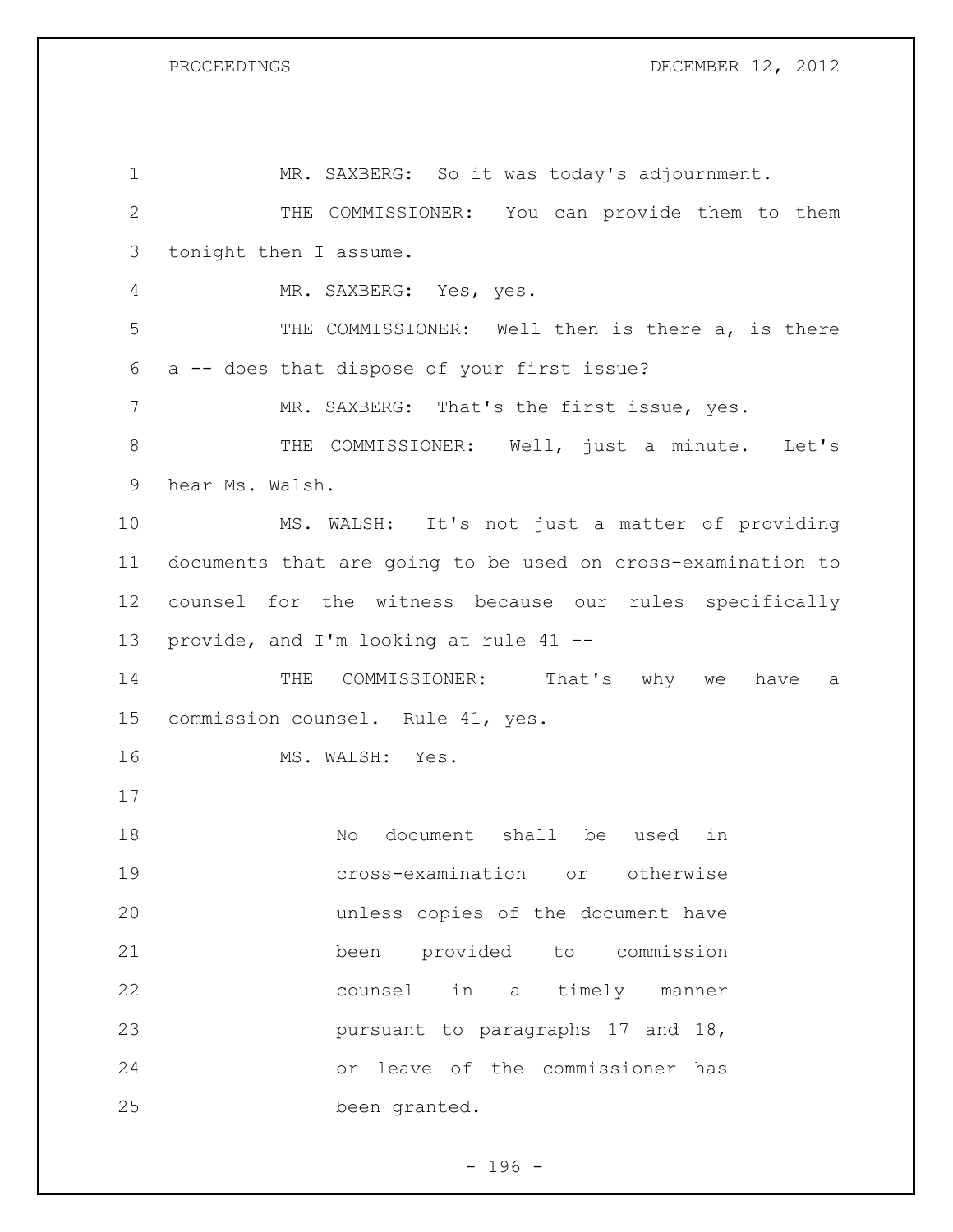The point being that there has to be in all, everything that we've done there has been full disclosure to all of the parties in advance so that no one is taken by surprise.

 THE COMMISSIONER: Thank you. Anything you want to say further?

 MS. WALSH: Well, simply that if, if any counsel is going to use a document in cross-examination that we haven't been previously provided with they're going to have to either seek leave from you or provide it to us first and allow us to circulate it to all the parties.

 MR. SAXBERG: Right, so that's what we're suggesting we do tonight is to provide that and solicit if there's any objection at this point. The reason why the documents hadn't come to our attention is because we had absolutely no idea and there was no disclosure of this in advance after witness interviews that this witness had a child that was taken into care when she was 17 years old and was in care for a year and a half as we heard today for the first time.

 THE COMMISSIONER: Well, Ms. Walsh, are you aware of the contents of these documents?

MS. WALSH: I am not, no.

 THE COMMISSIONER: How do they come into your possession, Mr. Saxberg?

MR. SAXBERG: Well, when we heard that evidence

- 197 -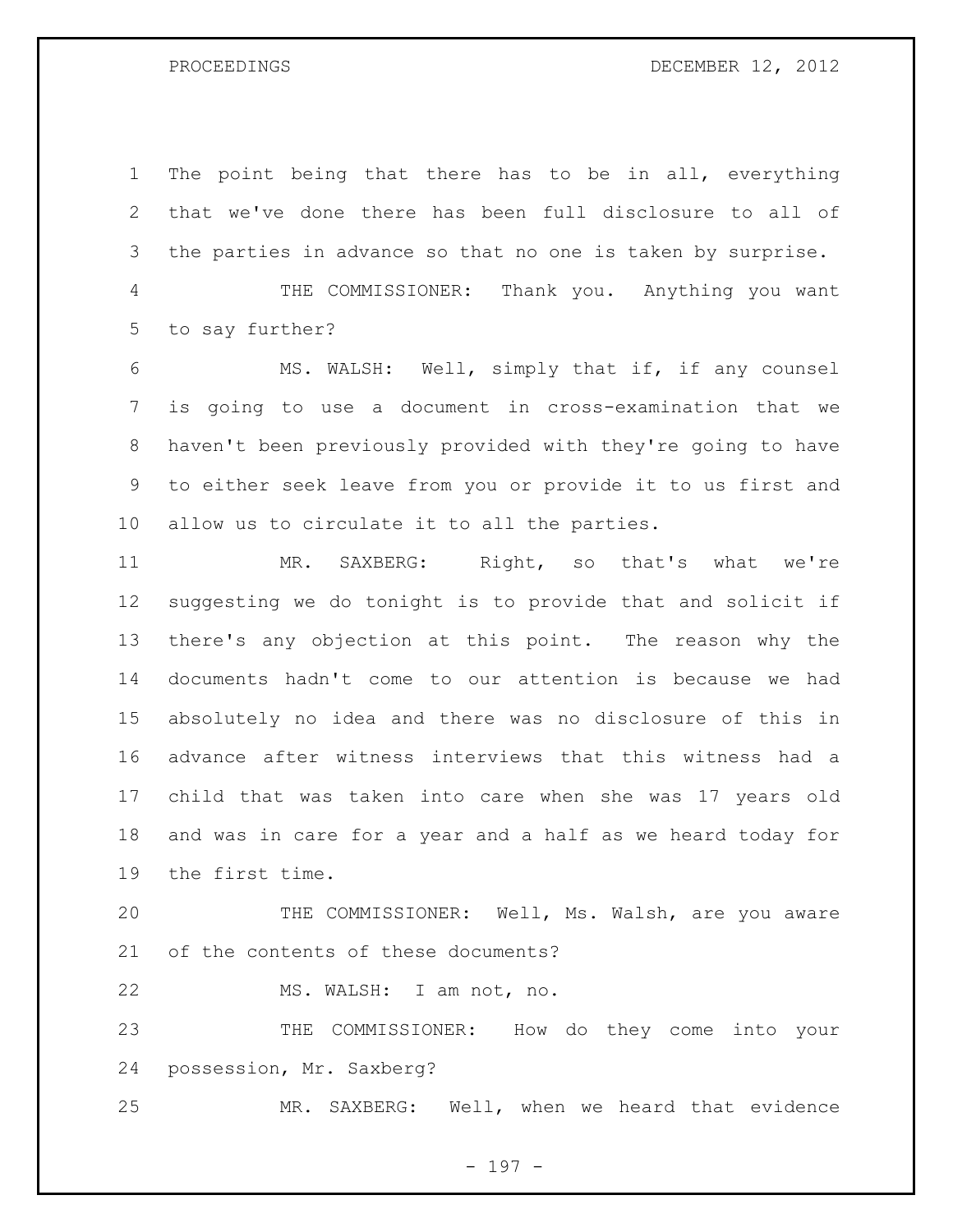today, my clients then made inquiries relating to Ms. Edwards and her stepfather and then that's where the information was then retrieved. THE COMMISSIONER: And the information was, the information was obtained from whom? MR. SAXBERG: Well from, from Child and Family Services and I believe it's Western Child and Family Services. MS. WALSH: Wouldn't you need to get the same kind of order to make use of this information that we had with all of the records? We weren't able to make use of any CFS records -- 13 THE COMMISSIONER: On the basis, on the basis --14 MR. SAXBERG: Oh, unless you're CFS. 15 THE COMMISSIONER: -- of confidentiality. MS. WALSH: Right. So we, we were not able to make use of any of the records until we obtained an order from the Court of Queen's Bench. So I don't know how we could make use of documents now unless they're not those kinds of documents. 21 MR. SAXBERG: Well --22 THE COMMISSIONER: Well, Mr. Ray, what is it you want? MR. RAY: I'm not proposing to throw a wrinkle into this at all, Mr. Commissioner, I just wanted to say

- 198 -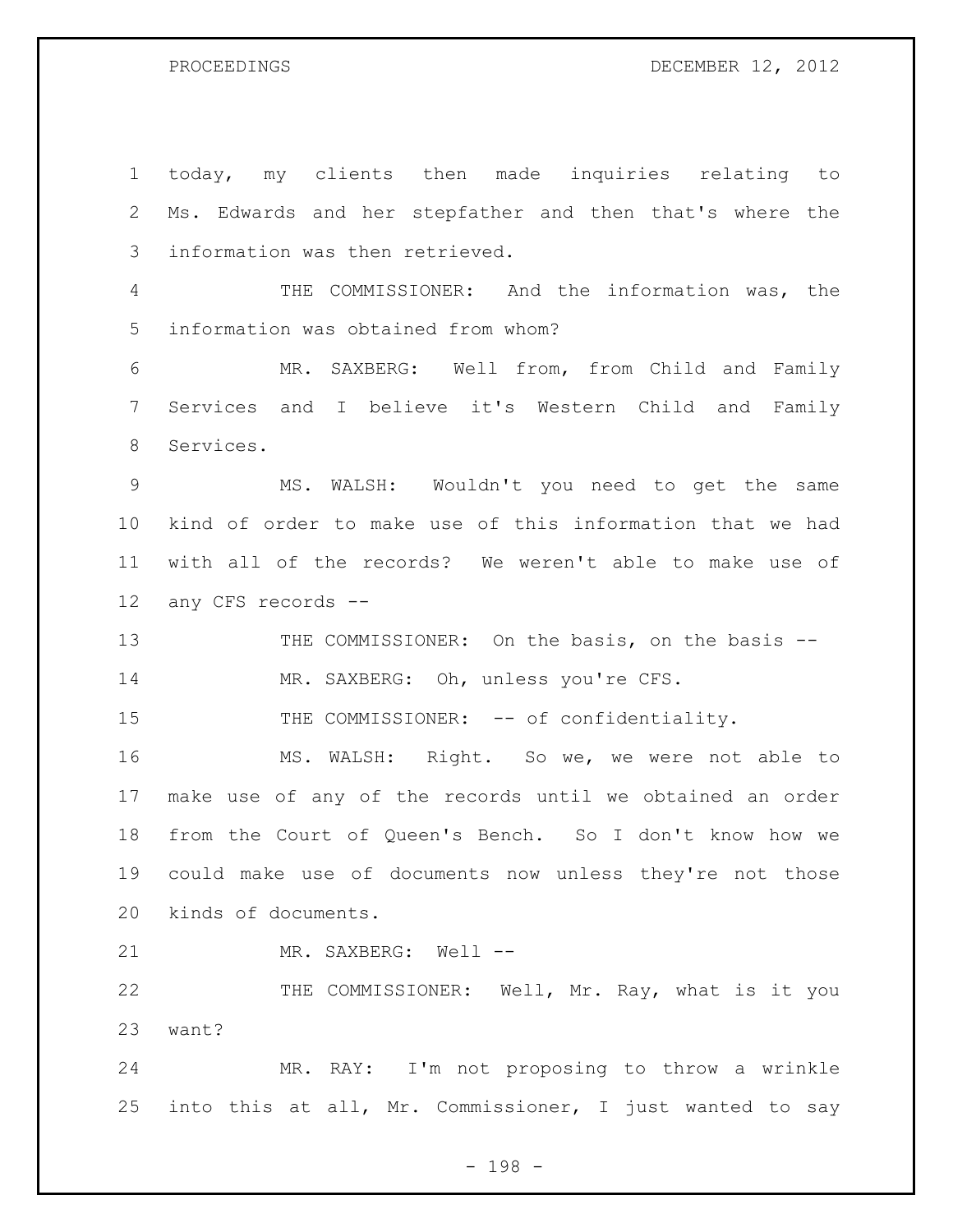from a practical perspective I've learned regrettably this afternoon that the witness that's expected to give evidence after Ms. Edwards, due to a family emergency involving her children is not available for tomorrow, to begin her evidence tomorrow afternoon. I've made mention of that to Ms. Walsh and Mr. Olson. I don't understand that we're going to be forcing her to come and give evidence under the circumstances. So I don't think we would be having a witness in any event and if it means that we now have additional time because of her unavailability and if that assists you in making your decision regarding my friend's motion, I thought I'd just point that out to you because I don't think it's going to end up being any addition delay because we're going to have that time in any event.

15 THE COMMISSIONER: Well, what about Ms. Walsh's point with respect to whether these are documents that can be publically released?

18 MR. SAXBERG: Well that's --

 THE COMMISSIONER: Without an order of the Court of Queen's Bench.

 MR. SAXBERG: Well, I'll have to go back and look at Justice Joyal's order to see if it's broad enough to encompass these documents because I believe there was a clause that said any -- I'll have to go back and look at it, but it may be broad enough to encompass documents that

- 199 -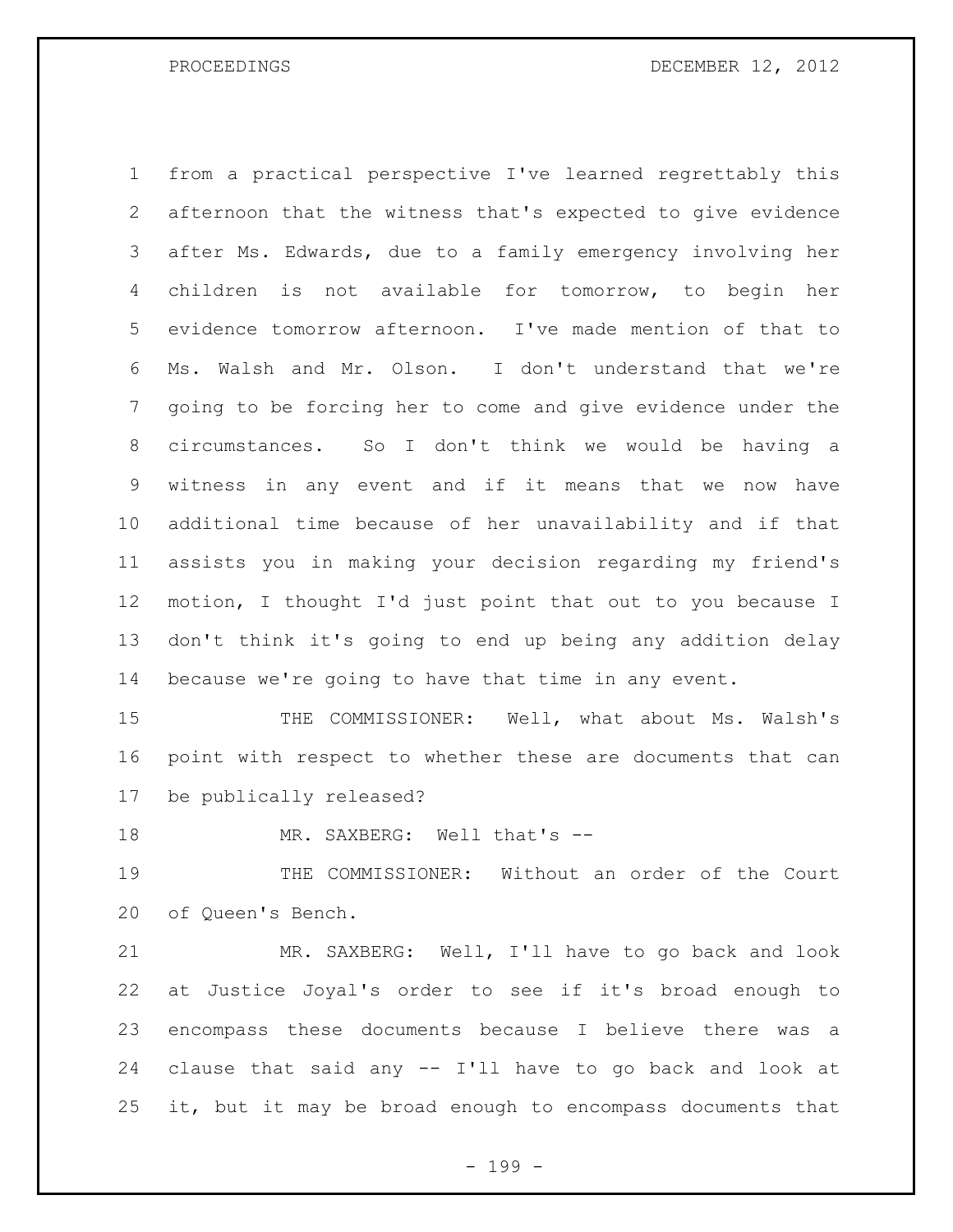are relevant to the work of this commission. And obviously from a common sense perspective, of course any CFS documents that are relevant to you fulfilling your mandate, one would assume would or should have been contemplated in that order and if they weren't then --

MS. WALSH: Well, that's --

 MR. SAXBERG: So anyway, I'll have to go back and look at that. That's a point that we can deal with offline.

 MS. WALSH: Well we'll have to take a look at that but my recollection is that the orders were very, the order was very specific to the documents that were presented to Justice Joyal and in fact when we needed more documents we had to go back and seek a second order, albeit 15 by consent. So I don't, I don't know that the existing orders are broad enough to encompass new information.

17 THE COMMISSIONER: Well, I think the best thing to do is to adjourn until 9:30 tomorrow morning and, Mr. Gindin, have your client here. Depending upon what takes place, we may well want to complete the cross- examination tomorrow. I'm not ruling on that now till I've looked at this overnight and looked at the order of Mr. Justice Joyal as you will and I'll hear you on the point before we do anything further in the morning, Mr. Saxberg, but if I can rule tomorrow I will be because I

 $-200 -$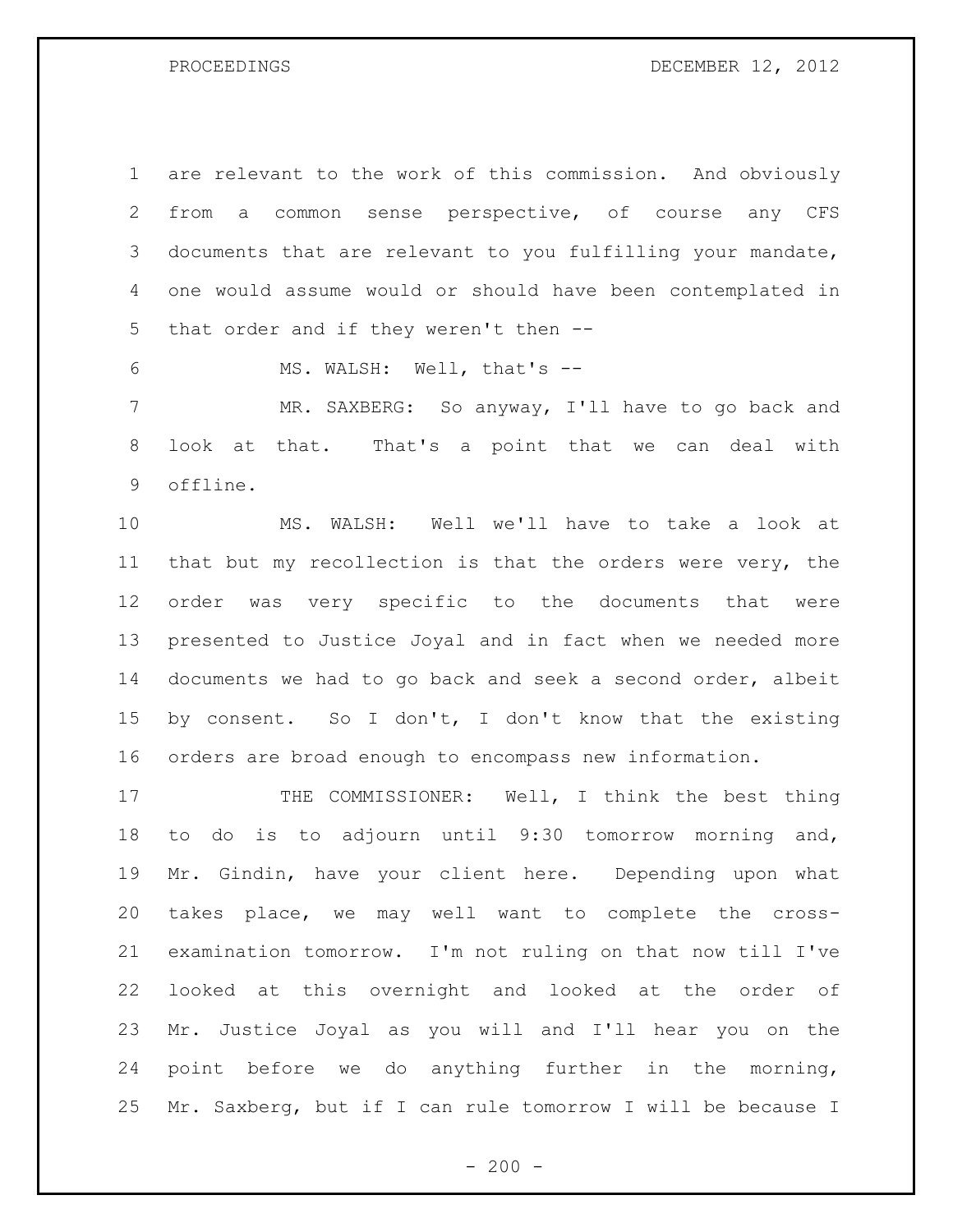think it's in the public interest that this inquiry proceed and get done and, and meet with the requirements of the order in council and deliver a report to the people of this province and there will only be an adjournment if it's a matter of critical importance because I think we've taken long enough to get to this point and this inquiry needs to proceed with business, barring some situation that shows almost an emergency to exist.

 MR. SAXBERG: And, Mr. Commissioner, just to be clear, no one on this side was asking for an adjournment of 11 the inquiry, no one. We were only asking for an adjournment of the cross-examination and there's no reason --

14 THE COMMISSIONER: Well that, that --

15 MR. SAXBERG: That's all, just to be clear.

 THE COMMISSIONER: Sir, that means we can't get the cross-examination done tomorrow, that's what I'm speaking about.

MR. SAXBERG: Okay.

 THE COMMISSIONER: And it's another delay and, and I propose to have as few if any of those as possibly can be after the time it's taken us to get this far. So no, I realize, no (inaudible) to adjourning the inquiry but you're asking that we not cross-examine tomorrow, isn't that your request?

 $- 201 -$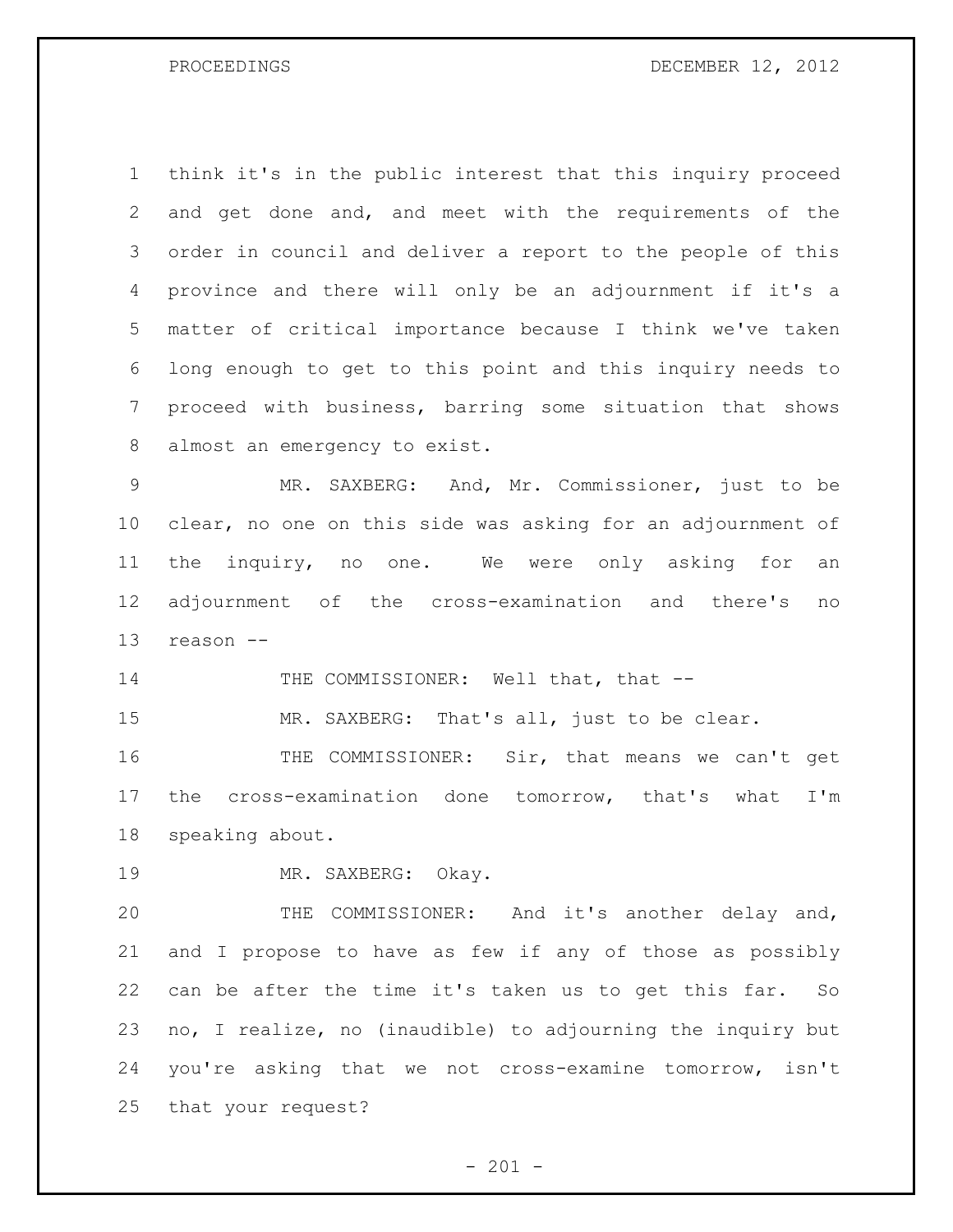MR. SAXBERG: Well it was only for today actually but ...

 THE COMMISSIONER: Well, no, but, but tomorrow. MR. SAXBERG: No, no, the adjournment was today and that's why I said it's moot because we've already gone past the time.

 THE COMMISSIONER: Yeah, but can you see any way 8 that cross -- if I were to grant the request you made, could you see the cross-examinations taken place tomorrow? MR. SAXBERG: Yes.

THE COMMISSIONER: Oh well, okay. I back up.

 MR. SAXBERG: If I send out the documents tonight and in accordance with the rules you're fine with them being used during the cross-examination, that takes care of issue number 1 subject to the review of Justice Joyal's order.

 With respect to issue number 2, we were going to ask that a subpoena be issued and that that information could be provided and, and maybe it doesn't need to come through this witness but at least we'll be on track to receiving that information and having it presented at some point later during the inquiry. We have five months to go. 23 THE COMMISSIONER: Oh, well I can, I can take my

time with that then.

MR. SAXBERG: Yes.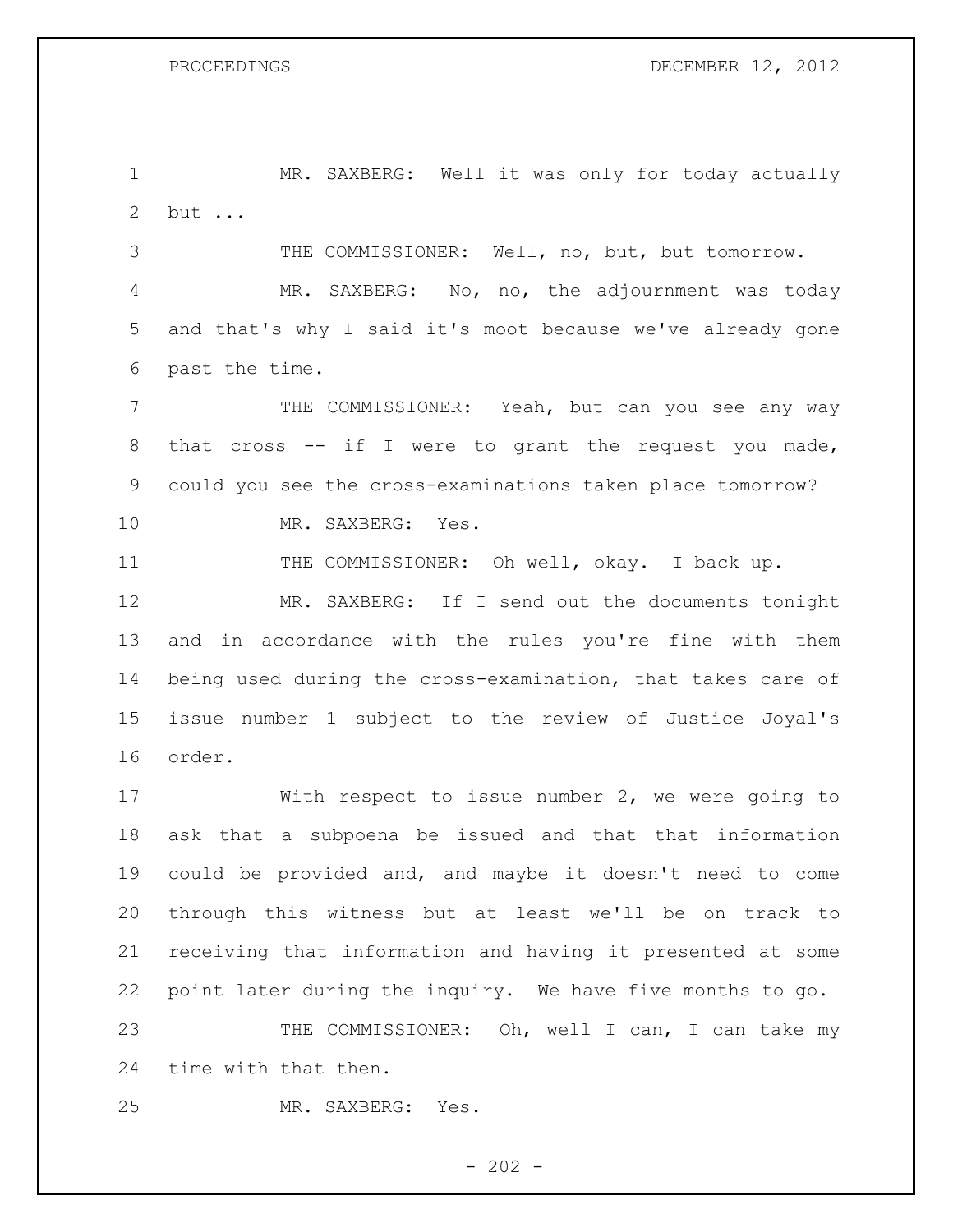1 THE COMMISSIONER: I thought you, you -- if you got your order we wouldn't cross-examine tomorrow. MR. SAXBERG: No, it was today that we are asking for the cross -- it just took us this long to get through the process. THE COMMISSIONER: Well, it's an hour ago we adjourned for five minutes -- 8 MR. SAXBERG: Yeah. 9 THE COMMISSIONER: -- so I can figure that one out. MR. SAXBERG: Yeah. 12 THE COMMISSIONER: Mr. Gindin? MR. GINDIN: We don't know anything about these documents, obviously we haven't seen them. There may well be an argument tomorrow morning about relevance once we have seen them. 17 THE COMMISSIONER: Well, I think, I think commission counsel undoubtedly will take a look at Mr. Justice Joyal's order now and I would suggest to Mr. Saxberg that you confer with commission counsel over the next hour and there should be no distribution of those documents unless you get concurrence through commission counsel. MR. SAXBERG: Yes.

THE COMMISSIONER: And if you don't get that

 $- 203 -$